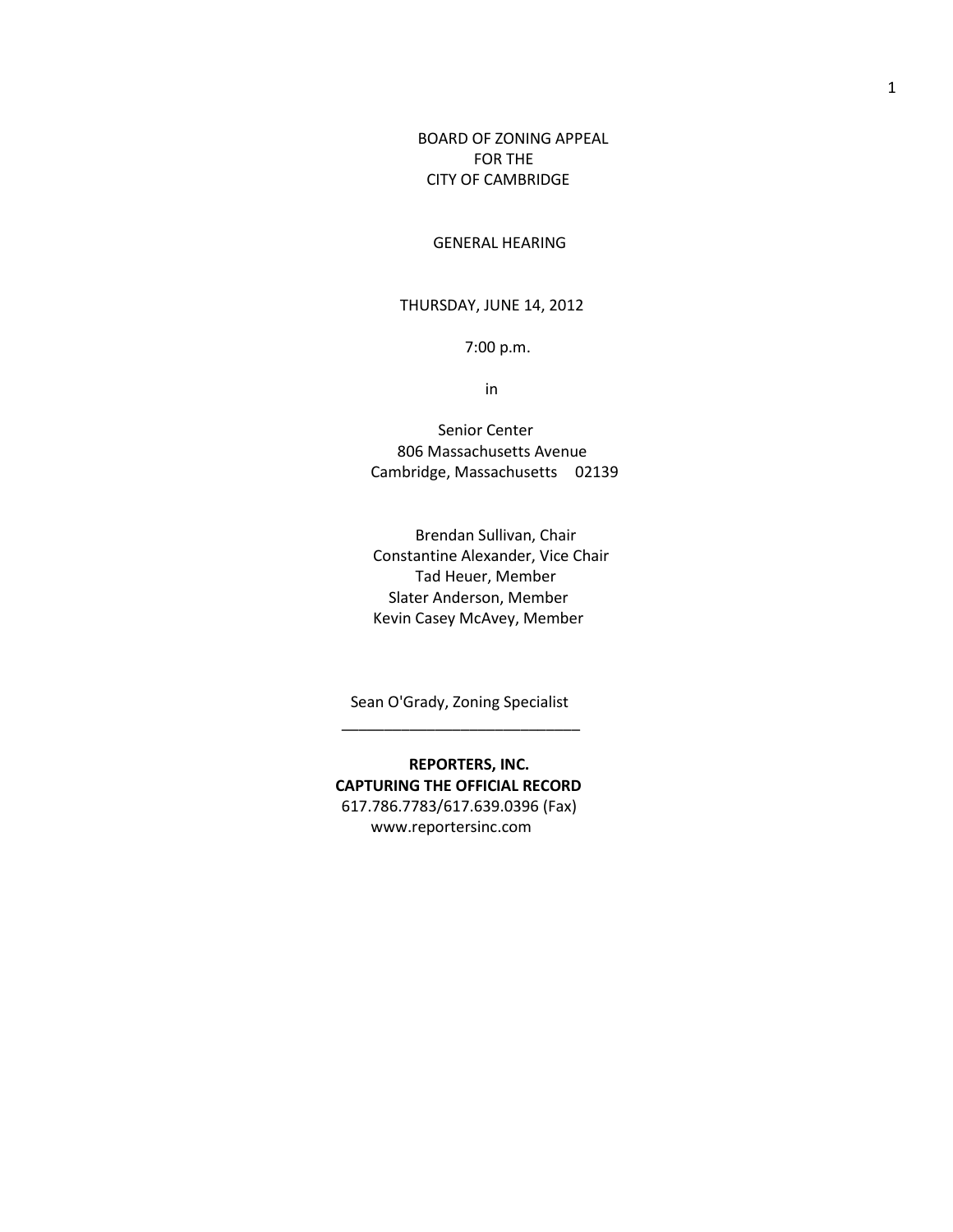| <b>CASE</b> |    | <b>PAGE</b> |
|-------------|----|-------------|
| 10243       | -- | 3           |
| 10250       |    | 18          |
| 10257       | -- | 22          |
| 10092       | -- | 61          |
| 10265       | -- | 73          |
| 10266       | -- | 105         |
| 10267       | -- | 118/258     |
| 10268       | -- | 130         |
| 10269       | -- | 172         |
| 10270       | -- | 170         |
| 10271       | -- | 189/244     |
| 10272       | -- | 195         |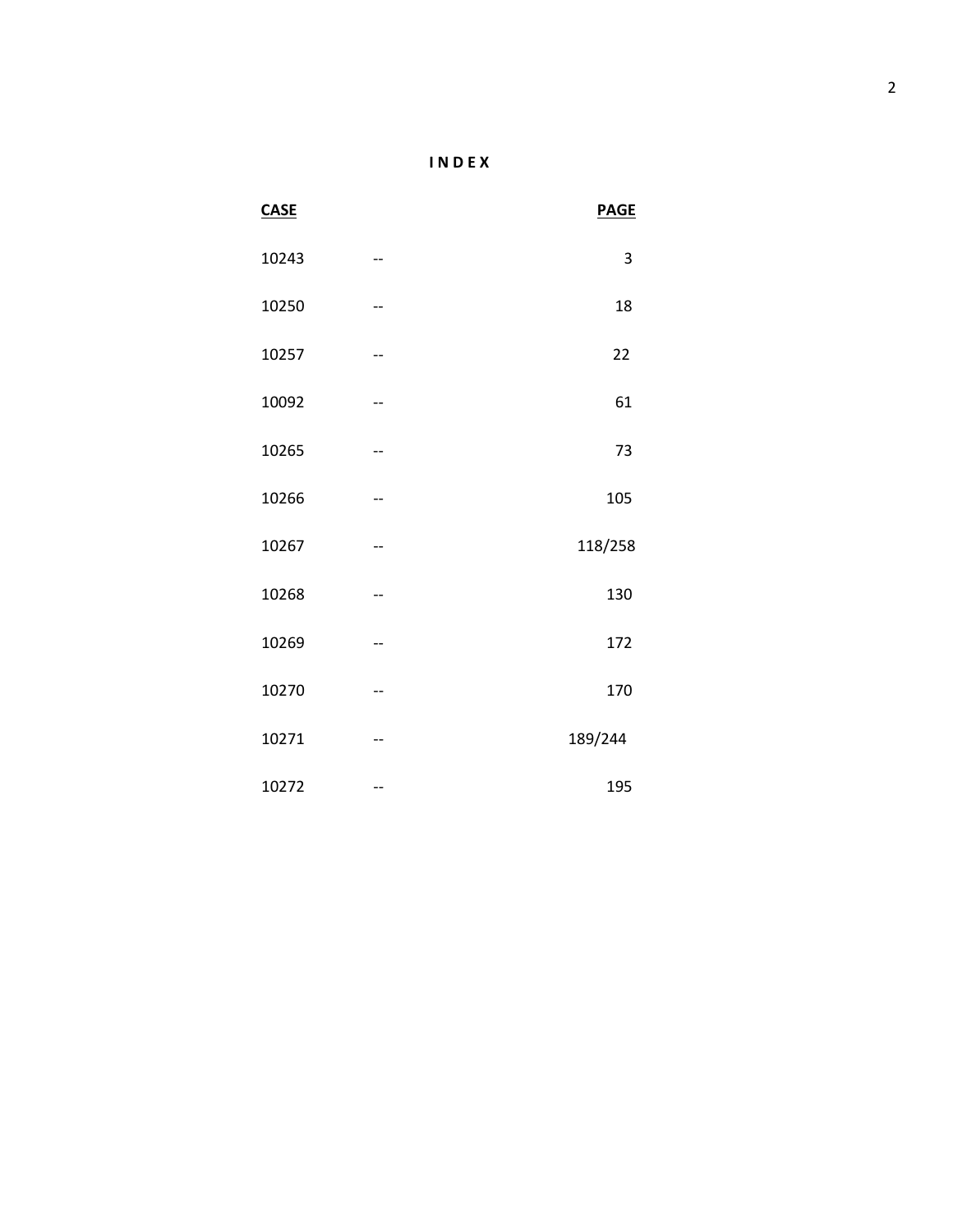(7:00 p.m.) (Sitting Members: Brendan Sullivan, Constantine Alexander, Tad Heuer, Slater Anderson, Kevin Casey McAvey.)

BRENDAN SULLIVAN: The Board will hear case No. 10243,173 Coolidge Hill. Mr. Gates, if you could reintroduce yourself for the record and state your address.

JOHN GATES: John Gates, 173 Coolidge Hill, Cambridge.

BRENDAN SULLIVAN: And why are you here?

JOHN GATES: I'm here to ask if you would remove the condition that the dormers on my third floor line up with the windows on the floors below them. That was a condition put on a Variance that this Board granted me several months ago. And, you know, I should say first, I am so sorry that I'm here. I'm embarrassed that I'm here.

> CONSTANTINE ALEXANDER: So am I. JOHN GATES: You're nice to all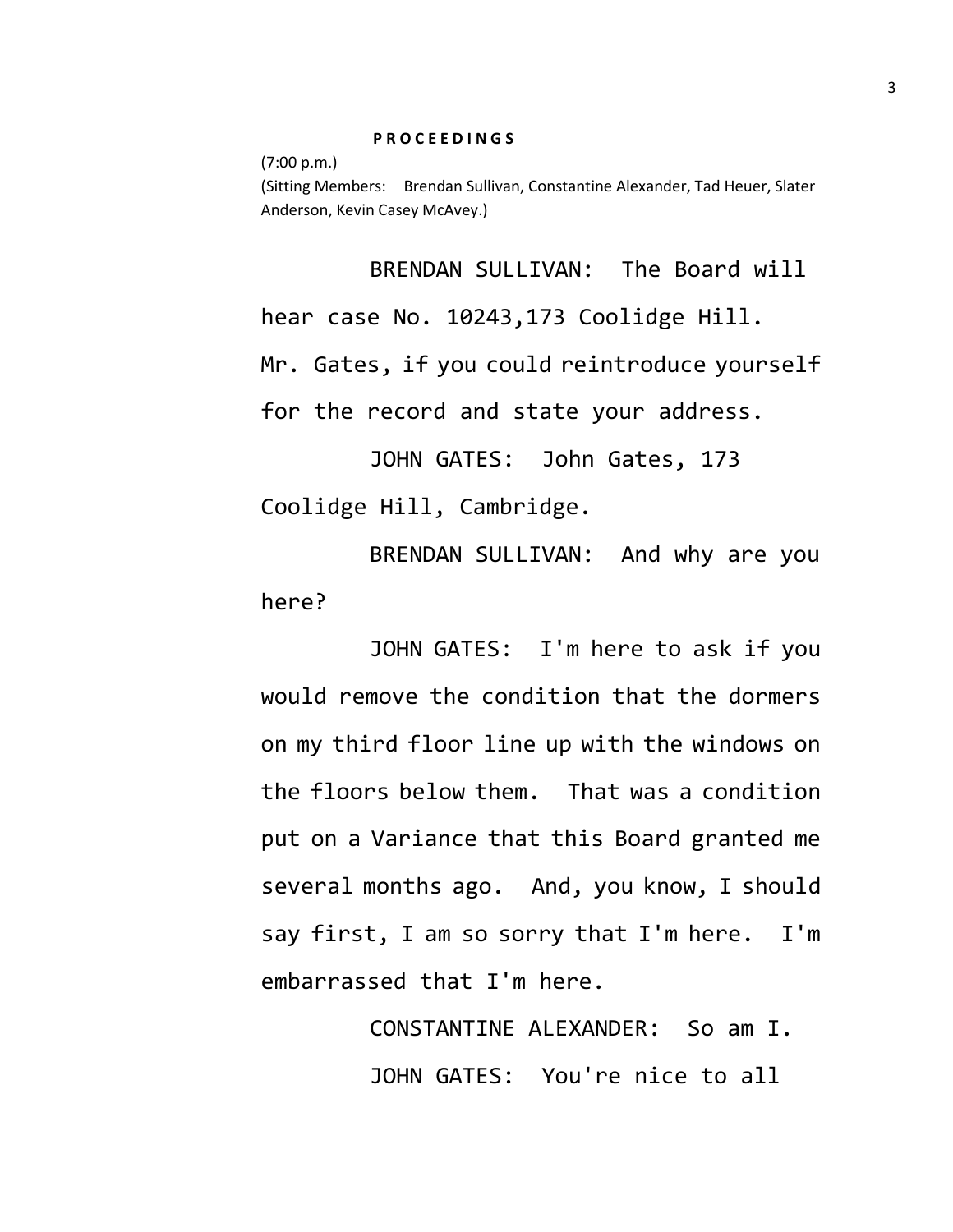smile. I know that probably Mr. Heuer is ready to like throw me out on the street. But, you know, it's embarrassing. Look, the honest to God truth is I was trained as a lawyer and I own a bread company. But as a lawyer, I know that this is a public body and I'm wasting your time to have been in front of you three times on this matter. I come hat in hand. So I'm very sorry that this has come again.

The basic idea was that the Variance was granted for me to build three dormers, and at the end of the hearing there was a condition attached, the outside edges of the dormer line up with the window -- the outside edges of the windows on the second floor and the first floor below them. In fact, the way that was written in the grant it said that the right dormer line up with the right edge in the window. So it actually got a, I think, a little mistranslated from the way we talked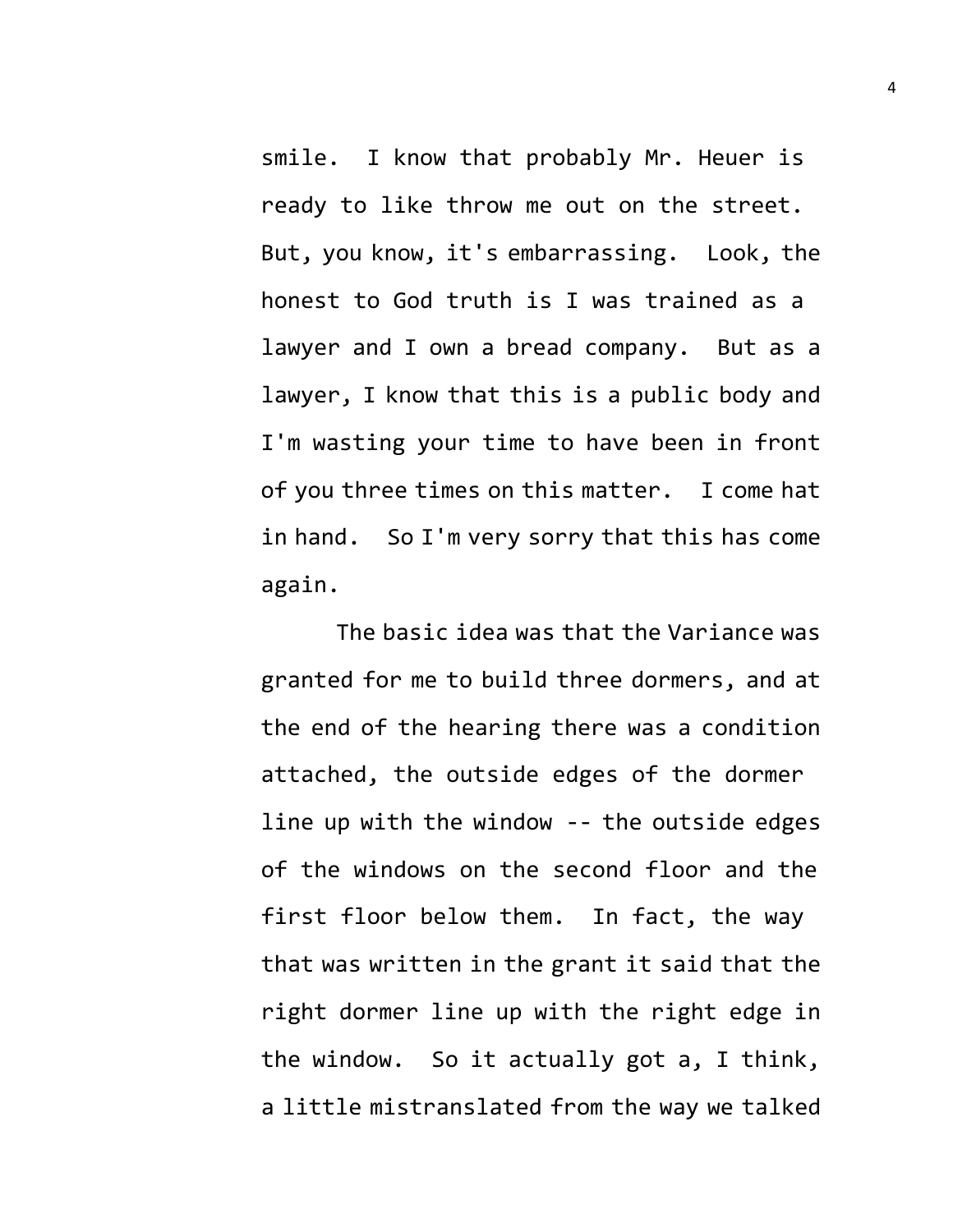about it at the Board level. I sat with it and to be honest, you know, I talked to Sean more recently, and I think I was confused about what the impact was because I went home and I found out that, in fact, those windows were misdrawn by my architect and they were a foot and a half further in. So it changed the whole project. It turned the dormer and it pushed it through one of the walls most particularly on one of the dormers on the front side of the house. And it started the dormer halfway across. But then as I was talking to Sean what I realized was that may not even be what the Board intended me to do. In other words, since the windows weren't where they were shown on that schematic, my interpretation that that meant that I had to move the dormers in might not even be correct. I wasn't -- in the end after talking to Sean, sure exactly what my situation was. What I'm hoping is that if the Board would grant me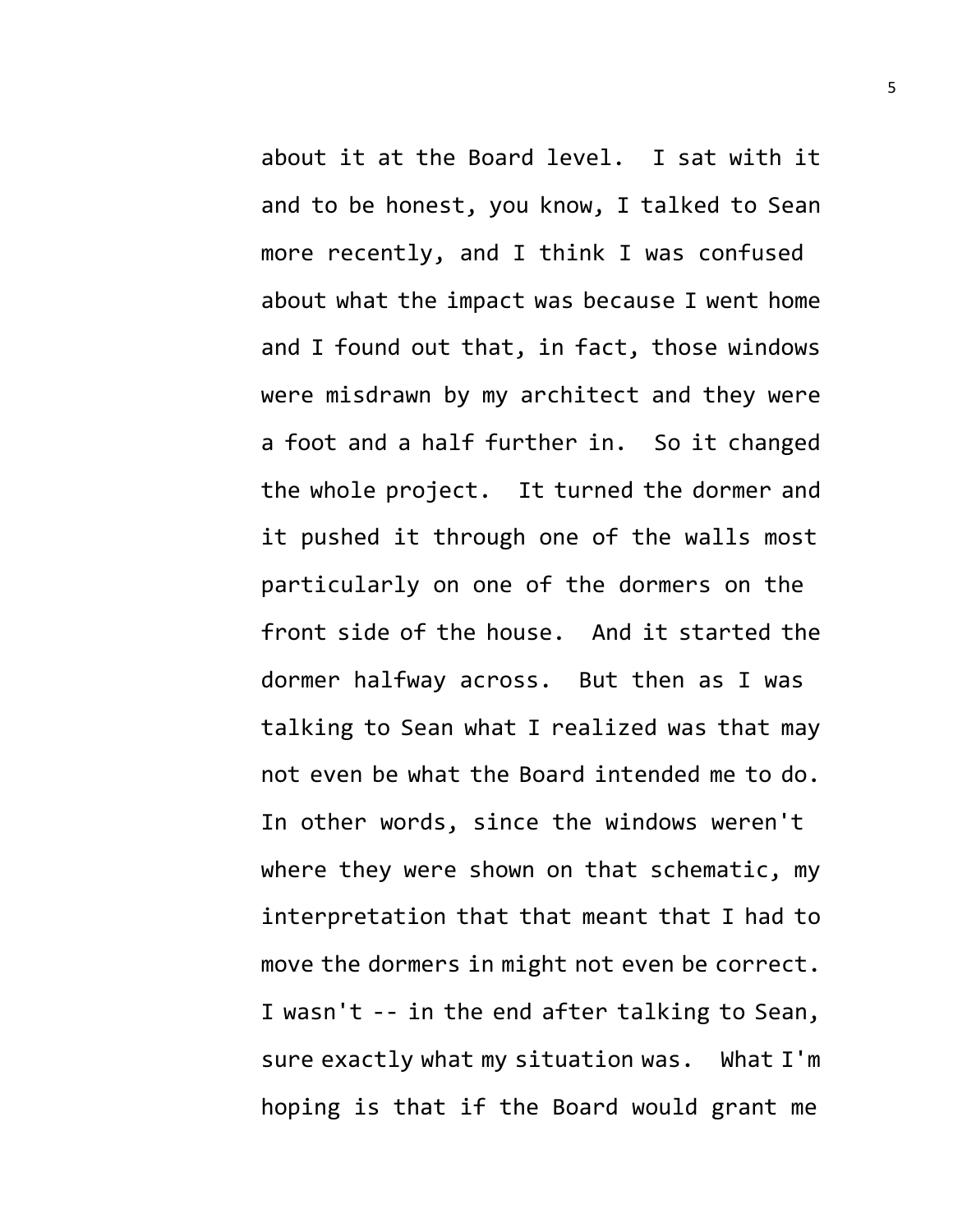relief from that one condition.

CONSTANTINE ALEXANDER: You would like us to basically go back to the plans that you had presented to us with regard to the location of the dormer on the face of the building.

JOHN GATES: Correct. I've resubmitted with the package you have in front of you, the actual locations. It's in that picture that you have in front of you, Mr. Sullivan. The actual location of the windows. And what I'm hoping is that you would approve, as you've already approved the dormers, but take away the condition that they line up with the outside edges of the windows below them. The public policy reason as I see it, the house faces a backyard. There's actually someone else's backyard and then a school behind that. All my neighbors are fine with this. And there's actually no place that you can stand in public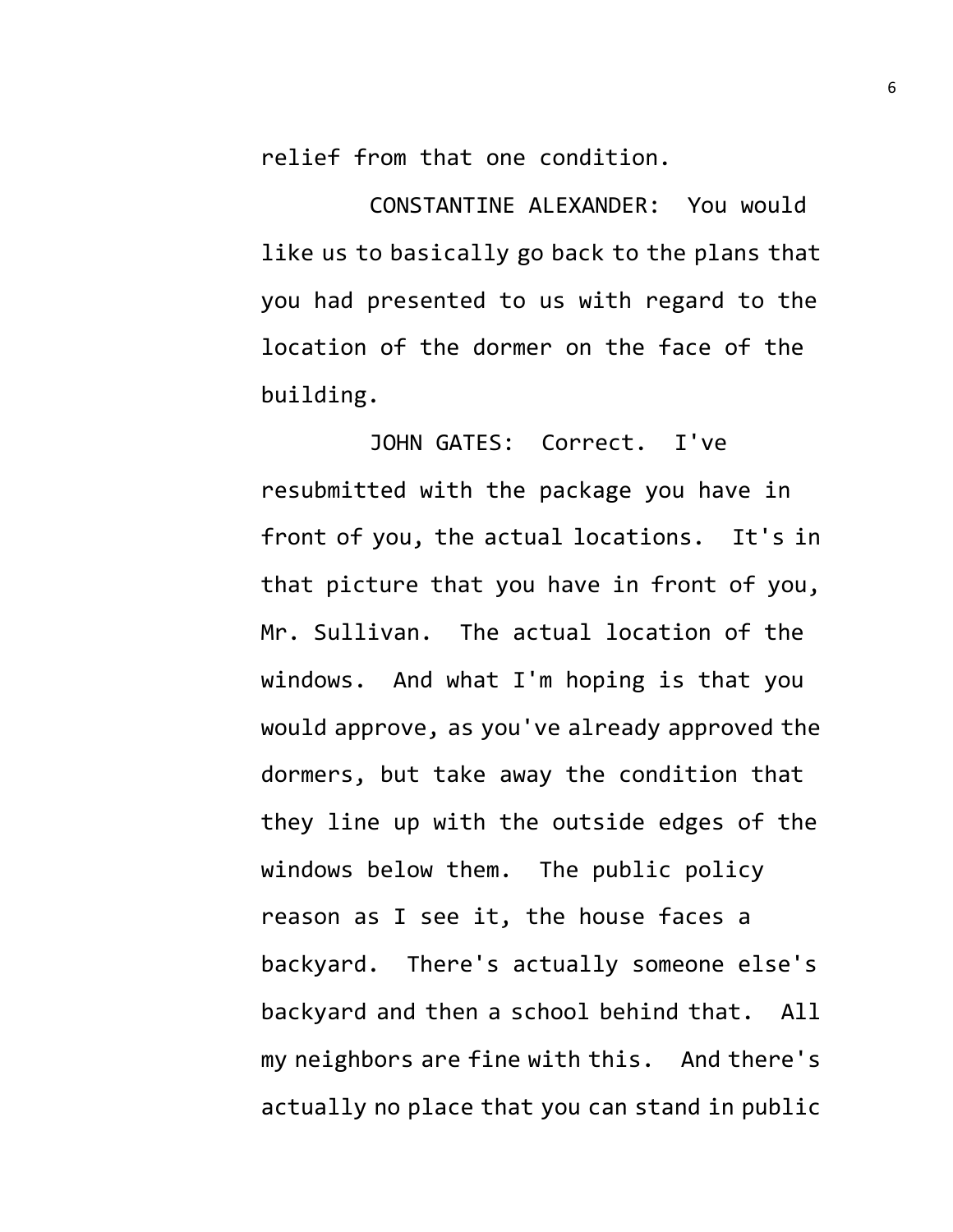space and look and see whether or not the dormers line up with the windows. It's not -- it's a condition that doesn't necessarily bear any relationship to the --

CONSTANTINE ALEXANDER: Well, I think going from memory, and speaking only for myself, I think the reason we did that was we were disposed to give you relief, and if we were going to give relief, we thought we could it in a way that would be aesthetically pleasing.

JOHN GATES: Right.

CONSTANTINE ALEXANDER: Which is the lining up which we thought --

JOHN GATES: Right.

CONSTANTINE ALEXANDER: -- could be done because of the way that the plans were submitted to us.

JOHN GATES: Right.

CONSTANTINE ALEXANDER: You're saying now we that technically, without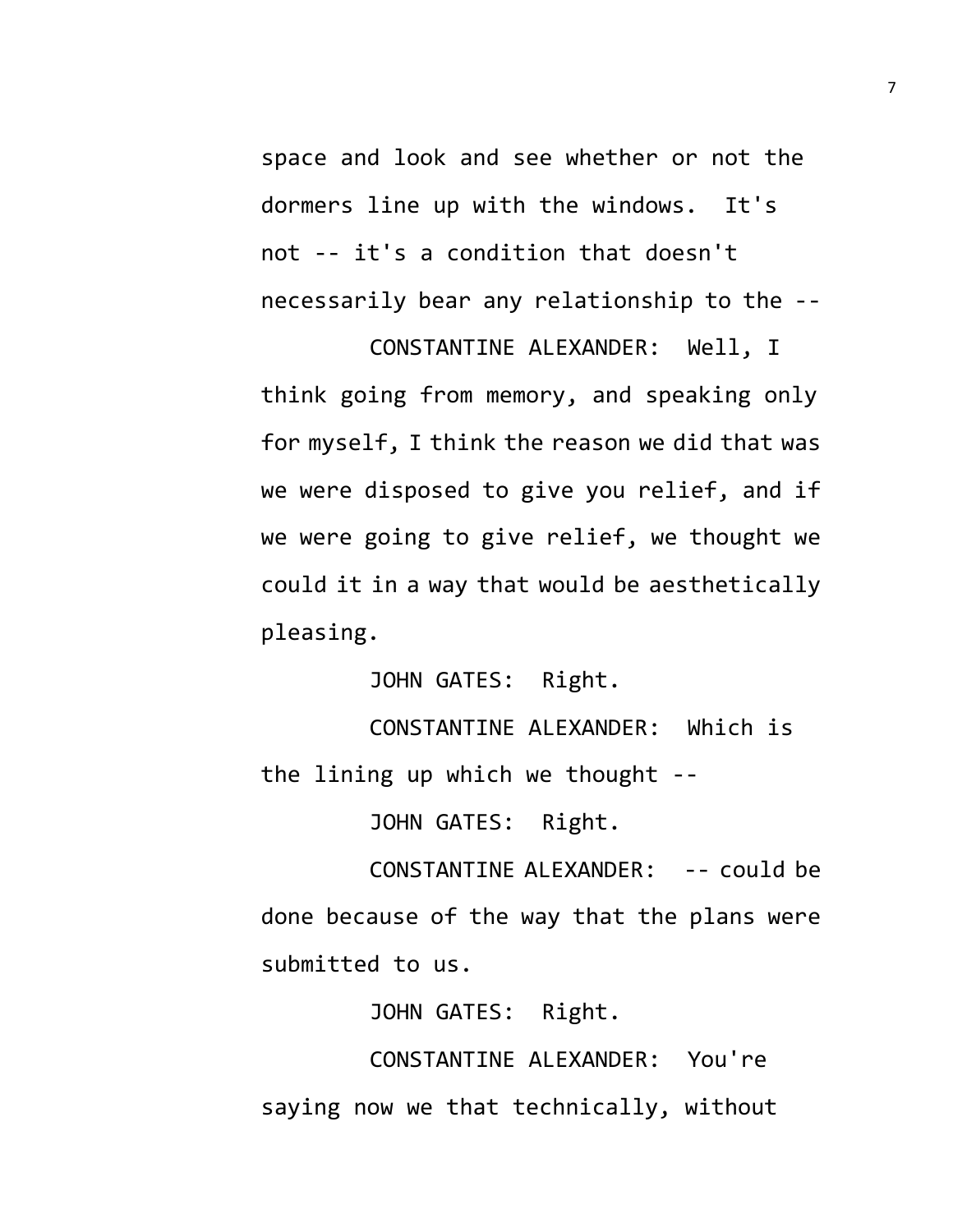changing the project quite dramatically --

JOHN GATES: Correct.

CONSTANTINE ALEXANDER: -- we can't get there aesthetically.

JOHN GATES: Correct, correct. And I'm also submitting that the aesthetic is theoretical. In fact, when you're in any place where you might be looking in my house from a public street or anywhere else really, because there's a row of trees in front of the view if you stand right in front, you're never gonna see whether or not they line up.

CONSTANTINE ALEXANDER: That doesn't make it a theoretical. Aesthetics are aesthetics. It's like a tree falling in the forest --

JOHN GATES: Right, okay.

CONSTANTINE ALEXANDER: -- doesn't make a sound.

JOHN GATES: Right. So the idea that aesthetically that their lining up would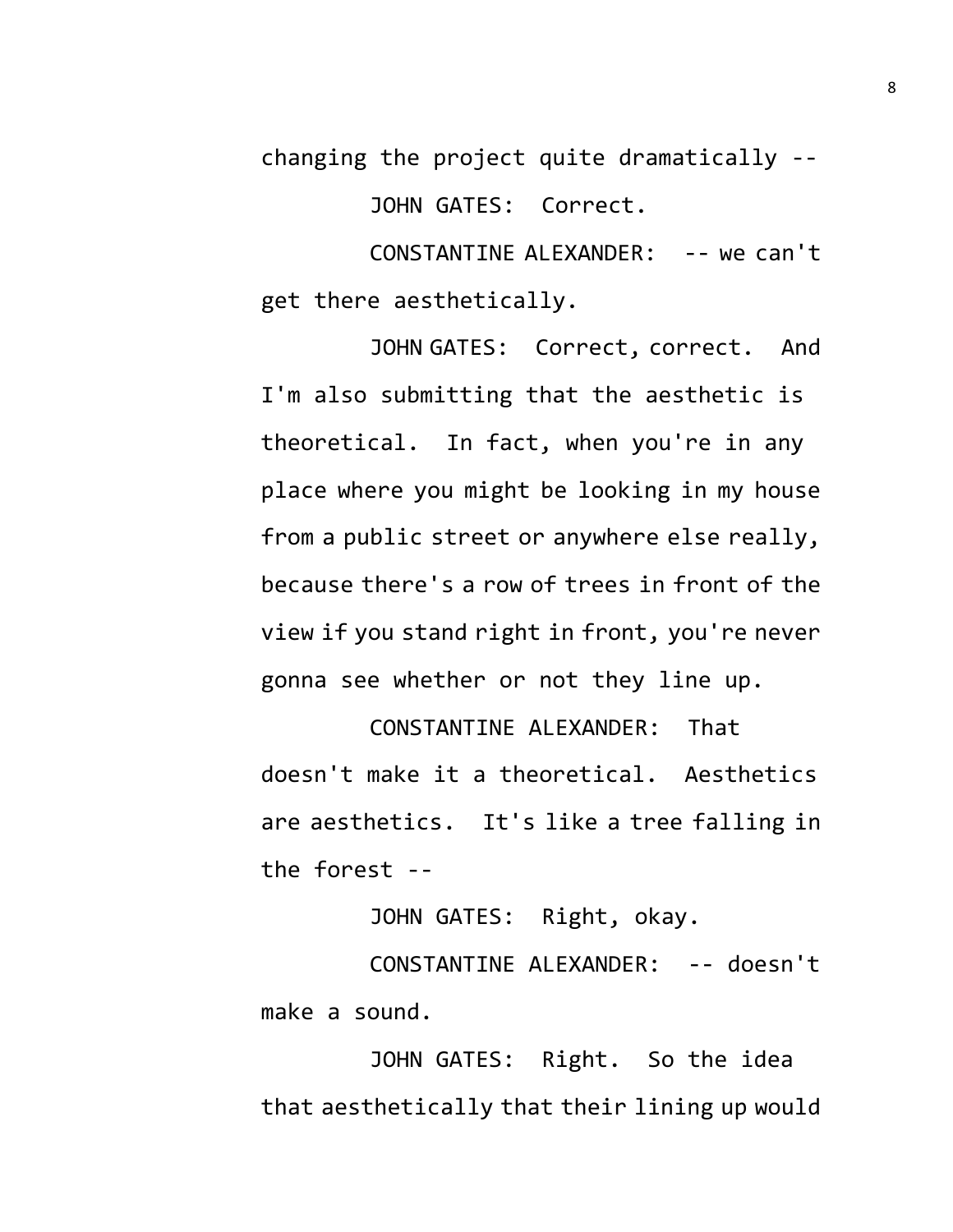be nice, in reality there's no view at which you would get that aesthetic?

CONSTANTINE ALEXANDER: Yes.

BRENDAN SULLIVAN: Yes, I think that the intent way back, and it was sort of at the very tail end of everything, was a movement of maybe a couple three inches, you know, just --

JOHN GATES: Right.

BRENDAN SULLIVAN: You know --

JOHN GATES: That's what Sean said to me when --

BRENDAN SULLIVAN: -- just -- and I think you're absolutely correct. You would have to go pretty far back and defoliate your entire yard there to see the relationship. Then when I saw this, I said oh, no, that was never our intent. I think our intent is to let you conform to the dimensions on the roof and the relationship of the dormers and that dimension. And if it was a question of two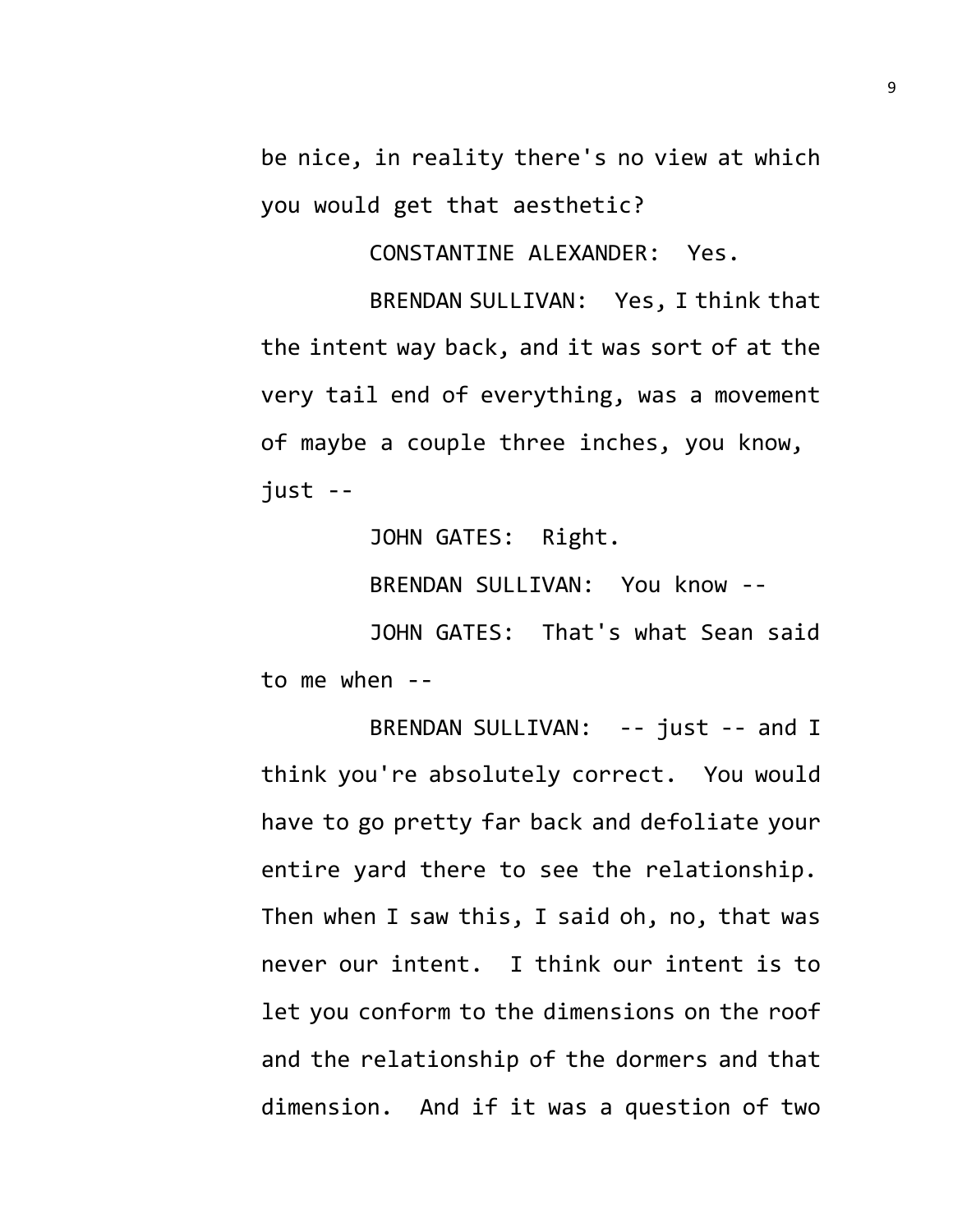or three inches --

JOHN GATES: I wouldn't be here.

BRENDAN SULLIVAN: -- and that would not have impacted your project very much at all.

What is before us now is something that would totally impact your project and so I think I agree with Mr. Alexander, it's somewhat de minimus.

TAD HEUER: Mr. Gates isn't going to believe that I'm about to say this, but I agree and I think I can point to the section of the transcript. This is August 11, 2011, page 99 through 101, where Mr. Hughes states, quote: "I know this maybe isn't drawn to scale, but is it the intention that the dormer is not going to stick out farther than the line that these windows create on the two floors beneath, because it looks like it sticks out now."

It continues on, Mr. Gates says, "I saw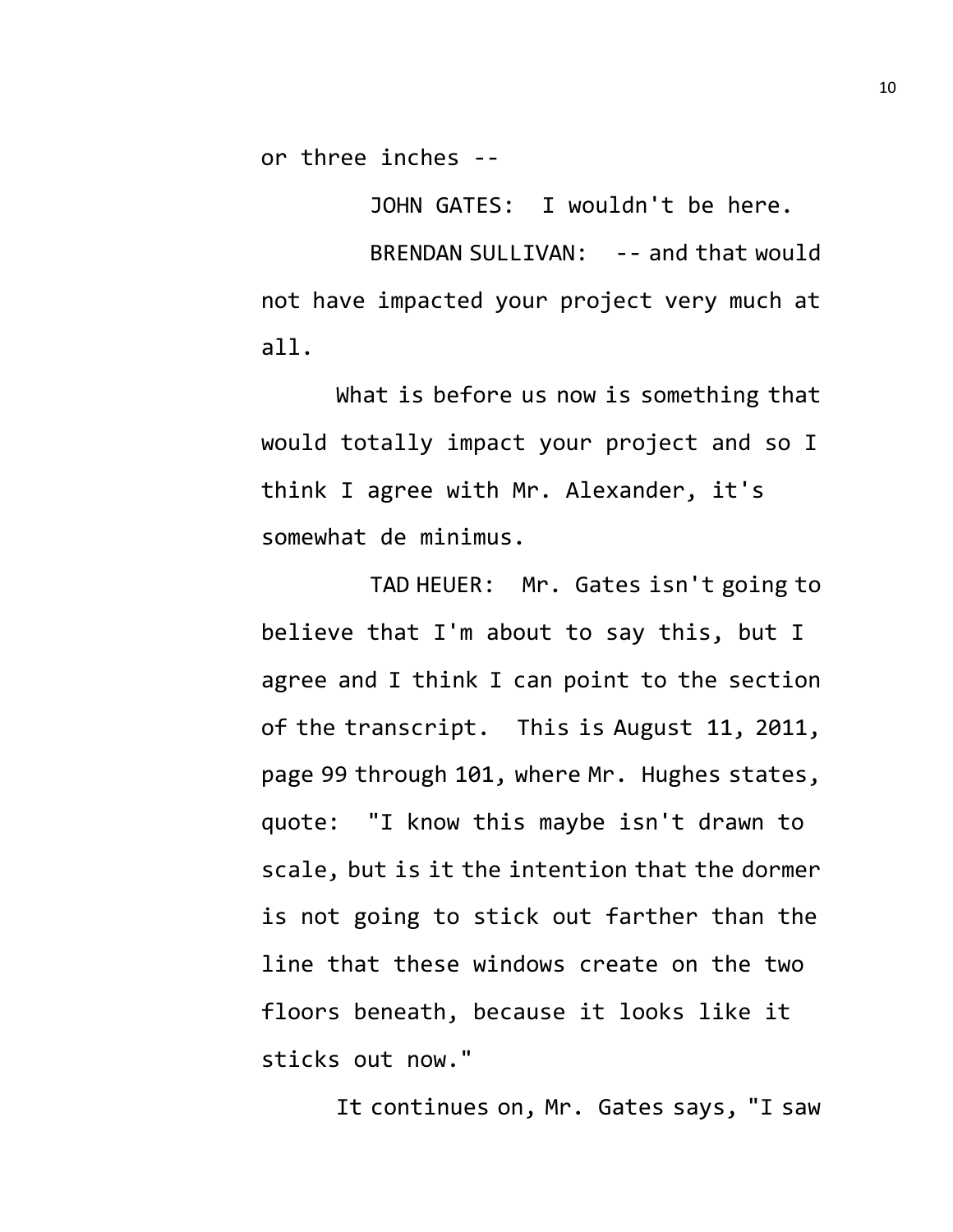that the same way you're suggesting. I think I saw it in the way that Peter," meaning Peter Wright, quote, "drew it that it would not." Mr. Hughes says, I think that's the way it should be. Mr. Gates agrees. Mr. Hughes says that it should line up or even be inside that line because I think it's awkward outside of the line. Meaning the line of the right window.

And I think it's clear from the transcript there that the intent was to make it symmetrical. If you looked at the drawings, the left window and the right window were not symmetrical to their respective dormers. The intent was that that symmetry be preserved. I don't think it was necessarily an intent that the dormer be boxed in to the outside edges of those windows. It's just that dormer should be placed so they don't create an asymmetry wherever the windows happen to be located on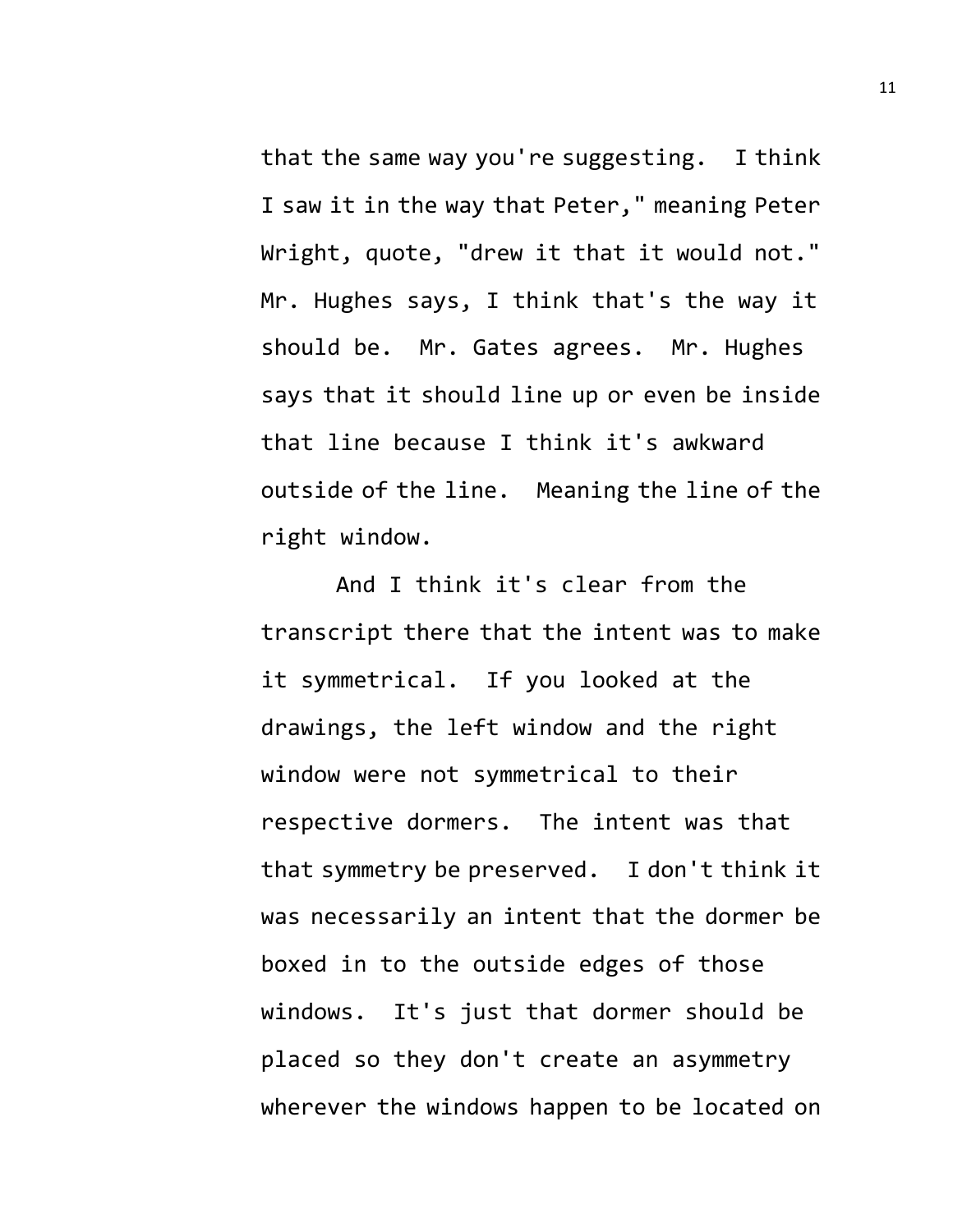the facade.

JOHN GATES: Thank you. I appreciate that, because that's my intent going forward, is to have them be symmetrical.

BRENDAN SULLIVAN: Basically, Kevin, this was the drawing that was before us that night. We voted this in. And it was as Tad says, that possibly this edge line up with that edge.

KEVIN CASEY McAVEY: Yes.

BRENDAN SULLIVAN: And, again, we thought it was just going to be a little bit because the one was off centered from that. This here seemed to line up. That there did not. And so it was a question of just bumping this end to line up with that, but it was never the intent -- we thought that was a true representation of the lower second floor of the house, and it is obviously not. Anyhow, I think I would agree that -- maybe we all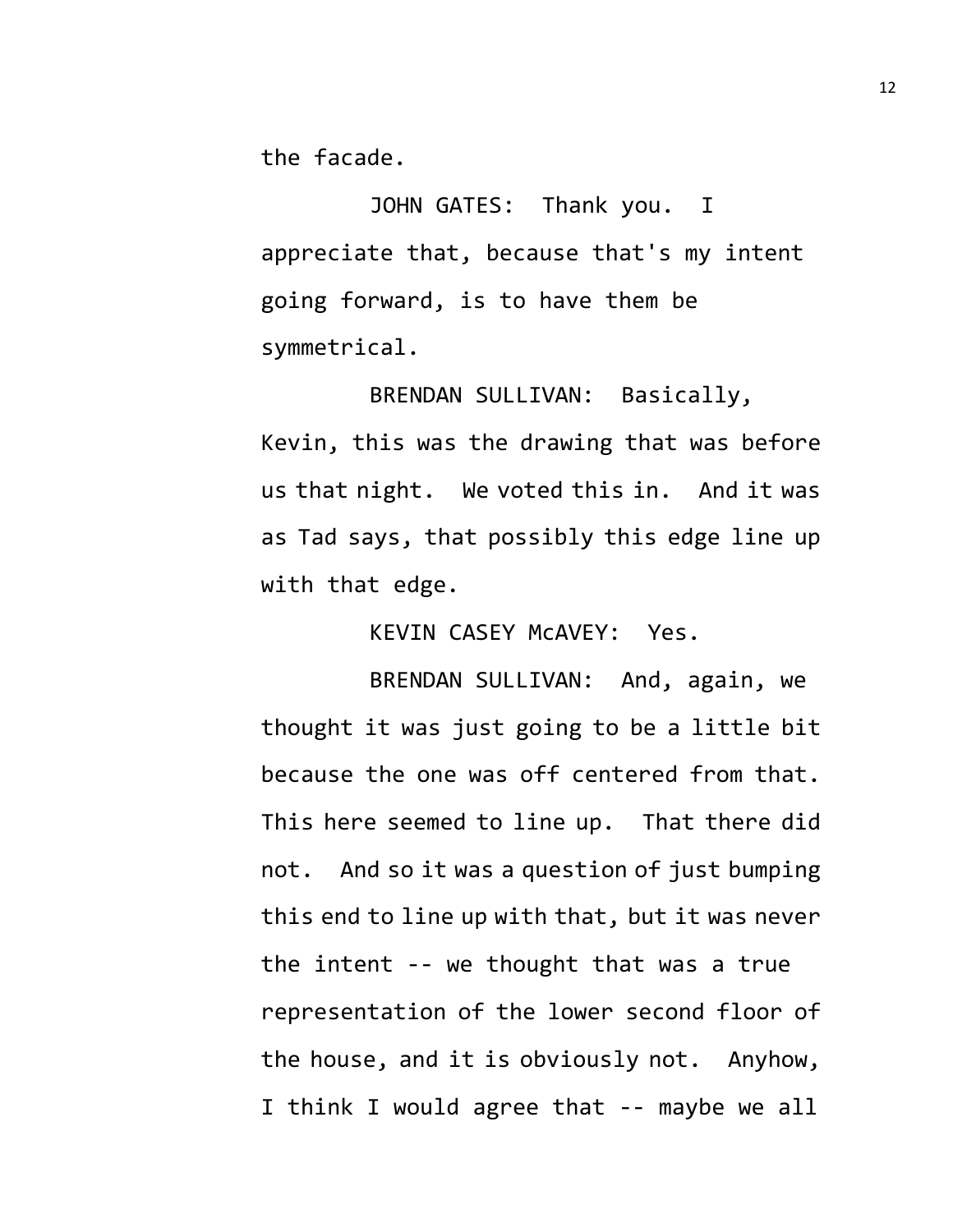agree that we go with the original roof plan.

SLATER ANDERSON: So that was my one question. I didn't sit on the case originally. The plan there that -- the roof layout there is the roof layout, the dormer layout that was proposed, it's just that the windows below aren't accurate?

BRENDAN SULLIVAN: Correct.

SLATER ANDERSON: I apologize.

BRENDAN SULLIVAN: Okay. Let me open it to public comment.

Is there anybody here who would like to speak on the matter case No. 10243, 173 Coolidge Hill?

(No Response.)

BRENDAN SULLIVAN: There is nobody here, and there is no correspondence in the file, I think, reflecting this particular case. There were some letters of support for the previous case and the Board took that into consideration in its findings.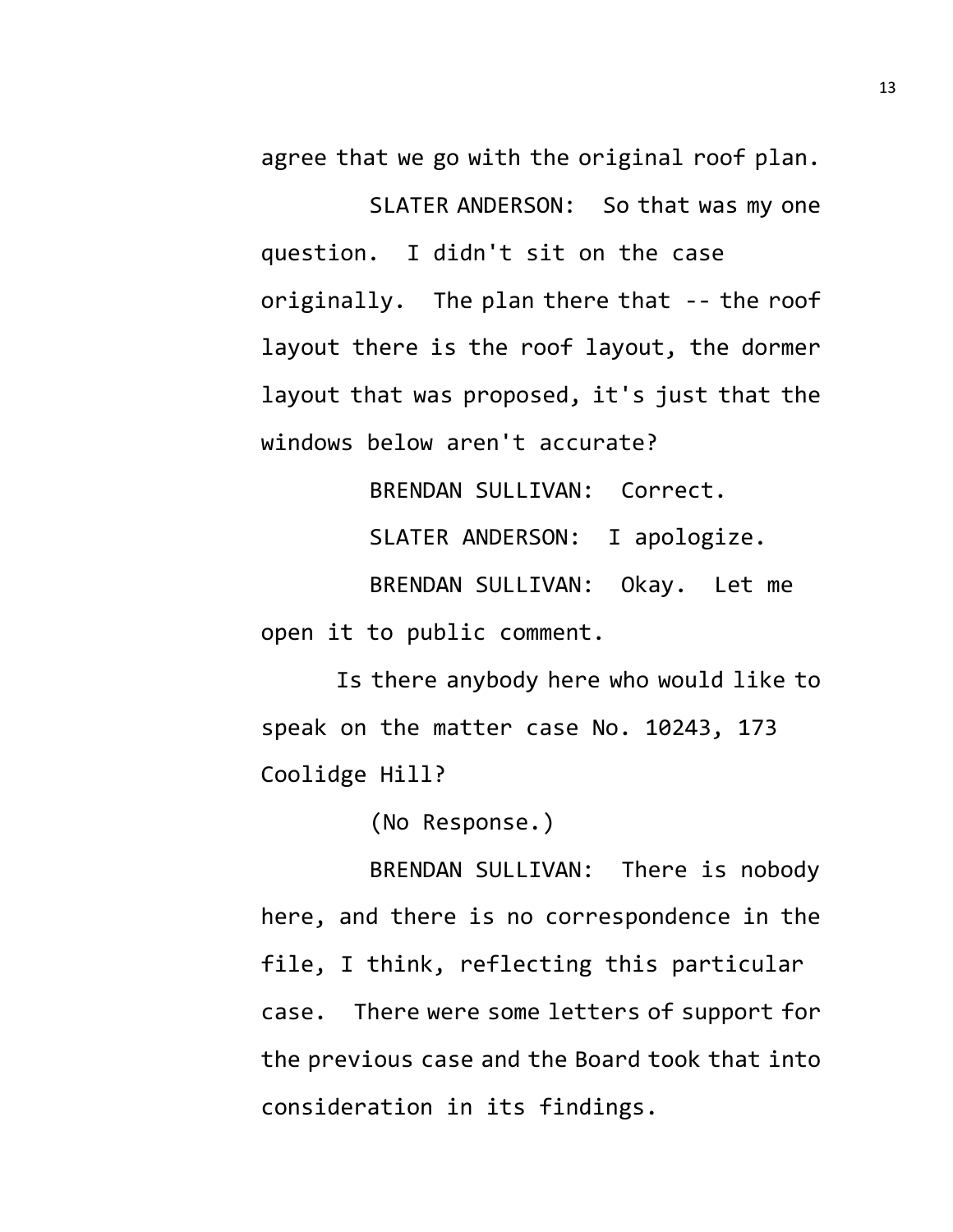Okay.

CONSTANTINE ALEXANDER: Can we impose a condition that we grant the relief on the condition that you won't appear before us for at least five more years? That's tongue in cheek.

JOHN GATES: I can go one better. As long as I live in this house, I will never be back in front of this Board. I have so much egg on my face, you have no idea.

BRENDAN SULLIVAN: Okay. Any problem with granting the modification?

CONSTANTINE ALEXANDER: No.

BRENDAN SULLIVAN: Let me make a motion, then, to amend our original decision to delete the condition of aligning the dormers with the edge of the windows on the second floor.

The Board finds that it was never the intent to totally restrict the size of the dormers.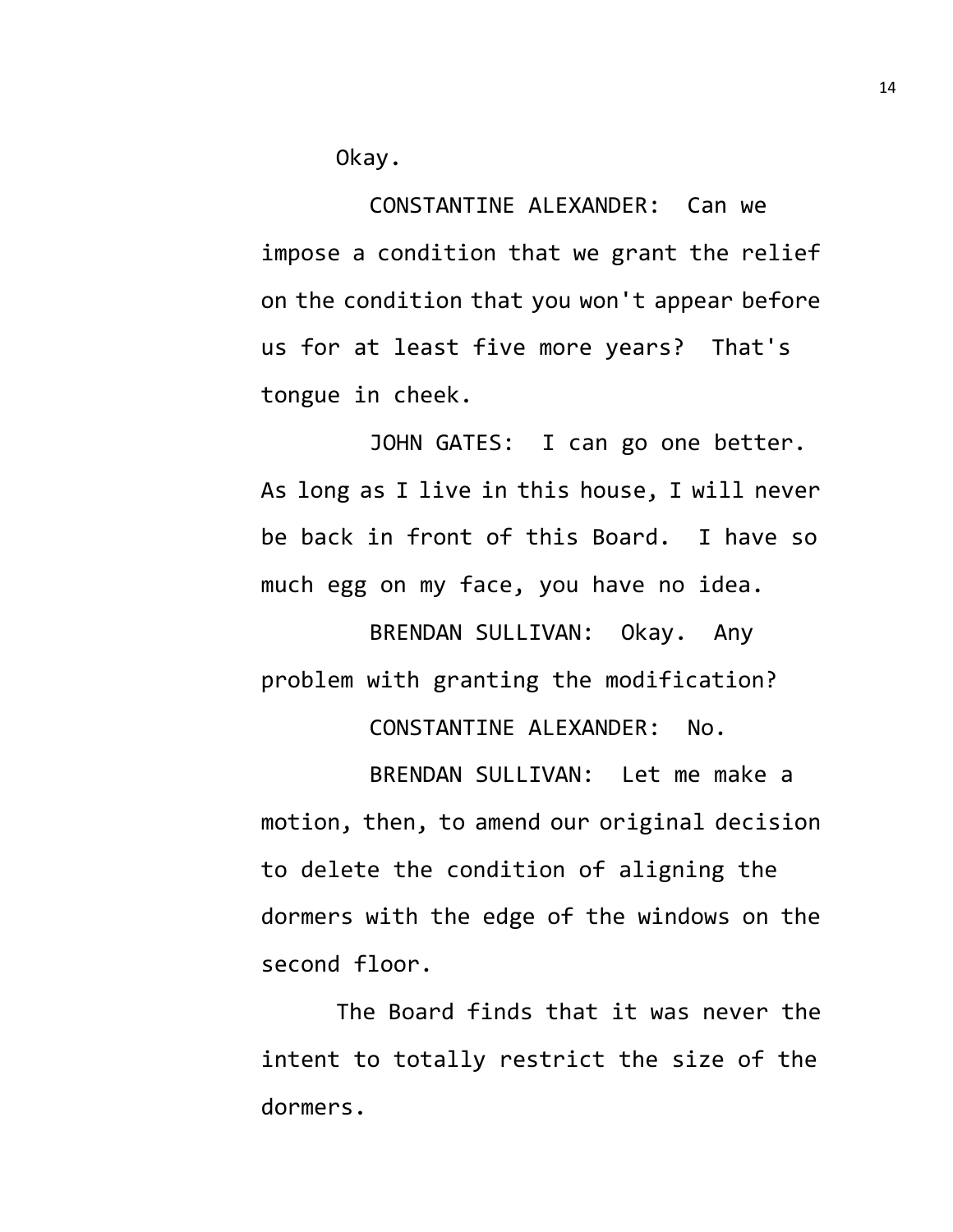The Board allows that the relief granted is for the dormer plan as per the drawing 04/28/12.

Anything else to add to that? CONSTANTINE ALEXANDER: I think we should incorporate the findings we made in the last case for the Variance, the hardship and the like, should be incorporated into this decision as well, same thing.

BRENDAN SULLIVAN: And the Board finds that the reasons for granting the relief remain the same and shall be incorporated as part of this decision. That should be made a part thereof.

Anything else to add?

TAD HEUER: No.

BRENDAN SULLIVAN: All those in favor of granting the amendment to the original decision.

(Show of hands.)

BRENDAN SULLIVAN: Five in favor.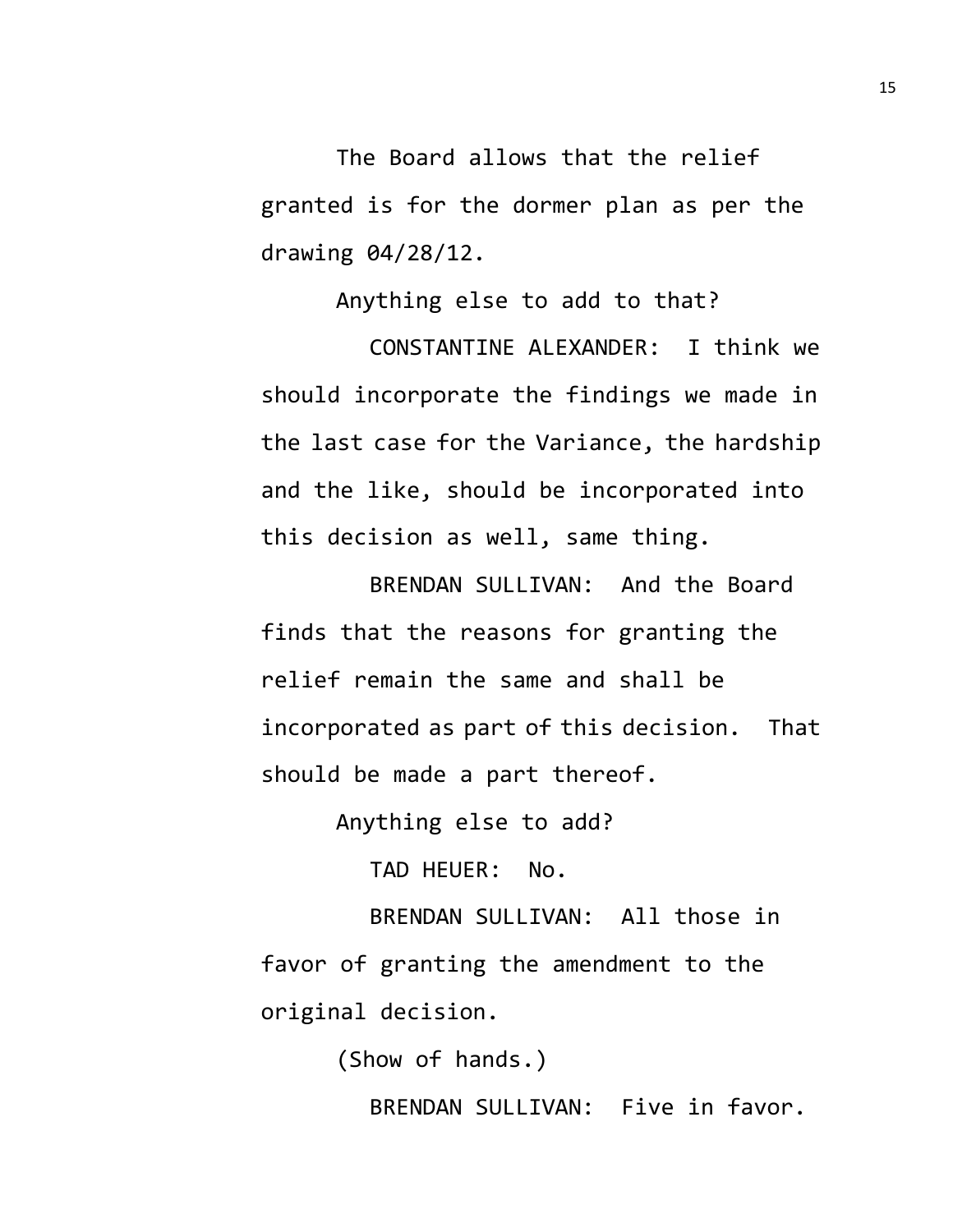(Sullivan, Alexander, Heuer,

Anderson, McAvey.)

JOHN GATES: Can I ask one question? BRENDAN SULLIVAN: Sure.

JOHN GATES: As far as now pulling a permit and maybe, Sean, I should come to you privately, just tell me if that's the case. Do I need to do the normal wait for the Variance process before I come for a permit?

SEAN O'GRADY: Yes.

JOHN GATES: Okay. I didn't know if this was a small enough twist that I didn't have to go through that extra step.

CONSTANTINE ALEXANDER: It's a new Variance.

JOHN GATES: Okay. Thank you very much.

BRENDAN SULLIVAN: Yes, this unfortunately delays.

> JOHN GATES: I understand. BRENDAN SULLIVAN: As if it's a de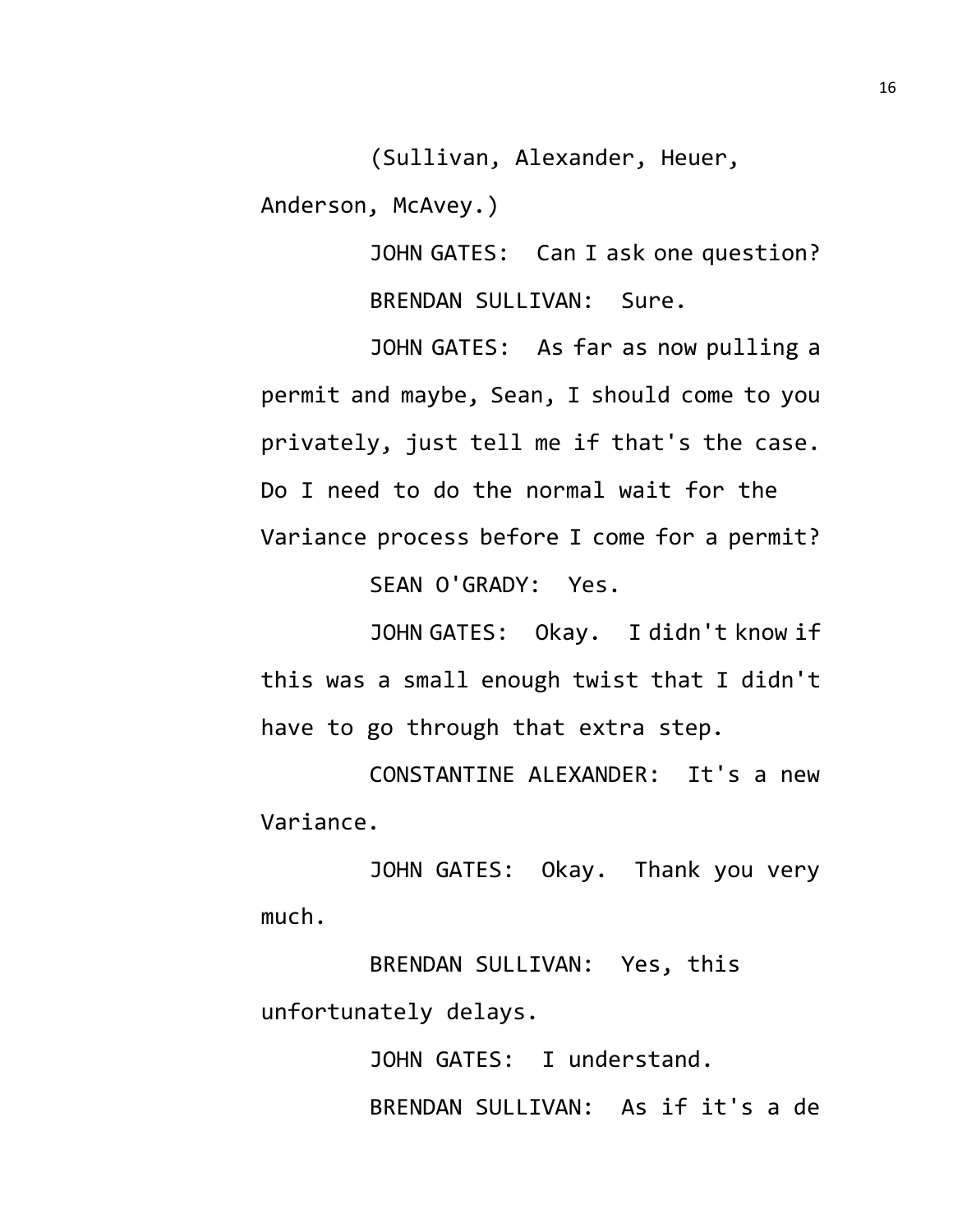novo relief.

JOHN GATES: I understand. Thank you very much.

CONSTANTINE ALEXANDER: Good luck again.

JOHN GATES: Thank you.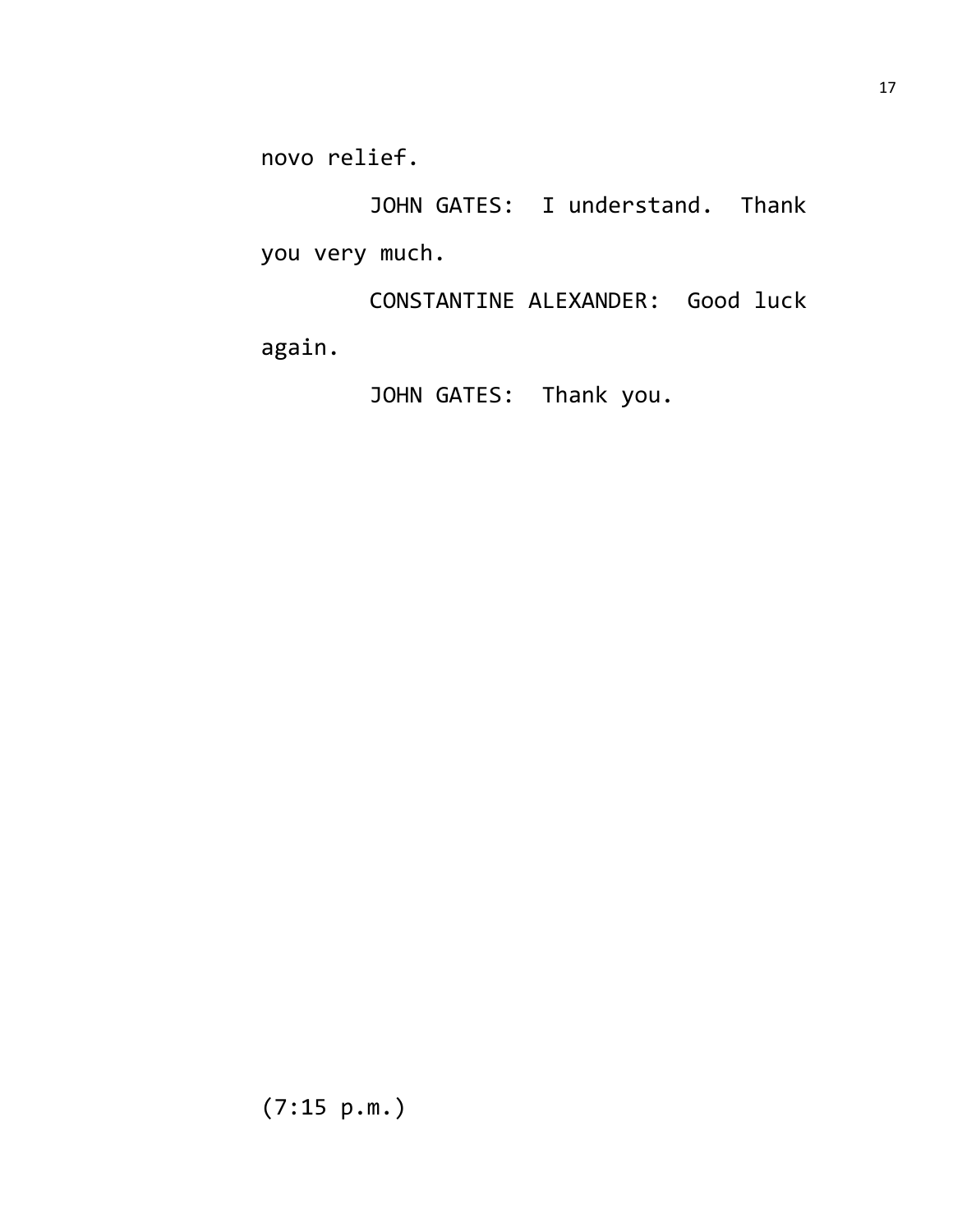(Sitting Members: Brendan Sullivan,

Constantine Alexander, Tad Heuer, Slater Anderson, Kevin Casey McAvey.)

BRENDAN SULLIVAN: The Board will hear case 10250, 45 Trowbridge. Is there anybody here interested in that matter?

(No Response.)

BRENDAN SULLIVAN: We have correspondence.

SEAN O'GRADY: Yes, there should be a letter. Well, I know that there was a request.

TAD HEUER: There's a waiver if he hasn't appeared.

SEAN O'GRADY: Here we go.

BRENDAN SULLIVAN: The Board is in receipt of correspondence from Peter Wright, 106 Larch Road. (Reading) Cambridge Zoning Board: We wish to have a continuance on the hearing for the windows at 45 Trowbridge Street to the next possible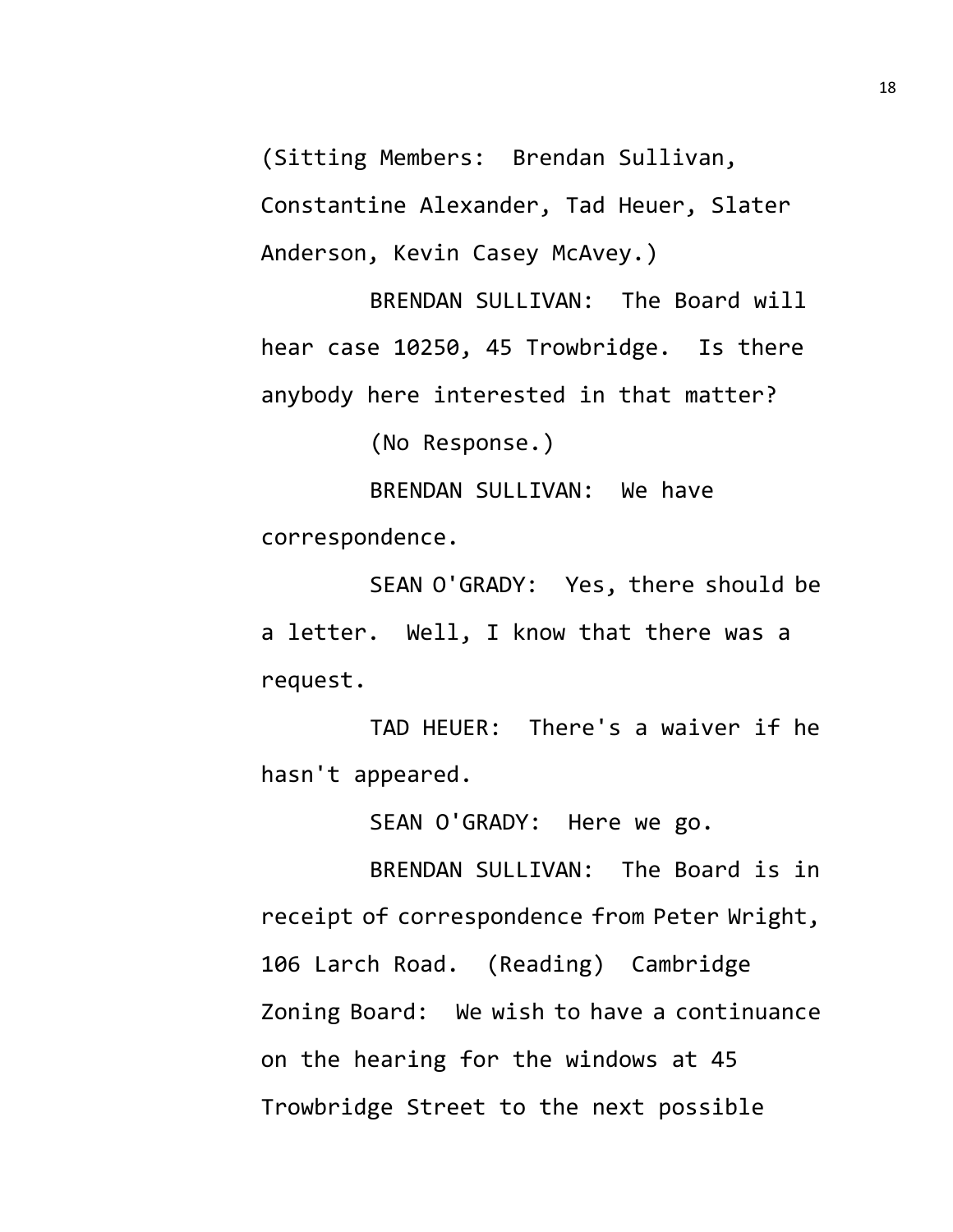hearing.

And the next possible hearing?

SEAN O'GRADY: Is going to go the second meeting in July and that's going to be  $-$ 

BRENDAN SULLIVAN: 7/26?

SEAN O'GRADY: 7/26 precisely.

BRENDAN SULLIVAN: I make a motion, then, to continue this matter until July 26, 2012, at seven p.m. on the condition that the Petitioner change the posting sign to reflect the new date of July 26th and the time of seven p.m. And that the sign be maintained as per the Ordinance requirement.

The Board notes that there is a waiver of statutory time for a decision for a hearing, and the statutory decision to be rendered in the file. And that any new submissions be in the file by five p.m. on the Monday prior to the July 26th hearing.

All those in favor of continuing this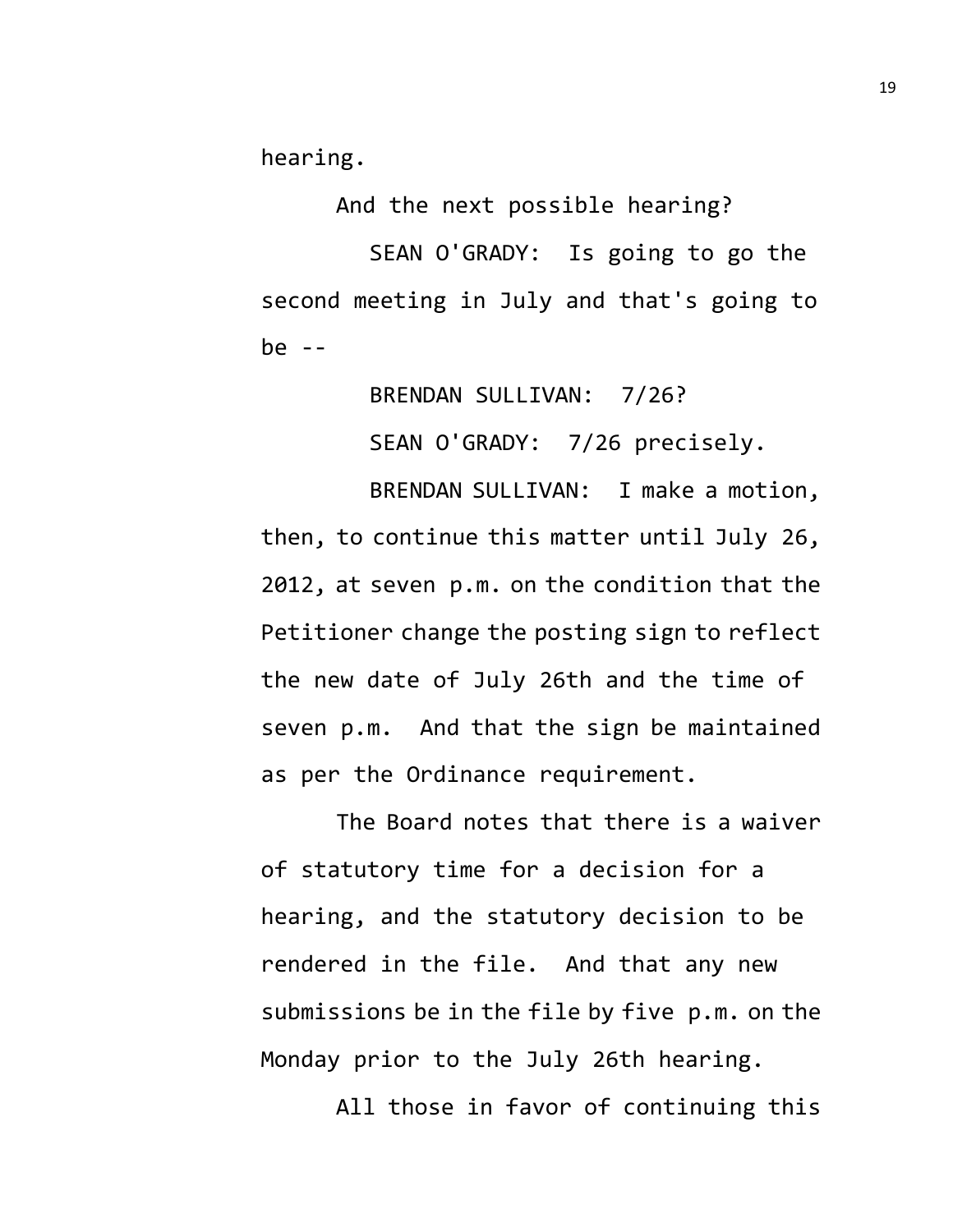matter to July 26th.

(Show of hands.)

BRENDAN SULLIVAN: Five in favor. (Sullivan, Alexander, Heuer, Anderson, McAvey.)

CONSTANTINE ALEXANDER: You know, Brendan, on the point of the waiver being on the file, didn't we have that training session with Legal, didn't they tell us something about where you have to get those things signed all over again in their view? Not that I believe it. Am I wrong? I thought I had a recollection they said something about that? No? Forget about it.

TAD HEUER: Well, do you want that -- do I want to have that discussion now?

CONSTANTINE ALEXANDER: I don't know.

BRENDAN SULLIVAN: Well, I was not part of so I don't know.

CONSTANTINE ALEXANDER: You weren't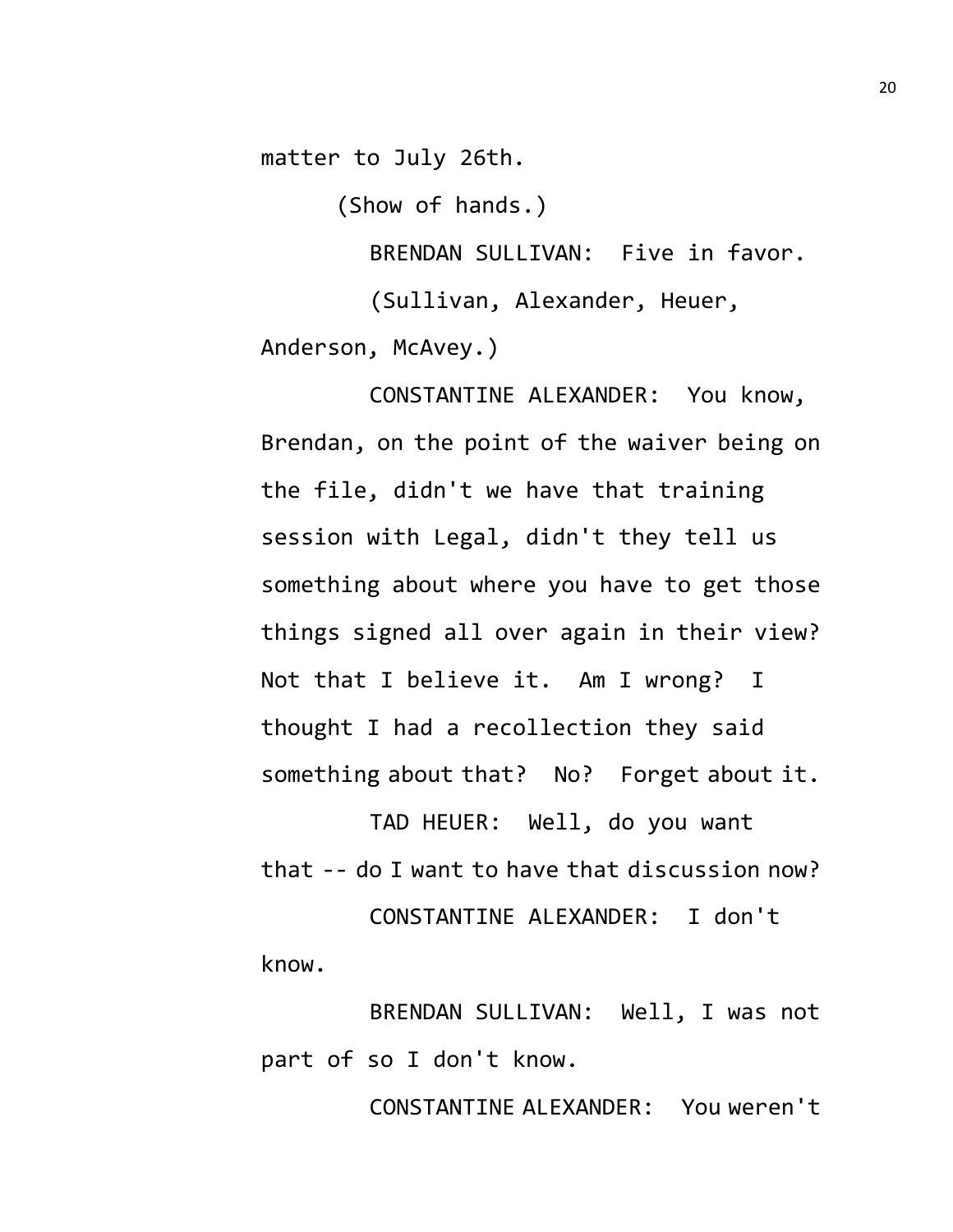there, I know.

BRENDAN SULLIVAN: Right.

CONSTANTINE ALEXANDER: I have a vague recollection, but I don't know the specifics. But they shocked me where they said we should be doing that and they said we should be doing that and that was the end of it.

BRENDAN SULLIVAN: Okay.

CONSTANTINE ALEXANDER: We can go off record.

BRENDAN SULLIVAN: We can do it maybe after and we'll accept --

TAD HEUER: All right.

BRENDAN SULLIVAN: I'm sorry, did I do a vote of five in favor?

TAD HEUER: Yes.

BRENDAN SULLIVAN: Okay. Five in favor of continuing. The matter is continued.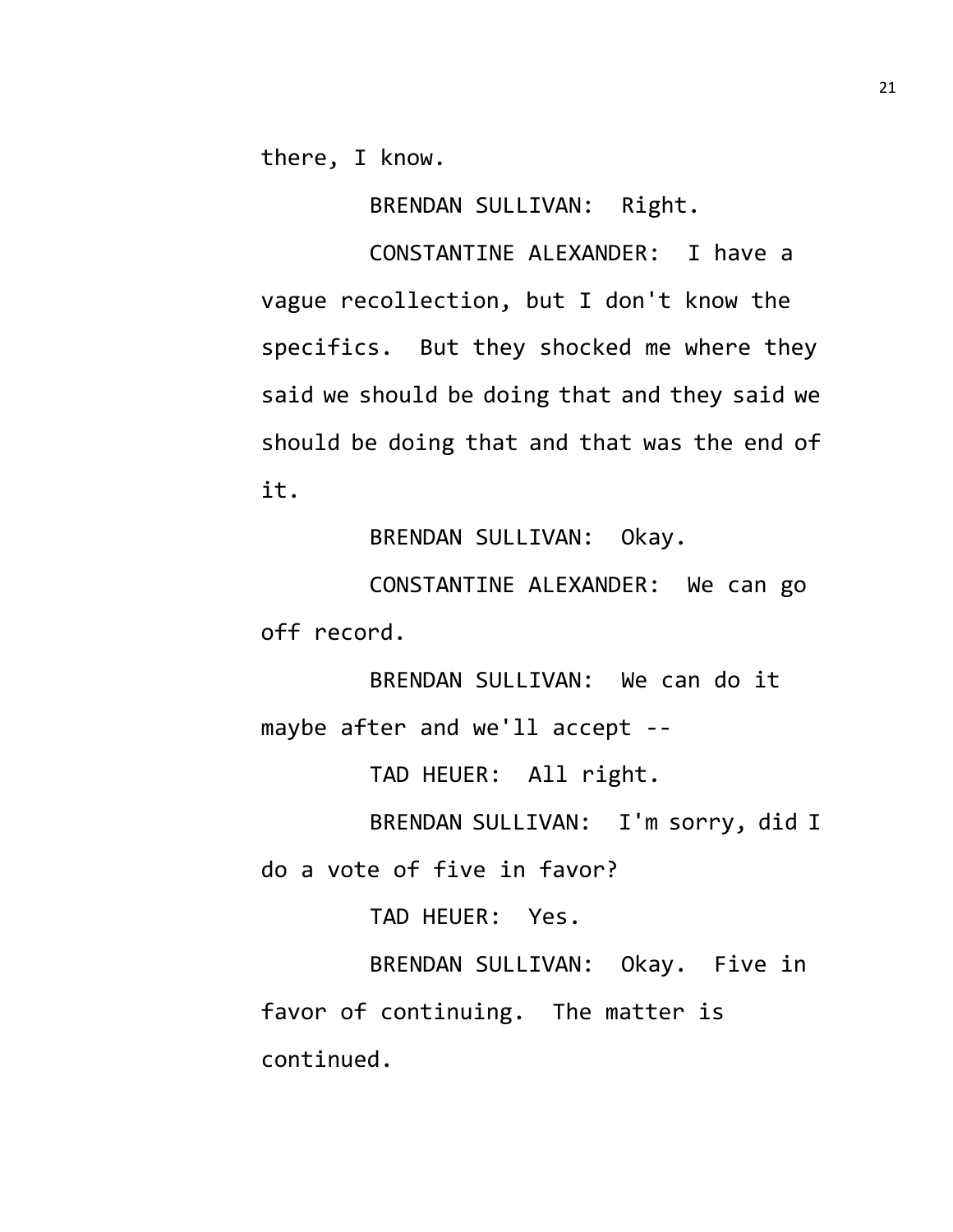$(7:20 \text{ p.m.})$ 

(Sitting Members: Brendan Sullivan, Constantine Alexander, Tad Heuer, Slater Anderson, Kevin Casey McAvey.)

BRENDAN SULLIVAN: The Board will hear case No. 10257, 27 Myrtle Avenue. If you would introduce yourself for the record, please.

DEBORAH BELLE: Yes, I'm Deborah Belle.

BRENDAN SULLIVAN: Let me just -- we don't have mics tonight. If you could just maybe speak up that's all if you can.

DEBORAH BELLE: I'm Deborah Belle. And this is my husband Timothy Hart.

BRENDAN SULLIVAN: Okay. And just elaborate on what you would like to do.

DEBORAH BELLE: We would like a Variance so we can put in a compact parking space at the side of our house both to allow us to own a plug-in electric Prius and also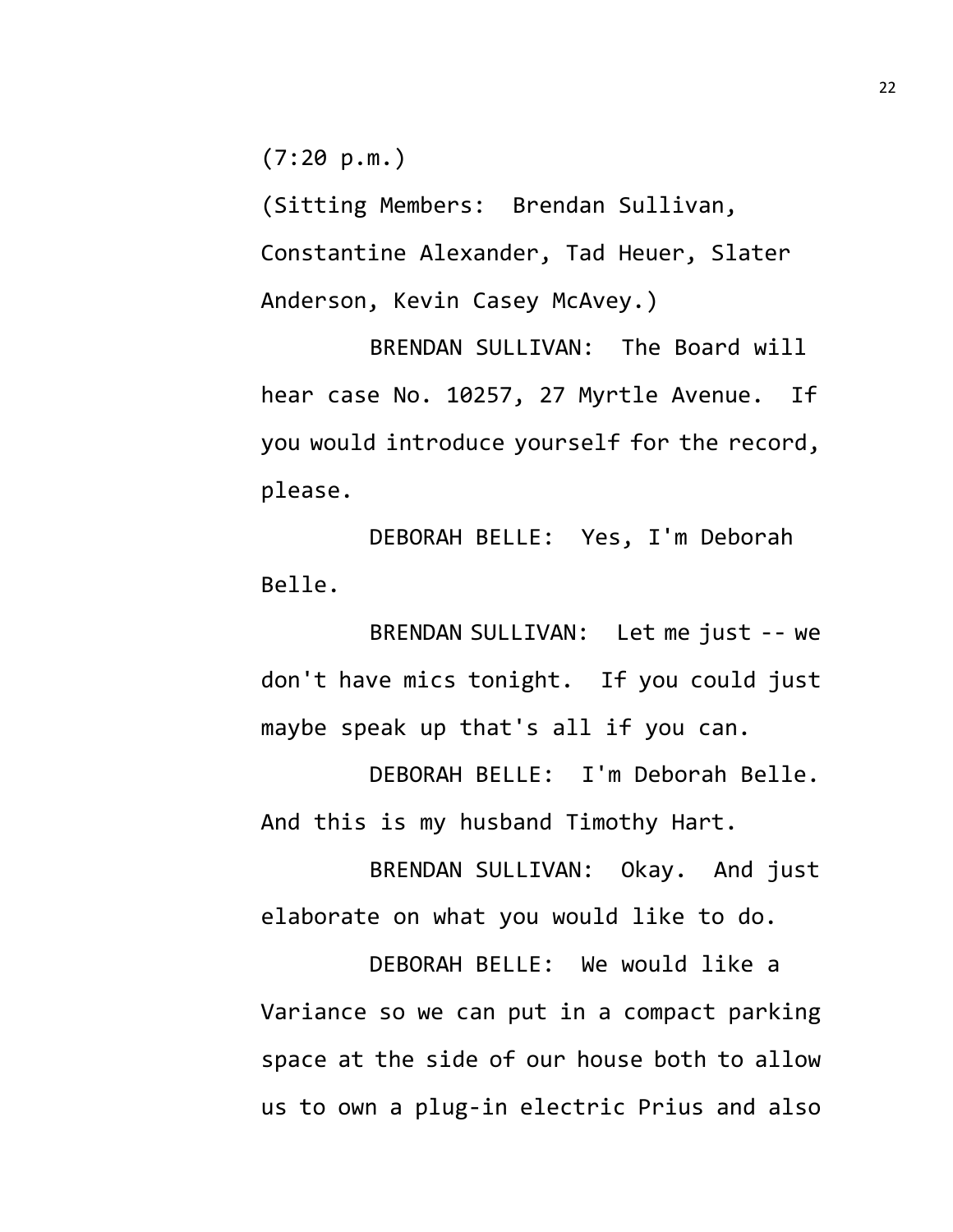to be more convenient when my husband's multiple myeloma progresses and he is more mobility impaired like he is now.

BRENDAN SULLIVAN: Okay. Currently you're parking on the street as best as possible?

DEBORAH BELLE: Exactly.

BRENDAN SULLIVAN: And the hardship to you is more than a practical one, I would think. It's -- I mean, it would just very difficult for you to be able to park and have easy access to the house at this time because of the unsureness of being able to park close to the house, is that basically the case, the way it is?

DEBORAH BELLE: We sometimes need to park around the corner on Magnolia. And I think that the alternative would be a designated parking space in front of our house, but in that case when we're not there no one -- other than another disabled person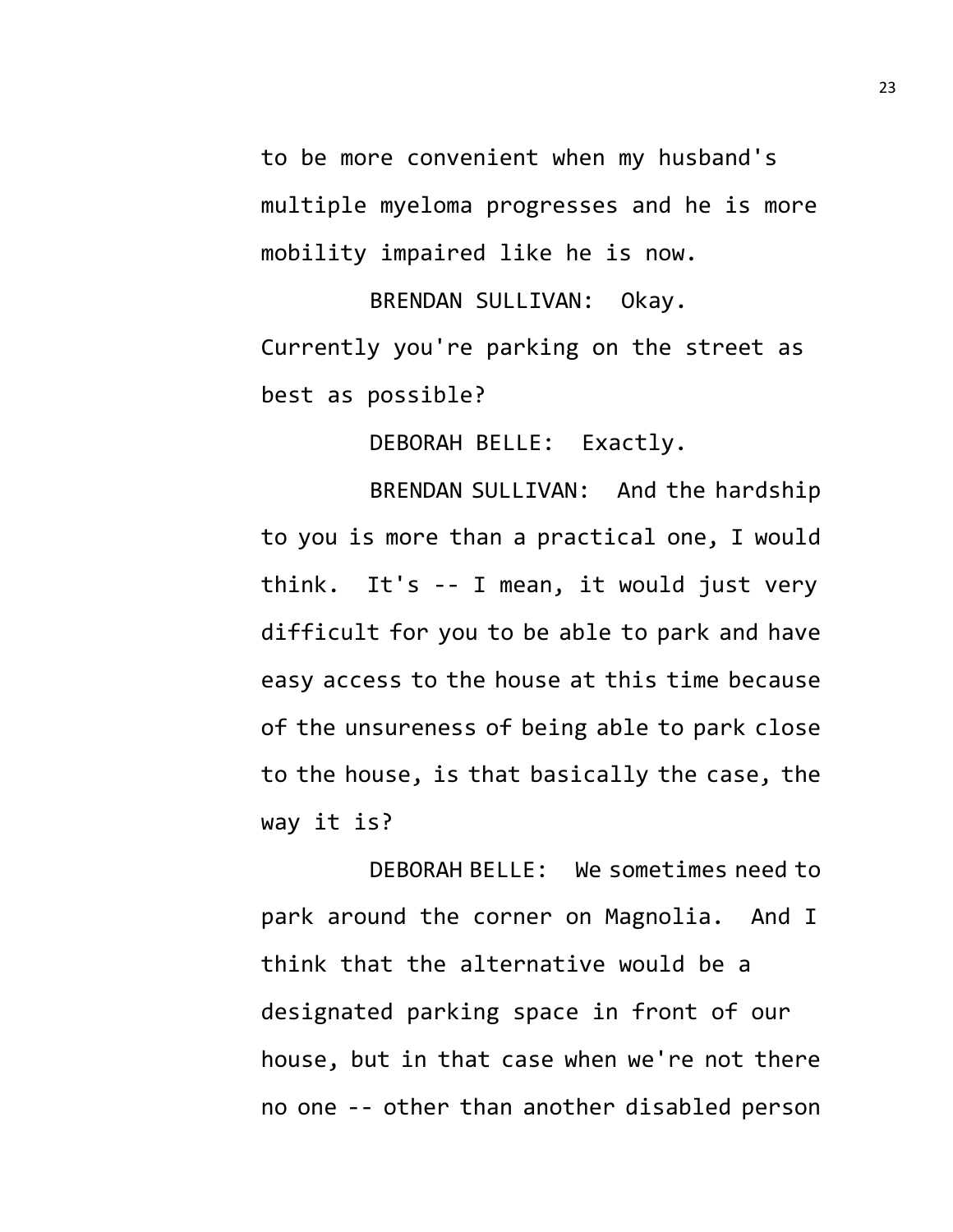is using the space. So our neighbors would in general prefer that we do this, and it certainly would be the most convenient thing. We are -- we could not -- there is no parking on our side of the street, so all of the parking is on the -- is across the street from us.

BRENDAN SULLIVAN: Okay.

Any other questions by the Board at this time?

CONSTANTINE ALEXANDER: No questions. I have comments, no questions. BRENDAN SULLIVAN: Okay.

Kevin, any questions at this time?

KEVIN CASEY McAVEY: No.

BRENDAN SULLIVAN: Slater? Tad?

TAD HEUER: I have some questions. One is a procedural question. Are we here on the stair alterations? Or are those -- you don't need relief for the stairs, do you? BRENDAN SULLIVAN: Well, it's to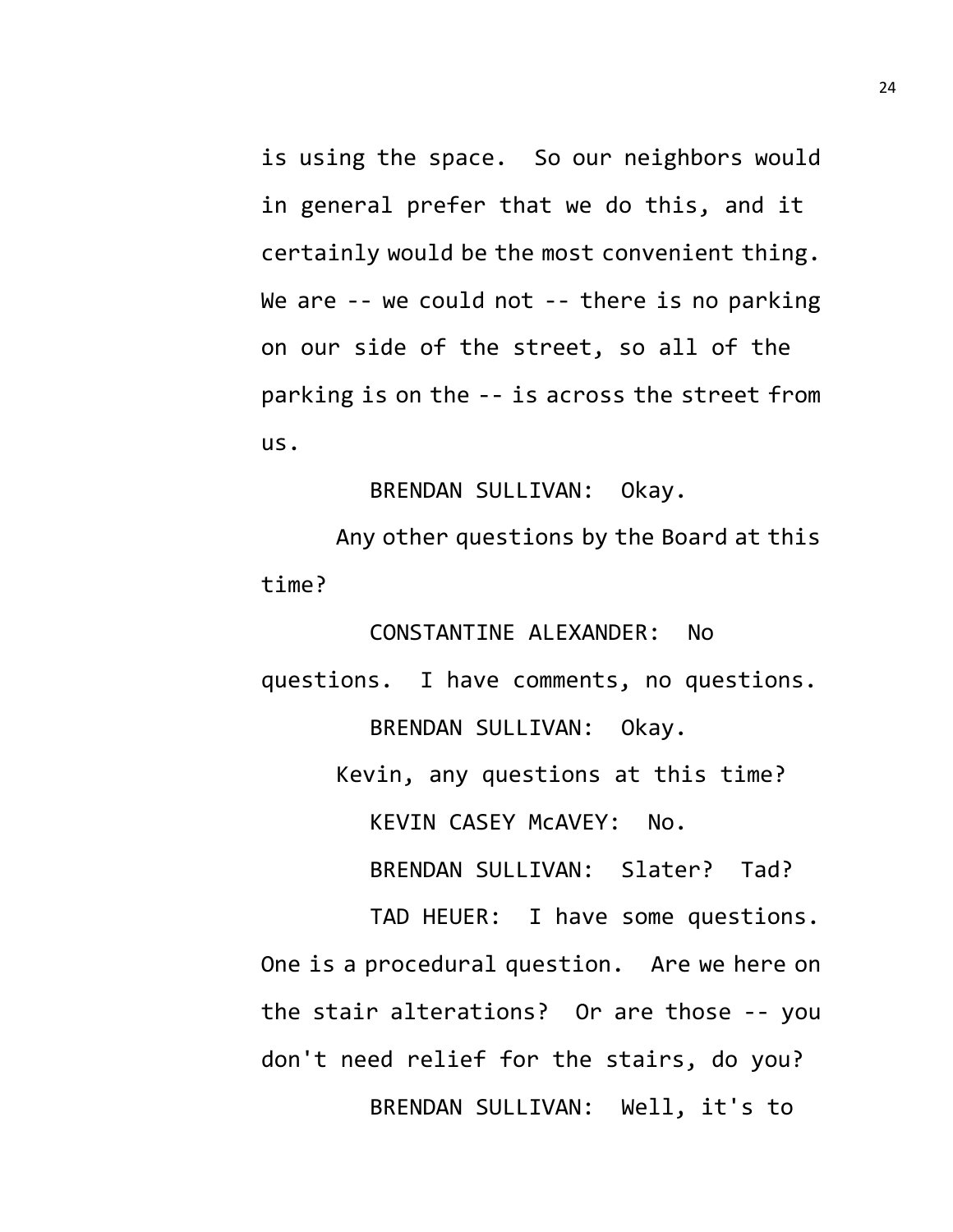install the driveway and to rework the side entry stairs. So I think as part of the proposal, that the side entry stairs which are --

TAD HEUER: And that's because they're in a setback?

DEBORAH BELLE: They need to come back, come out at a different angle to make the amount of space that we would need.

BRENDAN SULLIVAN: The stairs are currently here.

TAD HEUER: Right.

BRENDAN SULLIVAN: And I believe they have to remove that and then build them down here. So these have to come off and they have to be relocated down here, which obviously would be, I believe, in the side yard setback in order to allow for the creation of the parking space. So it's two parking spaces, but also that the stairs now have to be relocated.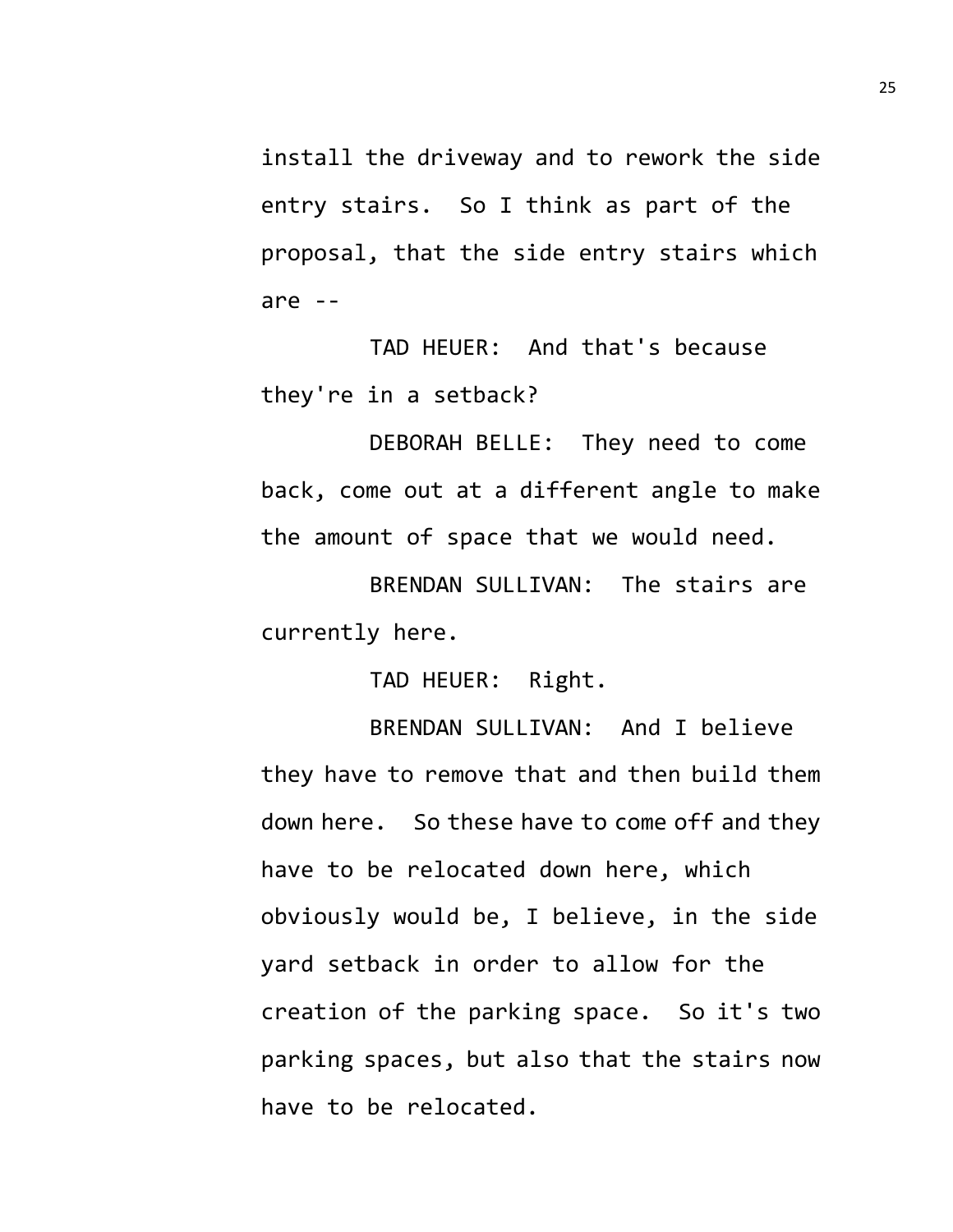Sean, on Myrtle Avenue; is that correct, that the -- it's a two part, obviously the parking which is dimensional violations, but also the stairs which are being relocated also?

SEAN O'GRADY: The stairs are actually okay themselves. It's the -- the size of the parking pad in question, the compact rather than a full size, and then location of it on being partially in the front yard.

TAD HEUER: Right. So we're not here on any -- there's no relief being sought for the stairs?

SEAN O'GRADY: No. The stairs are actually as of right even though they're in the setback because they're uncovered and they're below four feet and they're less than ten feet from the foundation.

> TAD HEUER: Okay. When you say that there are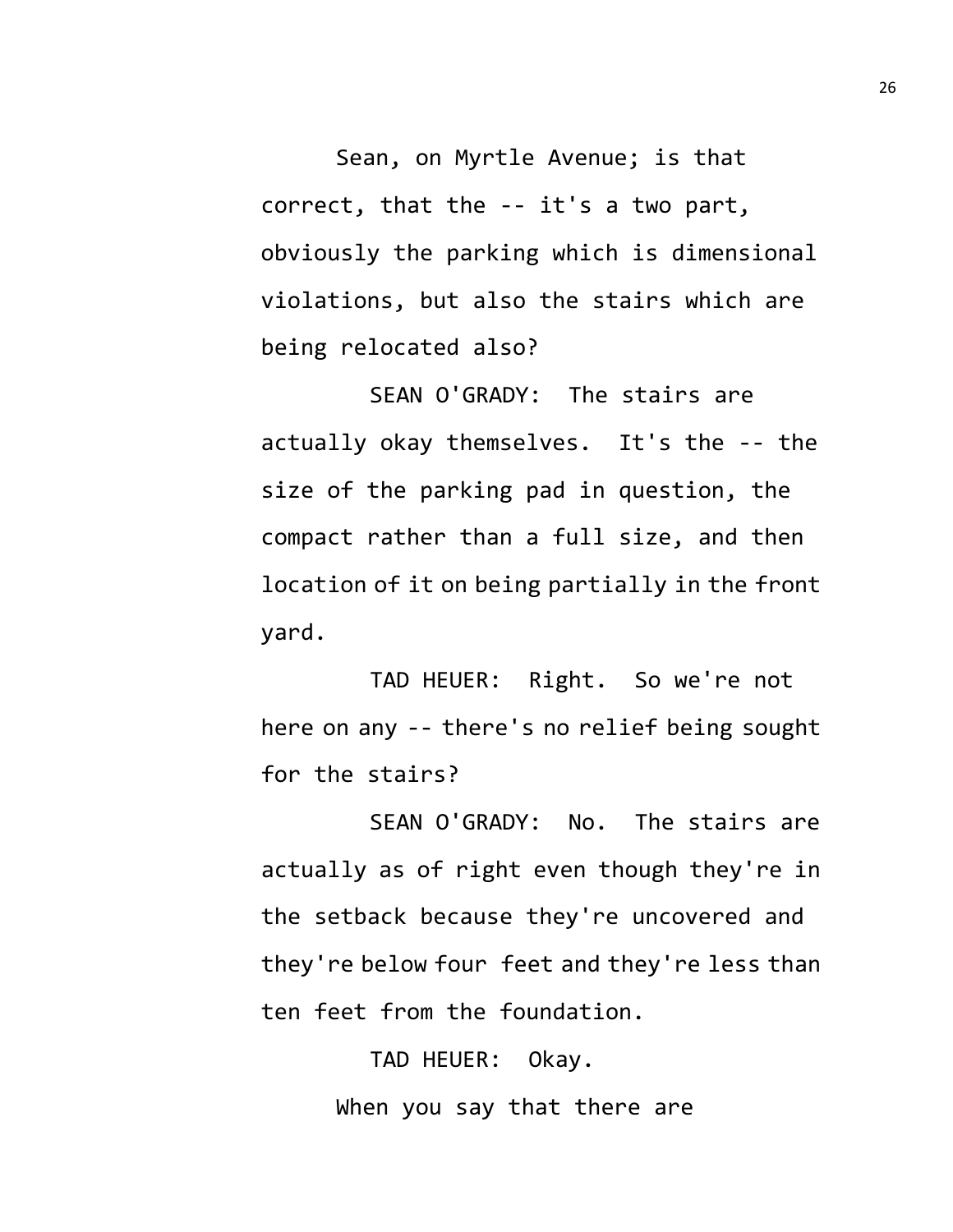others -- that Myrtle Street has a number of other off street parking spaces. It's my impression from going up and down Myrtle Street, that most of those are larger off-street parking spaces than you would have even with the expansion of the pad that you're proposing by taking out the porch. Am I right about that or is that incorrect?

DEBORAH BELLE: On our side of the street I think many of them look small. The cars are frequently almost abutting, almost coming out on to the street.

TAD HEUER: I'm sorry, in terms of width.

DEBORAH BELLE: Width?

TIMOTHY HART: I haven't measured so I don't know.

DEBORAH BELLE: We have some photographs.

TIMOTHY HART: I think just looking at the photographs is the best at this point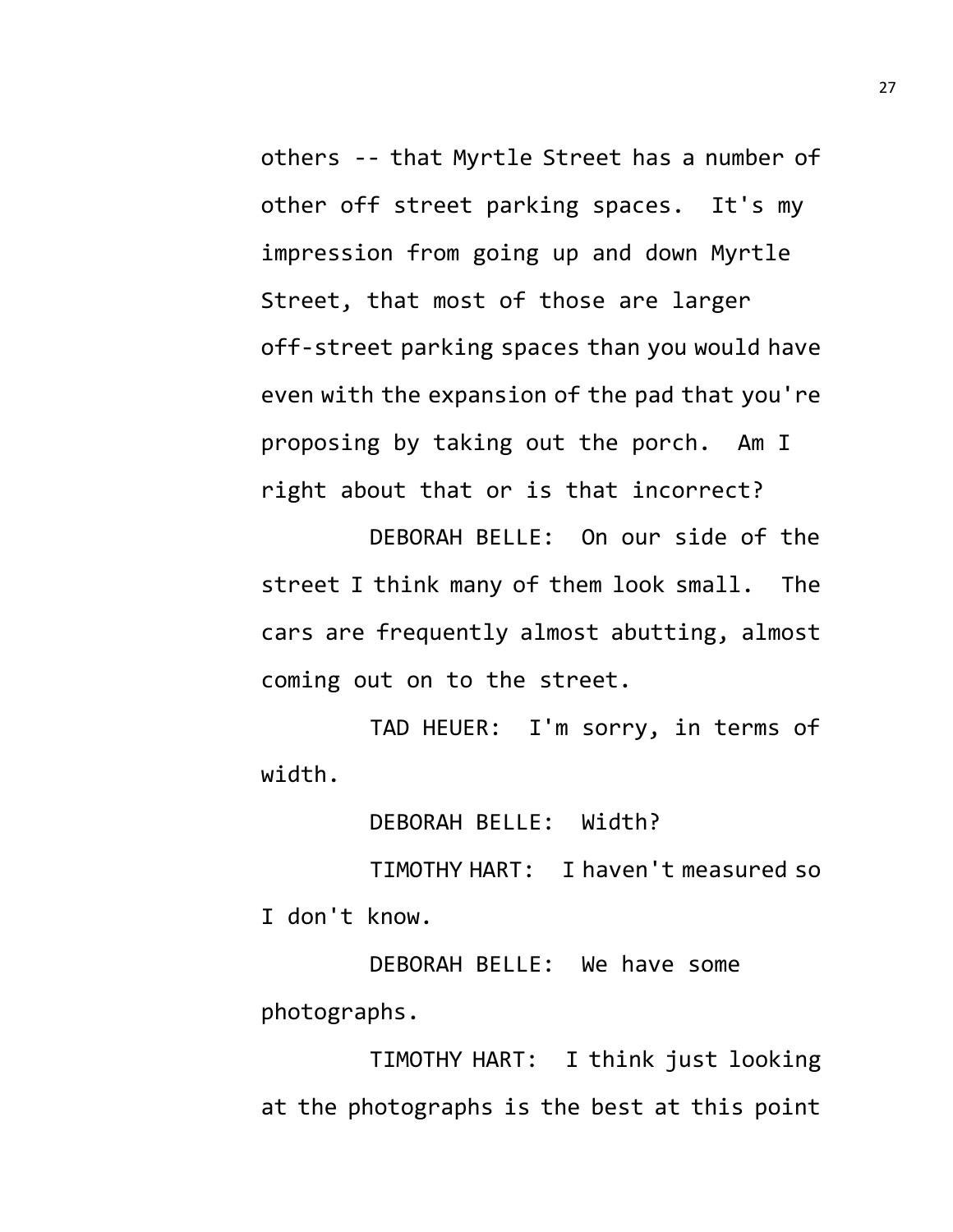that we could probably do in trying to figure that out.

TAD HEUER: So the space will be -- what is it? Seven-five, and then there will be another three-foot, 3.2 feet to the property line which --

TIMOTHY HART: Right.

TAD HEUER: And then if I'm looking at -- eyeballing this correctly, the distance between the neighbor's property line and the house may be a foot and a half?

TIMOTHY HART: Right.

TAD HEUER: It's very --

TIMOTHY HART: It's a very narrow walkway, yeah. My feeling is, you know, once we -- if we do this, and we brick this area, which we intend to do all the way back, the neighbors are gonna have a much nice -- they have an entry to the apartment that's back here.

TAD HEUER: Okay.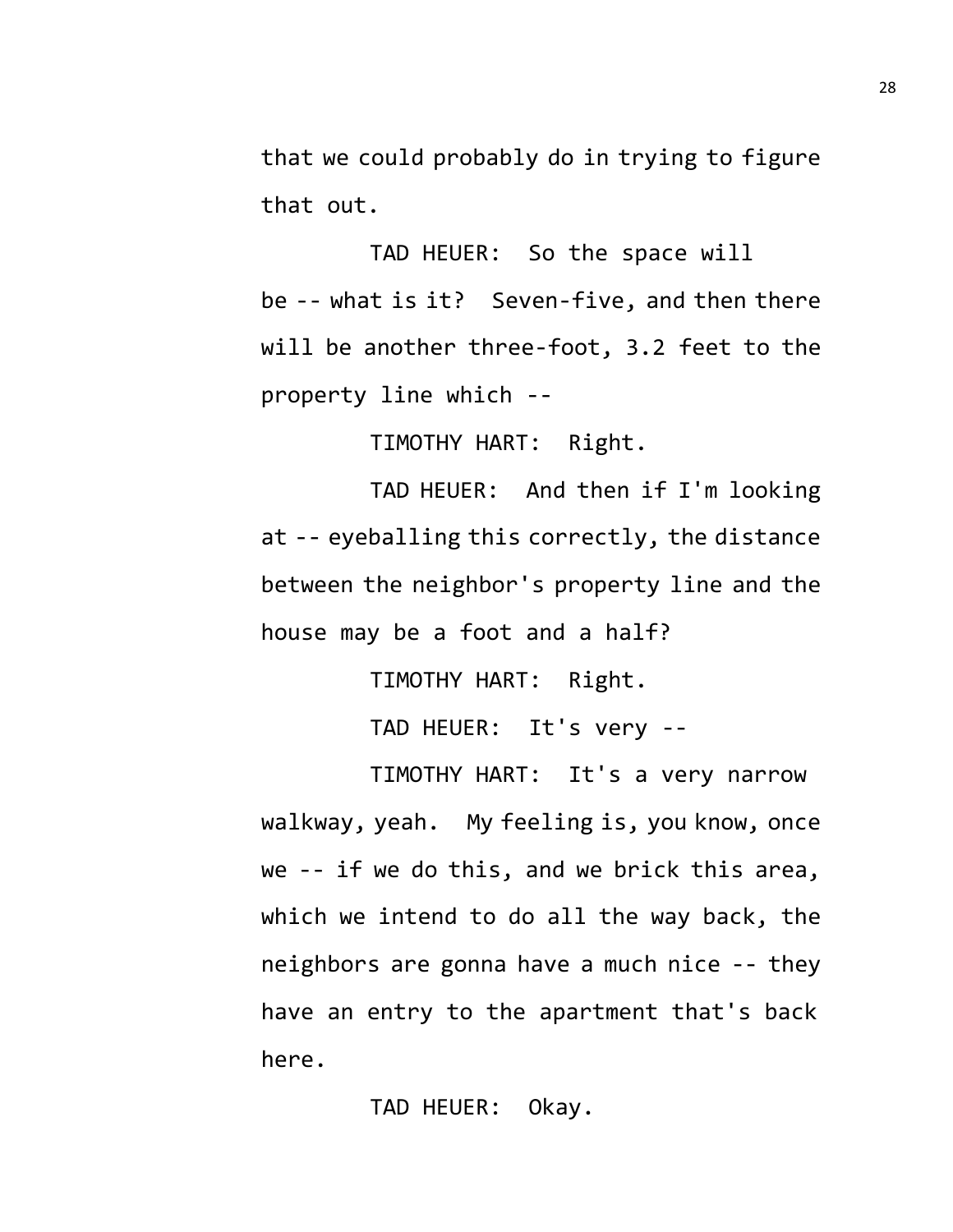TIMOTHY HART: Generally that's going to be much improved because instead of in theory walking a one and a half foot concrete walkway, they would be able to walk on the bricked area that we would put down.

TAD HEUER: Right.

And then you can't -- if you remove the entirety of the porch, that's impossible because you would have no access?

TIMOTHY HART: That's right. Our apartment access is at the back end of the porch.

SLATER ANDERSON: This is you here? This?

DEBORAH BELLE: That's our house, yeah.

TIMOTHY HART: That's us.

DEBORAH BELLE: And the first floor is a tenant apartment, and that is their entranceway. It's through that porch. SLATER ANDERSON: The one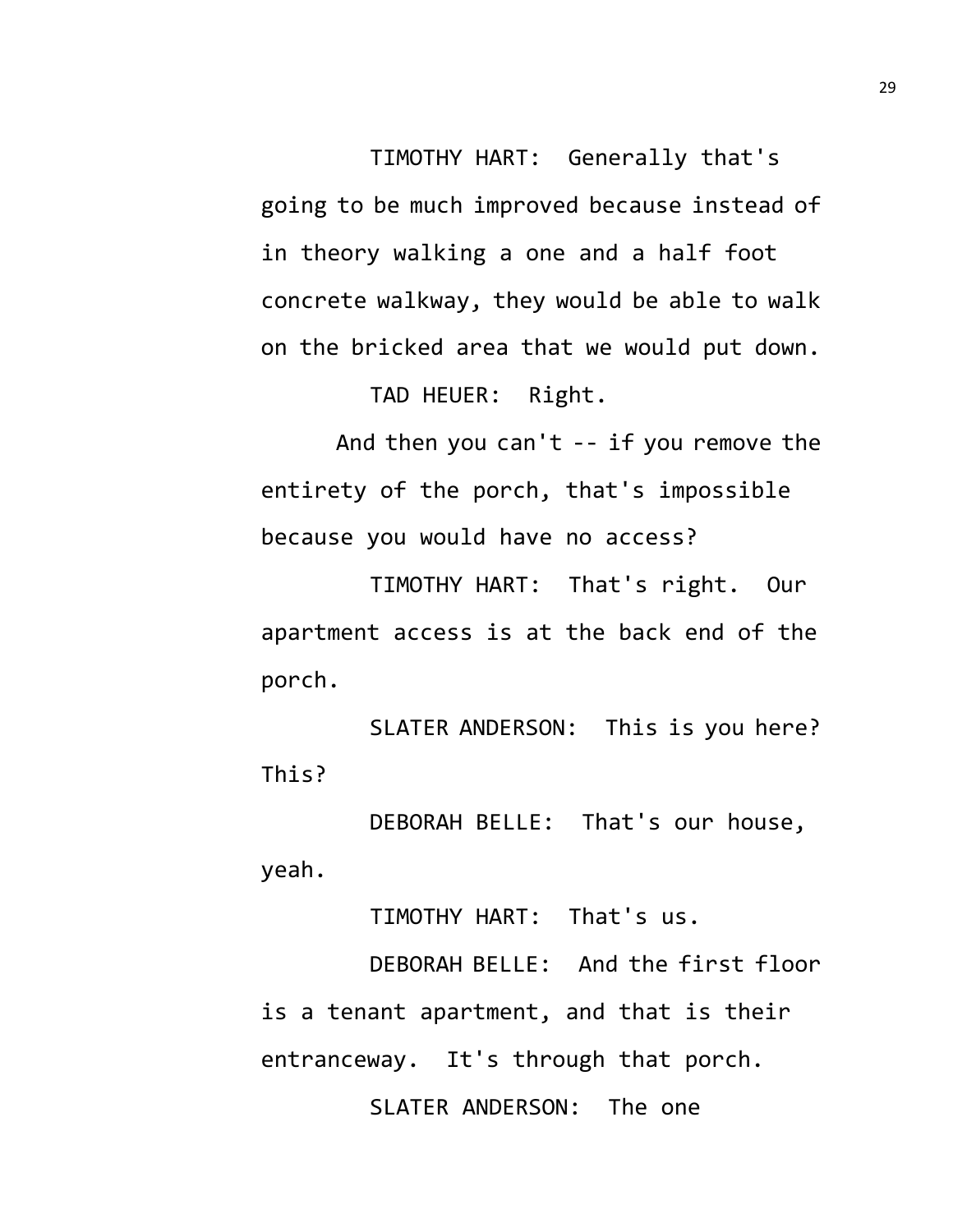on -- which one?

DEBORAH BELLE: That's our entrance. The stairs that go up to the second floor. The porch on the left, which we want pushed back in the tenant's entrance on the left of the picture as you're looking at it.

SLATER ANDERSON: This is the tenant's here? This is yours?

DEBORAH BELLE: Yes.

SLATER ANDERSON: The parking's going to be right here?

DEBORAH BELLE: Yes.

TIMOTHY HART: Yeah.

KEVIN CASEY McAVEY: And they're on the first floor?

DEBORAH BELLE: Yes.

TAD HEUER: When you say that you could apply for a designated parking space on the, I guess, the opposite side of the street from where you are.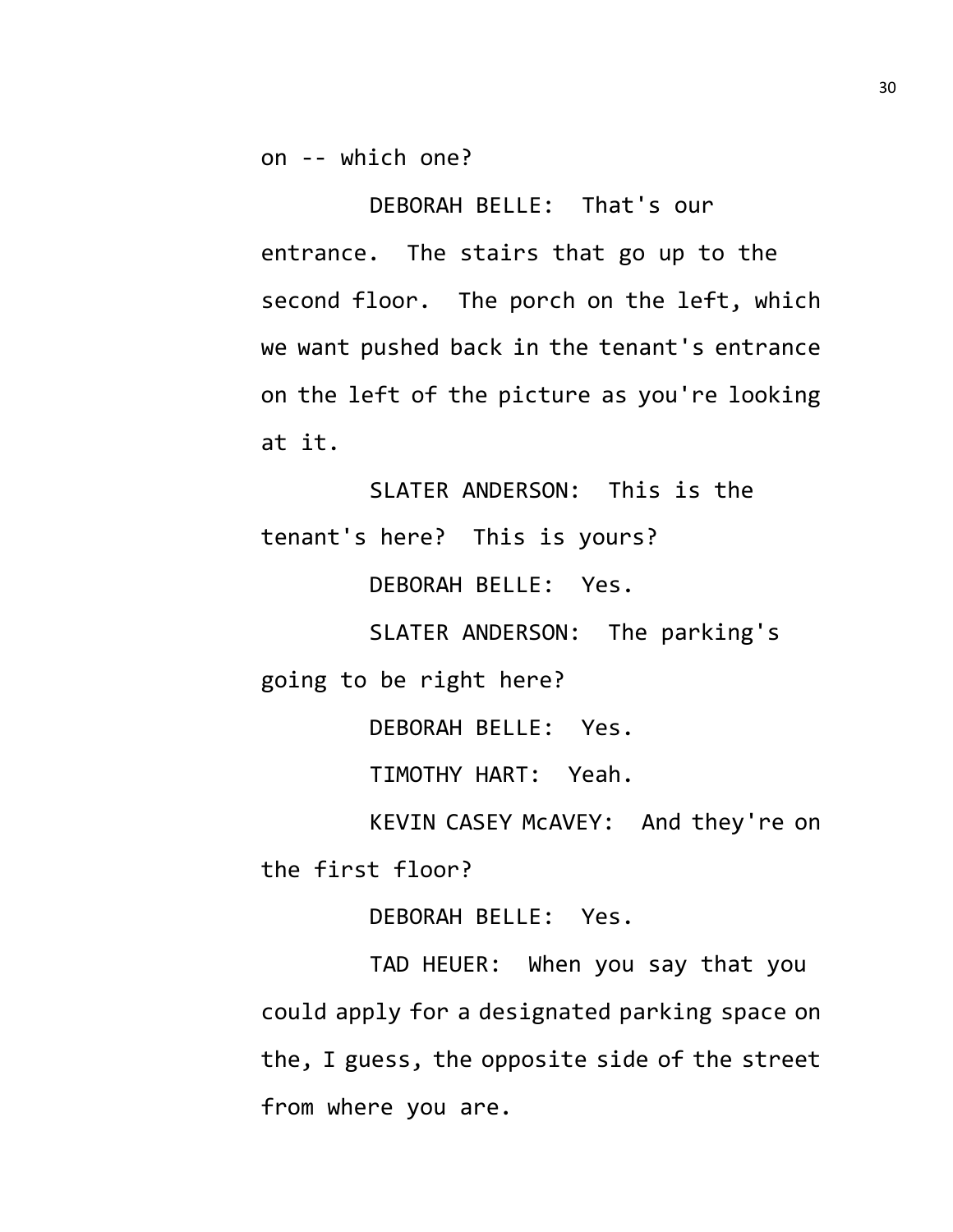TIMOTHY HART: Handicap space. DEBORAH BELLE: Handicap space. TAD HEUER: Yes.

Those are -- I guess one question or one observation. It may not be a question, is that those are time delimited essentially. They're there for the duration that an individual needs one is located in the area, and once that individual is no longer there, the space can be reverted back to a normal on-street parking space which essentially provides the solution of access for the individual who needs it while preserving the future viability of a general purpose on-street space to some future date going forward. In granting a Variance, we'd be permanently authorizing a parking space, an undersized parking space for your structure that, you know, a hundred years from now when -- maybe you'll both be here, but I don't think even I'll even be here, that parking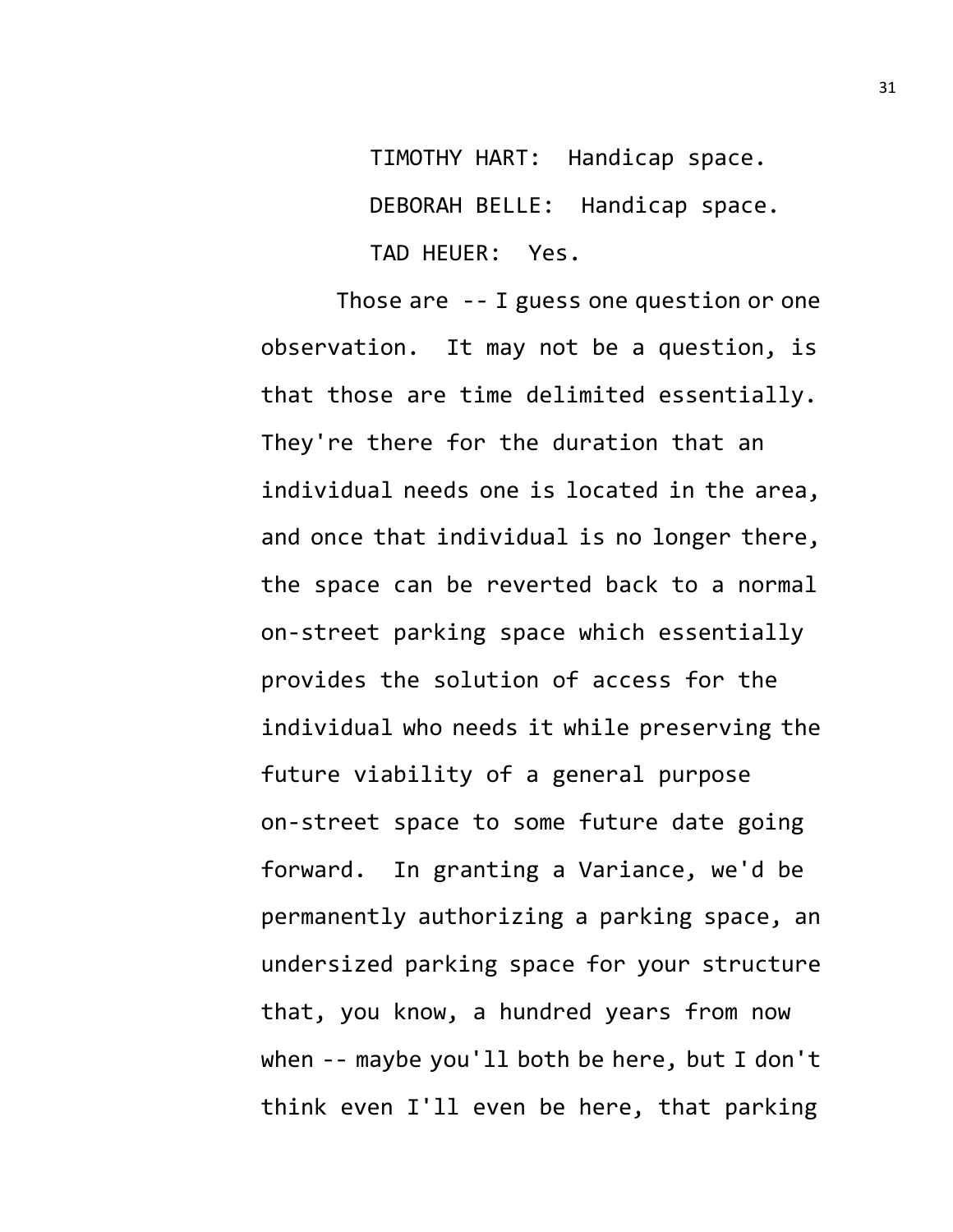space will still be attached to that house, the curb cut will still be depressed in. Wouldn't it make more sense to go with the temporary deprivation of a street parking space rather than the permanent position of an off street -- noncompliant off street parking space?

TIMOTHY HART: Well, on the other hand, if we have our own driveway parking space, that's permanently going to free up another space for everybody in the neighborhood.

DEBORAH BELLE: It's a very tight street for parking. I mean I -- I don't see it as the neighborhood suffering a loss. I see it as the neighborhood largely experiencing a gain. Aesthetically as you go down the street on our side and on the other side, everybody, I think -- there was one house that is an exception to this, but I don't think there's more than one other.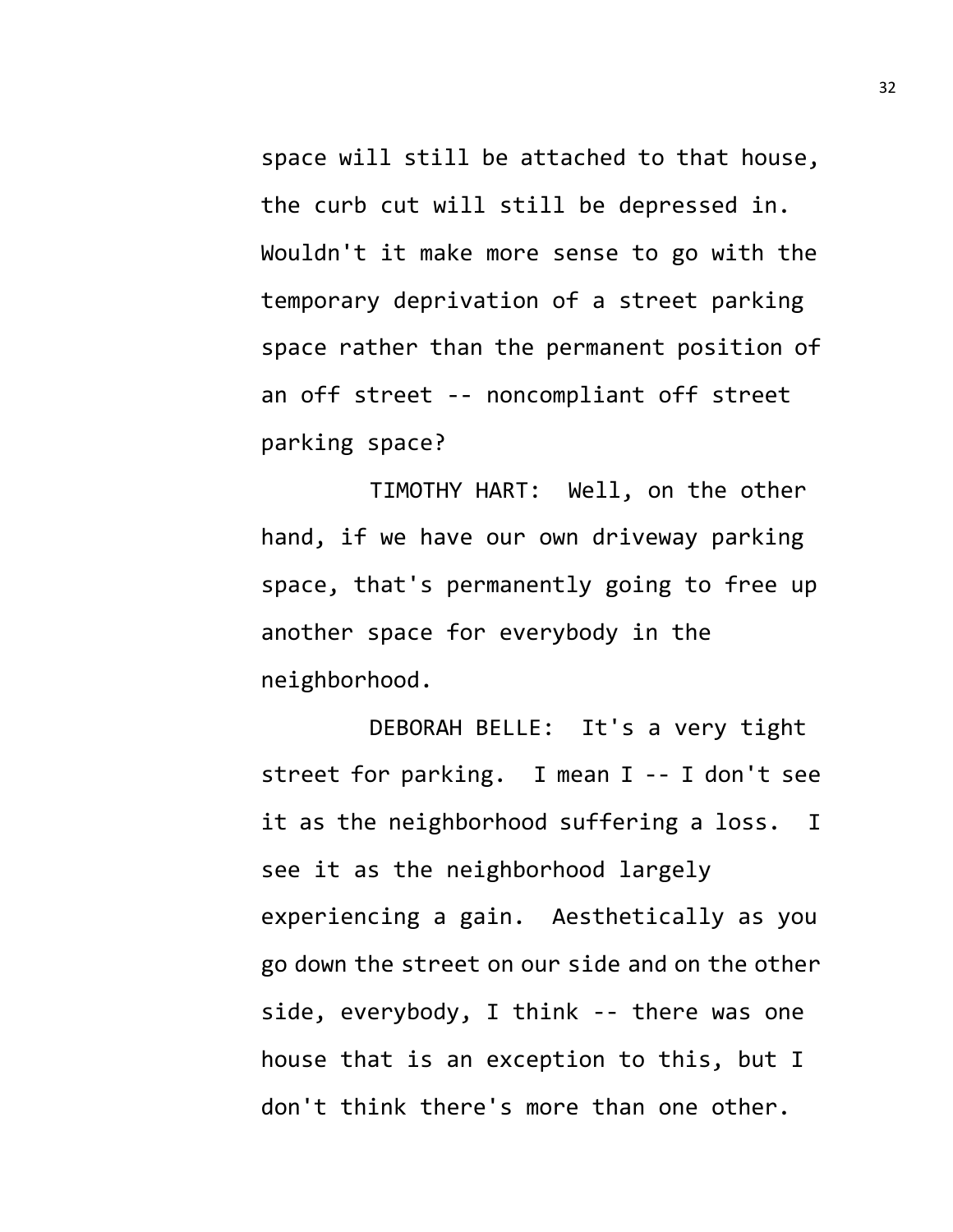Everybody has a parking space beside their house. So I think that the -- I mean, theoretically, you know, a hundred years ago when the houses were new and they weren't then -- you know, to put the first one in, does something to the tone of the neighborhood. But I think ours, as Tim said, the way we have envisioned doing it, will actually aesthetically improve the tone of the neighborhood. And our neighbors are in general enthusiastic about this both for our sakes and for freeing up an extra parking space which at this point is a worthwhile thing to do.

BRENDAN SULLIVAN: You have one vehicle?

DEBORAH BELLE: We own one vehicle, yes.

BRENDAN SULLIVAN: Okay.

TAD HEUER: I'm going to ask a personal question that I regret having to ask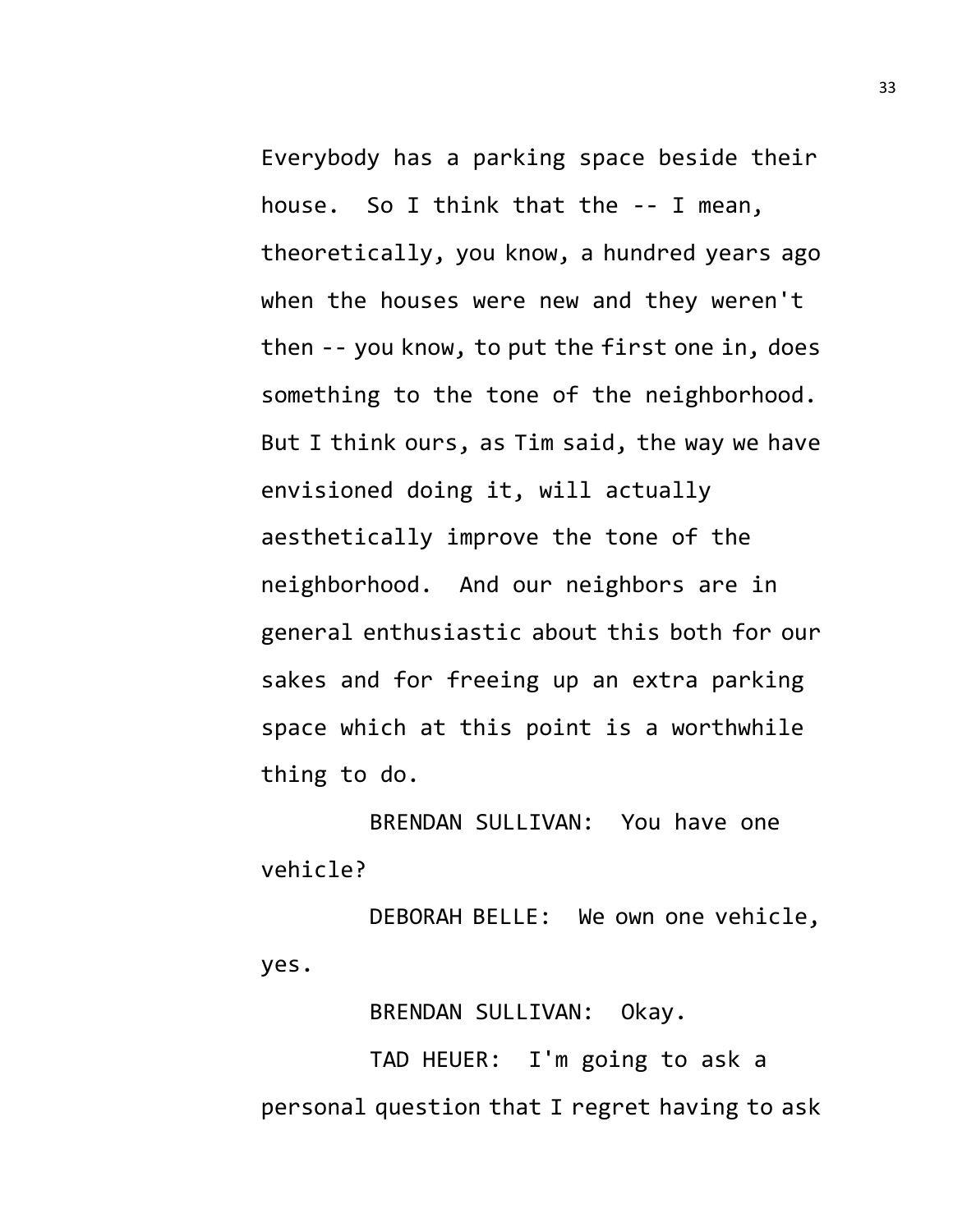but we see these cases before the Board and we had one a couple months ago where this issue came up and we found out about, unfortunately a little too late and I think the Board was played quite frankly. So with that being said, I'm going to ask. You can decline to answer of course. When you say that your condition will progress in the future and that you need to have the access to this space, you know, one of the issues in my mind of granting relief is that the relief has to be necessary at the time it's being requested. For instance, if I came in before the Board in my thirties and said, you know, when I expect to be in my sixties, it would be nice to have a parking space right next to my house. I would respond if I were the Board that well, come back when you actually need it because you're going to get a lot of advantage of it at a time when you can't demonstrate the hardship and the need. So I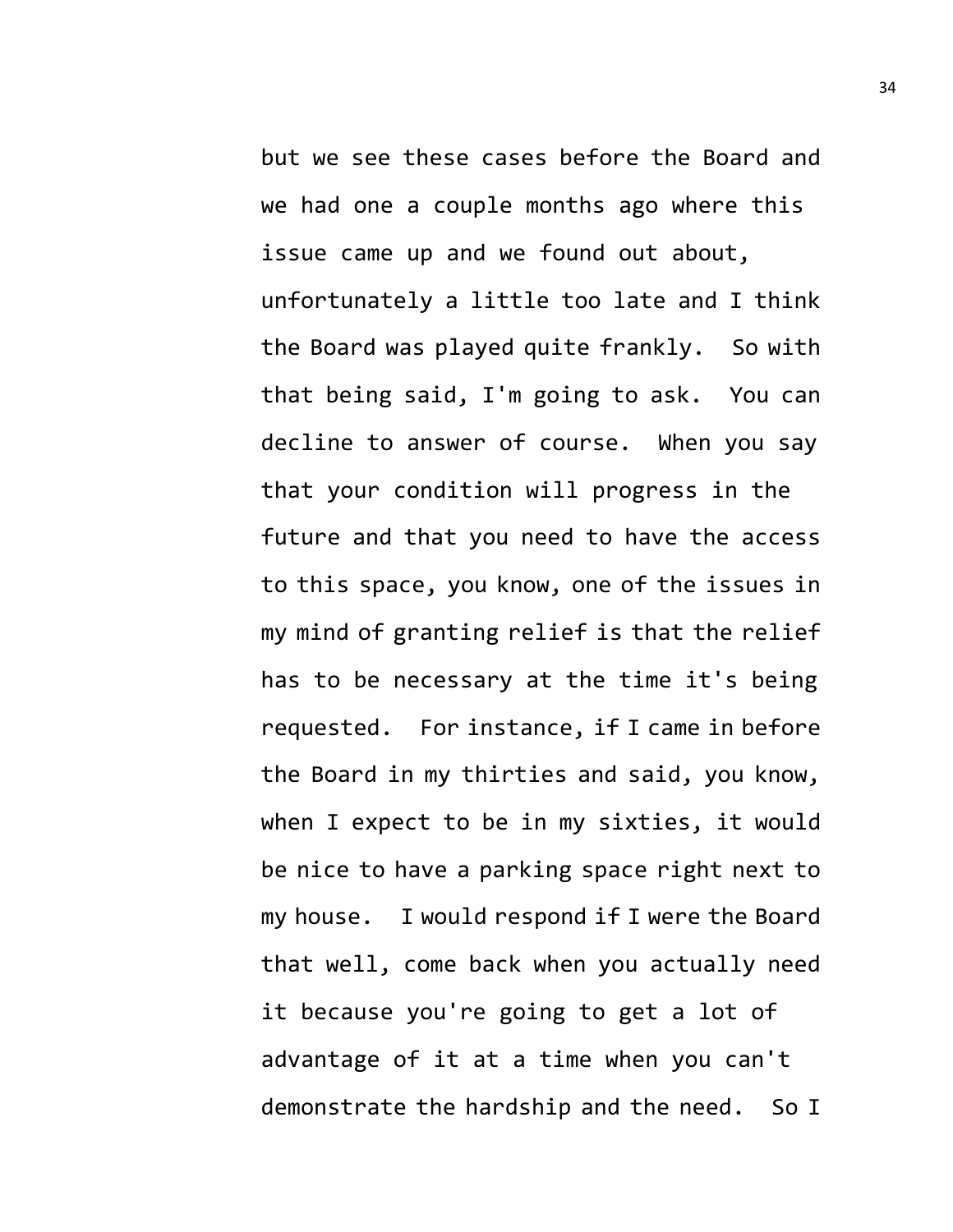guess my question is is the space necessary now in terms of the hardship standard that we have to find? And if it's not necessary immediately, would it be necessary -- could the degeneration happen quickly enough that you would not have the ability to come to us, wait for the period to run, etcetera, once you've realized that you need that gap, the procedural delay from knowing that you actually needed it, would be substantial enough that it would be prudent for us to grant it early?

TIMOTHY HART: Let me provide an anecdote. Deborah's son was over this afternoon. We were about to take off for a few weeks to the Cape, and I need dialysis supplies which are boxes that weigh about 95 pounds. He moved them for me. We were parked halfway down the block. My dialysis is peritoneal dialysis which is in the peritoneum and I've gotten hernias from it.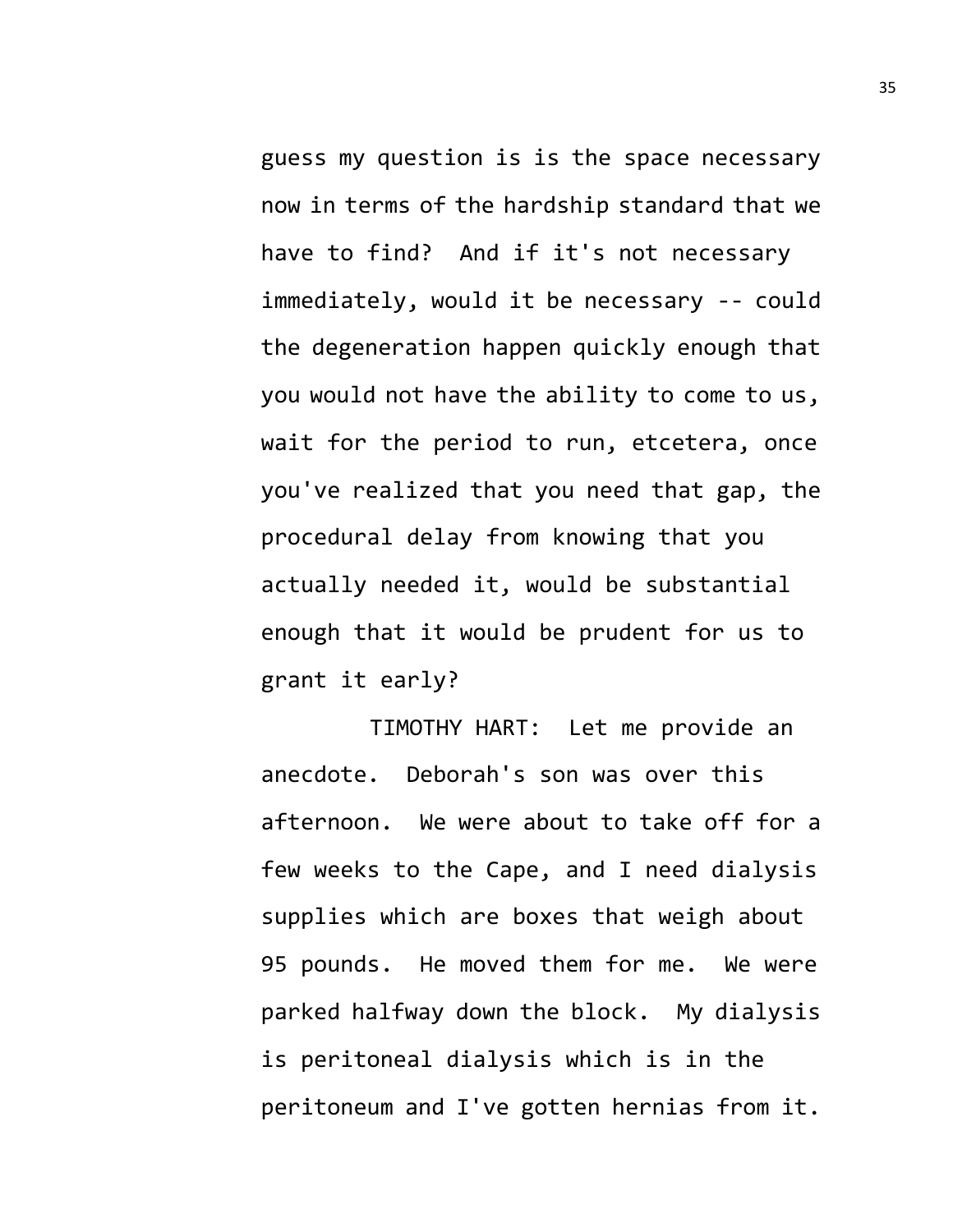So I've actually found it very helpful to have him -- I could do it, but I don't do it easily. So I see this progressing.

DEBORAH BELLE: If I may say something else. This is a man who walked across the Grand Canyon and has been an avid hiker and rock climber and very active. Now we don't really hike. We take walks, and I think this is the direction it's going. I -- doctors can't tell us, and we haven't pressed them on this. And, you know, the life expectancy of these conditions is variable. And we hope that a hundred years from now we will not need this parking space, but I, I think that things can very well proceed quickly and more quickly than we would be comfortable to wait this out.

TAD HEUER: Okay.

BRENDAN SULLIVAN: One observation that I have is that if you go down your side of Myrtle Avenue, that the parking areas are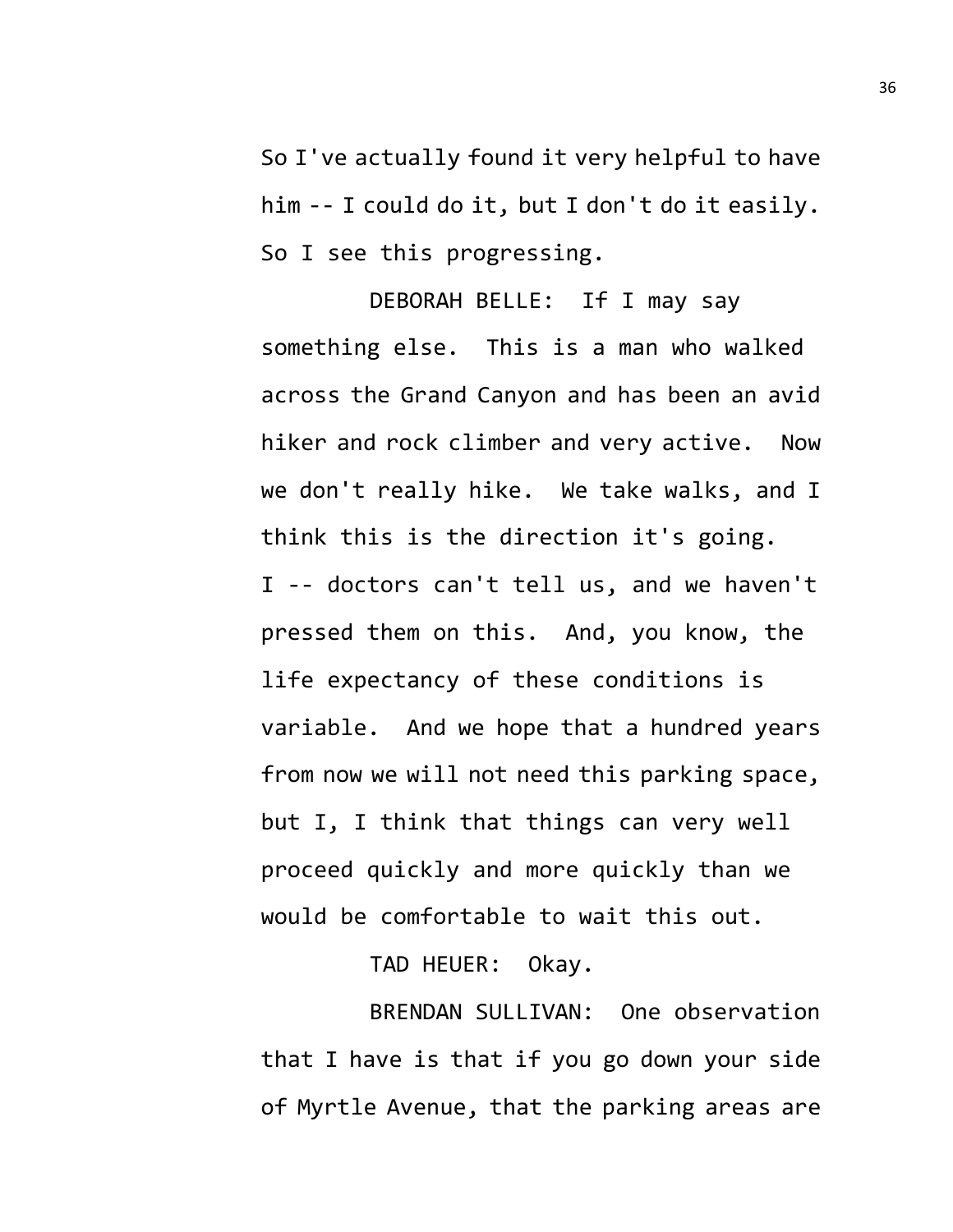sort of from house to house and it's hard to distinguish where a potential property line is because it seems that the two owners have agreed to just pave that area or something or however they use it or whatever it may be. So that I guess what you're proposing is not inconsistent, and if it's all said and done, would probably be hardly noticed as standing out or being something different or something that doesn't fit in. I guess that's my observation on it.

Any questions?

CONSTANTINE ALEXANDER:

Observations but no questions.

BRENDAN SULLIVAN: Okay.

SLATER ANDERSON: I have one question. Is I assume there is not a curb cut there currently?

BRENDAN SULLIVAN: There is not.

SLATER ANDERSON: So you have to go through that process as well?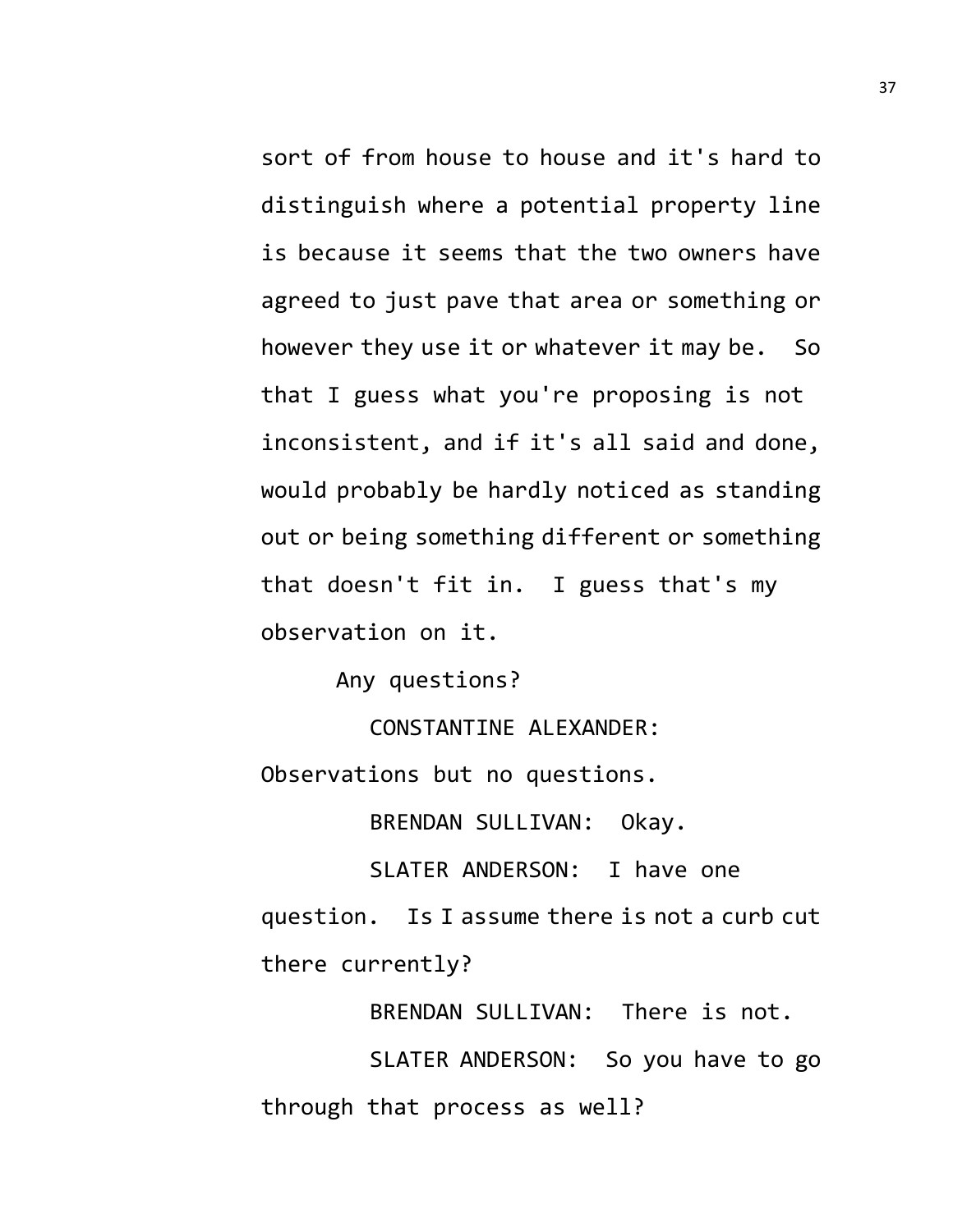TIMOTHY HART: That's right. I have to learn about that. The next hurdle. BRENDAN SULLIVAN: That's City

Council and they're going to take July off and August off, anyhow. But that's down the road a bit, anyhow.

Anything else, Slater?

SLATER ANDERSON: No.

KEVIN CASEY McAVEY: What was the name of your condition again?

TIMOTHY HART: Multiple myeloma.

KEVIN CASEY McAVEY: I'm just so sorry to hear about it.

TIMOTHY HART: If you Google it or something, at some point you see the life expectancy is three or four years. This is old figures. It's better now. Lots of a good stuff is going on. And my neighbor in Utah, he lasted 10 years but I wouldn't have wanted to last five years or maybe the last six years.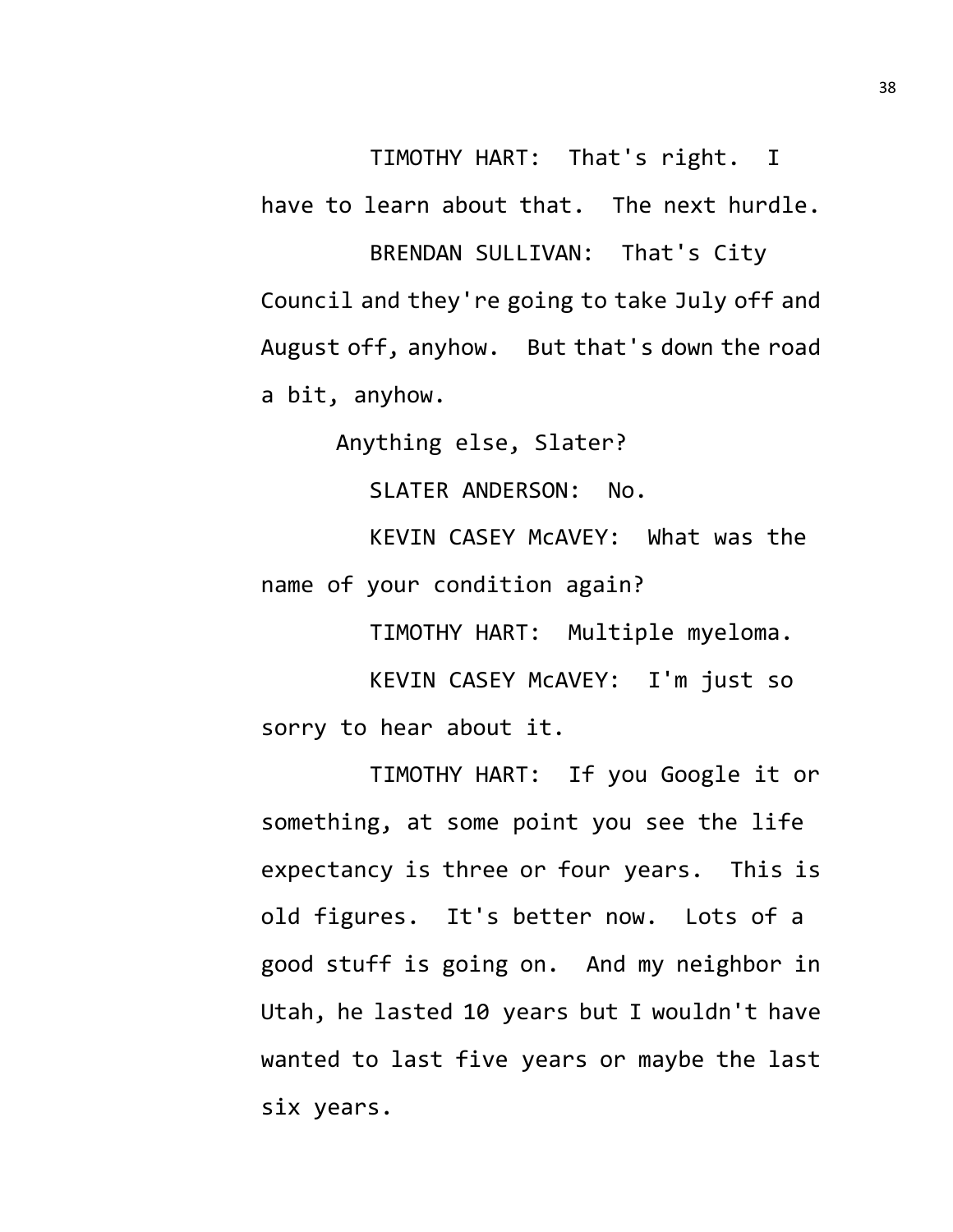CONSTANTINE ALEXANDER: As an

encouragement to you, I have a friend who has multiple myeloma in his 19th year.

TIMOTHY HART: Wow.

DEBORAH BELLE: Wow.

CONSTANTINE ALEXANDER: I hope

you're as fortunate as he is.

KEVIN CASEY McAVEY: And he didn't hike the Grand Canyon.

CONSTANTINE ALEXANDER: No, right.

BRENDAN SULLIVAN: Any other

questions of the Board at this time?

KEVIN CASEY McAVEY: No.

BRENDAN SULLIVAN: Let me open it to public comment.

Is there anybody here who would like to speak on the matter of 27 Myrtle Avenue?

(No Response.)

BRENDAN SULLIVAN: I see nobody in the attendance. There is correspondence on the letterhead of HMFH Architects actually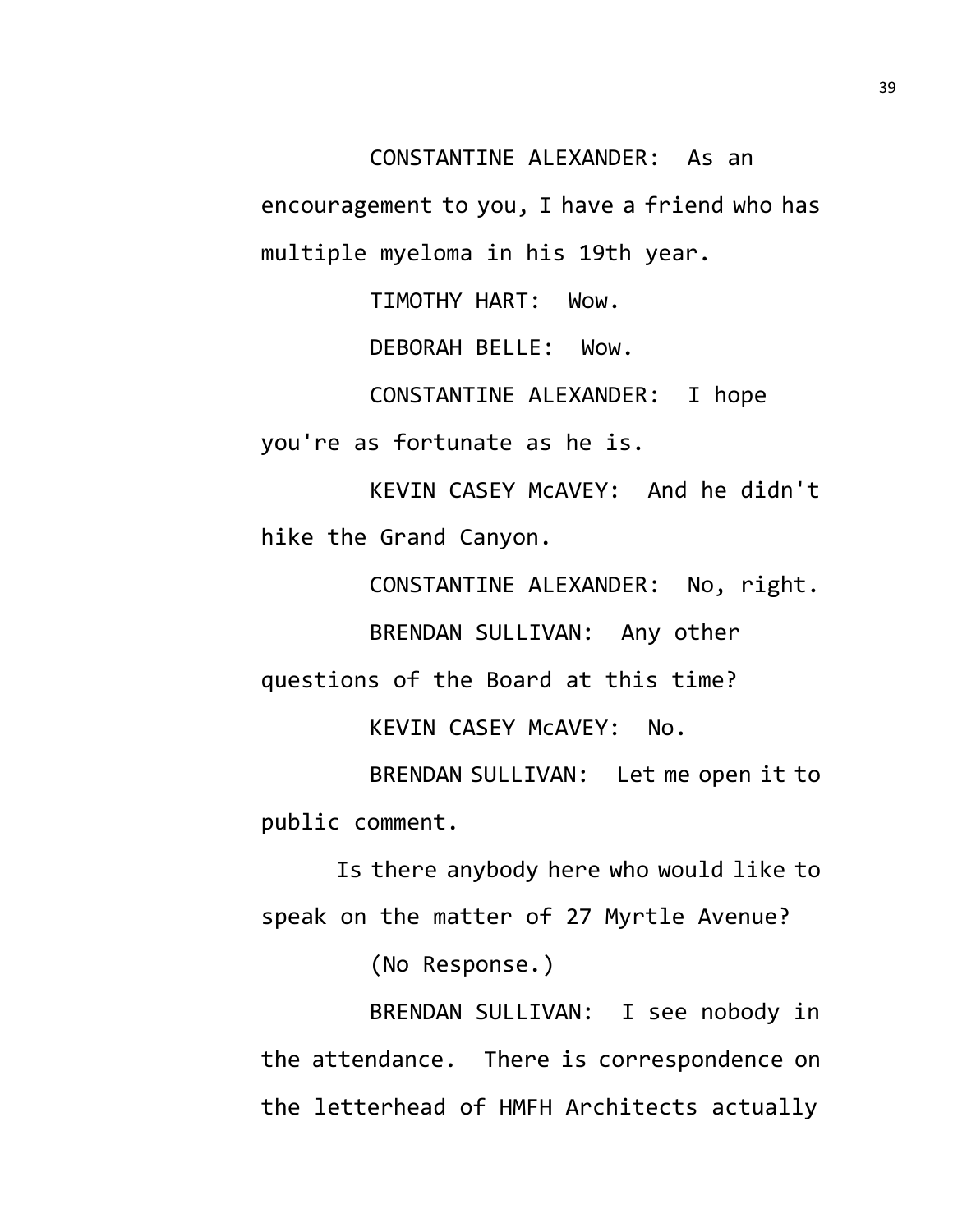addressed to Ms. Goodwin.

(Reading) This is to notify you and the Commission -- which would be the mid-Cambridge Neighborhood Commission -- that my wife and I will not be able to attend the hearing due to previous

commitments. Nevertheless, we want to take this opportunity to let you and the mid-Cambridge Neighborhood Conservation District Commission that we strongly support Deborah Belle's endeavor to have a new curb cut and create a parking pad. This will not only allow for one less car in the streets of our neighborhood at night, but it will help Ms. Belle with her hardship due to illness in her family. It will be much easier for her needy family member to arrive at home.

There is correspondence on the letterhead of Dana Farber. (Reading) To Whom It May Concern: Tim Hart is my patient. I'm treating him for multiple myeloma, a form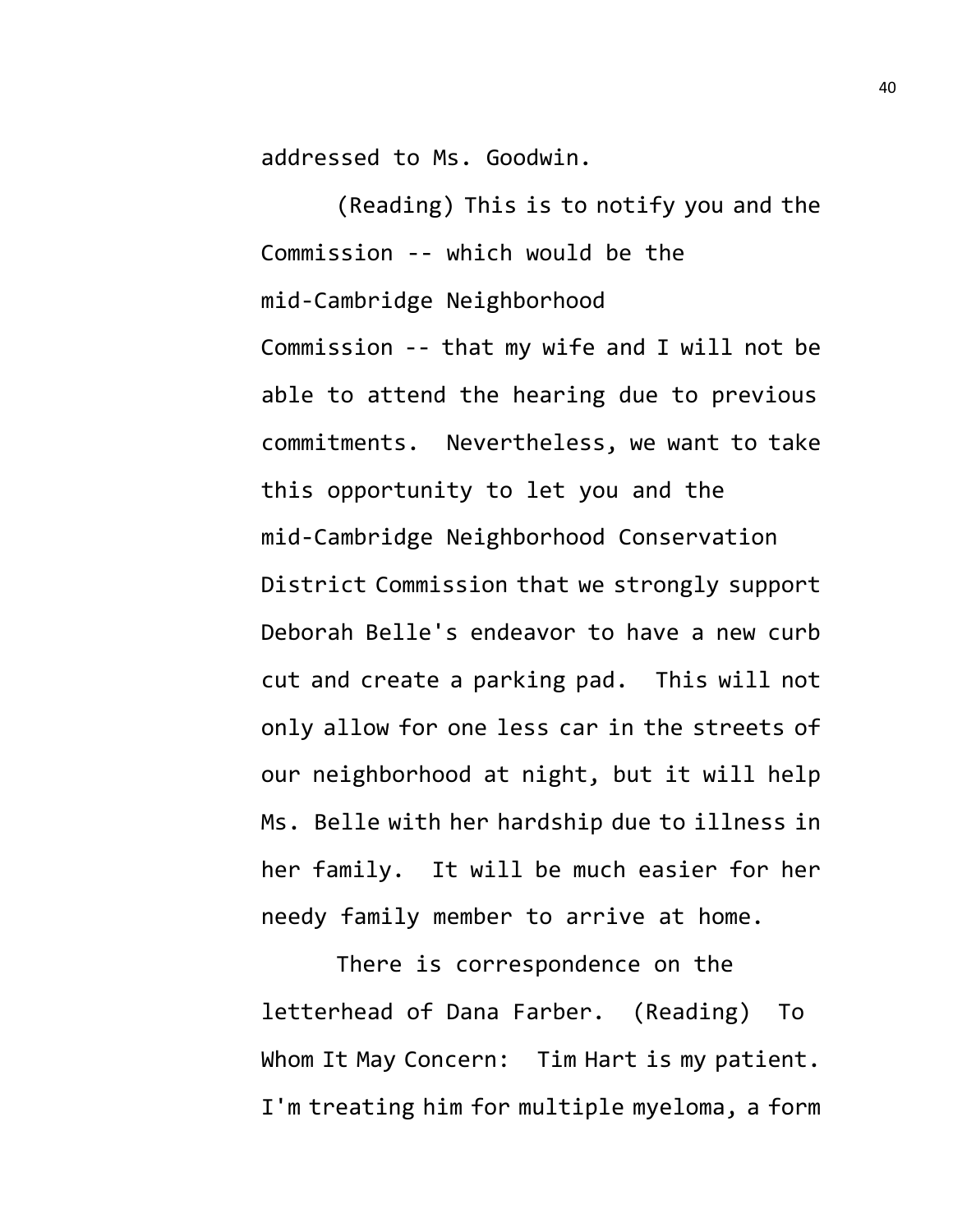of cancer that attacks the bones and blood. Given the likely progress of this disease, Mr. Hart will begin to be impaired in his mobility. It will be necessary for him to have a parking space close to his house. I understand that he could ask the city to grant him a handicap parking space, but he has an alternative in creating a parking space besides his house. I am writing to endorse Mr. Hart's request for this parking space beside his house to accommodate his prospects for decreased mobility. Signed Robert Schlossman, S-c-h-l-o-s-s-m-a-n, MD. Dana Farber.

There is correspondence from the mid-Cambridge Historical Commission. (Reading) The property is located in the mid-Cambridge Neighborhood Conservation District where exterior alterations visible from a public way are subject to review and approval. The proposed new driveway and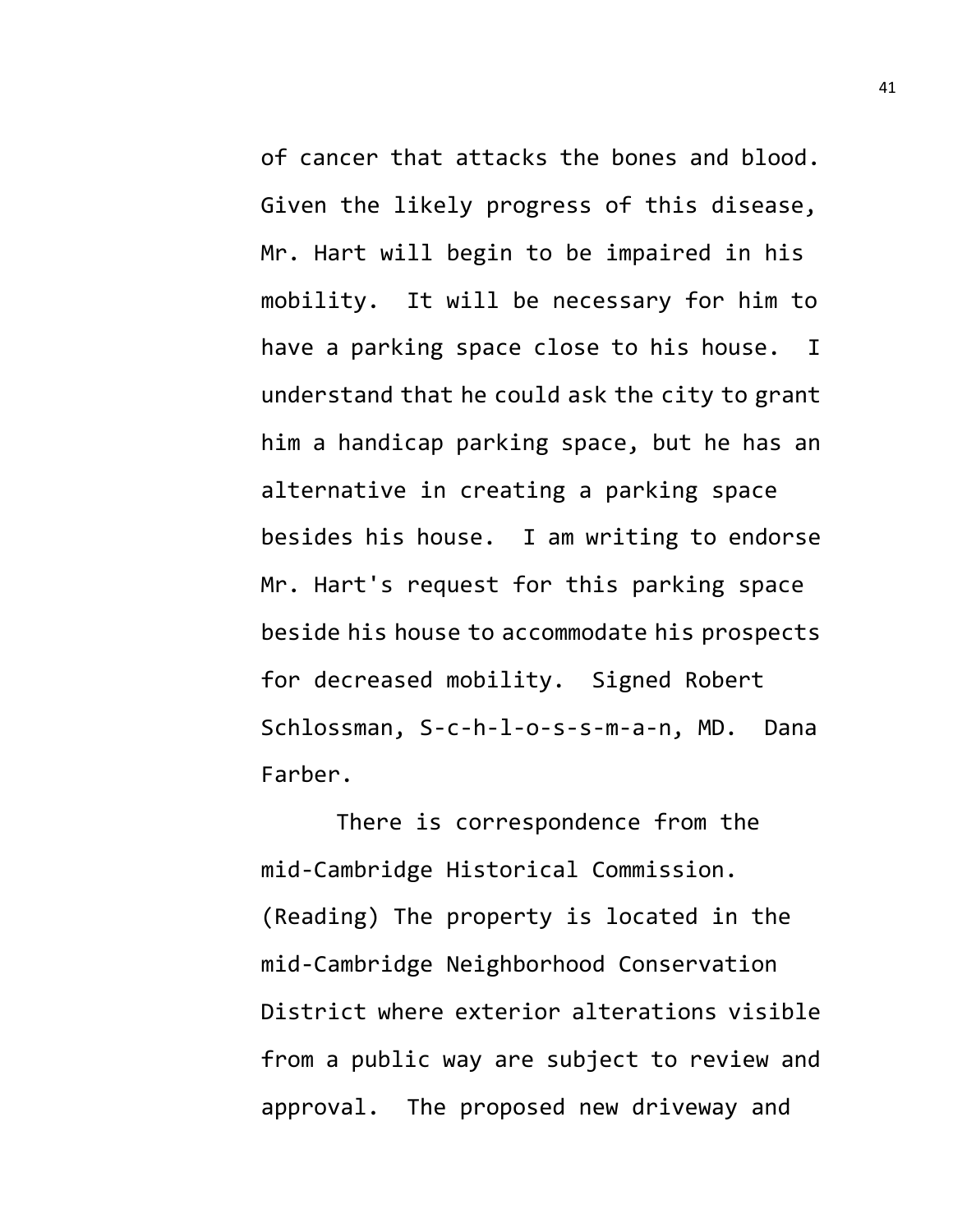alterations to the side entry stairs were reviewed and approved. For the certificate of hardship, see the attached. Certificate of hardship, and the wording is that the shortened -- to shorten the existing side porch, reuse the ornamental trim work to accommodate one new compact parking space, the Commission approved the proposed work with the following recommendations explore, retaining the full expanse of the existing porch roof, adding an angle brace if needed. Basically not to shorten the roof over the stairs.

Okay.

DEBORAH BELLE: Yes.

BRENDAN SULLIVAN: And the date of certificate is March 30, 2012.

There is correspondence from the Planning Board leaving the case and the decision to the Board of Zoning Appeal. I believe that's the sum substance of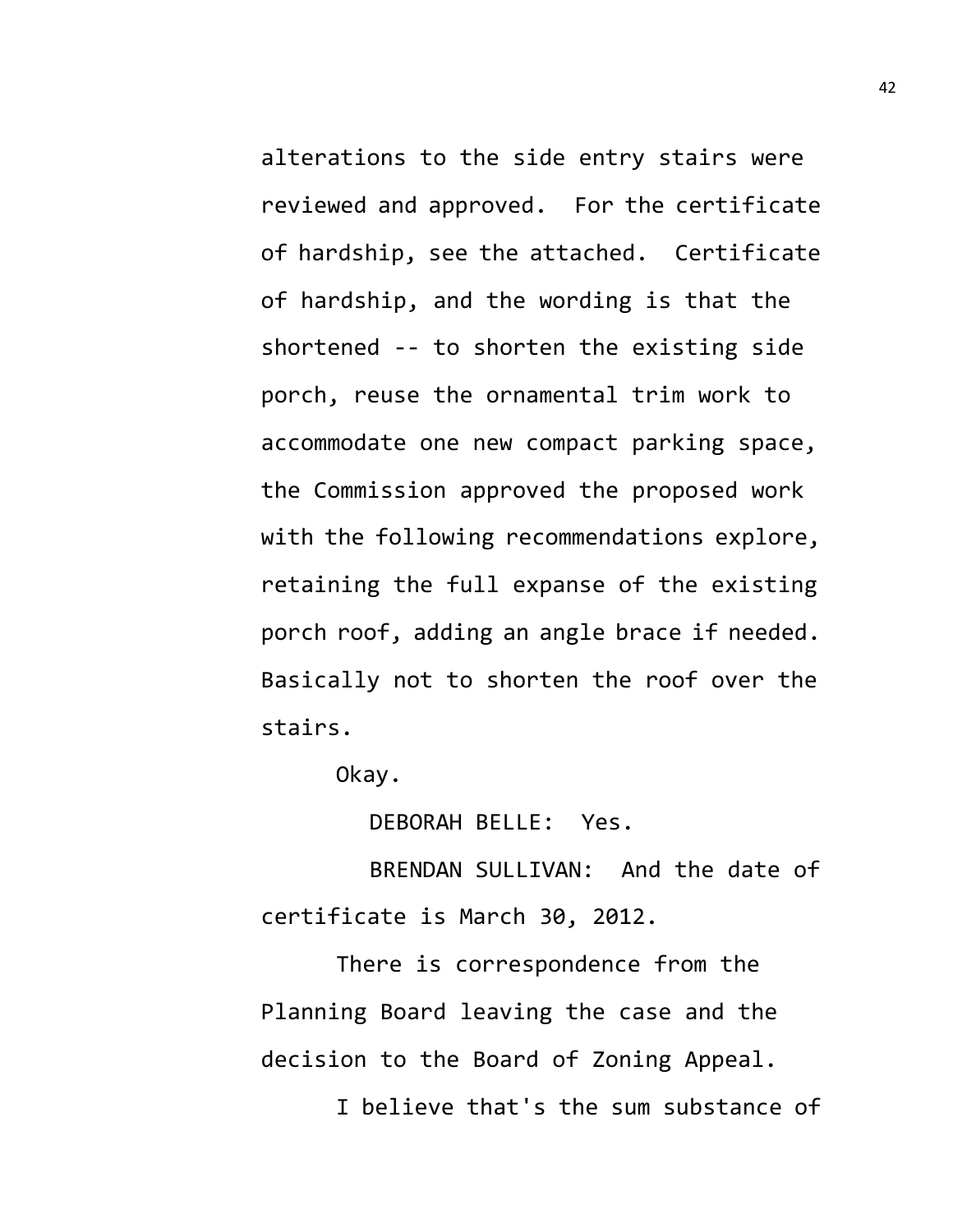the correspondence. You don't have any

others to add at this time?

DEBORAH BELLE: No.

BRENDAN SULLIVAN: All right.

Anything to add at this point?

DEBORAH BELLE: No.

BRENDAN SULLIVAN: No? Okay.

We'll close the public comment presentation part and let the Board talk about it among themselves.

Mr. Alexander.

CONSTANTINE ALEXANDER: Well, I guess it's cases like this that makes me wish I spent most of my Thursdays watching Red Sox on television at home rather than having to decide a case like this. Even the Red Sox in their present form. I can't support relief. We have a long -- well, both this Board and the Planning Board have in recent years, and there are several years, against front yard parking, No. 1. I recognize that there is a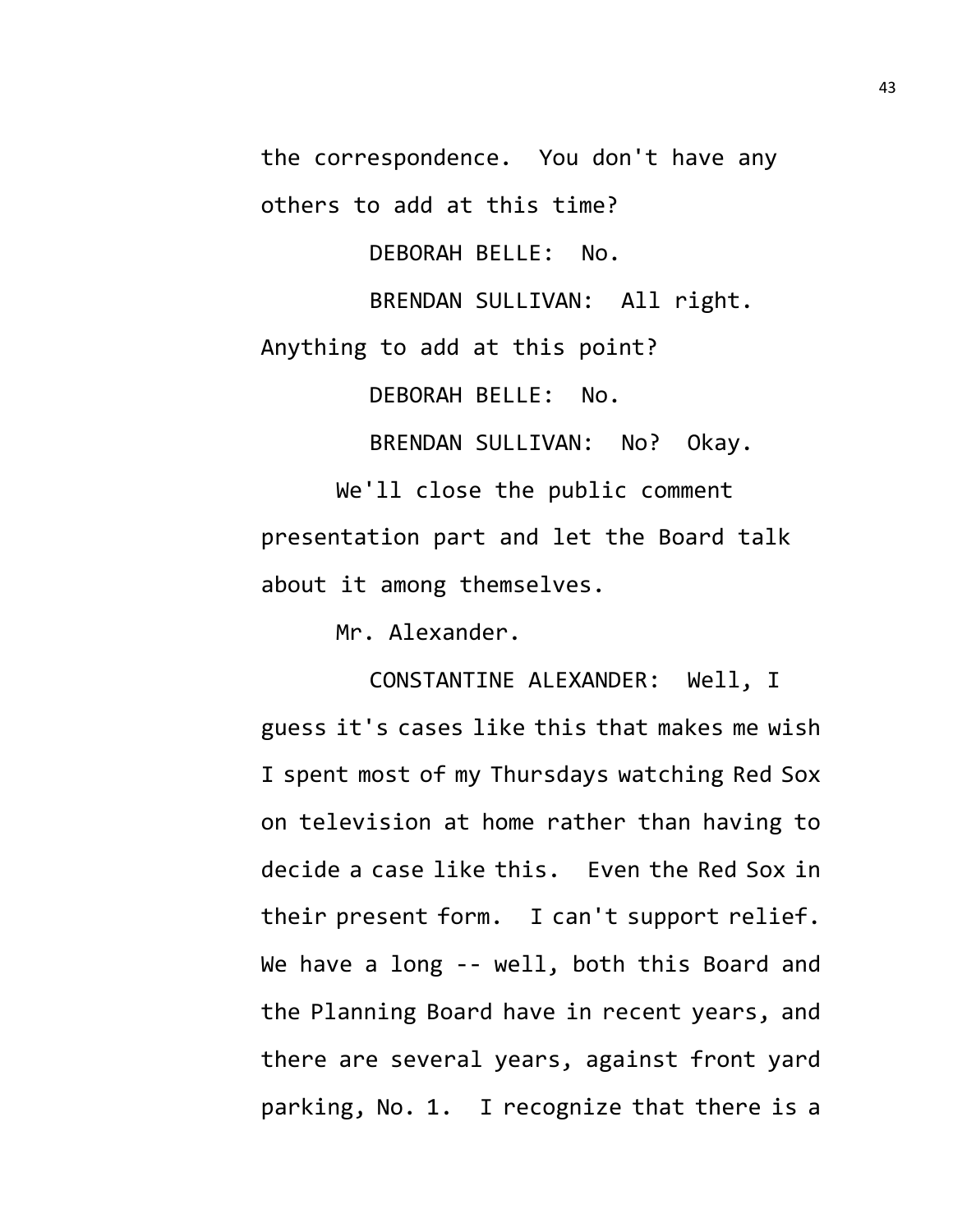bit of front yard parking in your neighborhood, but it, it's -- it's in there for a long time. More front yard parking even increases the density or the appearance of density in the district. And we're talking about a parking space that's inadequate in size for what our Zoning law requires. I mean, it's nice to say and it is true, albeit for a compact car, but for the next person who lives in the property, they may not want to have -- they may not have a compact car. And the fact of the matter is that relief, if we grant the relief, would be as Mr. Heuer pointed out, forever. And there is an alternative, an adequate alternative. Handicap parking designated by the city directly across the street. The inconvenience of walking across the street to be sure you can't have an electric car I suppose. And yes, you would be taking a parking space away from the neighborhood.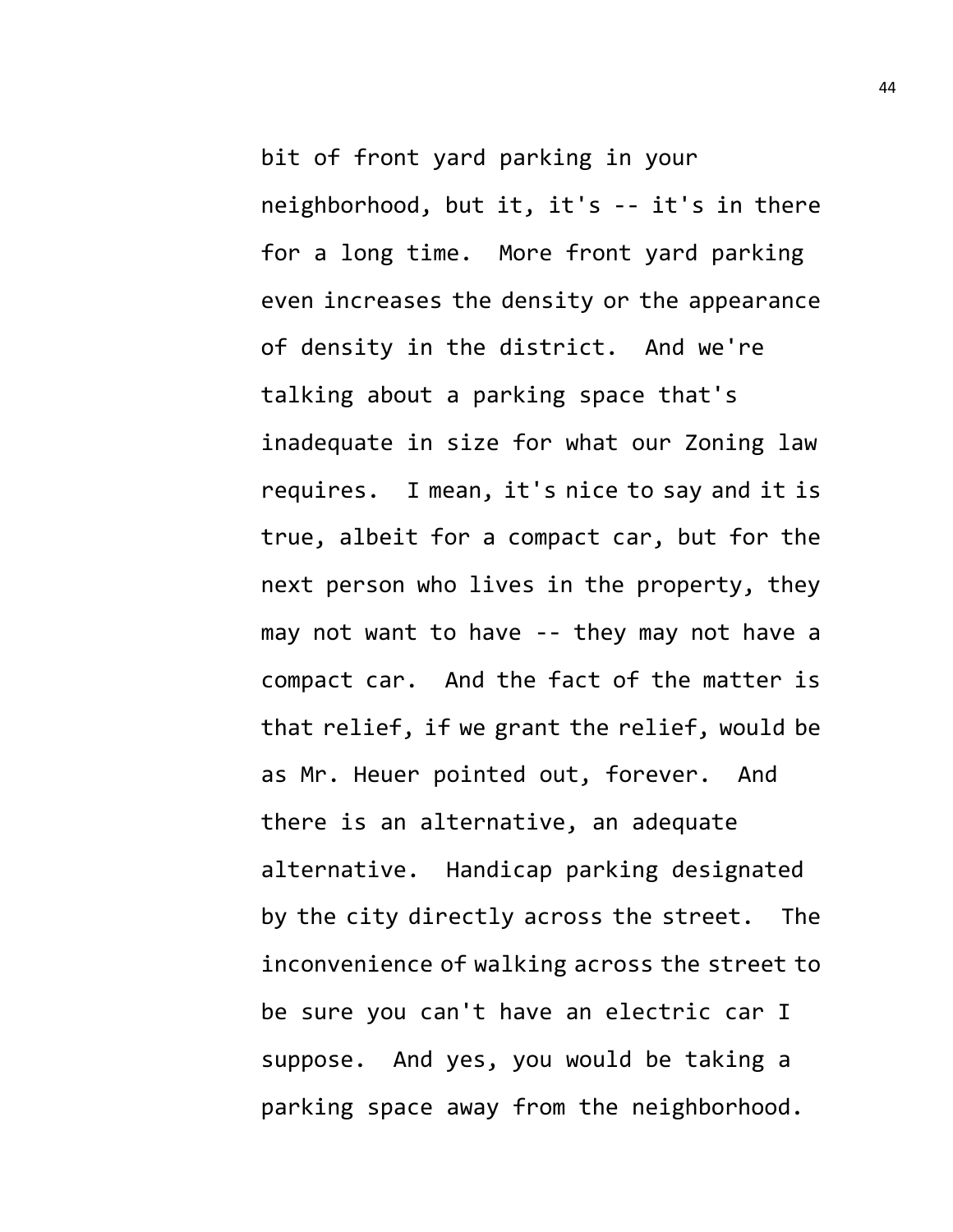But that's what the city does when it created the idea of handicap parking. The city has made a determination, which I highly endorse, is that they will inconvenience the neighborhood for the benefit of someone who needs protection, needs a designated parking space. And as Mr. Heuer very gently made the point that when the handicap -- the need for the handicap space disappears, that parking space will revert to the neighborhood unlike a front yard parking which will be there forever more. So I really, I really do appreciate your personal situation. I wish I could come out differently emotionally, but I think as a legal matter and my responsibilities as the Board member, I can't support the relief. I'll vote against it. BRENDAN SULLIVAN: Slater, what are

your thoughts?

SLATER ANDERSON: Can I see the plan again?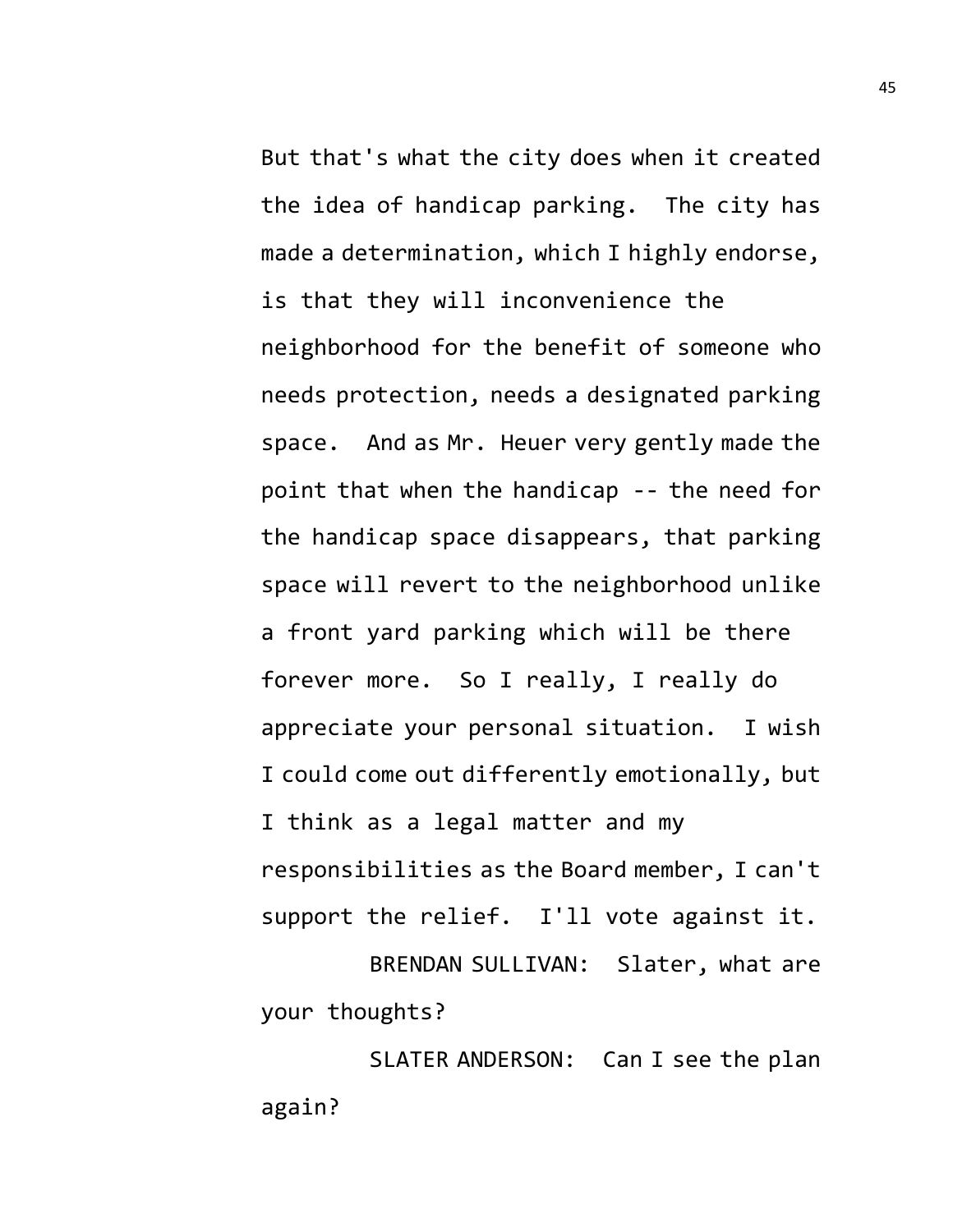Personally I'm inclined to support it. I don't feel like while it is in the front yard setback, I think it's not inconsistent with what exists in the neighborhood. And I think there's a hardship, albeit not a, not totally attributable to the land but the parking in the neighborhood is an issue. I know that area pretty well. It's dense. It's parking only on one side of the street as you noted. And I think the alternative of the space across the street, given some of the things you characterized of having to transport things across the street is an ideal solution. So, you know, there's still some width here on this space. So I am inclined to support the request as reasonable.

BRENDAN SULLIVAN: Okay. I think I would agree with your sentiments. I have sentiments that I expressed, too, that I think it would be more deleterious to the neighborhood to even have a designated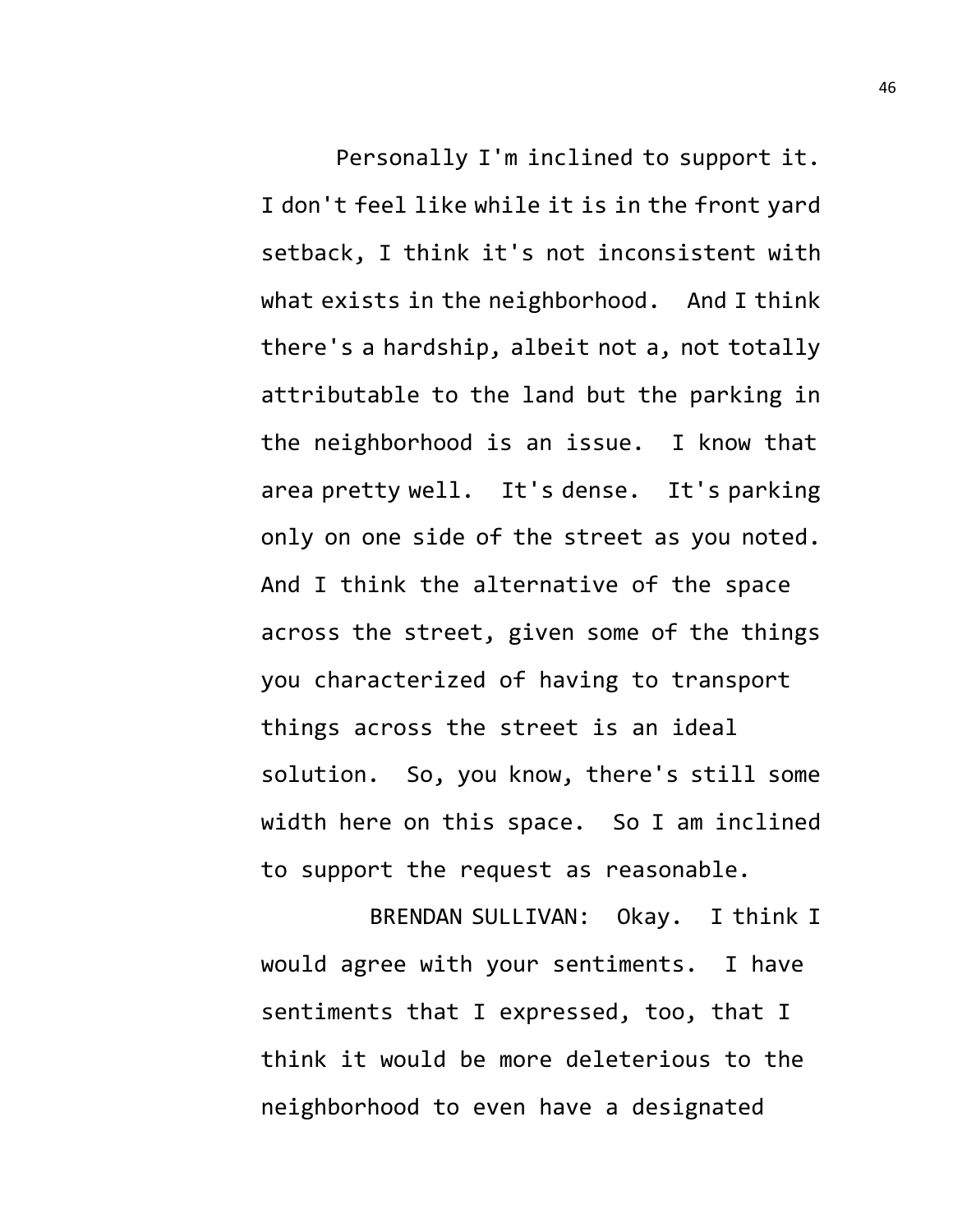handicap spot across the street, less convenient for the Petitioner. That the granting of this relief would not be exceptional relief, that it would not be consistent with the neighborhood. And so I would be inclined to grant. I would have one condition, but I'll let members have their thoughts anyhow. The one concern -- let me be -- while Mr. Heuer is thinking, is the tree which is facing your house to the left of that, even though the main trunk of the tree lines up with probably the property line. It would be the roots that may be impacted. And one of the conditions that I would impose would be that the tree not be harmed in the process of installing the curb cut and the driveway. That the city arborist would have to basically sign off and say that either there's no harm to the tree, the tree could be saved. Or in the alternative that the tree is not worth saving and could come down.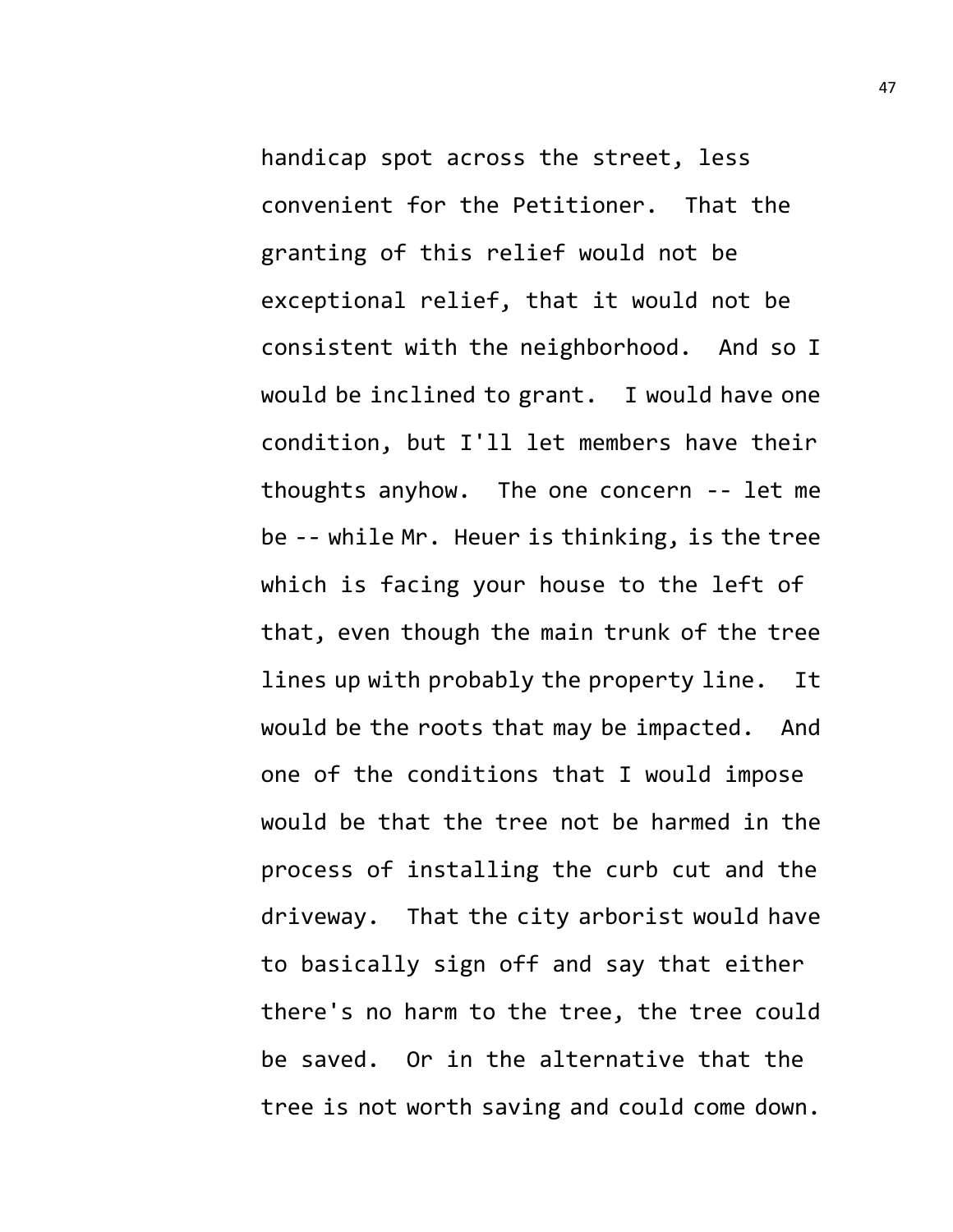And that would open up and be a clear way for your driveway. So one or the other anyhow I think. But anyhow, they actually would have to sign off anyhow because being so close to the tree, but I would just highlight that condition.

Mr. Heuer.

DEBORAH BELLE: That is a magnificent tree. We love that tree, too. And I totally endorse that.

BRENDAN SULLIVAN: Okay.

TAD HEUER: So, the tenor of my questioning probably indicated this is a difficult request. That sounds very simple, but as a legal matter it's much more difficult at least in my mind. My main concern is not that, you know, it's not going to be a well done space. You know, certainly if this would just bring in the cheapest person and slap some asphalt down and tear off the porch and just leave it as is, certainly that would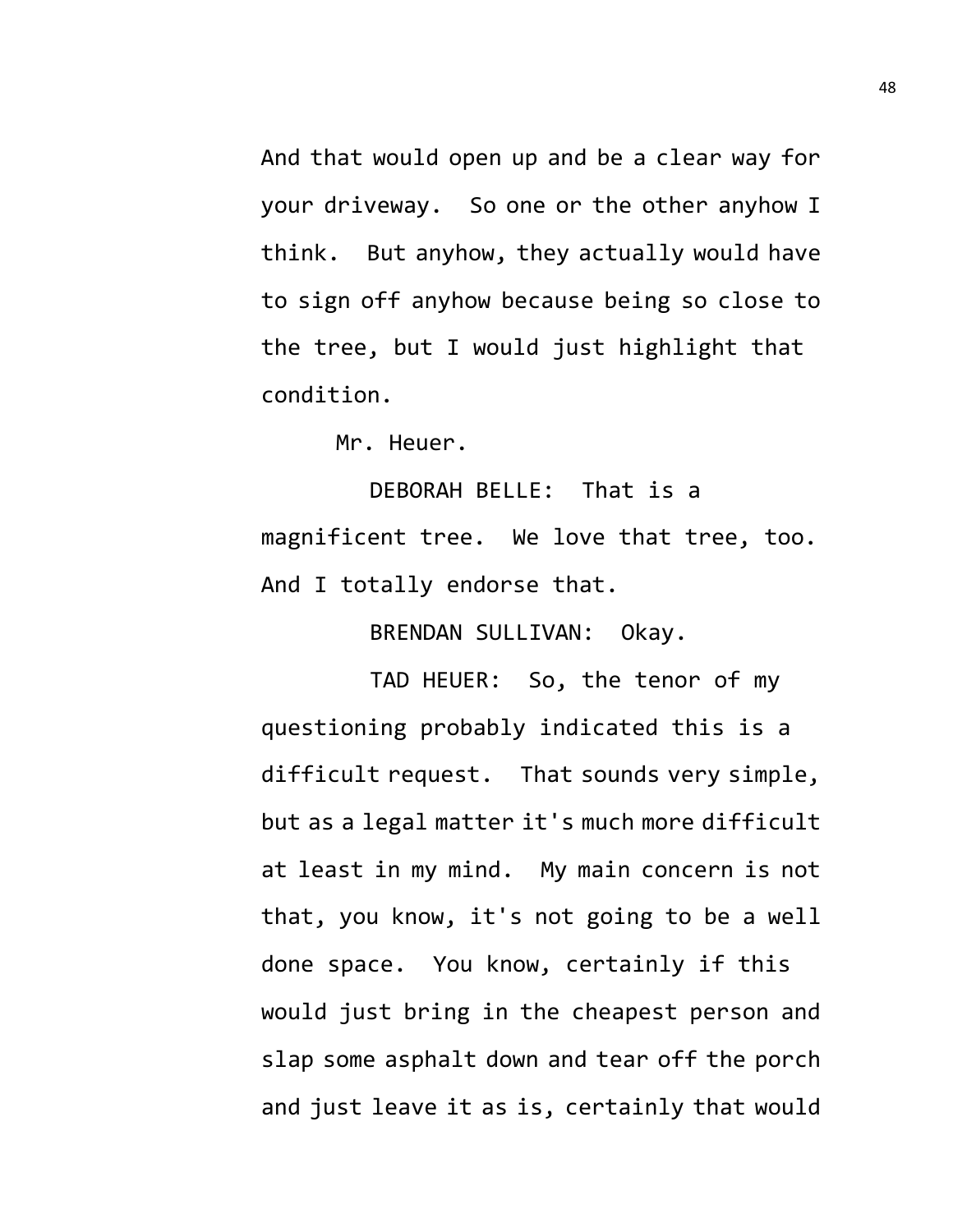make it easier to make a decision. Here you've done a very nice job in preserving the ornamentation for the porch. I don't think that that's going to be deleterious.

Obviously the brick pavers will make it a more attractive parking space as parking spaces could be called attractive. I guess what I'm still struggling with, and I'm not quite sure where I'm going to come out even right now, is this notion of the viable alternatives. And in the world of Zoning alternatives that we see, rarely do you have as clear a viable alternative as an essentially reserved space within a distance that many people have to walk from their house to their garage anyway unless dense neighborhoods. You know, certainly the advantage of having a space right next to one's house is obvious. The balancing that against the fact that the space we created wouldn't even be a permissible space because of size and depth,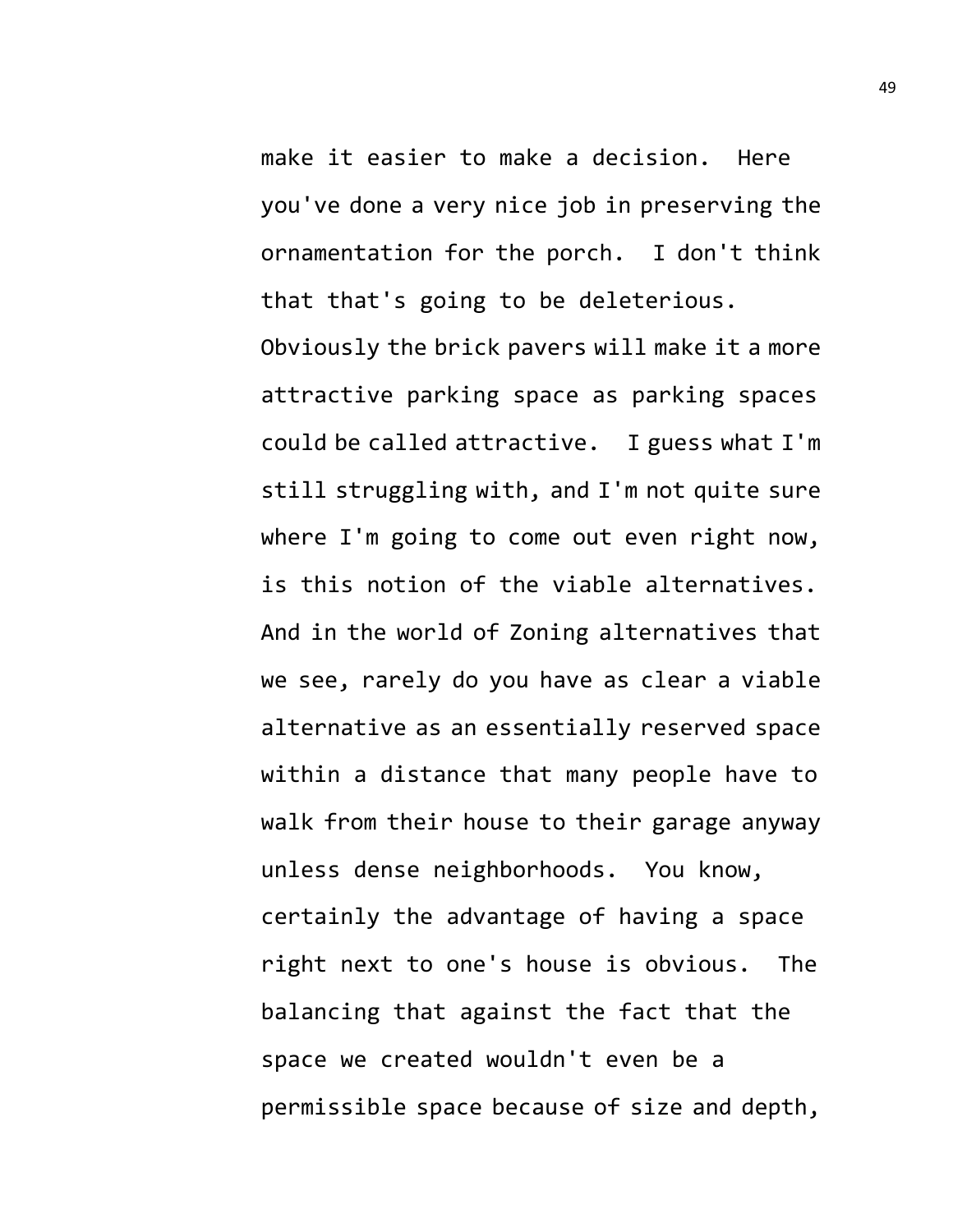and also because of the temporal nature of the relief. As I noted earlier, a Variance is permanent, it runs with the land. The next owners of the house could come in with a minivan and say, yeah, I realize it was granted on the basis that it could fit a compact car, but I've got a Ford Explorer and I'd like to park in my off street parking space. And I think Mr. Alexander's pointed out that's essentially what the Ordinance is trying to guard against; people making very tiny pocket parking spaces with very large cars and bulking up the street and having them kind of snout out into the toward the sidewalk. And I guess my real issue is that the space can't be limited. I suppose it could be. We could grant a Variance limiting the time of the parking space and guide the parking space for a period of years. But you've create a substantive entity in your front yard that I don't think anyone would be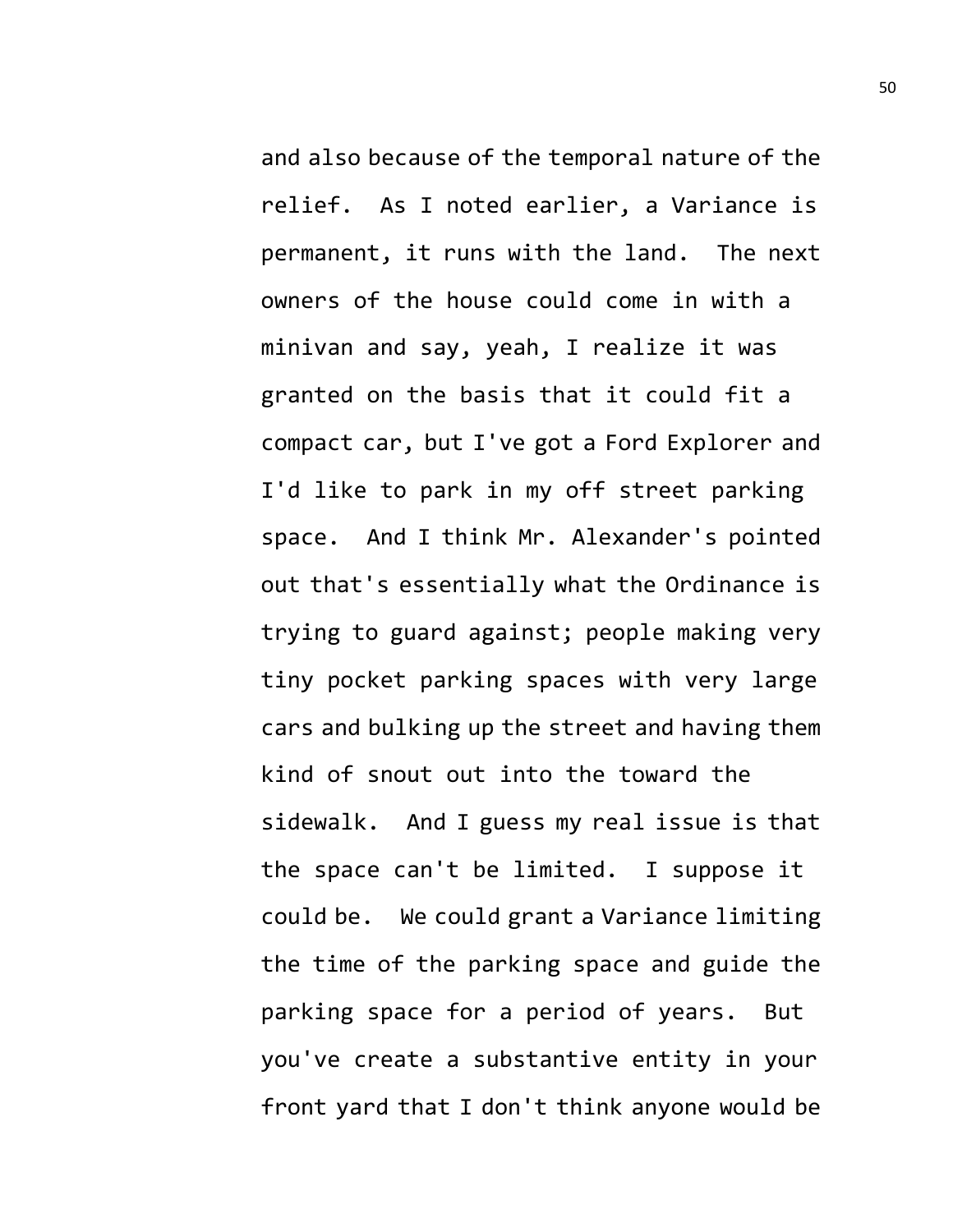eager to go and remove physically in a 5 or 10 or 15 year time limitation if the Variance were granted.

CONSTANTINE ALEXANDER: If we didn't renew the Variance, then they would have to tear up the asphalt. That's not a good alternative.

TAD HEUER: Correct. Or you turn it into a very nice patio which we've required them to do on Linnaean Street.

So I mean I'm very sympathetic to the need for parking. I'm still struggling a bit as to whether that need, although not ideally filled, can be substantially filled with reserved parking under existing conditions of the provisions of City Ordinance.

TIMOTHY HART: It's sort of another note. I'm an electrical engineer. I want an electric car. You can't have that if your car is parked across the street. I've ordered a plug-in Prius for delivery towards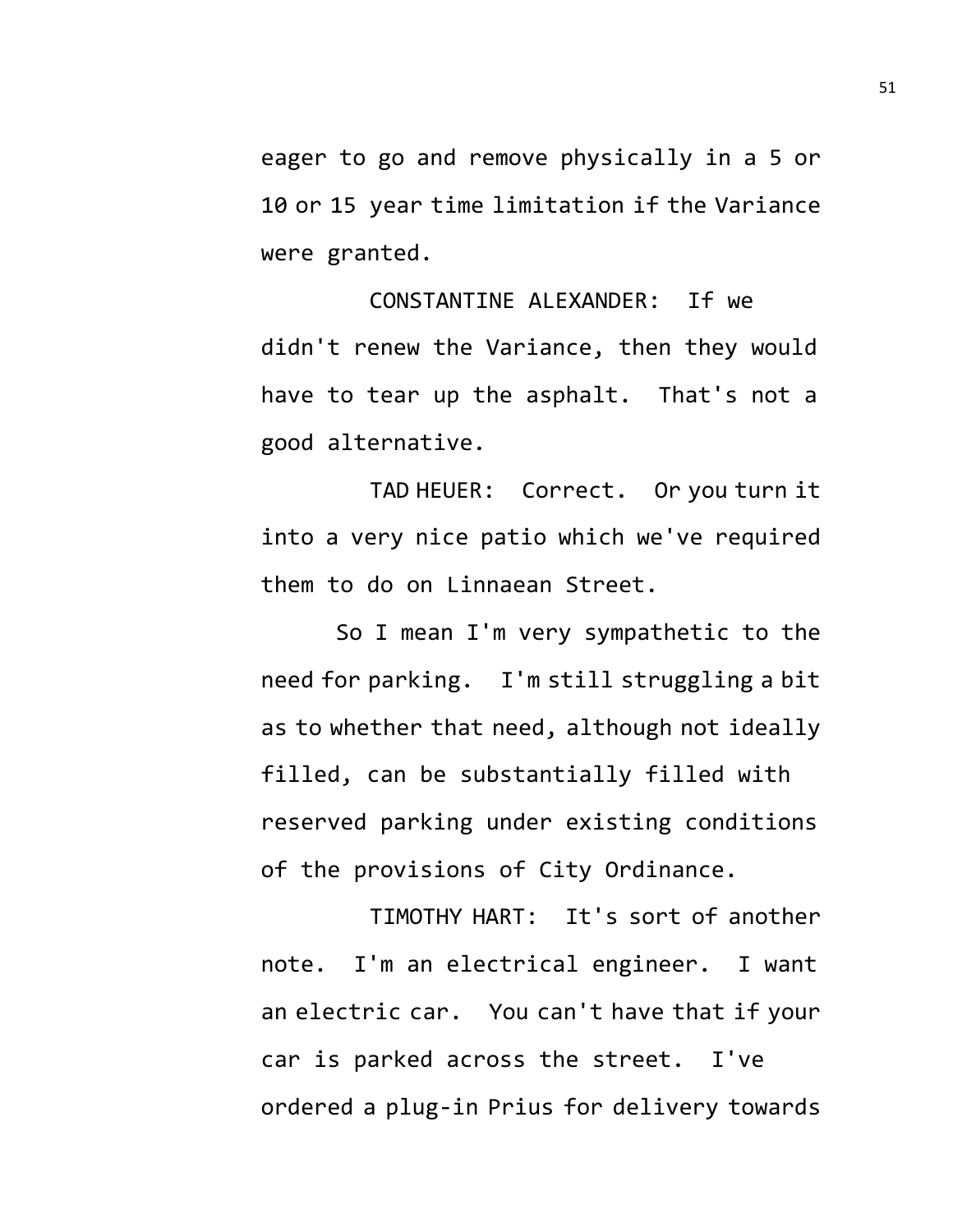the end of the summer. I mean, that could be canceled. That was optimistic.

DEBORAH BELLE: We have a grandson arriving in August and we are intending to give him our current Prius and be able to buy another one.

TAD HEUER: Sure.

BRENDAN SULLIVAN: So, have you concluded?

TAD HEUER: Not yet. I have concluded my comments but not my determination.

BRENDAN SULLIVAN: Okay, self-deliberation.

TAD HEUER: Yes.

BRENDAN SULLIVAN: Okay. And your thoughts?

KEVIN CASEY McAVEY: My thoughts are three-fold. I am going to echo some of the concerns that have been spoken of so far. It's just when you have a compact spot, what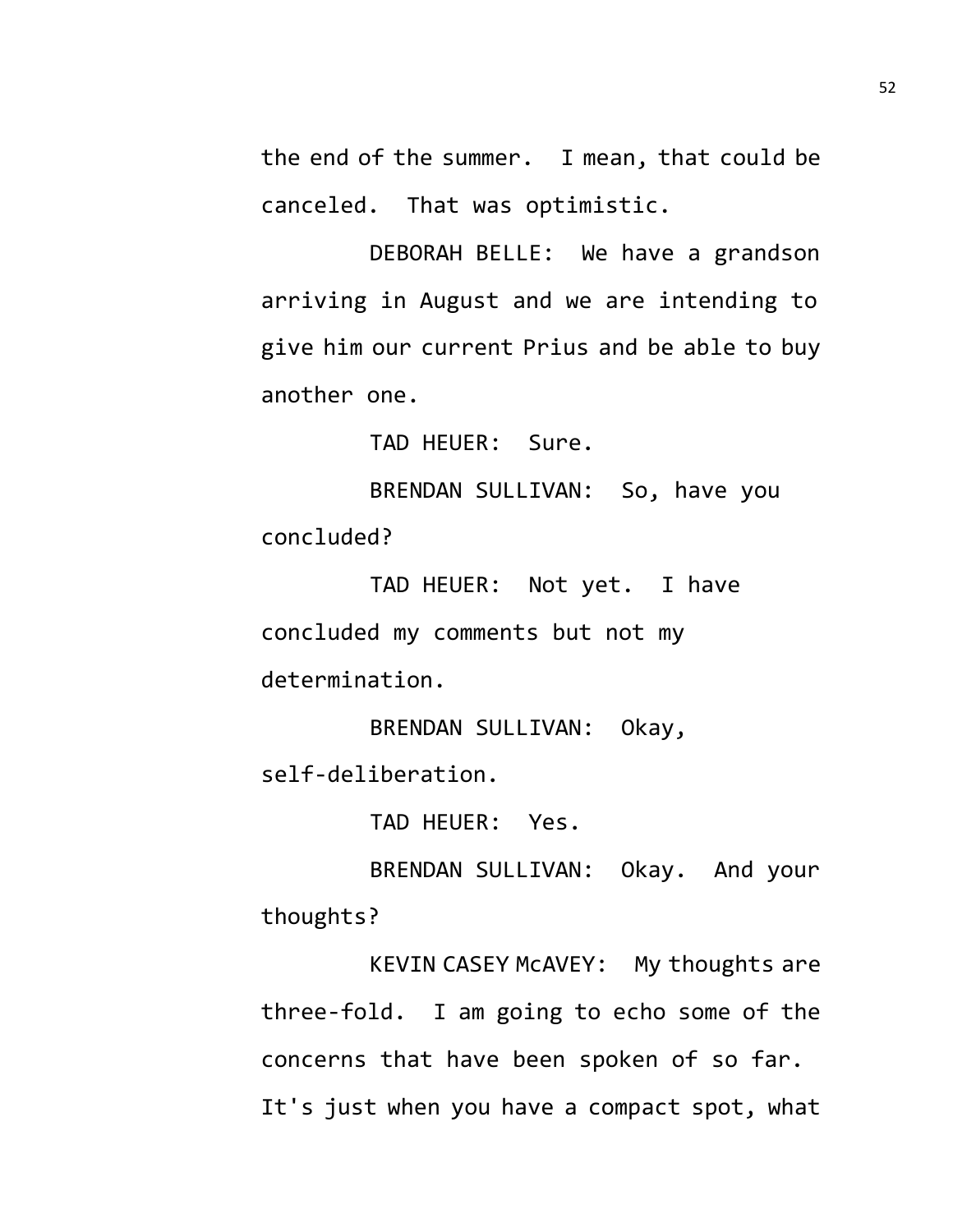happens to that after you no longer have a compact car? And also when you have a handicapped option alternative that is on the street that does seem viable. I don't -- those are my concerns.

My third thing is  $I - -$  this is my first meeting tonight and I have had a number of family members in similar positions and I really feel for what you're going through. And, like, if I was your neighbor or in your family, I would want to do everything I possibly can. But sitting in the chair that I have to sit in tonight, I have to think about consistency and precedent and what we are here to do. And so I don't quite know where that lands me, but I do want to let you know that I do feel for your situation. And whatever the outcome, I do admire your tenacity through everything.

TIMOTHY HART: It seems like if you look at the street, you look at all of the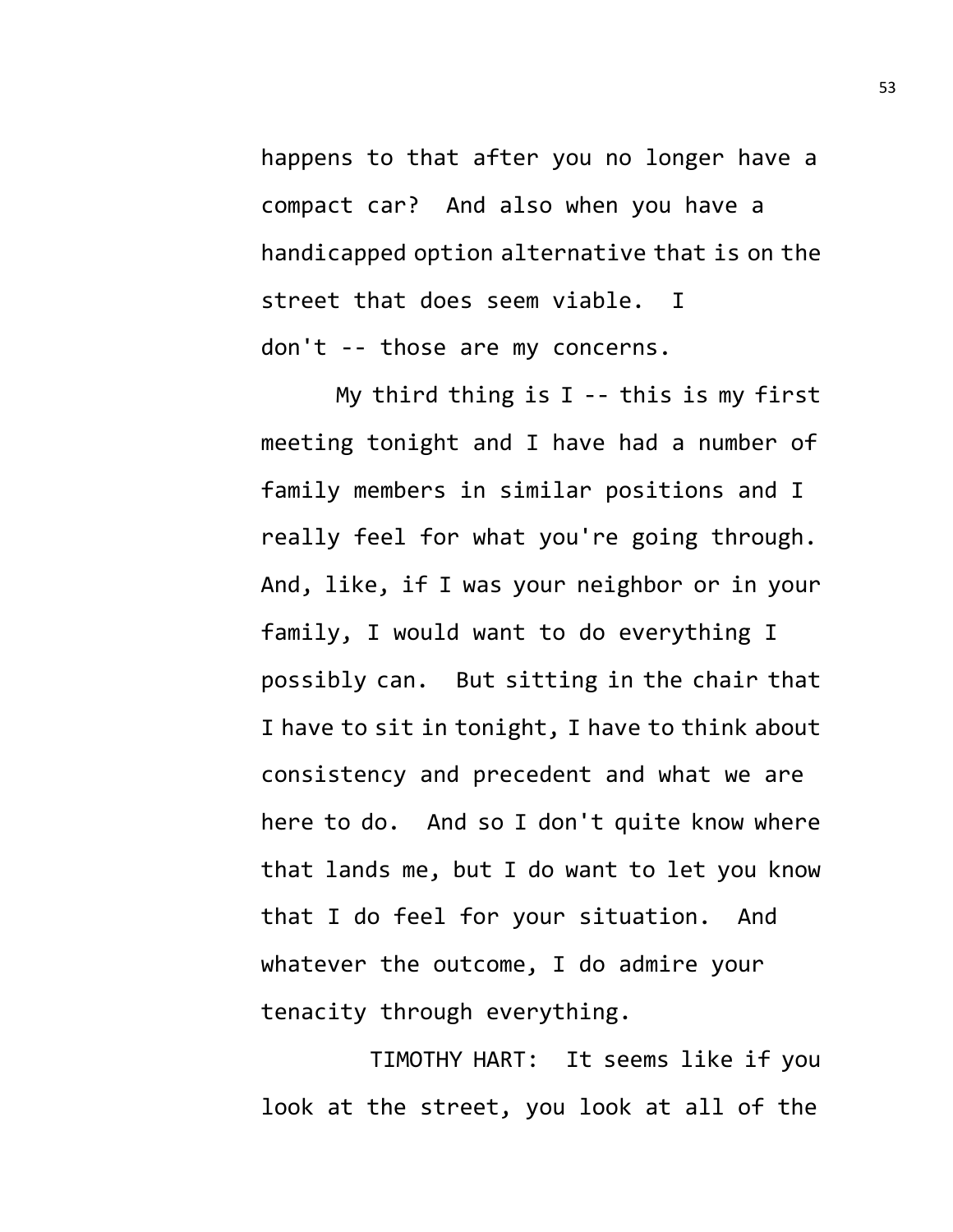other houses, all but two actually have not counting us, do have spaces and they all project into the front yard area. I assume they were all put there before the Zoning rules were in place. Just to -- it almost seems like fairness.

DEBORAH BELLE: Many people presume when they come to visit us, they presume that the driveway next to us is ours because it's so close to our house.

BRENDAN SULLIVAN: Okay. Should I make a motion?

CONSTANTINE ALEXANDER: Fine by me. BRENDAN SULLIVAN: Slater, are you ready?

SLATER ANDERSON: I'm ready.

BRENDAN SULLIVAN: Yes, all right.

Let me make a motion, then, to grant the relief requested as per the plan submitted.

The Board finds that a literal enforcement of the provisions of the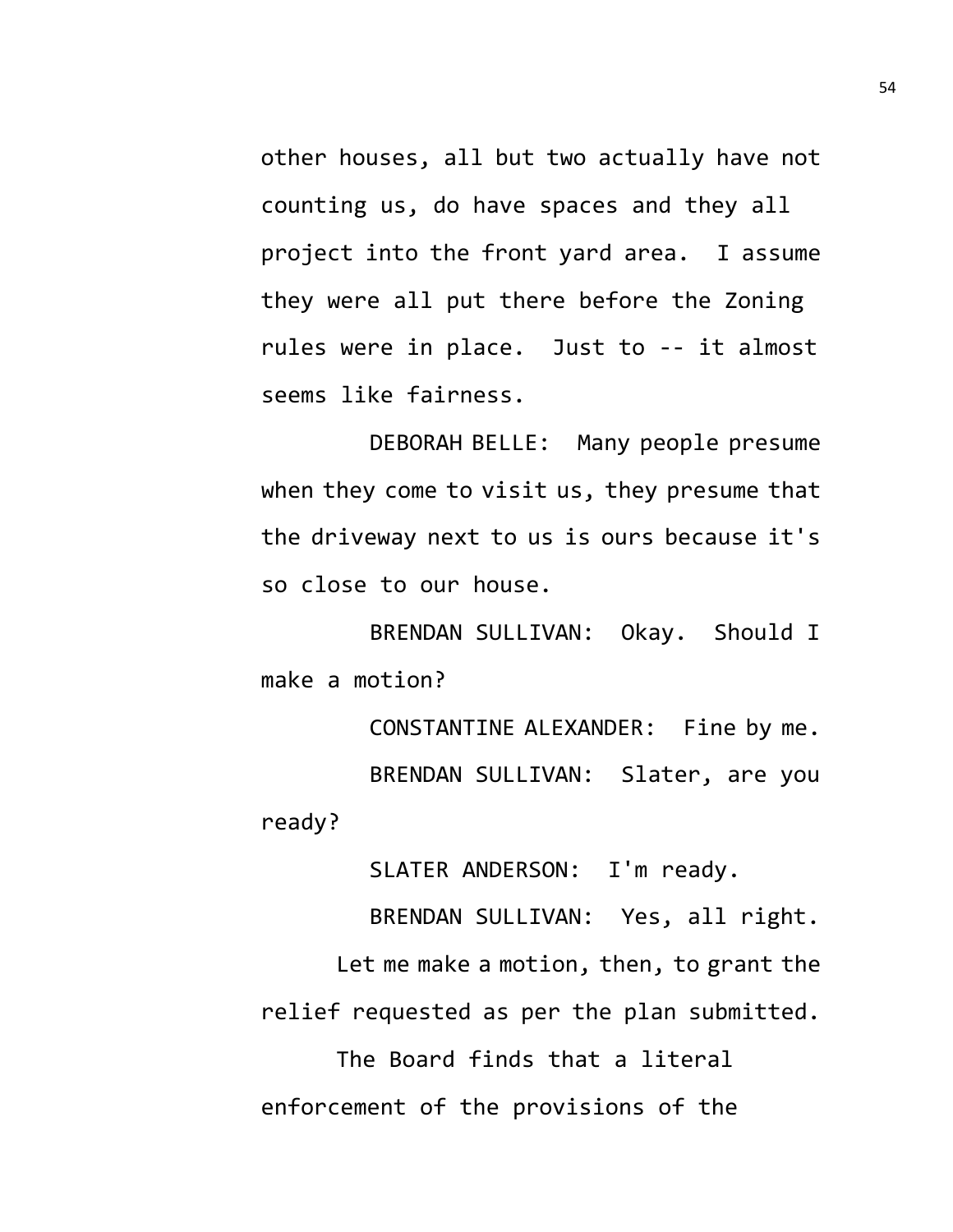Ordinance would involve a substantial hardship to the Petitioner.

The Board notes that the medical condition of the Petitioner and the need to have a parking area as close to the house as possible to have ease of entering the house and also exiting and being close to the car in case of emergency conditions, situations.

The Board finds that the hardship is owing to the size and shape of the lot, the siting of the house they're on, and predates the existing Ordinance. And that any relief of this nature would require some relief from the Board, and that there is no other practical solution. Albeit an as of right solution to their situation.

The Board finds that desirable relief may be granted without substantial detriment to the public good. Finds that the public would gain an additional space on the street by the creation of this off-street parking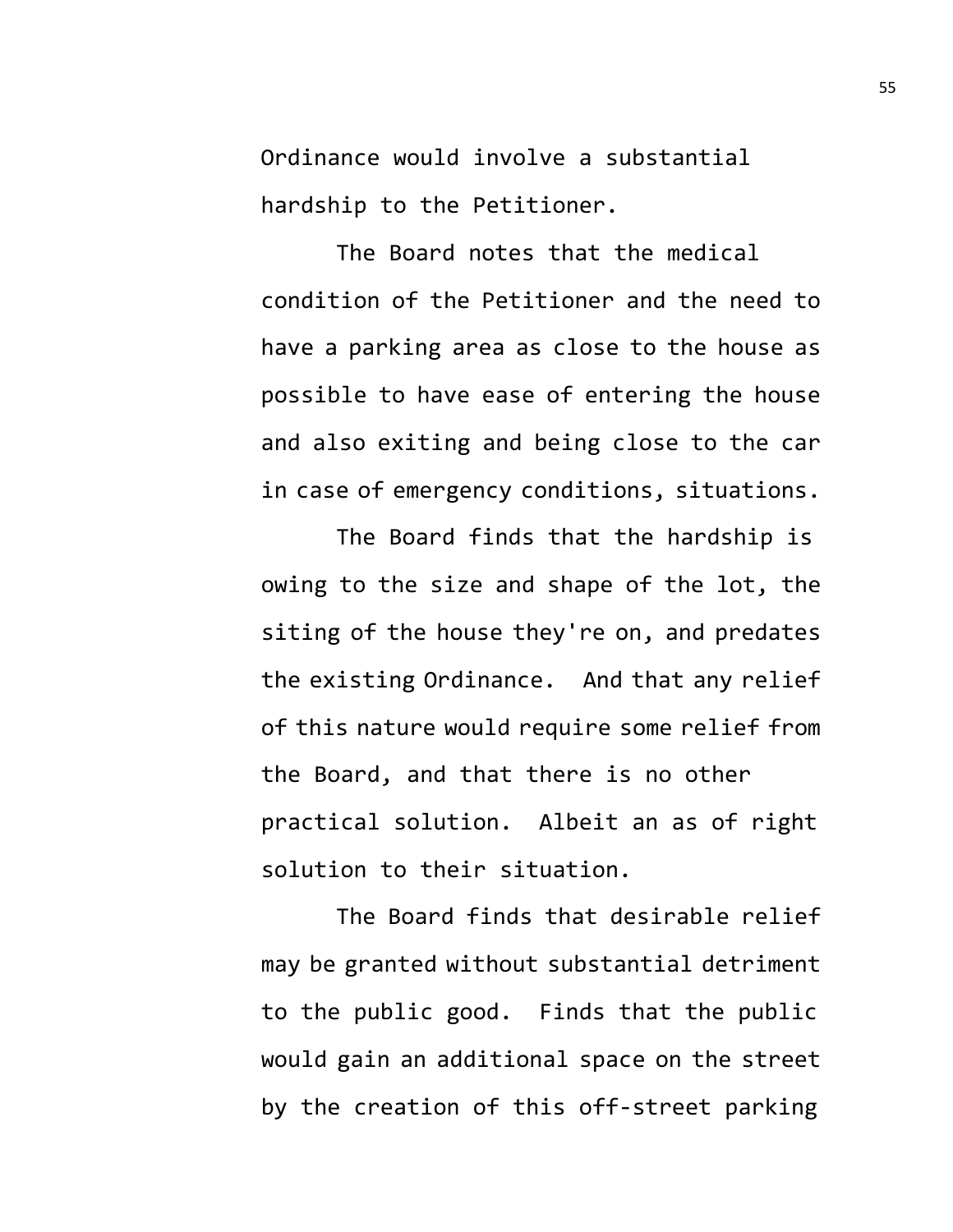space.

And the Board finds that relief may be granted without nullifying or substantially derogating from the intent and purpose of the Ordinance.

All those in favor of granting the relief as requested.

```
(Show of hands.)
```
BRENDAN SULLIVAN: I'm sorry, two in favor.

(Sullivan, Anderson.)

BRENDAN SULLIVAN: Opposed?

(Show of hands.)

BRENDAN SULLIVAN: Three opposed.

(Alexander, Heuer, McAvey.)

BRENDAN SULLIVAN: I'm sorry, not receiving the necessary votes, it's denied.

CONSTANTINE ALEXANDER: On the basis of that they did not satisfy the conditions, the statutory conditions for a Variance. That the hardship was personal to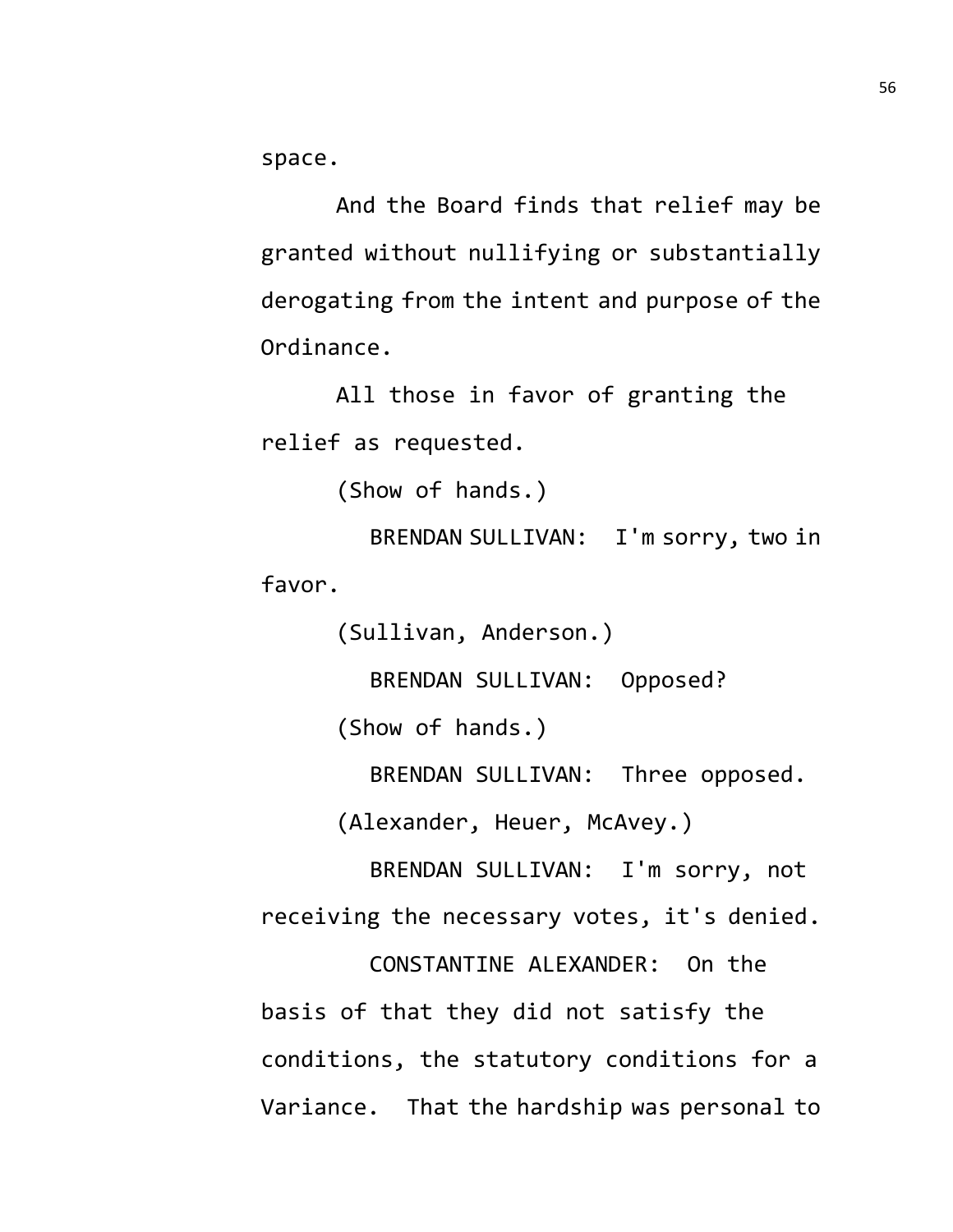the Petitioner and not running with the land.

And that further that the hardship is not owing to soil conditions. I forget the other two. The requirements for a Variance which are a limited number.

So although they didn't satisfy either of those, those are the findings we made to deny the relief being sought.

BRENDAN SULLIVAN: Tad, anything to add?

TAD HEUER: In addition, that the Board believes that there was a viable alternative that mitigated the value of the hardship, and if that alternative had not existed, there might have been a potentially stronger case for hardship. With the ability to obtain a designated parking space within the immediate proximity of the home through other existing Ordinance provisions did not allow the Board to reach the determination that a hardship necessarily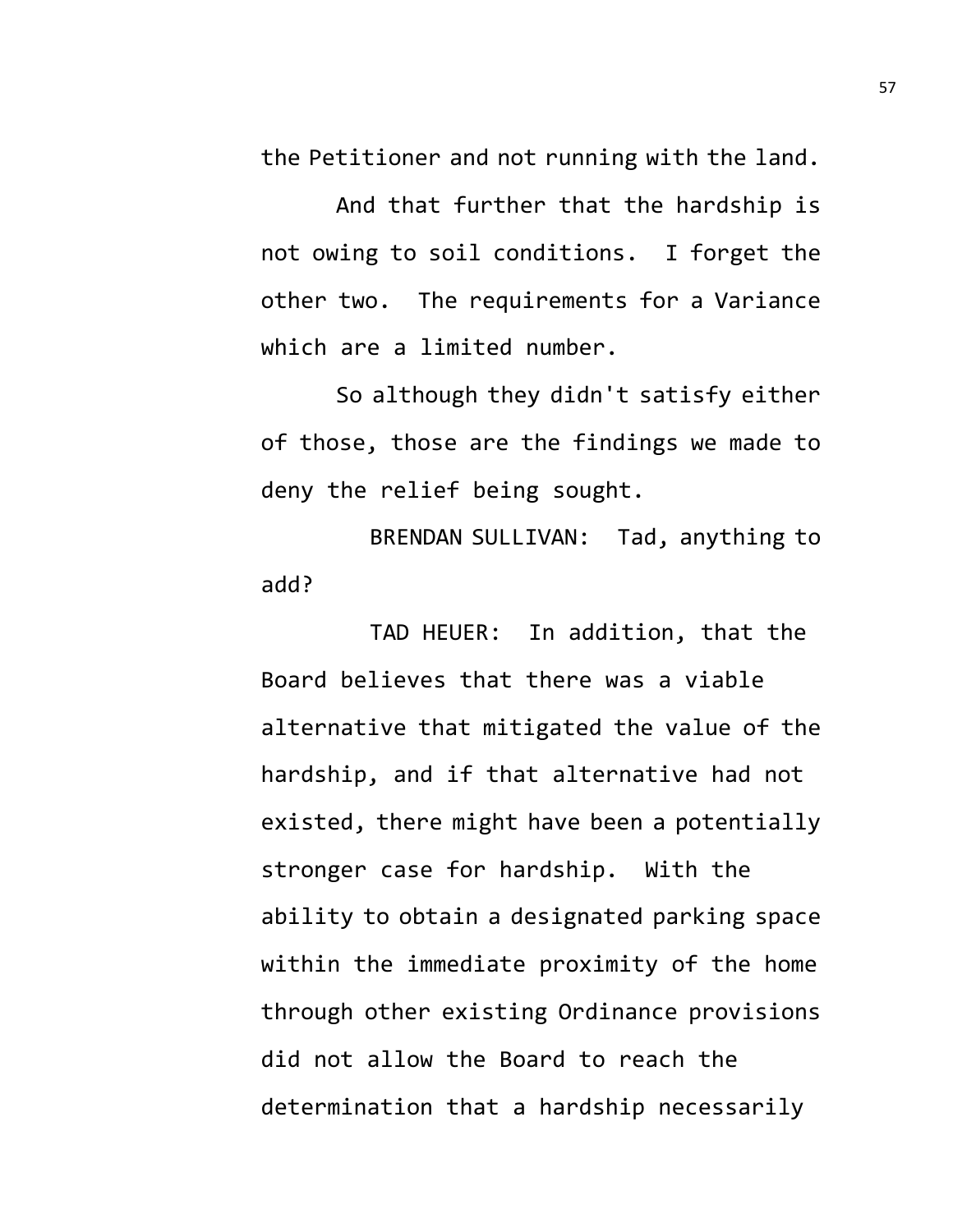existed in this instance.

BRENDAN SULLIVAN: Okay. Sorry. DEBORAH BELLE: Is there any appeal?

BRENDAN SULLIVAN: Yes, there is.

And there will be -- this will have to be typed up. It will be sent to you, and there is an appeal procedure that will also be sent to you and you can follow that if you wish.

DEBORAH BELLE: I want my photographs back, please.

BRENDAN SULLIVAN: Well, no, that's part of the file.

DEBORAH BELLE: Those were our copies.

BRENDAN SULLIVAN: Oh, there are two sets there?

TIMOTHY HART: Yes. We can make more if you need them.

CONSTANTINE ALEXANDER: Just so you know, you have to appeal within 20 days of the courts. Within 20 days that you're notified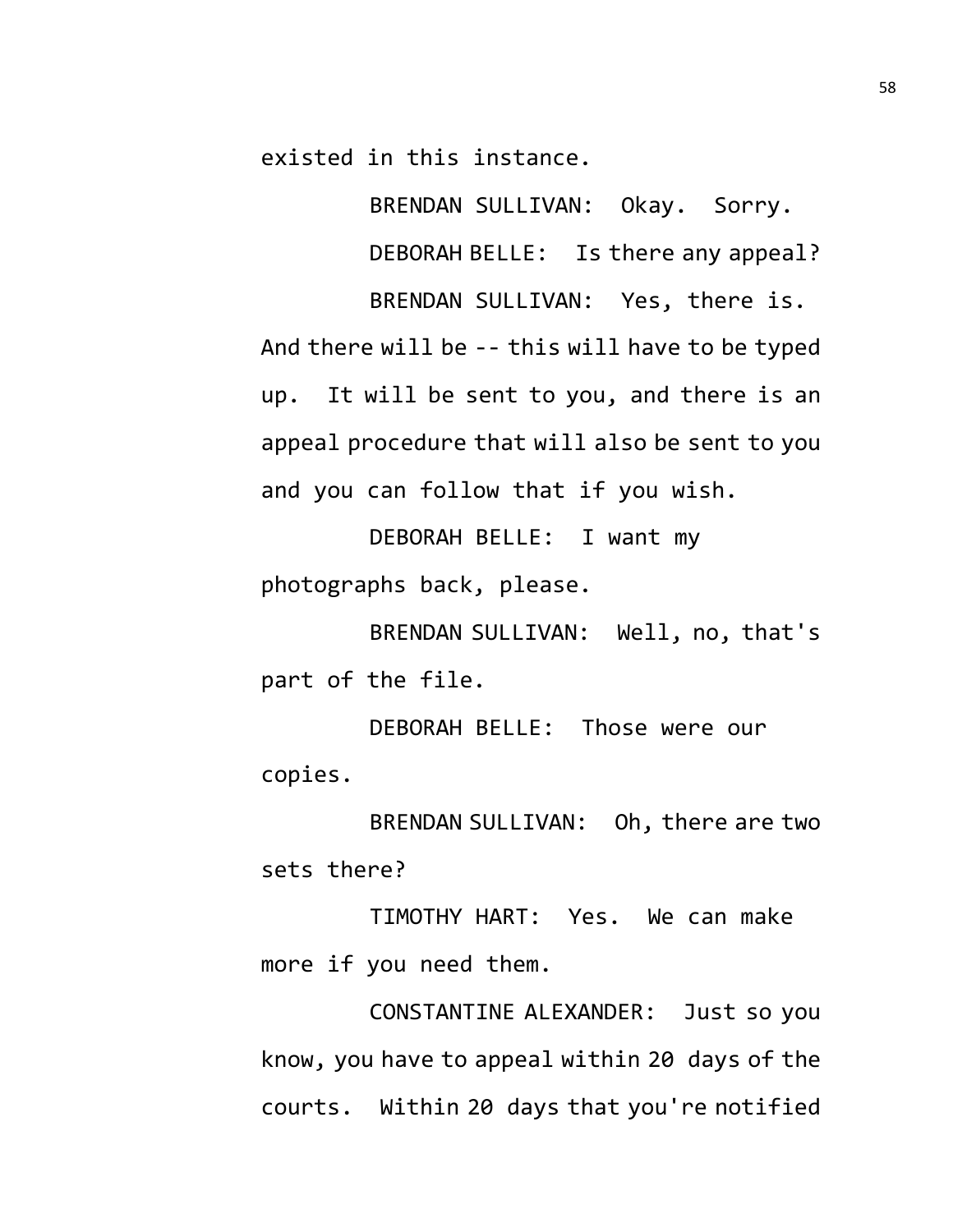of our decision. You have a tight time table if you wish to appeal.

DEBORAH BELLE: And who hears the case the second time around?

CONSTANTINE ALEXANDER: Superior Court.

DEBORAH BELLE: It goes to the Court?

CONSTANTINE ALEXANDER: It's no longer an administrative or a City of Cambridge matter. It's now a Commonwealth of Massachusetts matter with the courts.

TIMOTHY HART: What's the 20-day? CONSTANTINE ALEXANDER: You have to file your appeal to the courts within 20 days of the written decision has been reached. If you don't do that, then you have no appeal rights.

BRENDAN SULLIVAN: It may take two or three weeks for the decision to be given back to the Law Department. They then give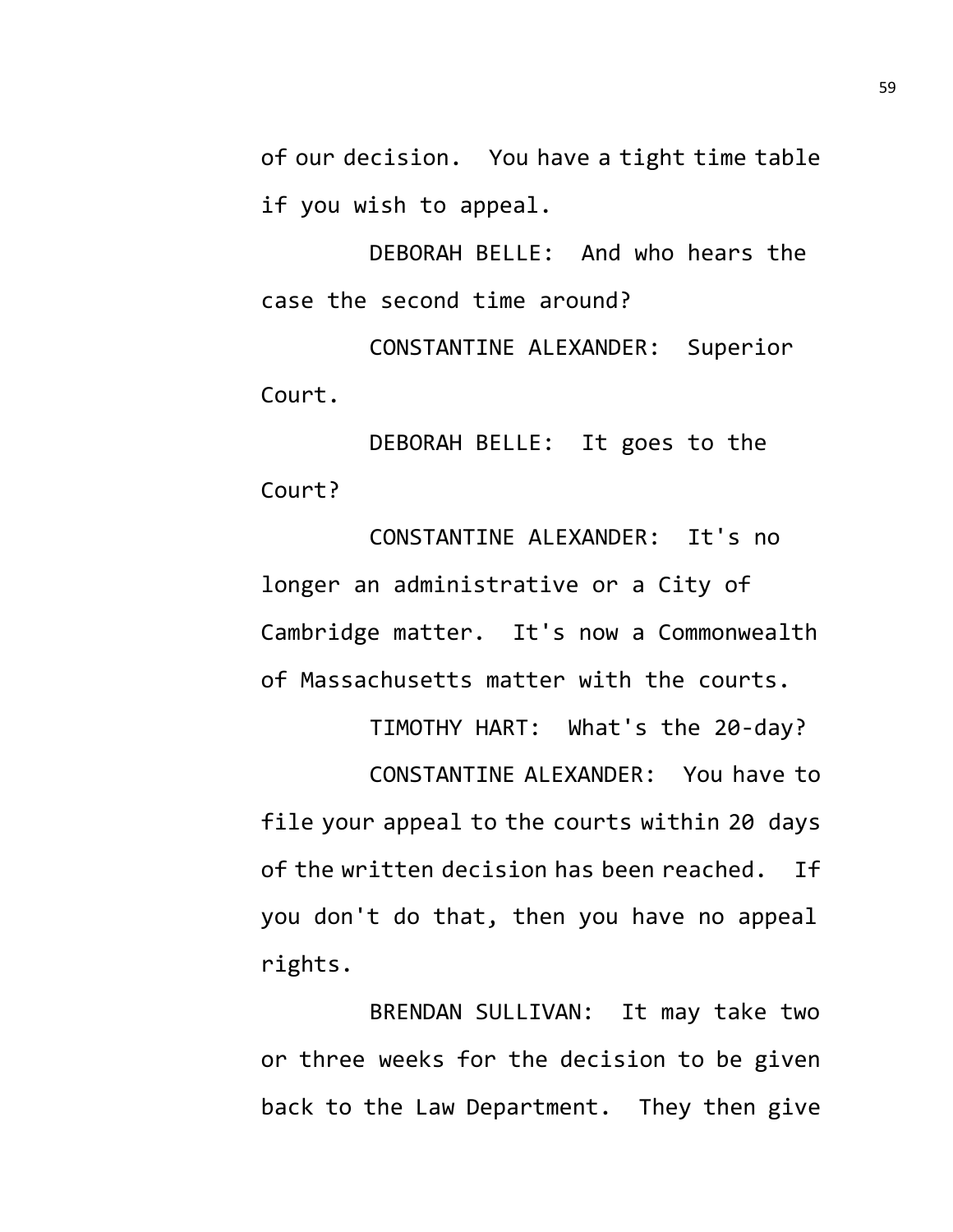it to me to sign. You'll then be notified and the date when the clock basically starts. If you have any questions, Sean has all the answers to all of those. It will be quite clear as to your legal rights if you wish. TIMOTHY HART: Okay.

DEBORAH BELLE: Thank you.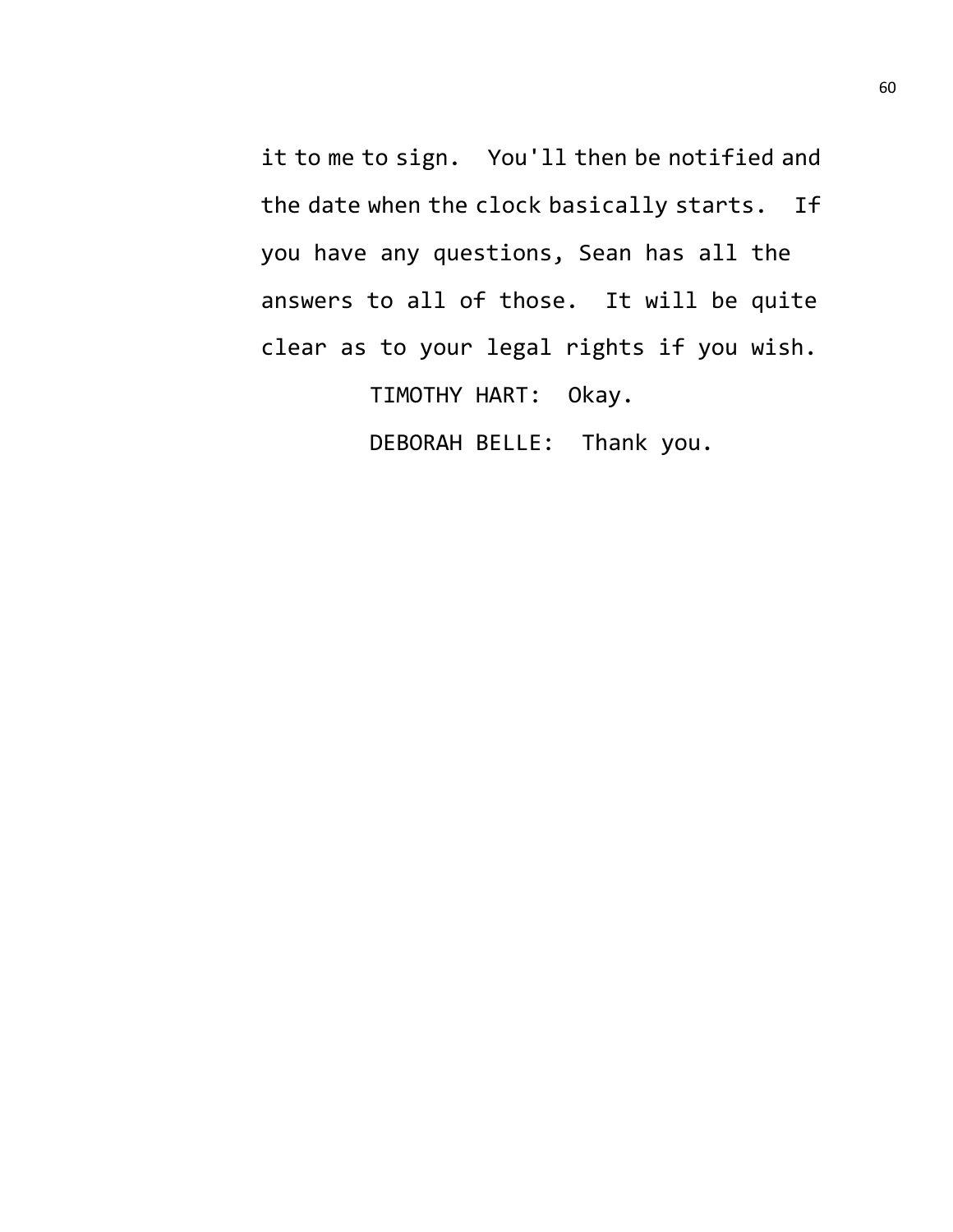(7:55 p.m.)

(Sitting Members: Brendan Sullivan, Constantine Alexander, Tad Heuer, Slater Anderson, Kevin Casey McAvey.)

BRENDAN SULLIVAN: The Board will hear case 10092, 350 Main Street. Is there anybody here on that matter?

(No Response.)

BRENDAN SULLIVAN: I see nobody in attendance.

Are there any letters in the file from the Petitioner?

SEAN O'GRADY: Nothing.

BRENDAN SULLIVAN: For the record, we note that first of all, the Petitioner has failed to even pick up the required posting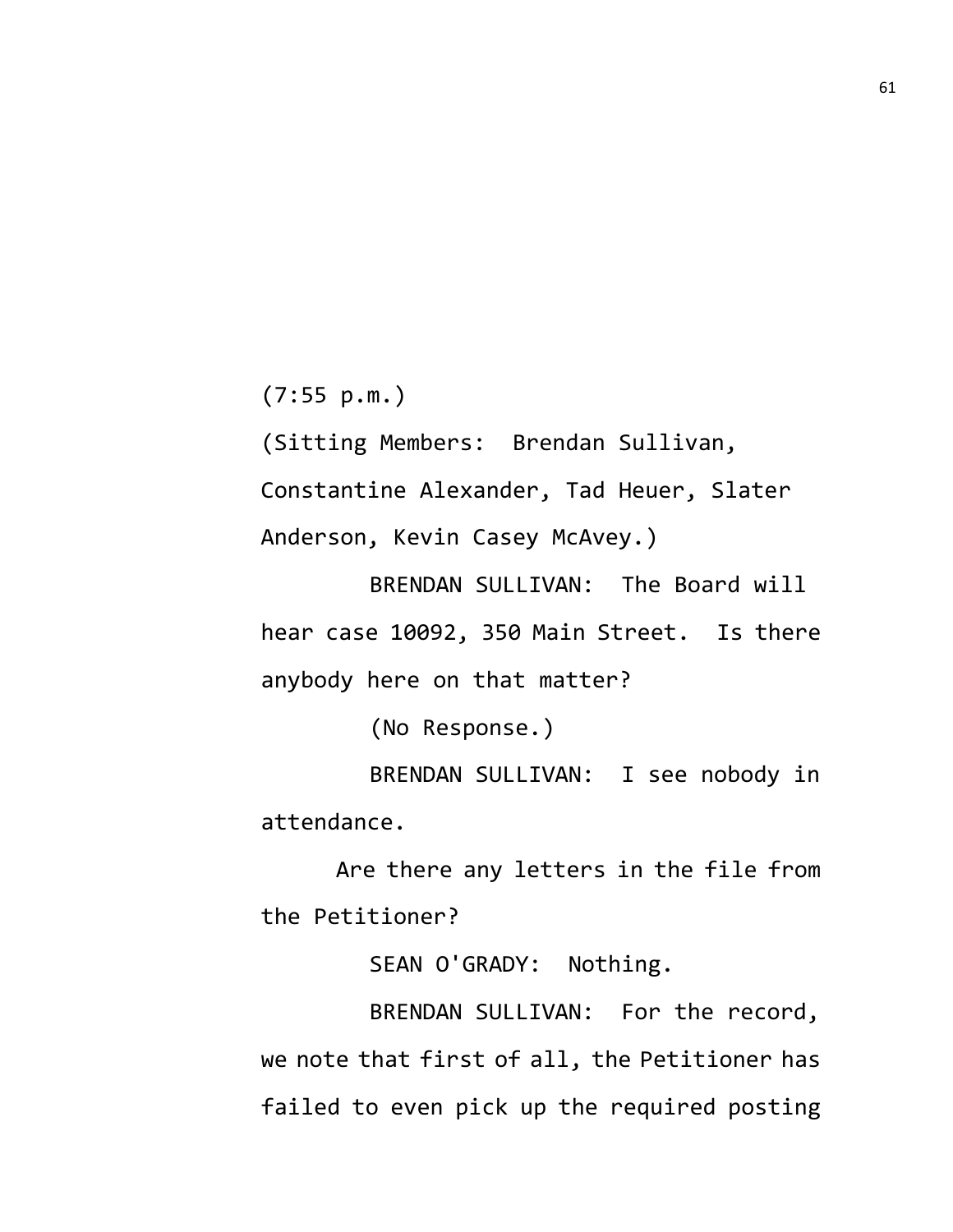sign and as such failed to post it, which is a violation of the notice requirement.

The Petitioner has also failed to communicate their intent regarding this matter. Let the record show that we had given the Petitioner a six-month plus or minus time in which to continue this matter and that they have failed to respond --

CONSTANTINE ALEXANDER: Sure.

BRENDAN SULLIVAN: -- in any meaningful way. And lack of communication and lack of posting, their lack of interest, and their lack of following through in the process, I would make a motion that we deny this case before us.

CONSTANTINE ALEXANDER: I don't feel -- if I may speak. I don't feel terribly opposed to what you're doing, but it seems to me like in the dog bite case, you get the first bite free. This is a new case. They've been before us before. They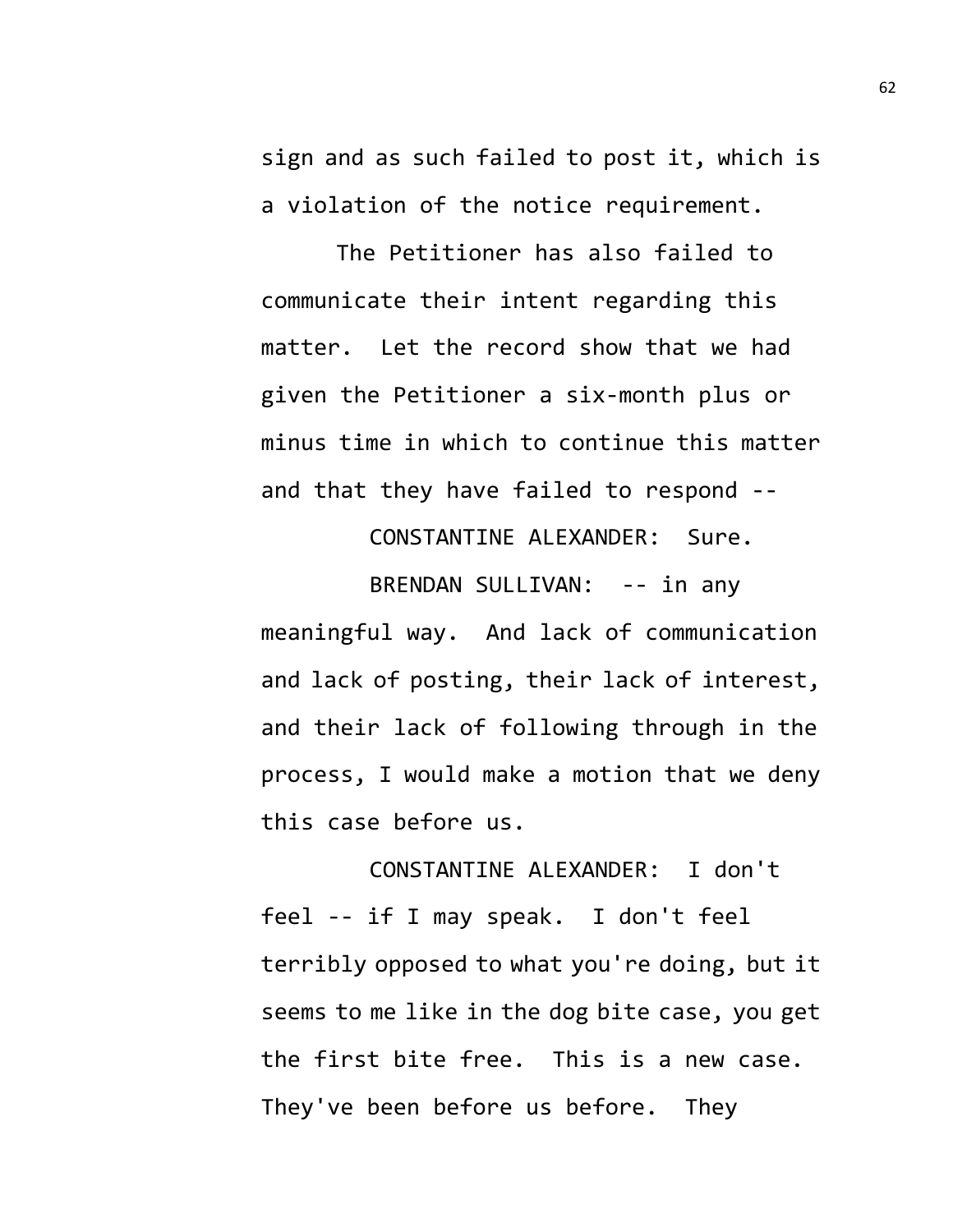continued, they continued. But they made a new filing. We have had others who have not picked up the sign. We have had other people who have not communicated. We have to seek them out. I would give them one more shot. My view would be to continue the case, and if it's the same lack of interest, then I would deny. But I think the first --

BRENDAN SULLIVAN: I think if we made them re-file the case because of the length --

SEAN O'GRADY: For notice purposes. Yes.

BRENDAN SULLIVAN: Right. So that it's the same case. But because of the six-month extension, it was that we felt that they should re-advertise.

CONSTANTINE ALEXANDER: No, that's true. But the point is that they're not ready to proceed. We weren't happy -- if you go back to the case. We were happy to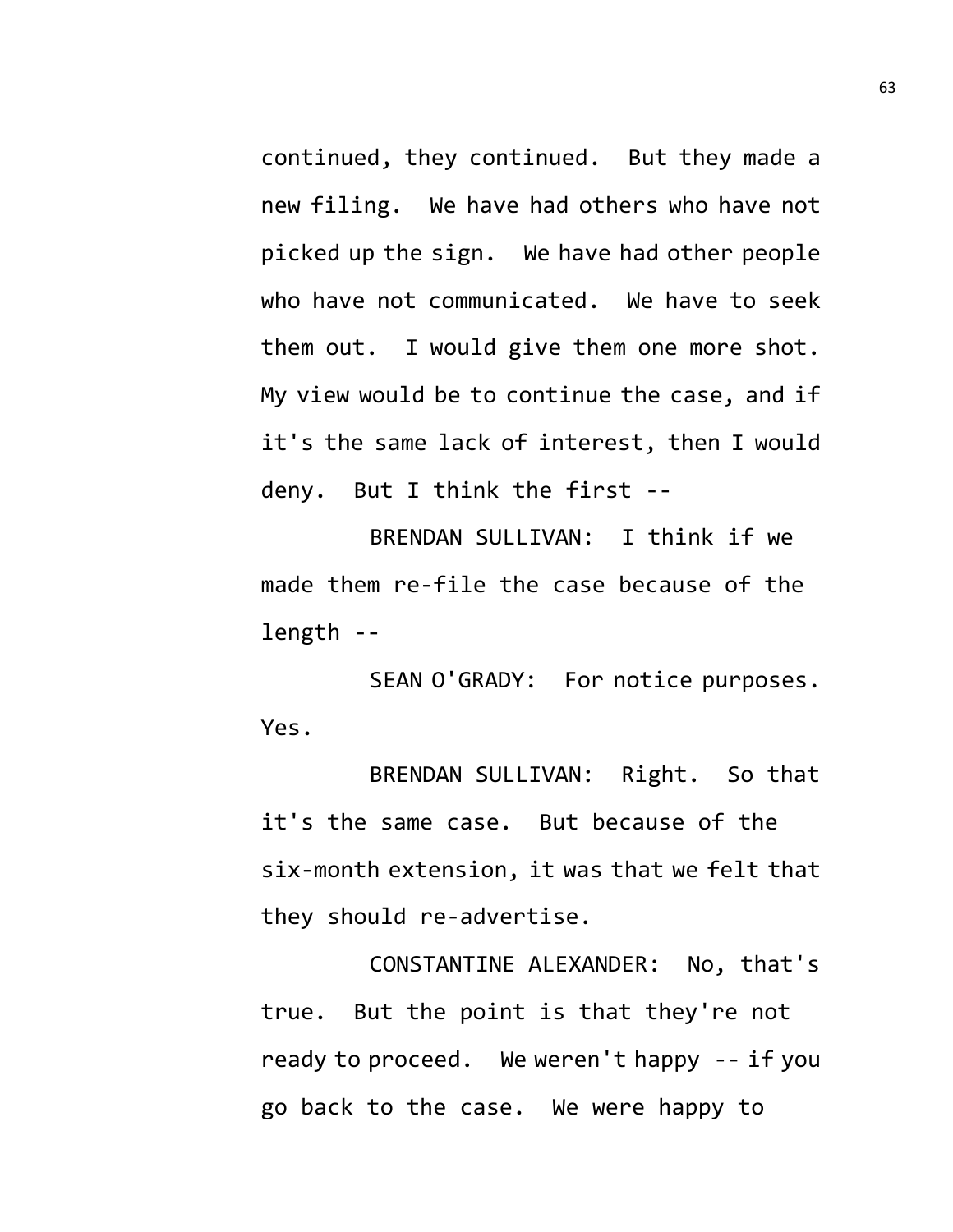continue the case because we wanted to get the input of the study for Kendall Square. This is part of a much bigger happening.

BRENDAN SULLIVAN: Right.

CONSTANTINE ALEXANDER: And to, you know, the only detriment to us is that it clogs up our docket a little bit. Give them a nine-month continuance. So if they decide they're interested in doing this, they have to wait a long period of time.

BRENDAN SULLIVAN: Okay.

CONSTANTINE ALEXANDER: That's what I would do.

BRENDAN SULLIVAN: All right, well, I would deny it.

Slater, what do you think?

SLATER ANDERSON: Well, I would say continuances are kind of my pet peeve on this, I guess, and I don't see compelling reason to continue it, but I don't know the history necessarily with this particular case or this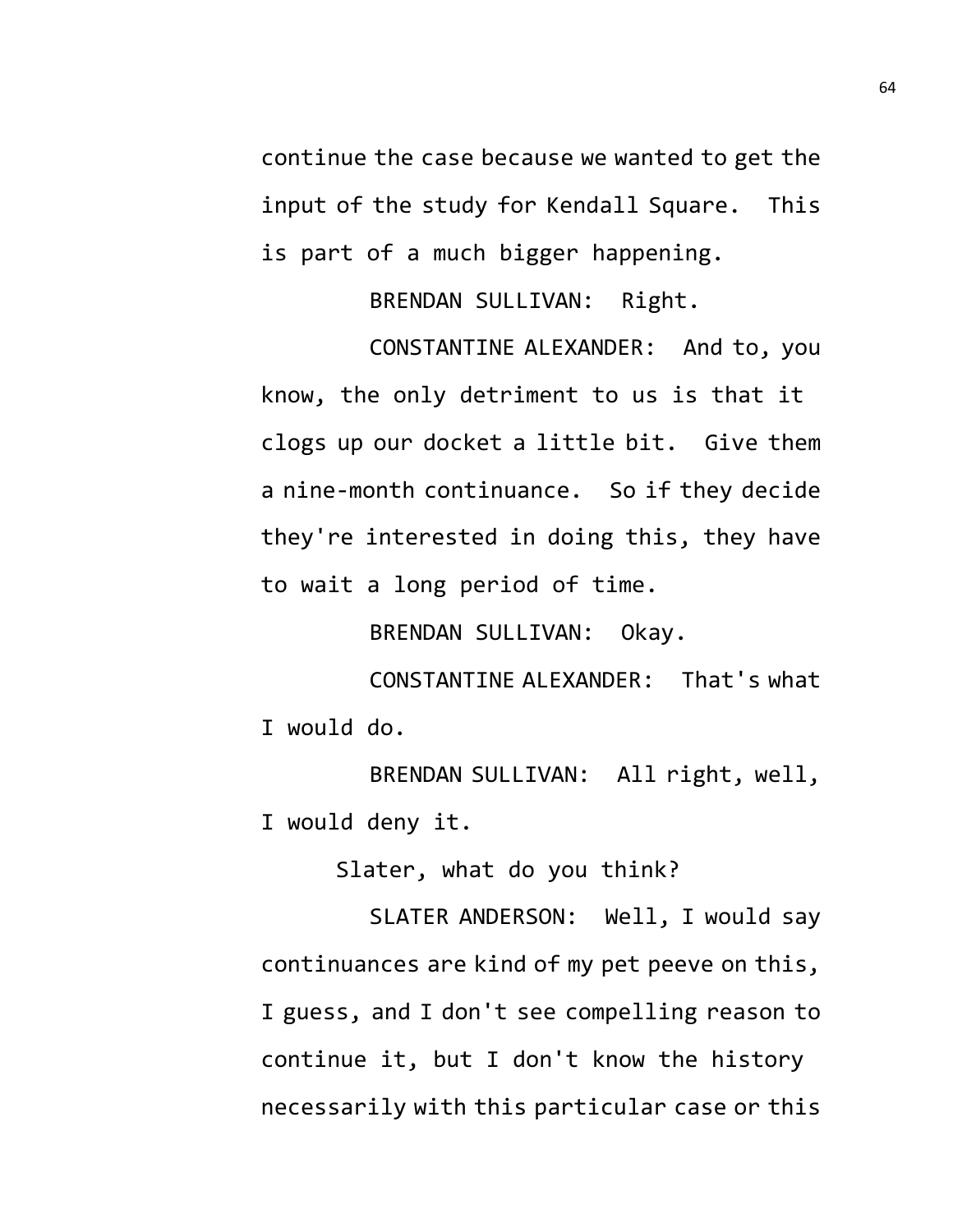property, so I'd go along with, you know, a six-month out or something like that. But I don't know, I don't see -- this is a two-party effort here between the Board and the applicant, and I don't see the applicant making much of an effort. So I could see it both ways.

BRENDAN SULLIVAN: It appears to me to be a total lack of interest and lack of respect for the process on the applicant's part.

SLATER ANDERSON: And we have other people that have been inconvenienced by the inability of not getting on an agenda. Even though we put them six months out, some case that four months from now is going to get continued is going to get bumped because of that spot.

BRENDAN SULLIVAN: They're taking someone's slot.

SLATER ANDERSON: They're taking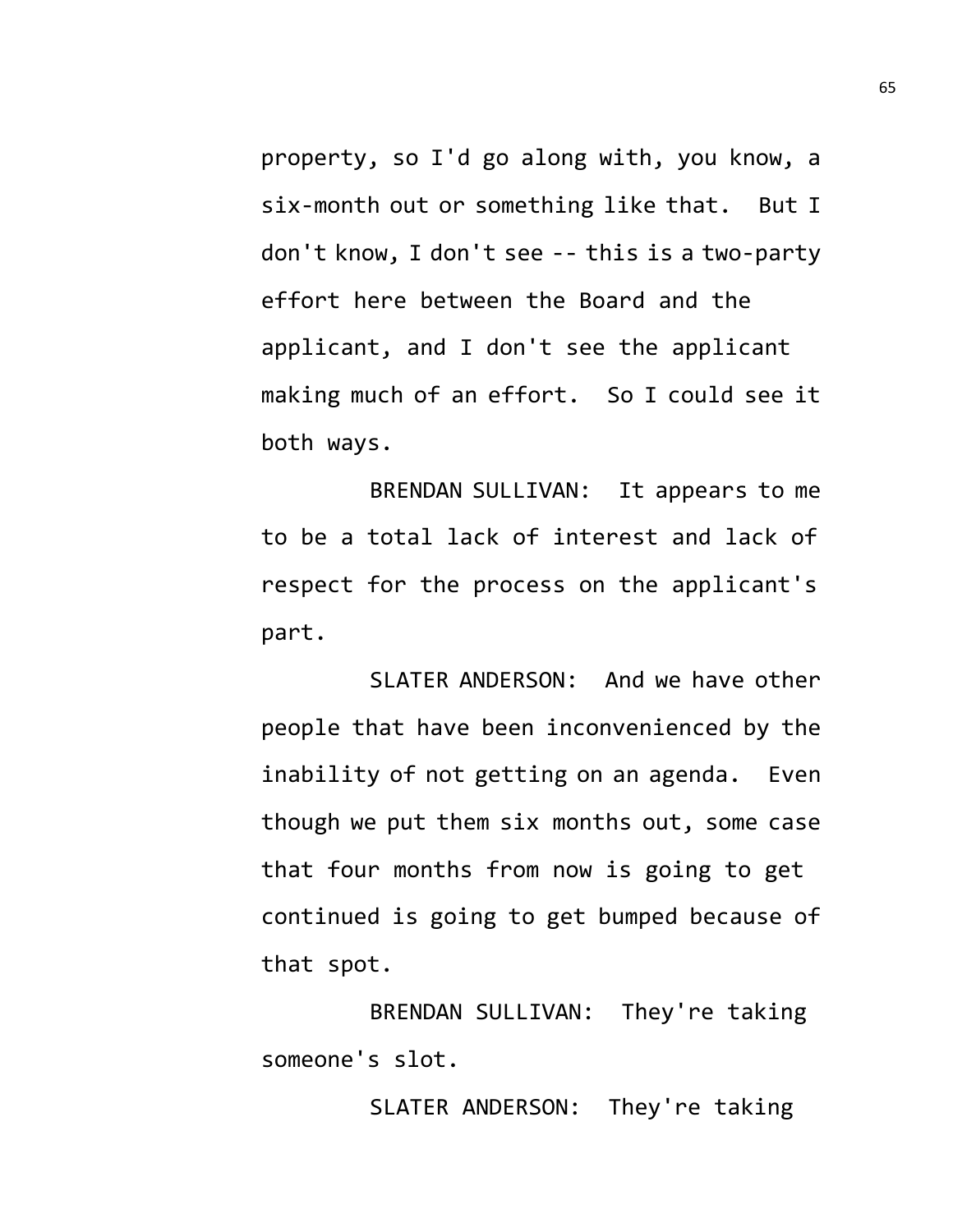someone's slot and that bothers me.

BRENDAN SULLIVAN: Kevin, the history of this is that they have come down before us some six months or so ago, and that they had asked for a continuance. But also, as Gus has said, that we were waiting the Goody Clancy study for it. In the interim, they -- there's that posting. They never picked it up. Maria has called them at my behest because they never picked up the sign, which sort of made me wonder whether they were even going forward, and there was lack of response from them.

SEAN O'GRADY: They were actually e-mailed and two telephone calls.

BRENDAN SULLIVAN: Correct.

KEVIN CASEY McAVEY: They were fully aware of their responsibilities?

SEAN O'GRADY: Right.

CONSTANTINE ALEXANDER: Brendan, I have a perfect compromise. Continue this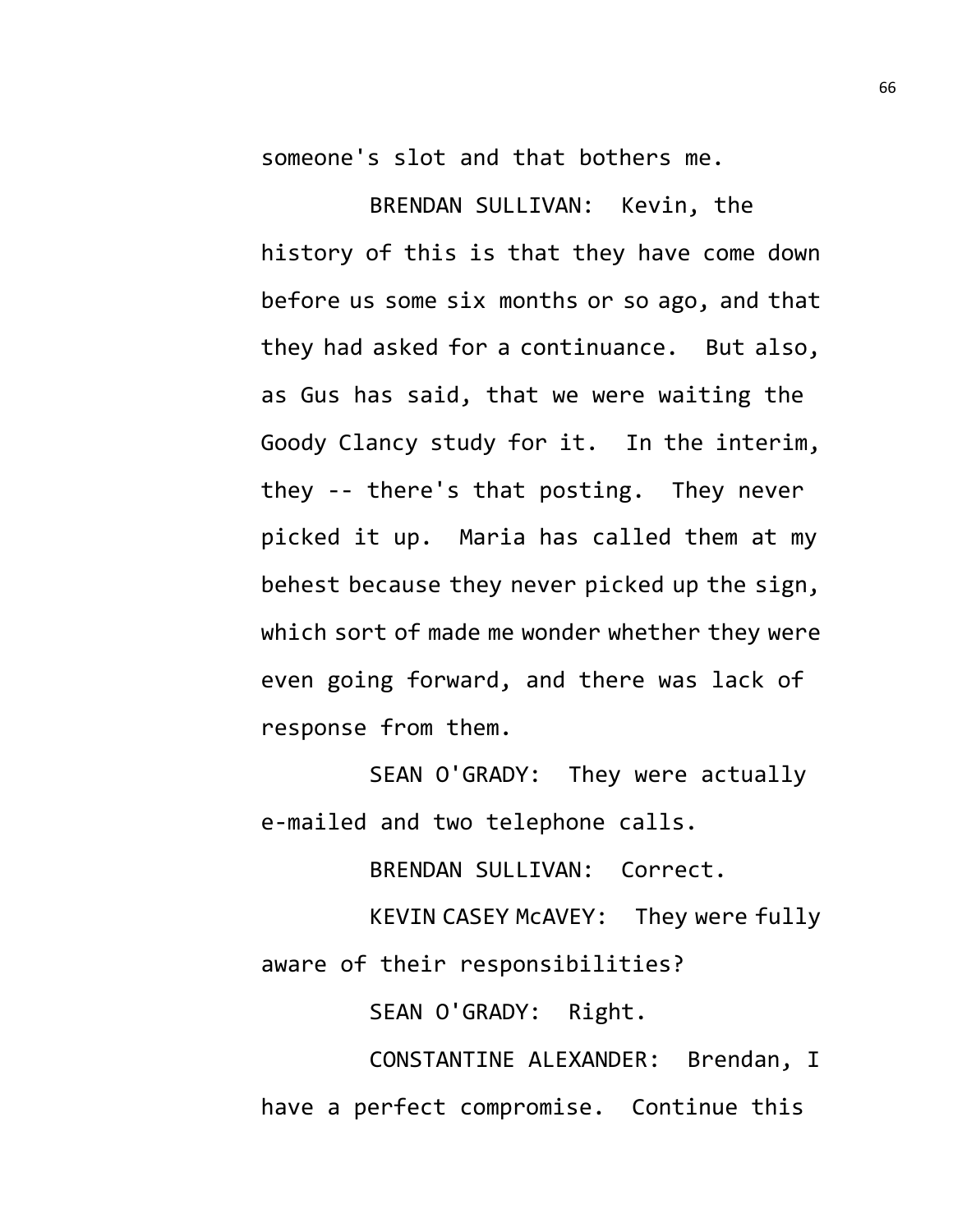case for two years. It's the same thing as turning it down. It's a two-year postponement.

BRENDAN SULLIVAN: Well....

CONSTANTINE ALEXANDER: It comes out the same way.

BRENDAN SULLIVAN: So anyhow, that's a little bit of the history of it. But they have failed to communicate in any way, shape, or form on this particular.

Mr. Heuer?

TAD HEUER: I would point out that in the transcript of September 8, 2011, pages 10 and 11 -- and I don't usually do this, but there seems to be a theme for this evening. I stated that we're telling them to come back three months from now, and it's largely I believe because we have cases that are continued in the interim, there are cases that are administrative continued. These are placeholders in the event that come to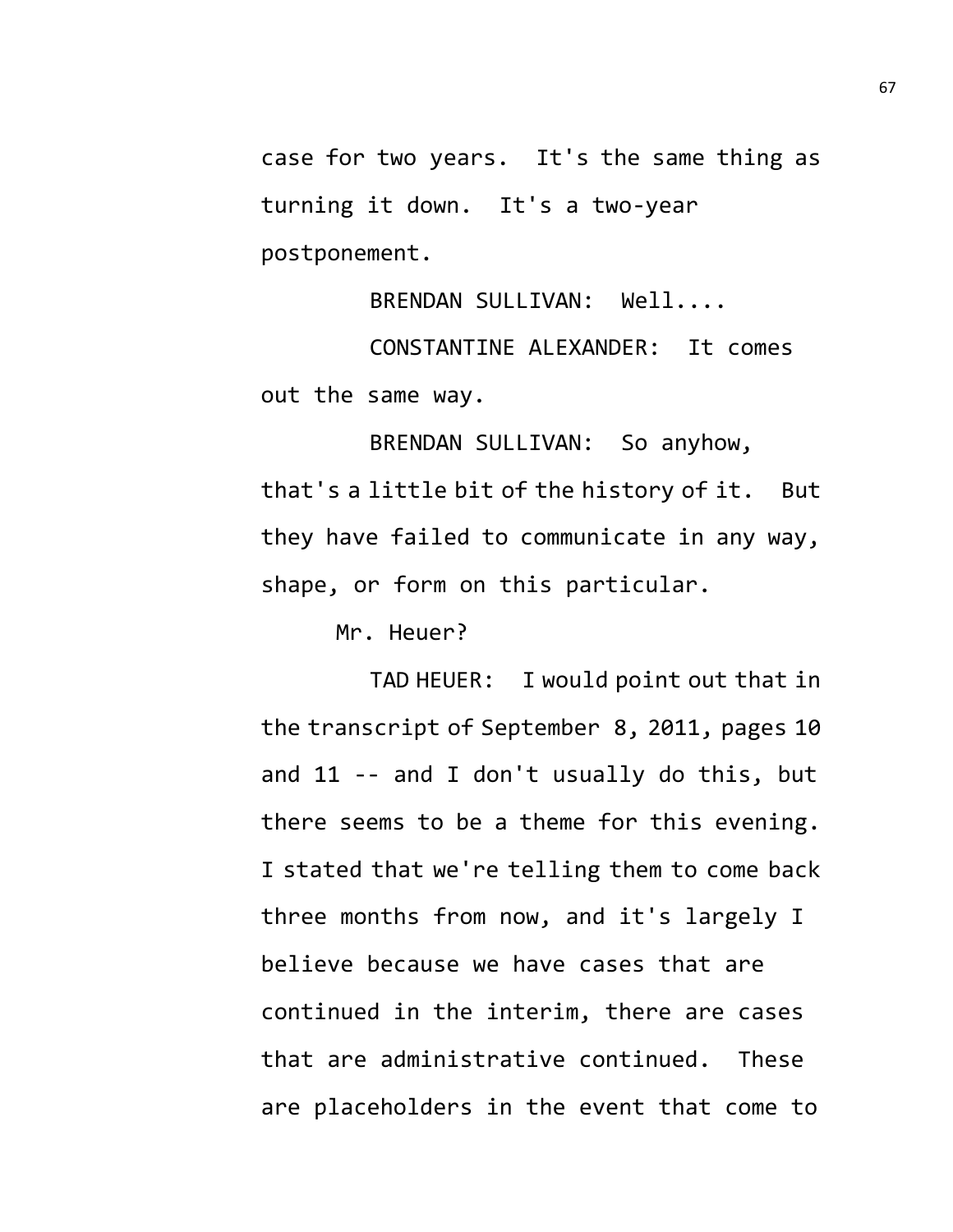fruition that may or may not. And I'm increasingly worried that we're filling up three or four continued slots at each of our meetings in cases that are being continued for what seems like a sufficient period of time but never go anywhere and they're clogging, for lack of a better word, our docket. And I would like those slots open for our ability to give them to people who actually are going to need them in the next two weeks, four weeks. People have small requests and not find ourselves having to question whether we should balance or taking an overload of cases on the agenda when we are consistently faced with seven or eight cases on the regular agenda. We're controlled by the notion of continuing the cases for the sake of continuing when that is actually deleterious to the people who use actually use those continued slots substantively given the limited resources.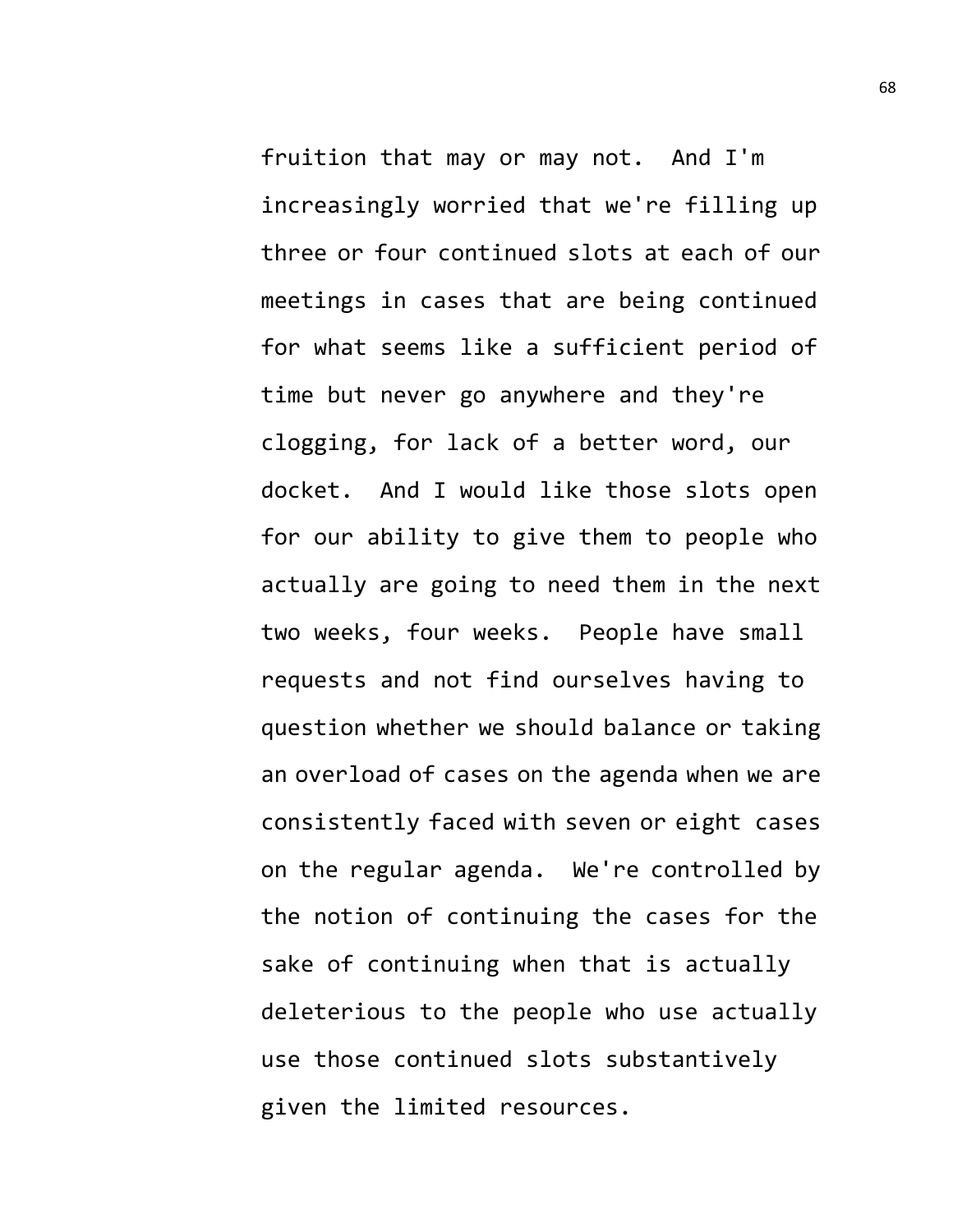So, my sense is that this case has gone on. If they wanted to have it continued, it's a very simple process. They say we acknowledge your time, we acknowledge your notices to us, and we would like a continuance. We receive those routinely and we grant them routinely. As long as someone has made the minimal effort to send a one line e-mail requesting a continuance. Here that has not been done. I don't see any particular reason to favor the applicant in this particular matter seeing as not only as it's been continued several times, but it is on the record at the time it was last continued that we were not in favor of issuing continuances and they were sitting in front of us and heard those words expressed as I have stated them in the record.

SLATER ANDERSON: I wasn't aware of the hearing piece that there was that actual record so I'm inclined to vote against it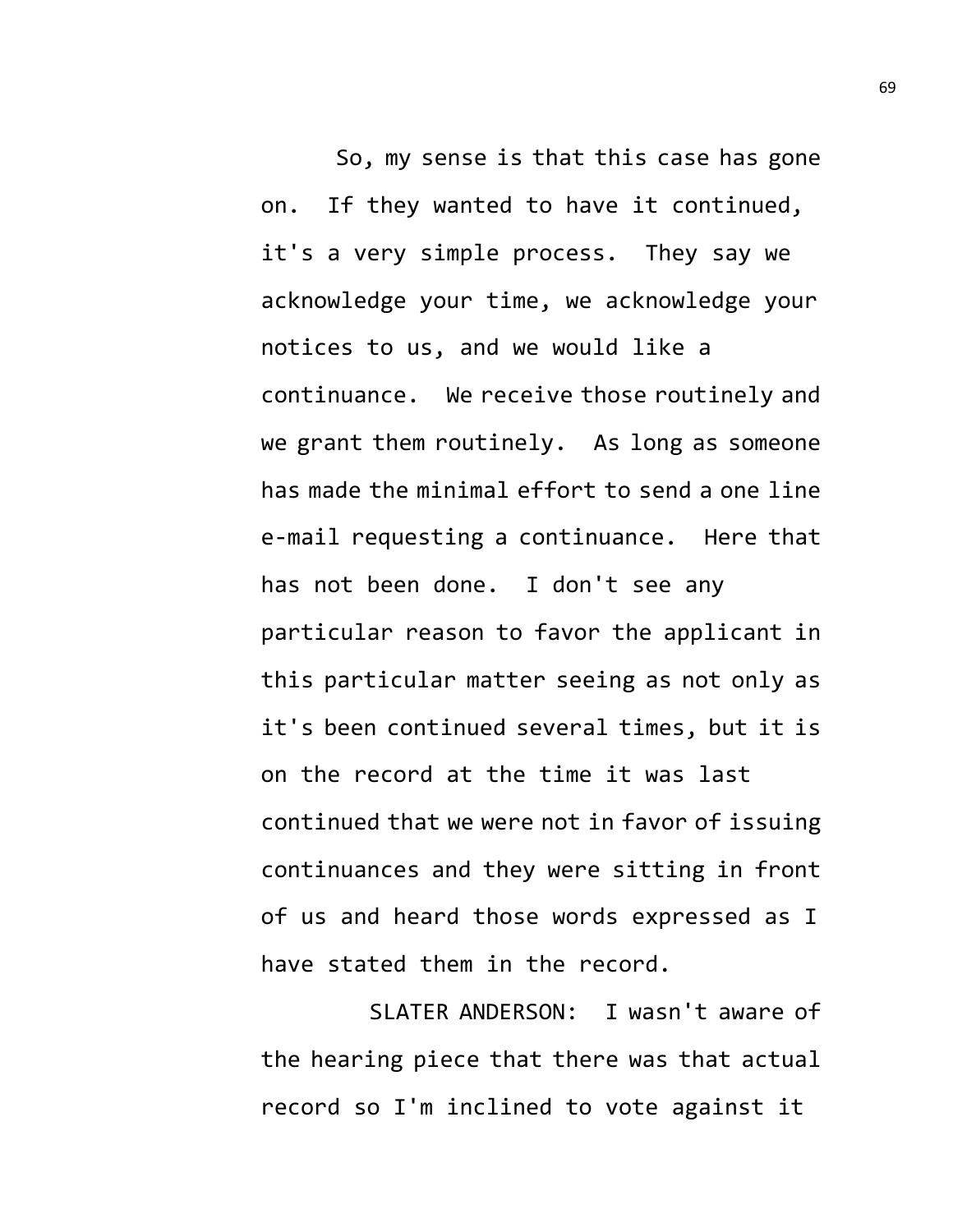anyway.

BRENDAN SULLIVAN: Vote against the continuance?

SLATER ANDERSON: Yes.

BRENDAN SULLIVAN: And you would? TAD HEUER: I would vote against the continuance.

KEVIN CASEY McAVEY: Yes.

BRENDAN SULLIVAN: Okay.

CONSTANTINE ALEXANDER: I'm going to abstain. I don't feel strongly one way or the other.

BRENDAN SULLIVAN: Okay. Let me make a motion to deny the petition, case No. 10092, 350 Main Street, on the grounds that the Petitioner has failed to appear this evening, has failed to communicate their intention, has failed to pick up, display the notice board, and as such has failed in a major requirement public notice of this hearing, and has failed to respond to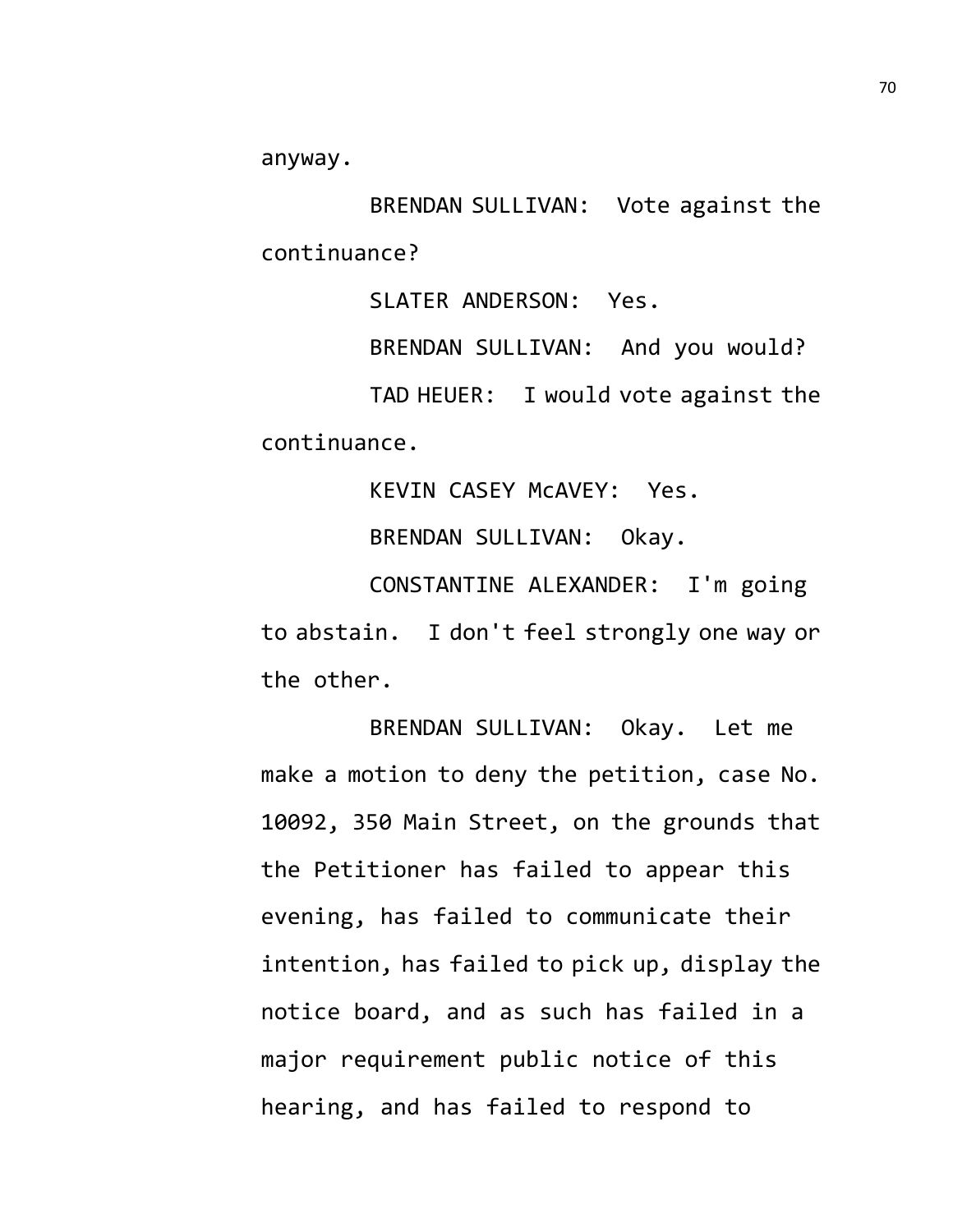communications from the Inspectional

Services Department regarding their intent on this particular case.

Anything else?

CONSTANTINE ALEXANDER: I think you should add, Brendan, just to button it up, that they have also failed to satisfy their burden of proof that they're entitled to a Variance. They have the burden. Any Petitioner has the burden of demonstrating to us that they meet the requirements for a Variance. The only thing we have that goes with that, is their statement, whatever they put in the file. And I think the Board might find it's insufficient, and therefore they don't meet the requirements for notice. They have not complied with our Zoning By-Law for notice, and they have not satisfied the requirements for a Variance. So two things.

BRENDAN SULLIVAN: Okay. Anything else to add?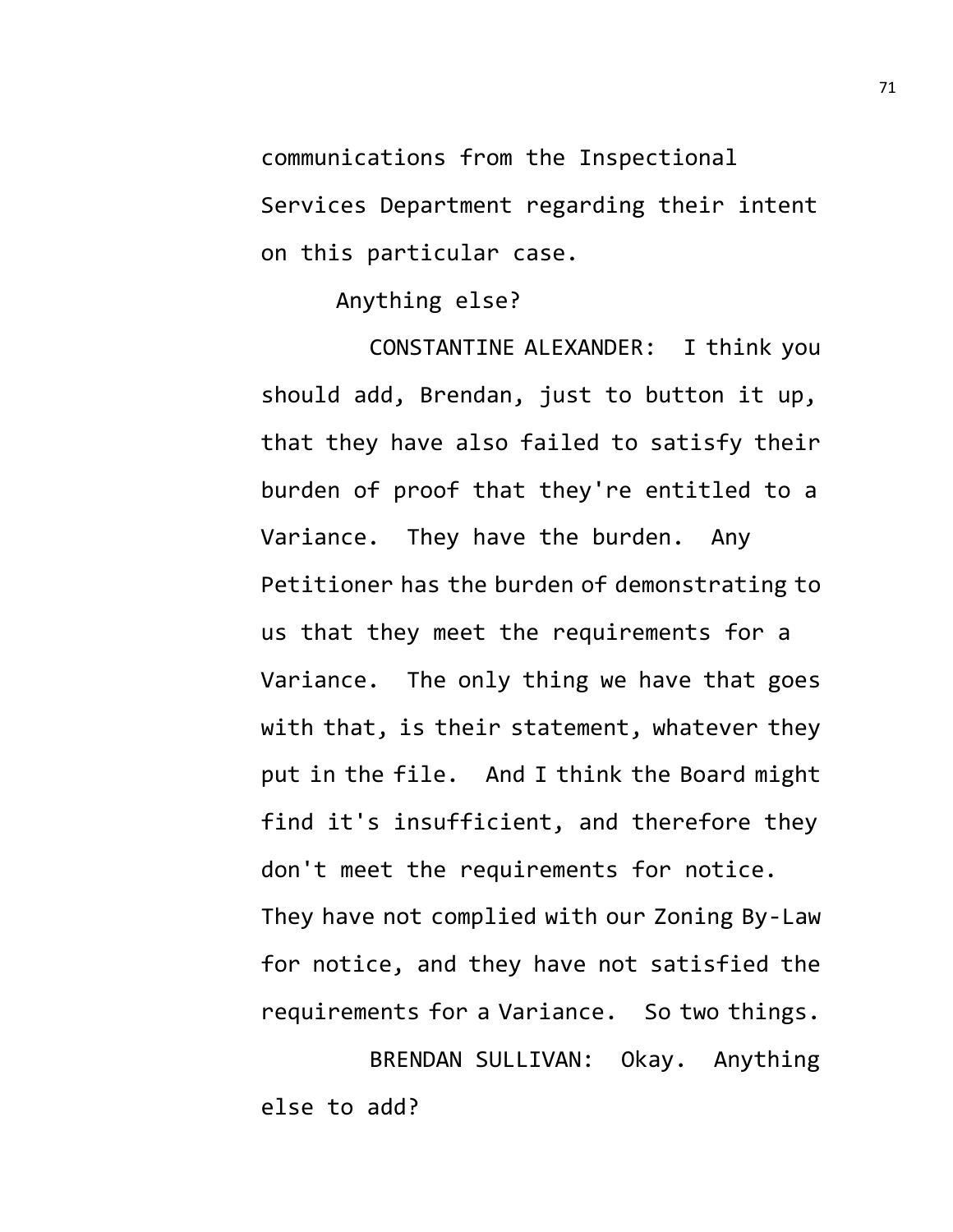TAD HEUER: No. Only that the Petitioners were on notice in their physical presence September 8th hearing that future continuances for administrative purposes would not be viewed favorably and here they have not even met their minimum burden to request such a continuance and allow the Board to consider that request on its merits.

BRENDAN SULLIVAN: Okay.

In the transcript I had said six months. It's actually in fact nine months since the previous hearing.

So anyhow. All those in favor of denying the petition.

(Show of hands.)

BRENDAN SULLIVAN: Four in favor of denying.

CONSTANTINE ALEXANDER: And I abstain.

BRENDAN SULLIVAN: The petition is denied.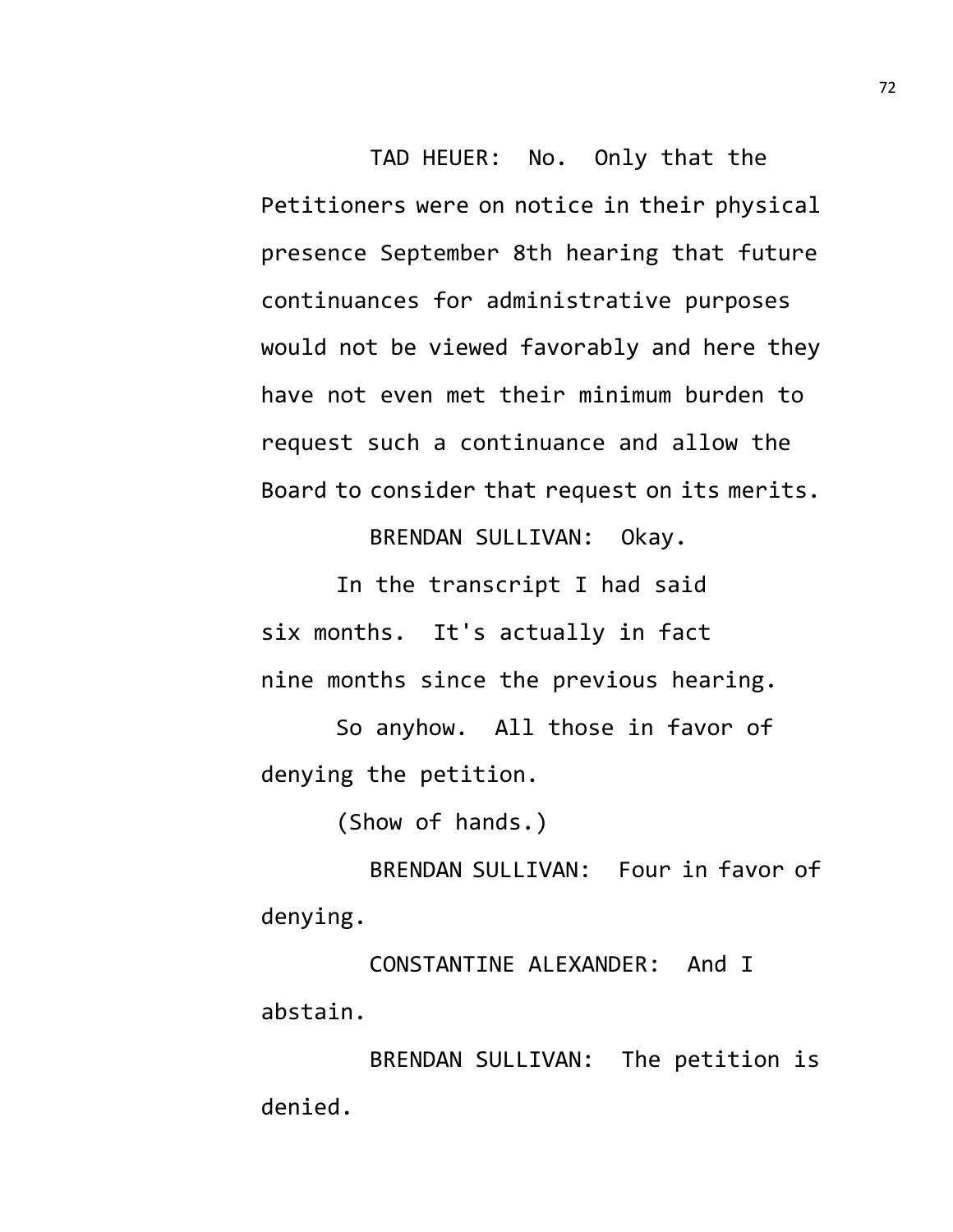(Sullivan, Heuer, Anderson, McAvey.)

(8:00 p.m.)

(Sitting Members: Brendan Sullivan, Constantine Alexander, Tad Heuer, Slater Anderson, Kevin Casey McAvey.)

BRENDAN SULLIVAN: The Board will hear case No. 10265, 2269 Mass. Avenue. Anybody here on that matter?

If you'd introduce yourself for the record and please state, spell your last name and give us your address.

CHARBEL SALAMEH: Charbel last name is S-a-l-a-m-e-h. And it's for -- you want the business address? Sorry, or my home address?

BRENDAN SULLIVAN: Some address so we know.

CHARBEL SALAMEH: Just to make sure.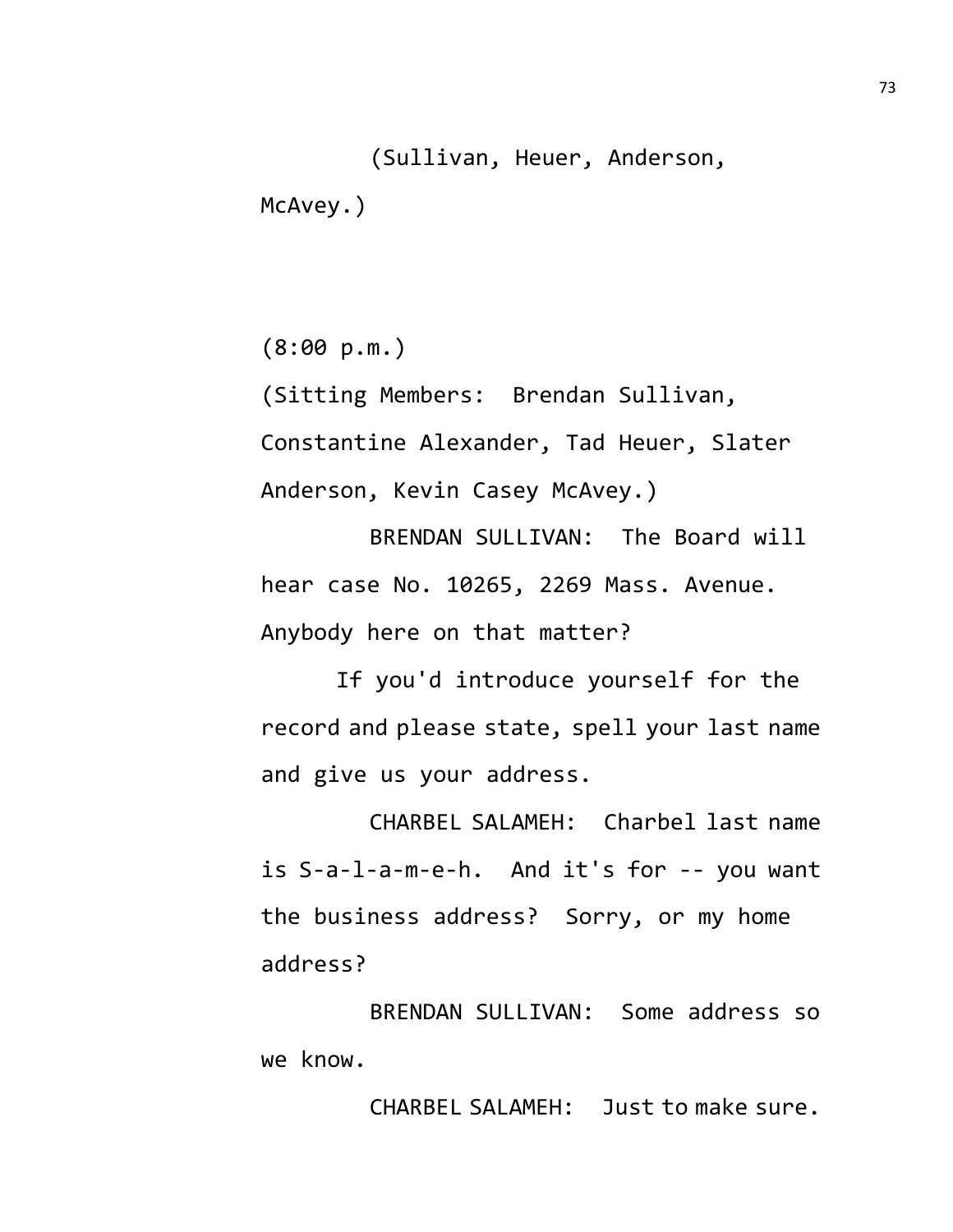It's for cafe bar at, 2269 Mass. Ave., Cambridge.

BRENDAN SULLIVAN: Okay. And what is it you would like to do?

CHARBEL SALAMEH: We're seeking relief from the parking requirements in an effort to increase our seating capacity which will allow us to essentially have outdoor seating at the property.

BRENDAN SULLIVAN: So you increase -- how many additional seats will there be on the inside?

CHARBEL SALAMEH: We'll be increasing total -- and from what I understood this is how we would do and make sure it comes out right. We would be increasing 30 seats.

BRENDAN SULLIVAN: 30 currently? CHARBEL SALAMEH: We currently have 19.

BRENDAN SULLIVAN: Okay.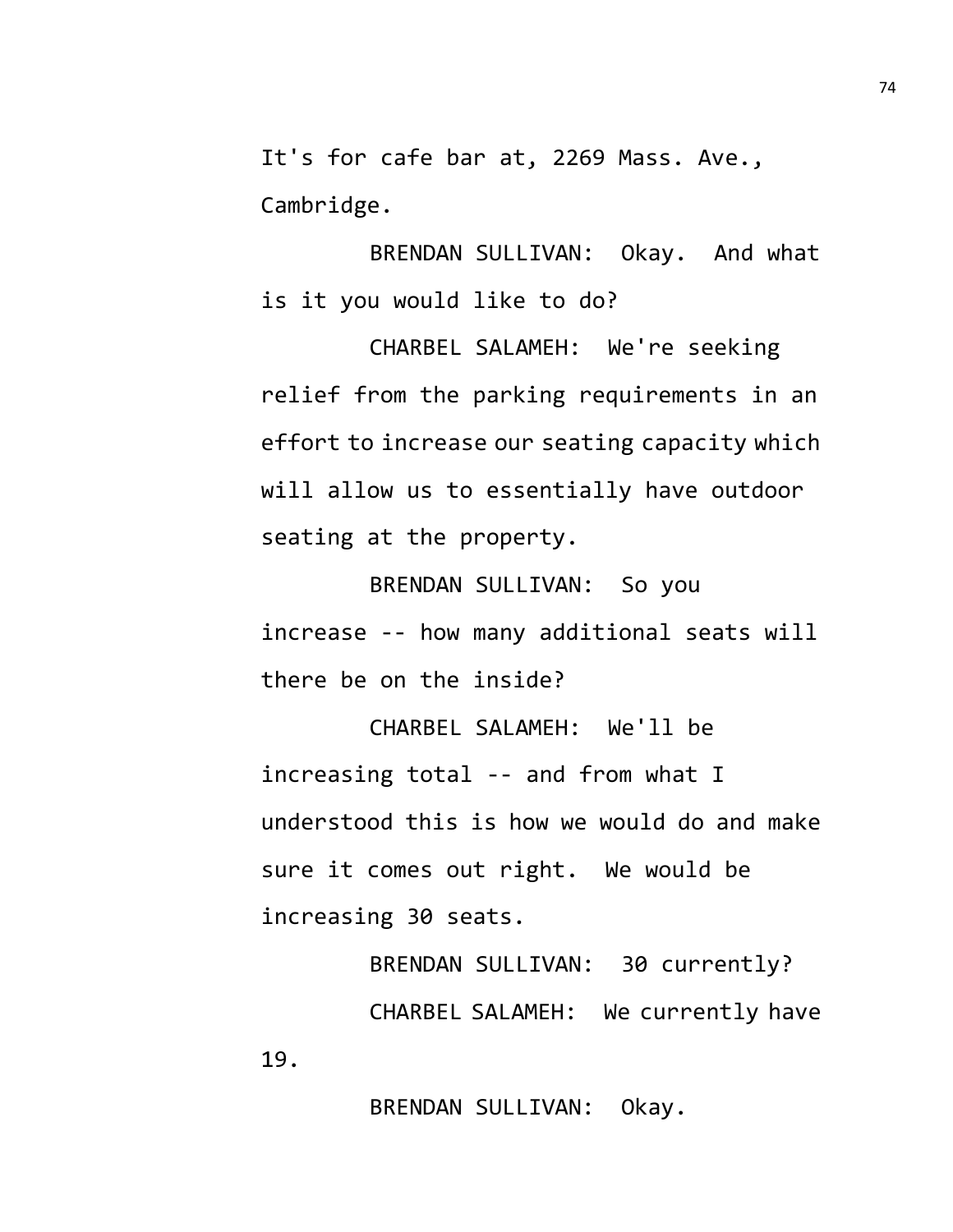CHARBEL SALAMEH: Inside. We would increase it to 49, additional 30 seats. And those -- the way we came up with that number 30 is that's -- we were actually approved I guess -- we were a little confused as to how to go through this whole process and to get those seats.

We went before City Council, and I guess the Mayor's office and the Department of Public Works and they signed off on 30 seats for the outside based on 10 to 12 tables.

CONSTANTINE ALEXANDER: And these 30 seats additional which created the need for, under our Zoning, additional parking is only seasonal. In the wintertime you'll be back to the 19 seats inside?

BRENDAN SULLIVAN: No. CHARBEL SALAMEH: No. CONSTANTINE ALEXANDER: No? CHARBEL SALAMEH: I guess I was told that we could use them inside in the winter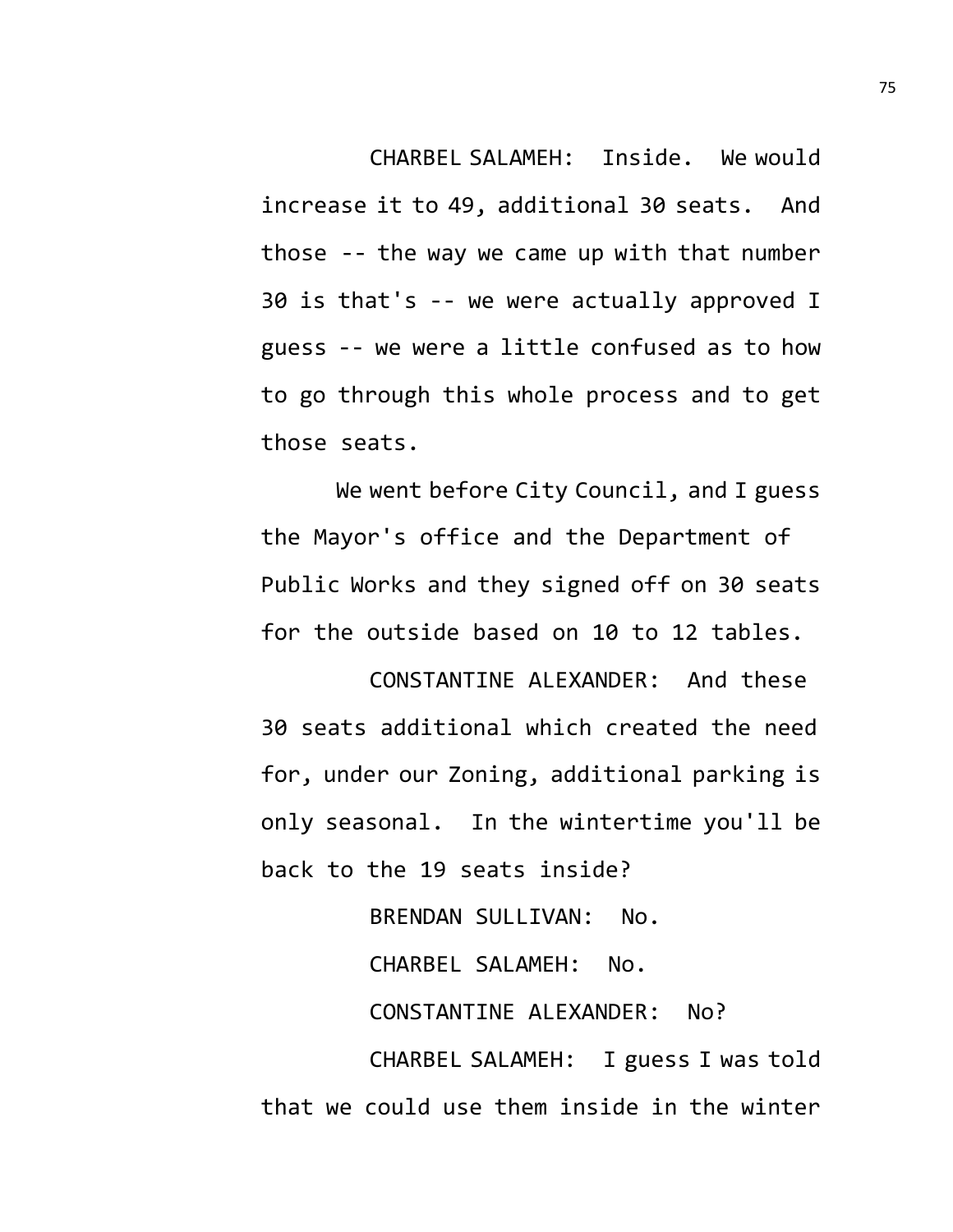as well if we're doing this amendment.

CONSTANTINE ALEXANDER: You have additional room inside to --

CHARBEL SALAMEH: We do, yes. There is a counter space that we would pull out.

CONSTANTINE ALEXANDER: Got it.

CHARBEL SALAMEH: We have a booth that we don't use that's not on the floor plan, you know, and that would add it. And a lot of the tables could actually fit more seats on them.

CONSTANTINE ALEXANDER: Got it.

CHARBEL SALAMEH: And once we eliminate one of the counters that we use for the cash register, that would actually add a couple more tables.

CONSTANTINE ALEXANDER: And as best you can tell, your patrons at your restaurant, do they drive there and park on the street or do they walk? A majority?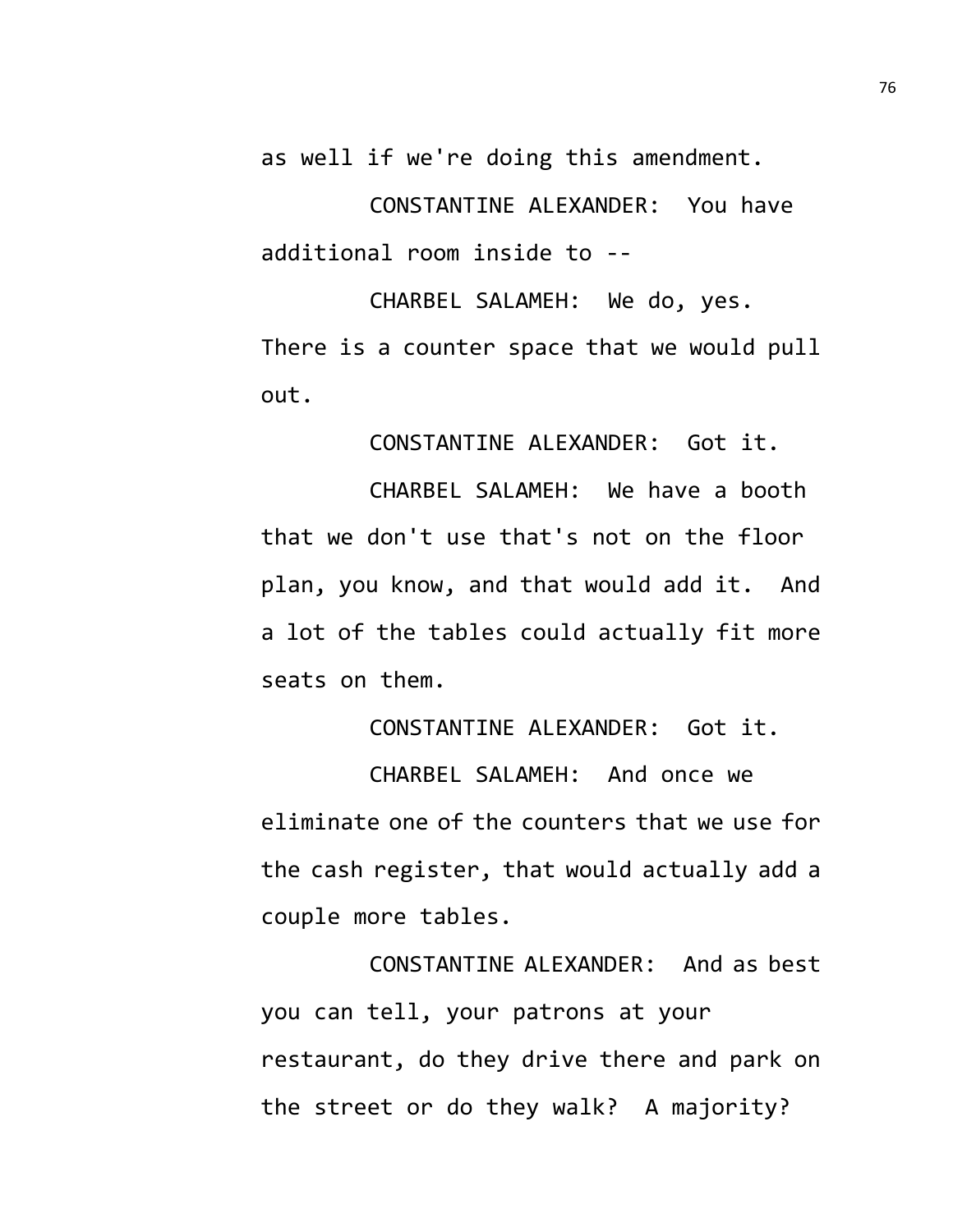CHARBEL SALAMEH: Being honest, honestly there are some days you look out the window, there's no one parked outside and you're full. Other days it's the complete opposite. You know, there's tons of people. You know, it's all relative. But you do get a bit -- because Davis Square is less -- about two blocks away. Porter Square is now maybe close to a half mile or so. The 77 bus line runs right down Mass. Ave. You know, and there are honestly plenty of parking meters especially if you go one or two blocks either way of the building, especially in front of Pemberton. You know, so I think we get a wide mix. They put in those new bike racks all along Mass. Ave. You know, people bike a lot. But then you do get a lot of the people who live relatively in the area.

CONSTANTINE ALEXANDER: The reason I ask the question, if we're going to grant the Special Permit you're seeking, one of the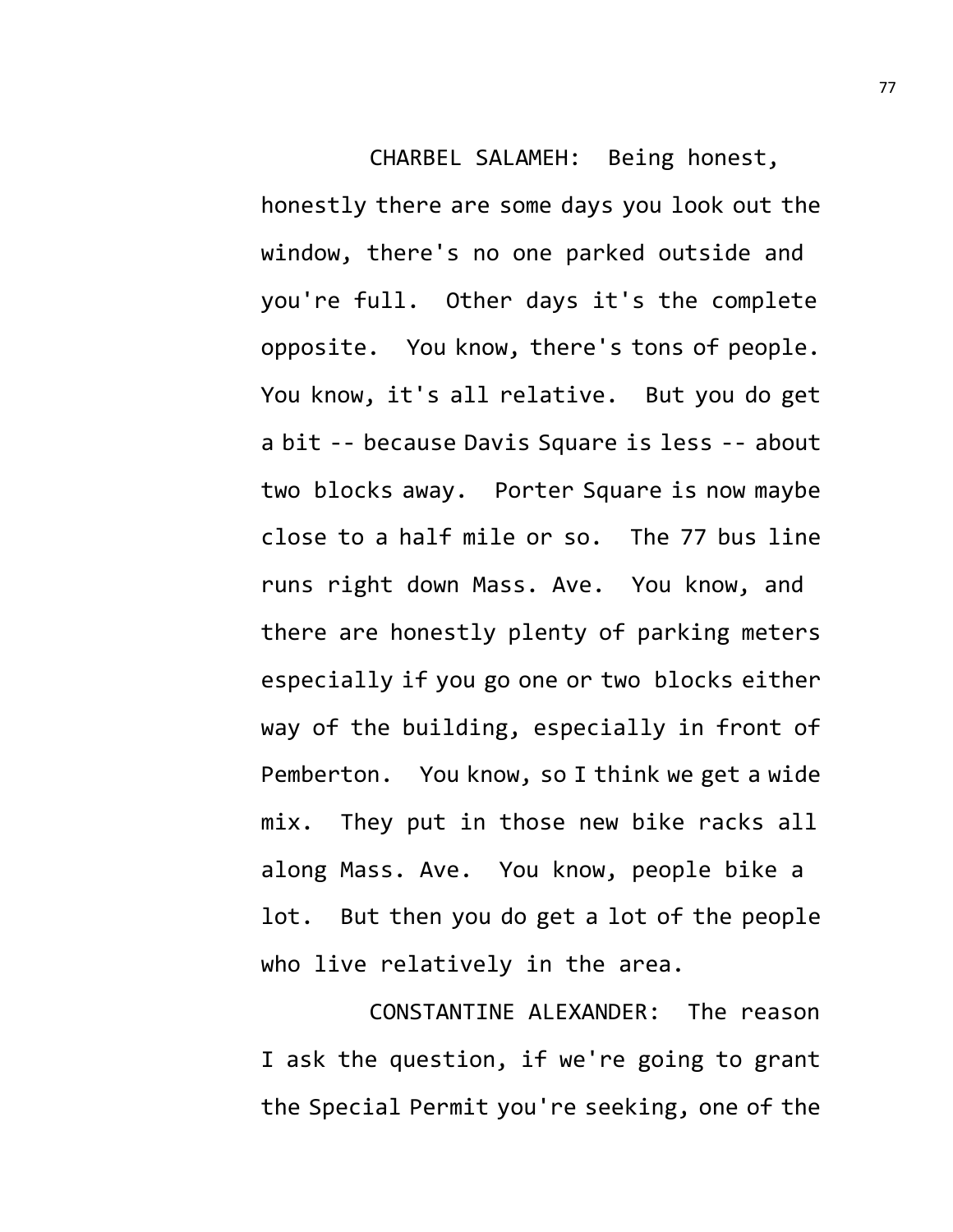things we have to find is that granting the relief will not substantially reduce parking availability for other uses. And what I'm trying to draw from you is that most people don't park anyway to come to your restaurant, it tends to be a neighborhood restaurant, adding more tables is not going to really increase -- reduce the availability of parking?

CHARBEL SALAMEH: No, I don't honestly I don't think it would.

CONSTANTINE ALEXANDER: Okay.

BRENDAN SULLIVAN: I think actually the location where you are there's a block of stores on the other block, it appears to be somewhat of a low intensity use and that the on-street parking does handle, I think, probably whoever would drive to it, it tends to be somewhat of a neighborhood --

> CHARBEL SALAMEH: Yes. BRENDAN SULLIVAN: -- destination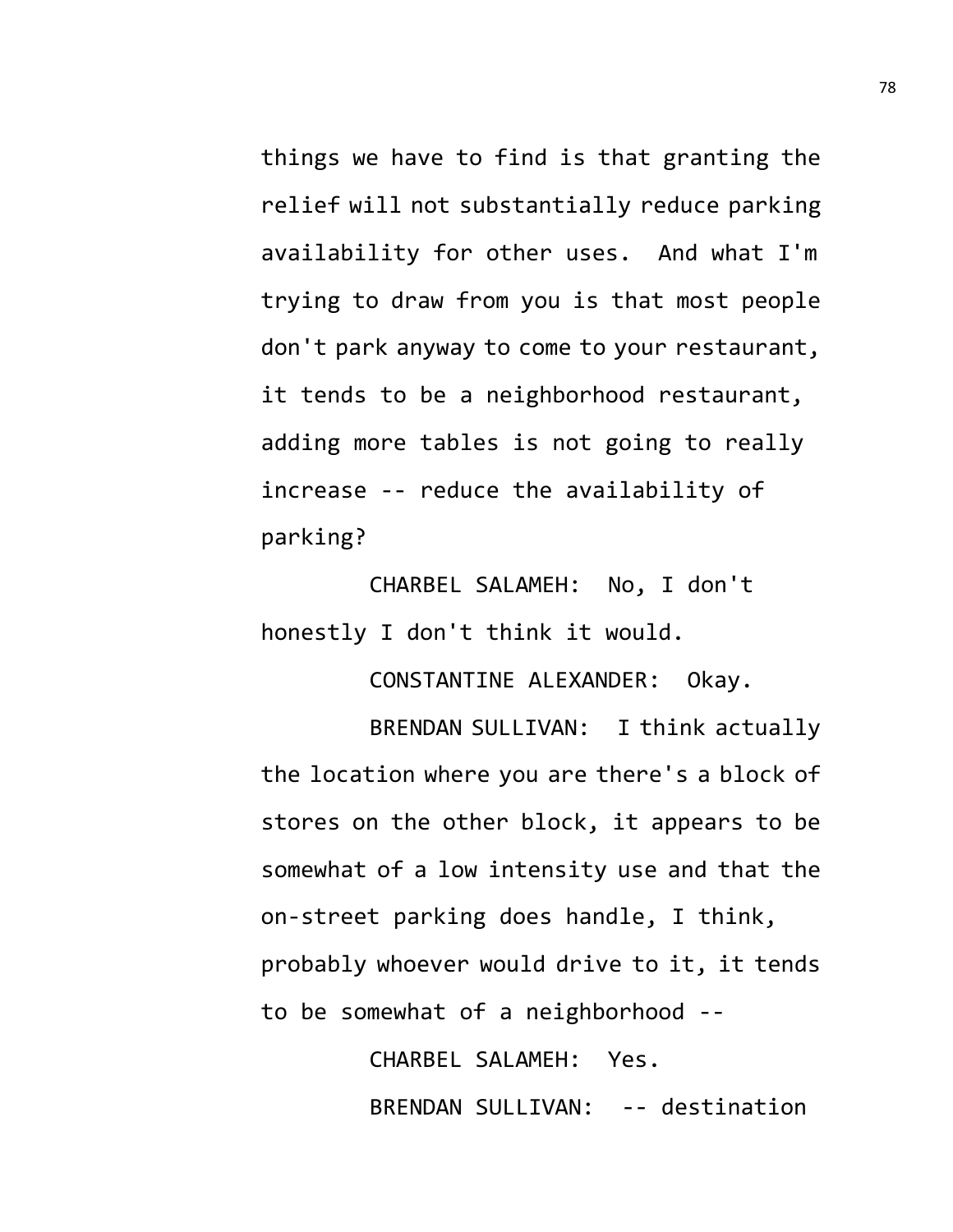if you will.

CHARBEL SALAMEH: Yes, that's correct. Yes.

BRENDAN SULLIVAN: There seems to be plenty of meter parking spaces. You know, where I think probably a lot of people just sneak into St. John's and park there and walk across the street.

CHARBEL SALAMEH: Well, I got to be careful now.

BRENDAN SULLIVAN: But at any rate, whatever. Anyhow, Sean, what is the calculation on the number -- well, first of all, there's no parking available on the site at all?

CHARBEL SALAMEH: We have -- there are four parking spaces in the back of the building.

BRENDAN SULLIVAN: In the back of the building.

CHARBEL SALAMEH: And we were told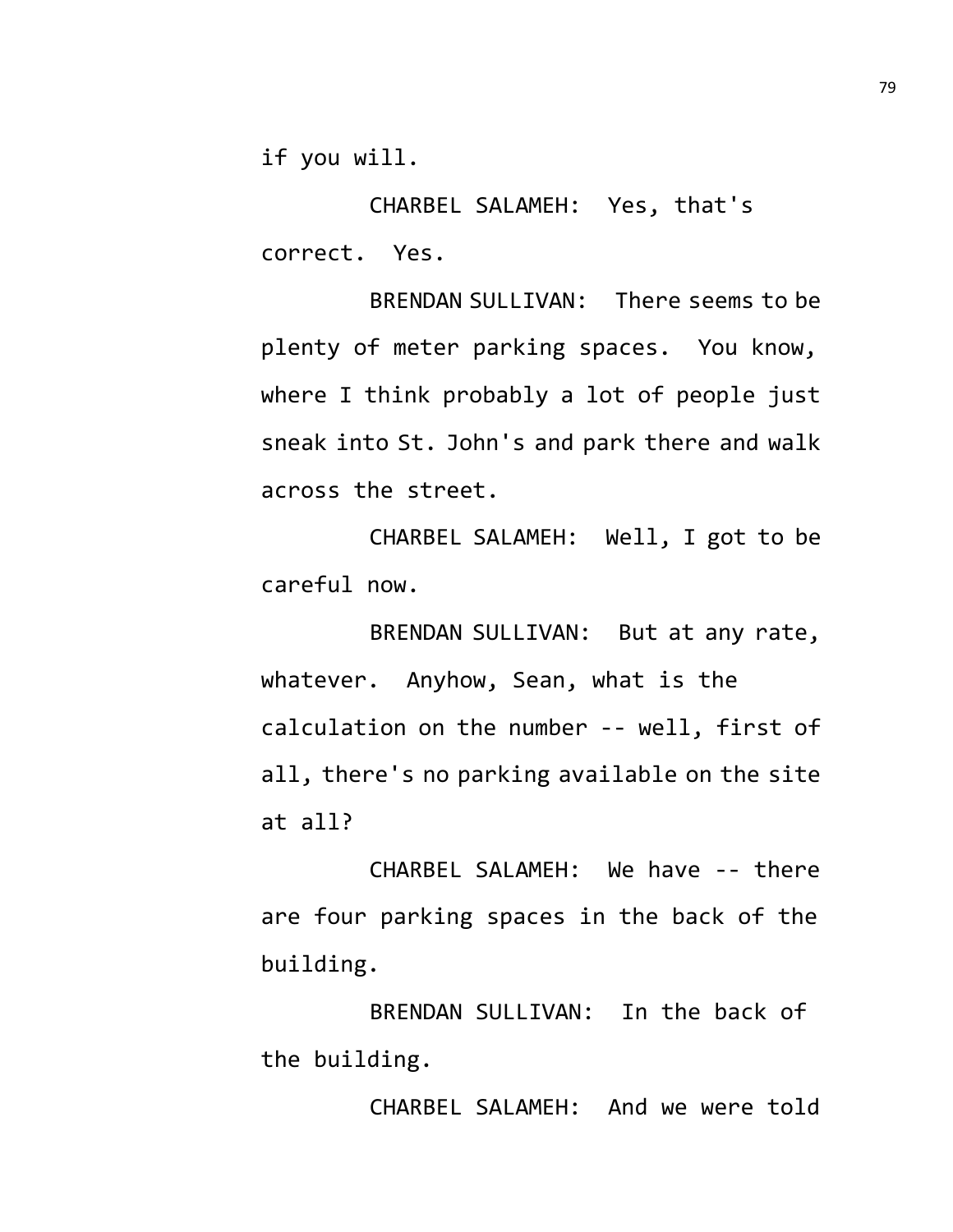those do not count into that.

BRENDAN SULLIVAN: Right.

CHARBEL SALAMEH: Other than that, we do not -- there is -- it's just all the meter parking on the street.

BRENDAN SULLIVAN: Which is typical of any of those shops on your block but also the other block.

CHARBEL SALAMEH: Pretty much. You know, I know that actually the building on the same block asked us -- they do have a parking lot, but they're all condoed, so they're -- BRENDAN SULLIVAN: Right.

CHARBEL SALAMEH: -- everyone has one or two. So, you know, at one point we did look at seeing if we could somehow rent from them, but because they're all kind of same situation, not enough --

BRENDAN SULLIVAN: Right. And what is the formula?

SEAN O'GRADY: One per five with the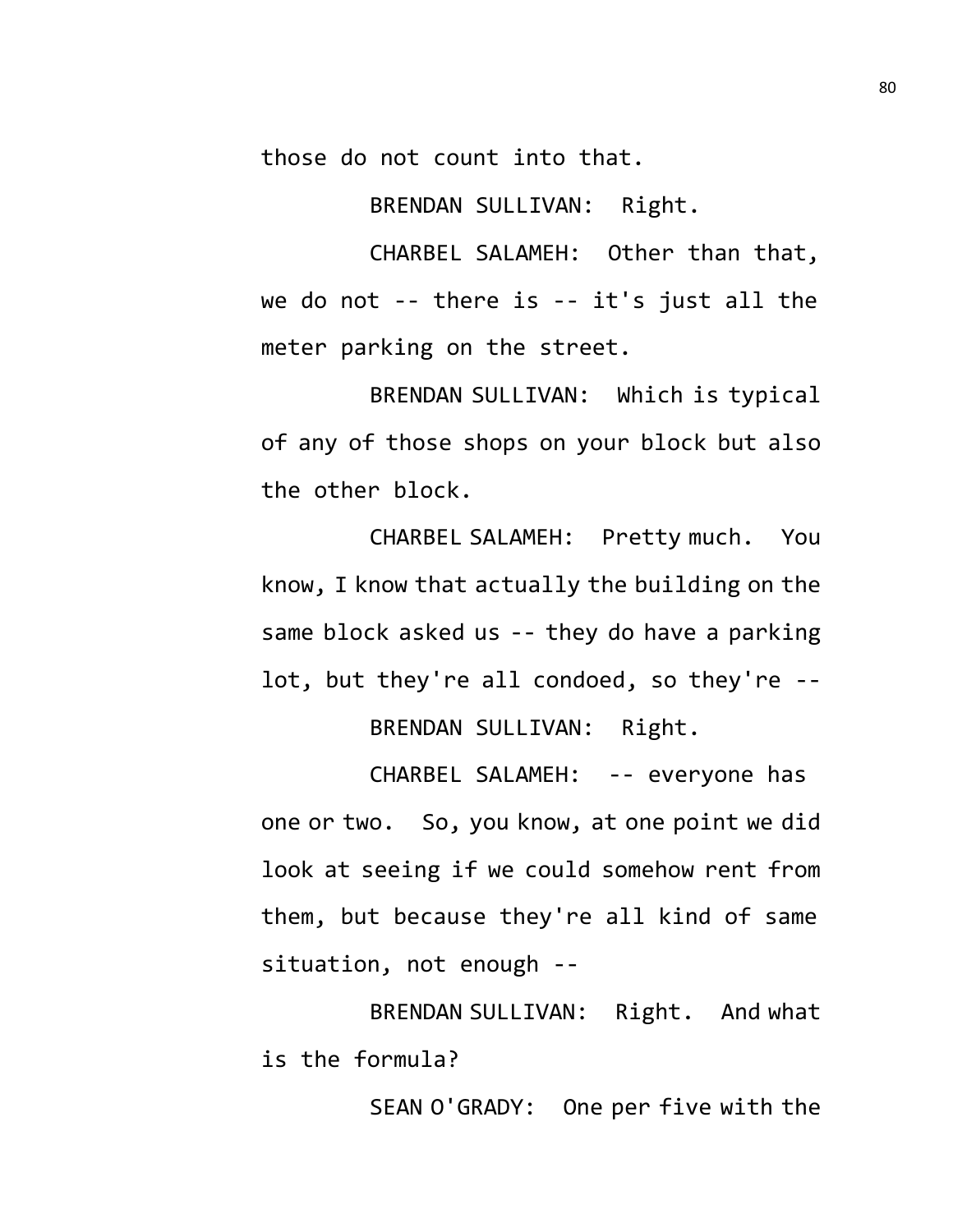forced four spaces or 20 seats exempt.

BRENDAN SULLIVAN: Okay. So right now you have 19?

CHARBEL SALAMEH: Yes.

BRENDAN SULLIVAN: Is that correct? CHARBEL SALAMEH: Yes.

BRENDAN SULLIVAN: Now, do you have facilities for men's and ladies' restrooms?

CHARBEL SALAMEH: There's one bathroom currently. There is the possibility to add a second bathroom right next to it because they were the ten-inch.

BRENDAN SULLIVAN: Yes, because once you get over the number -- that number is 19, the magic number is 19; is that correct?

SEAN O'GRADY: That's my understanding. Have you spoken with the plumbing inspector at ISD?

> CHARBEL SALAMEH: No, no, I haven't. SEAN O'GRADY: I think Brendan's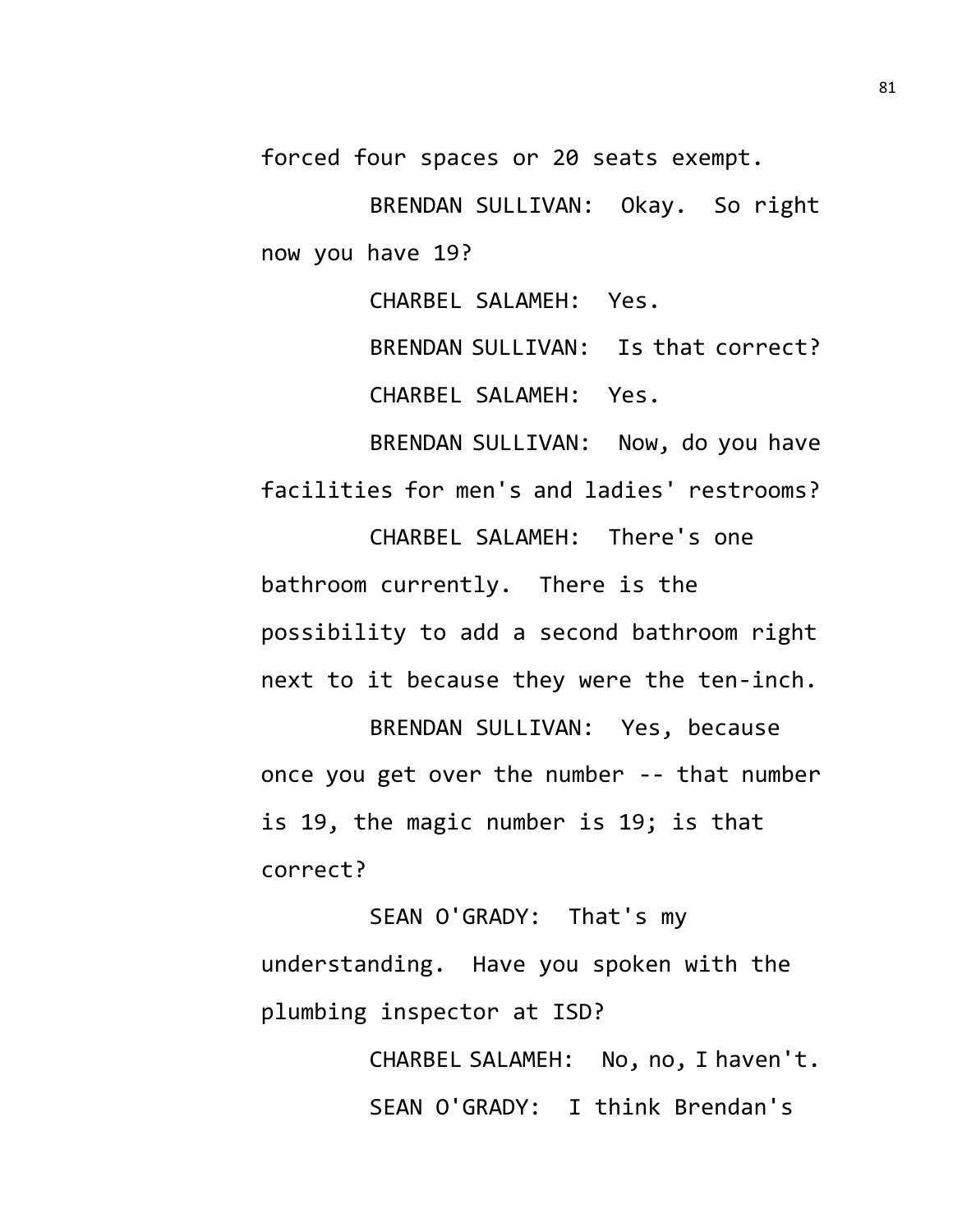right. Expect to put mother bathroom in. CHARBEL SALAMEH: That would be fine. There's just a closet next to the bathroom. And we were told -- we looked into it in the past and we were told --

BRENDAN SULLIVAN: Yes, once you go over that 19, you're going to have to provide two toilet facilities.

CHARBEL SALAMEH: Yes.

TAD HEUER: I think your increase in number of customers would also appreciate that. It would be to your advantage as well as theirs.

I just had a quick question on the -- so on your dimensional form, you list that you have no parking spaces currently. You have requested condition 6, but that's not true, you're actually requesting to us to allow you to continue to have zero parking spaces; is that right?

CHARBEL SALAMEH: Honestly I don't,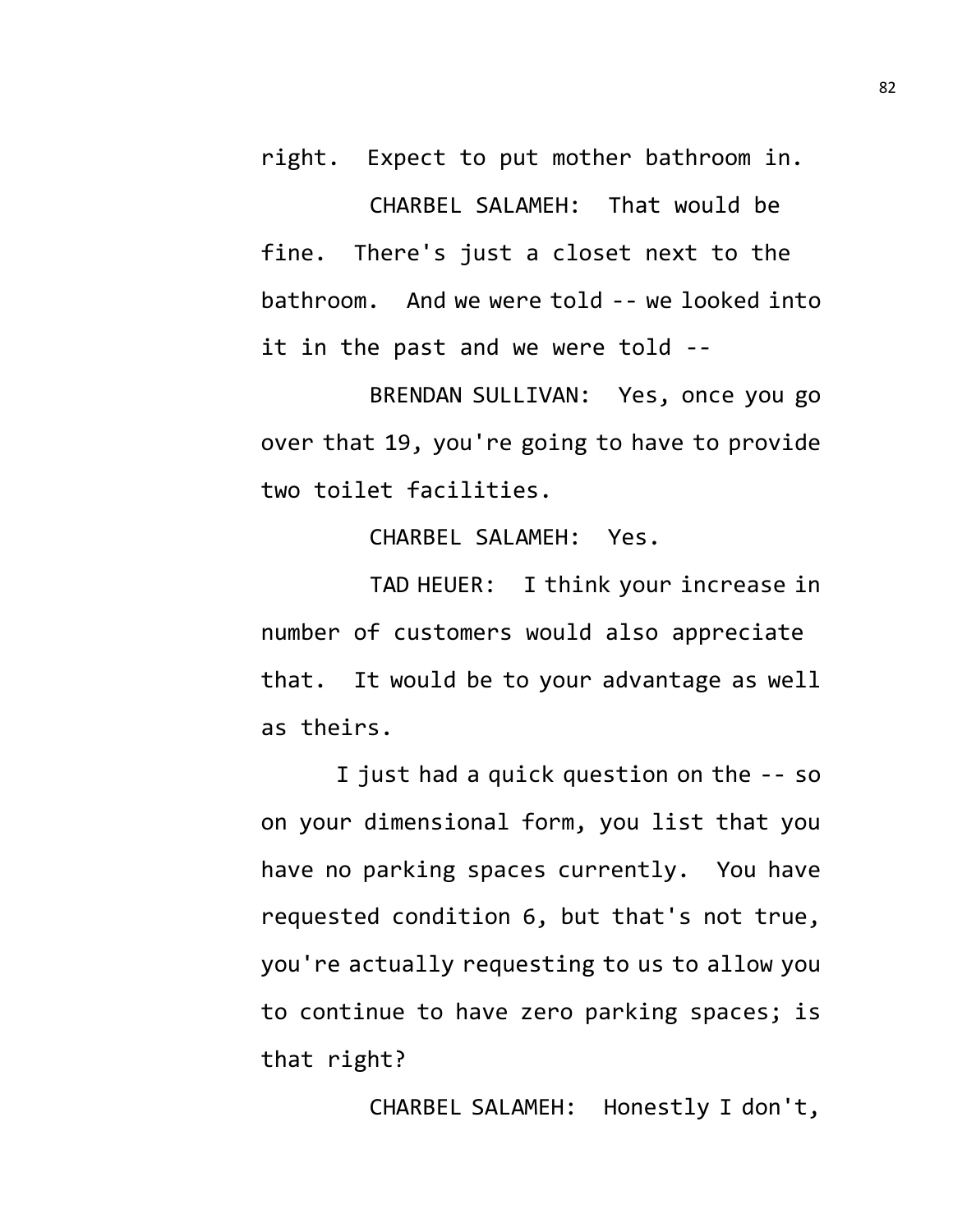I don't know.

TAD HEUER: Okay.

CHARBEL SALAMEH: I mean, I had a hard time with the paperwork, I'll be honest. I confused myself a lot. My -- we had hired -- we had a lawyer friend who helped us out with it, and I think we're essentially doing what I just told you.

TAD HEUER: Right. You want it to look exactly the same as it is now even though you're adding more seats.

CHARBEL SALAMEH: Adding more seats, yes.

TAD HEUER: I believe the requested conditions is zero.

BRENDAN SULLIVAN: Right.

TAD HEUER: And, Sean, what's the calculation for the number of spaces required?

> SEAN O'GRADY: One per five seats. TAD HEUER: So they would need --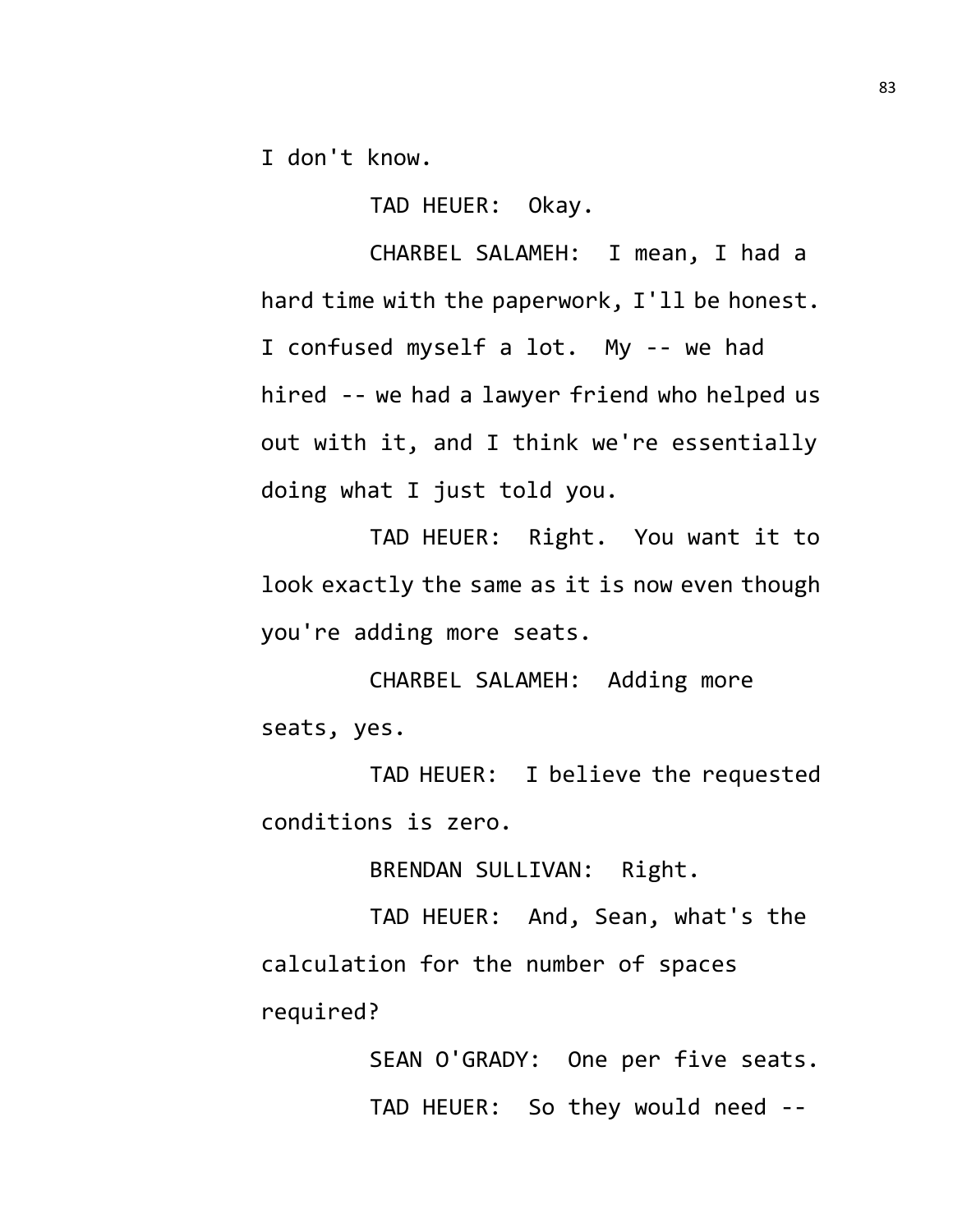SEAN O'GRADY: You were saying 40 seats.

TAD HEUER: They have zero. They have 49 seats.

SEAN O'GRADY: 49 total?

TAD HEUER: Right.

SEAN O'GRADY: It would be up to just shy of ten.

TAD HEUER: So that becomes nine or ten. You round up?

SLATER ANDERSON: Wait, didn't you say there was an exemption?

SEAN O'GRADY: I love these pop quizzes.

SLATER ANDERSON: In the first nine --

SEAN O'GRADY: There is, but it depends on the history of the grandfathering of the seats.

SLATER ANDERSON: That may have been where the six came from. The 30 seats would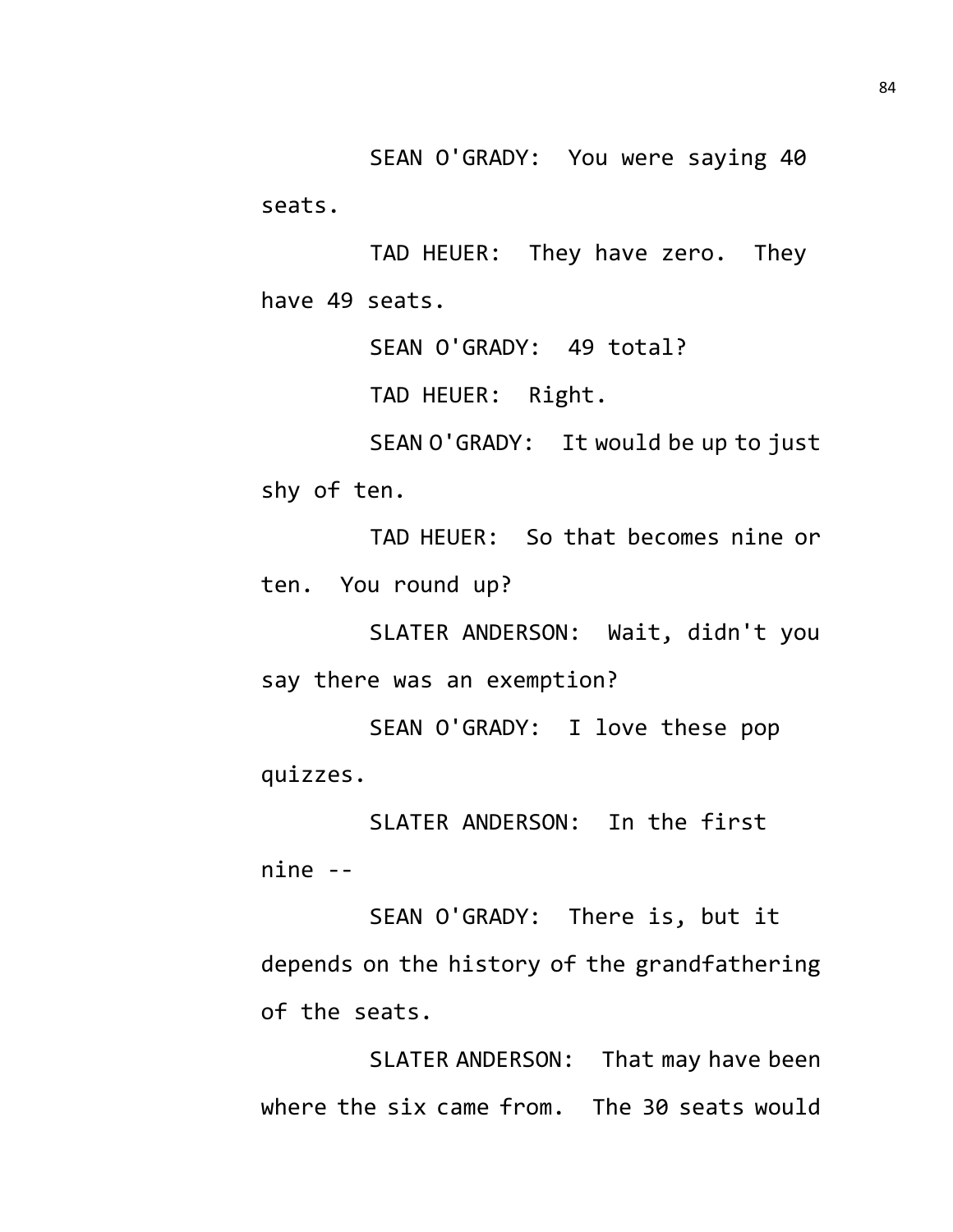be six parking spaces; right?

SEAN O'GRADY: There's 30 seats there today?

SLATER ANDERSON: No. That's the addition.

SEAN O'GRADY: That's the swing.

SLATER ANDERSON: That's what they're looking to add.

SEAN O'GRADY: Most favorable that would be correct. Or could be correct.

SLATER ANDERSON: Could be ten if you did all 49.

SEAN O'GRADY: You want a number?

TAD HEUER: I want something to put in that space when people look at this.

SEAN O'GRADY: And the question is on the required?

TAD HEUER: Number of ordinance requirements for a number of parking spaces.

CONSTANTINE ALEXANDER: I would have thought, Sean, that the current 19 are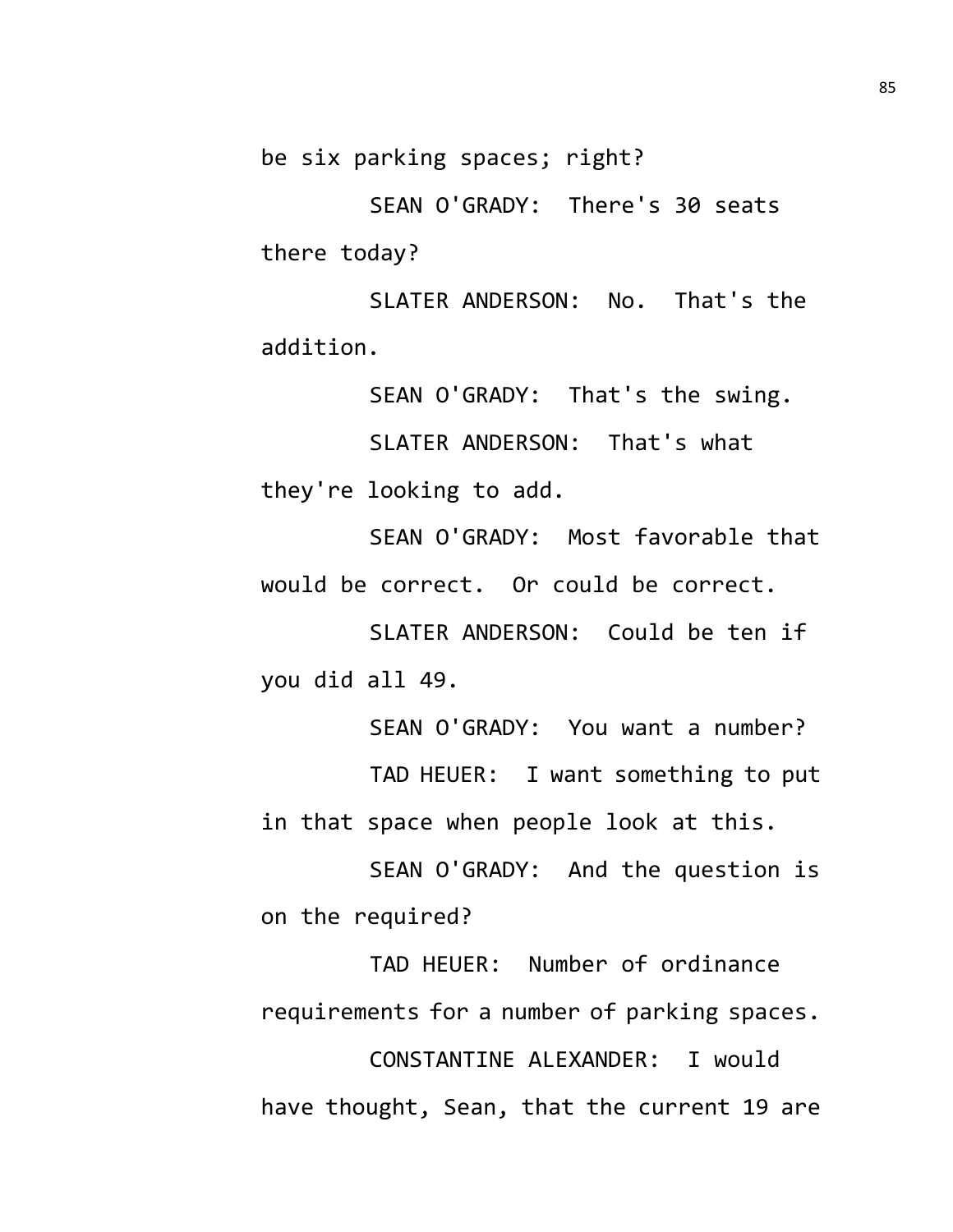non -- legal non-conforming. If they only need relief for the additional 30 so it's --

SEAN O'GRADY: It could be. But the technical answer to that question is actually if you came in for 49 seats. I mean, even if you came in for 21 seats or if we round it up, 24 seats, as soon as you go over the four to the fifth one, you don't owe one, you owe five. So it would depend on the history of the building. But if we just want to answer the question what does the Ordinance require? Then we know that answer would be ten.

SLATER ANDERSON: And there are four but you said the four didn't count.

CHARBEL SALAMEH: Yes.

SLATER ANDERSON: Is that because of their --

SEAN O'GRADY: Why doesn't the four count?

CHARBEL SALAMEH: To be honest I don't remember who we spoke to. And this is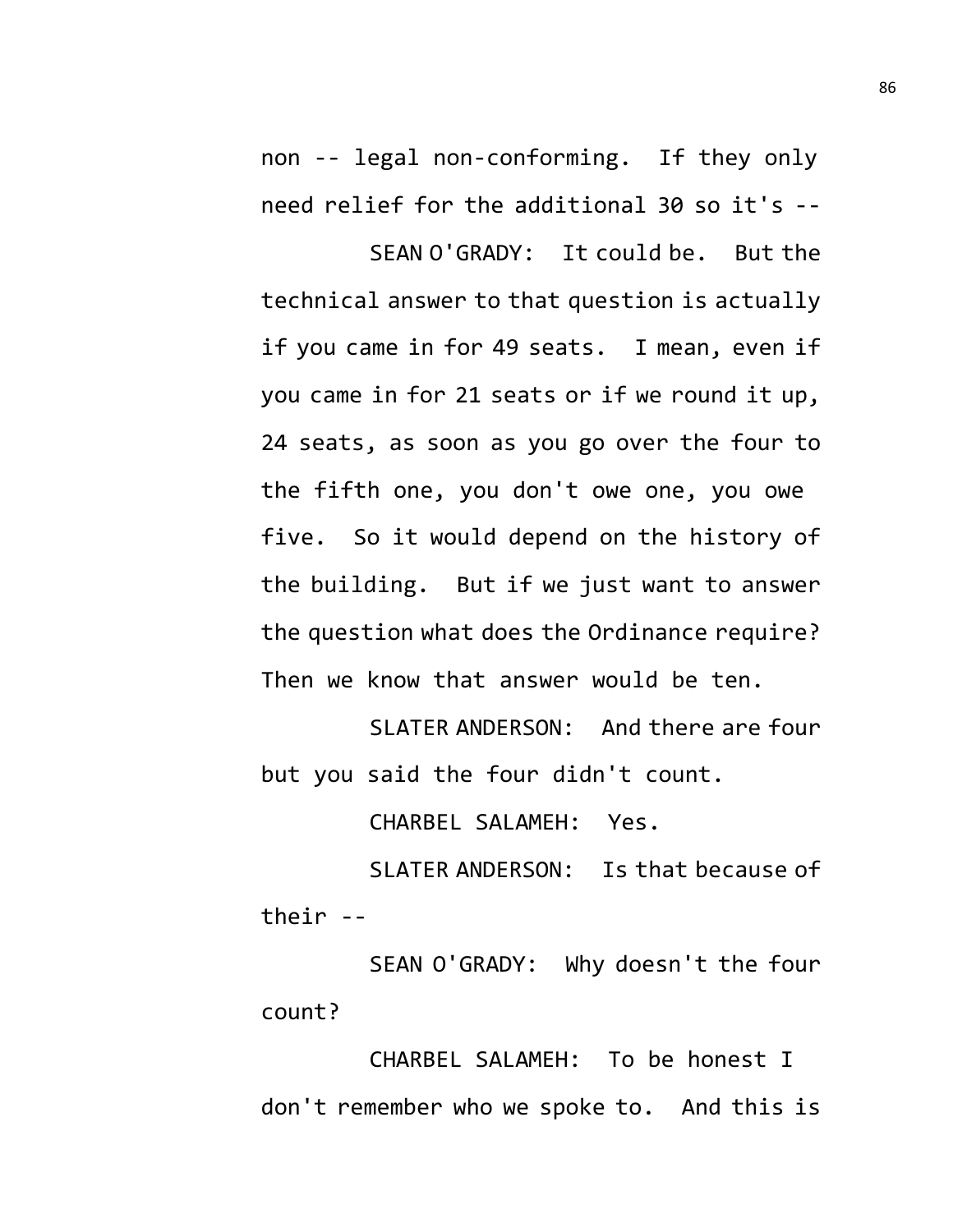years back.

SEAN O'GRADY: Are they attributable only to your store?

CHARBEL SALAMEH: To the building.

SEAN O'GRADY: Are you the only tenant?

CHARBEL SALAMEH: We -- yes, so we are a tenant in the building.

SEAN O'GRADY: You're not the only tenant, right?

CHARBEL SALAMEH: No, no. But our landlord told us that we could use them, you know, essentially when they -- after hours.

SEAN O'GRADY: And are any of them tandem?

CHARBEL SALAMEH: As in --

BRENDAN SULLIVAN: Yes.

SEAN O'GRADY: You park behind. So two and two?

CHARBEL SALAMEH: It's four in a row.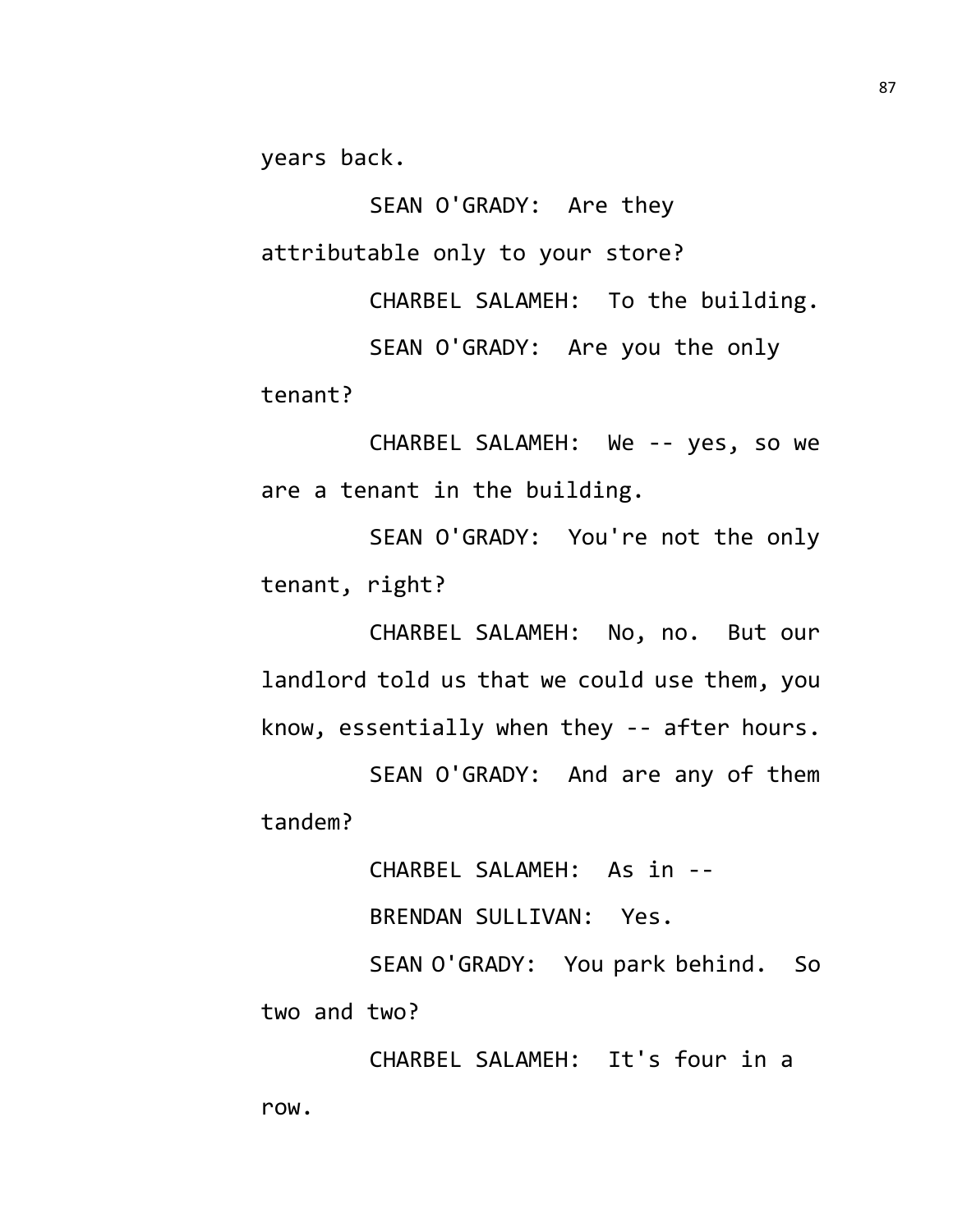SEAN O'GRADY: It's four in a row? CHARBEL SALAMEH: Yeah.

SEAN O'GRADY: Okay.

BRENDAN SULLIVAN: It's in the rear of the building.

SEAN O'GRADY: That's just a loading area. Just go with us on this one.

CHARBEL SALAMEH: I'll leave it up to you guys.

TAD HEUER: All right. We're going to say ten and your form is now complete.

I just had a quick question as to what exactly we are -- are we approving if we grant the relief requested, simply the reduction of parking and we do not tie that to a plan as proposed? Or does that get tied to the plan --

CONSTANTINE ALEXANDER: I don't think we need to tie it to a plan. It's just a reduction of parking.

TAD HEUER: Okay.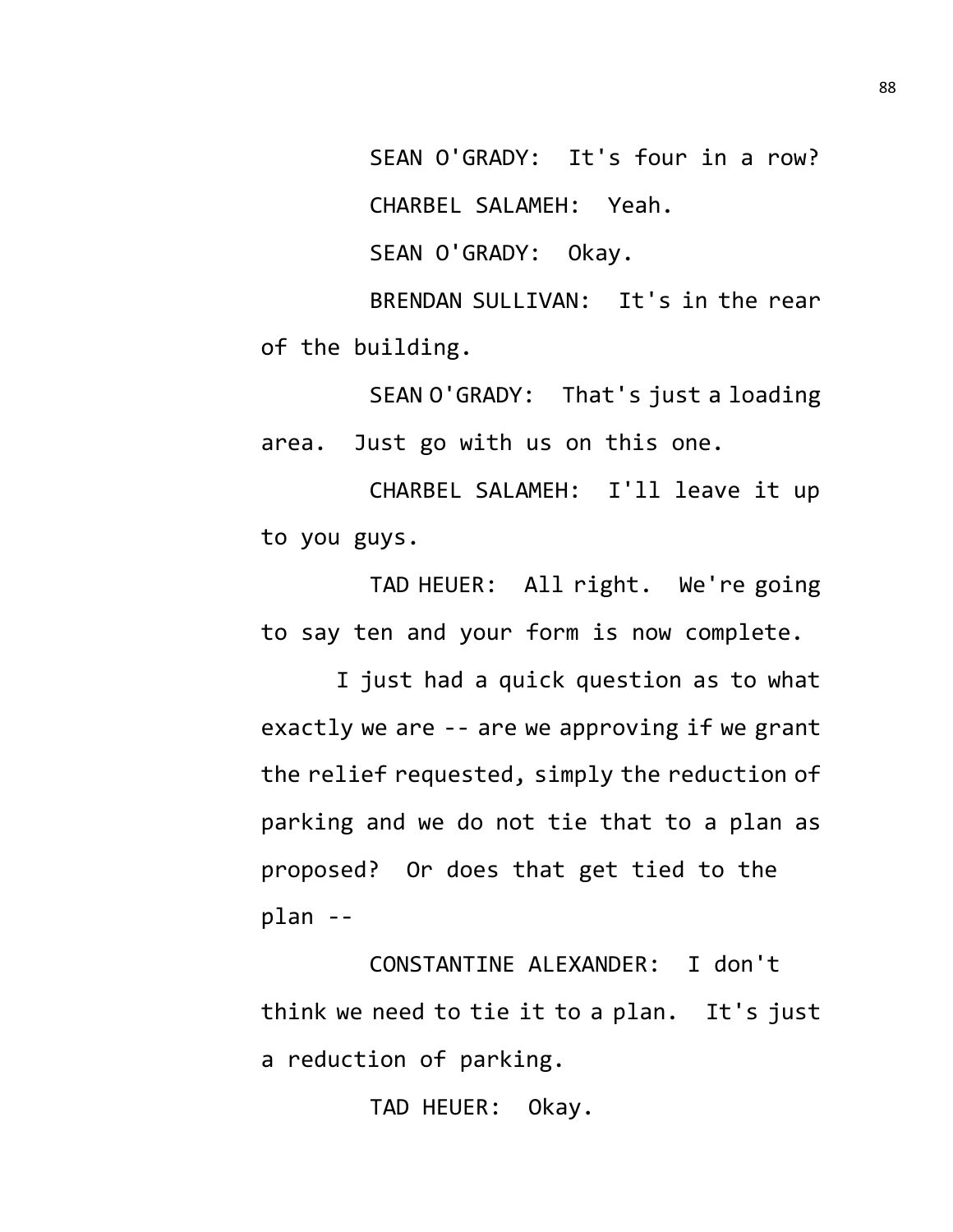CONSTANTINE ALEXANDER: Number of parking spaces.

TAD HEUER: I mean, the reason I raise this is because when I look at the proposed outdoor seating plan, certainly I think your distance from Mass. Ave. it's, you know, you've got an expanse.

CHARBEL SALAMEH: The entire project is located on the building's property.

TAD HEUER: Right.

CHARBEL SALAMEH: So it's not on any -- it's not on sidewalk.

TAD HEUER: Right.

CHARBEL SALAMEH: But there's still plenty of -- there's more sidewalk space on the front side than there is on the side of the building.

TAD HEUER: That's more of my question. From, you know, I certainly see on the Mass. Ave. frontage there's space for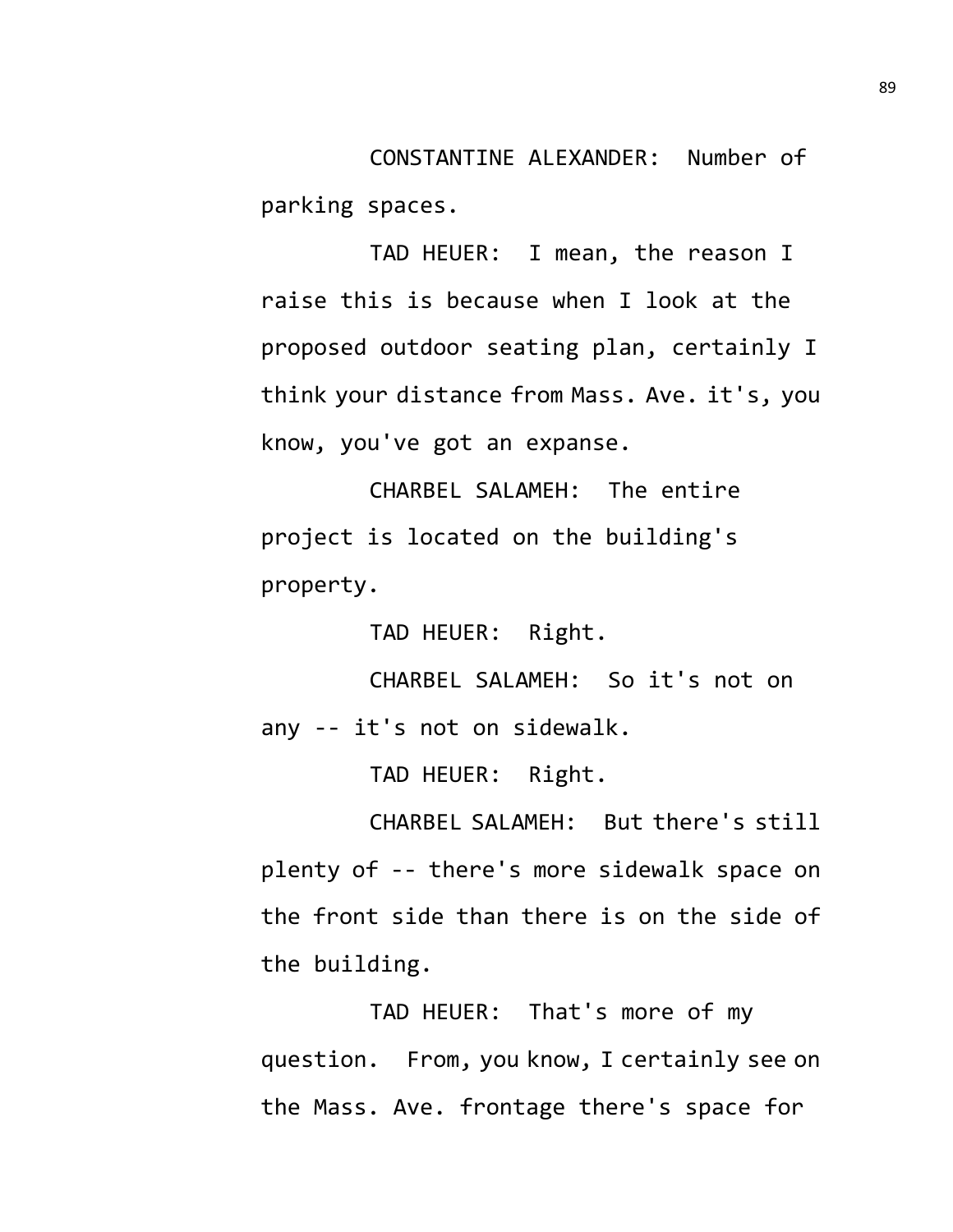transit as well as pedestrians as well as having a number of tables. My question is more on the Dover Street side that it's, it seems to be making that sidewalk excessively narrow. Particularly because if I'm looking at this plan there actually is signage, street signage on essentially between Mass. Ave. and your stairs that actually makes the transmittable area coming up or down the Dover Street sidewalk narrower than otherwise. I guess my concern is that you would be putting a narrow passageway if you have these three additional tables that extend beyond the stairway at the side of the Dover Street stairway.

## CHARBEL SALAMEH: Yeah.

TAD HEUER: Personally I would be more comfortable with just having them on the Mass. Ave. proper extending out to the width of the Dover Street stair and not have the additional ones pushed out towards Dover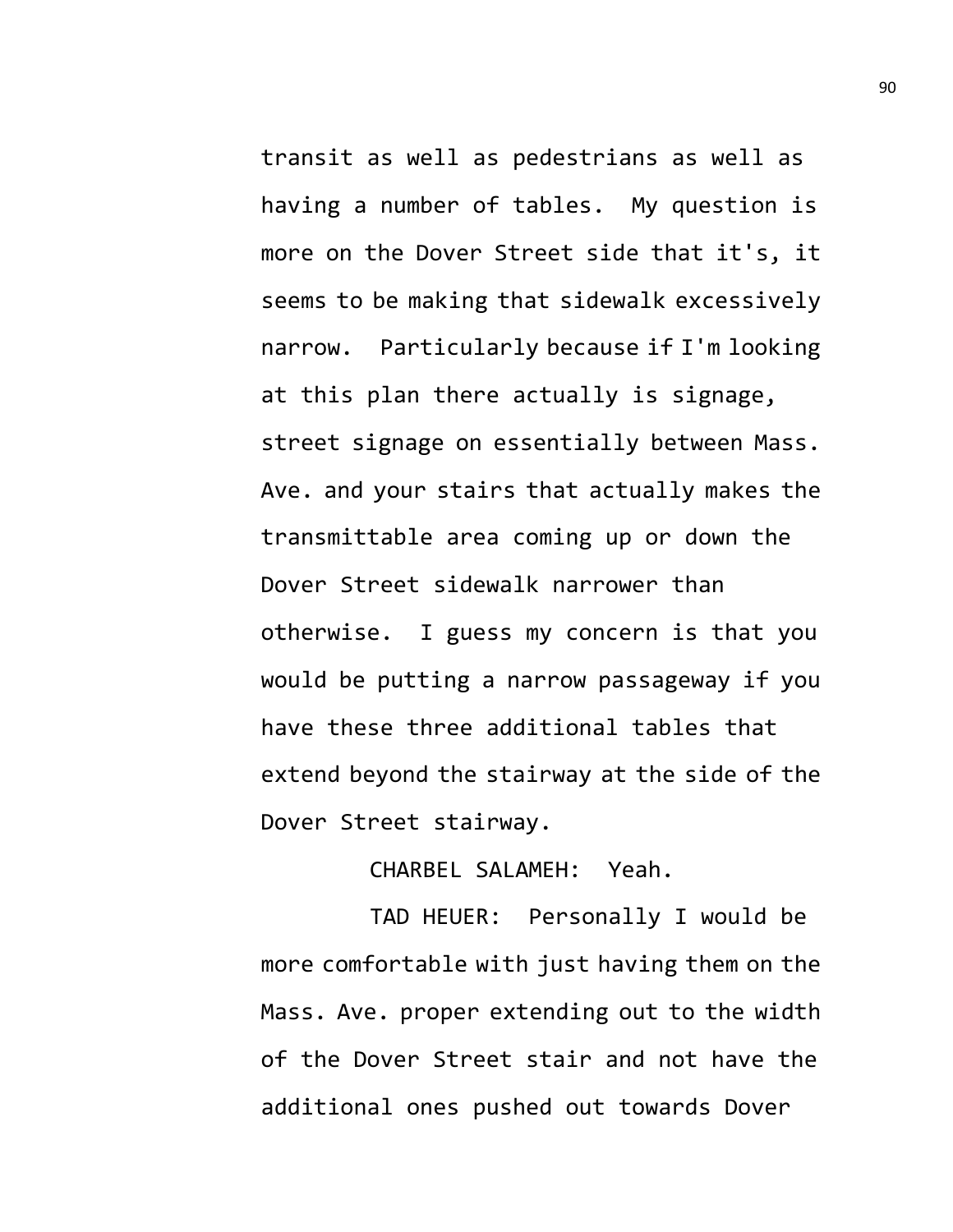Street.

My only question is is that within our jurisdiction?

BRENDAN SULLIVAN: I don't know. Who regulates that, Sean, is it Licensing by way of City Council?

SEAN O'GRADY: All the chairs are on your property not on the city sidewalk?

CHARBEL SALAMEH: Yes. So they're all on our property. Department of Public Works came out. They did their inspection of the space and, you know, we went over -- I showed them, you know, kind of exactly what we were doing and how we were going to do it.

SEAN O'GRADY: So, no, the City would not be able to control it. You would have to put a condition in. I would just suggest that if you do put a condition in, put it in the form of no chairs beyond a certain point as opposed to chairs having to be in a certain area just because they're seasonal.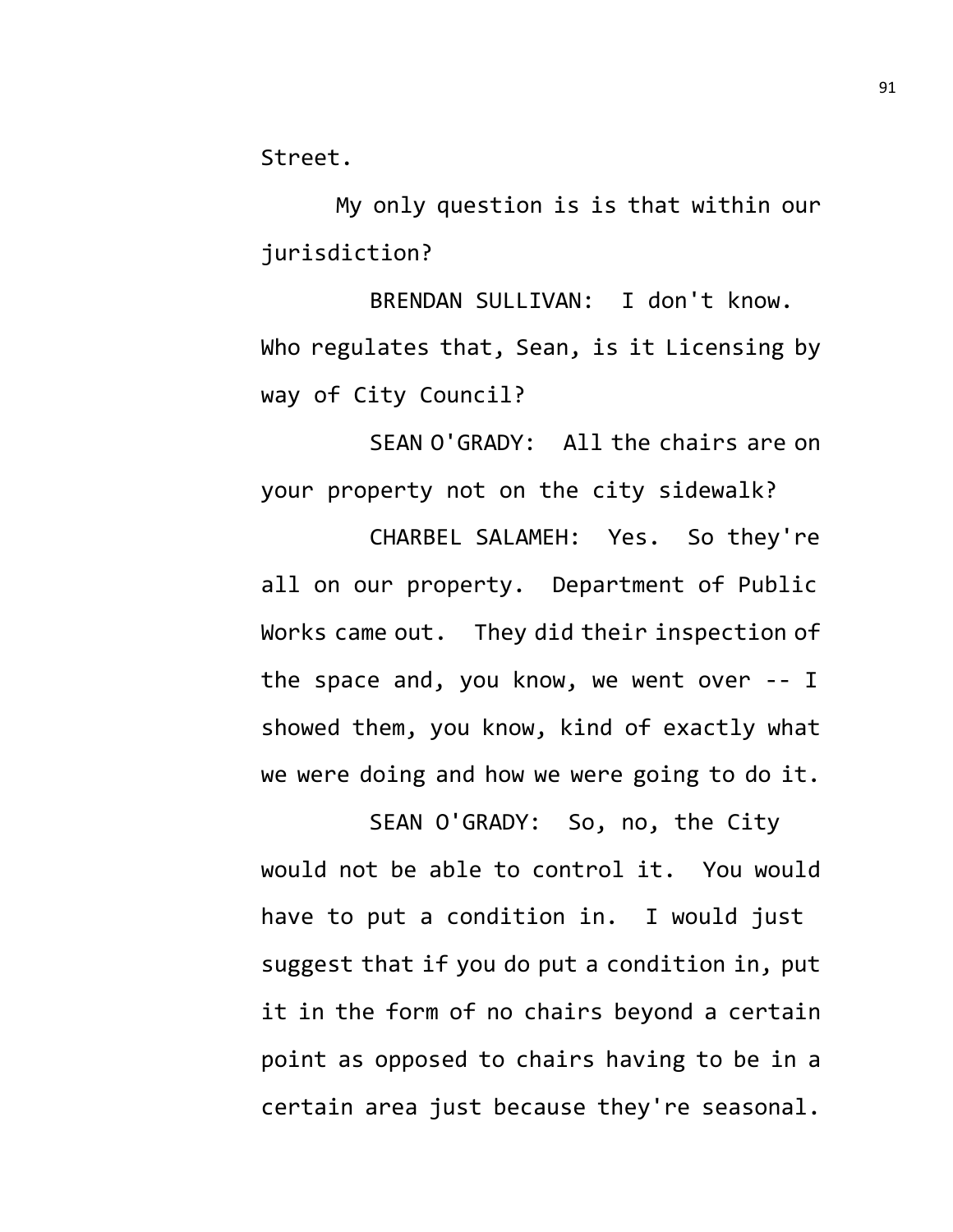## CONSTANTINE ALEXANDER: Can I

suggest we don't go there. It's an apples and oranges issue. The Zoning issue is they want to have 49 tables and they don't have 10 parking spaces. And will we grant them relief? And we can under a Special Permit. That's all it is. I mean, to get to the layout of where the tables are going to be, that's not for us for Zoning. It could be, but it's not the issue before us tonight. The issue is simply number of tables, number of parking spots.

TAD HEUER: Well, that may be true but I think the response is, I think, 49 seats is too many given where they would have to be placed in order to satisfy the requirement. I would say that if you -- I mean, partly this is mitigated somewhat because the applicant is saying we can move some of the seats inside. And if this were purely exterior seating, I would say I think that's -- that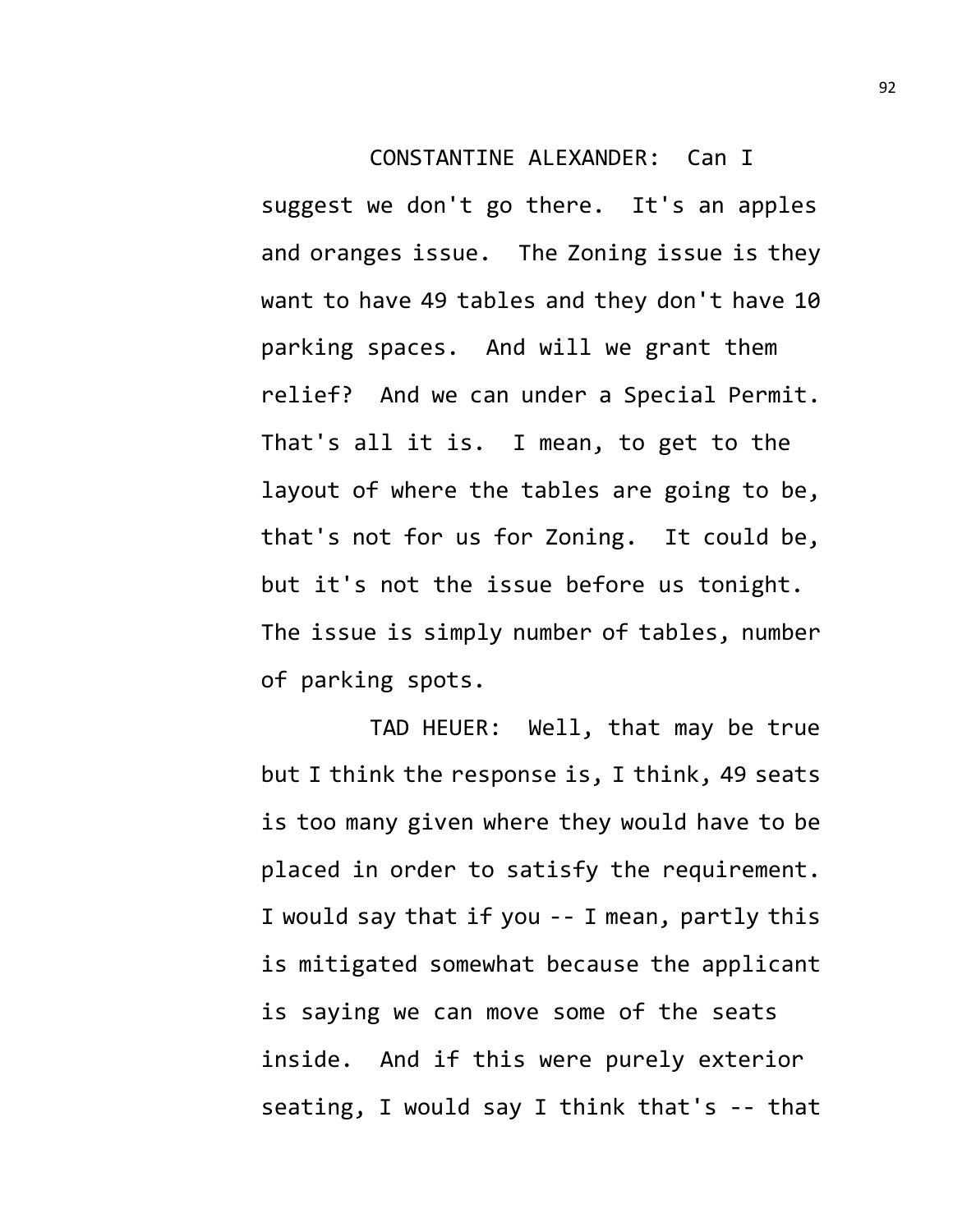overburdens in terms of crowding of the sidewalks, this -- and I don't think that granting relief for that amount of parking which would allow this number of tables, is something that we would want to do. I understand where you're coming from. You know, that this is simply a parking space and we can grant a thousand exemption because no one is still going to drive there regardless of how many tables we allow them to have. But I don't think that's the intent of the Ordinance in that respect because otherwise we would just have do you drive or do you not drive requirement in the Special Permit condition and we don't. We have conditions in a Special Permit about does this, you know, create crowding, etcetera, etcetera. And I think that it does. The fact that it's ancillary related to parking I think is beside the point. We still have to make that finding.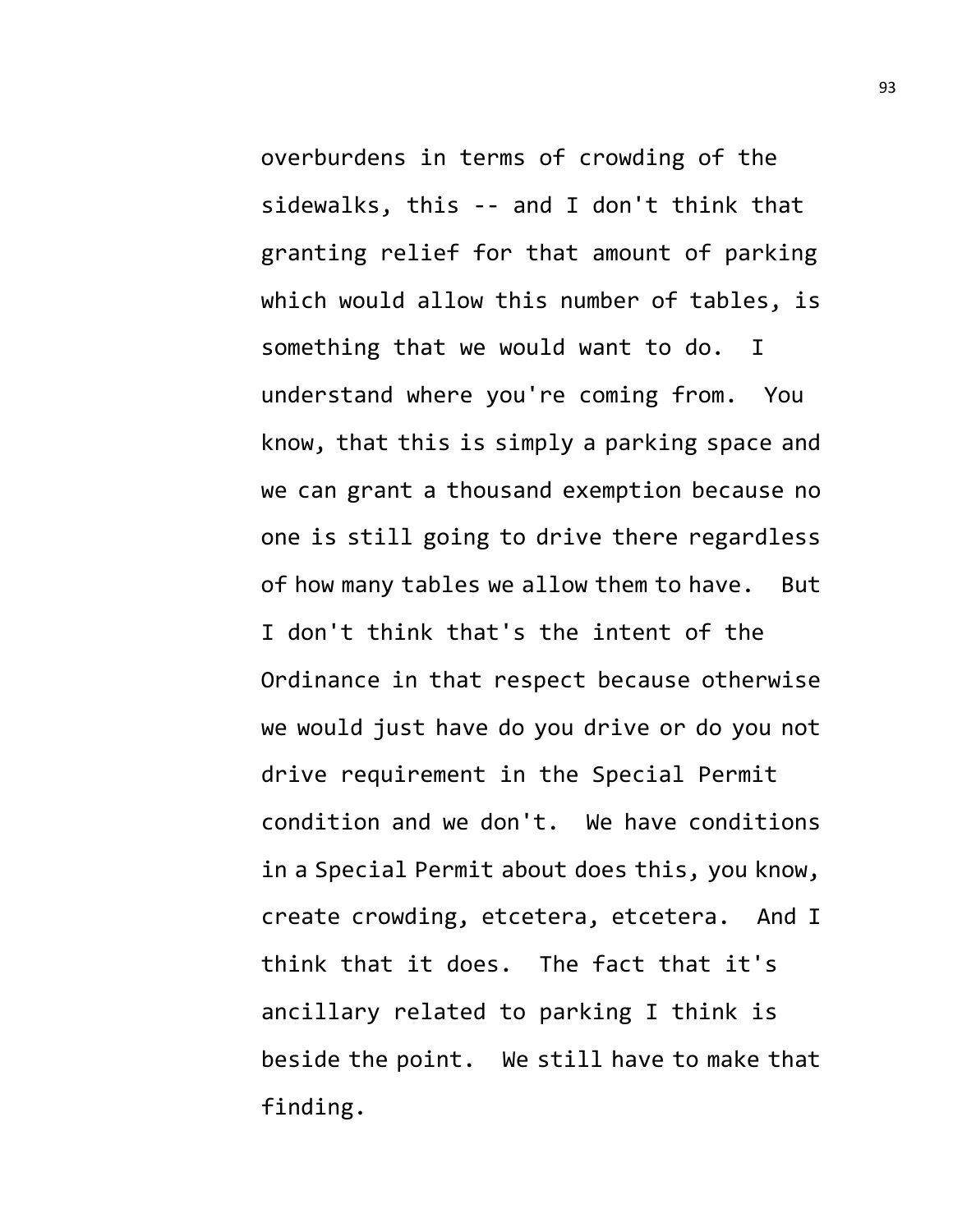CONSTANTINE ALEXANDER: I wouldn't go there, but....

BRENDAN SULLIVAN: Okay, any other questions?

KEVIN CASEY McAVEY: No, I'm good.

BRENDAN SULLIVAN: Slater, any

questions at this time?

SLATER ANDERSON: No questions. Some comments.

BRENDAN SULLIVAN: Okay. Let me open it to public comment.

Is there anybody here who would like to speak on the matter of case No. 10265, 2269 Mass. Avenue?

(No Response.)

BRENDAN SULLIVAN: I see nobody in attendance.

There is correspondence here from Amerprise, A-m-e-r-p-r-i-s-e Financial at 2285 Mass. Avenue, suite 206. (Reading) As a business located at 2285 Mass. Avenue, I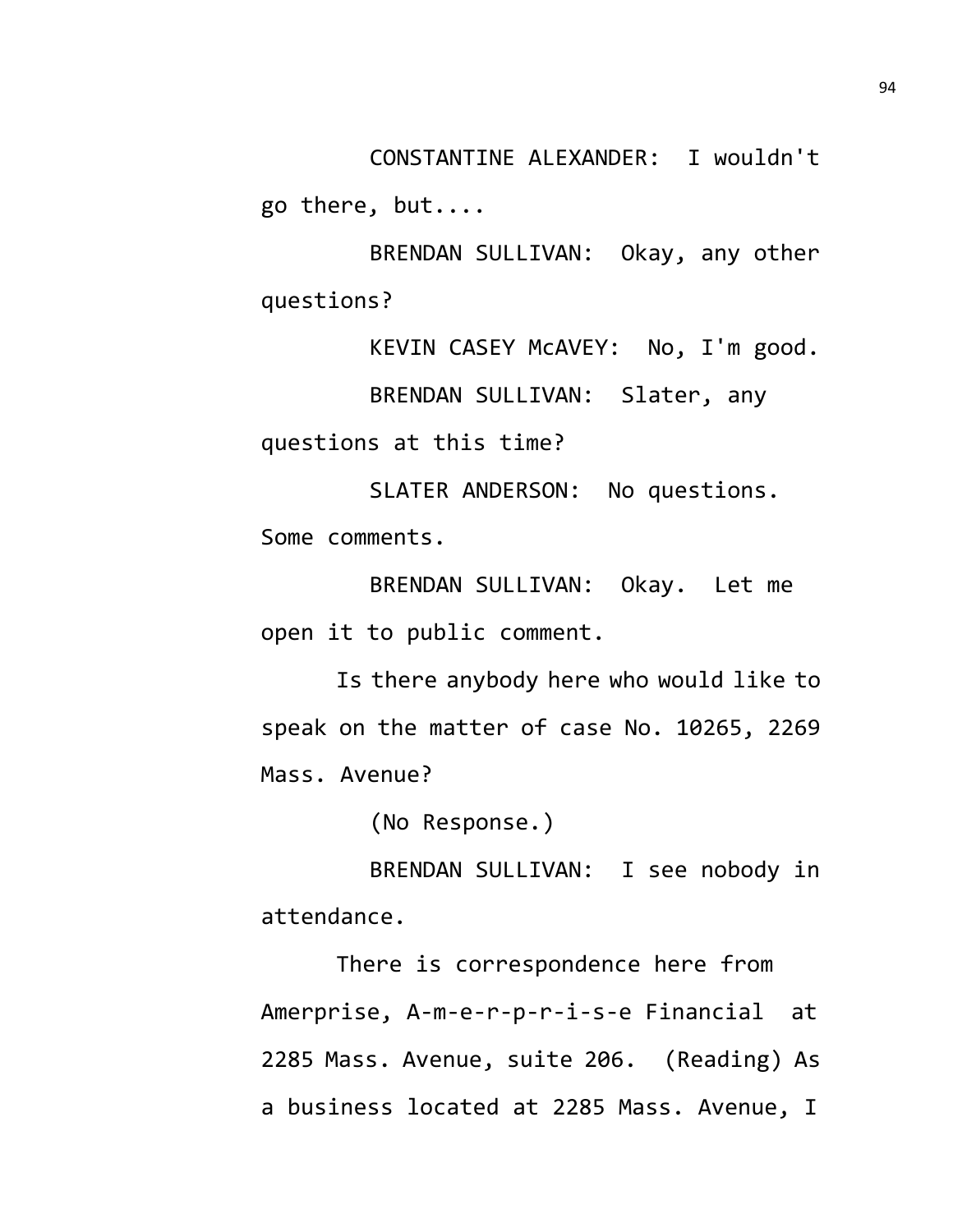would like to express my full and unconditional support for Mr. Charbel Salameh's request to increase his seating capacity and offer outdoor seating at 2269 Mass. Ave. Cafe Barada is an excellent neighbor and brings high quality customer traffic to North Cambridge which benefits the other businesses in the area. There is sufficient parking in this area to support this additional seating, and I have no objection to this request. Thank you very much, Johanna, J-o-h-a-n-n-a Schulman,  $S-c-h-u-1-m-a-n$ .

And that is the sum substance of any correspondence. Let me close the public comment part.

I don't know if you have anything else to add to your presentation?

CHARBEL SALAMEH: I guess, you know, I understand I guess where you are coming from on the sidewalk. I mean, I would -- we would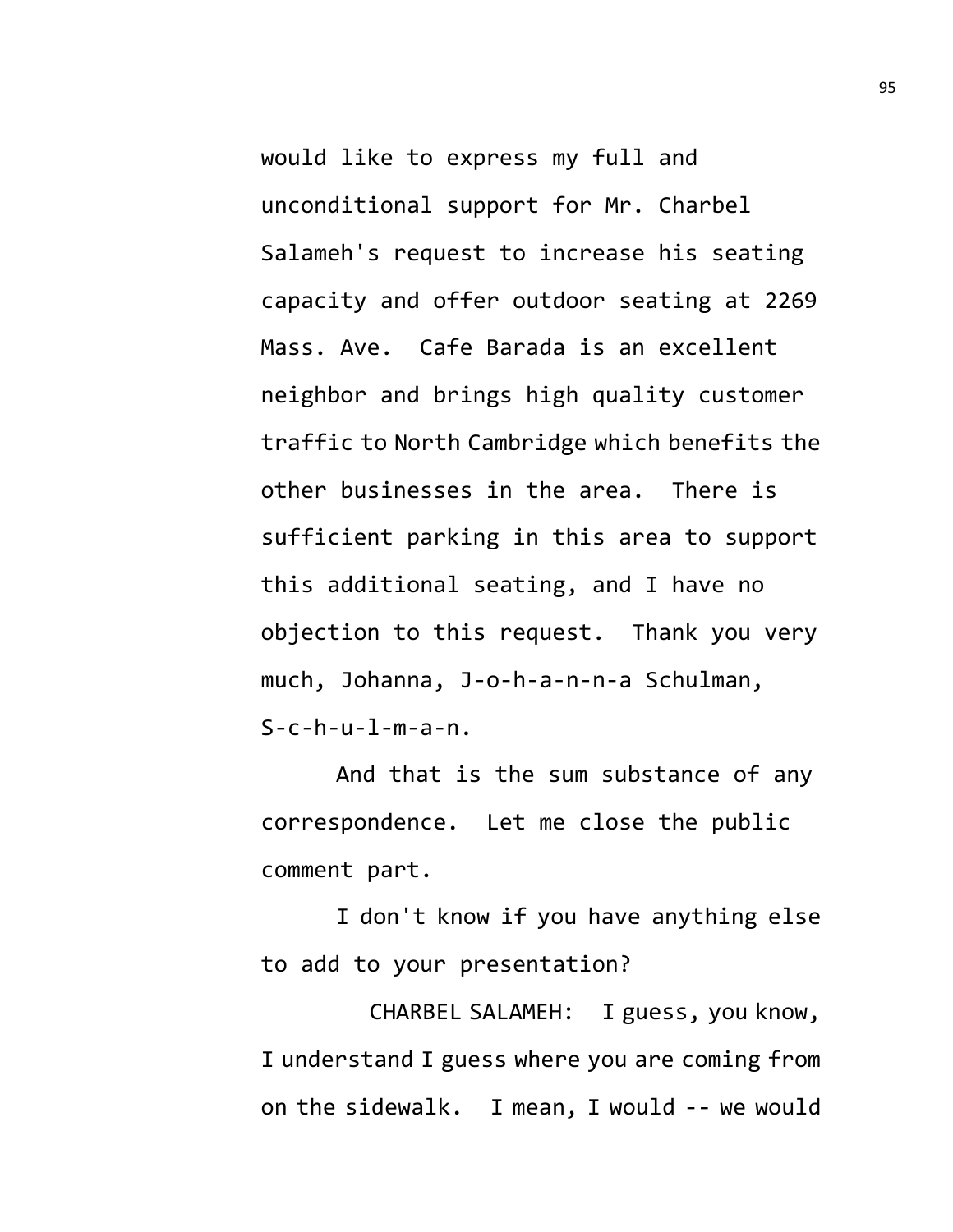never essentially put anything that would, you know, if we do essentially layout the layout and it is, you know, encroaching on the sidewalk space, you know, we have no problem if it's, you know, six, eight inches cutting it, you know, in. You know, we don't want, you know, so I guess, I don't know.

TAD HEUER: Yes, no, I certainly don't  $-$ 

CHARBEL SALAMEH: We don't want anyone walking by --

TAD HEUER: You don't want pedestrians walking by and picking through your customers.

CHARBEL SALAMEH: You know, eventually or -- I don't know. We know that's the space, you know, that's what's there and, you know, kind of figure it out and see.

BRENDAN SULLIVAN: We think it's a smart businessman if you're getting any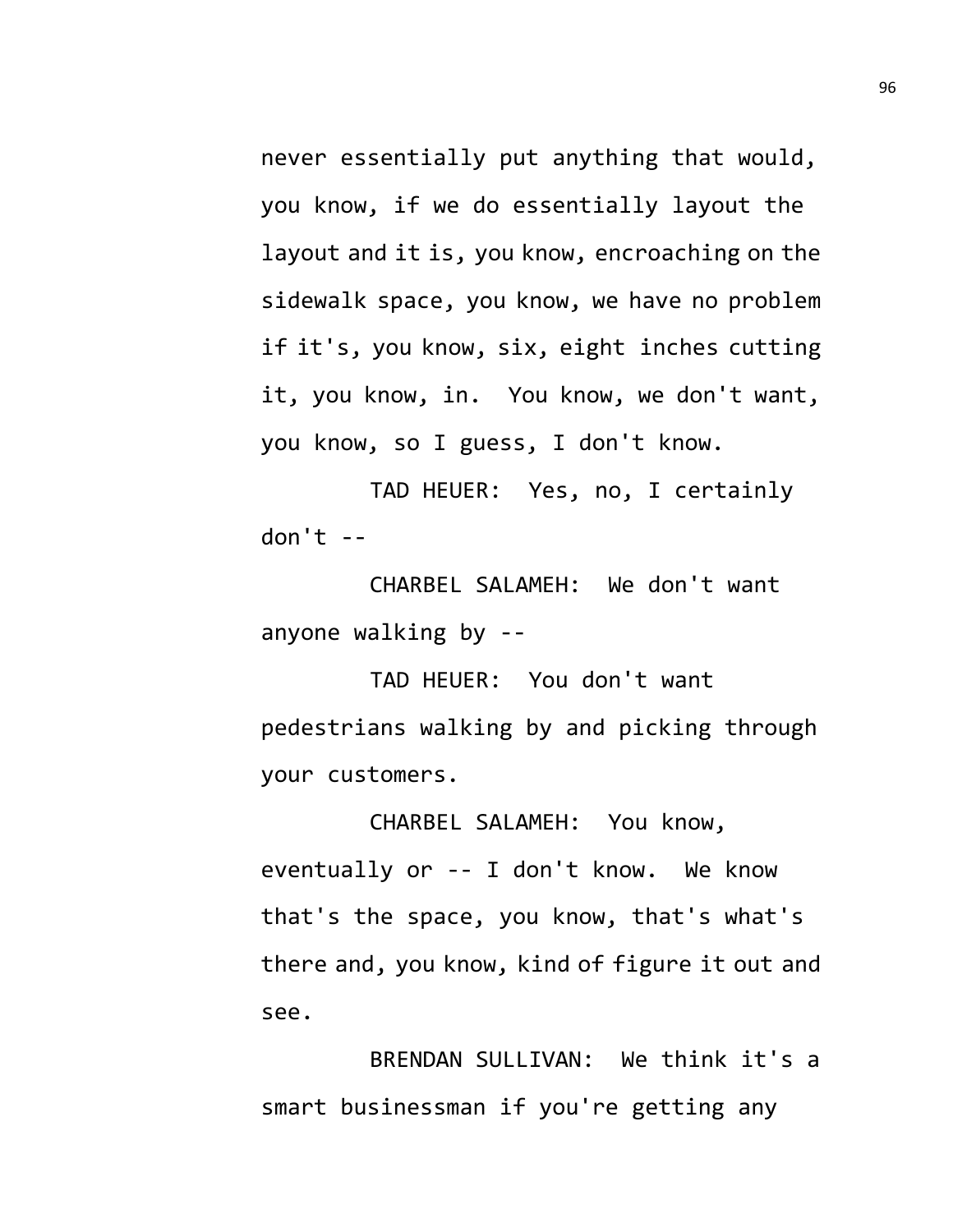complaints or what have you, you don't want to tick off potential customers either. So you're going to react to any potential discomfort or concern of anybody else in the neighborhood. That would be my feeling anyhow.

TAD HEUER: Are you planning to demark the space, though, with any kind of temporary short fencing or anything? Or is it just going to be the tables with what you know are the lot lines?

CHARBEL SALAMEH: It will have fencing of some sort because we will be serving alcohol outside and it has to be enclosed.

TAD HEUER: Okay.

CONSTANTINE ALEXANDER: It's like Christopher's on Mass. Avenue or Elephant Walk on Mass. Avenue?

CHARBEL SALAMEH: Yeah. But essentially something --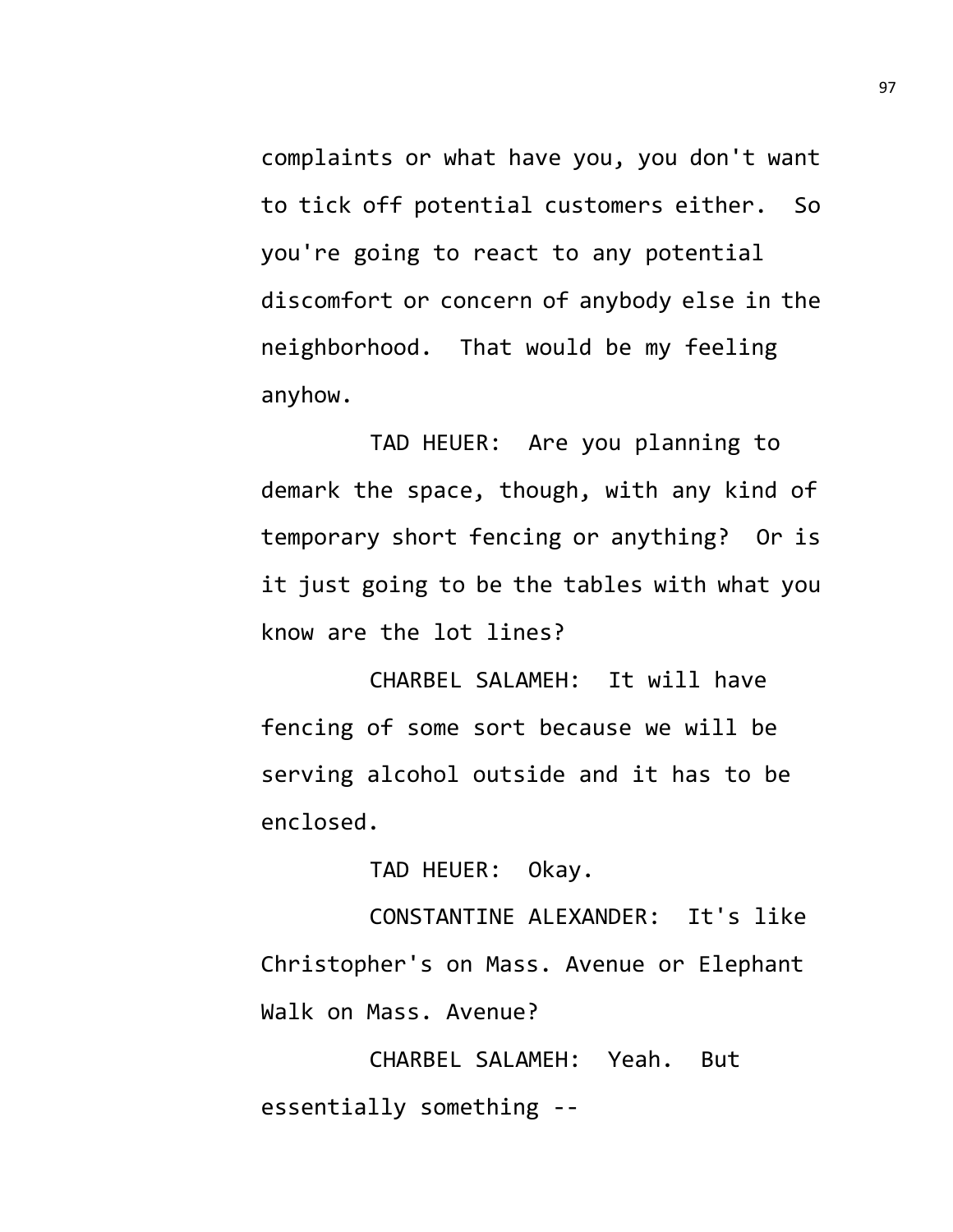CONSTANTINE ALEXANDER: Some kind of barrier.

CHARBEL SALAMEH: We haven't honestly picked anything out, but it would be something along those lines. But probably not as -- I want to say not as thick and wide, kind of huge in the sense because they have pretty big planters.

BRENDAN SULLIVAN: Okay.

Slater, any comments?

SLATER ANDERSON: Just that that stretch along Dover there, I feel like -- I happen to walk that daily, and that ramp there going along Mass. Ave. I just feel in the schematic there that, you know, baby carriages, things like that, it looks like it's a little --

CHARBEL SALAMEH: Actually, can I -- do you have the copy of that? Actually now that you say that, because we did -- after doing it I think we've -- so it will --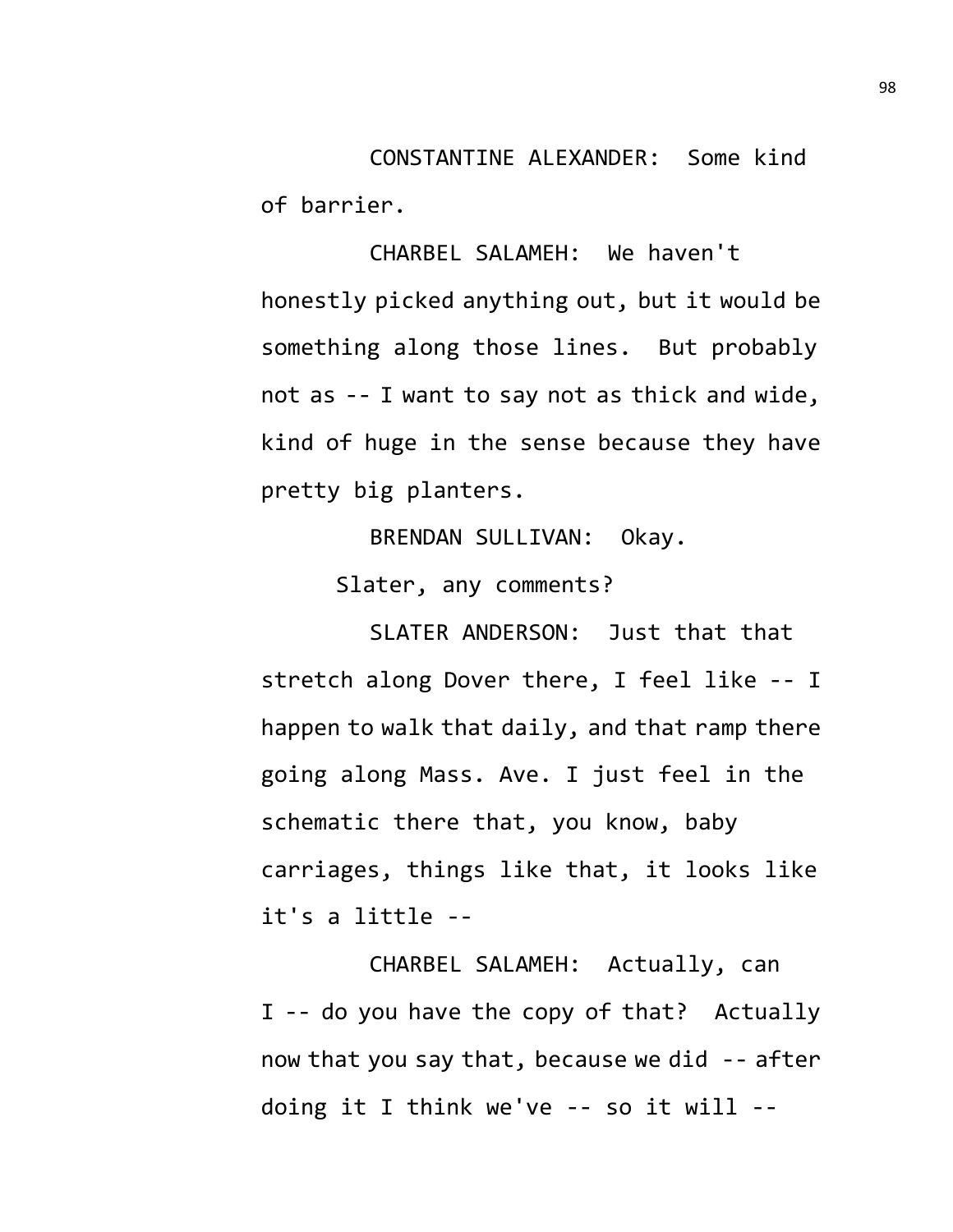SLATER ANDERSON: Yes, a little bit off the corner there.

CHARBEL SALAMEH: Yeah. It will be -- so, yeah, it will be cut, you know, and also the sidewalk right there, it dips down a little bit, so then it might be a little further in.

SLATER ANDERSON: That's my only, that's my only concern and comment. But the flip side is I feel like outside seating, vibrancy in the neighborhood there is very important, and I think that that contributes what you're trying to do to what has been an erosion of ground floor retail and pedestrian friendliness that exists that I would like to see exist more along that stretch of North Mass. Ave.

CHARBEL SALAMEH: That's why I said we want to do something a little bit smaller. Where Elephant and Christopher's is nice and bulky, we won't go bulky only because, you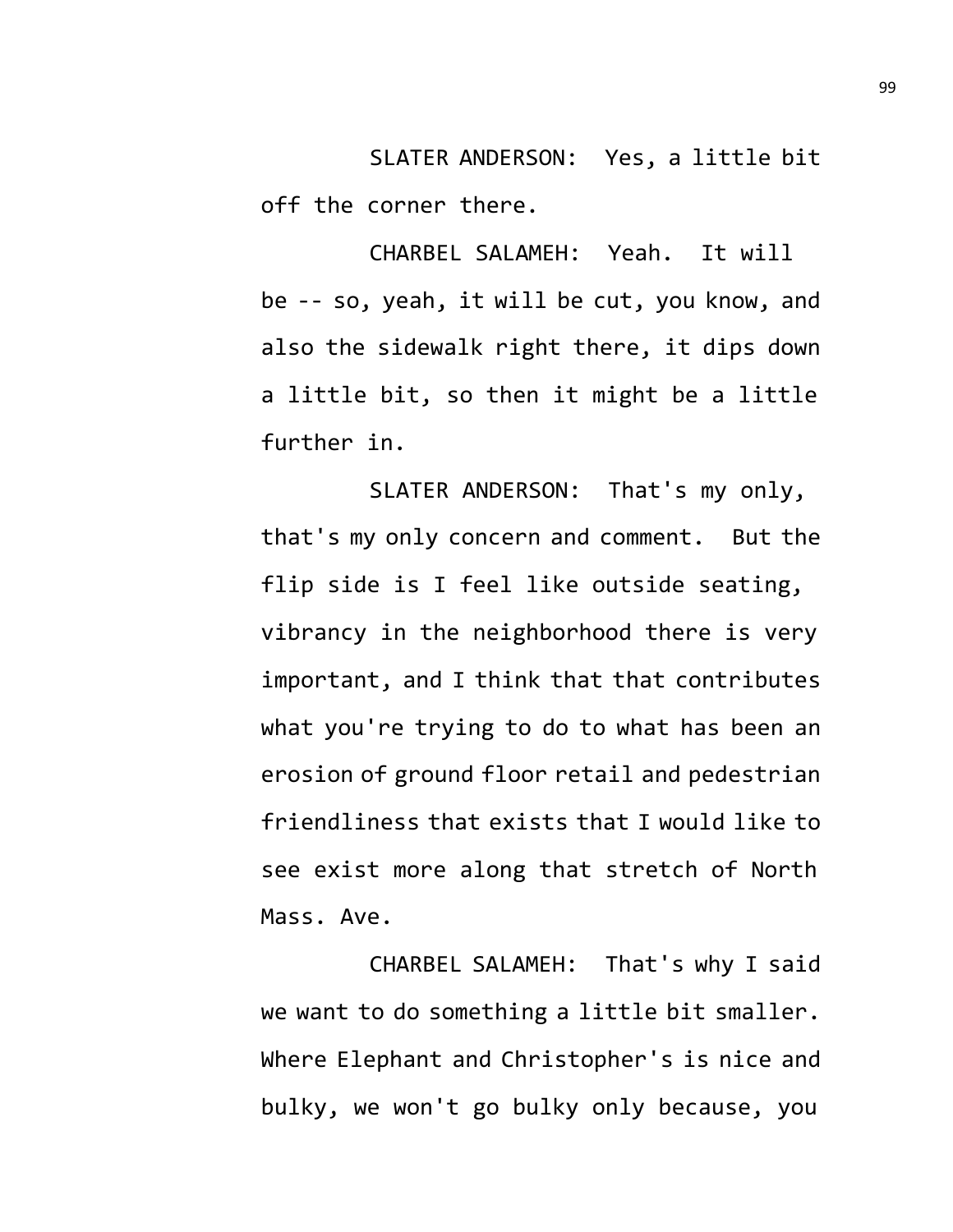know, people do -- there are a lot of strollers and, you know, try to keep it -- BRENDAN SULLIVAN: You want to make it attractive, too, and inviting.

> CHARBEL SALAMEH: Yes. BRENDAN SULLIVAN: Anything else? TAD HEUER: No.

KEVIN CASEY McAVEY: I'm looking forward to going to another outside wonderful dining establishment.

CONSTANTINE ALEXANDER: Again, I would point out also, the City Council has endorsed outdoor seating for restaurants. So by no means will we be derogating from the intent of the Ordinance. We will be promoting it.

BRENDAN SULLIVAN: Let me make a motion to grant the Special Permit to increase the seating capacity to 49 and to reduce the required parking per the Ordinance.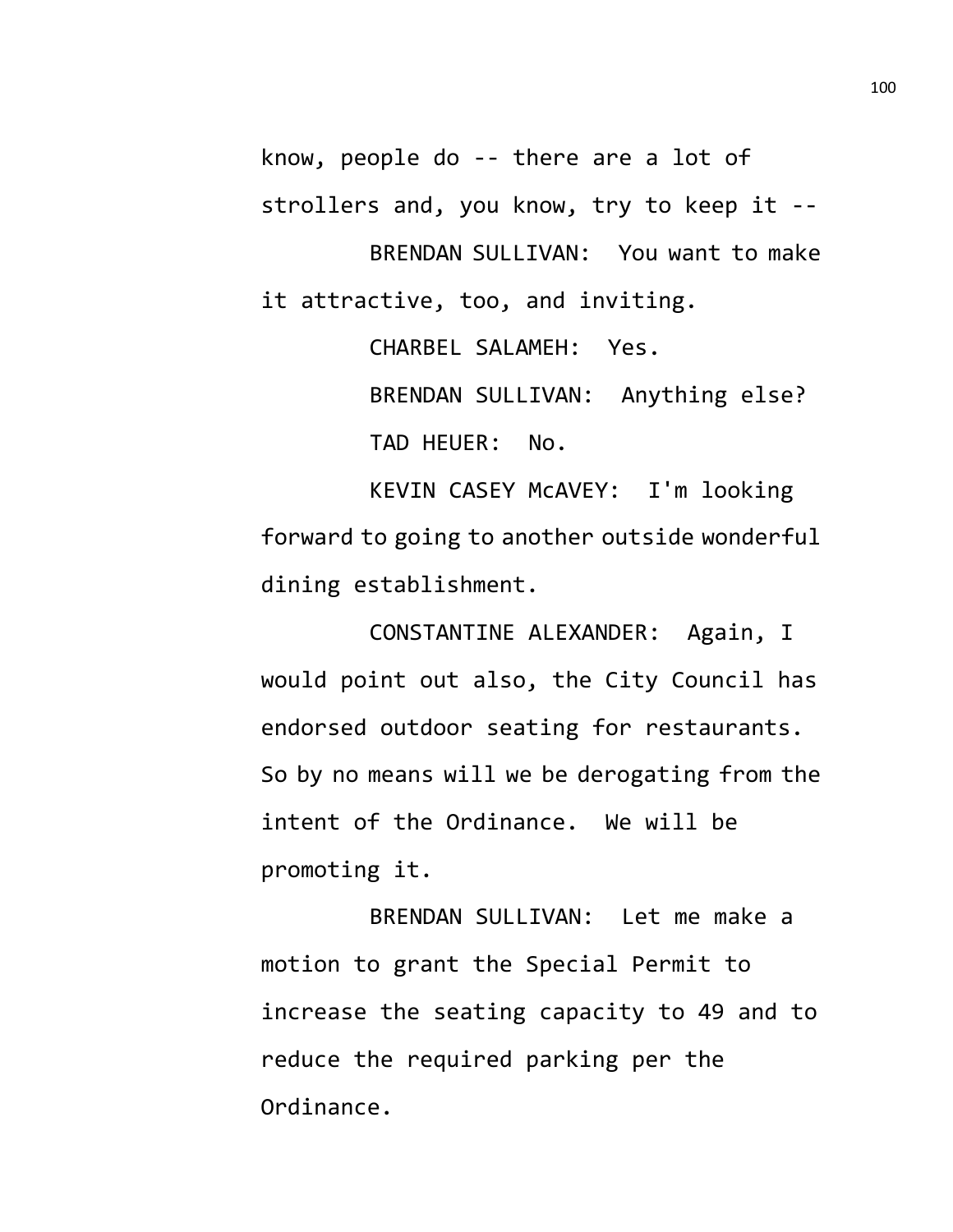The Board finds that a Special Permit shall be granted only if the Board determines and cites evidence in its decision that the lesser amount of parking will not cause excessive congestion, endanger public safety, substantially reduce parking availability for the uses or otherwise adversely impact the neighborhood. And that such lesser amount of parking will provide positive environment or other benefits to the users of the lot and the neighborhood, including assisting in the provision of affordable -- well, that's not applicable.

In our decision we shall also find the availability of surplus off-street parking in the vicinity of the use being served and/or the proximity of the MBTA transit station.

The availability of public or commercial parking facility in the vicinity. And we notice the metered parking is prevalent in that area.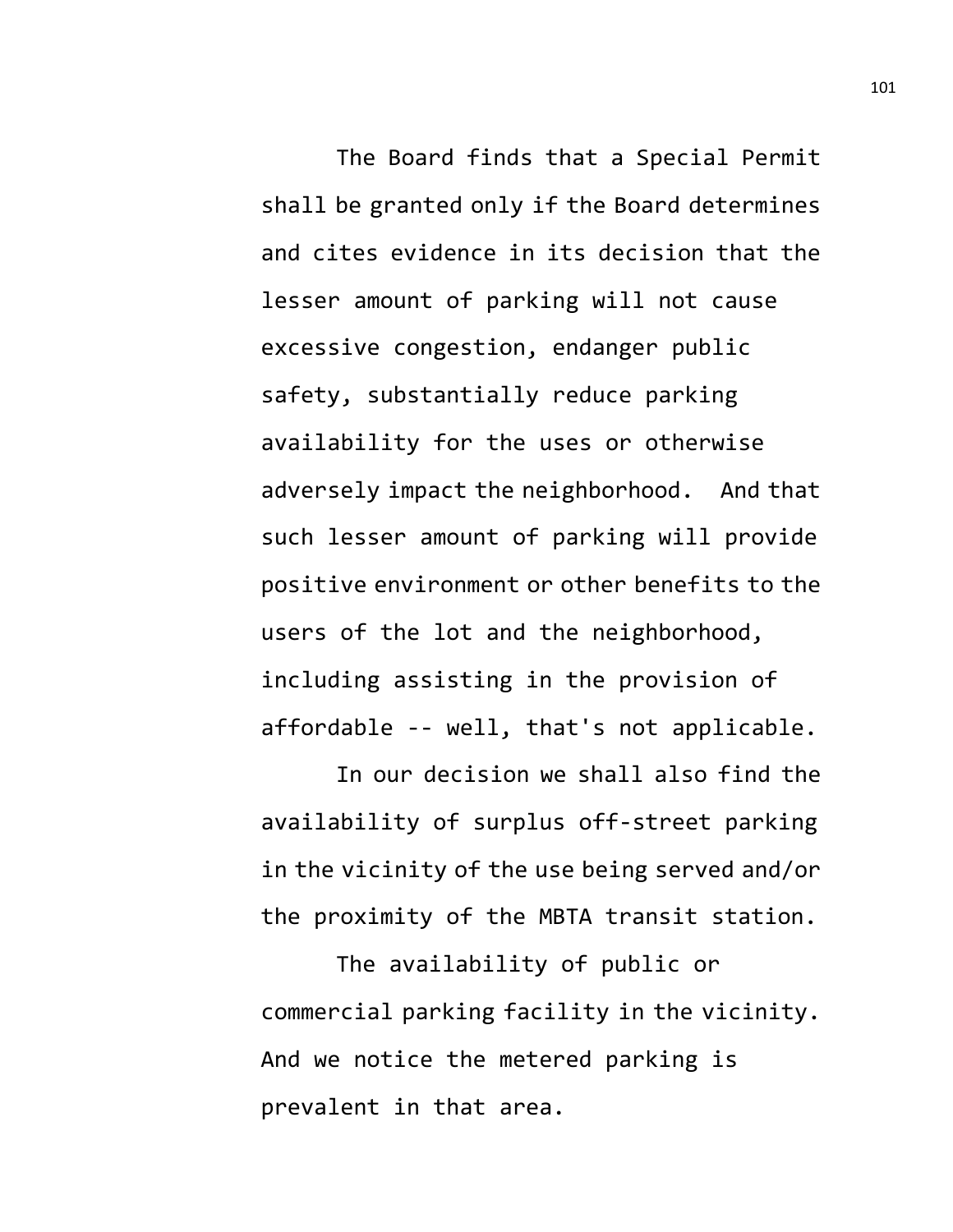The Board then finds in granting the Special Permit that it appears that the requirements of the Ordinance can be met. Traffic generated or patterns of access or egress would not cause congestion, hazard, or substantial change in the established neighborhood character.

The continued operation of or development of adjacent uses as permitted in the Zoning Ordinance would be adversely affected by the nature of the proposed use.

There would not be any nuisance or hazard created to the detriment of the health, safety and/or welfare of the occupant of the proposed use or to the citizens of the city.

The proposed use would not impair the integrity of the district or adjoining districts or otherwise derogate from the intent and purpose of the Ordinance.

We find that the intent of the City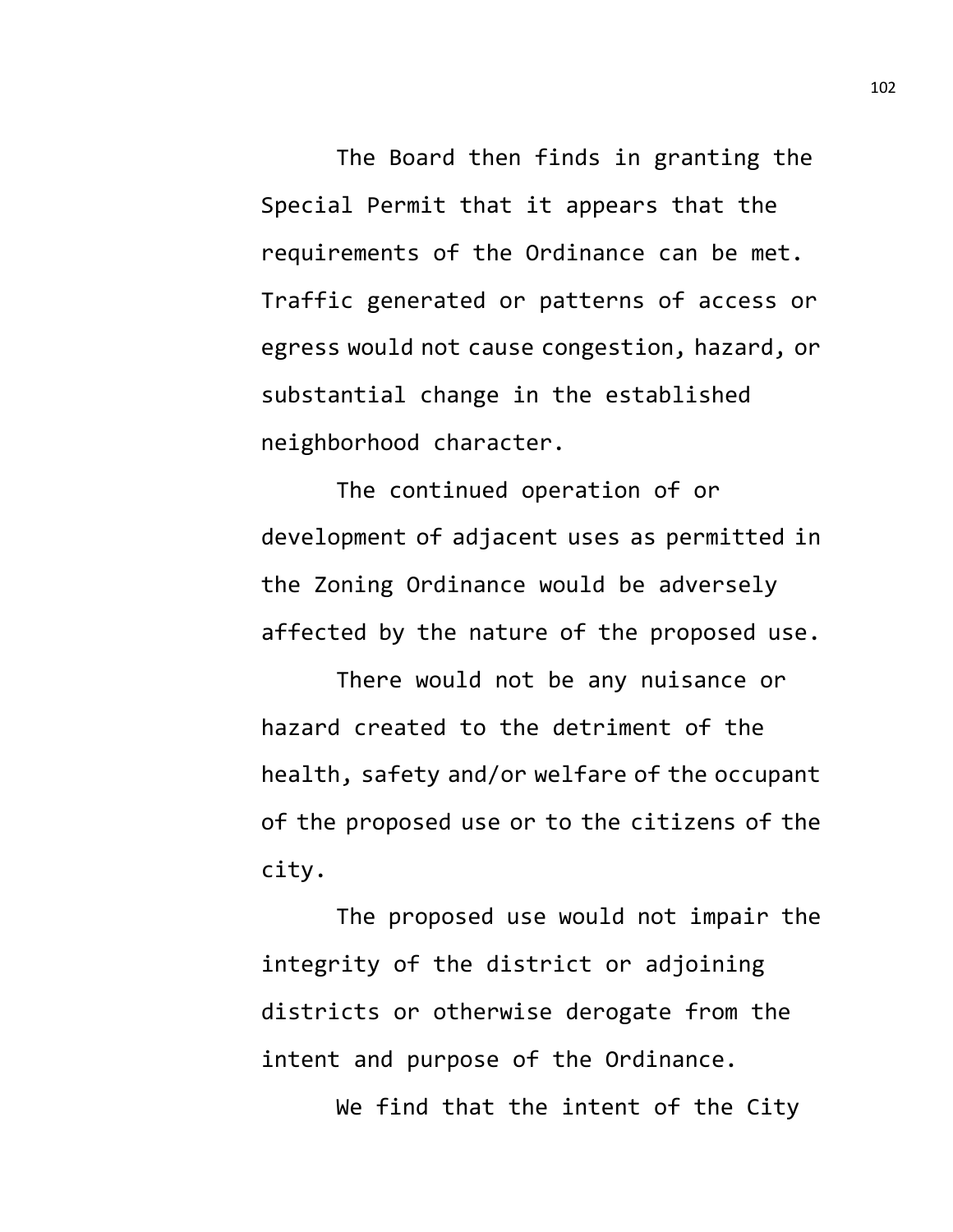Council in rezoning the section of Mass. Avenue is to encourage this type of retail use and outdoor activity to increase the commercial attractiveness of the area. Anything else to add to the granting?

TAD HEUER: Also find that the property is located in proximity to public transit, both the MBTA subway as well as the MBTA bus lines, further reducing the need for available parking on-site for patrons which the Petitioner has represented are largely walk-in trade or local community trade, and that the requirement for additional parking would not substantially -- would not lead to a substantial requirement of the addition of the -- the addition of tables that would require additional parking for the Petitioner.

> BRENDAN SULLIVAN: So said. All those in favor of granting. (Show of hands.)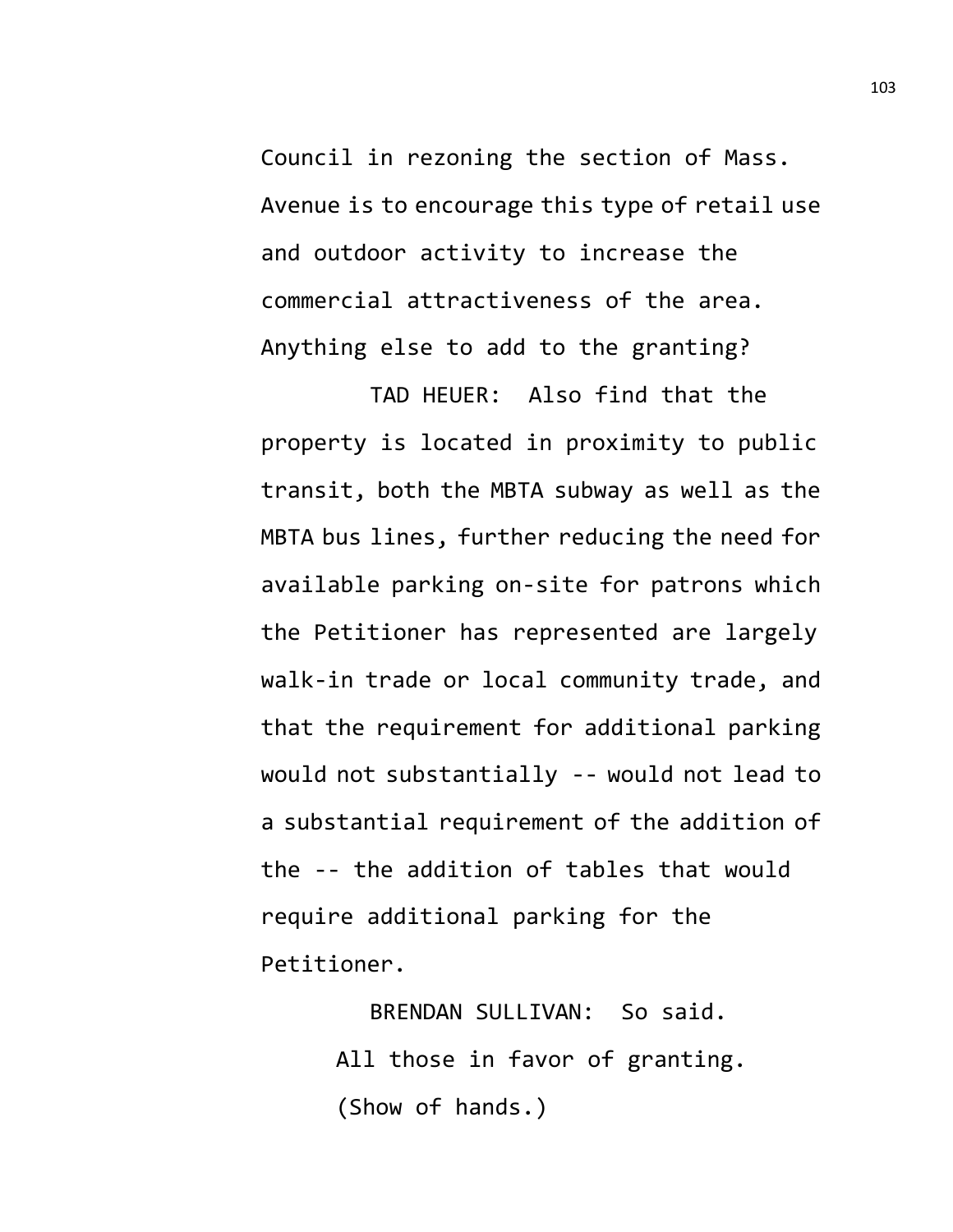BRENDAN SULLIVAN: Five in favor.

(Sullivan, Alexander, Heuer,

Anderson, McAvey.)

BRENDAN SULLIVAN: Good luck.

CHARBEL SALAMEH: That's it?

BRENDAN SULLIVAN: More to follow.

(8:25 p.m.)

(Sitting Members: Brendan Sullivan,

Constantine Alexander, Tad Heuer, Slater

Anderson, Kevin Casey McAvey.)

BRENDAN SULLIVAN: The Board will hear case No. 10266, 38 Porter Road.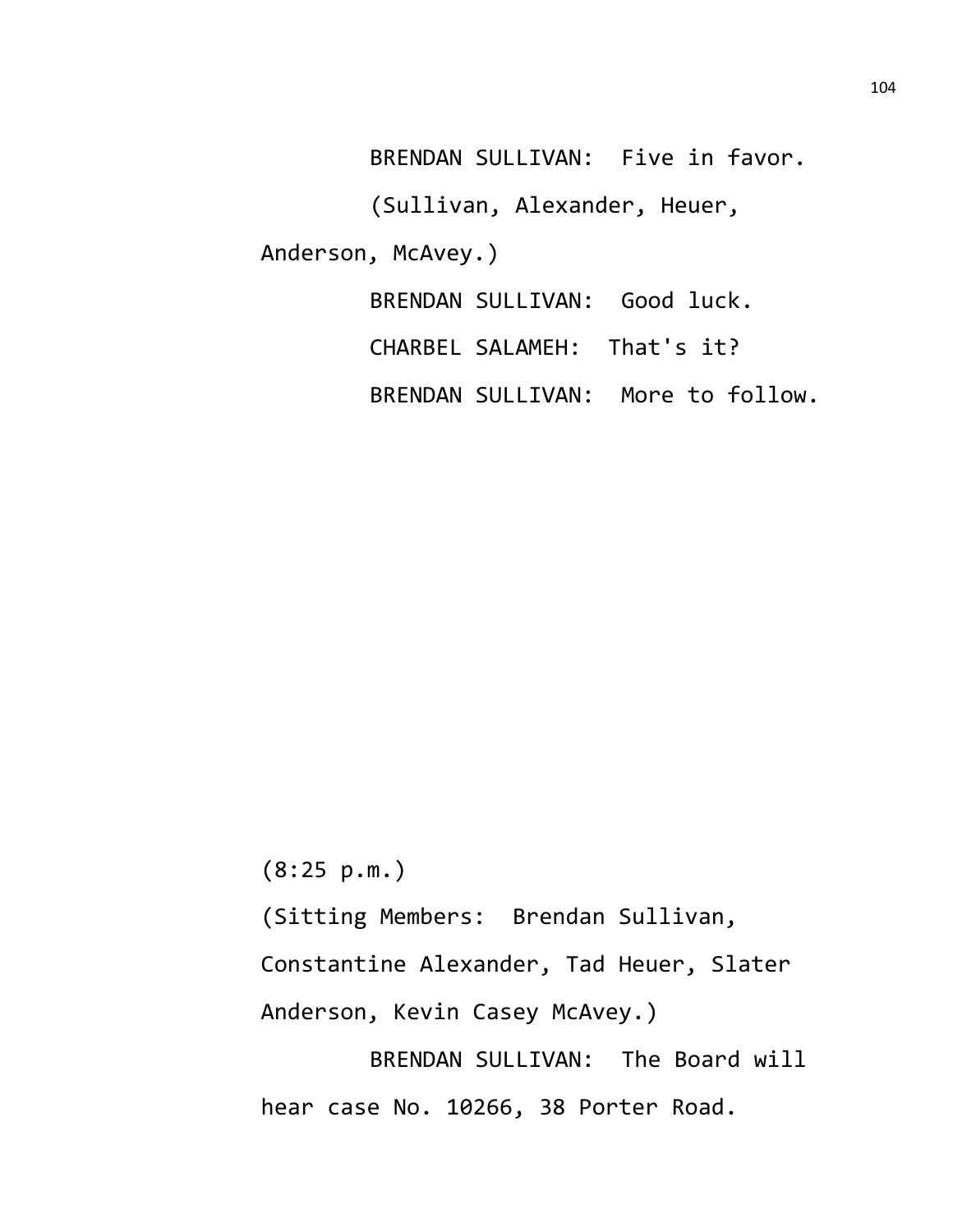If you would introduce yourself for the record and spell your last name.

JOHN HILGEMAN: My name is John Hilgeman. Last name is H-i-l-g-e-m-a-n. And I'm here for my clients, the petitioner, Peter and Stephanie Choo. They apologize they're not able to be here. They're out town. Alistair worked with me on this project and he's going to pipe up in case I forget something.

TAD HEUER: And the project architect?

JOHN HILGEMAN: I'm the project architect, yes.

BRENDAN SULLIVAN: Okay.

JOHN HILGEMAN: Okay, so this is their residence. It's a live/work loft at 38 Porter Road. Let me hold this up for you. Basically here's Porter Road. The entrance to the parking area in front is right here. It's sort of like a train/car type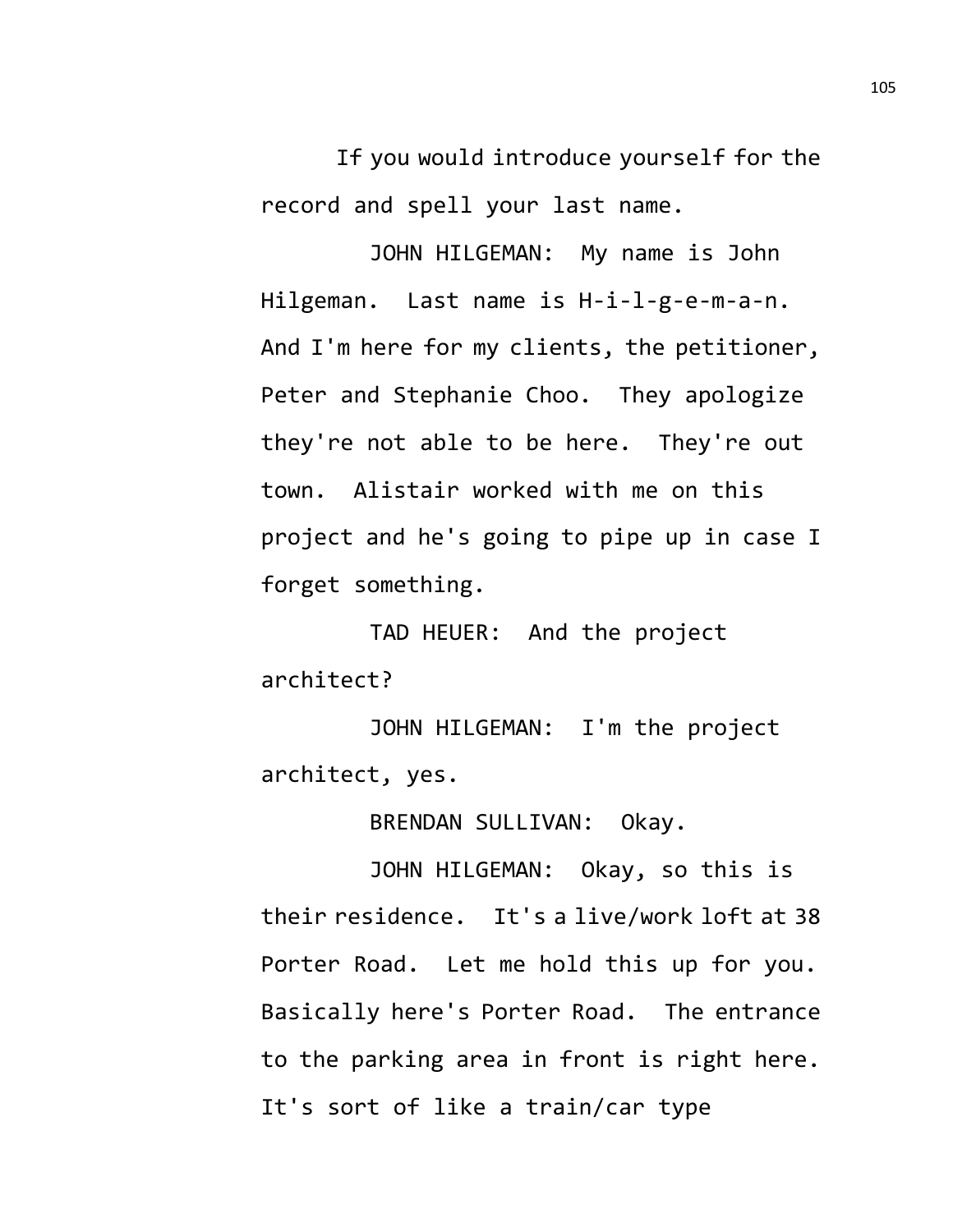construction. Theirs is wood frame.

They're trying to extend the canopy over the front deck which is right here. The reason we need the Variance is because it's currently over the FAR. So, this is -- I put together for you existing and proposed, and we're looking to extend that awning by about 90 square feet. And the issue right now is behind this privacy wall here there's a lot of ice and snow buildup in the winter. Not last winter but the one before was a lot more. And the deck itself is becoming degrading. It's getting difficult for them to shovel snow out. And basically this decking is getting very rotted down on the end there. So we're looking at basically just repairing the deck and extending the awning. However, because it's an awning, it increases the FAR which is already over.

One of the issues is that this was originally built as an industrial building in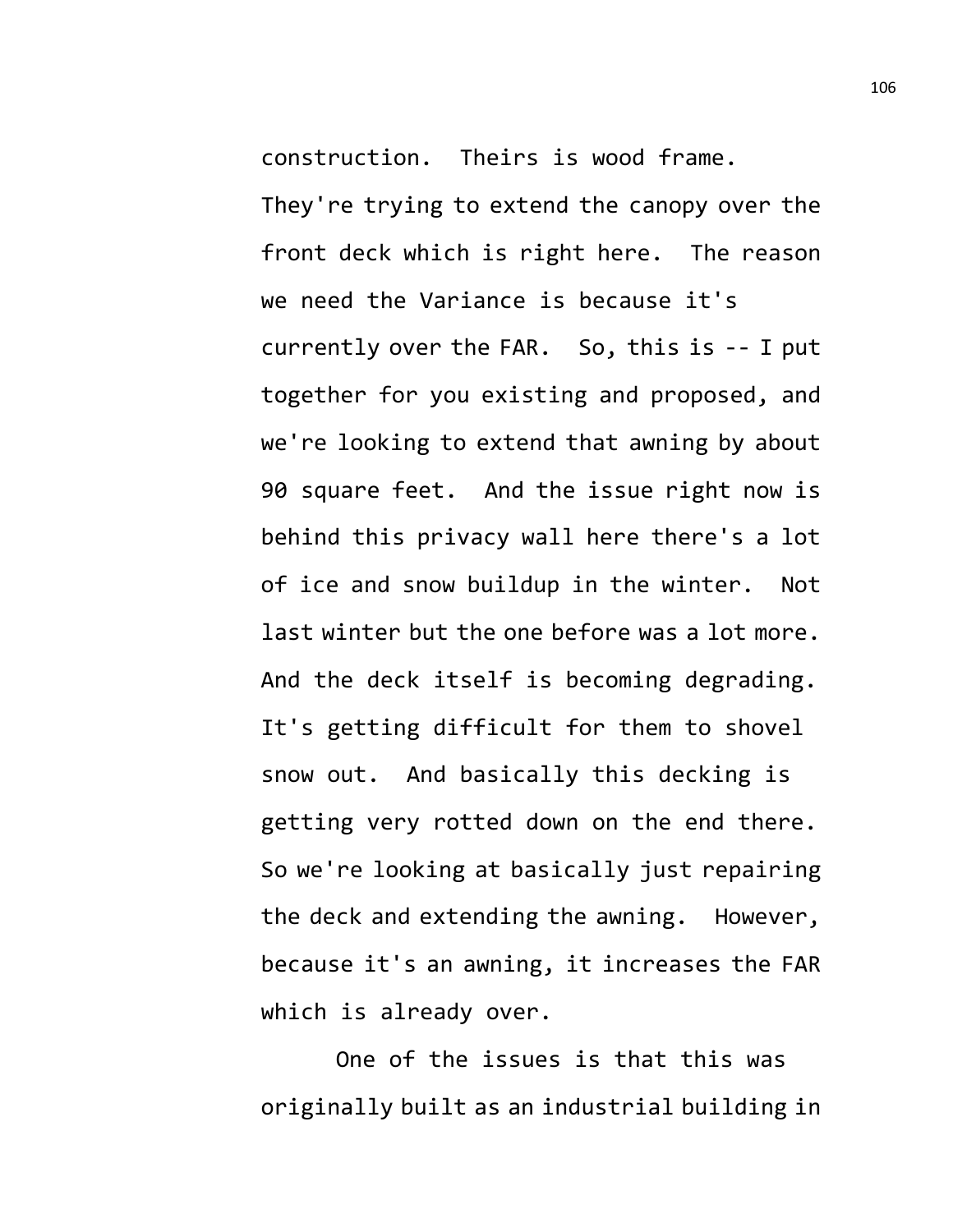an industrial district, and it was since -- it was grandfathered in as it is in a Residential B, I believe, district. So considering all of the requirements on the Residential B, we're just asking for relief in order to extend this awning.

TAD HEUER: And is the awning itself, would that extend beyond the privacy wall?

JOHN HILGEMAN: Actually, I have it extending almost just parallel with this edge so that water and snow will go to the parking area as opposed to falling on or in behind on to the deck there.

TAD HEUER: Right. I guess that was my question. Is that, is that depth sufficient to get the water and snow over the privacy wall or is it just enough that the water and snow will drop in right behind the privacy wall and you've got the same problem you've got now?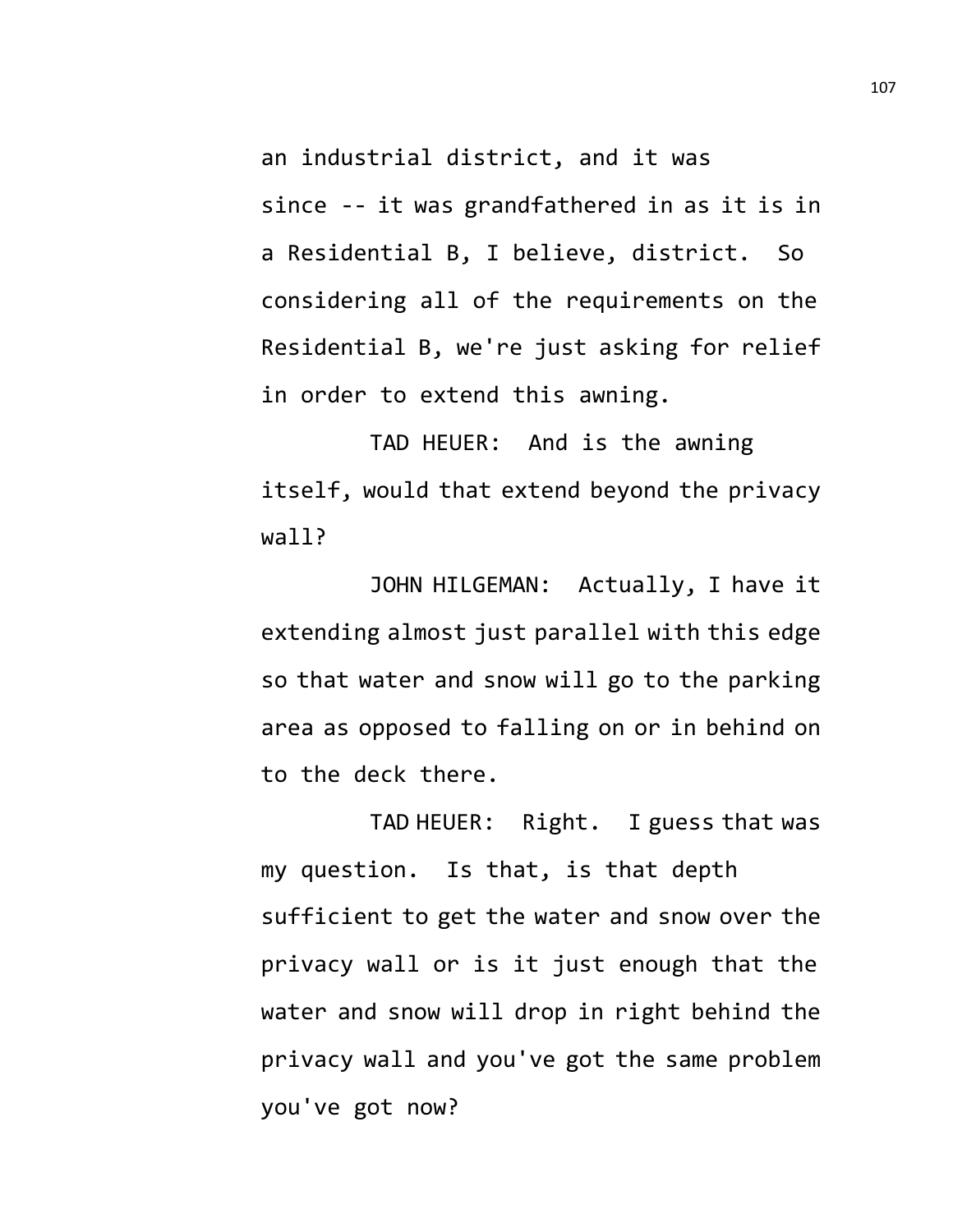JOHN HILGEMAN: Yeah, we thought about that. I believe if there's a strong wind driven rain or snow, it will get into there but to a much lesser degree than it is now.

BRENDAN SULLIVAN: Do you have a gutter there?

JOHN HILGEMAN: We do. A gutter that runs all along here and a rain chain spout coming down.

TAD HEUER: Okay. Are you changing -- is the current awning over the door, is that pitched the same way or is that going to be replaced and you don't need FAR relief for that because it's already covered?

JOHN HILGEMAN: This here, this will be removed. I don't know that there's a pitch on it. I'm not really sure. It's kind of a shotty construction. I'm not really even sure how it -- oh, there is a downspout here. I'm not sure. That might be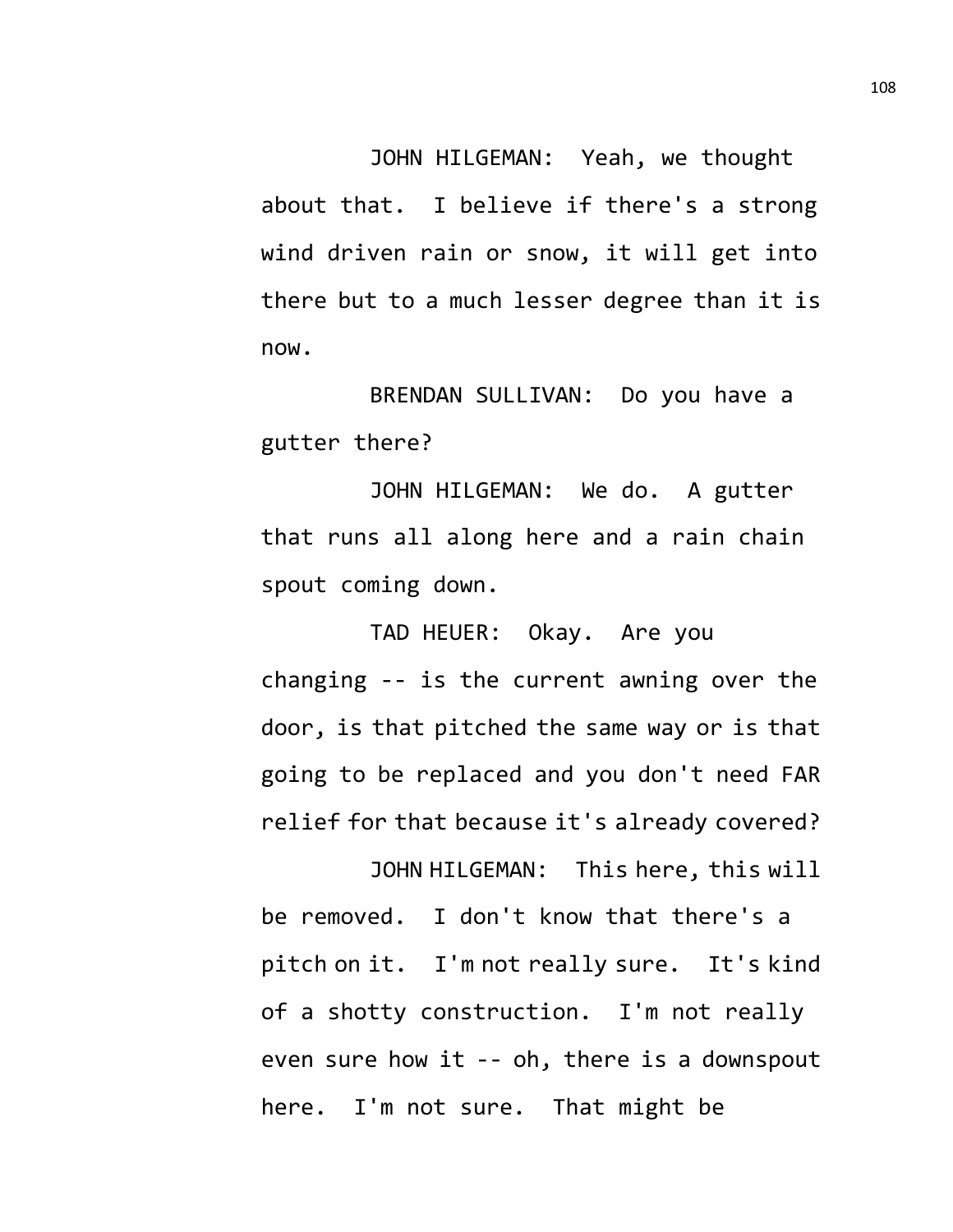connected to the existing.

TAD HEUER: But essentially you're going to be removing all of the awning --

BRENDAN SULLIVAN: It looks pretty flat.

> TAD HEUER: -- there? JOHN HILGEMAN: Yeah.

TAD HEUER: -- to get a pitched awning for the length of the --

JOHN HILGEMAN: Yes. Yeah.

TAD HEUER: Okay.

JOHN HILGEMAN: This awning basically is currently here and it will be removed and then we'll put this pitched awning full length.

TAD HEUER: That's fine. My only concern was that you would be creating a useful awning on your privacy screen side and you'd still be creating an ice standing awning on the other side.

JOHN HILGEMAN: Oh, okay.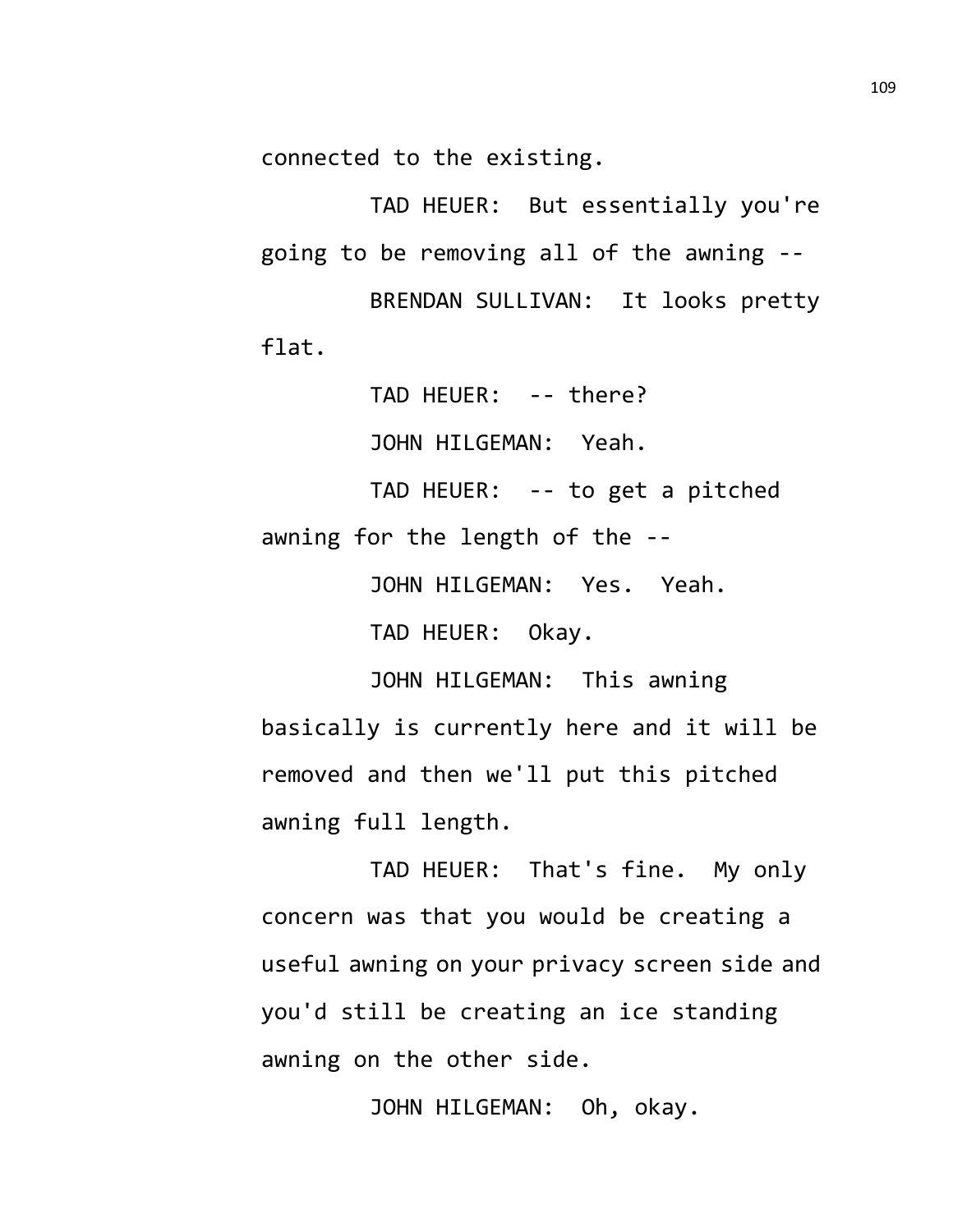TAD HEUER: That's fine.

What's your lot size right now?

JOHN HILGEMAN: The lot size is, lot size 3400 square feet, which is about 1600 below the minimum for this district anyway.

TAD HEUER: Right.

JOHN HILGEMAN: So there's a number of dimensional issues here which is a result of the Zoning District having been changed.

TAD HEUER: Right.

Would these properties -- you may not know this, were they subdivided?

JOHN HILGEMAN: Yes, yes.

TAD HEUER: It was a single building on a single lot and then Planning Board granted a subdivision and then retain them as viable even though they were no longer industrial?

JOHN HILGEMAN: Yep. There's actually an interesting history. These were originally all wood frame to about here. I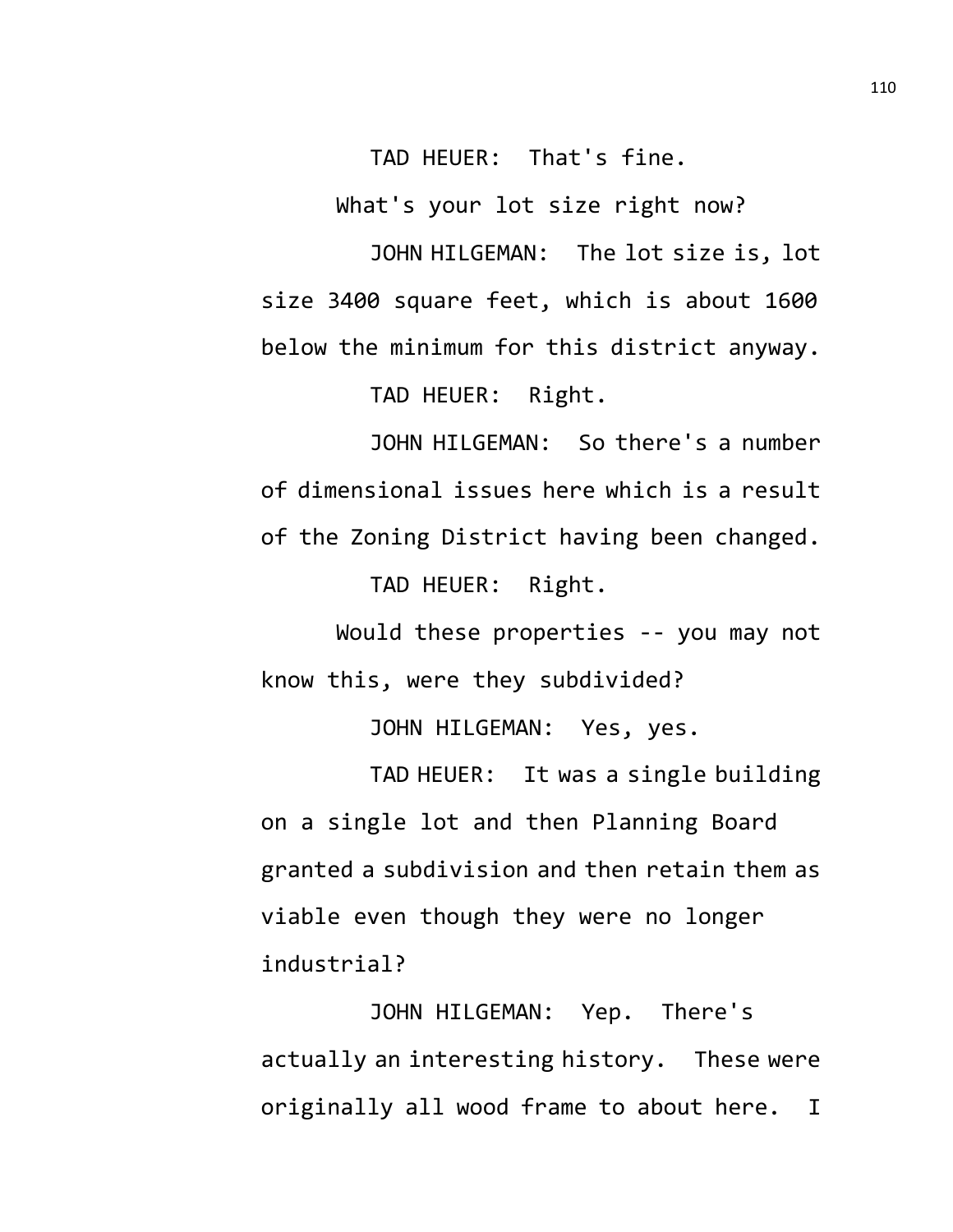believe it's four units, then two of them had a fire. And they were rebuilt as CMU, masonry structures. And --

CONSTANTINE ALEXANDER: There was a gas station back there, too.

JOHN HILGEMAN: Yes, yes, there was a gas station back here. And I think it was 1982. I have a copy of the --

CONSTANTINE ALEXANDER: '82 decision we granted relief.

JOHN HILGEMAN: Yeah, yeah. And they allowed this subdivision in the live/work lofts that would -- you know, trying to make this more residential.

TAD HEUER: Right.

CONSTANTINE ALEXANDER: In '82 they said it was on the basis they were going to be artist studios.

JOHN HILGEMAN: Yes.

CONSTANTINE ALEXANDER: Although they did say in the opinion we expect over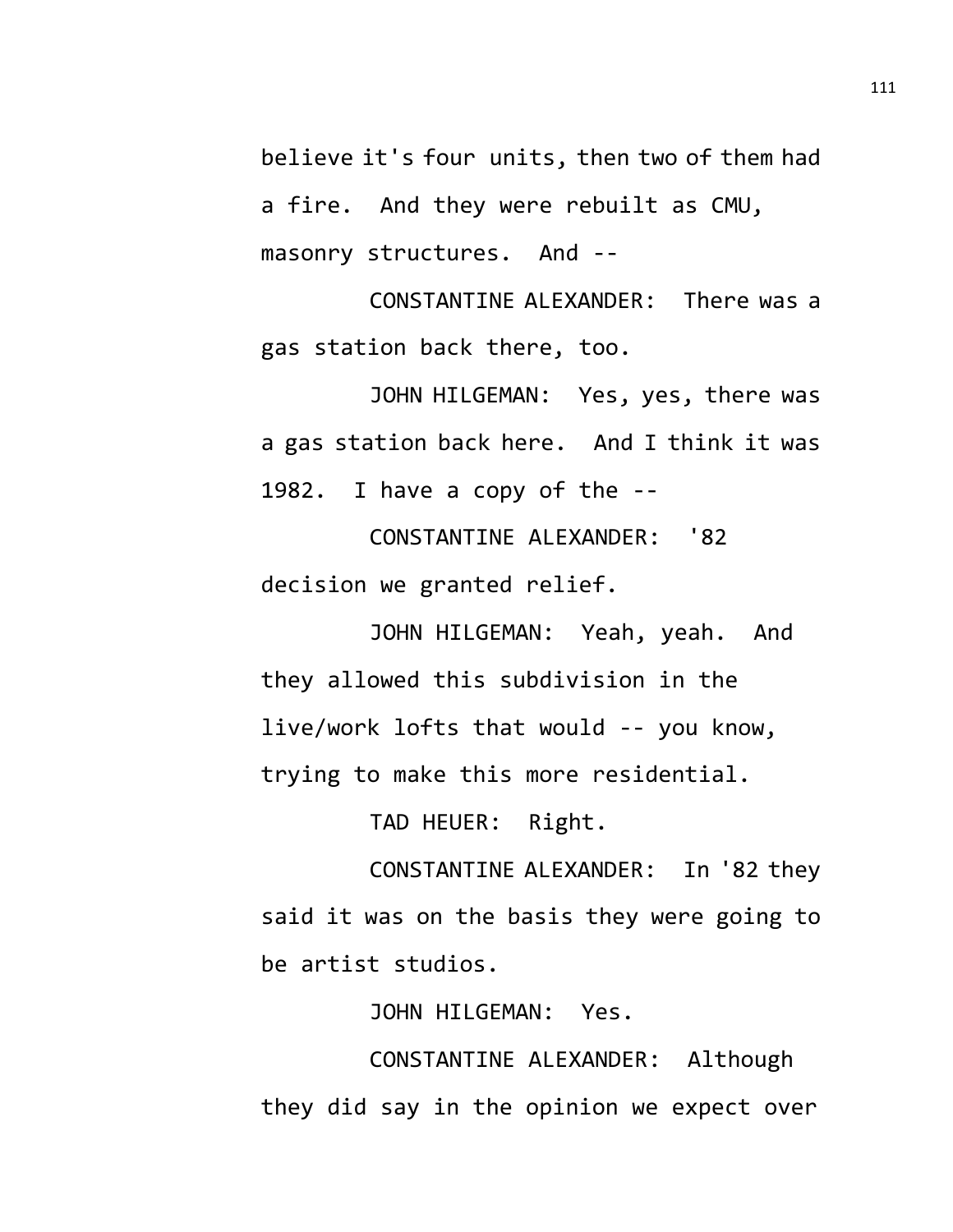time that it will evolve into living spaces.

JOHN HILGEMAN: Yes.

CONSTANTINE ALEXANDER: Is that what it is now, are they basically residential units?

JOHN HILGEMAN: They are residential, but I believe there's an architect here. This is used for, you know, she has bookbinding processes and things that go in here. It's still live/work.

CONSTANTINE ALEXANDER: Do the people live in the units?

JOHN HILGEMAN: Yeah, for the most -- I mean, they don't live there full time, but they use it, it's fully residential and there's -- she does some bookbinding in the back here. So, that, the whole purpose is still in place.

This, I'm not sure about this one, but this one down on the end is a -- I believe she does sculptures or something.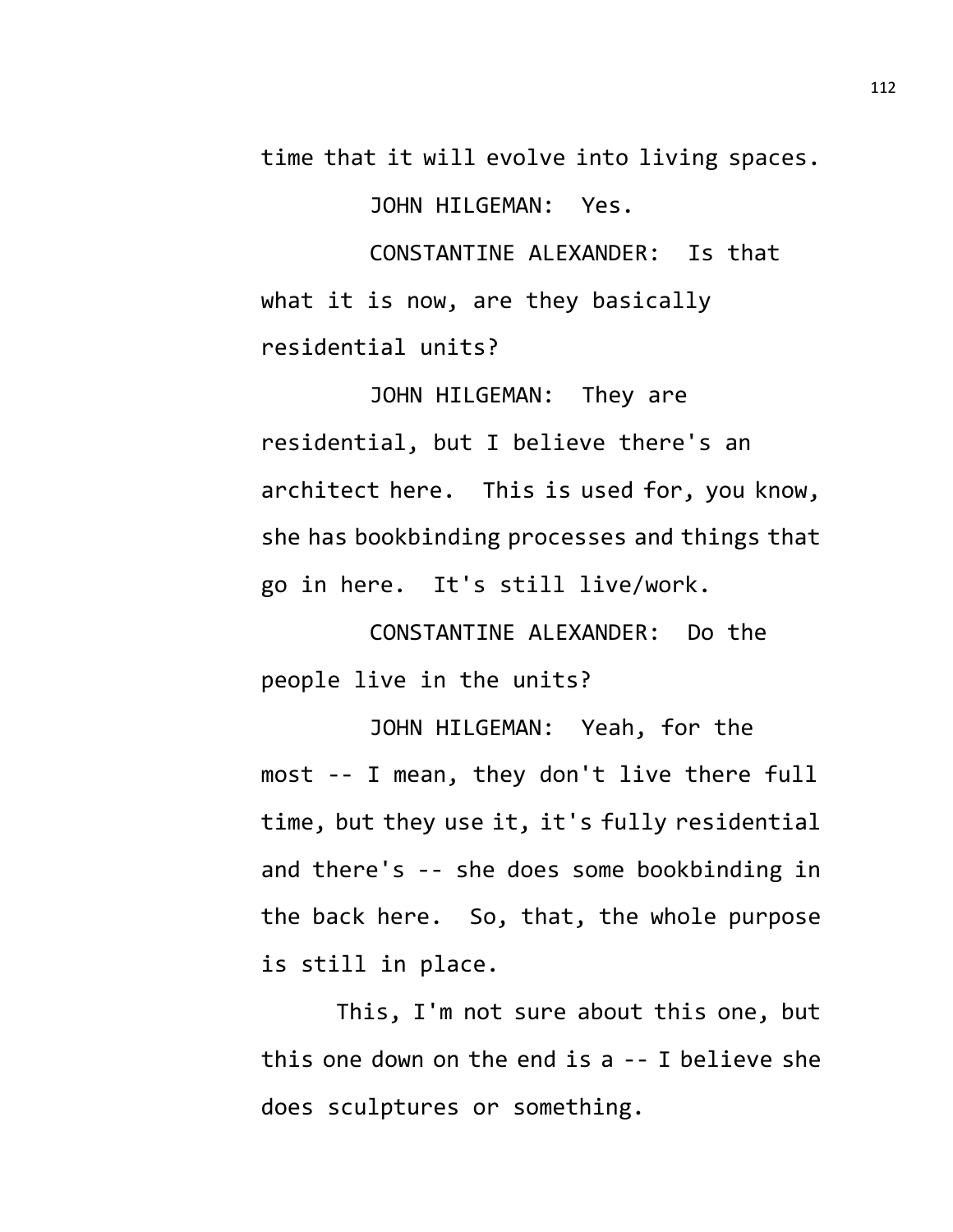TAD HEUER: I guess my main point is that we granted this subdivision into very unusually shaped lots. My sense is that if these structures were on -- were deemed, were viewed as one structure on that large lot, it would still be a situation in which there would be either relief required but not as much. But because we've granted a subdivision, we've artificially granted a small lot in order that enabled these buildings to be continued on. So the addition of FAR is something that we've almost created ourselves because of the lot size that we've chosen to give these structures.

## CONSTANTINE ALEXANDER: Yes.

BRENDAN SULLIVAN: Any questions at this time?

(No Response.)

BRENDAN SULLIVAN: Let me open it to public comment.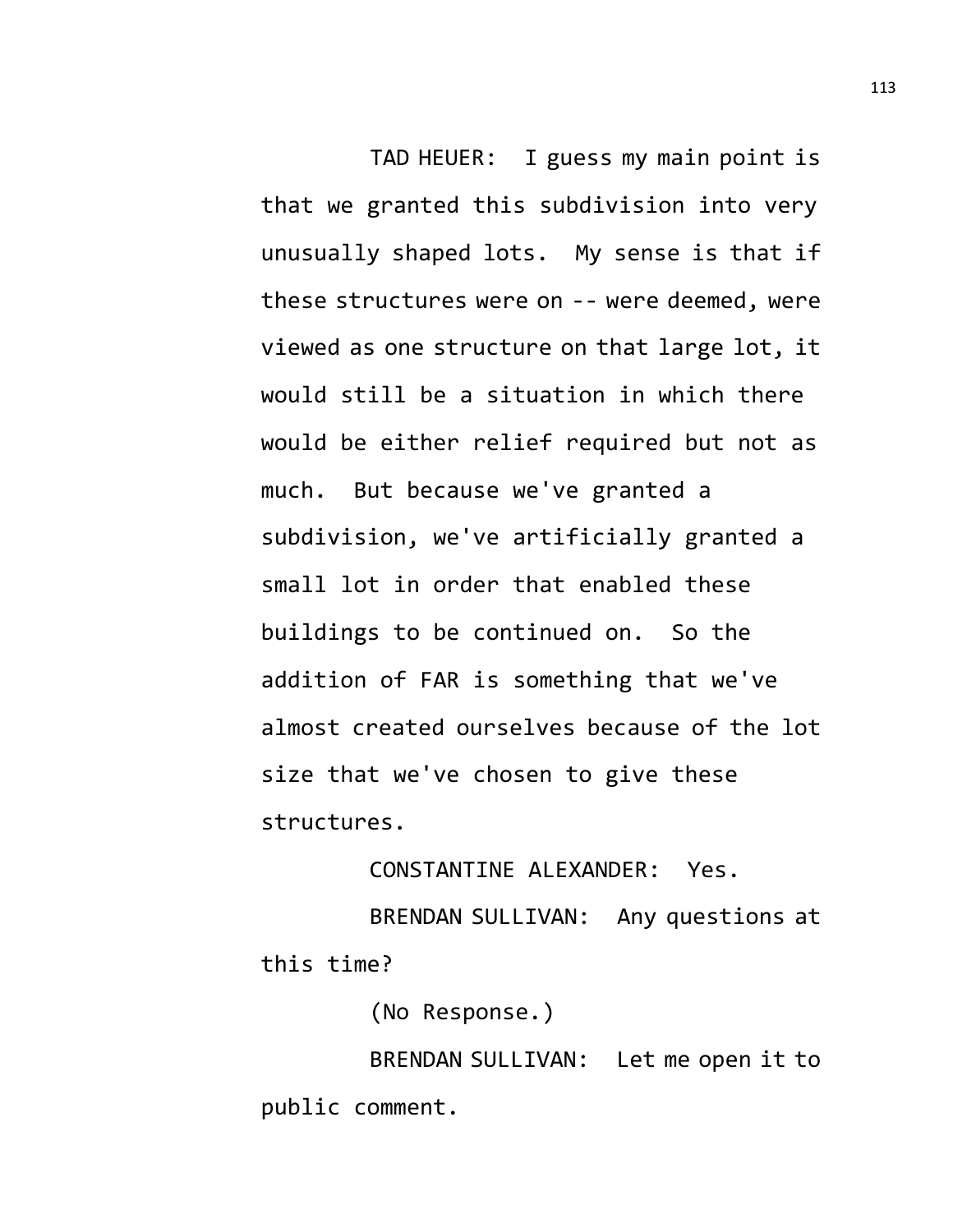Is there anybody who would like to speak on the matter of 28 Porter Road?

(No Response.)

BRENDAN SULLIVAN: I see nobody in attendance.

There is correspondence in the file to the Board of Zoning Appeal dated June 8th. (Reading) We are writing to voice our support for the Petitioners in this matter at 38 Porter Road. As neighbors, in that stretch of building we're familiar with the proposed work and endorse it going forward. Sincerely, Peter Miller and Maria T. Nortz,  $N$ -o-r-t-z.

And that's all the correspondence that you're aware of anything else to add?

JOHN HILGEMAN: No, I don't think so.

BRENDAN SULLIVAN: All right. Let me close the public comment and the presentation part of the hearing.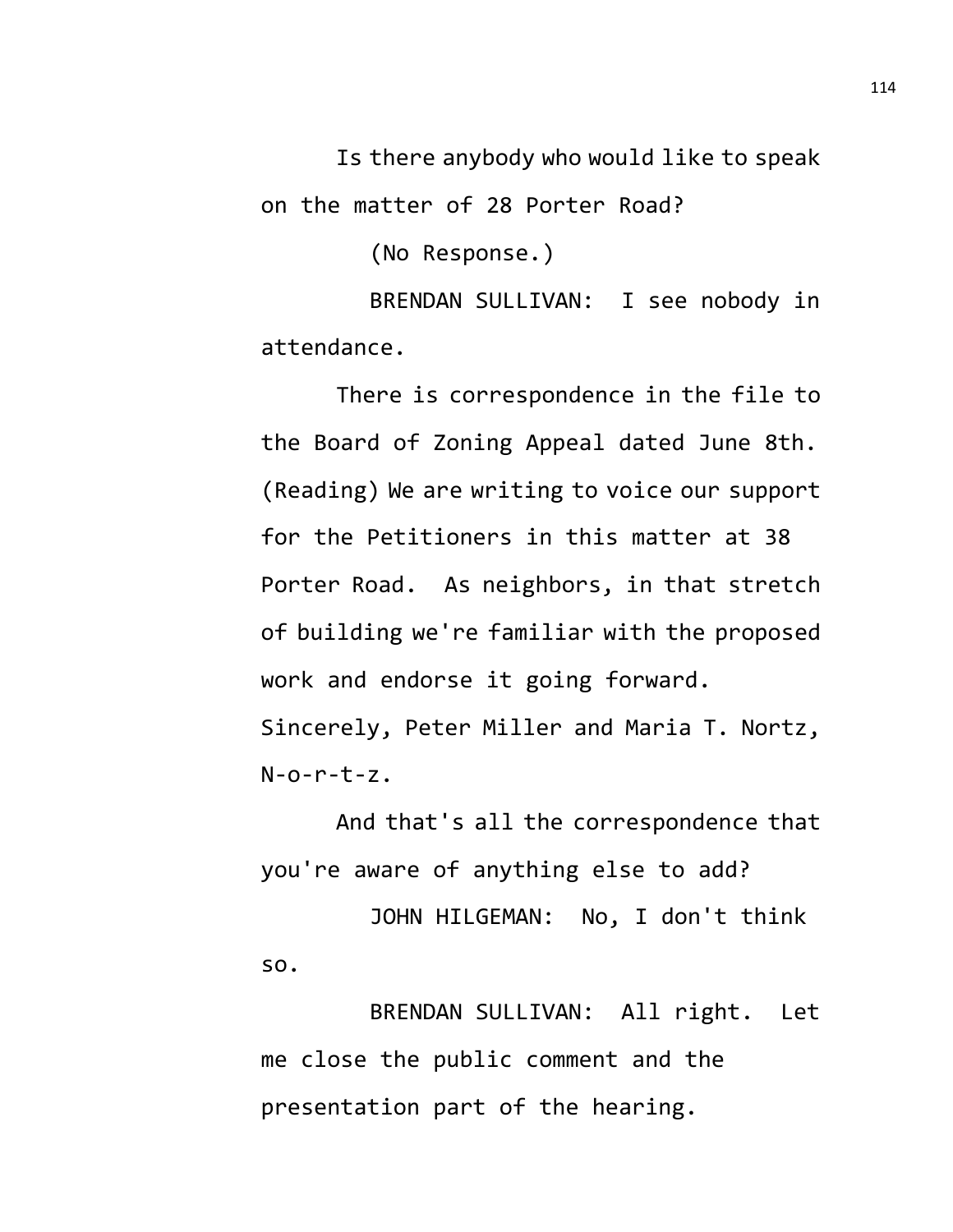Mr. Alexander, what are your thoughts? CONSTANTINE ALEXANDER: I'm fine. BRENDAN SULLIVAN: Thoughts, Slater?

SLATER ANDERSON: I'm fine with it. BRENDAN SULLIVAN: Mr. Heuer? TAD HEUER: I'm fine. The shape of the lot is dispositive to me.

BRENDAN SULLIVAN: Kevin.

KEVIN CASEY McAVEY: I'm satisfied.

BRENDAN SULLIVAN: Okay. Let me make a motion, then, to grant the relief requested which would be to replace existing awning and increase the size of a new awning to cover the existing porch area as per the plan submitted.

The Board finds that a literal enforcement of the provisions to the Ordinance would involve a substantial hardship to the Petitioner because it would preclude the Petitioner from providing much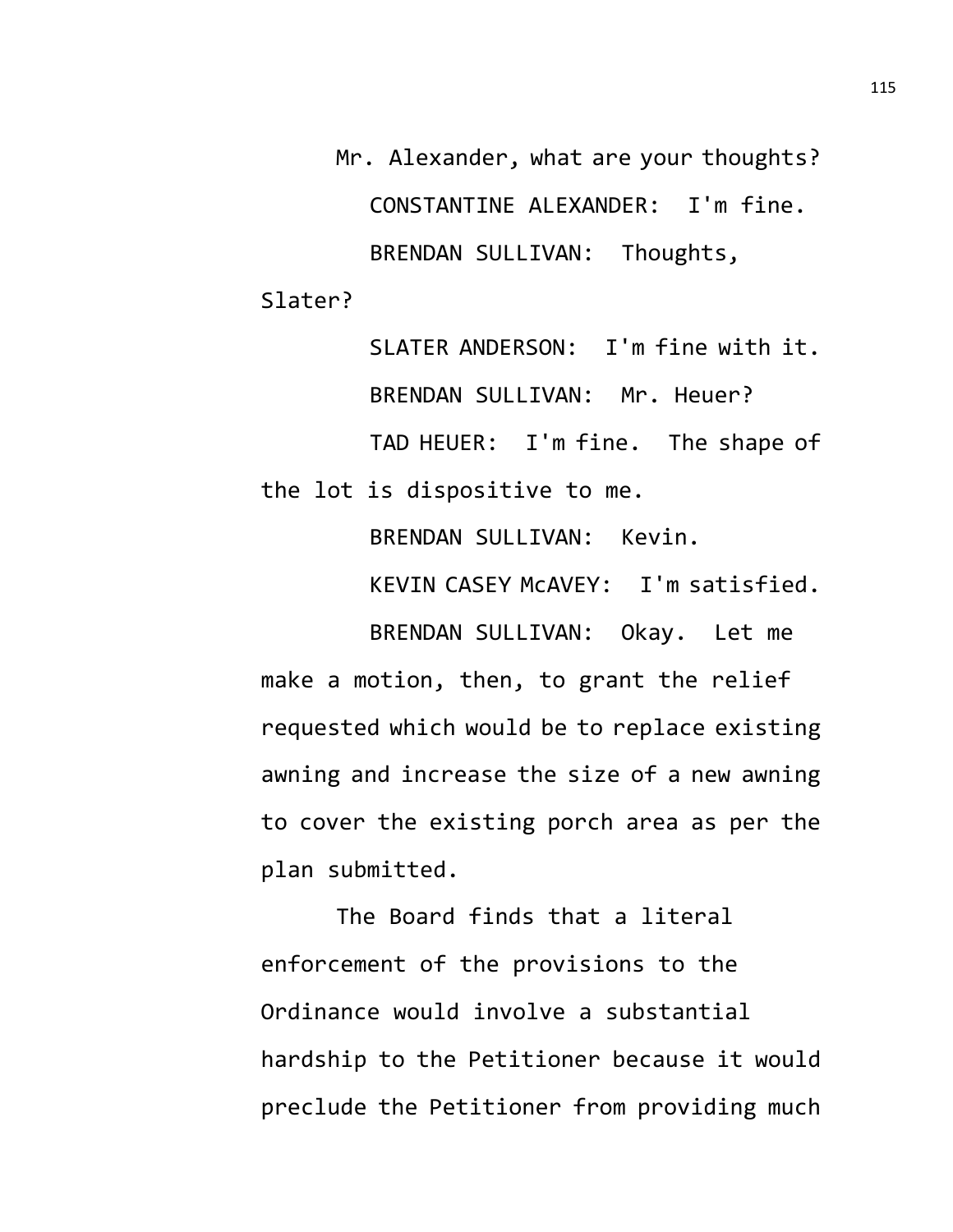needed covering to a porch area.

The Board finds that it is quite hazardous in inclement weather, especially in the winter, to safely traverse and also to maintain the existing structure because of the lack of sufficient covering.

The granting of this relief, the Board finds is de minimus in nature and would alleviate this particular hazardous condition.

The hardship is owing to the size and shape of the lot, and the structure thereon which renders the existing building non-conforming and any work of this nature would require relief from this Board.

The Board finds that desirable relief may be granted without substantial detriment to the public good.

And that relief may be granted without nullifying or substantially derogating from the intent and purpose of the Ordinance.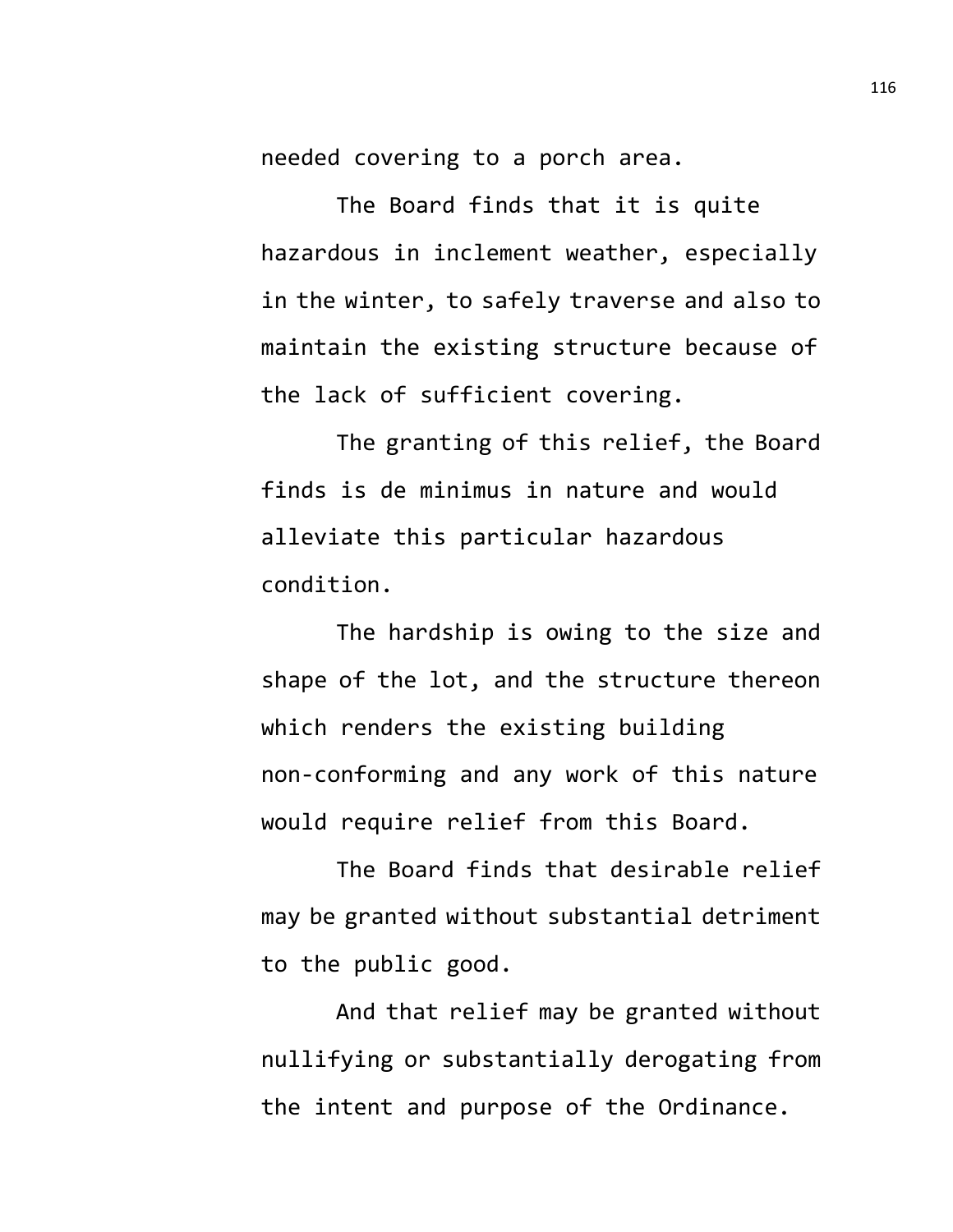On the condition that the work proceed as per the plan submitted and initialed by the Chair.

Sort of a big drawing for a little covering.

All those in favor of granting the relief requested.

(Show of hands.)

BRENDAN SULLIVAN: Five in favor.

(Sullivan, Alexander, Heuer,

Anderson, McAvey.)

BRENDAN SULLIVAN: Good luck.

(8:35 p.m.)

(Sitting Members: Brendan Sullivan,

Constantine Alexander, Tad Heuer, Slater

Anderson, Kevin Casey McAvey.)

BRENDAN SULLIVAN: The Board will hear case No. 10267, 4 Hancock Park.

Okay, if you would introduce yourself,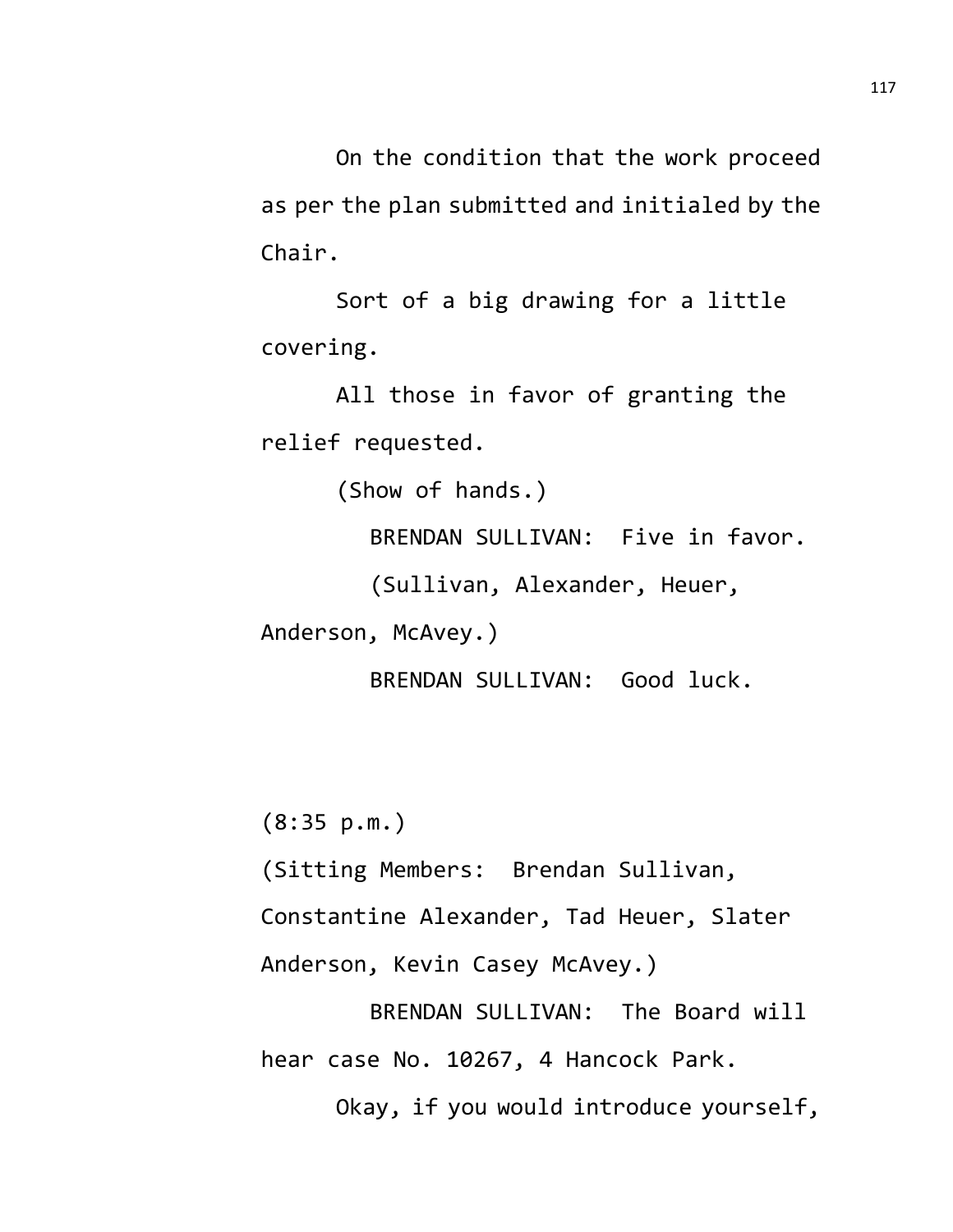whoever is going to speak and whenever you're going to speak.

NANCY DINGMAN: My name is Nancy Dingman, and my address is 53 Dunster Street in Cambridge. And I'm the architect and this is the owner.

ANDREA BACCARELLI: Andrea Baccarelli, Four Hancock Park, and the last name is B-a-c-c-a-r-e-l-l-i.

NANCY DINGMAN: Okay. So, I'm going to stand up so you can see this. The house as it exists now is a two-family house with a unit in the basement, and currently the basement has two little windows. This is a bedroom right here and a stairway. And what we would like to do by Special Permit is to increase the size of these two windows and add a third. And the driving force behind the whole thing is to get an egress window in the bedroom which is right, the bedroom which is this window here. And we would put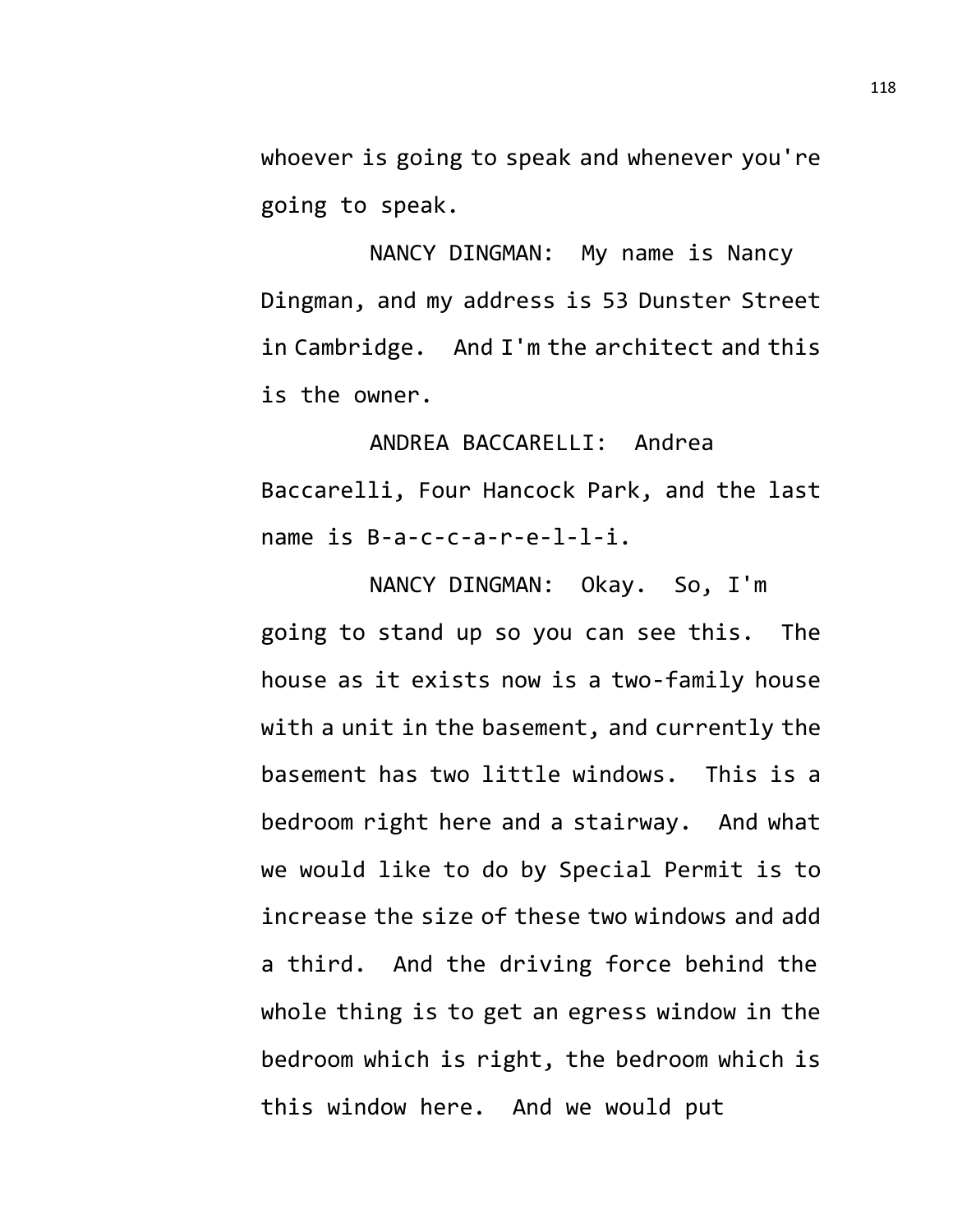accompanying egress window well here and either smaller window wells on either side.

The reason that we need to get a Special Permit is that it's too close to the side yard setback. It's, I think, we're required to have 11.4 and we have 9.5 feet. And it's -- our thought is mainly it's a safety issue for the people in the basement. They could live there now, but it's -- we'd like to have them be able to get out. And I don't think it will affect the privacy from the neighbors across the street. We took this -- the neighborhood Historic Commission approved it, and before that we took drawings around to all of the neighbors and nobody said anything. And one person came to the meeting but wanted to talk about the fence rather than anything else. So it doesn't appear unless you have some newer information that anybody objects to it.

CONSTANTINE ALEXANDER: This is an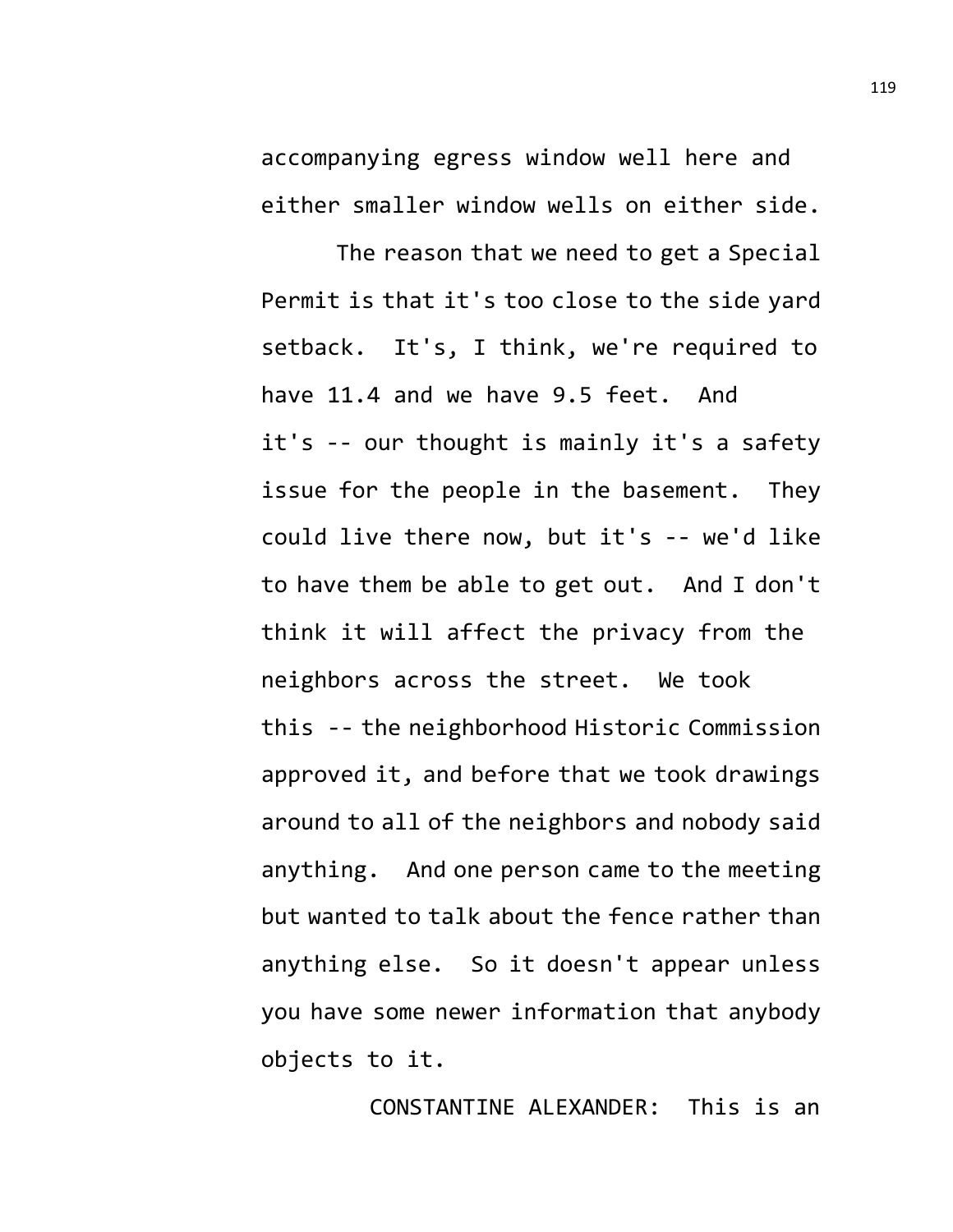existing two-family house now?

NANCY DINGMAN: Yes.

CONSTANTINE ALEXANDER: Is it a

legal two-family?

NANCY DINGMAN: Yes.

CONSTANTINE ALEXANDER: Okay. How long has it been a two-family?

NANCY DINGMAN: Well, it was originally two-family and a family bought it and they kept the whole thing. And then when Andrea bought it they wanted to restore it.

CONSTANTINE ALEXANDER: When was that? When did you buy it?

ANDREA BACCARELLI: We bought it six months ago, but it's always been a two-family for I guess more than ten years, maybe more. I'm pretty sure --

NANCY DINGMAN: I would say it's more than ten years.

ANDREA BACCARELLI: The previous owner been there close to ten years.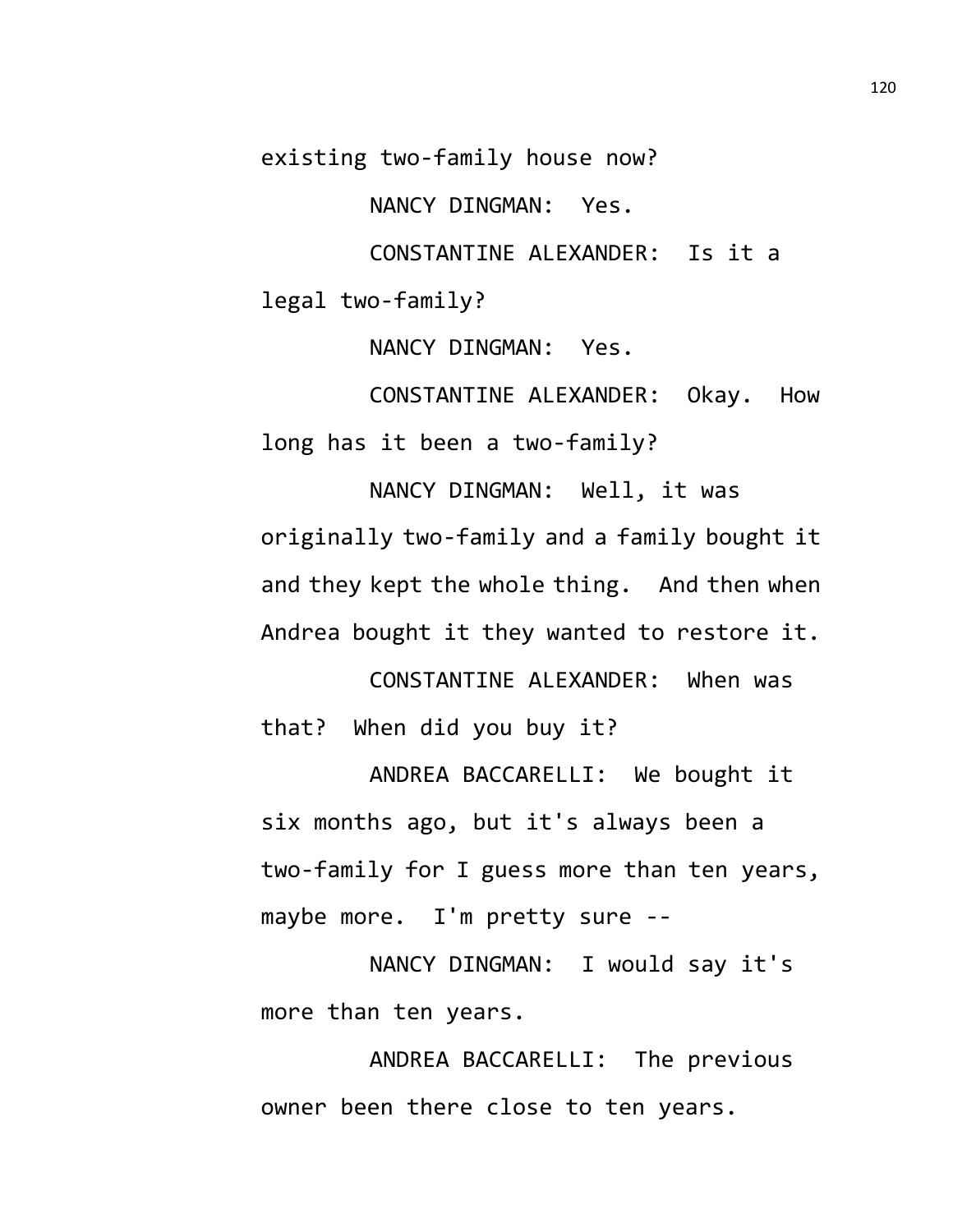CONSTANTINE ALEXANDER: Was it a

non-conforming two-family and then it was abandoned because it became a one-family?

SEAN O'GRADY: I, if I remember correctly, when this house hit the market, it was an illegal three-family.

Was that the case? How many kitchens? Was there an attic kitchen?

NANCY DINGMAN: I think you're right.

SEAN O'GRADY: Because I think I remember this one.

NANCY DINGMAN: I think that's right.

SEAN O'GRADY: But, yes, we determined it was a two.

CONSTANTINE ALEXANDER: It's now a legal two-family?

SEAN O'GRADY: It's considered to be a legal two, yes.

CONSTANTINE ALEXANDER: And I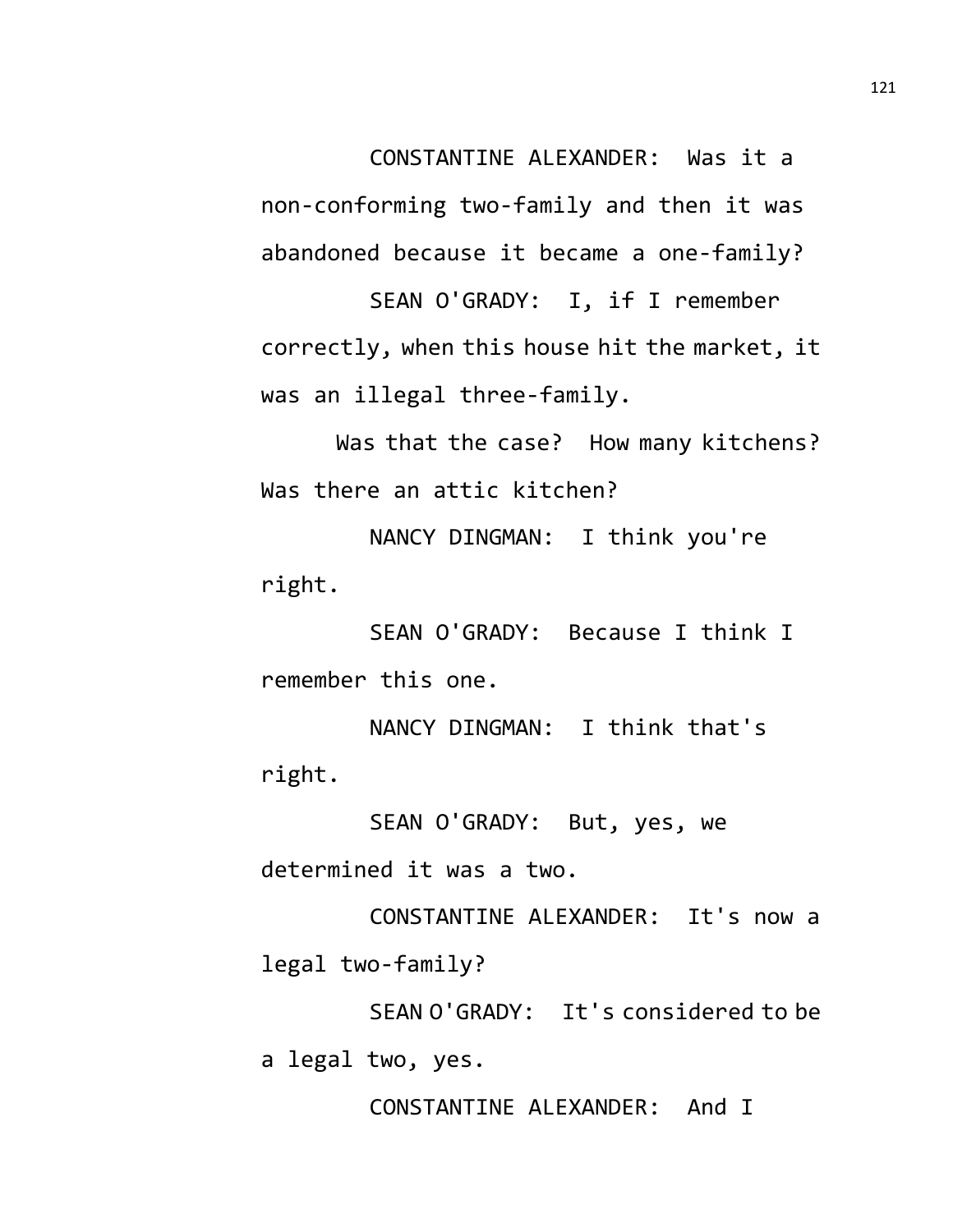assume there are not only safety issues with the window, really if you're seeking to make the units more habitable more like --

NANCY DINGMAN: Yes. And the one that's in the stair also is for more light and just to make it easier to go up and down the stairs.

TAD HEUER: Are those double hung? NANCY DINGMAN: No. Because they're -- they have to be egress windows so they have to be of a certain size. We would have liked them to be double hung, but we couldn't fit them in.

TAD HEUER: So it's just you have no false divided lights or anything like that?

NANCY DINGMAN: No.

BRENDAN SULLIVAN: Okay. Any questions at this time?

> CONSTANTINE ALEXANDER: I'm fine. BRENDAN SULLIVAN: Questions,

questions?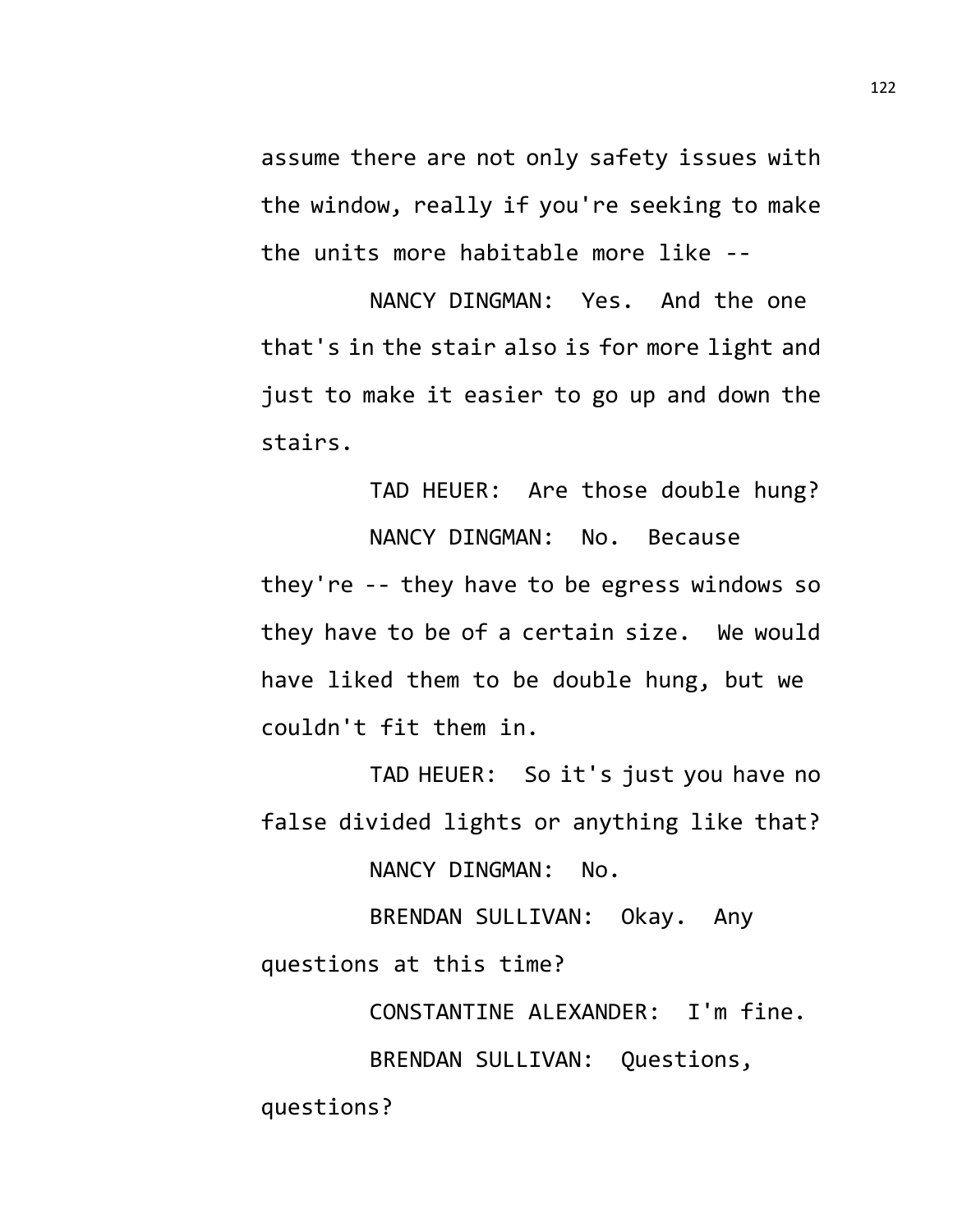TAD HEUER: I just have one question. It's kind of strange because you sit at the end of Hancock Park. Is it the determination of ISD that that is indeed a side yard and not a front yard?

SEAN O'GRADY: Let me just take a look at it.

TAD HEUER: I'm fine either way. So the windows are there and they're....

SEAN O'GRADY: They're here. Yes, this is classic.

NANCY DINGMAN: It's on a bulb.

SEAN O'GRADY: Yes. I think you failed both of them.

TAD HEUER: Well, front yard what do you fail?

SEAN O'GRADY: What's your actual setback?

NANCY DINGMAN: 9.5 feet.

SEAN O'GRADY: And you're in a C or an A Zone. That would be a fail for the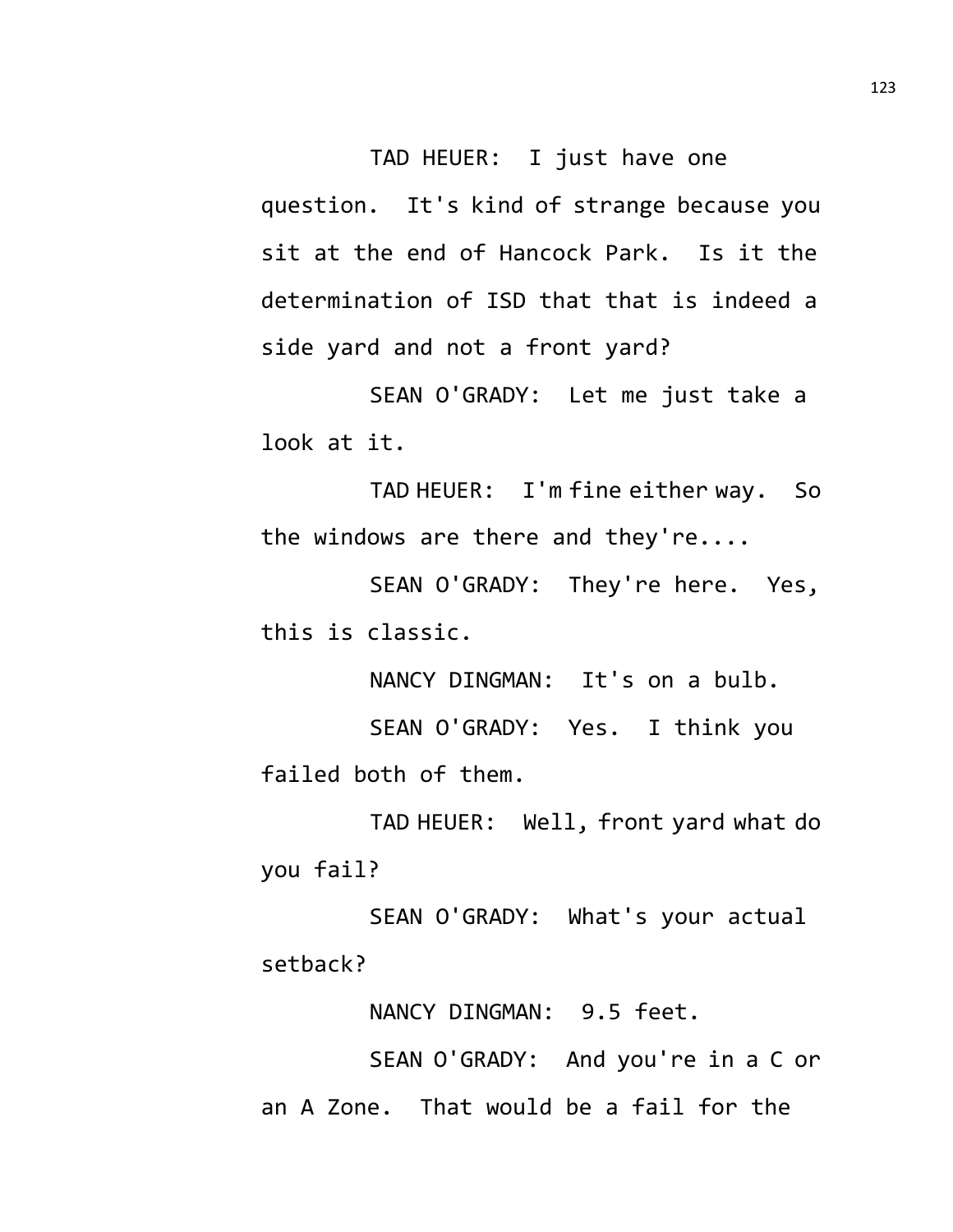front. And if the side, and if it's a calculated setback, it would be a fail for the side, yes.

TAD HEUER: How is it a Special Permit for a window in the front setback?

SEAN O'GRADY: Well, if we were to consider that the front setback, we would still send them here because of the privacy issue going this way. That's what we're trying to protect. Because we sort of -- because it's arguable which way to go, we would just say better safe than sorry to get yourself a Special Permit.

TAD HEUER: Right.

SEAN O'GRADY: But I do see what you're saying.

TAD HEUER: Okay. And just quickly, you've spoken the folks at 2 Hancock who would be the people most directly affected and they don't have any problems? NANCY DINGMAN: Right.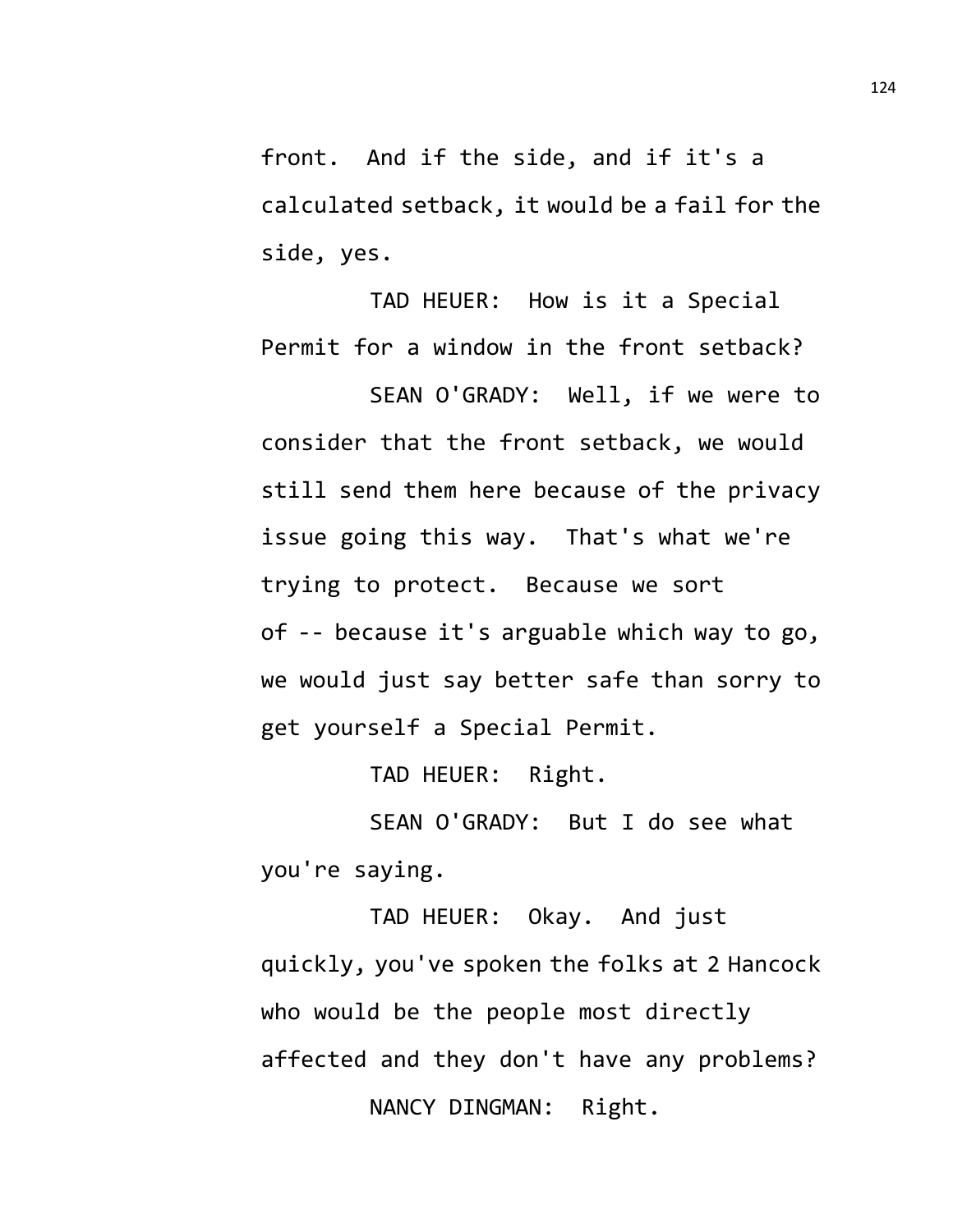ANDREA BACCARELLI: No.

BRENDAN SULLIVAN: Is there anybody here -- let me open it to public comment. Is there anybody here interested in the matter of case No. 10267, 4 Hancock Park?

(No Response.)

BRENDAN SULLIVAN: I see nobody in attendance. There is correspondence from the mid-Cambridge Neighborhood Conservation District. (Reading) The mid-Cambridge Neighborhood Conservation District hereby certifies pursuant to Title 2, Chapter 2.78, Article Section of the Code of the City and the City Council Order establishing the Commission, that the construction described below is not incongruous to the historic aspects or architectural character of the building or district and to enlarge two existing basement windows and create one additional basement window with required egress to match Building Code. Plans and

125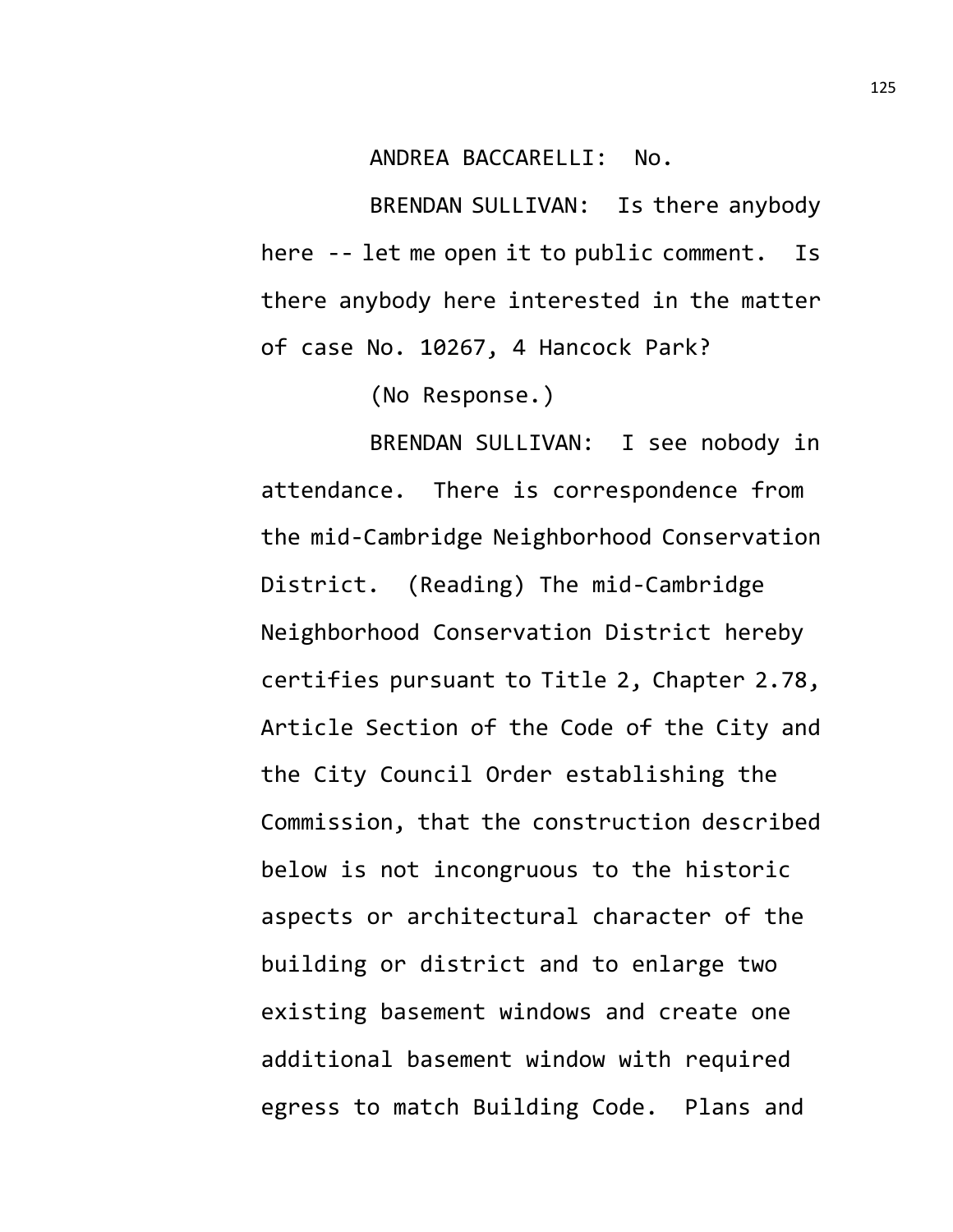specifications that were submitted with the application are incorporated into the certificate which is non-binding on the applicant.

And that is the sum substance of any correspondence.

You're not in possession of any other correspondence from anybody?

NANCY DINGMAN: No.

BRENDAN SULLIVAN: All right.

Nothing to add or delete, change?

NANCY DINGMAN: No.

BRENDAN SULLIVAN: Final words of

wisdom?

NANCY DINGMAN: No.

BRENDAN SULLIVAN: Nothing?

Gus.

CONSTANTINE ALEXANDER: I'm fine. BRENDAN SULLIVAN: Slater? TAD HEUER: I'm fine. KEVIN CASEY McAVEY: I'm good, thank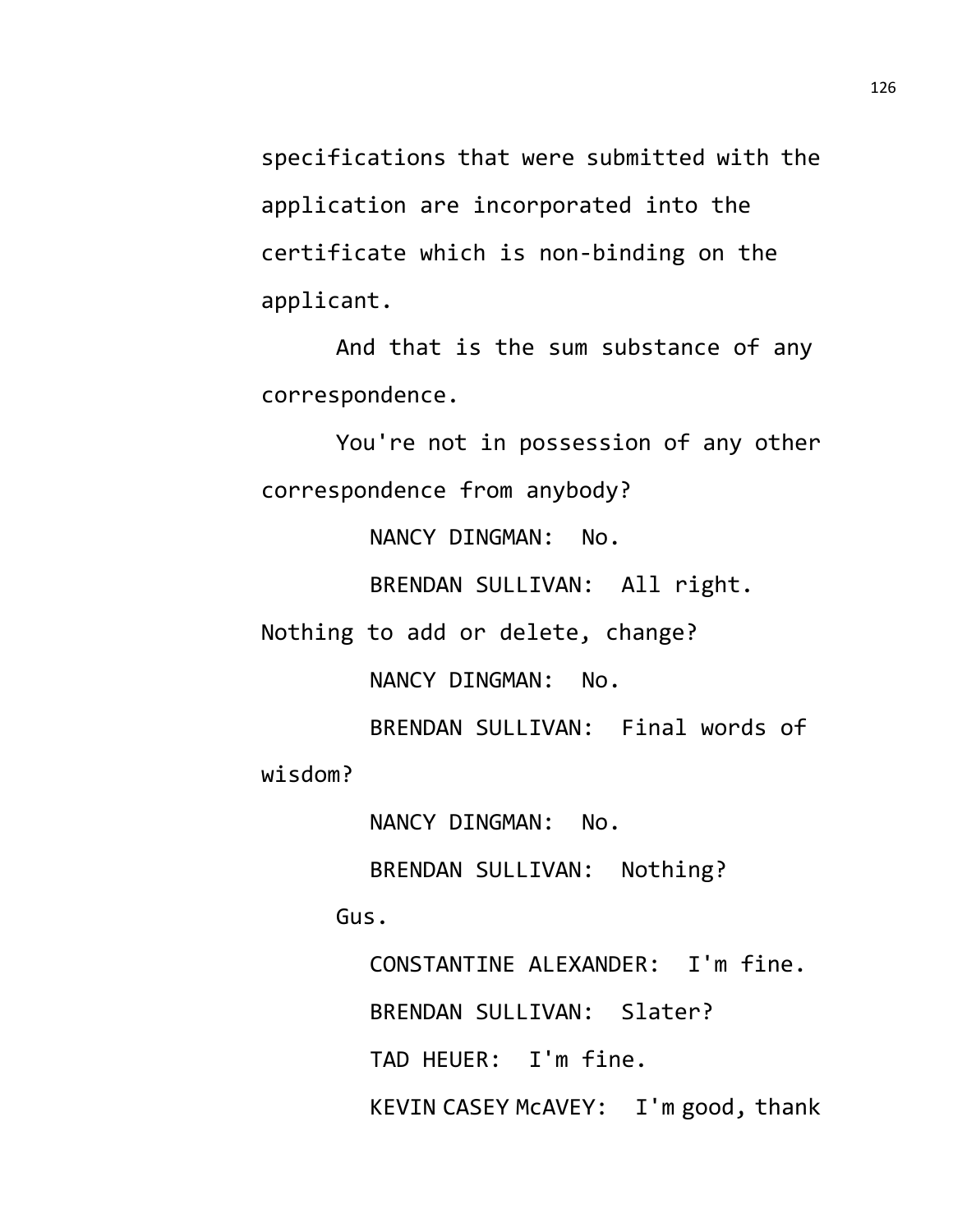you.

BRENDAN SULLIVAN: Okay. Let me make a motion, then, to grant the Special Permit to enlarge two existing basement windows and add one new basement window with window wells as per the plans submitted and initialed and dated by the Chair.

The Board finds that the requirements of the Ordinance can be met.

That traffic generated or patterns of access or egress would not cause congestion, hazard, or change in established neighborhood character.

The Board notes the letter from the mid-Cambridge Conservation District which finds that the proposal is not incongruous, and that patterns of access would not be affected and emergency egress will be improved as a result of the proposed window changes.

The Board finds that continued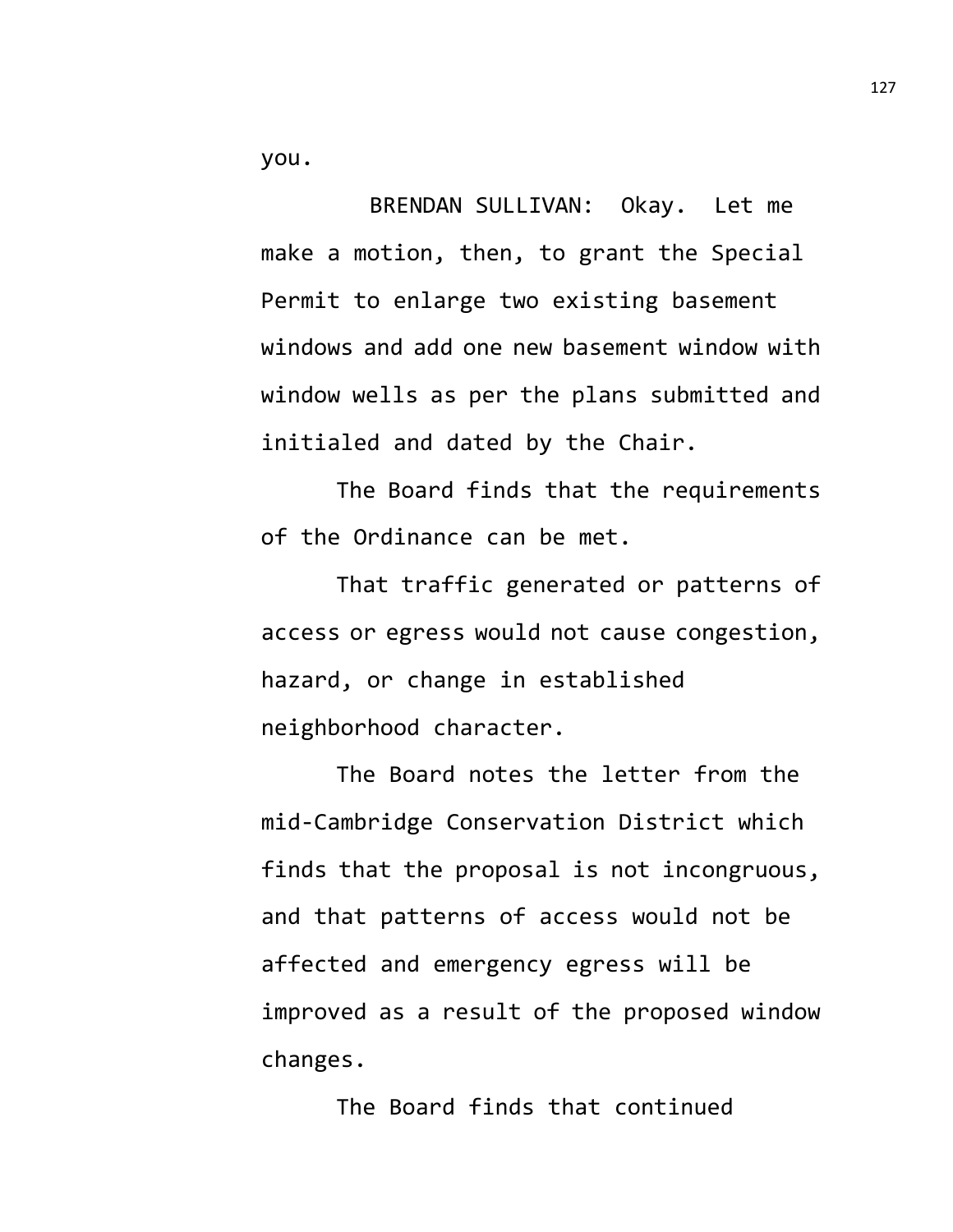operation of or development of adjacent uses as permitted to the Zoning Ordinance would not be adversely affected by the nature of the proposed use. And that there would not be any nuisance or hazard created to the detriment of the health, safety, and/or welfare of the occupants of the proposed use. In fact, it would be the welfare and the co-compliant aspect of this would enhance the liveability of the structure and would not be detrimental to the citizens of the city.

And that the proposed use changes would not impair the integrity of the district or adjoining district or otherwise derogate from the intent and purpose of the Ordinance.

All those in favor of granting the Special Permit.

(Show of hands.)

BRENDAN SULLIVAN: Five in favor. (Sullivan, Alexander, Heuer, Anderson, McAvey.)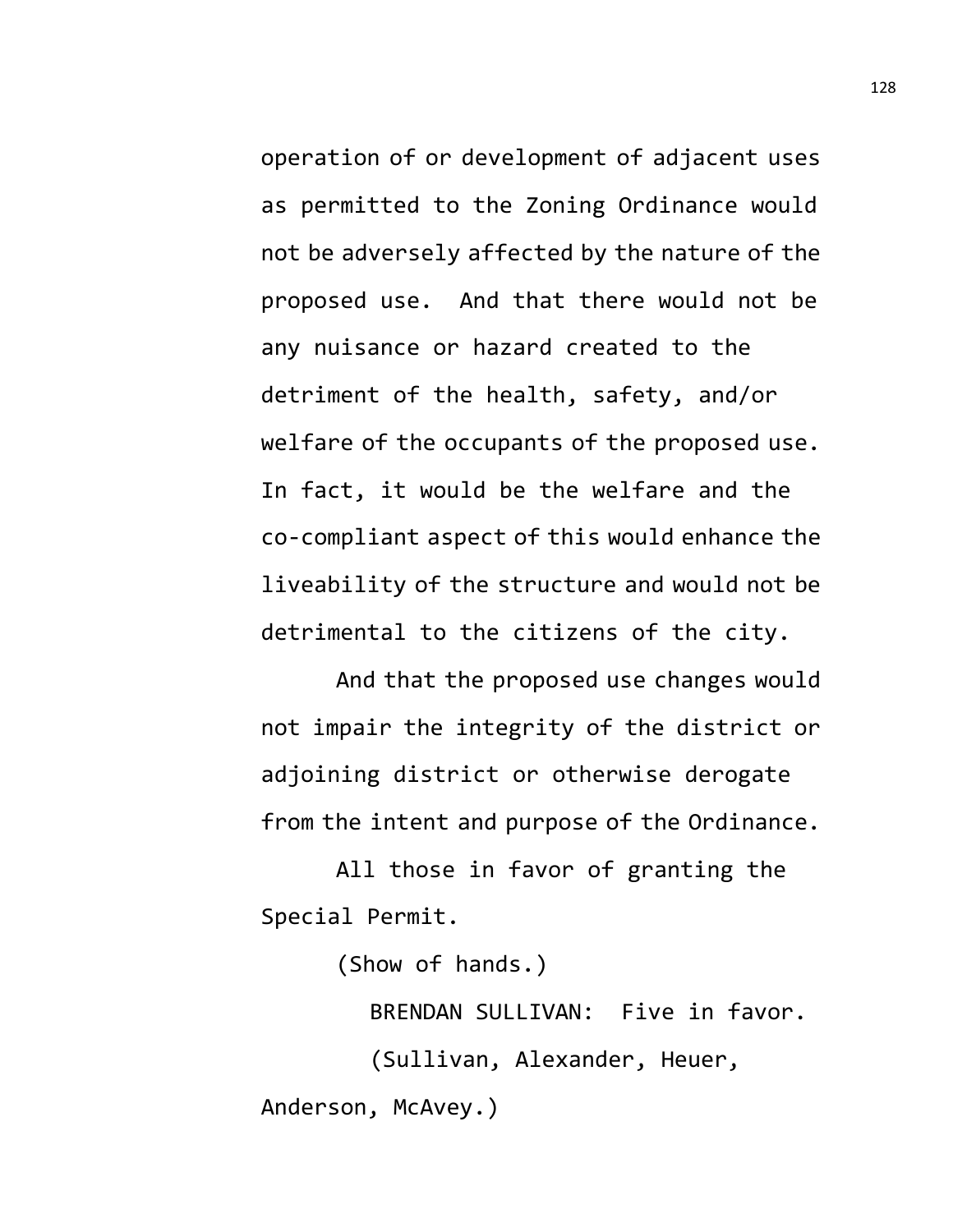(8:45 p.m.) (Sitting Members: Brendan Sullivan,

Constantine Alexander, Tad Heuer, Slater

Anderson, Kevin Casey McAvey.)

BRENDAN SULLIVAN: The Board will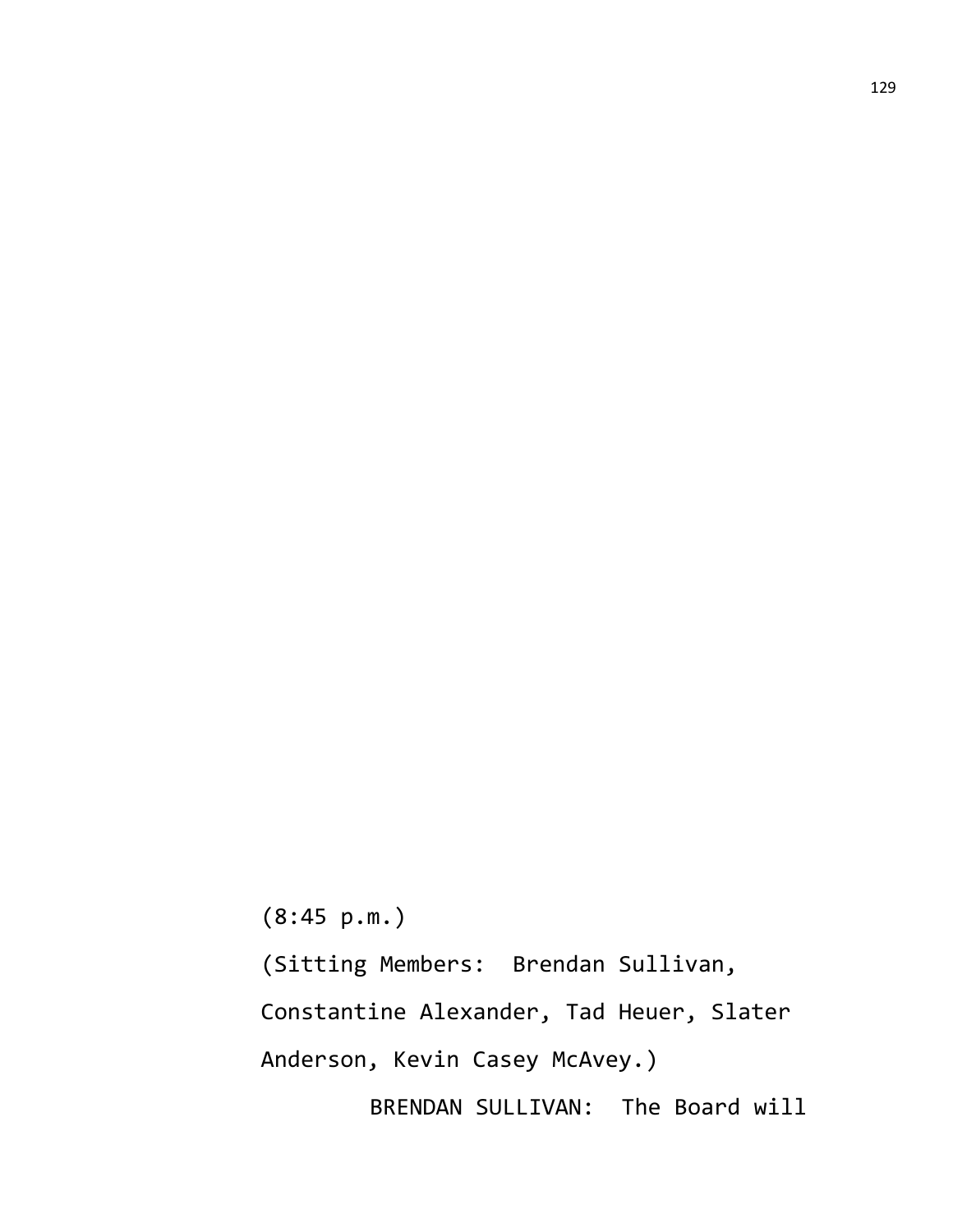hear case No. 10268, 8 Lincoln Lane.

Okay, if you would introduce yourself. And whoever is going to speak and whenever you're going to speak, please spell your last name and give us an address.

NICK WINTON: I'm Nick Winton, Anmahian Winton. That's A-n-m-a-h-i-a-n. And I'll be speaking on behalf of my clients, Jennifer Keddy and Stuart Levinson. And this is my colleague Julia Davis.

BRENDAN SULLIVAN: What is it you would like to do?

NICK WINTON: The house is on Lincoln Lane which is a cul-de-sac. It's a Variance that was granted in '83 which was a creation of a covered park, parking space and deck. And we're essentially recreating that as -- so instead of a single covered parking

space, we're creating a double enclosed parking garage in roughly the same footprint with a small addition off the back side of the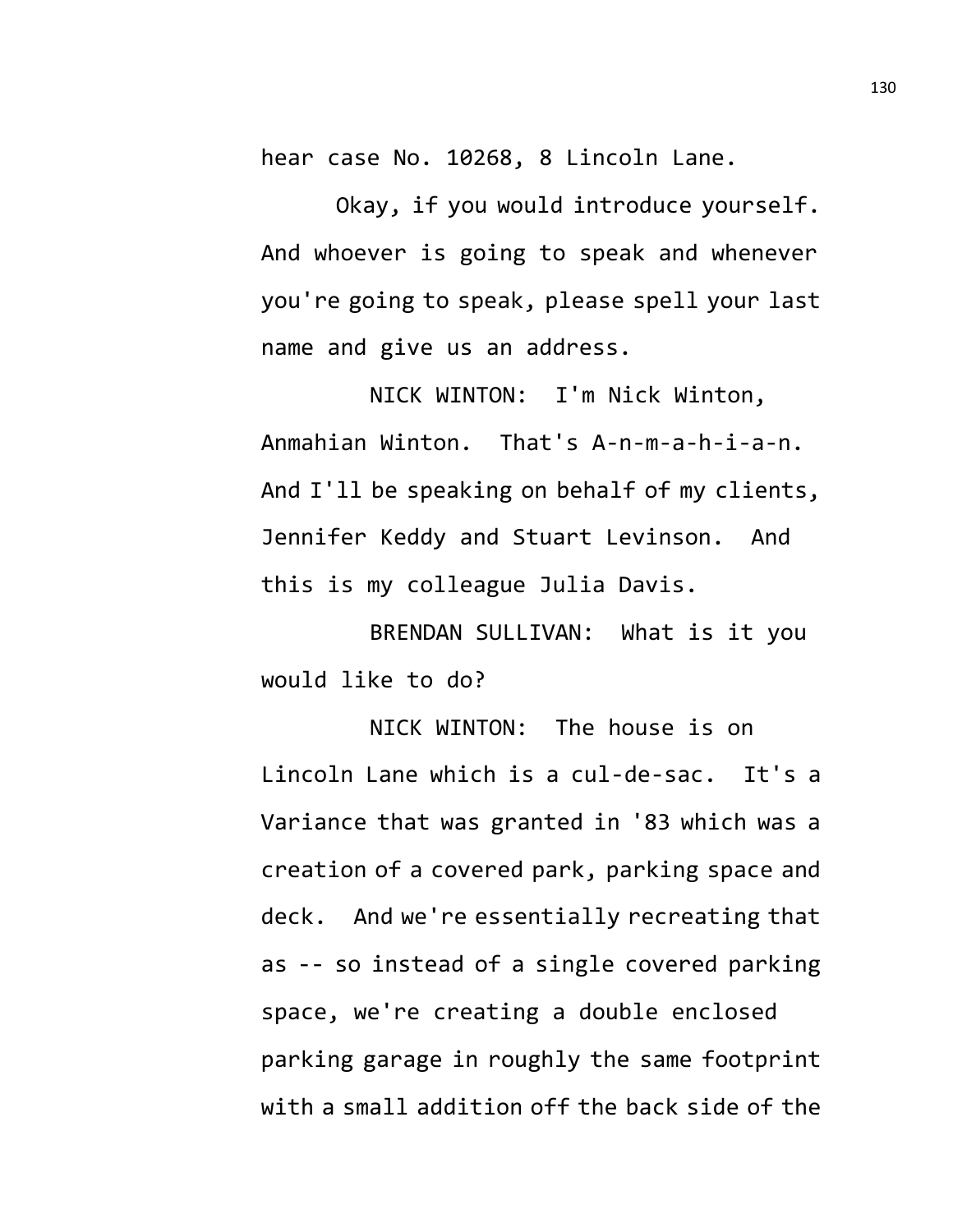house of about roughly 110 square feet.

The property is non-conforming as is, and we believe it was non-conforming when the original Variance was granted in '83. So, the sort of constraining elements of the Variance are, if you want to call them the hardship, is that the site is irregular in shape. It has a very steep slope on the driveway and so there's really no option for changing the location of the driveway. And the driveway is also a shared element between this property and the adjacent property. So the driveway itself is not a reasonable parking place.

TAD HEUER: Is it shared by cross easement or just by custom?

NICK WINTON: I'm sorry say it again?

TAD HEUER: Is it shared by cross easement or just by custom?

NICK WINTON: Well --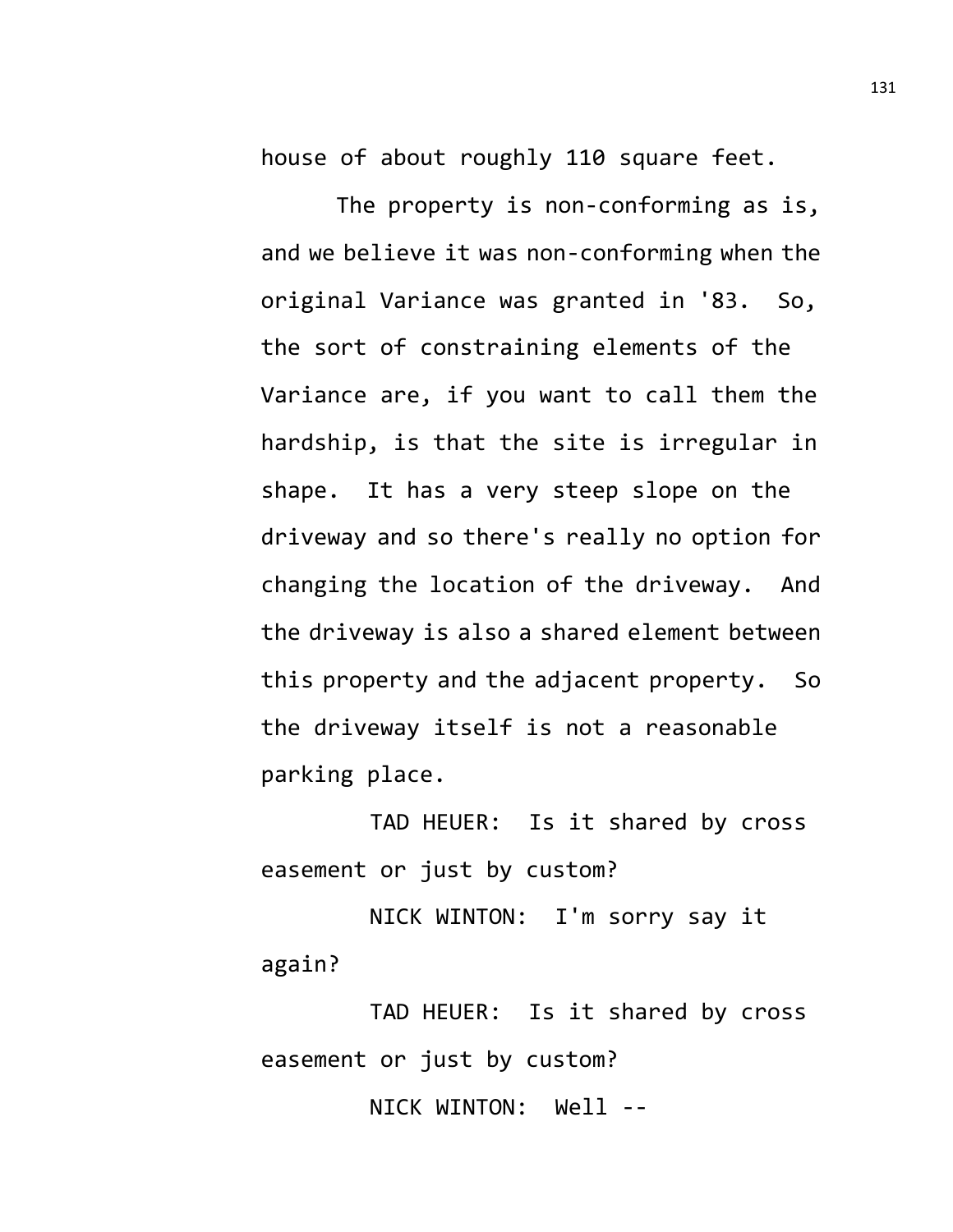TAD HEUER: My question is if you wanted to, could you park there and your neighbors would be out of luck?

JENNIFER KEDDY: No.

TAD HEUER: Or are you required to give them access through --

> NICK WINTON: There's an easement. TAD HEUER: Okay.

NICK WINTON: So it has to remain open.

The Lincoln Lane cul-de-sac is a tight cul-de-sac, and it's used for public parking. The current under deck parking space is open so it's exposed to the neighbors, the abutting neighbors. And we're proposing to build an enclosed version of that. And in doing so we would add a second space so that the both cars of the owner would be parked off street. The owners have obtained four letters of support from the four abutting neighbors which are, I think --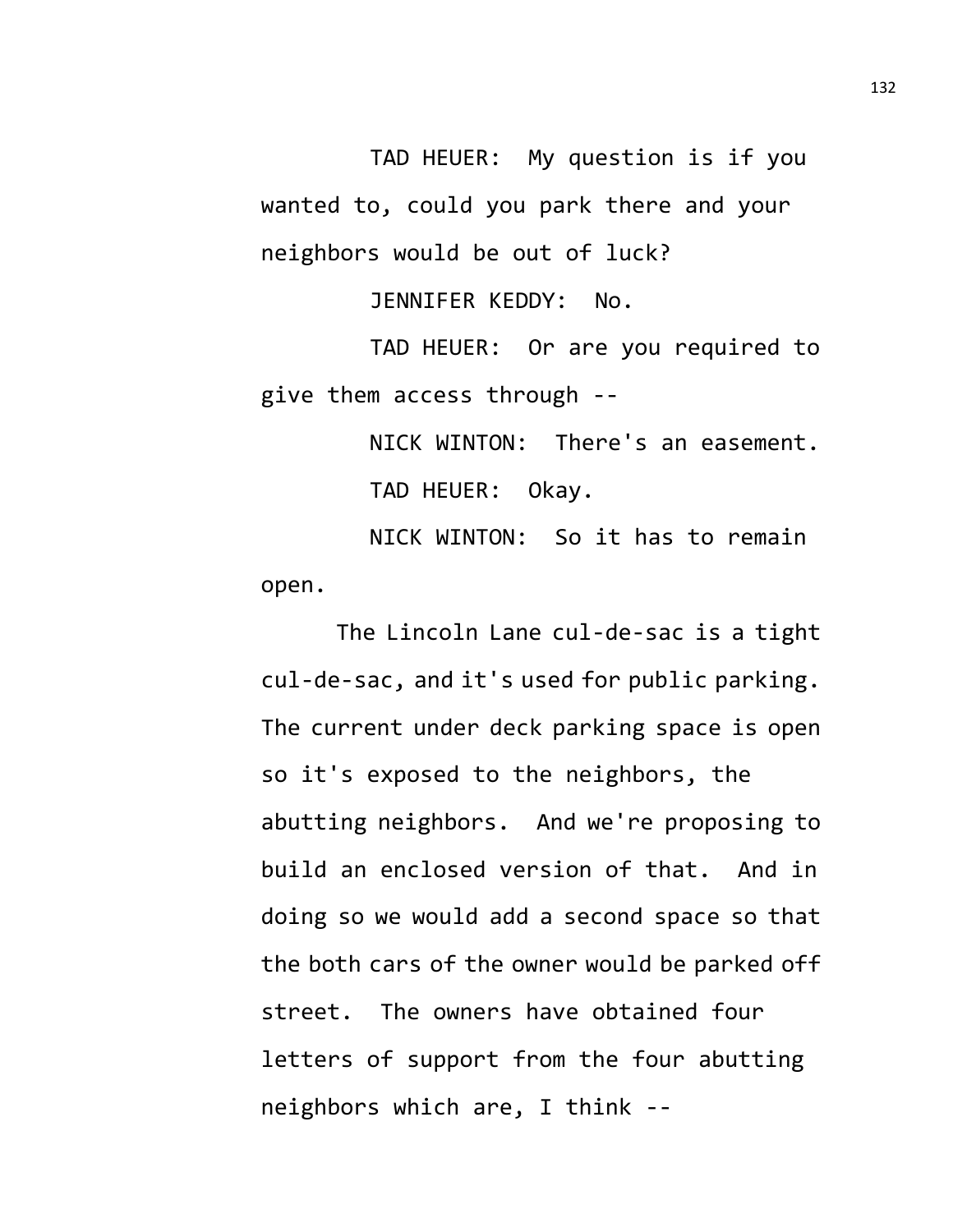JULIA DAVIS: Three. But they were submitted this week.

NICK WINTON: Three. And do you have --

JULIA DAVIS: Of they should have copies of it.

> BRENDAN SULLIVAN: The letters? JULIA DAVIS: Yes.

BRENDAN SULLIVAN: Yes, from the Cronins, from the Spauldings, and from the people at 55 Fayerweather.

NICK WINTON: The amount of square footage being added in the with respect to the parking area is minimal. We're actually just straightening a couple walls. It's a matter of, you know, a few square feet actually. So the overall footprint of that is I would say roughly equal. And we have actual dimensions, but the -- and the addition off the back side of the house, north side, is not visible from the street but does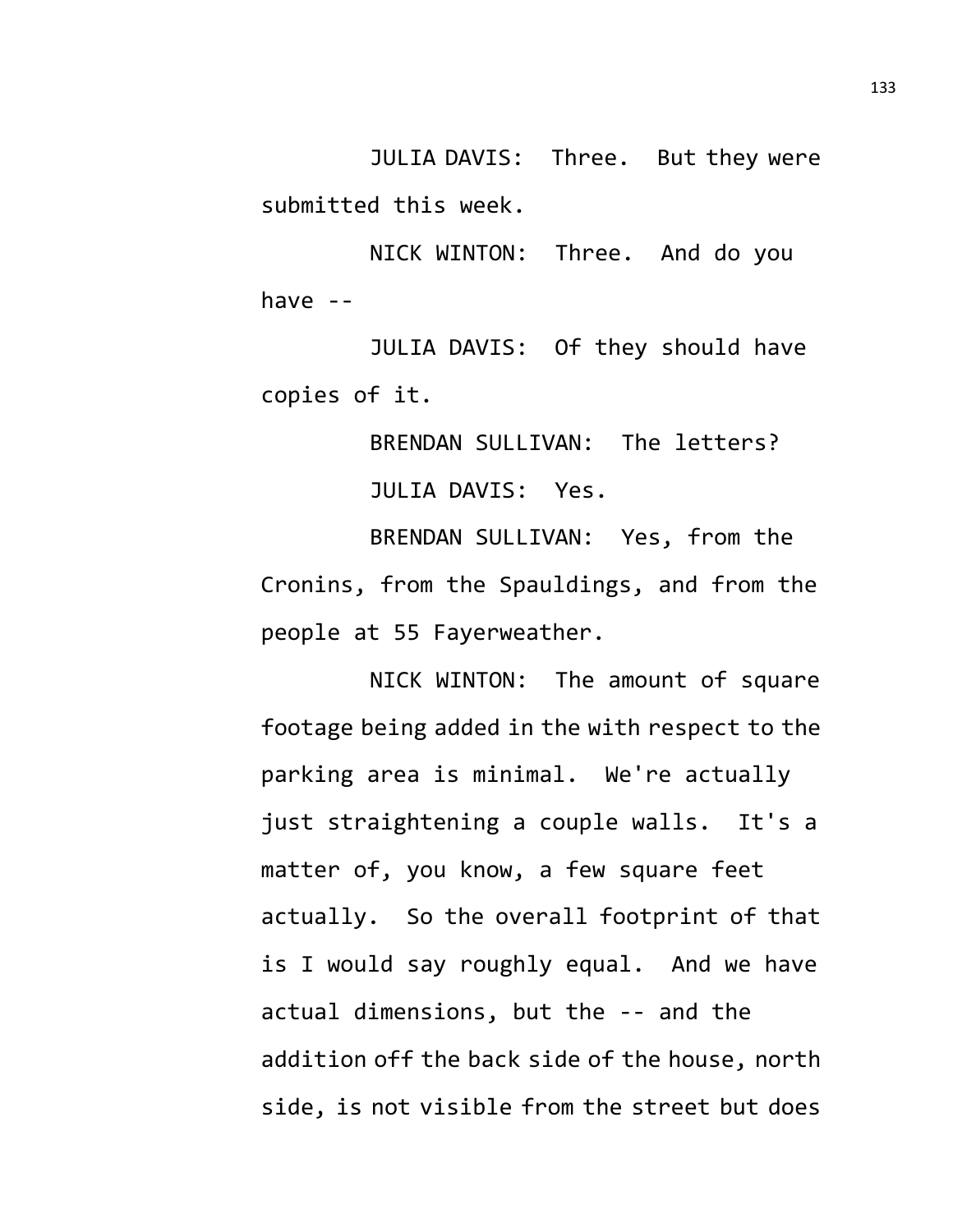face the abutting neighbors who we have their approval.

TAD HEUER: Can you walk us through how you get to what I calculate is 512 square feet of additional space? Because if what you just said --

NICK WINTON: No, no, not 512.

TAD HEUER: Good. Because your form says 512 additional.

NICK WINTON: I stand corrected.

TAD HEUER: And I just wasn't -- looking at your additions, they don't seem to add up to that number or anywhere near it.

NICK WINTON: Well, it's a two-fold. The deck itself is -- wraps the west end of the house. And on that end of the house we're adding approximately 110 square feet; is that correct? Which is the bay. The enclosed bay of the addition. And then the deck itself we're expanding in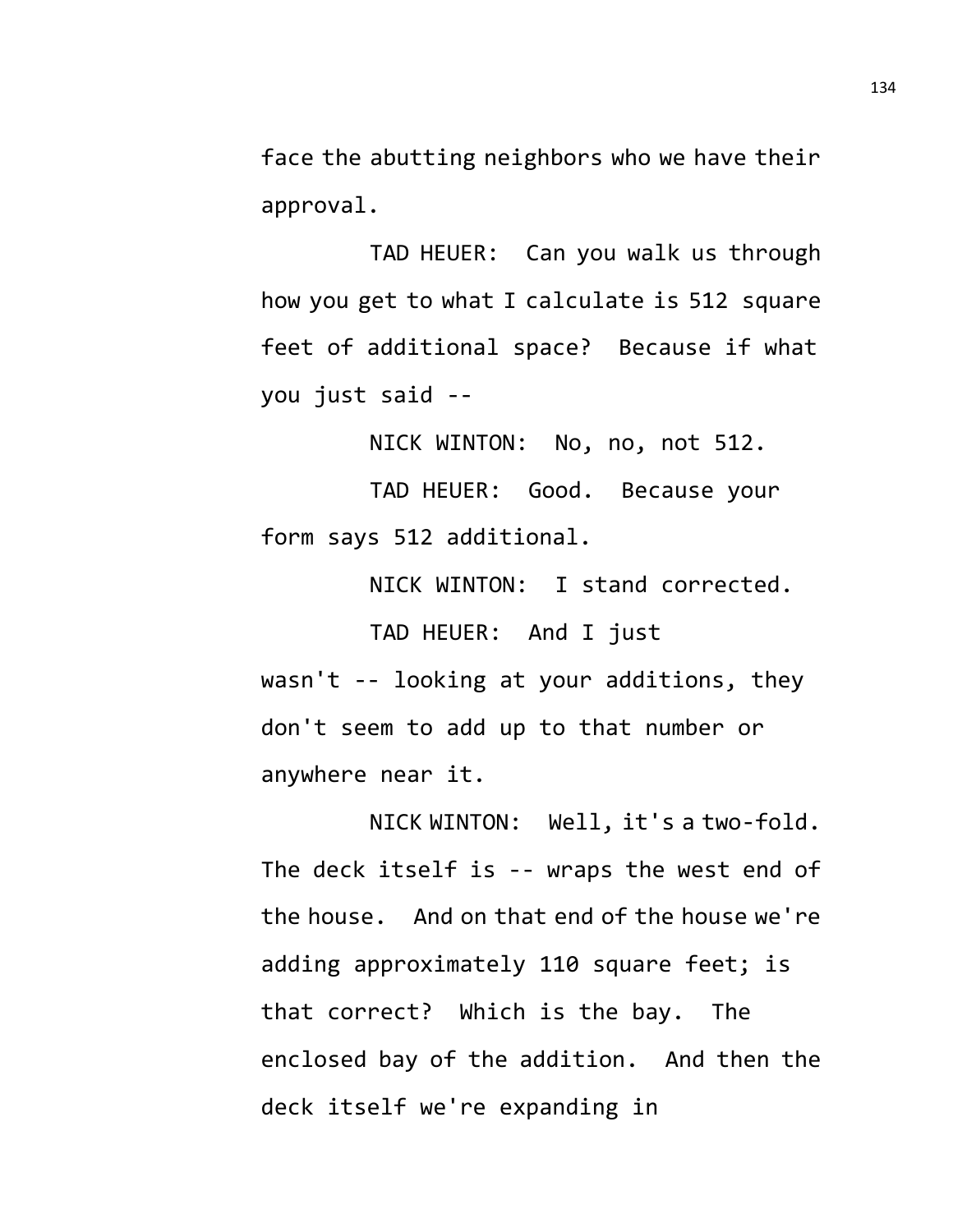one -- eastwardly to create the enclosure around the west end of the house, and that's the additional square footage.

JULIA DAVIS: Yeah, and then addition, that additional square -- the parking space.

TAD HEUER: So start over and bring me down that list again.

NICK WINTON: So, the bay off the north which is approximately 110 square feet.

TAD HEUER: That's the additional parking space?

NICK WINTON: Right.

TAD HEUER: All right.

NICK WINTON: And then the deck itself, the additional square footage of the deck is another -- I have to -- I can't, I don't see the calculus here, but I think it's approximately --

BRENDAN SULLIVAN: We're going to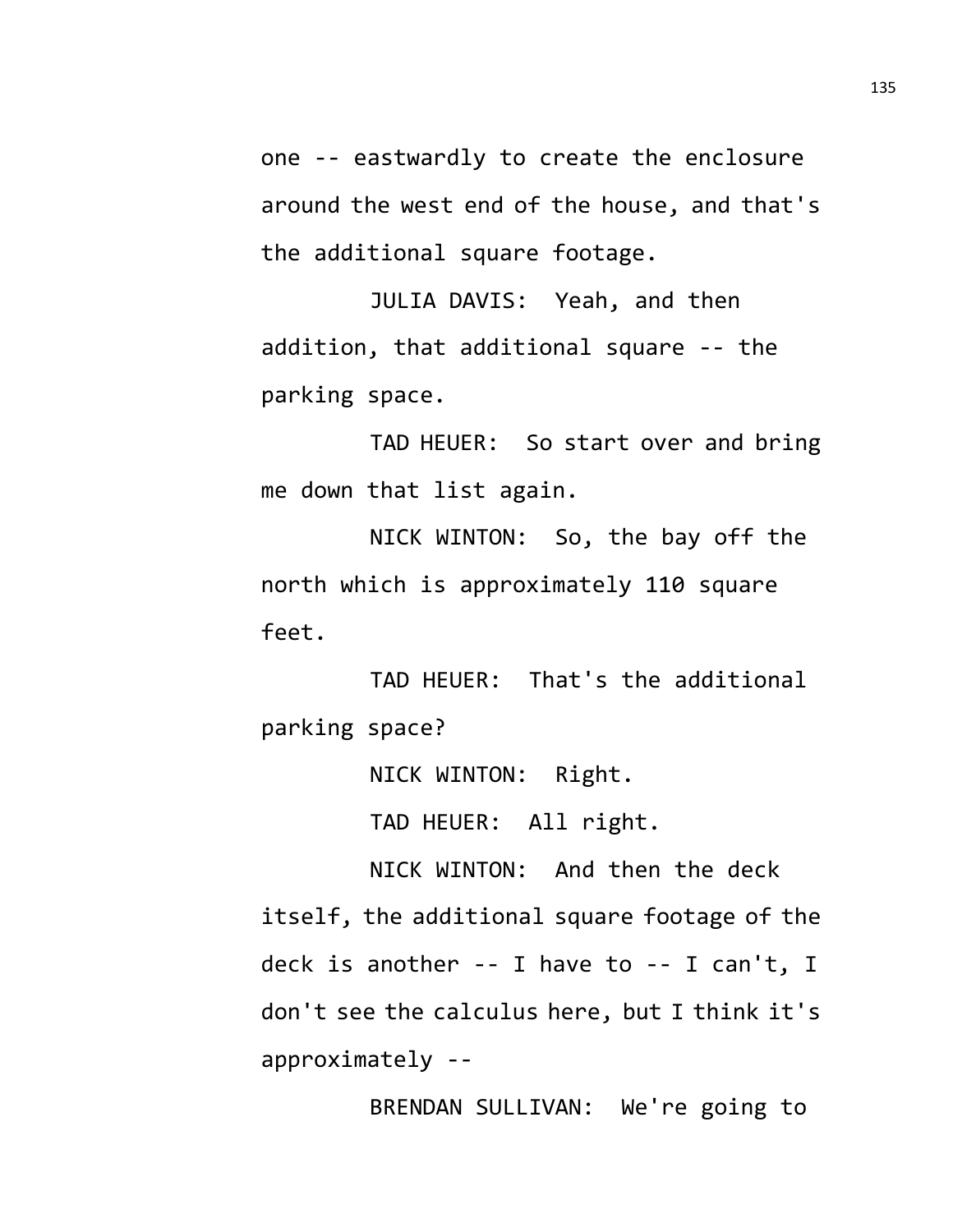need to get that number exact.

TAD HEUER: And then your -- it's an eight-by-twelve addition to the kitchen.

NICK WINTON: Roughly, yes.

TAD HEUER: It's 110 square feet.

NICK WINTON: 110 square feet.

JULIA DAVIS: On this page here.

You can see the -- which is page 7. So this is the existing square footage for all of the floors. So the lower floor we're going from 1800 to 2,210. And on the first floor we're going 2,035 to 2,158.

TAD HEUER: So you're adding 180 square -- sorry. So 122 square feet in the first floor is your kitchen addition; is that right?

JULIA DAVIS: Uh-huh.

TAD HEUER: And the lower floor covers the --

JULIA DAVIS: This is the lower floor.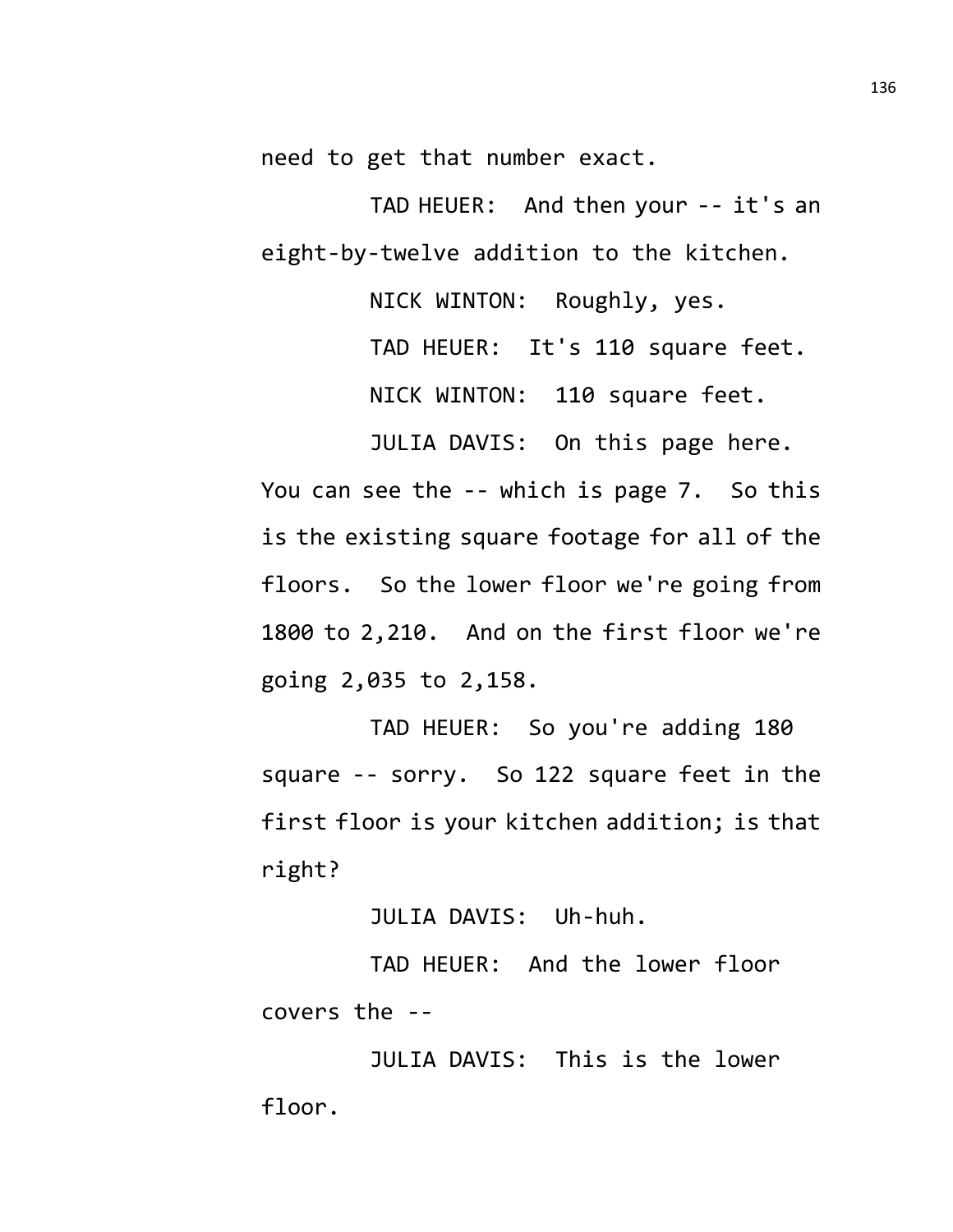TAD HEUER: Right. The space under your expanded deck?

SLATER ANDERSON: This space.

STUART LEVINSON: This is existing and this is proposed.

SLATER ANDERSON: But there's no space under that deck; right?

STUART LEVINSON: There's no space here. And so it's creating that space.

JENNIFER KEDDY: Just this piece to fill it out.

JULIA DAVIS: And then this is the existing first floor, removing this bay here and adding on in the back here.

SLATER ANDERSON: So this lower level's walk out, full height walk out?

JULIA DAVIS: Yes.

NICK WINTON: The deck plan is more easily seen in this illustration, landscaped illustration. It's a combination of floor plan and site plan. This is a recent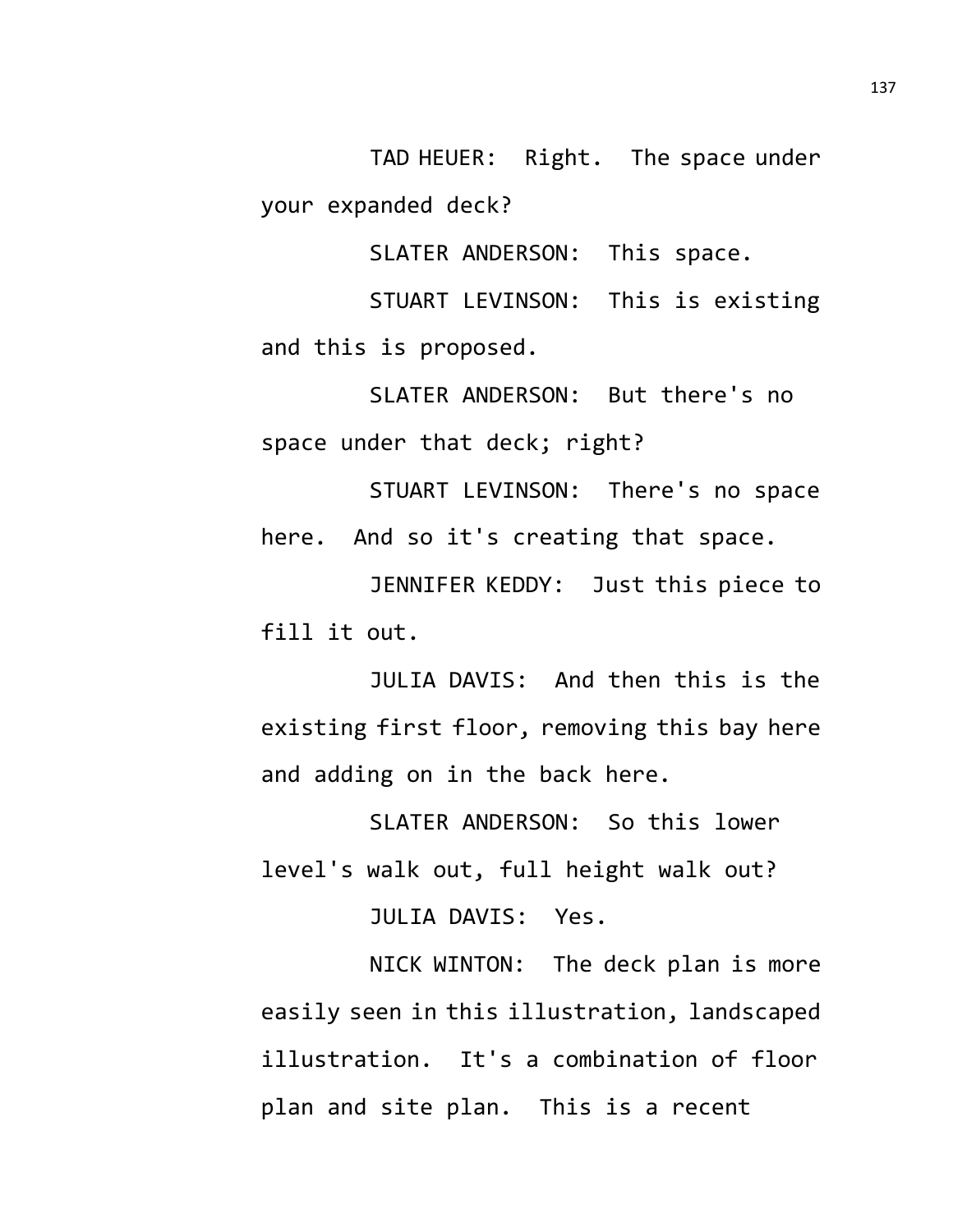addition to the --

CONSTANTINE ALEXANDER: This is stuff that's in the file already; right?

JULIA DAVIS: That one page is not in the file.

NICK WINTON: This one page is new. CONSTANTINE ALEXANDER: Is it comprised of information in the file, it's sort of  $-$ 

NICK WINTON: Yeah, we have a site plan that indicates the same configuration. BRENDAN SULLIVAN: It's an elaboration of what's already in the file if you will?

NICK WINTON: That's correct.

BRENDAN SULLIVAN: Well, okay. Well, again going back to Mr. Heuer's original question, how do we come up with 75 -- 114 square feet in the application form?

TAD HEUER: I mean the math -- the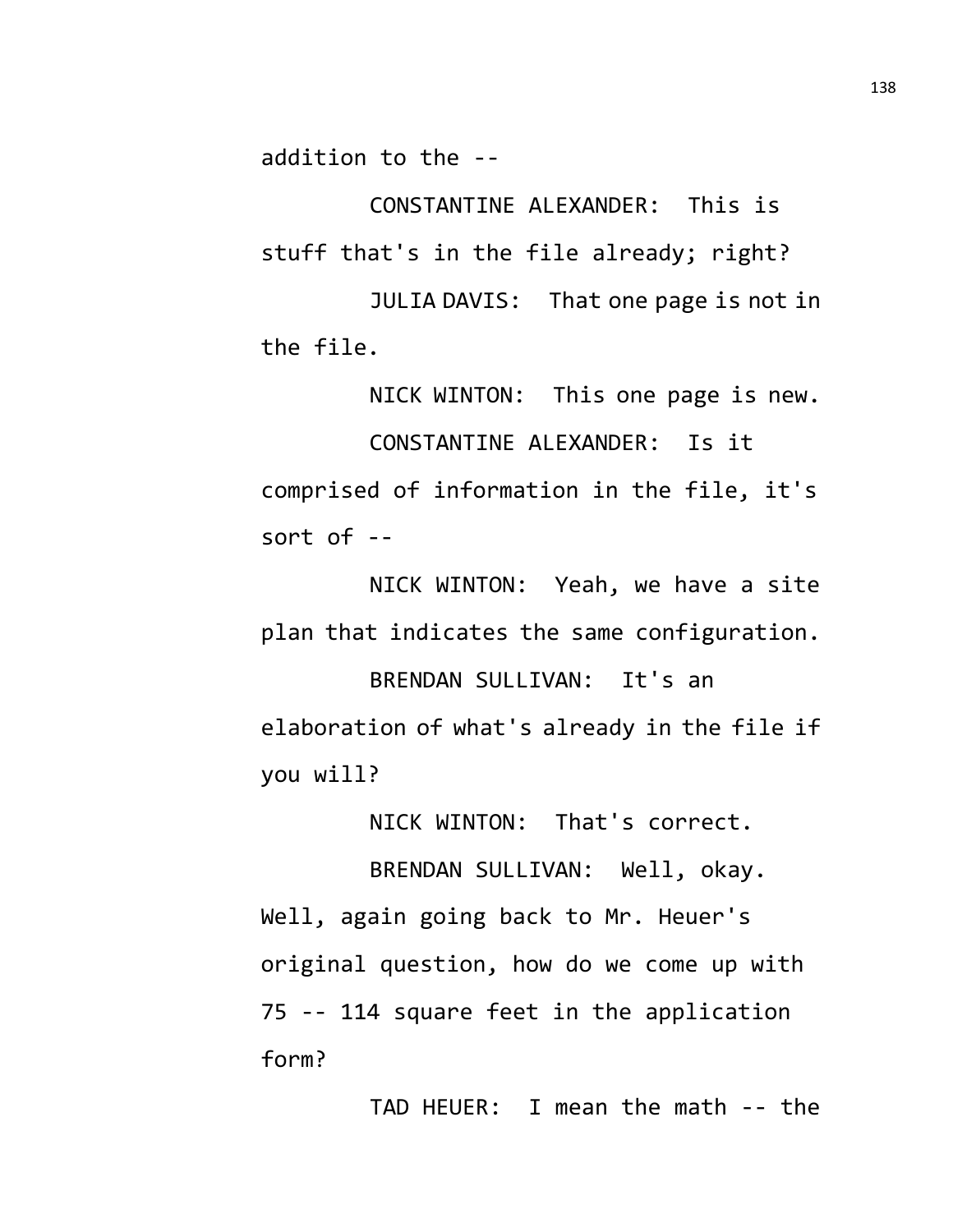math -- I think it's because you're bringing your deck up off from grade where it doesn't count and you're making it a first floor deck where it does count so it's covering the space --

NICK WINTON: The footprint is nearly identical, but the calculus of square footage grows.

TAD HEUER: Is the elevation of your deck --

NICK WINTON: It's now occupiable square footage as a garage.

TAD HEUER: Well, not just occupiable space as a garage, but also the space underneath -- it's really the space underneath the deck.

JULIA DAVIS: The space currently underneath the deck is about six feet so they use it for storage.

> TAD HEUER: Yes. JULIA DAVIS: And so, yes, when we do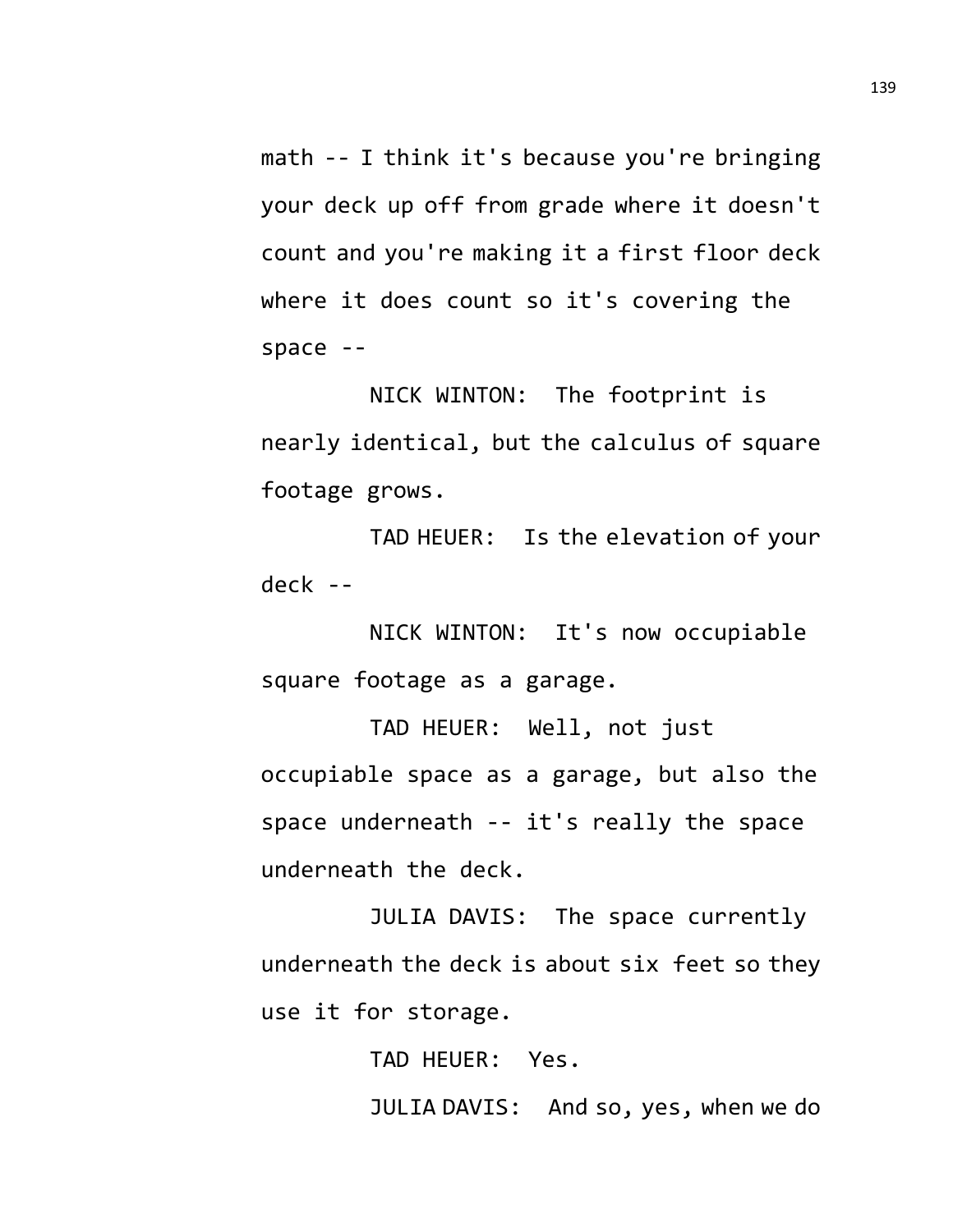raise it up to the same level of the rest of the deck, you can occupy the space.

TAD HEUER: Right. And can you walk me through how adding a parking space requires an addition to the kitchen?

NICK WINTON: They're not related. The parking space is really about the limitations to the driveway and the -- let's say the limit of space in the cul-de-sac. So the cul-de-sac is shared among three neighbors.

TAD HEUER: Right.

NICK WINTON: And it's a source of conflict and it's a very small --

TAD HEUER: It's a position that a lot of residents of Cambridge would love to have three parties fighting over essentially a designated set of multiple parking spaces on the street I would suspect; right?

NICK WINTON: Well, I'm only speaking from what I've heard. And so I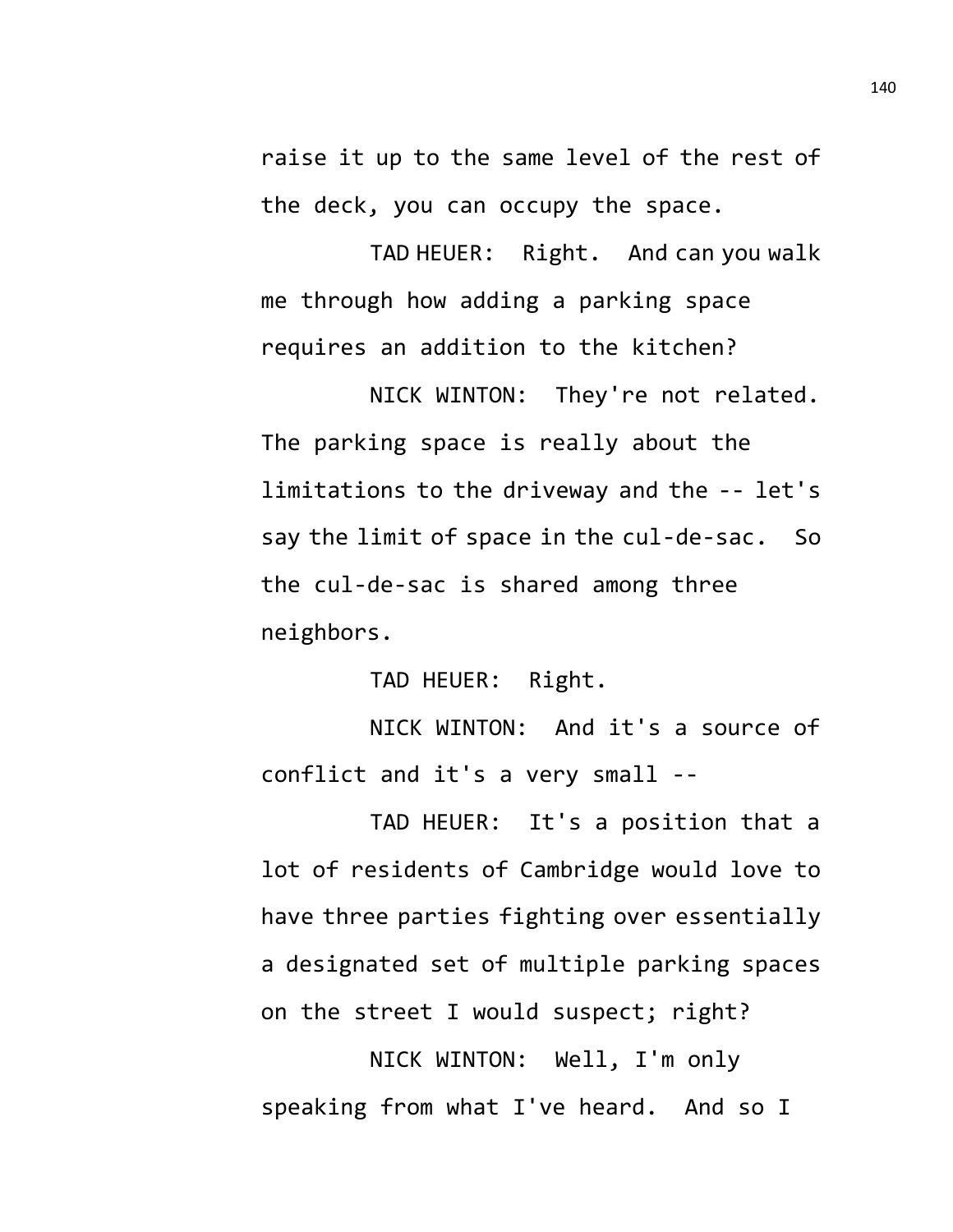think -- and thus the support of the neighbors. I think they see it as a benefit obviously to them because there's fewer cars parked.

BRENDAN SULLIVAN: I think what really happens is that somebody who comes to visit, the previous owner of the Strauses will park more to the left of their house blocking the Cronin's access down the side there. That's -- and people not really knowing --

NICK WINTON: Where to park.

BRENDAN SULLIVAN: -- where to park. And sorry, you know, but it's, that's really what the --

STUART LEVINSON: We felt that it would be beneficial to have a place to put two cars and take less cars off.

BRENDAN SULLIVAN: So that people coming in will park more to the right side. STUART LEVINSON: Since, you know,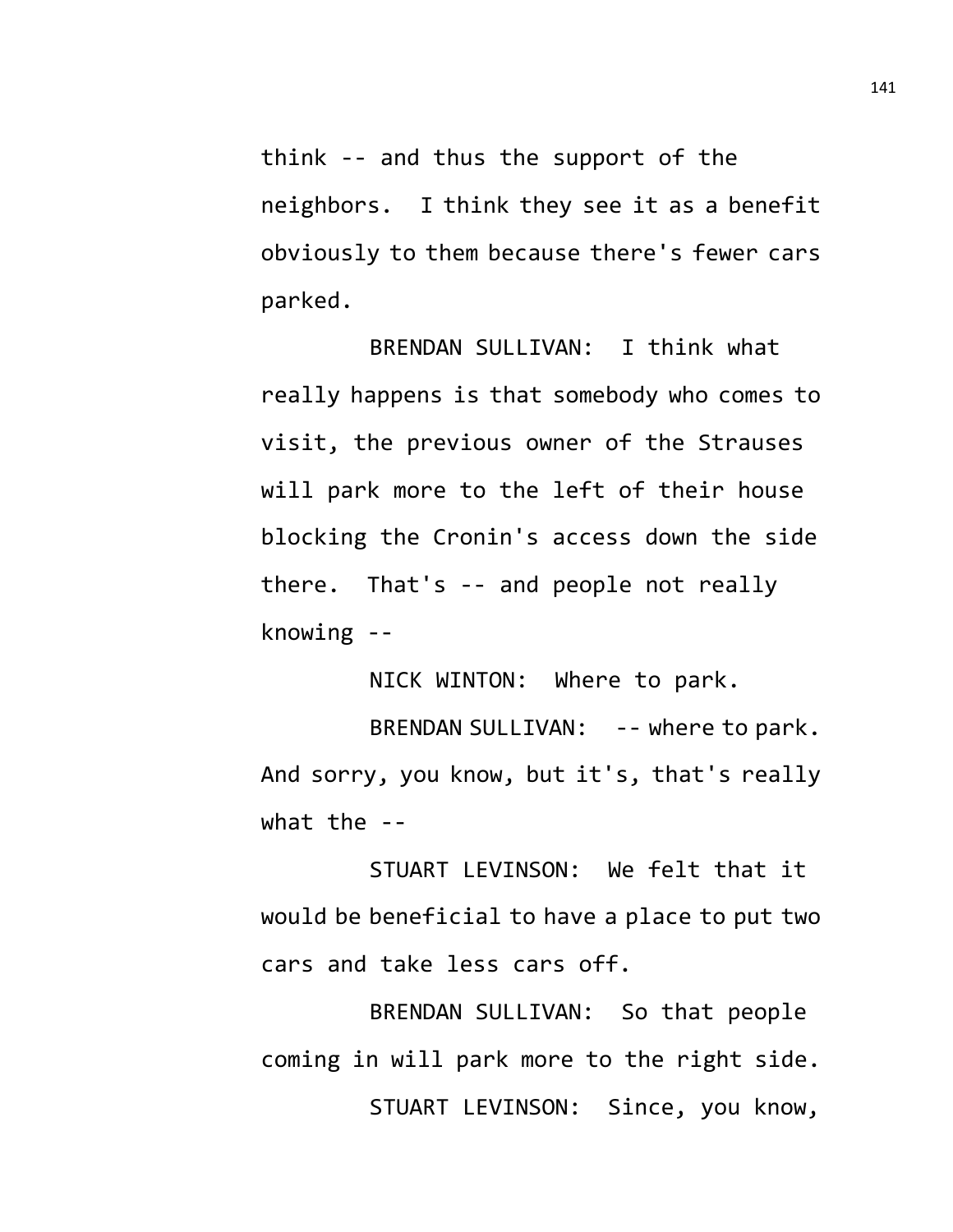the neighbor --

JENNIFER KEDDY: We would like to change the way people park in there.

STUART LEVINSON: The Cronins are parking here and so -- they don't want to park in their driveway or garage. We thought it would be a benefit to the neighborhood to --

BRENDAN SULLIVAN: Yes. The owners, the residents police themselves. It's the occasional visitor who doesn't understand and that's really what the source of the aggravation is.

NICK WINTON: Yeah. And there are two -- there's an entrance itself, Lincoln Lane, and then there's the shared driveway and also the Cronin driveway. So there's quite a complements of curb cuts and actual parking, allowable parking area along the curb is very limited. So if you blend out to the parking.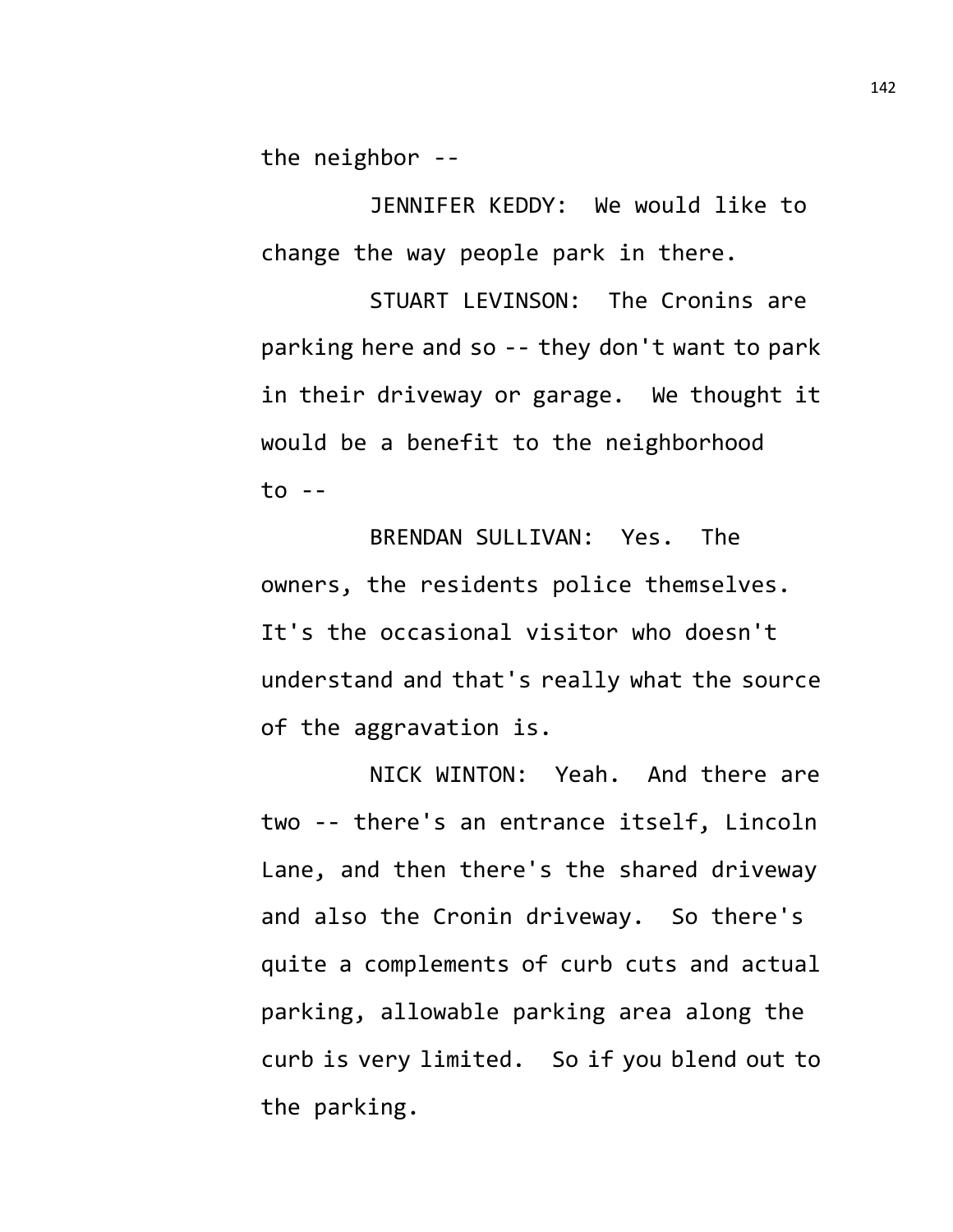(Several people speaking at once.) JENNIFER KEDDY: There actually is no curb.

CONSTANTINE ALEXANDER: This is going to be tandem down the driveway.

BRENDAN SULLIVAN: So, okay, did you get the original question answered?

TAD HEUER: The kitchen.

STUART LEVINSON: I just want to say one more thing about the garage and then the Strauses turned it into a waiting room.

JENNIFER KEDDY: And a carport.

STUART LEVINSON: And a carport. And so we're bringing it back into being a garage.

TAD HEUER: And your addition here, this small space next to the garage, is that a -- what is that? I see you're squaring off that house. Is it a --

NICK WINTON: So on the lower level it's additional garage space. Bicycle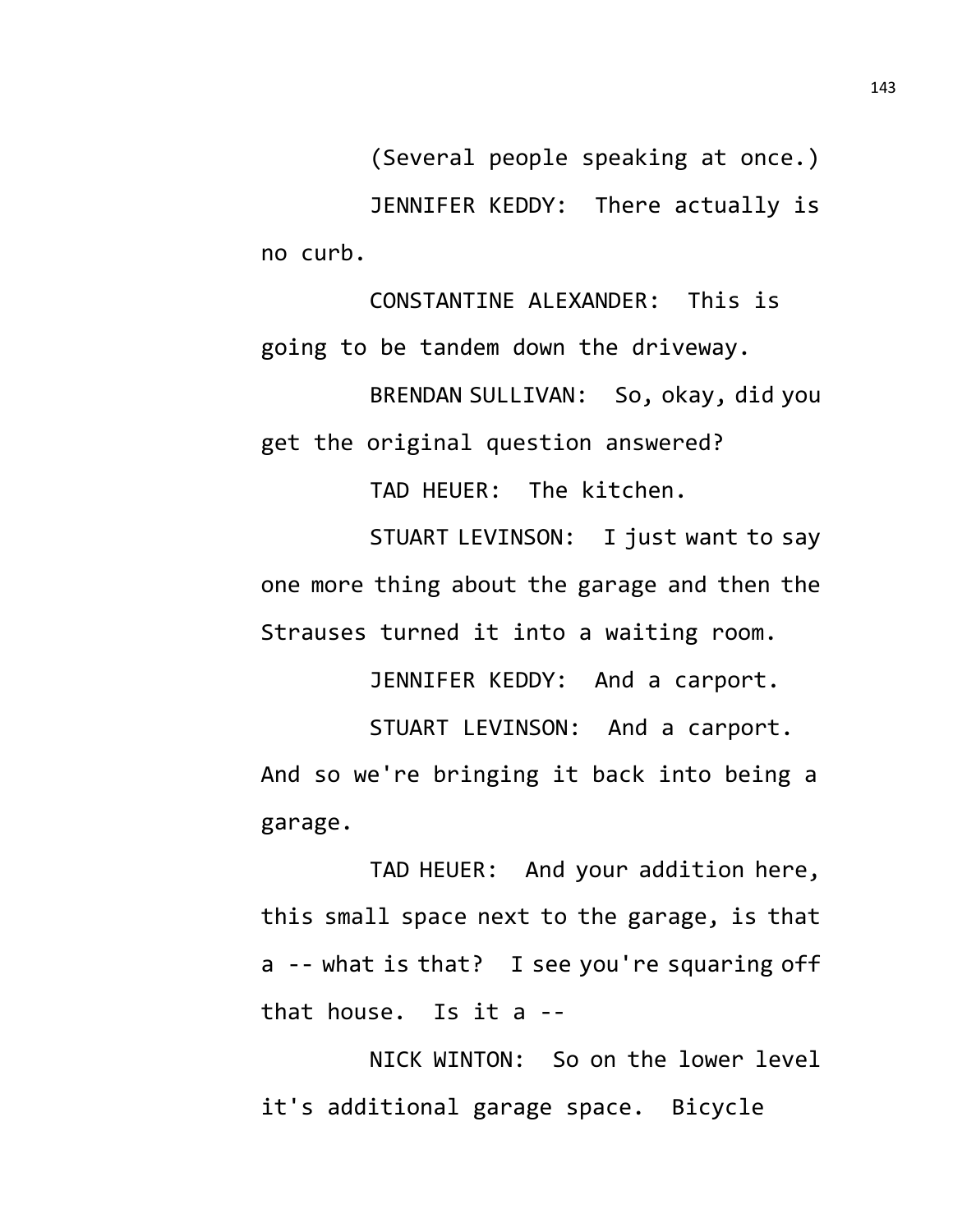storage. And then above is deck.

TAD HEUER: And how is it fronted? NICK WINTON: With a normal garage space. There's two bays. One regular, customary garage bay and one half size for sort of bicycle storage.

> JULIA DAVIS: And trash. TAD HEUER: Functioning? JULIA DAVIS: Yes.

TAD HEUER: So you have a kitchen? NICK WINTON: So the kitchen came

about in a couple different ways. One is that the current house has a winder stair that we need -- that we're going to replace. It's a non-conforming stair. It's illegal or what would be -- I'm sure it could be grandfathered because it's very awkward and a strange stair. Original with the house. When we replace that, we're going to consume some additional square footage inside. The idea was to expand the kitchen in a direction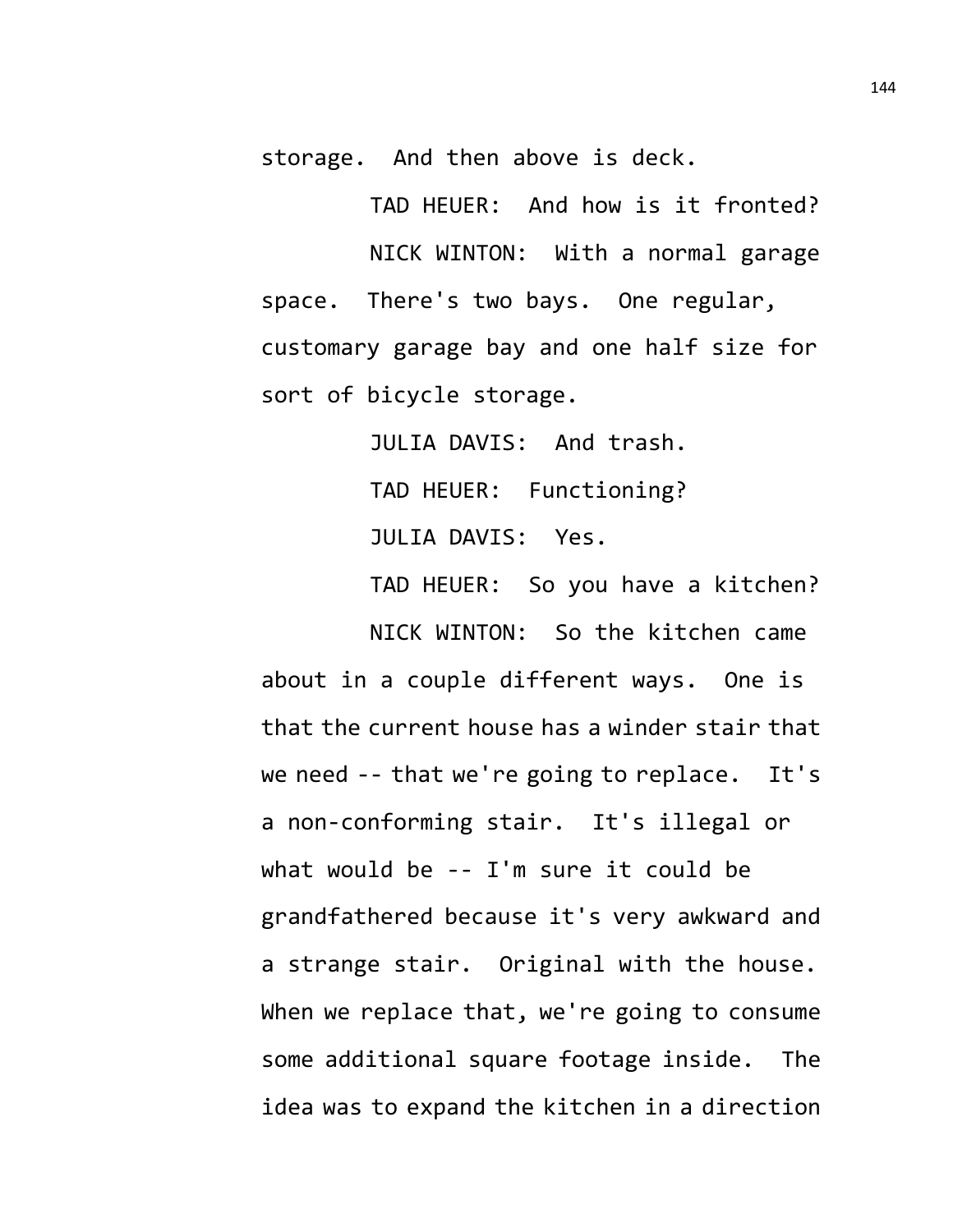that we felt would accommodate that additional stair and improve the views and like for the house.

TAD HEUER: So where's the kitchen now and where's it --

NICK WINTON: The kitchen stays roughly where it is.

JULIA DAVIS: This is the non-conforming winder stair.

TAD HEUER: Right.

JULIA DAVIS: And then this is the stair that we would be adding in.

TAD HEUER: Right. So you're running the stair up through, is that a closet?

JULIA DAVIS: That's a pantry.

NICK WINTON: So we're -- the kitchen is in roughly the same part.

SLATER ANDERSON: It seems to be moving around the corner. The kitchen's here and it's going around the corner there.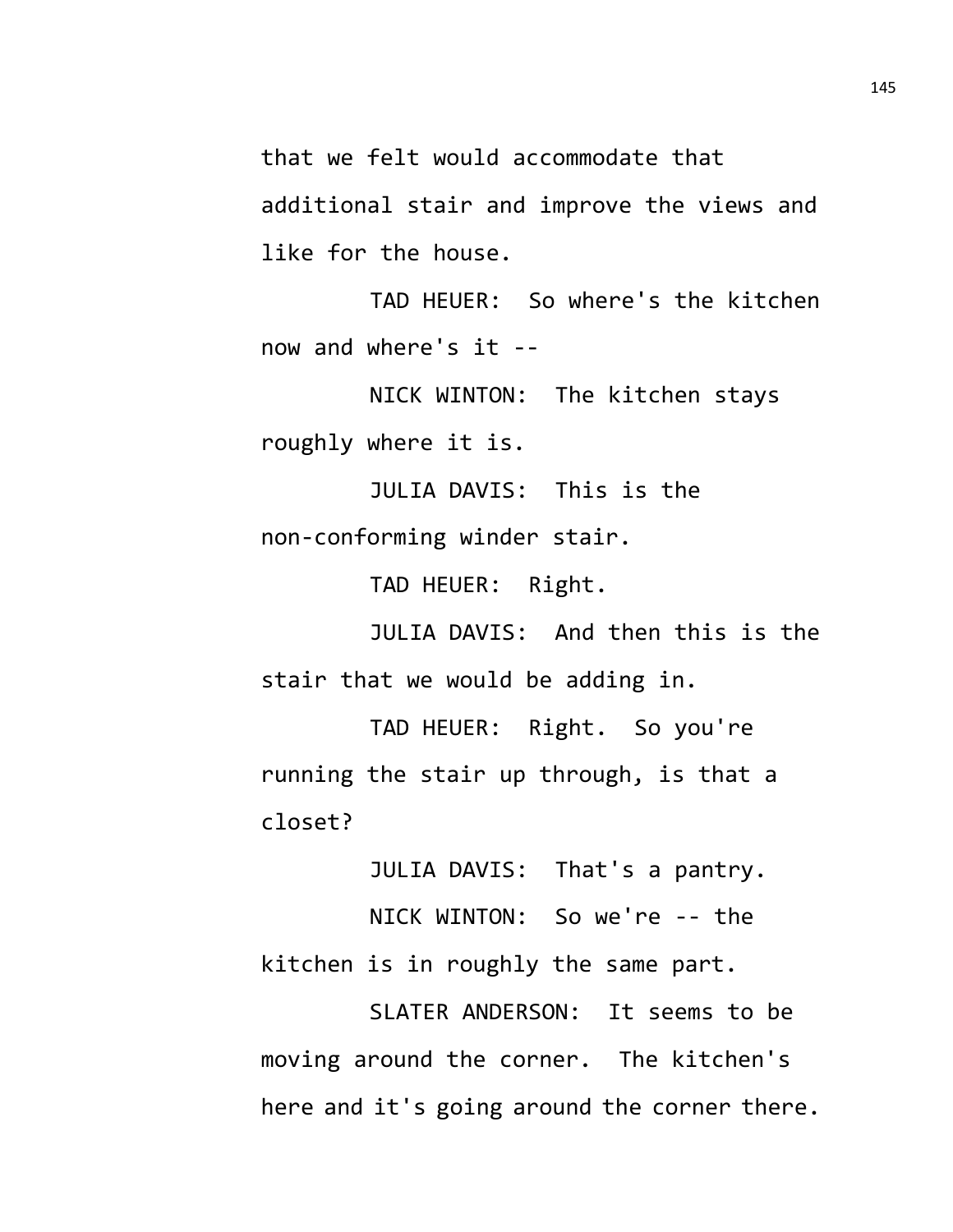NICK WINTON: It's changing the orientation so that the kitchen now has a view out to the back of the house instead of the side of the house.

I don't know if this is what you're asking. We're not actually adding kitchen. We're really adding essentially living/dining space with a kitchen overall.

TAD HEUER: Right.

JENNIFER KEDDY: And replacing what's lost here and creating a pantry in this area.

TAD HEUER: Right.

BRENDAN SULLIVAN: Did we determine that that 75 is a correct number?

TAD HEUER: Yes.

BRENDAN SULLIVAN: It is.

Any questions at this time?

SLATER ANDERSON: Is the new deck that's wrapping around, that's sort of replacing the old deck there, am I to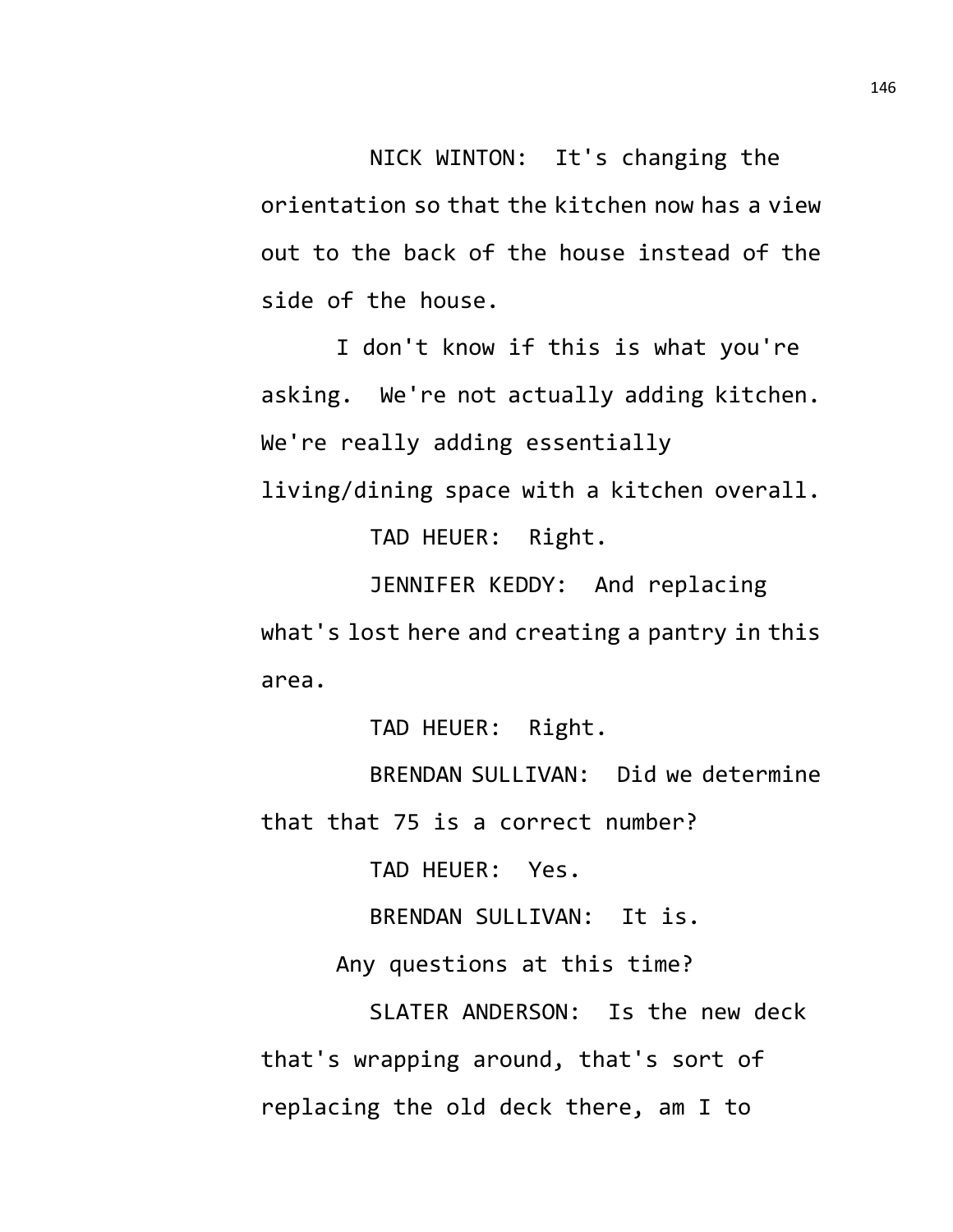understand that the elevation of that deck is moving? Level?

NICK WINTON: It's a yes and no.

SLATER ANDERSON: It's probably in the elevation.

JULIA DAVIS: May I share this?

NICK WINTON: The current -- yeah, that's actually a good illustration, the two views before and after. The current deck is stepped and has two elevations.

SLATER ANDERSON: Okay. Yes, I see that.

NICK WINTON: And we're levelling it out to continuous.

SLATER ANDERSON: Okay. So the rear of the deck is --

NICK WINTON: Is a little bit higher.

SLATER ANDERSON: -- is going to come up a little bit.

NICK WINTON: Yeah. And that's how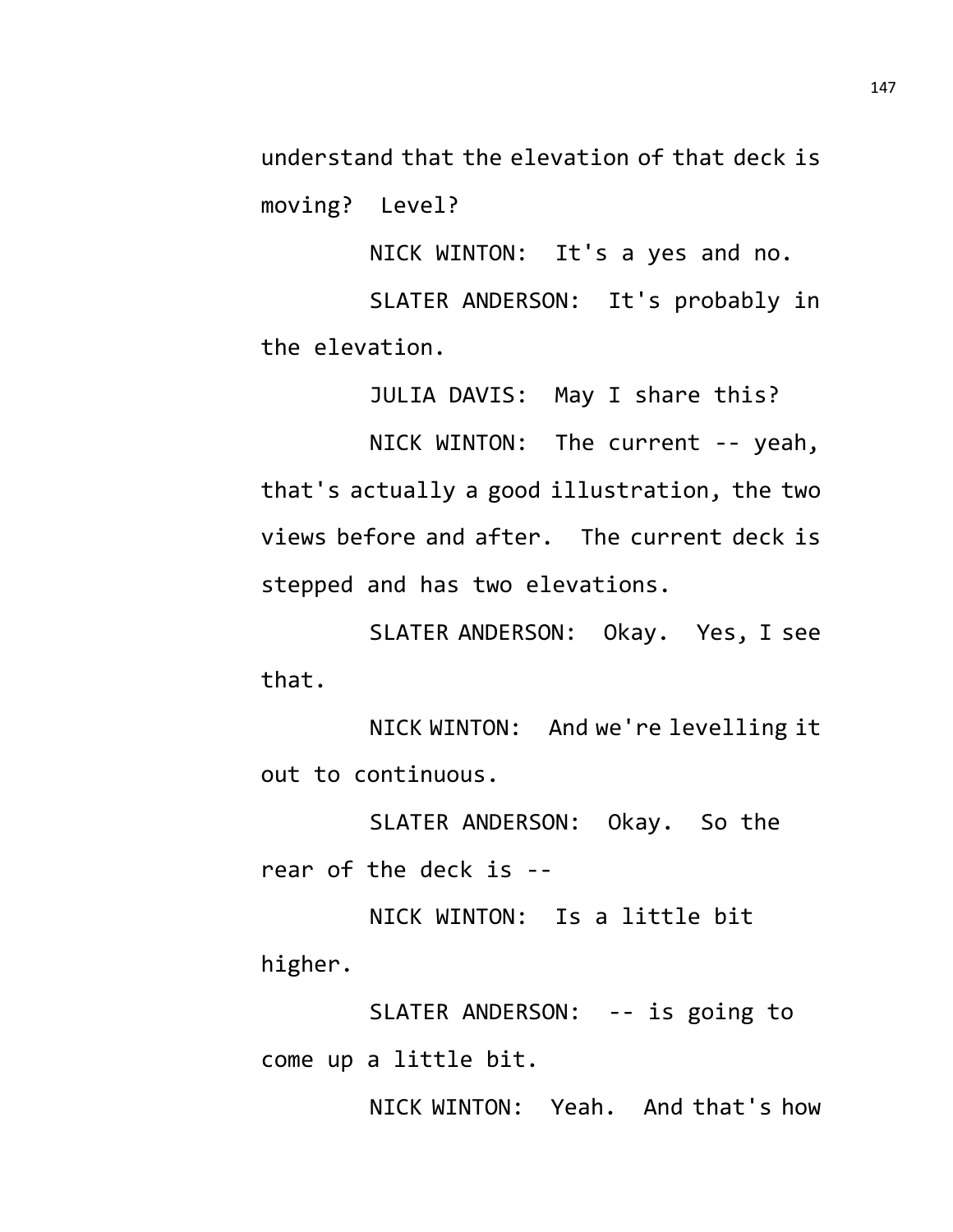we're able to create the tandem parking below.

JULIA DAVIS: In addition the existing deck was found to be unsound structurally in the home inspection, so something needs to be done to it where it's unsafe the way it's currently built.

BRENDAN SULLIVAN: Okay. Anything else at this time?

SLATER ANDERSON: I'll wait.

BRENDAN SULLIVAN: Gus, anything?

CONSTANTINE ALEXANDER: No

questions, no.

BRENDAN SULLIVAN: Tad?

TAD HEUER: Not right now.

BRENDAN SULLIVAN: Anything at this point?

KEVIN CASEY McAVEY: No.

BRENDAN SULLIVAN: Let me open it to public comment.

Is there anyone here who would like to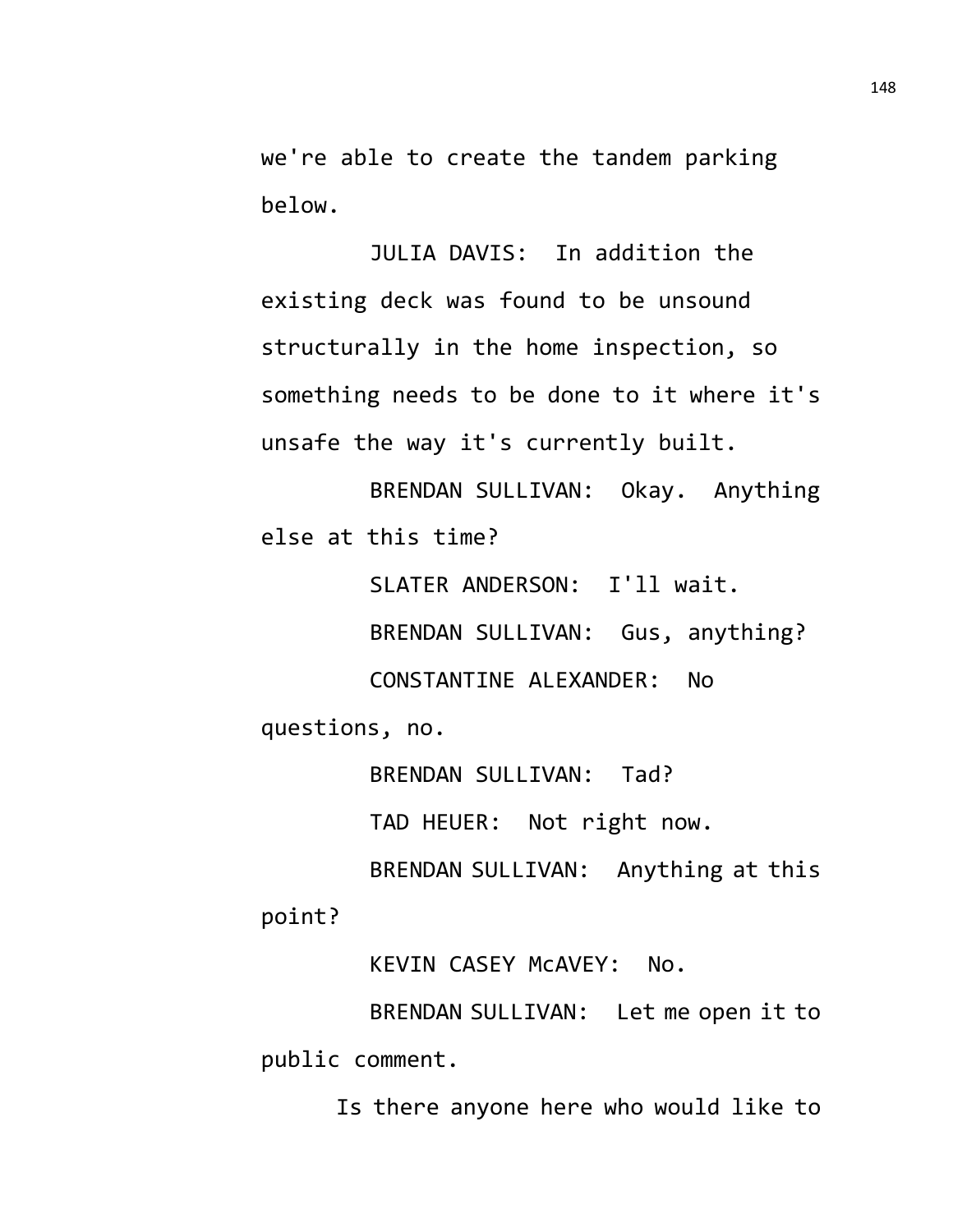speak on the matter case No. 10268, 8 Lincoln Lane?

(No Response.)

BRENDAN SULLIVAN: There is nobody in attendance.

There is correspondence in the file. (Reading) Dear Ms. Pacheco; We, the undersigned support the proposed alteration to the residence of Stuart Levinson and Jennifer Keddy at 8 Lincoln Lane as submitted in the BZA application. We support the creation of the enclosed garage as a replacement for the current open parking space and the reduction of off street parking on the cul-de-sac. We also support the proposed bay on the back of the house. We have seen the drawings included in the application and believe that this would be a benefit to the neighborhood. From Paula and Philip Cronin.

Philip Cronin used to be the city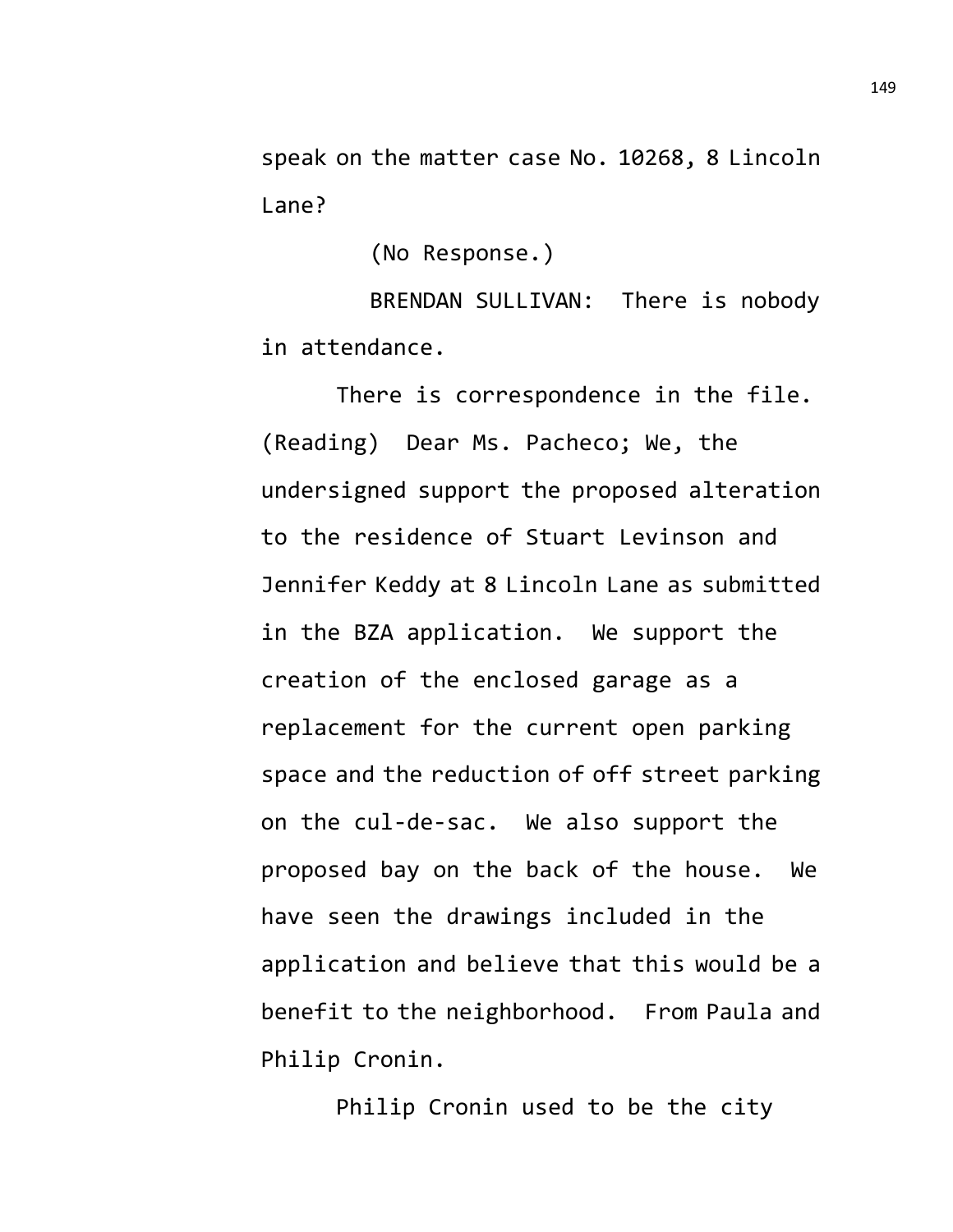solicitor many years ago.

Also we're in receipt of correspondence from Monique and Oak Spaulding at 15 Gurney Street which would be directly behind and probably the most -- well, affected with the Cronins I guess. (Reading) We, the undersigned, support the proposed alteration to the residence Stuart Levinson and Jennifer Keddy at 8 Lincoln Lane. We support the creation of the enclosed parking space as a replacement for the current open parking space and reduction of off street parking on the cul-de-sac. We also support the proposed bay on the back of the house. We have seen the drawings, including the application, and believe that the project will be benefit to the neighborhood.

And from Kate and Chuck -- well, what  $iS - -$ 

> NICK WINTON: (Inaudible). BRENDAN SULLIVAN: How do you spell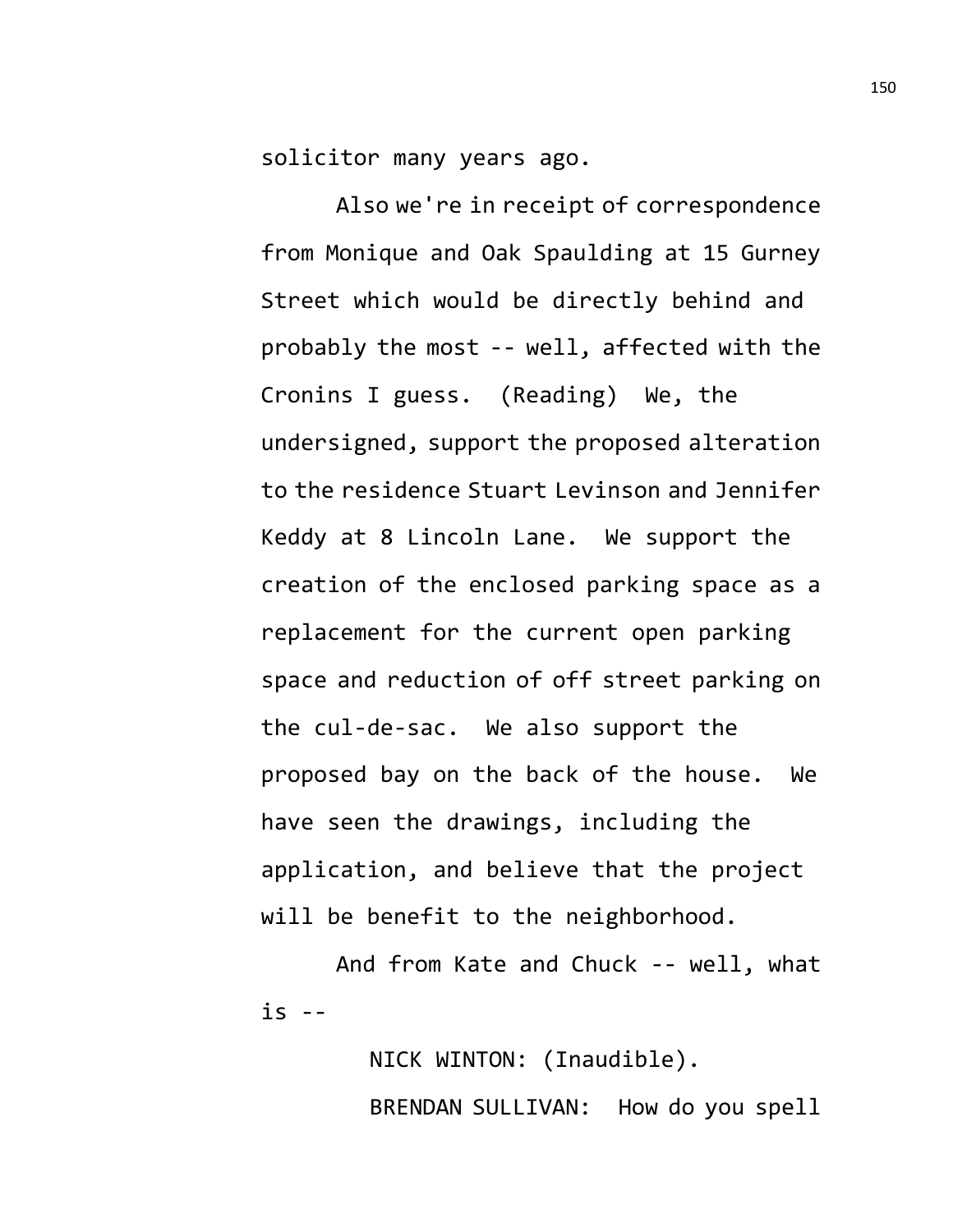their last name?

JENNIFER KEDDY: B-r-i-c-i-u-s.

BRENDAN SULLIVAN: At 55 Fayerweather. (Reading) We, the undersigned, support the proposed alteration to the residence of Stuart Levinson and Jennifer Keddy at 8 Lincoln Street. We support the creation of an enclosed garage as the replacement for the current open parking space, the reduction of off street parking on the cul-de-sac. We also support the proposed bay on the back of the house. We have seen the drawings, including the application, and believe that the project will be of benefit to the neighborhood.

So they obviously think alike because they speak as one.

And that is the sum substance of the correspondence. I will close public comments.

Anything to add at this point?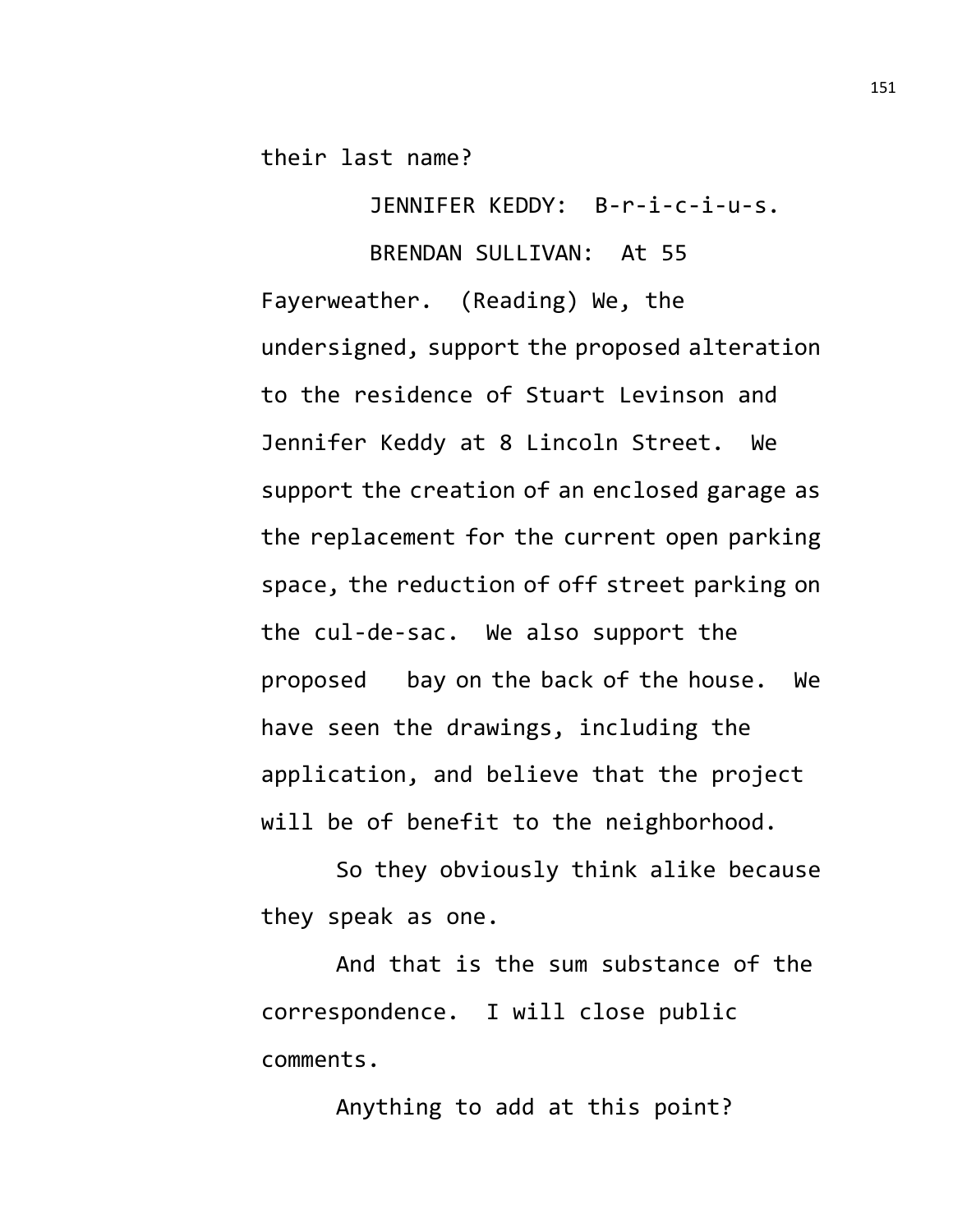NICK WINTON: No.

BRENDAN SULLIVAN: Okay.

TAD HEUER: Can I ask just another question? I'm sorry.

The deck is covering the rear -- a full area of the rear portion where the -- essentially the tandem space is going; correct?

JULIA DAVIS: Yes.

NICK WINTON: That's correct.

TAD HEUER: That only counts once for FAR not twice, am I right? It counts for the space that it's covering which is -- like, you wouldn't count the deck area that covers it and the space underneath it. You just count the space underneath it.

NICK WINTON: For one car, correct.

TAD HEUER: Well, you exempt one car; right?

> NICK WINTON: That's right. JULIA DAVIS: Right.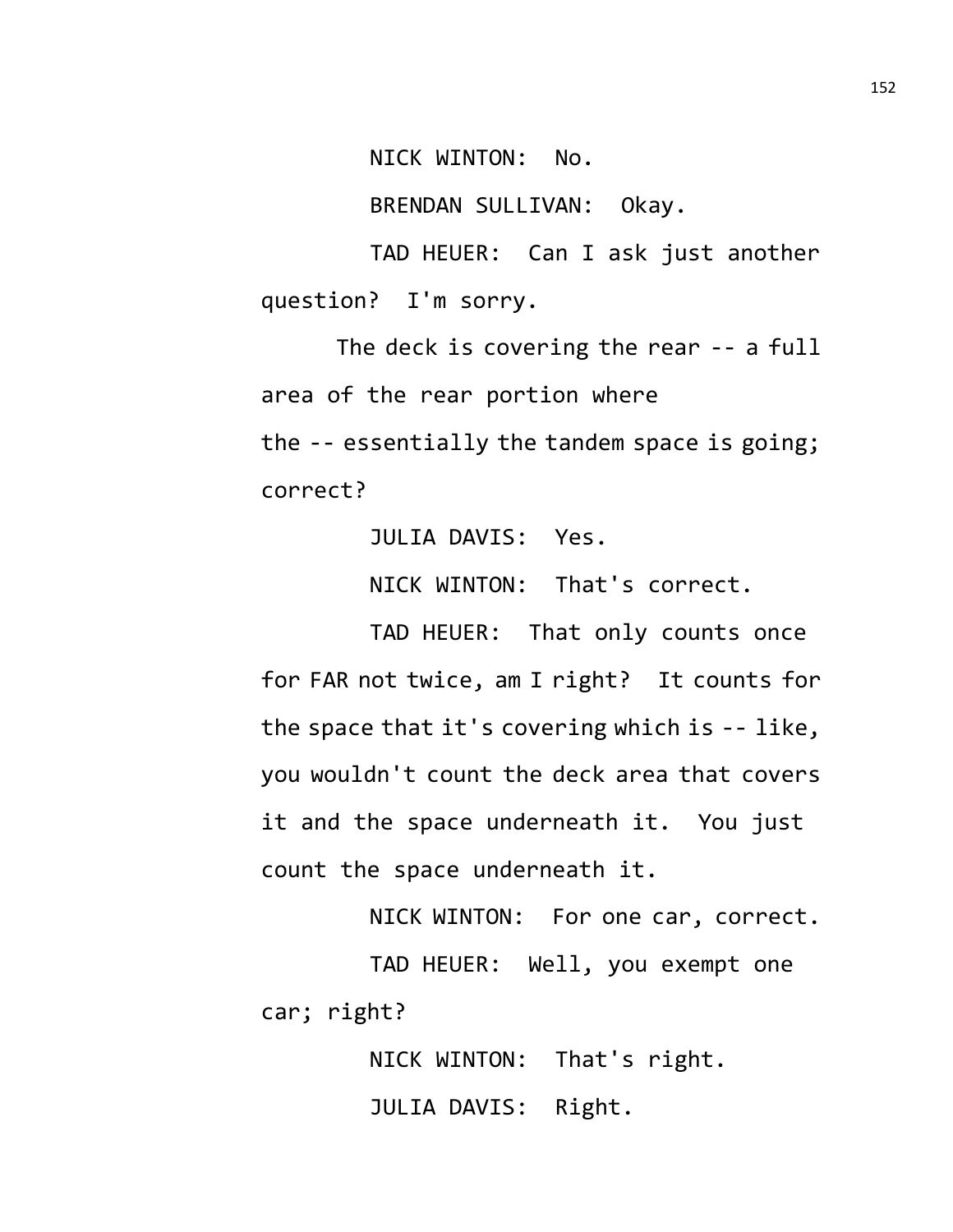TAD HEUER: But the portion that's being added, you're not --

JENNIFER KEDDY: You only have to count it on the single floor instead of here and here. Is that what you're saying?

TAD HEUER: Yes, my question is is it being double counted in some respect because it's counting this area in here --

JULIA DAVIS: Is here.

TAD HEUER: Yes.

JULIA DAVIS: And then this is the eating area that's the space here.

TAD HEUER: Okay.

SLATER ANDERSON: So the only, the additions are what's outlined in red basically --

NICK WINTON: That's correct.

SLATER ANDERSON: -- at each level?

That's the map that you're talking

about. That's the 517.

NICK WINTON: Uh-huh.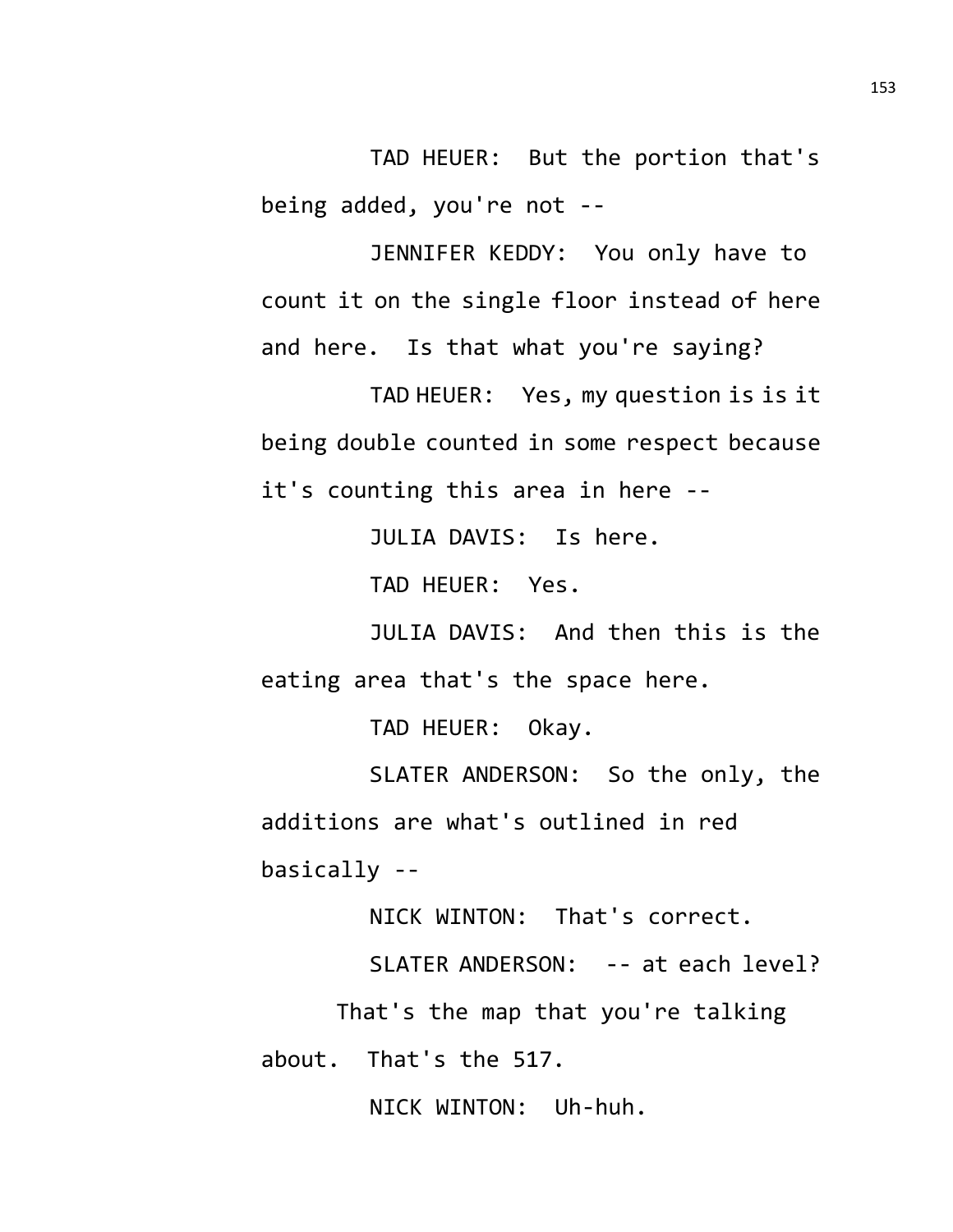TAD HEUER: And what's this in black?

NICK WINTON: That's the lead in. That's removed in the demolition. This area. That would be considered part of the FAR calculation that's being removed.

TAD HEUER: Okay.

BRENDAN SULLIVAN: Okay? Anything else? Slater, anything?

SLATER ANDERSON: Is there a full basement under the whole house?

NICK WINTON: Yes.

SLATER ANDERSON: And what's the ceiling height?

NICK WINTON: It varies. The floor changes height. So it's -- I think by our calculus --

JULIA DAVIS: About seven and seven and a half feet.

NICK WINTON: Well, it counts towards FAR.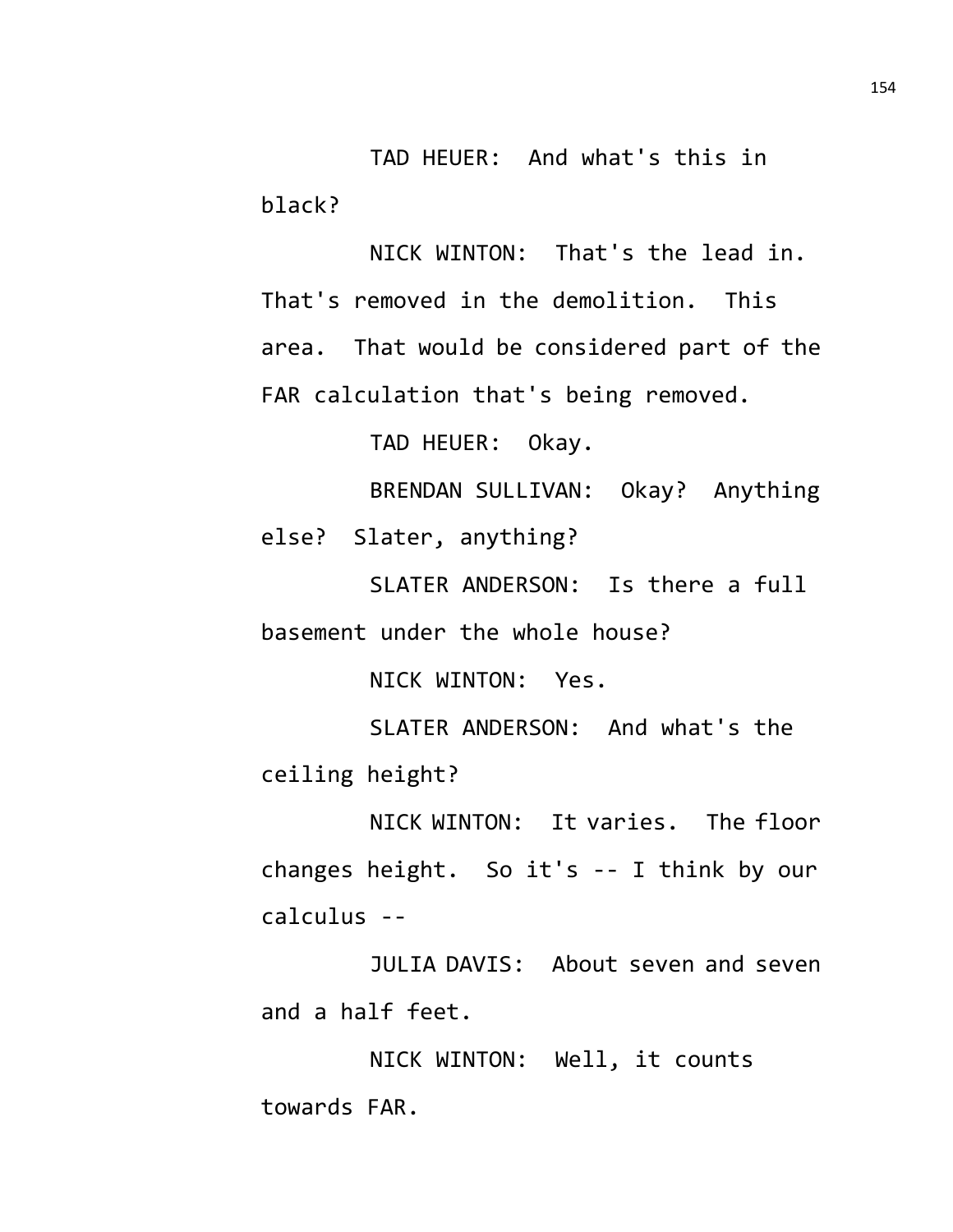SLATER ANDERSON: All of it?

JULIA DAVIS: With the exception of the mechanical spaces.

NICK WINTON: Yeah, I think so. But it's unfinished.

STUART LEVINSON: It's six feet with pipes.

BRENDAN SULLIVAN: Not very usable space.

SLATER ANDERSON: No.

My only question is it's about the kitchen addition. Is -- I understand the aesthetic necessity of it, speaking for myself, it's a big house and I'm not compelled for the need to make it bigger through the Variance process to accommodate the kitchen. I mean, I understand the aesthetics of it. And, you know, you're remedying a stair situation there, but we, you know, deal with people dealing with a lot tighter situations, and you are over the FAR. So I think the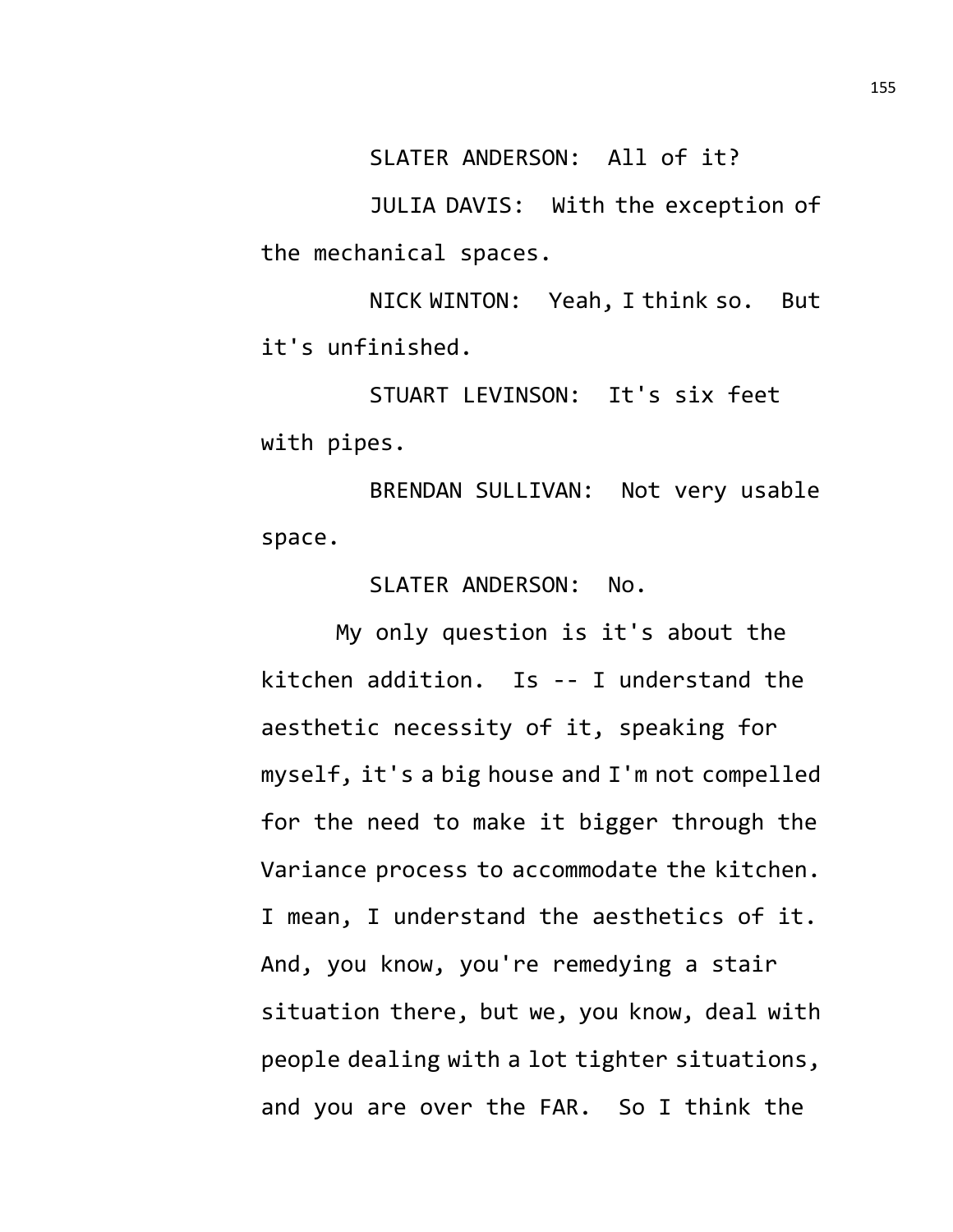parking solution makes sense. I have no real issues with that. I think it's better than the existing condition. I just need to get over, get a little farther in my understanding of the kitchen addition. So that's my initial thought.

NICK WINTON: Well, I might just add to that. I -- it's not a counter, maybe just a side note, that the house does -- is non-conforming in nearly every dimension literally and figuratively; the FAR, height, the setbacks. And so in a way there's somewhat of a handicap. Regardless of the size argument, and I wouldn't disagree or argue with that, but it doesn't impose a little bit of a hardship in that regard. In the sense that anybody performing almost any kind of innovation or even the most mild addition would fall within that same problem.

TAD HEUER: Well, the flip side is that the city would say -- playing devil's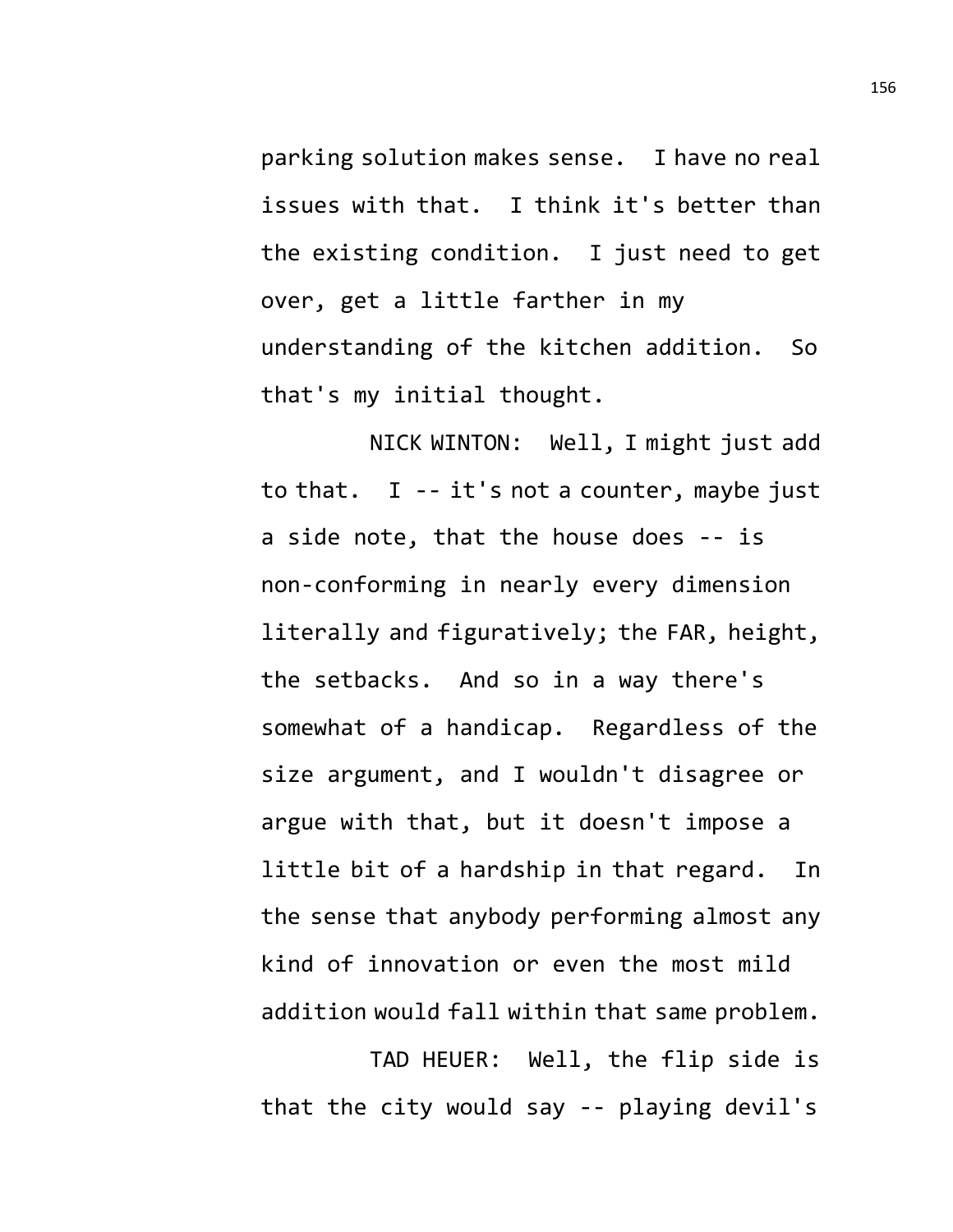advocate or not, what you're entitled to is 4,000 square foot house. You lucked into a 7,000 square foot house. You actually don't have a hardship of not being able to add another 100 square feet. You've got a bonus that nobody else can get today of 3,000 square feet that no one else could get if they tried to build on that lot.

JENNIFER KEDDY: Can I speak to this design?

TAD HEUER: Sure.

JENNIFER KEDDY: So it's kind of my -- it's kind of my fault that we're asking for this because we have two young children. I spend a lot of time in the kitchen between, you know, four and seven. What's existing is a galley kitchen, and it doesn't -- it's really difficult to imagine interaction between young children and the kitchen. You're sort of closed off from everybody when you're in it. So for this to work for our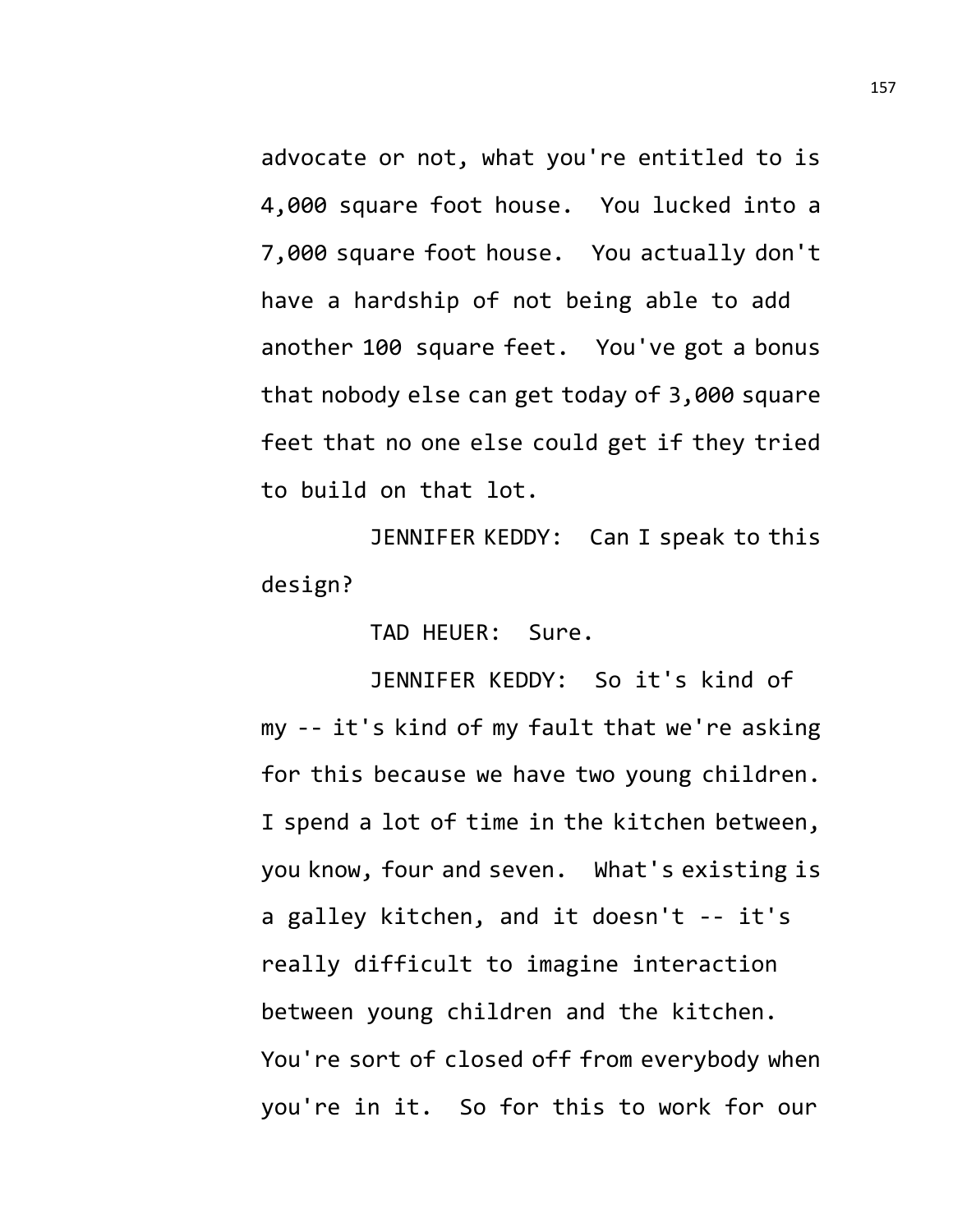lifestyle, for our daily -- I mean, literally a daily activity, I need to be able to have them where I can see them, where I can walk, where they can get to me without it being dangerous, you know, because there's no space to move through. And this was the only way we could get it, by flipping if around so that the kitchen space is open to the table and chairs and the kids can pull up stools. It's just wasn't possible. Nick really tried really hard to leave it the way it was. And we looked at three or four different versions of it, and I couldn't see it working.

STUART LEVINSON: And I would give up half the house on the other side for her to have the kitchen and the space with the kids. It's not -- I mean, we come here tonight and not believing that we have this space and we need more space. It's not about that. It's about we want to love this house and we want to put money into making this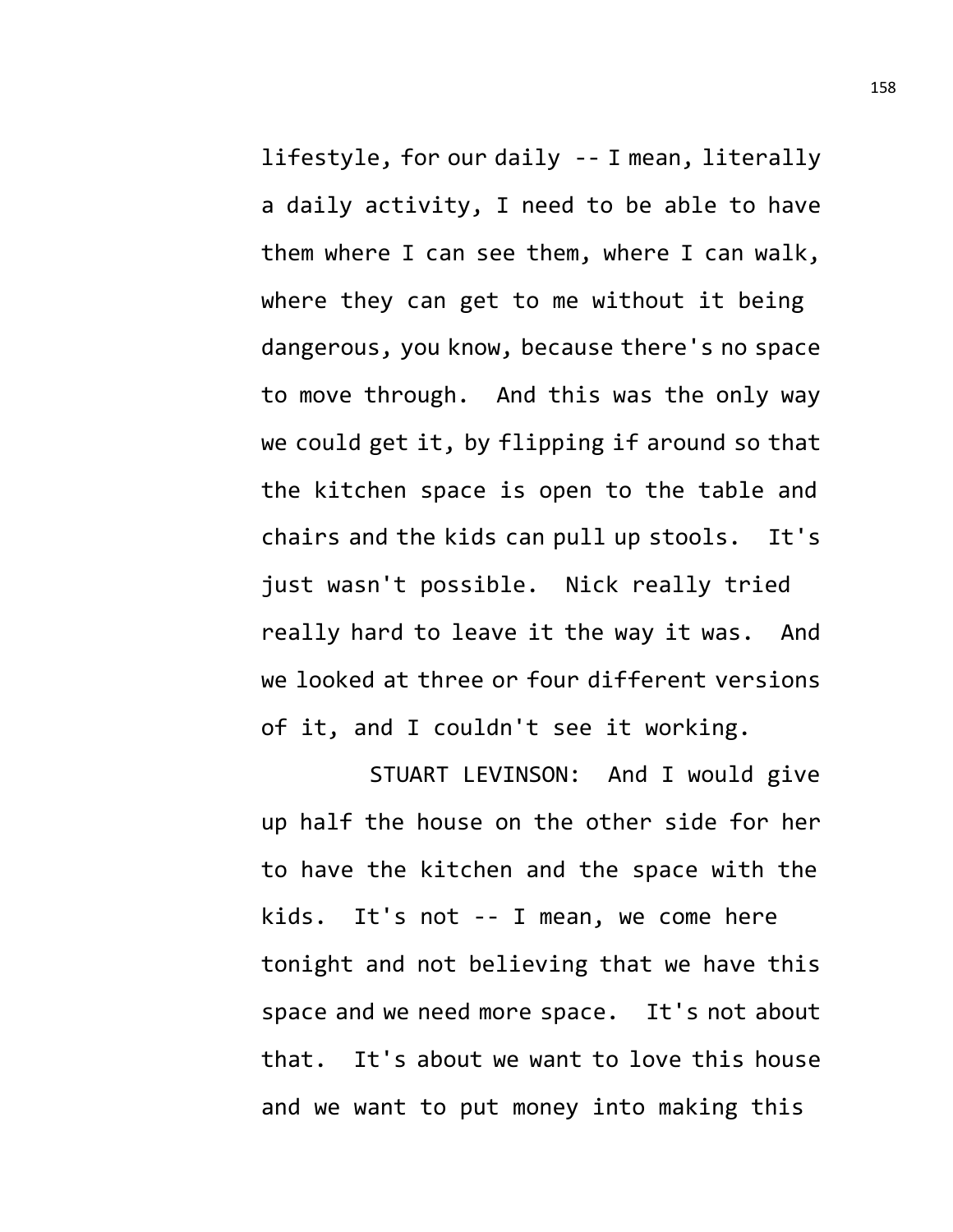great in the neighborhood and getting rid of that stair that we felt was dangerous and putting in this in the way that Jennifer described is the way we feel we can live in this house. And so it's a hardship in that way.

BRENDAN SULLIVAN: The existing kitchen is somewhat of an L shape. It's a galley.

JENNIFER KEDDY: It's really galley, yeah.

BRENDAN SULLIVAN: And then there's sort of an eating area which would be the leg or one of the L shape.

JENNIFER KEDDY: And they had a very small table and chair set there. It's just not -- it worked for them. And I thought -- we actually went really deep into this -- the design process in that way, and saying, you know, me saying okay, this is gonna work this is gonna be fine. I finally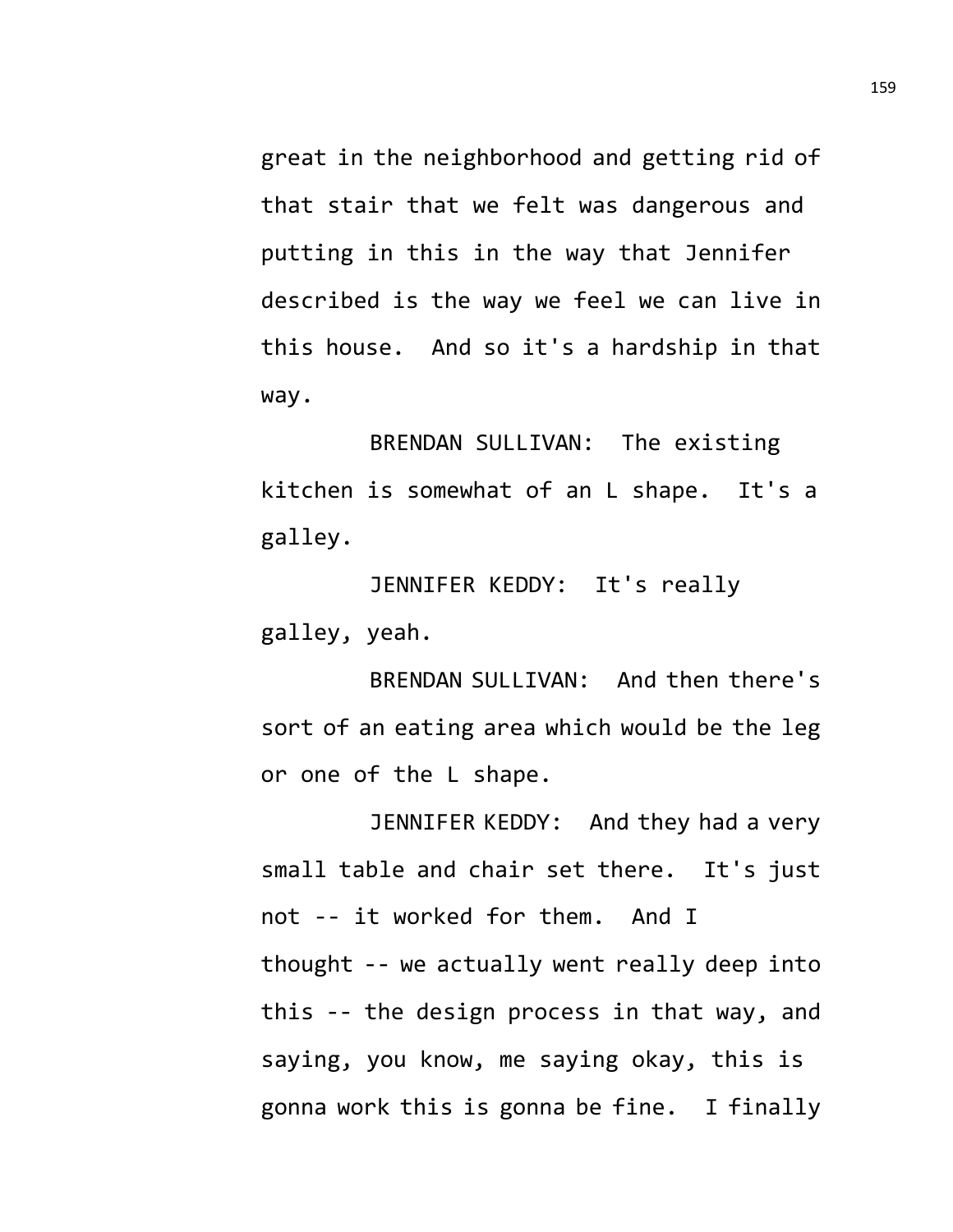got to the point where I felt this is not gonna work for us. We couldn't get comfortable with that.

BRENDAN SULLIVAN: The original house was built in an era where people would eat in the dining room. The food was prepared in the kitchen.

JENNIFER KEDDY: Right.

BRENDAN SULLIVAN: That there were quarters for help in the basement. And when the Strauses bought the house, they tried to update it and do a nice kitchen, but it was still an L-shaped and it had its limitations because they had to stay within the existing envelope.

JENNIFER KEDDY: Right. And they had a column in the middle of the kitchen. BRENDAN SULLIVAN: Correct.

JENNIFER KEDDY: And they had the column in the middle of the kitchen.

SLATER ANDERSON: So just, what is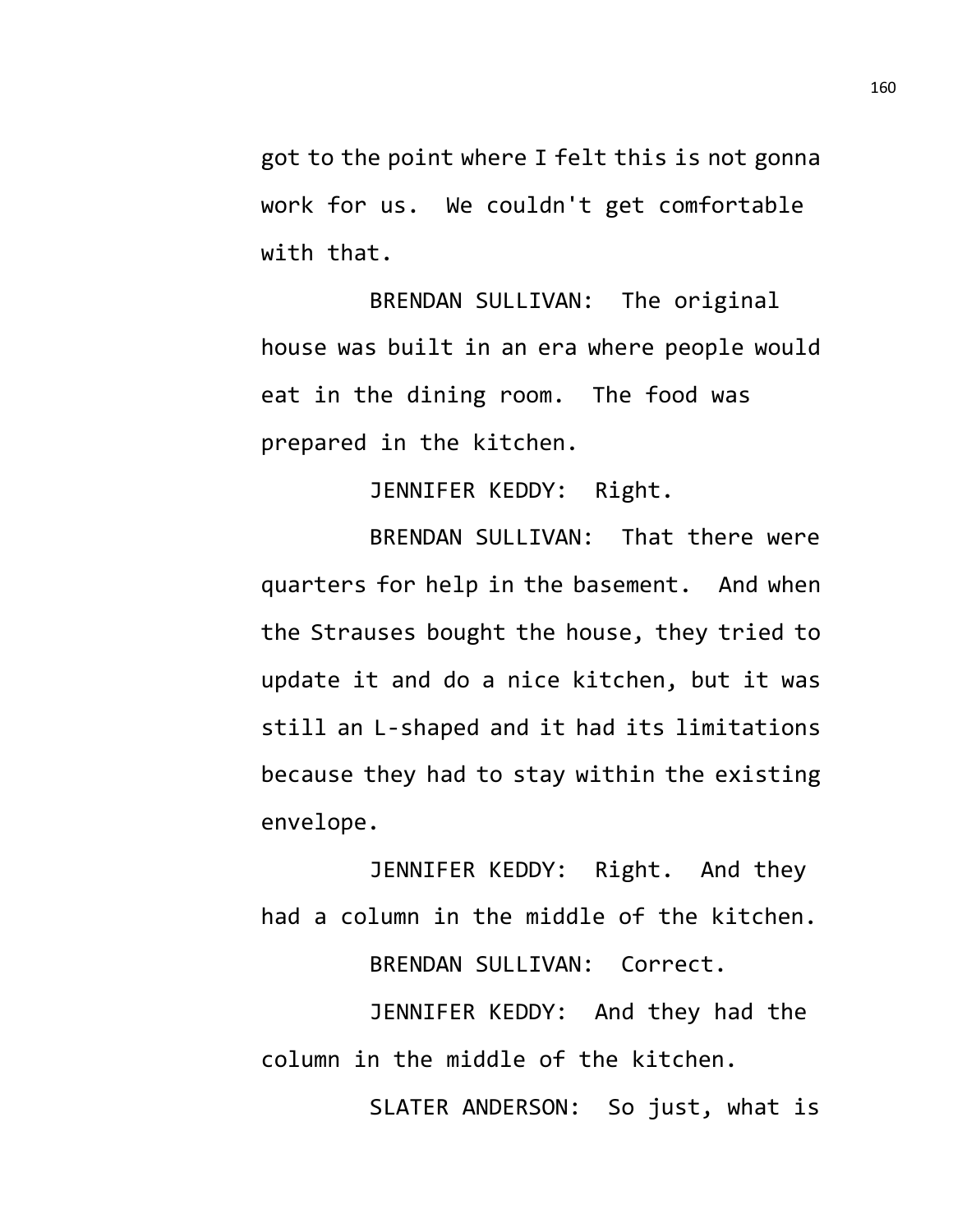the width here on the existing kitchen there, would you say? I know it's one-eighth.

NICK WINTON: It's roughly nine feet.

SLATER ANDERSON: Is it about nine feet wide?

TAD HEUER: That's wall to wall?

JULIA DAVIS: Yes.

NICK WINTON: Wall to wall, yes.

SLATER ANDERSON: And the dimension

of this space here?

NICK WINTON: Of the existing plan? Outside of the kitchen?

SLATER ANDERSON: 18 by 18, is that safe to say, something like that?

JENNIFER KEDDY: (Inaudible).

SLATER ANDERSON: And was this the dining room?

NICK WINTON: That was the original. SLATER ANDERSON: So this was sort of sitting room or something?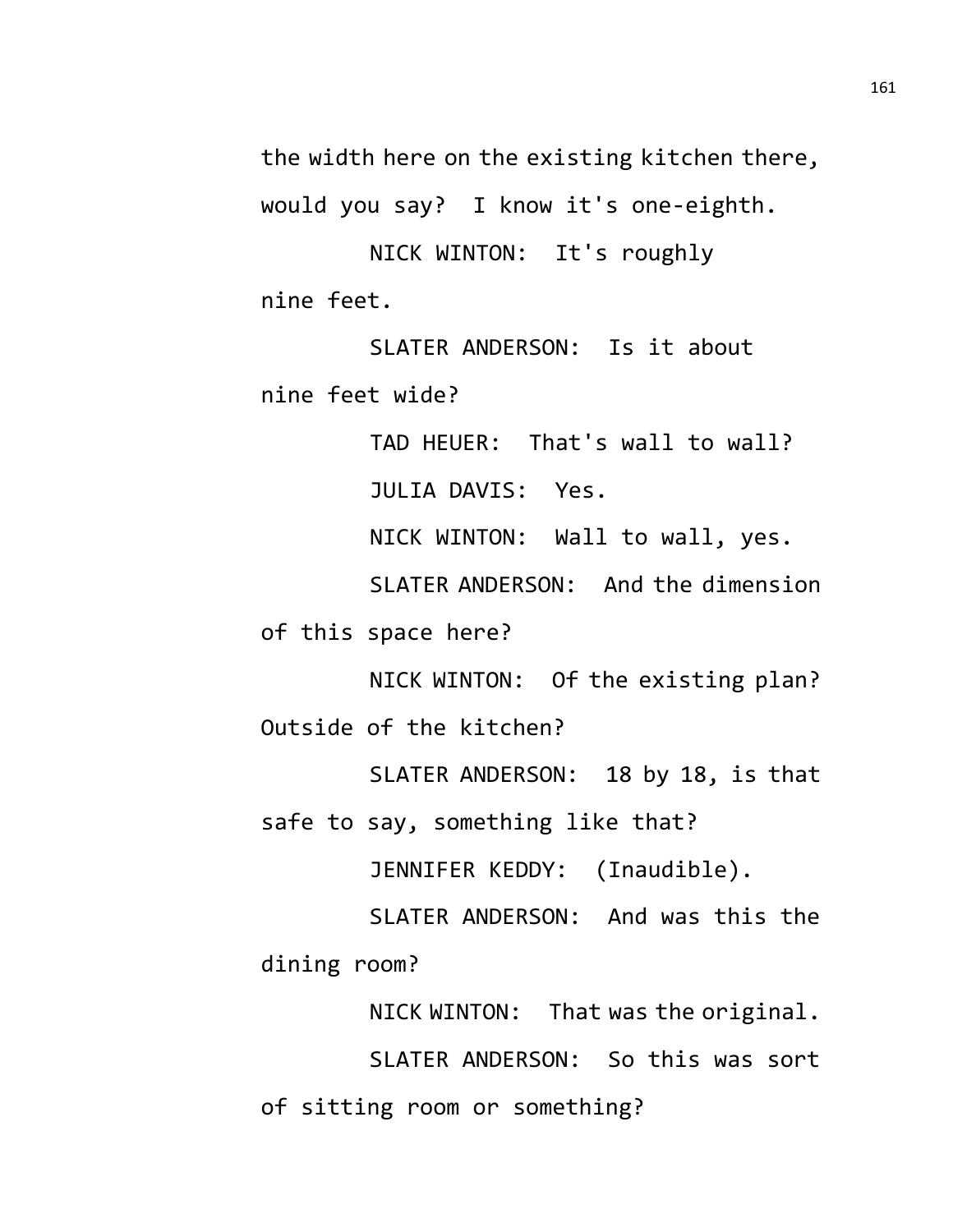JENNIFER KEDDY: Yeah. They had a table and chair here. They had a little couch and a little TV and, you know, so they sort of made this the heart.

SLATER ANDERSON: They lived in this part?

JENNIFER KEDDY: Exactly. In that tiny space.

SLATER ANDERSON: I've seen it before. Okay.

JULIA DAVIS: I would say in addition to that, you know, the way we have the mechanical space laid out right now, the lower -- the basement level is 2200 square feet, but at about seven feet, it's not really liveable space, you know, besides some storage and -- well, a lot of storage space. It's not, it's not going to ever become something that's really occupiable and homey for them.

JENNIFER KEDDY: Yeah, you can't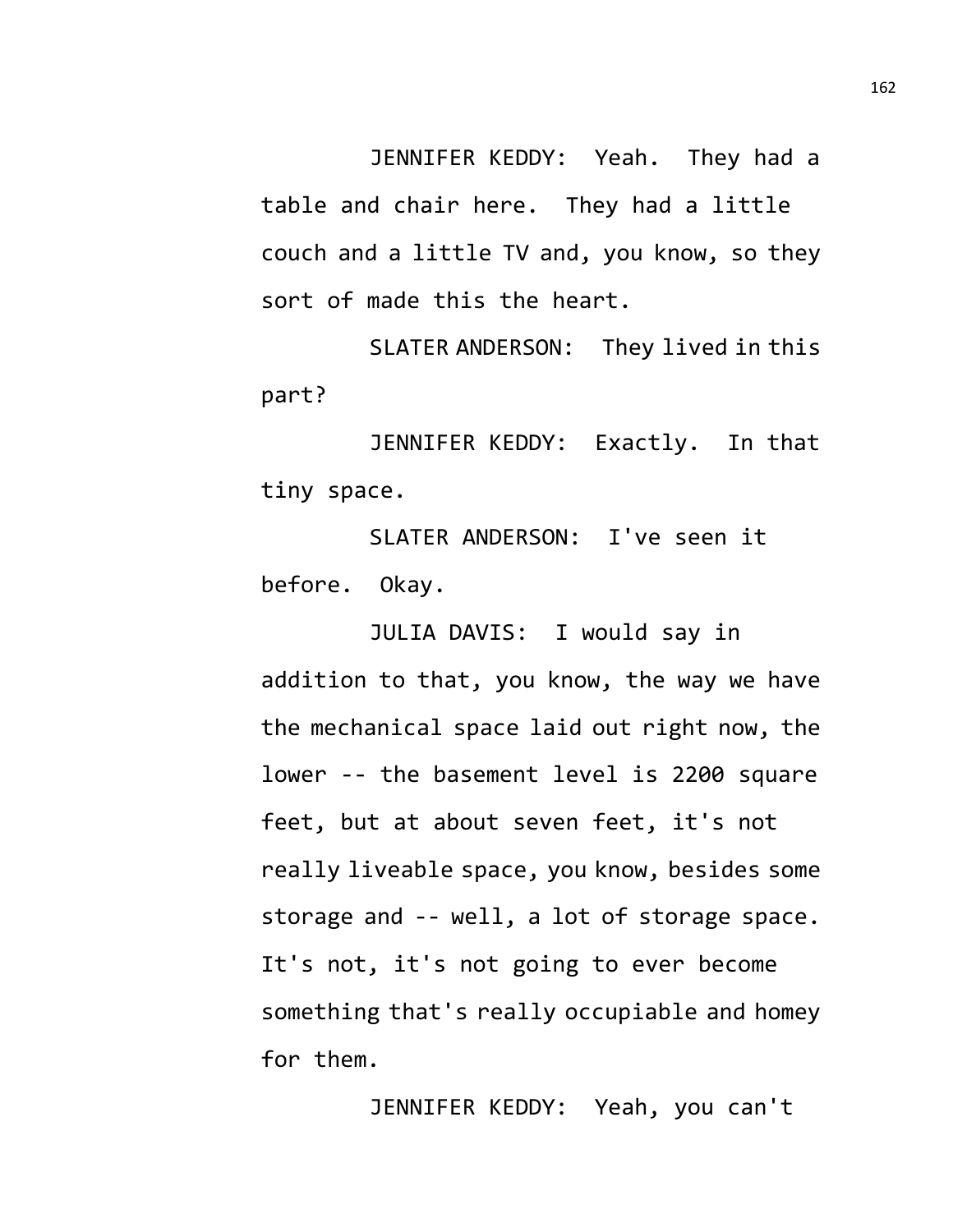really count that as, you know.

STUART LEVINSON: I just wanted to say one more thing about the kitchen because you bring up a good point. But we, we got to a point where we decided we were going to sell the house and then we found this solution and we really want to be in this house. But it was a hard thought kind of thing for us to get to this point. This will work and we can make this work and we can still buy this house and love it. It wasn't a light decision of we need more space in our lives.

JENNIFER KEDDY: We know we don't need more space. Right here we need more space. If we can chop off part of it and put it there, and then but -- we even looked at flipping it, but, you know, it's just tried --

TAD HEUER: So if you're at -- as I'm reading your dimensional calculations, your basement is 2210.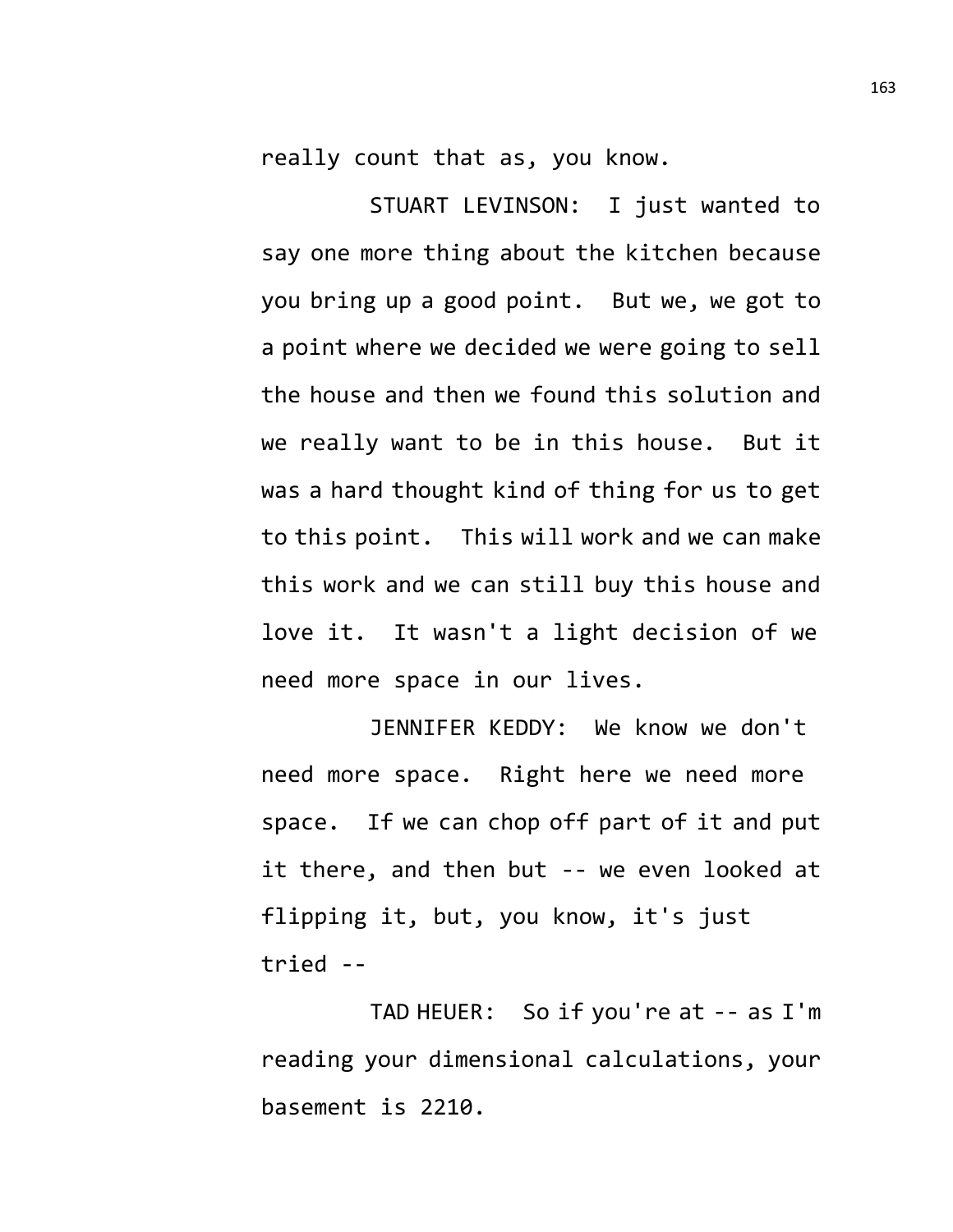JULIA DAVIS: Yes.

TAD HEUER: Is that right?

So -- oh, sorry, your existing basement is 1818. So if you were to take that out of your current FAR for the sake of argument, you'd still be over your allowable FAR just. You'd be just maybe 0.51 and this addition would push you a bit more over. So you'd already be non-conforming to FAR even if you moved the basement.

JULIA DAVIS: The FAR for the lot has 0.5 and currently we're at 0.7.

TAD HEUER: Sure. And I'm saying if you took out 1800 square feet, you'd be at just over 5,000 square feet anyway.

JULIA DAVIS: Yes.

BRENDAN SULLIVAN: Okay, anything else?

SLATER ANDERSON: I'm good now. BRENDAN SULLIVAN: Okay. Concerns? Questions? Comments?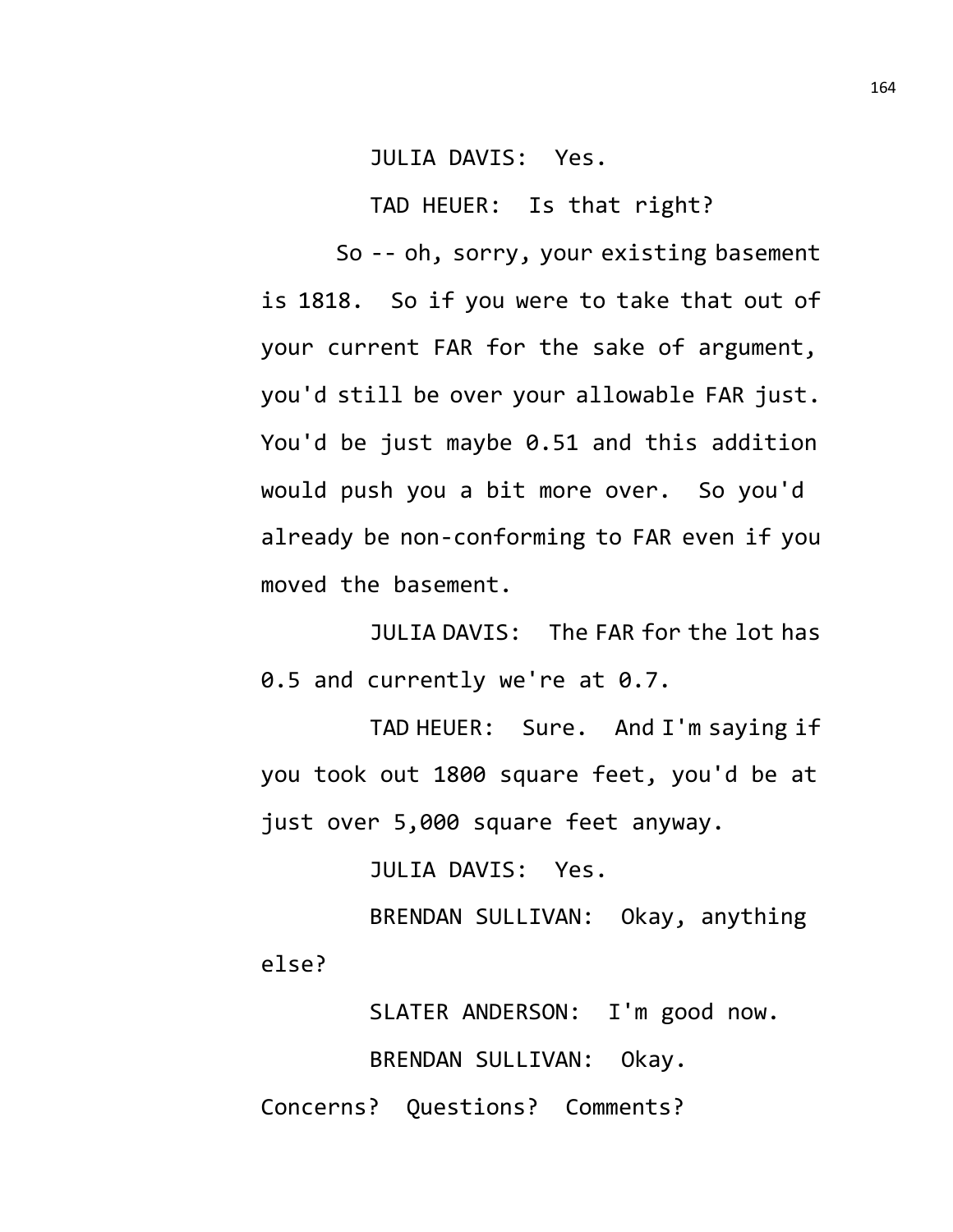TAD HEUER: Standard comments from me which is I'm not that thrilled about the additional FAR for the kitchen. I understand the need for the parking. I think it's reasonable.

BRENDAN SULLIVAN: Okay.

CONSTANTINE ALEXANDER: If this house were located in a different part of the city, it might give me pause to grant the relief you're seeking. But given where it's located, it's a wooded area, it's sloping down. The backyard is sort of secluded. The cul-de-sac presents sort of unique parking issues. For all of those reasons I think we should grant relief and I'm in favor of granting relief.

BRENDAN SULLIVAN: Okay. Do you have any thoughts?

KEVIN CASEY McAVEY: No.

BRENDAN SULLIVAN: Should I make a motion?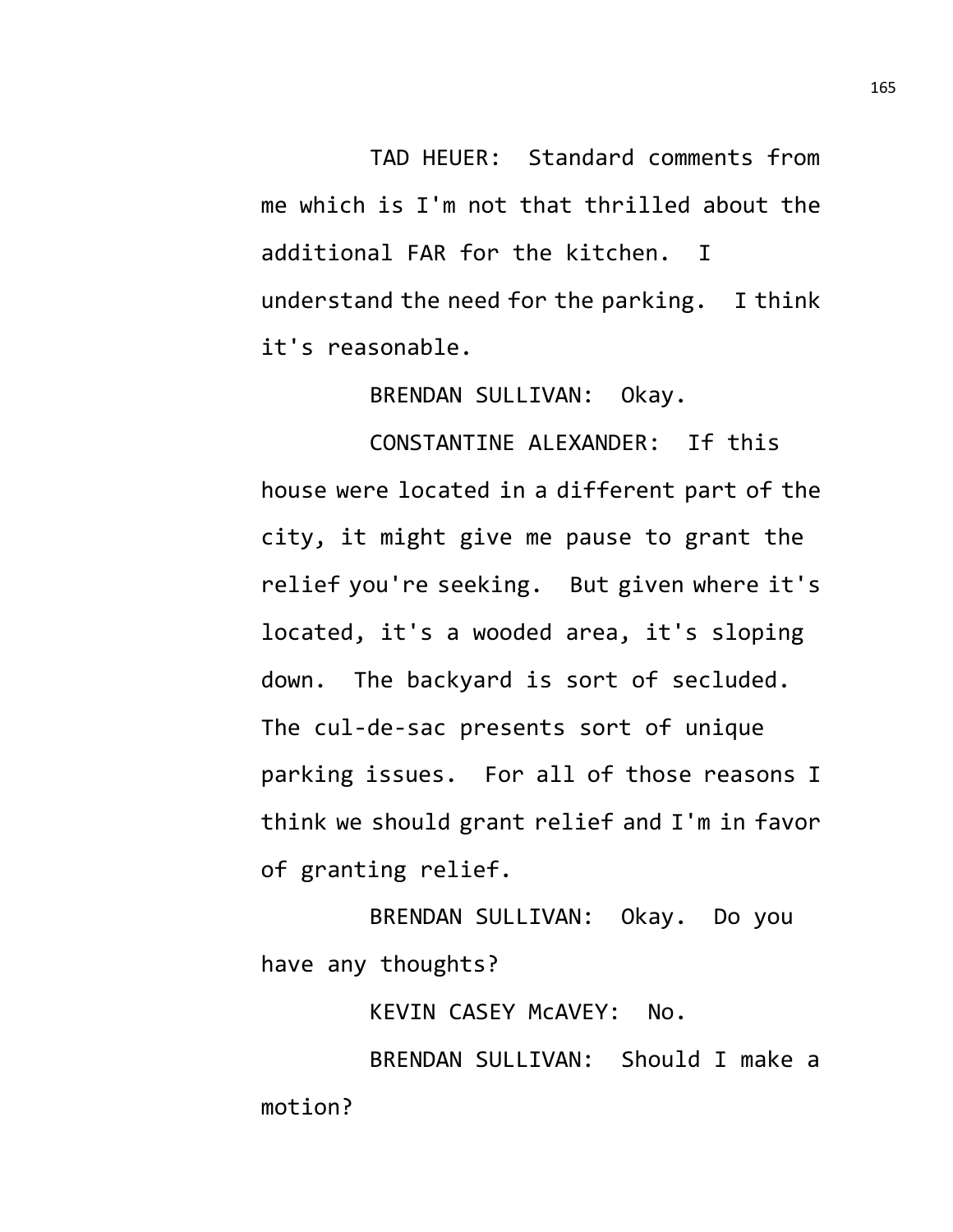TAD HEUER: Yes.

BRENDAN SULLIVAN: I'll make a motion, then, to add a bay at the rear of the house to convert an existing wood deck and covered one parking space into an enclosed two-car parking deck as per the plans submitted.

And these are the plans. There will be no changes?

JULIA DAVIS: No.

BRENDAN SULLIVAN: Okay.

The plans which will be initialed and dated by the Chair.

The Board finds that a literal enforcement of the provisions of the Ordinance would involve a substantial hardship to the Petitioner because it would preclude the Petitioner from creating a second parking space which is of public benefit and to the abutting residences in the cul-de-sac.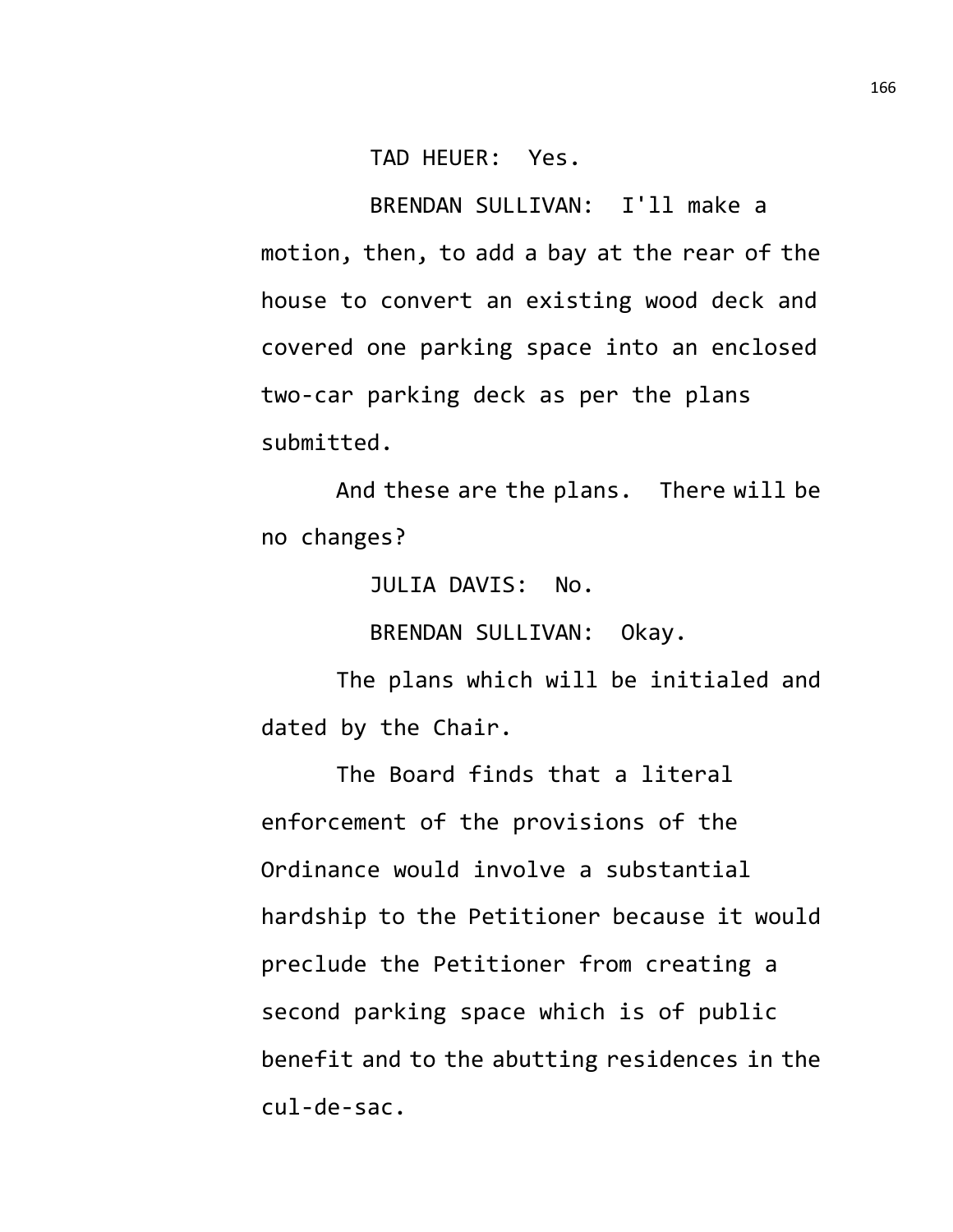That it would also preclude the Petitioner from realigning the existing kitchen area to make it more habitable and bring it up to current standards.

The Board finds that the hardship is owing to the existing non-conforming nature of the structure and the siting on the lot.

The Board notes that the lot is unusual in shape and also topography and makes any other viable solution impractical.

The Board finds that desirable relief may be granted without substantial detriment to the public good.

The Board notes that the letter from the immediate abutter endorsing the additional parking area as being advantageous to him and to the other residences in the cul-de-sac.

And the Board finds that the relief may be granted without nullifying or substantially derogating from the intent and purpose of the Ordinance.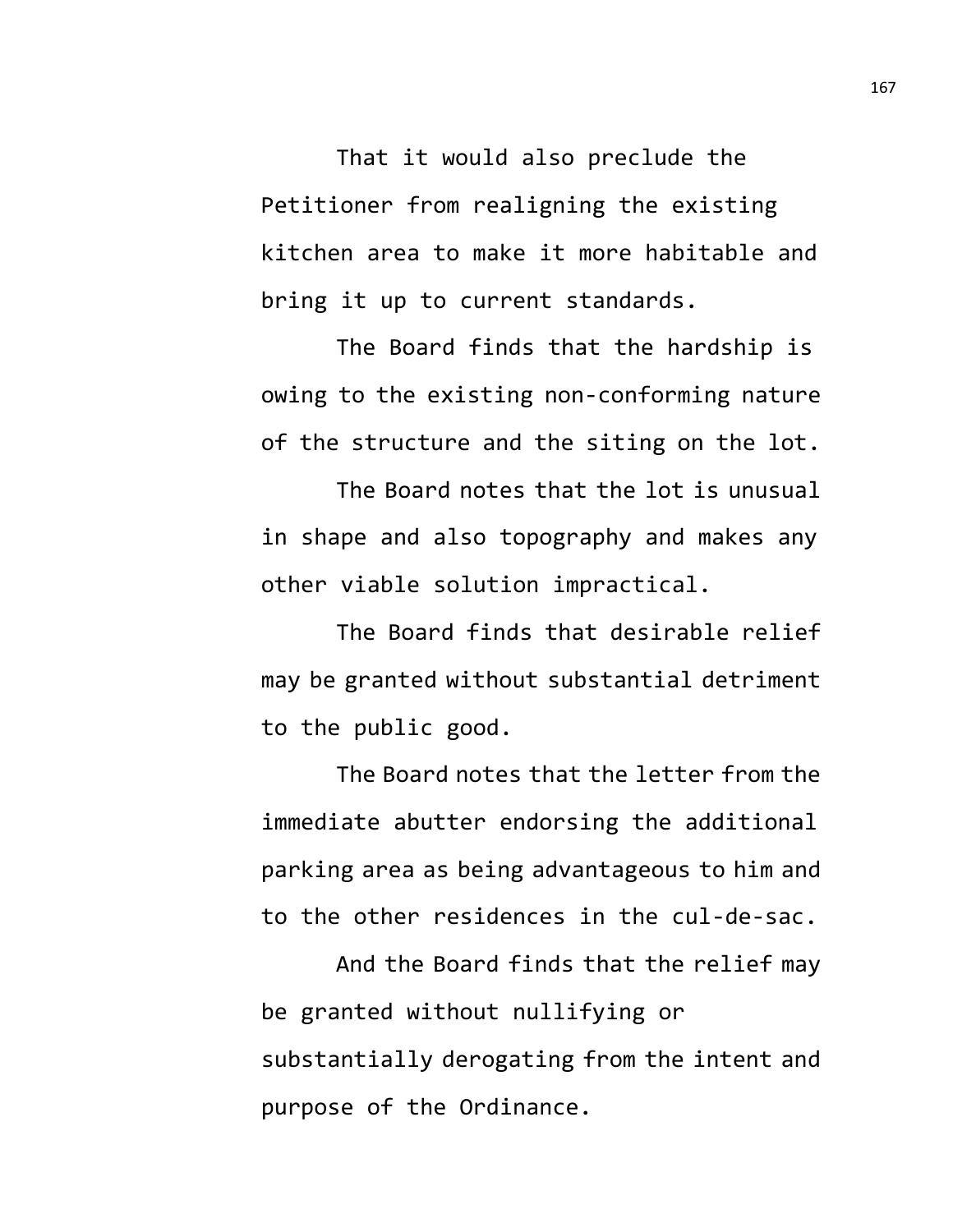All those in favor of granting the relief as per the application.

(Show of hands.)

BRENDAN SULLIVAN: Four in favor. (Sullivan, Alexander, Anderson, McAvey.)

BRENDAN SULLIVAN: And one dissenting. Any --

TAD HEUER: Because I'm precluded from splitting a vote on a single petition, I would be in favor of parking that's requested and I would not be in favor of the addition for the expansion of the residence because I don't believe the standard for a hardship in Chapter 40-A in the Ordinance has been met.

BRENDAN SULLIVAN: So having received the necessary four affirmative votes, the petition is granted.

> JENNIFER KEDDY: Thank you. CONSTANTINE ALEXANDER: That was a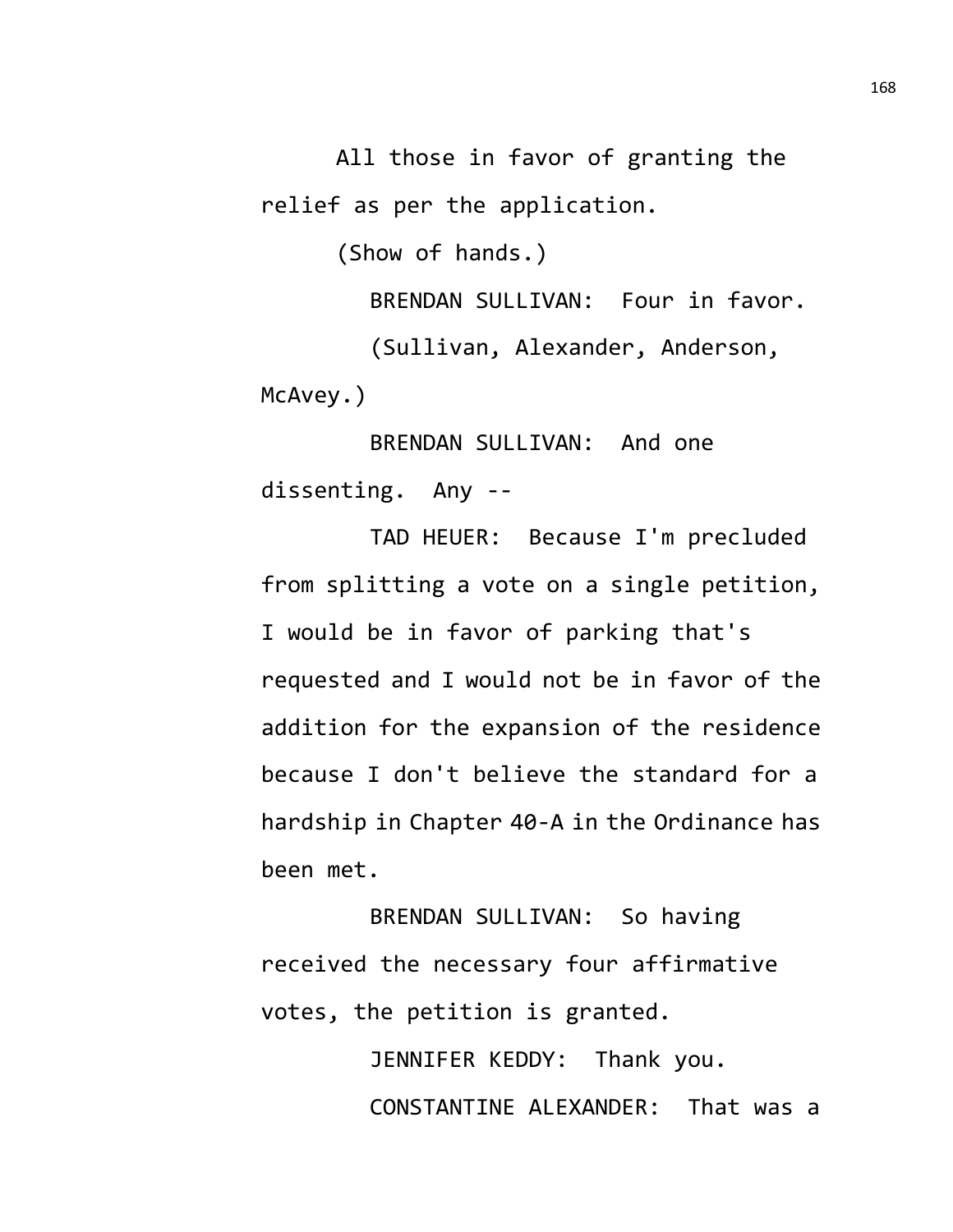nice submission you made. That was quite good.

TAD HEUER: Yes, very useful particularly with something that has many moving parts.

NICK WINTON: Thank you.

(9:15 p.m.) (Sitting Members: Brendan Sullivan,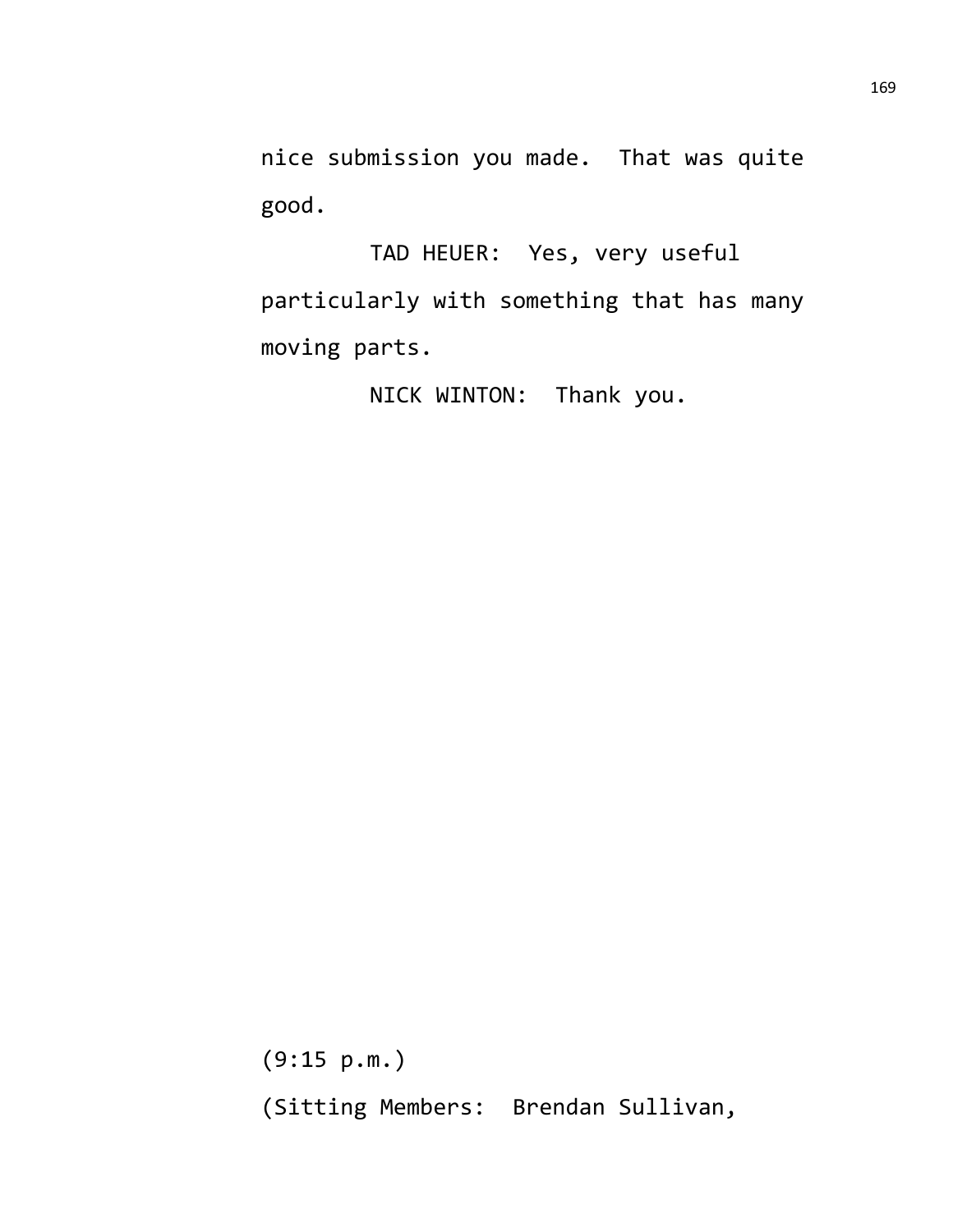Constantine Alexander, Tad Heuer, Slater Anderson, Kevin Casey McAvey.)

BRENDAN SULLIVAN: The Board will hear case No. 10269, 21 Trowbridge Street. Is there anybody here on that matter?

(No Response.)

BRENDAN SULLIVAN: I see nobody in attendance.

The Board is in receipt of correspondence. (Reading) To the Zoning Board: We wish to request a continuance to the first hearing in August 2012. Thank you very much, Peter Wright.

Sean, the date in August?

SEAN O'GRADY: Oh, they want to go to August? Did they say --

CONSTANTINE ALEXANDER: First one in August.

SEAN O'GRADY: First one in August. That would be August 9th.

BRENDAN SULLIVAN: So on the motion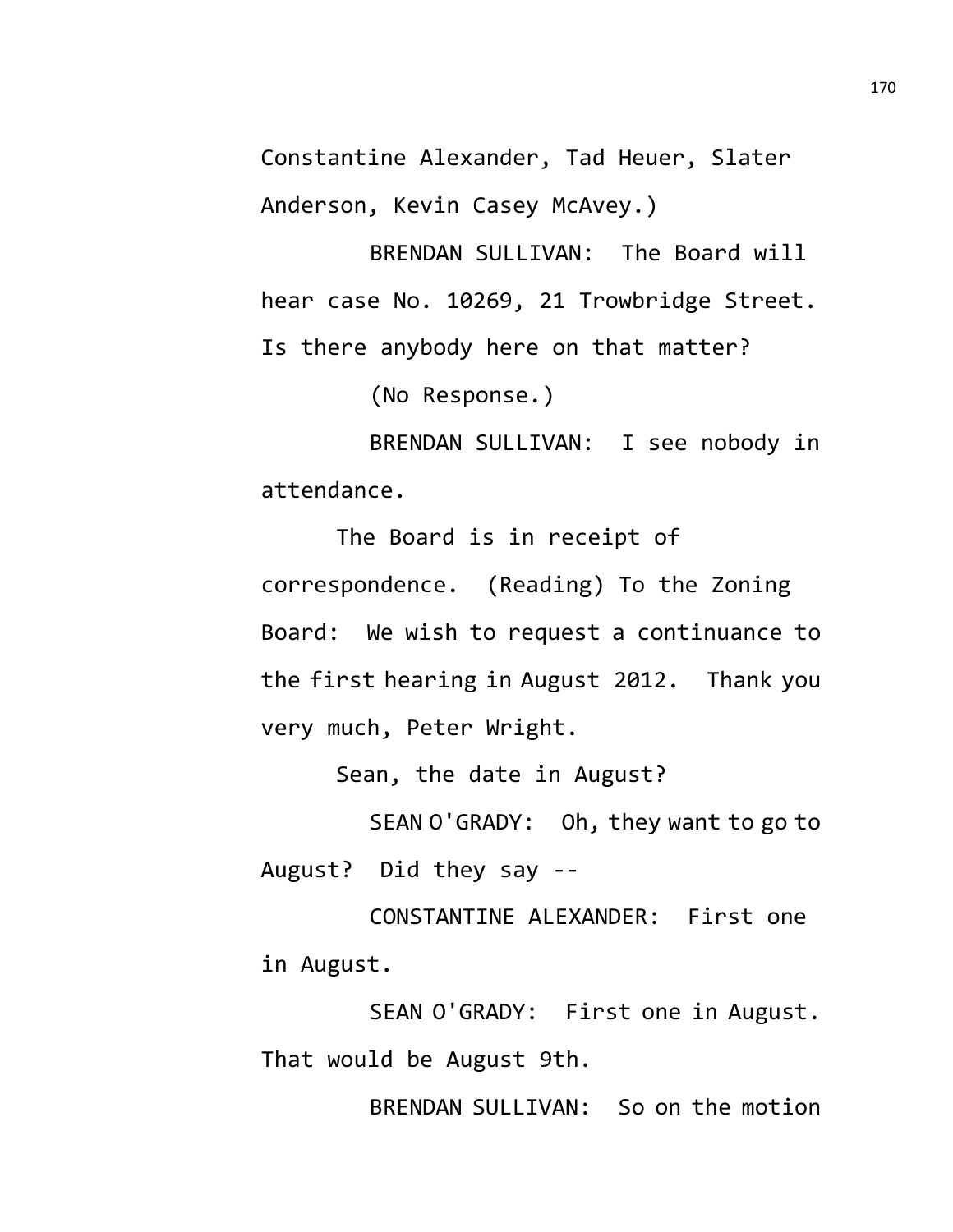to continue this matter until August 9, 2012, at seven p.m. on the condition that the Petitioner change the posting sign to reflect the new date and time.

That any new submissions be in the file by five p.m. on the Monday prior to August 9th, and that any submissions be absolutely correct for the Board to consider.

Anything else to add? On the motion, then, to continue this matter until August 9, 2012.

(Show of hands.)

BRENDAN SULLIVAN: Five in favor of continuing the matter.

(Sullivan, Alexander, Heuer, Anderson, McAvey.)

(9:25 p.m.)

(Sitting Members: Brendan Sullivan,

Constantine Alexander, Tad Heuer, Slater

Anderson, Kevin Casey McAvey.)

BRENDAN SULLIVAN: The Board will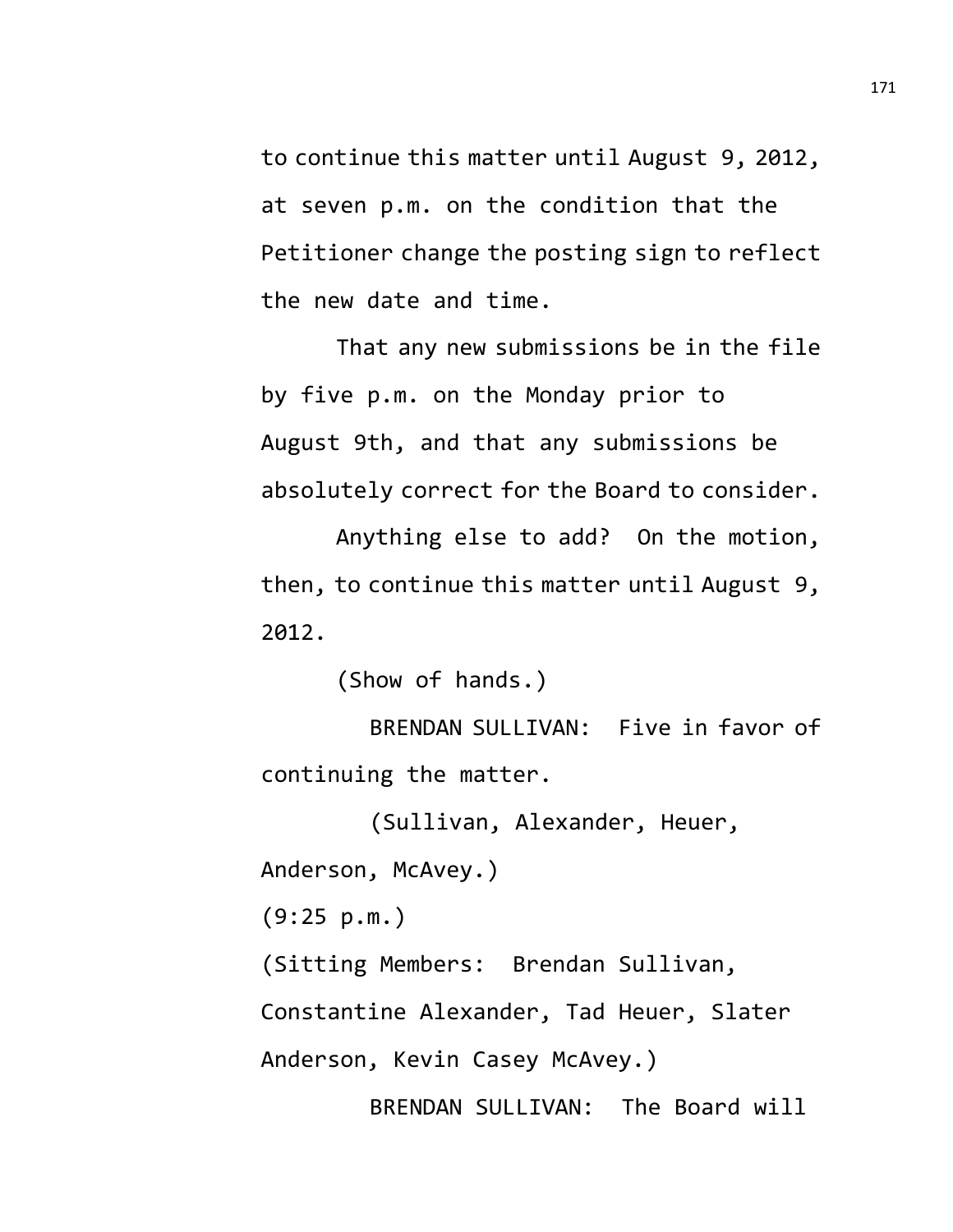hear case No. 10269, 6 Berkeley Street. Ms. Booz, if you would introduce yourself for the record.

MAGGIE BOOZ: I'm Maggie Booz, B-o-o-z, architect to the project for Errol and Anna DeSouza.

The DeSouzas have a single car garage at the rear of their property which is located on Hastings Avenue. We found out it actually has a name when looking at the site plans. Hastings Avenue, because it is a public way, is considered a street in the rear what would appear to be the rear of the yard, has a front yard setback requirement. The garage currently is 4.7 feet from the property line, and it's a single car garage that faces Hastings Avenue. So the door of the garage opens to Hastings Avenue. It's a, it's very small. It's a metal structure and the DeSouzas would like to replace it with a two car garage and they'd like to face the garage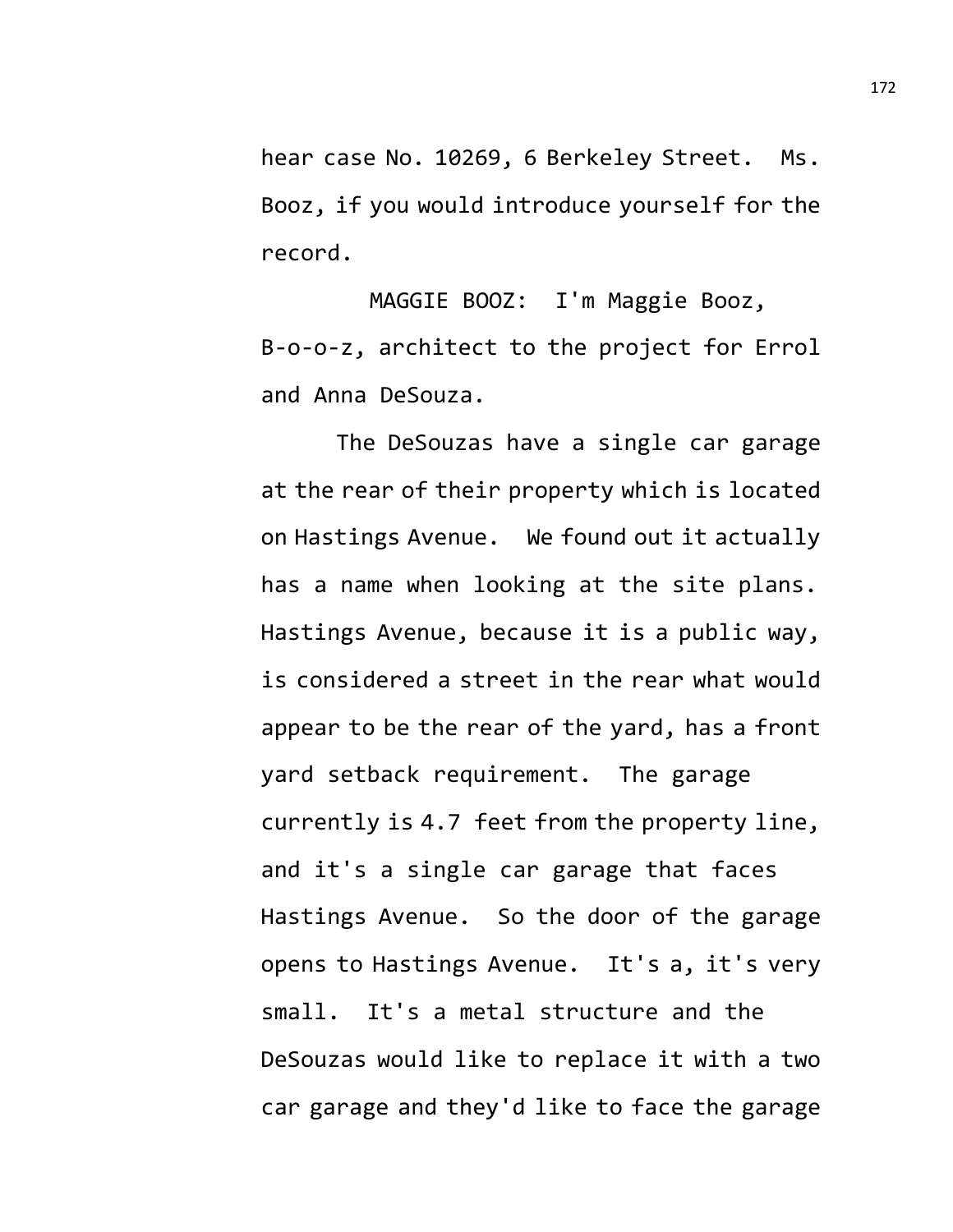doors not onto Hastings Avenue but facing their side property line. So we've moved it back away from that. We've sited the proposed garage away from the side property line a little bit further so they can make the turn and get into the garage and back up appropriately. And have made it the sides of a two car garage that is -- it's 22 feet wide and it's 26 and a half feet in-depth. It has a portion in the rear for garden tools. We have a large lot. And the violation that we have is the -- as I say, the front yard setback.

We're placing the garage about two feet from the actual property line so that we can, so the DeSouzas can pass between the property line and the corner of the garage.

And the in order to meet the 15-foot requirement in height we've made a double gabled structure so that we don't just have a big broad flattish pitched roof.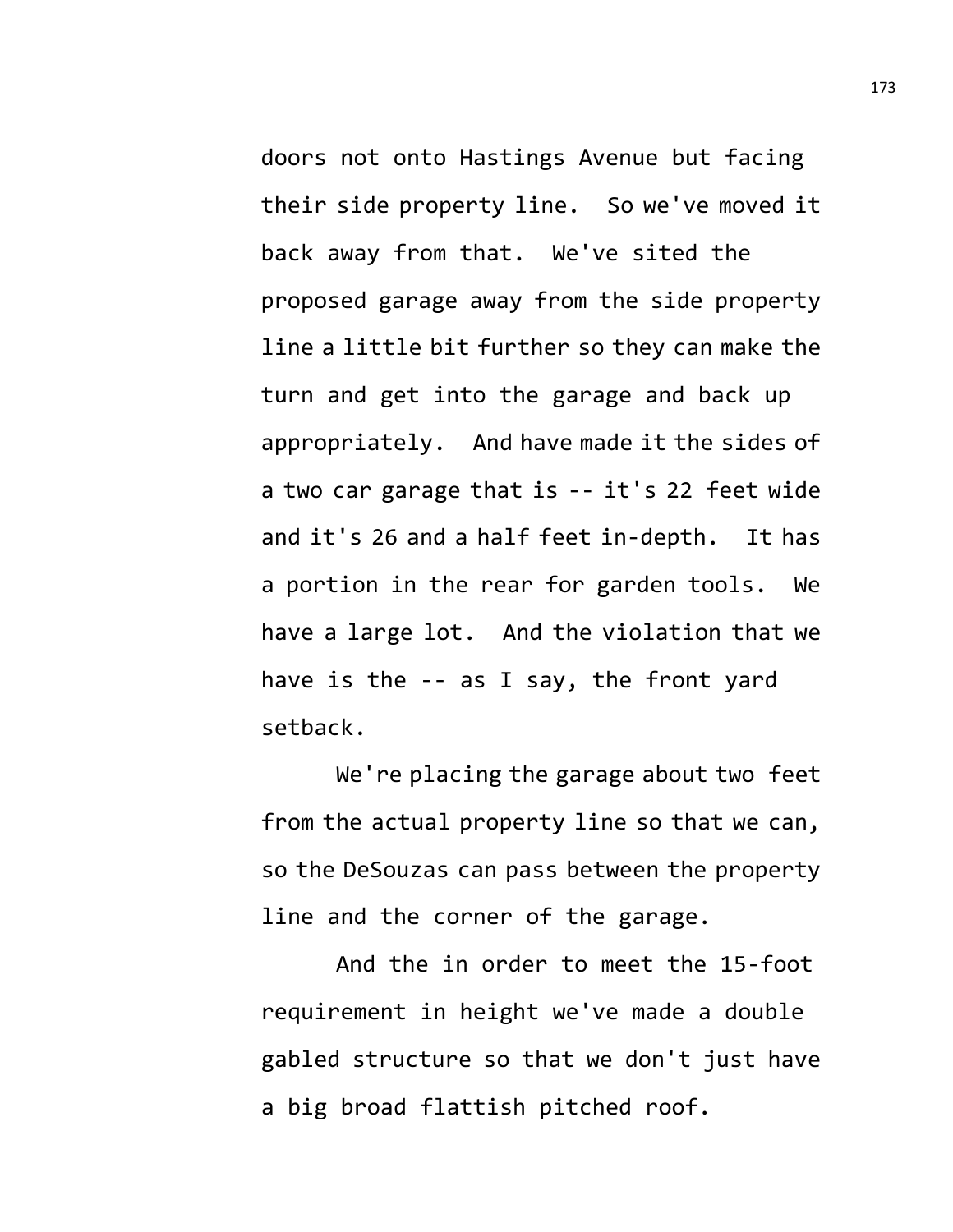We sought through Historical, I believe you ought to have a letter in your file from Historical with the approval for the garage. And we don't have any neighbor objection.

There are already -- there are currently three garages that open directly on to Hastings Ave. in various states of, you know, that were built about the same time. Probably I think a couple of them -- I think the other ones might be metal garages as well. And I have photographs of them. But Hastings Avenue is a -- it's a city street, but it is of basically a parking lot. And, you know, a service way for trash trucks and loading docks for the back of Lesley. And I have photographs here that -- that Anna took that are, you know, very, just very telling. The back of their property, if you just want to look at all those, you can kind of get a sense for the nature of Hastings Avenue. There are no curbs. There are no sidewalks. It's a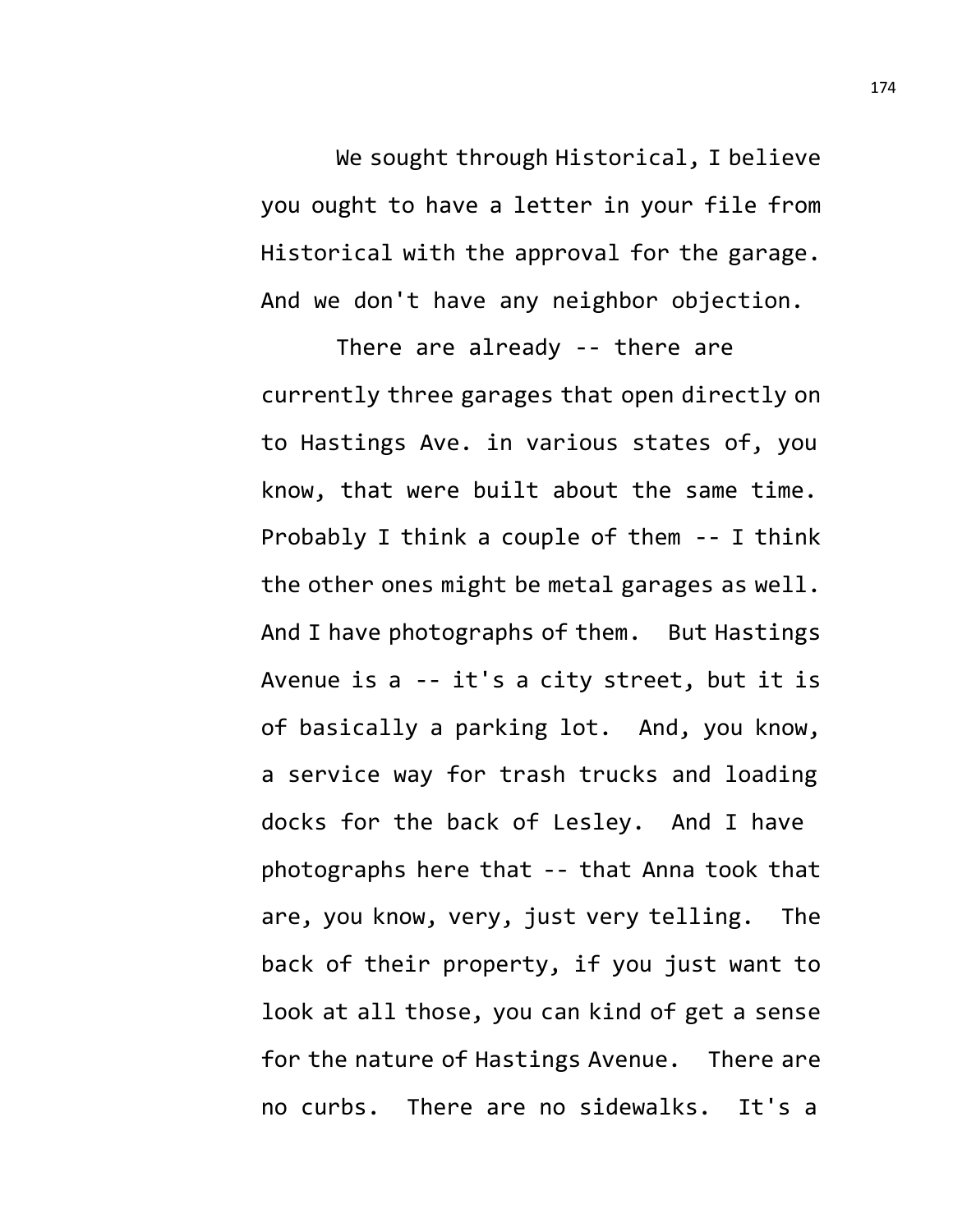seamless parking, loading area. And just one of those situations where --

CONSTANTINE ALEXANDER: So the current garage is somewhere behind one of these cars?

MAGGIE BOOZ: That's correct, yes. CONSTANTINE ALEXANDER: You're

right. You wouldn't think it's a street. MAGGIE BOOZ: It's just asphalt up to the property lines.

BRENDAN SULLIVAN: You would not have thought that it was a public street.

MAGGIE BOOZ: You really wouldn't have.

TAD HEUER: Don't tell Mr. Hastings that. He thought he was getting a great deal when he got a street named after himself.

ANNA DeSOUZA: I think Hastings maintains that.

> MAGGIE BOOZ: Lesley plows. BRENDAN SULLIVAN: Lesley plows it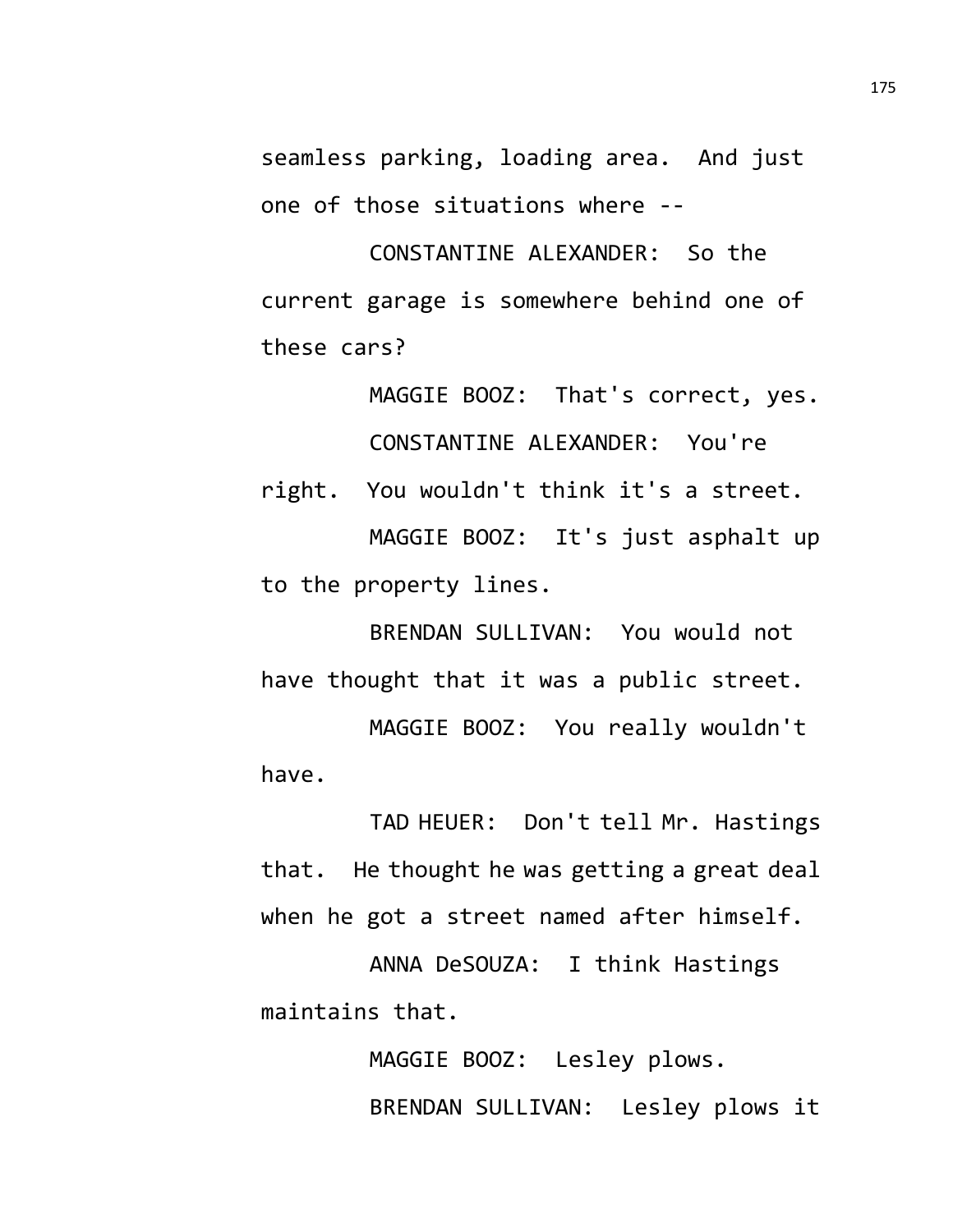for ease to their property and their people.

ANNA DeSOUZA: It's pretty much their maintenance area there.

TAD HEUER: And in of those photographs there's a car that looks like it's parked.

MAGGIE BOOZ: It belongs to the DeSouzas.

TAD HEUER: Oh.

MAGGIE BOOZ: I was wondering about that car as well. Although --

SLATER ANDERSON: The Land Cruiser? MAGGIE BOOZ: Although people could --

TAD HEUER: Oh, no, no.

MAGGIE BOOZ: No, in front of the garage.

TAD HEUER: Yes, so there's a car parked in front of the garage. There's also a car --

MAGGIE BOOZ: That's their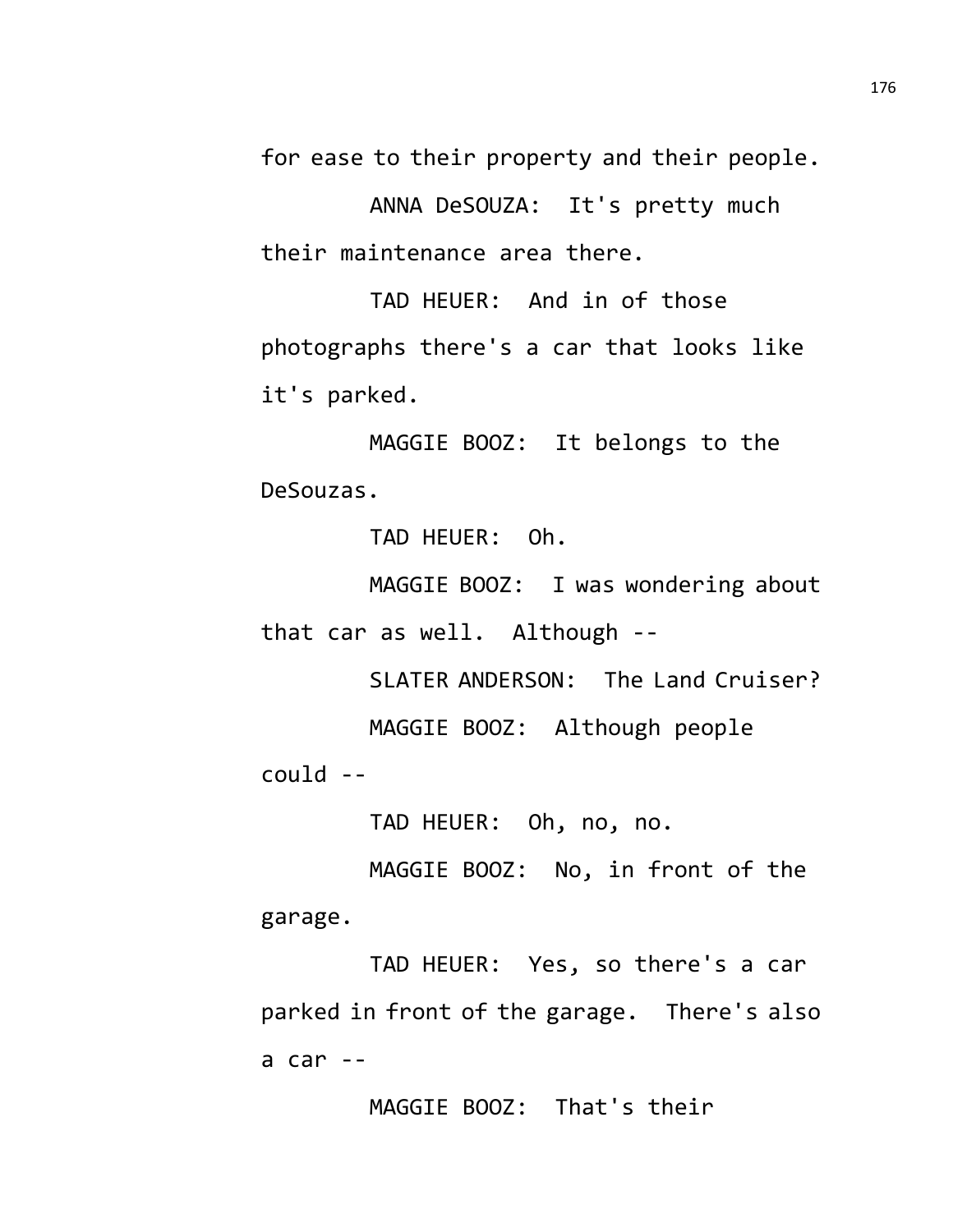driveway. They have a driveway.

TAD HEUER: So that's your car parked in the driveway?

ANNA DeSOUZA: Yes.

TAD HEUER: Okay.

Is there any delineation between where your property line is and your neighbor up Brookford Street to the north?

MAGGIE BOOZ: Yeah, there's a fence. ANNA DeSOUZA: The end of the driveway there.

TAD HEUER: Right, okay.

So are those -- this white fence I see in the background, that extends -- that demarks your yard from your driveway, right?

ANNA DeSOUZA: The picture -- you should be able to see -- I'll show you that picture.

SLATER ANDERSON: It's existing site plan?

MAGGIE BOOZ: That's an existing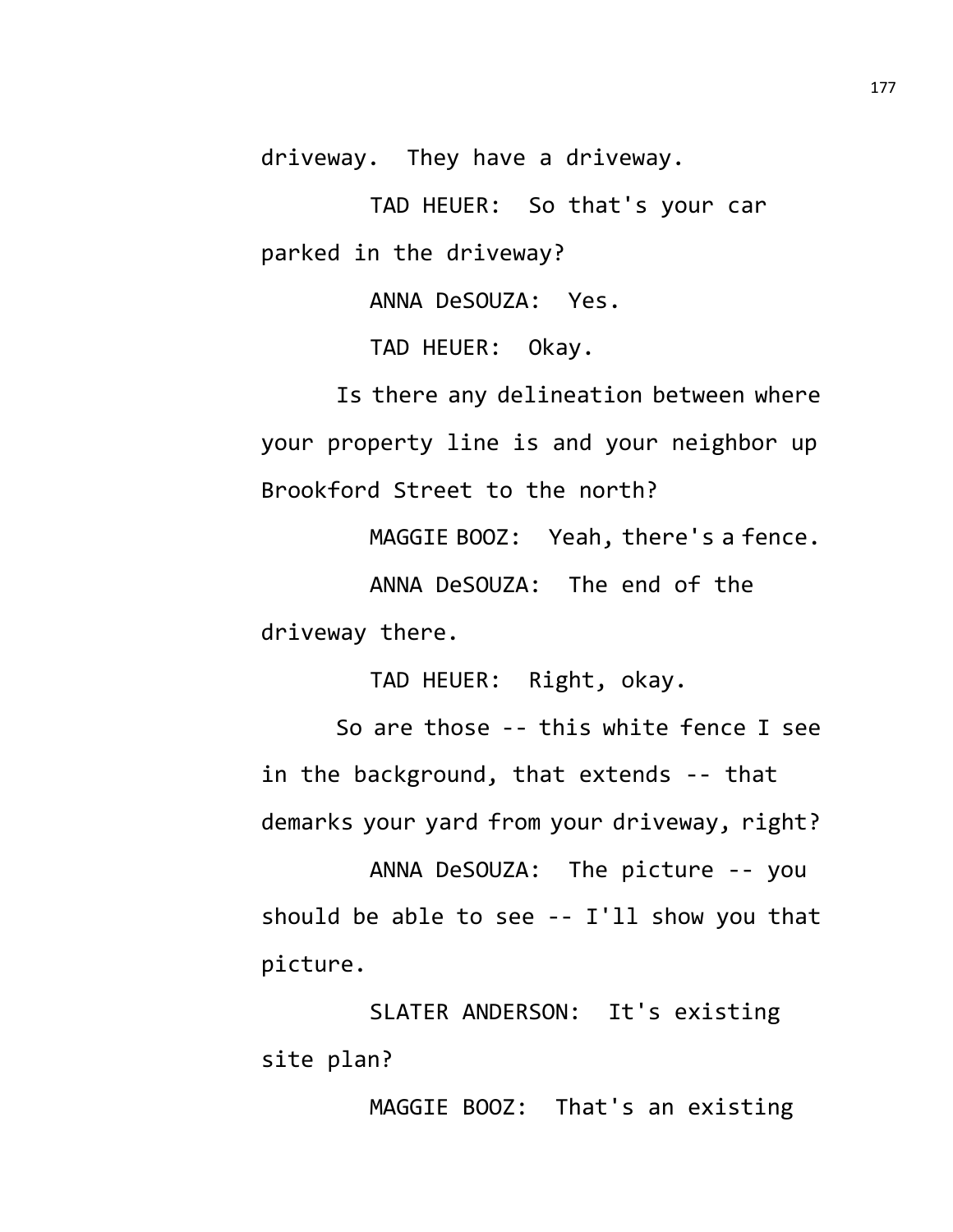site plan.

SLATER ANDERSON: Yes, property line is around here, go.

TAD HEUER: Right.

MAGGIE BOOZ: We've got about 20 feet between the side of the garage and then west on Hastings Ave., you know, to the next property and Berkeley Street. And there's a fence, there's a hedge.

TAD HEUER: And are you intending on, well, I guess --

MAGGIE BOOZ: Increasing the size of the driveway by five feet because we're going five feet over in that direction.

TAD HEUER: Right.

And are you planning on extending the fence line that's here to go up to the edge of -- will that implicate the new garage?

MAGGIE BOOZ: Will what implicate the new garage?

TAD HEUER: So right now you have a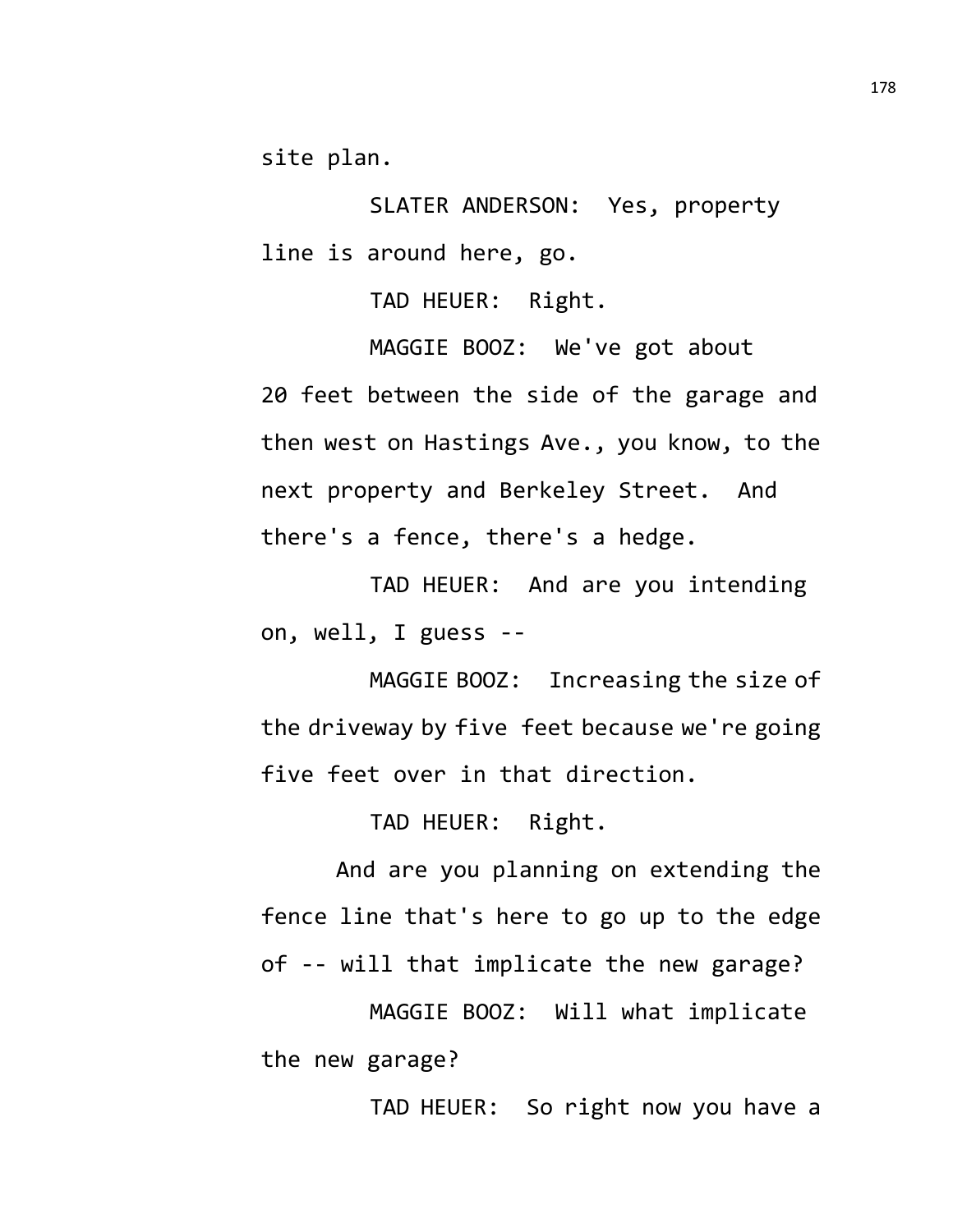fence that goes up to the south end of the garage, and then obviously the door.

MAGGIE BOOZ: It goes right to here, yeah.

TAD HEUER: Right.

MAGGIE BOOZ: And it will be, it will peel back five feet.

TAD HEUER: Okay.

MAGGIE BOOZ: To where the new corner of the garage is.

TAD HEUER: So it's essentially going to be spun 90 degrees. Spun this way. MAGGIE BOOZ: Right.

TAD HEUER: Will the north facing front of the garage be behind the fence line entirely?

SLATER ANDERSON: That's this proposed right there.

TAD HEUER: Okay.

SLATER ANDERSON: This is the garage it would be moved over here.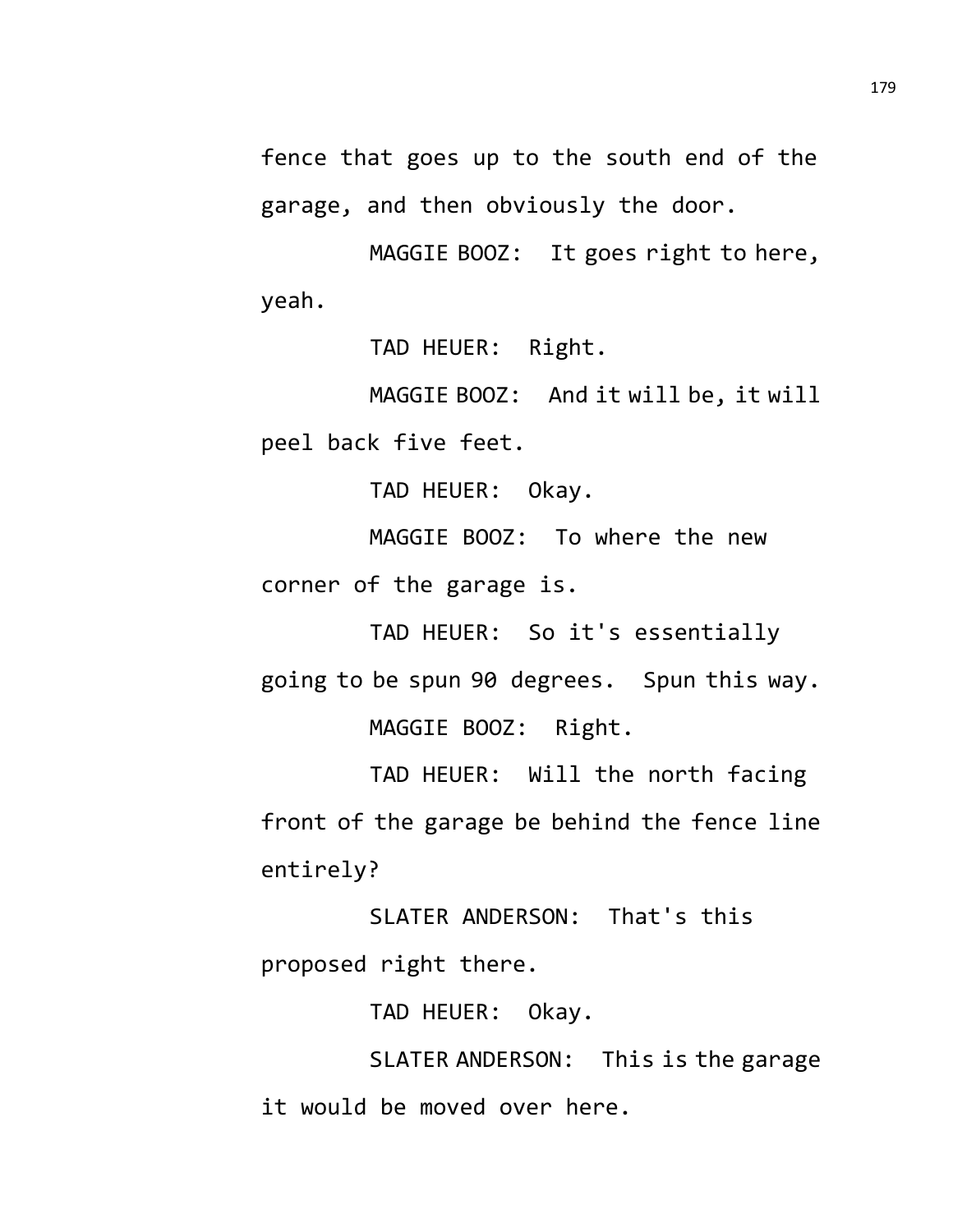MAGGIE BOOZ: We would be looking at the side of the garage.

ANNA DeSOUZA: And the yard.

TAD HEUER: Okay.

BRENDAN SULLIVAN: Slater, any

questions at this time?

SLATER ANDERSON: No questions. BRENDAN SULLIVAN: Okay. Tad? TAD HEUER: No. BRENDAN SULLIVAN: Gus? CONSTANTINE ALEXANDER: No. BRENDAN SULLIVAN: Kevin? KEVIN CASEY McAVEY: No.

BRENDAN SULLIVAN: Let me open it to public comment. Is there anybody who would like to speak on the matter at 6 Berkeley Street.

(No Response.)

BRENDAN SULLIVAN: There is nobody.

There is correspondence in the file on the letterhead of Lesley University.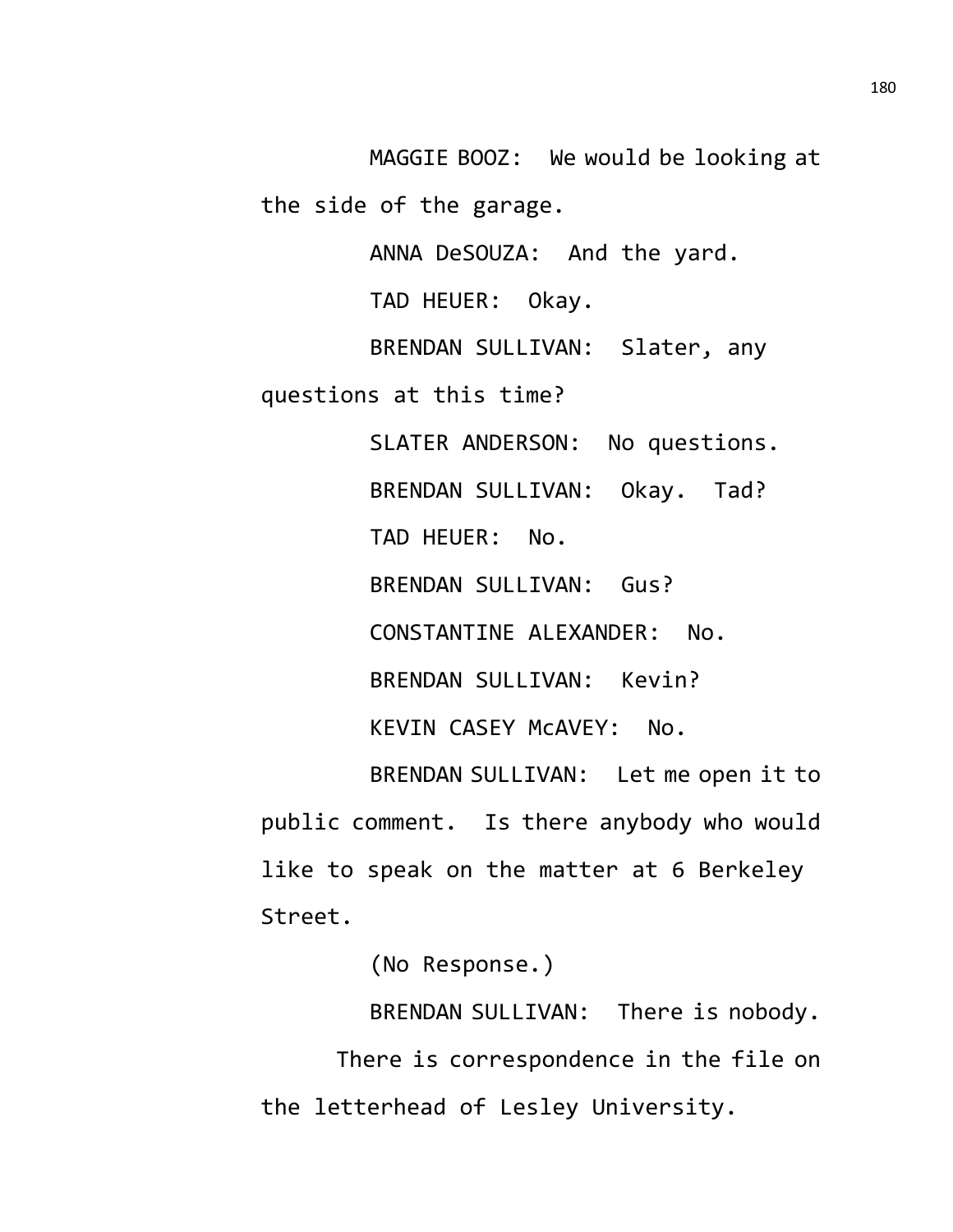(Reading) To the Board of Zoning Appeals: I am the vice President for administration at Lesley. Lesley University owns two buildings directly across Hastings Avenue from the proposed garage. The DeSouzas have communicated with me regarding their interest in upgrading their garage. During the almost four years of being neighbors, Lesley University has only had positive experience in dealing with the DeSouzas and consider them to be outstanding neighbors. I believe that the proposed design is architecturally appropriate and that it is not an incompatible use and therefore supports the DeSouza application for and encourage the Board to grant the requested Variance. Sincerely, Mary Lou Batt,  $B-a-t-t$ .

On the letterhead of the Episcopal Divinity School. (Reading) Dear Zoning Board: I write in reference to BZA case No.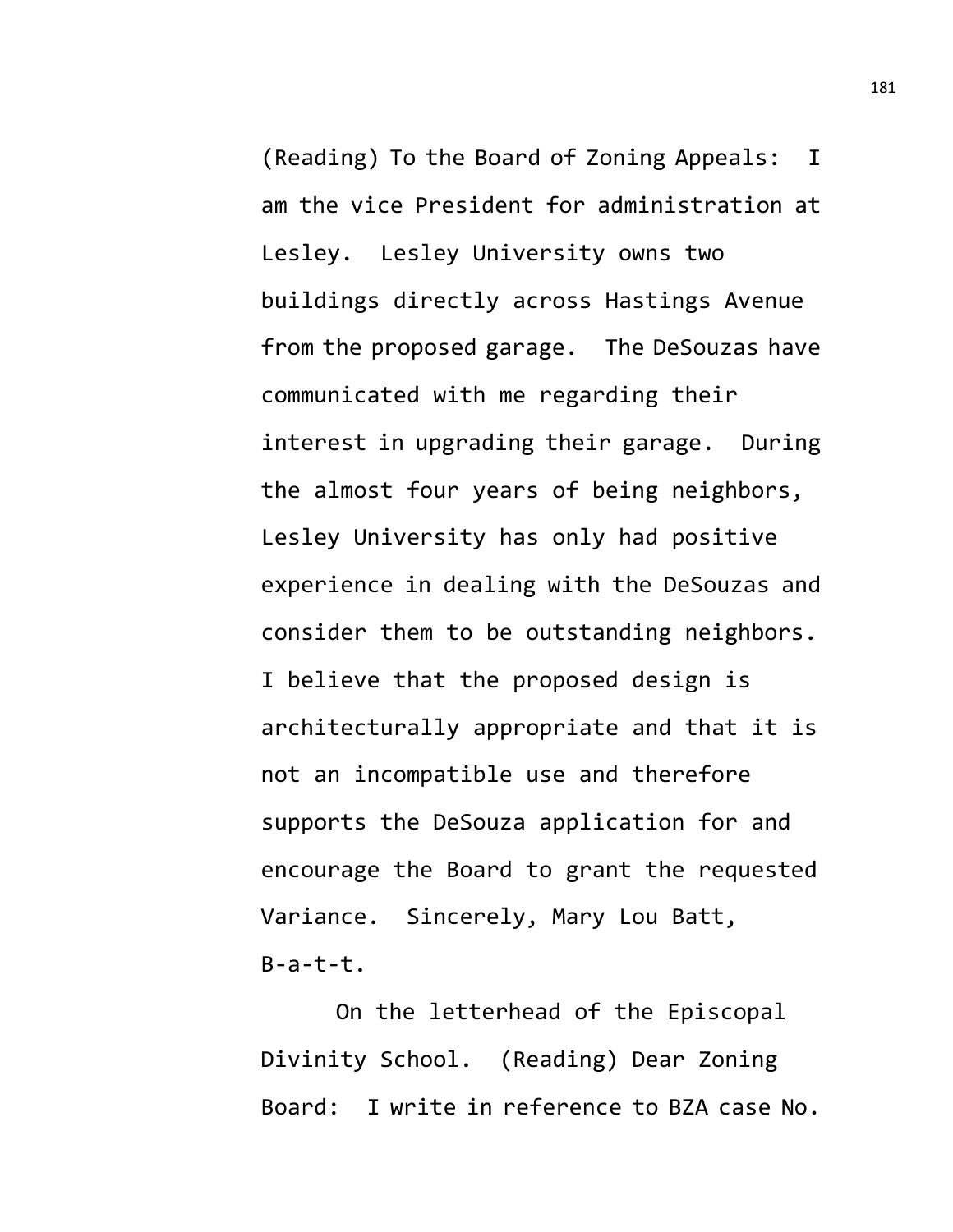10269. The EDS campus abuts the rear yard of No. 6 across Hastings Avenue, the President and Dean's house, my residence is at No. 4 Berkeley Street. I wish to advise you that we have no objection to the proposed garage, and are appreciative that the DeSouzas are taking such care that it be attractive and in harmony with the design of the house. Feel free to contact me. And it's by the very Reverend Katherine Hancock Ragsdale,  $R-a-g-s-d-a-1-e.$ 

And is that the correspondence? There should be something from Historical.

From the Cambridge Historical Commission regarding 6 Berkeley Street. (Reading) The Cambridge Housing Authority hearing on April 5, 2012, approved the application. In addition to complete demolition of a building, following reactions requiring demolition -- well, anyhow they basically approved the proposal.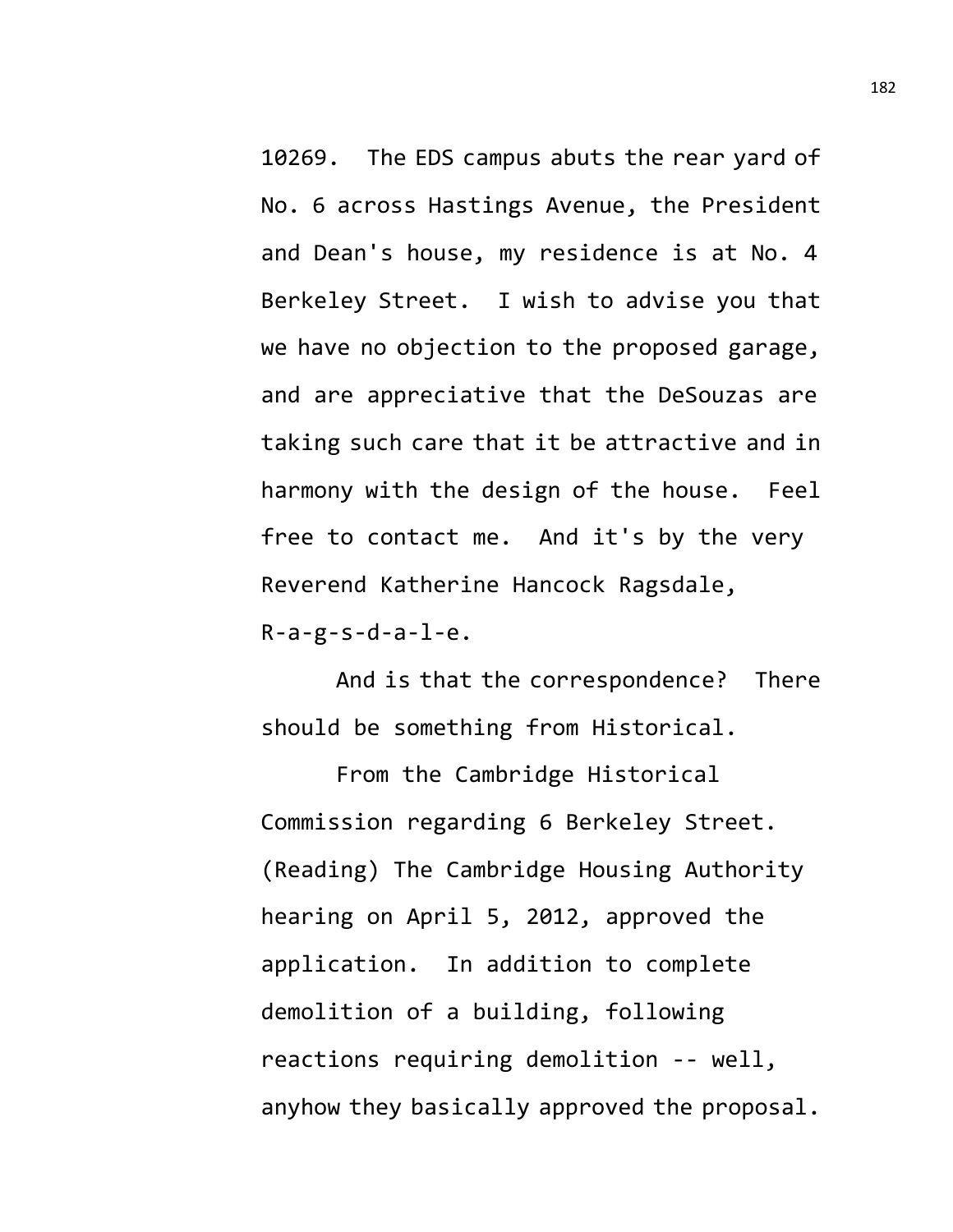It really has to do with the demolition of a building, I believe, does it not? And I think they probably, because it's not visible from the public way -- did they get into that?

MAGGIE BOOZ: It is visible from the public way.

CONSTANTINE ALEXANDER: Hastings is a public way.

MAGGIE BOOZ: It is. They vote, you know preferable conservation. Whether demolition is allowable and whether it would be preferably preserved.

BRENDAN SULLIVAN: Okay. And so they deemed it not preferably preserved.

MAGGIE BOOZ: In light of the replacement.

BRENDAN SULLIVAN: Okay.

TAD HEUER: Similar to the situation we had at the corner of Brattle and Appleton we had three years ago, where there was an old garage in the rear corner lot, and they were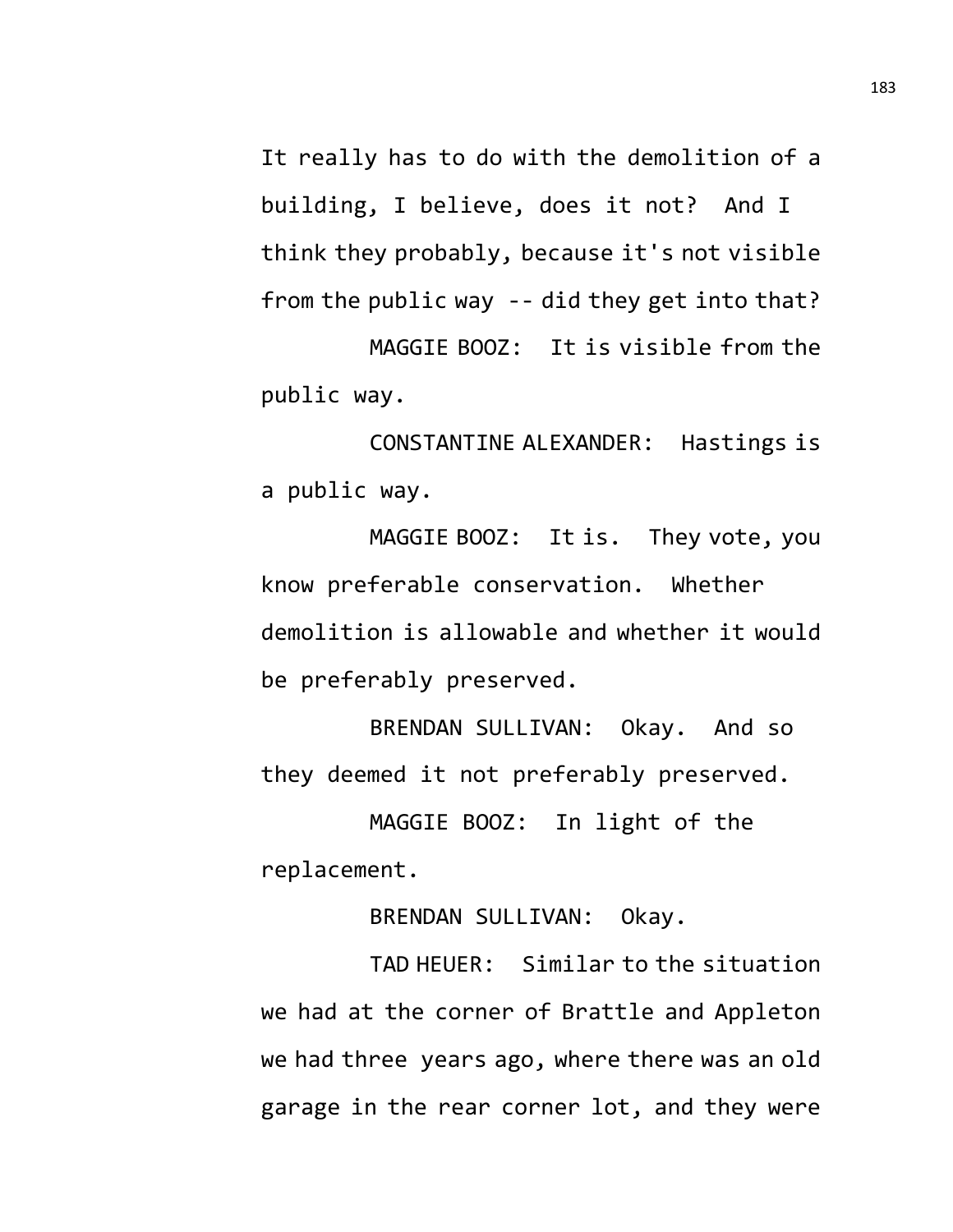pointing it to the front and Cambridge Historical suggested that the old garage was not properly preserved and then they came here for a similar situation. They wanted a modest decision in height because Historical thought it would be more conforming.

BRENDAN SULLIVAN: And that's it for the correspondence, I believe; is that correct?

Okay, anything to add at this point? MAGGIE BOOZ: Just that the neighbor to the north also expressed no objection to the -- all the neighbors are all contacted by the DeSouzas. And the ones who were interested either wrote letters or expressed verbally that they were -- that they had no objections.

BRENDAN SULLIVAN: Okay. Let me close the public comment and the presentation part. The Board will discuss it.

Gus.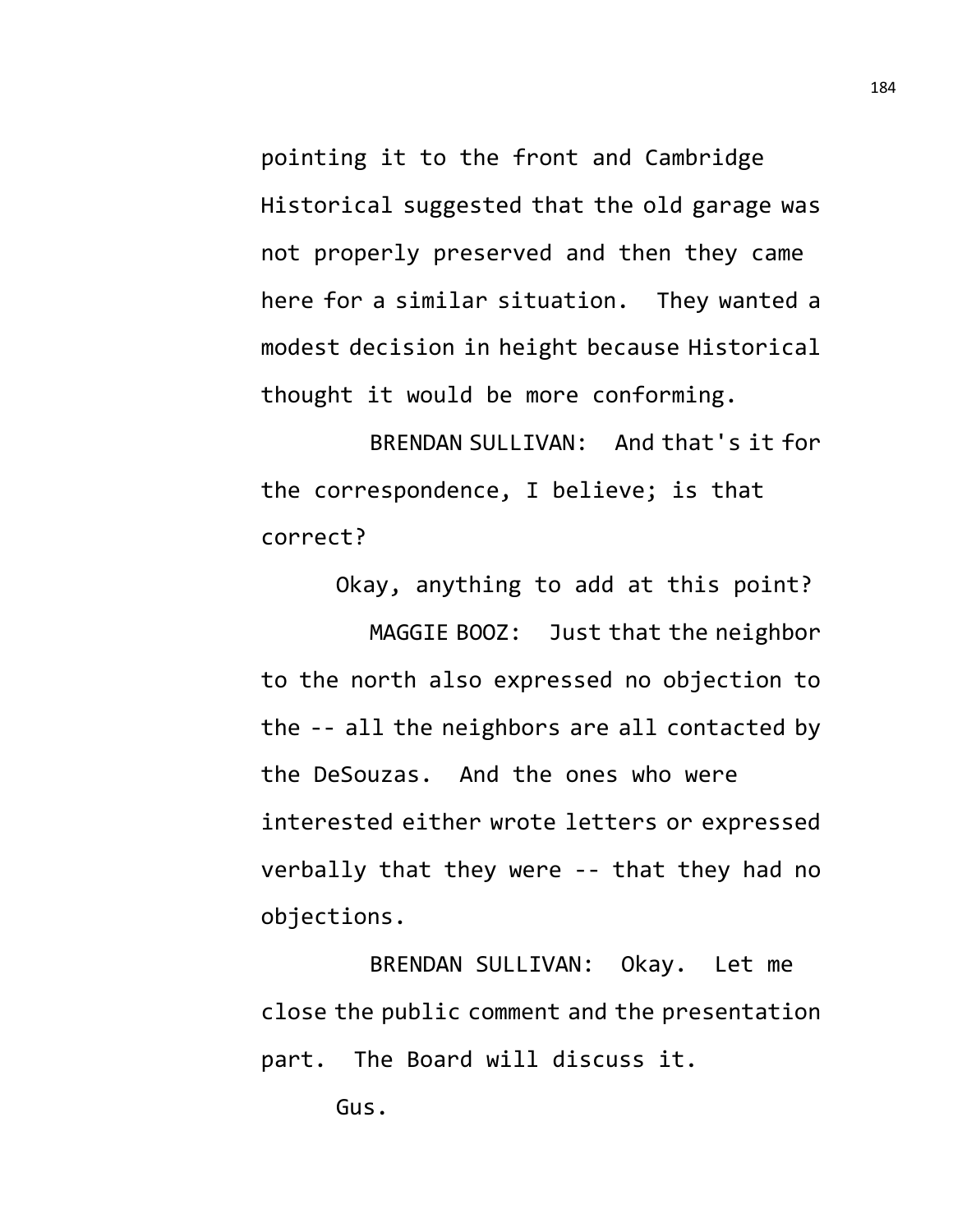CONSTANTINE ALEXANDER: I'm in favor.

> BRENDAN SULLIVAN: Okay. Kevin? KEVIN CASEY McAVEY: I'm in favor. BRENDAN SULLIVAN: Slater?

SLATER ANDERSON: Normally, a new garage in a front yard, but this is not any ordinary front yard obviously. I sympathize with the situation you have behind you there, and I think a structure to further insulate you from what goes on back there is well worthwhile and at this point --

BRENDAN SULLIVAN: Mr. Heuer.

TAD HEUER: The city did not have the intent and purpose of its Ordinance to deem this a front yard setback, in my opinion, and relief is appropriate here.

BRENDAN SULLIVAN: Let me make a motion to grant the relief requested to demolish the existing one car garage and to erect a new wood frame two car garage as per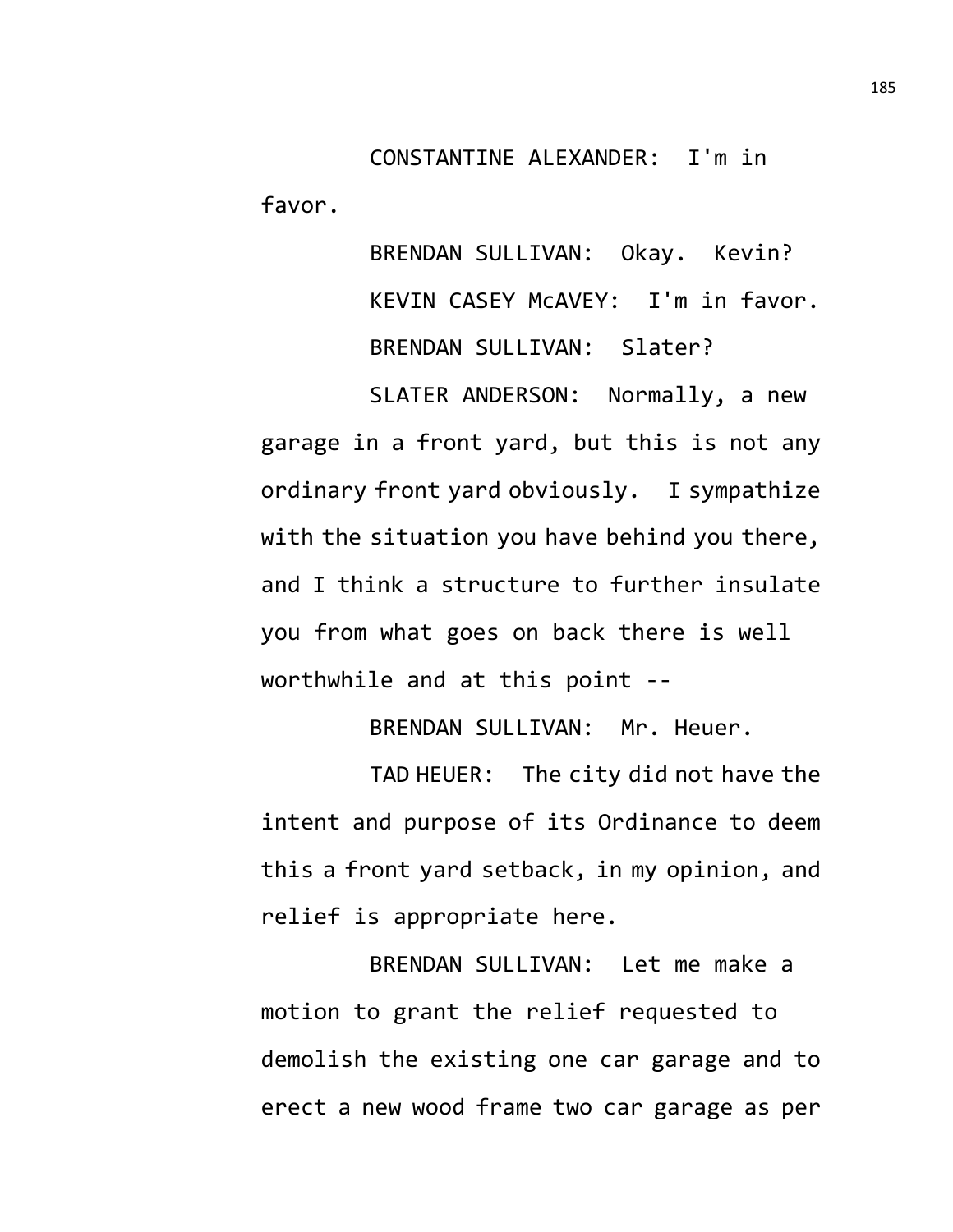the plans submitted, initialed and dated by the Chair.

The Board finds that a literal enforcement of the provisions of the Ordinance would involve a substantial hardship to the Petitioner because it would preclude the Petitioner from removing the existing outdated metal structure and to replace it with a suitable and properly functioning garage as has been done in other abutting properties in the immediate area.

The Board finds that the hardship is owing to the size of the lot and the location of the building thereon which renders this particular proposal non-conforming.

As to location, the Board finds that there was no other practical location for the proposed structure than what is proposed.

The Board finds that desirable relief may be granted without substantial detriment to the public good.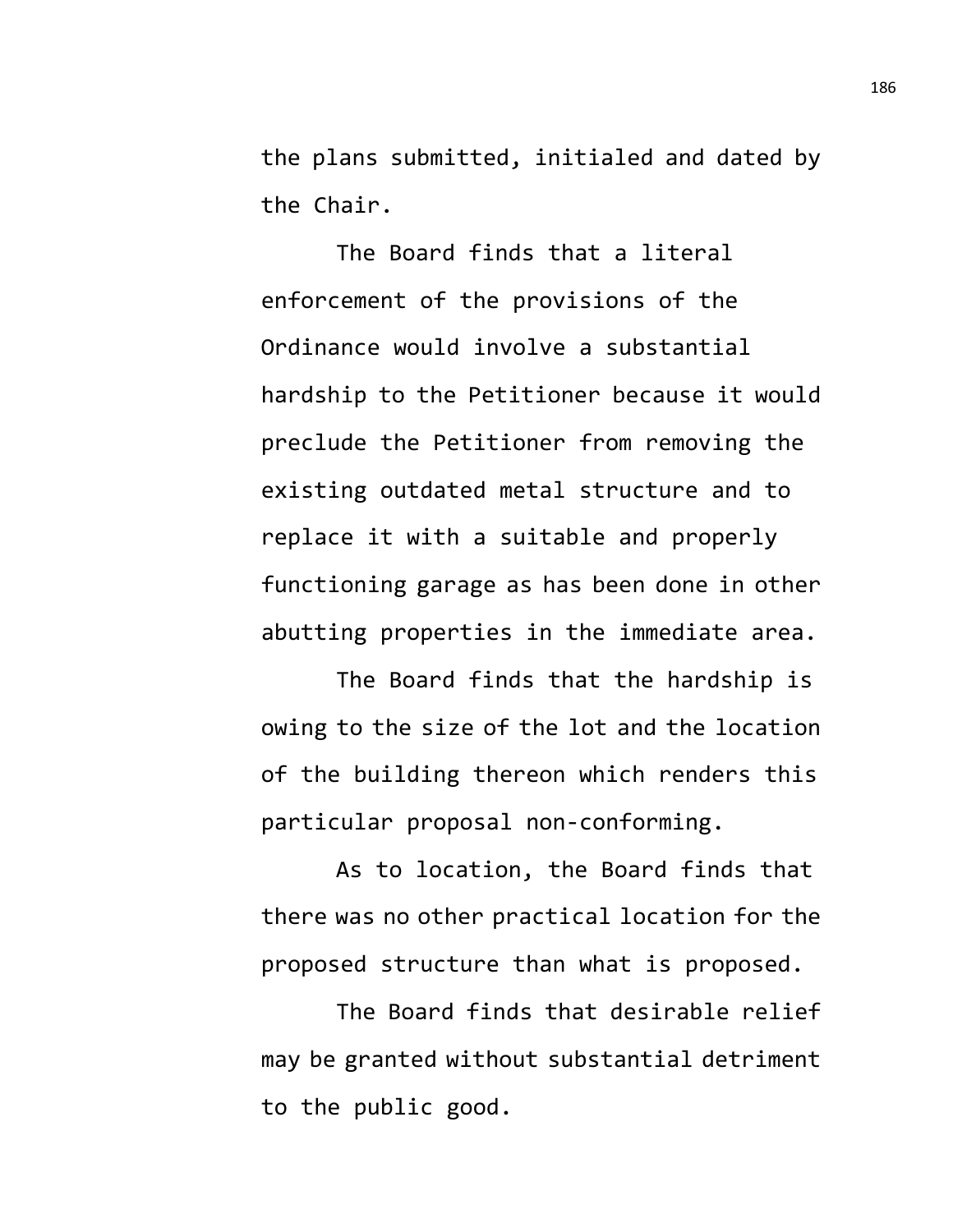The proposed garage set up approximately in the same location as the existing garage which has a similar relationship to Hastings Avenue as other garages on abutting properties.

The Board finds that no additional shadow is cast nor sky or fresh air is obscured to adjacent properties, and no density is increased nor traffic intensified through the proposal.

The Board finds that relief may be granted without nullifying or substantially derogating from the intent and purpose of the Ordinance.

All those in favor of granting the relief.

(Show of hands.) BRENDAN SULLIVAN: Five in favor. (Sullivan, Alexander, Heuer, Anderson, McAvey.) BRENDAN SULLIVAN: Okay.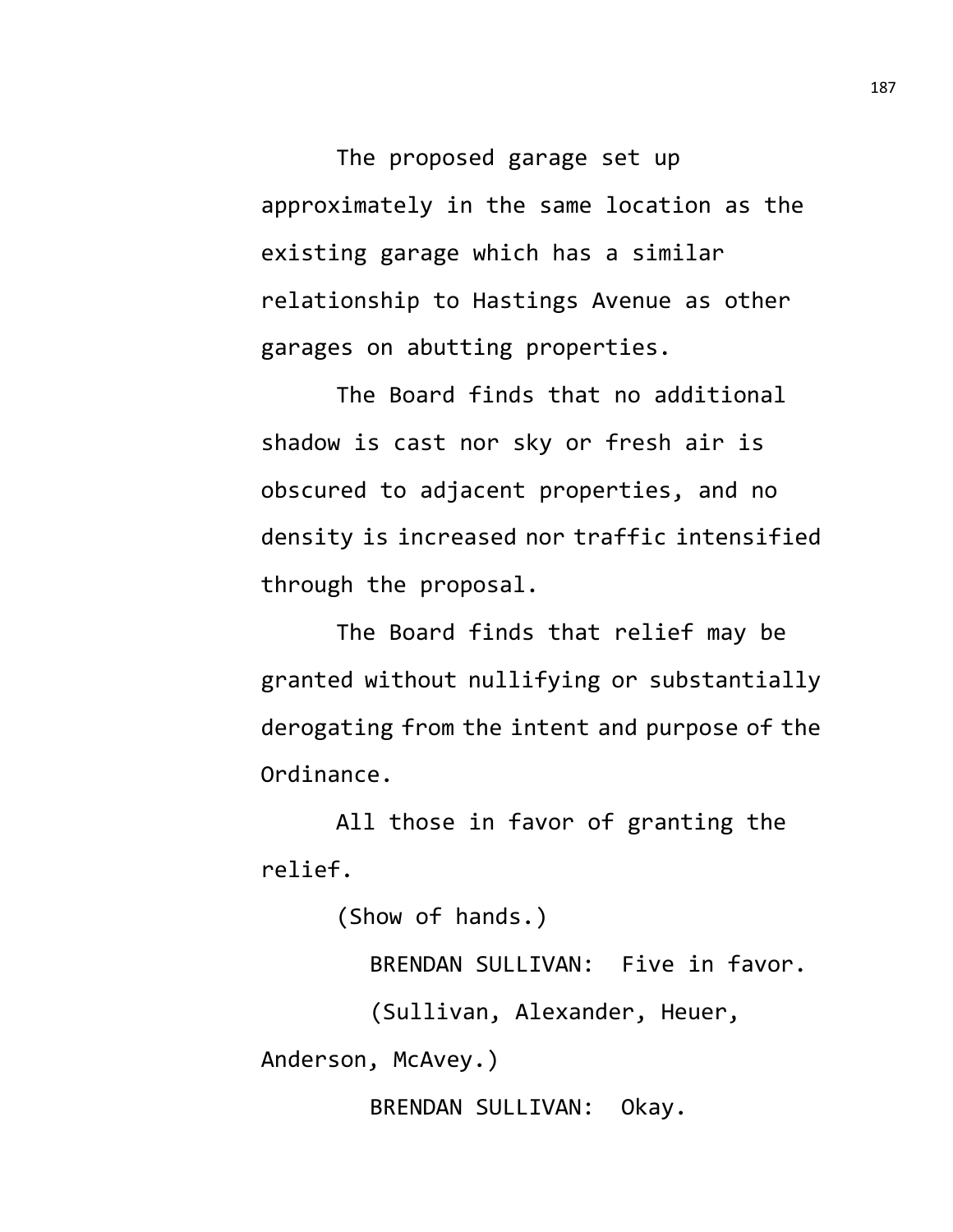## MAGGIE BOOZ: I think I

inadvertently handed over a plot plan.

(9:40 p.m.)

(Sitting Members: Brendan Sullivan, Constantine Alexander, Tad Heuer, Slater Anderson, Kevin Casey McAvey.)

BRENDAN SULLIVAN: The Board will hear case No. 10271, 62 Foster Street.

If you would introduce yourself for the record and please spell your last name and provide an address.

ELLEN HERRICK: I'm Ellen Herrick, H-e-r-r-i-c-k, 62 Foster Street.

CRAIG BUTTNER: I'm Craig Buttner representing the Herricks, 59 Webster Street, East Boston. B-u-t-t-n-e-r.

BRENDAN SULLIVAN: What is it you would like to do?

CRAIG BUTTNER: We're not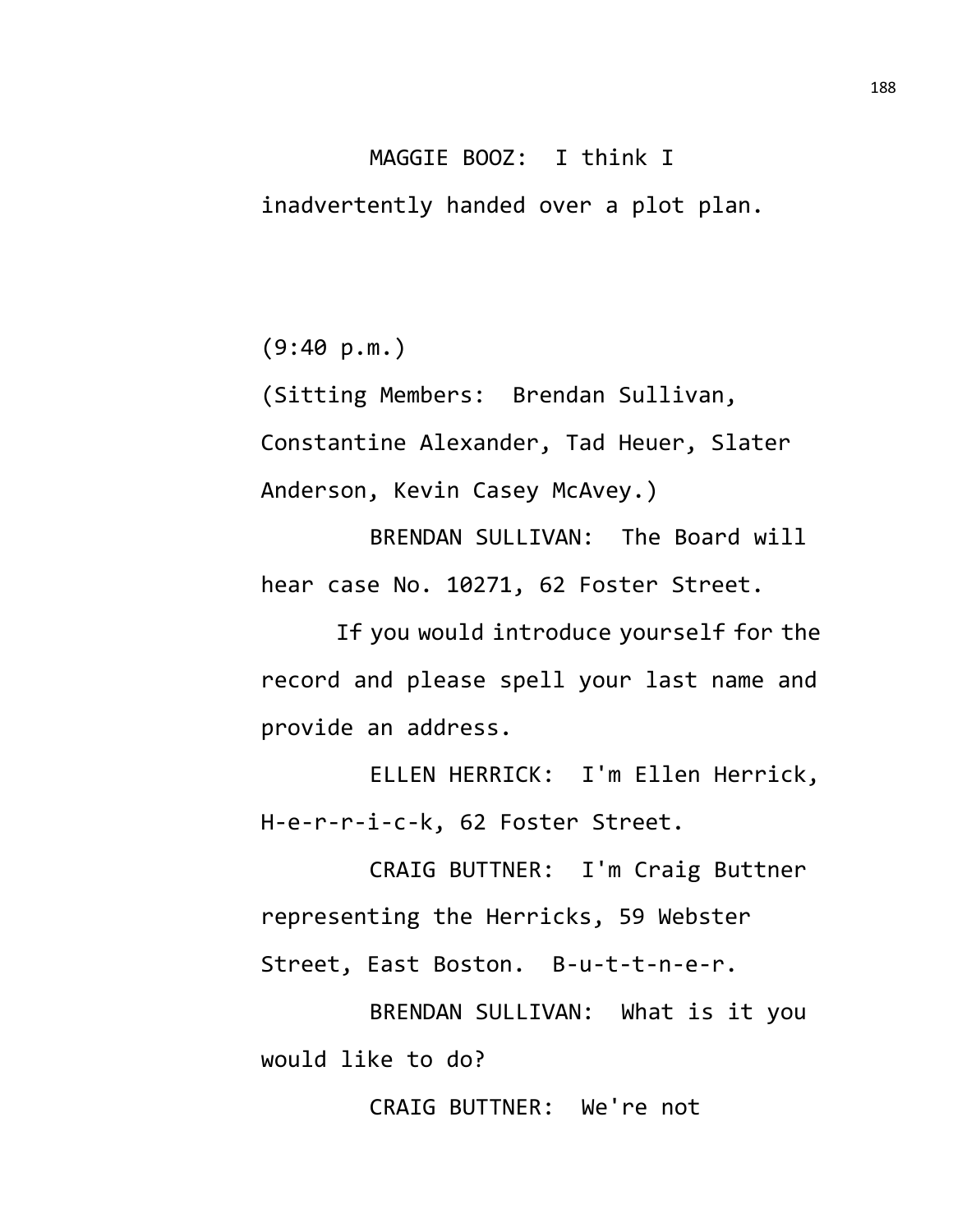increasing the FAR at all. We're basically looking to use alternative windows on three sides of the house and we're looking to relocate the staircase that's currently there. It's tight to the west property line. Relocate the -- let me roll out some plans here.

This is a staircase that's here currently. That's tight to this property line. You can see the shape of the lot. We're hoping to relocate that staircase back to here. Right now this is a current bay window. It's a glass bay window. And we're hoping to maintain the same size so not to trigger any FAR issues, and basically create a doorway out at this point, out this way. We're looking in -- the last thing is to change out what is currently a door here, change it to two -- there's a door and a window currently here. We'd like to change two small windows on this side. This end of the 189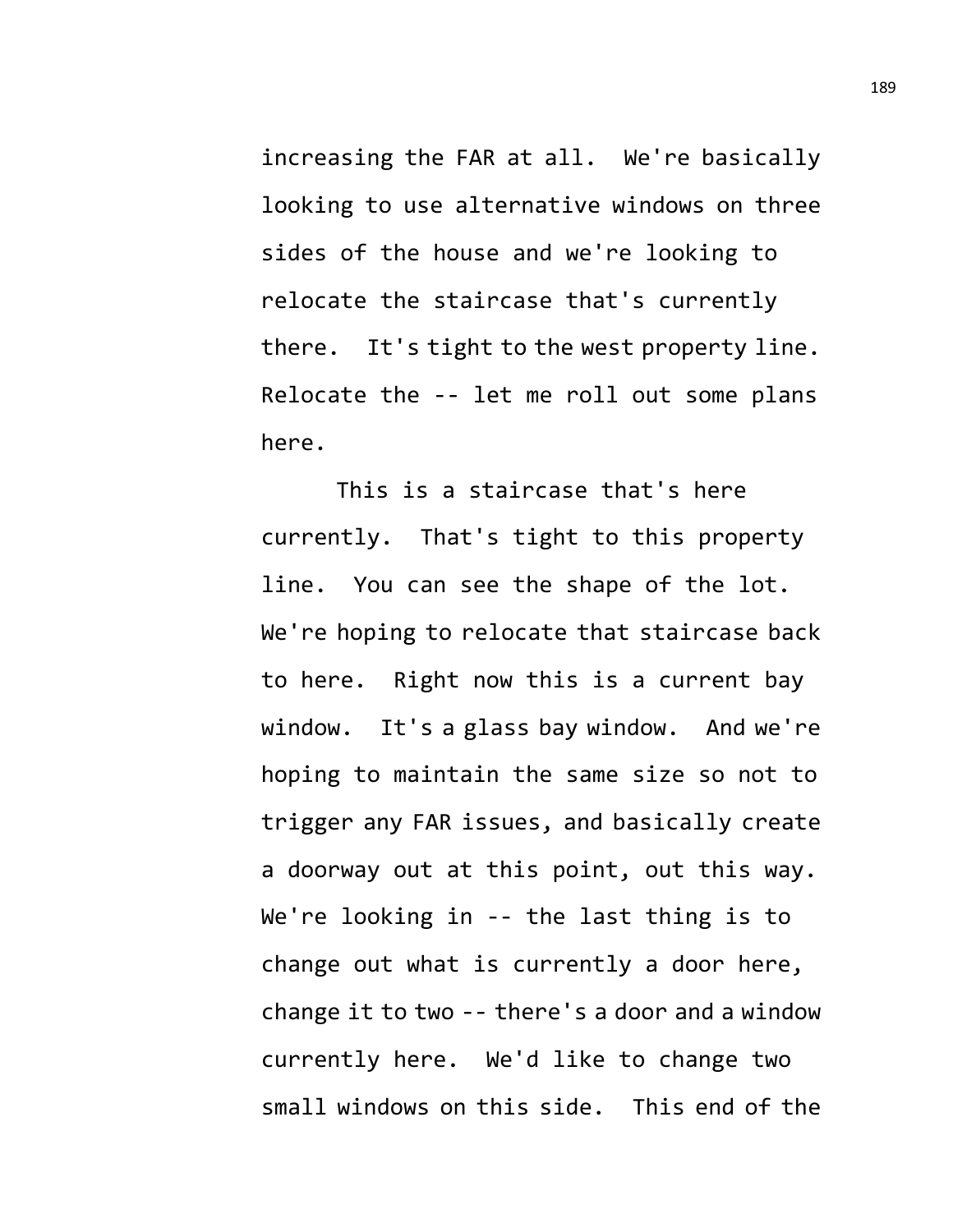house there actually was a window here at one point. It's been boarded up. But we'd like to replace it with two windows here. And then in the kitchen here there's currently one window and we want to increase it to two windows. So really the whole scope of the work is only this area of the house.

CONSTANTINE ALEXANDER: Have you spoken to your abutters regarding the windows, and they had no problems?

ELLEN HERRICK: No.

CRAIG BUTTNER: We went to Historical on April 9th and that went very well. And then a couple of them came to the meeting and they were very pleased with pretty much everything. It gives them -- by relocating the doorway here, we're not right on their property line. We're not looking right into their backyard. And this is probably the most private area of the lot. So we figured by opening to the back everyone.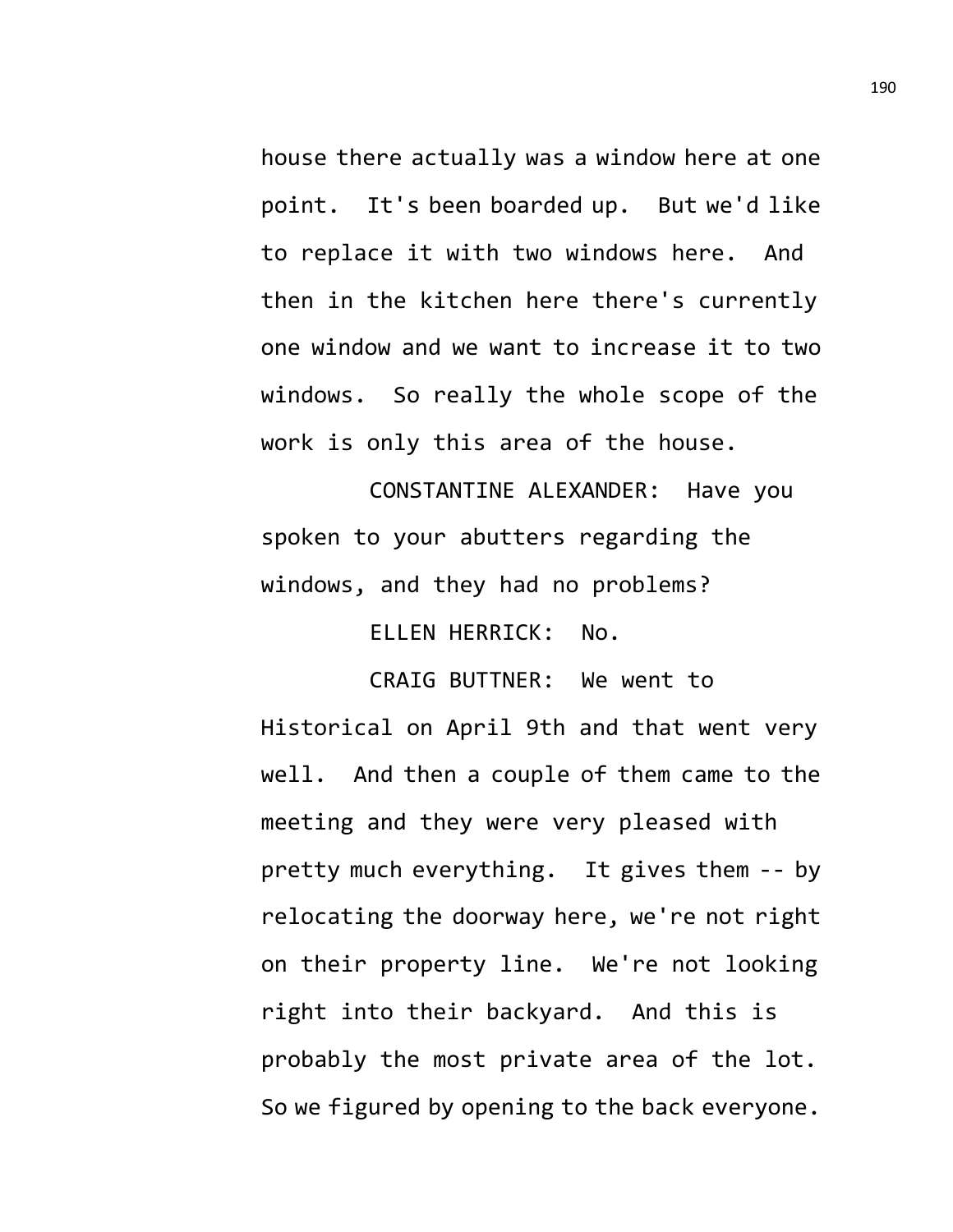UNIDENTIFIED WOMAN: I'm sorry, would you mind saying what property you're talking about?

CRAIG BUTTNER: I'm sorry.

ELLEN HERRICK: 62 Foster Street.

CONSTANTINE ALEXANDER: You're

welcome to come up to the front if you'd like.

TAD HEUER: You can come up if you like.

BRENDAN SULLIVAN: I'll open it to public comment in a minute anyhow if you wish. Have you reviewed these?

UNIDENTIFIED WOMAN: No, not in detail, no. Just saw the notice of the meeting and --

BRENDAN SULLIVAN: All right. And what is your address?

UNIDENTIFIED MALE: I'm a neighbor actually. I live at 54 Foster Street.

BRENDAN SULLIVAN: Okay. We can do one of two things. We can sort of --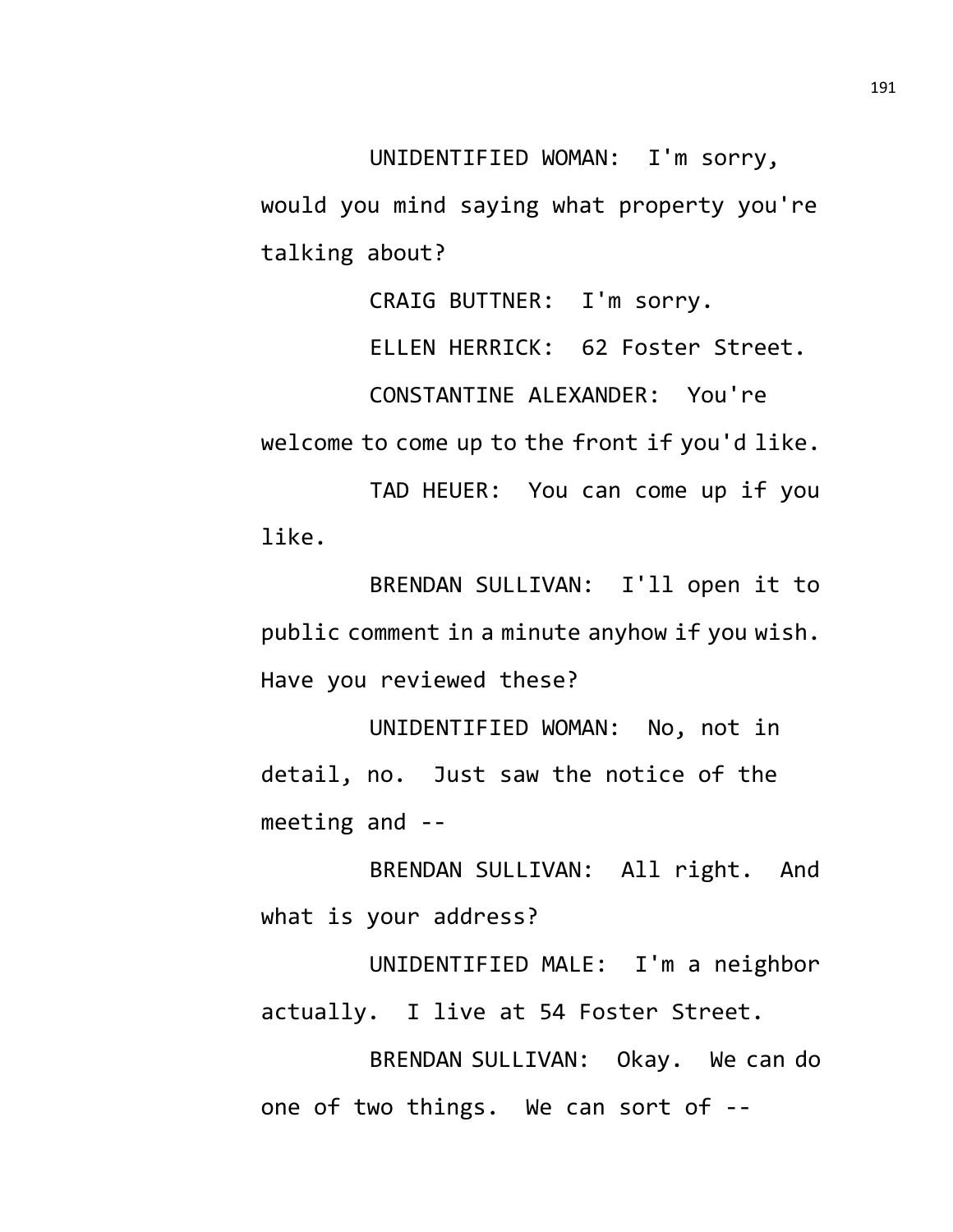ELLEN HERRICK: Do you just want to come in?

BRENDAN SULLIVAN: No, no. Well, two things. We can go to the next case. I can recess this for a minute. And if you want to, you can go in the other room and you can discuss it among yourselves and be --

UNIDENTIFIED MALE: I don't want to interrupt your proceedings.

BRENDAN SULLIVAN: No, no, it's perfectly fine. We can go to the next case and hear that and come back if you wish.

TAD HEUER: We do it all the time. It's fine. Don't feel like you're imposing.

BRENDAN SULLIVAN: Yes. And you'll have a leisurely talk and a more informed talk.

UNIDENTIFIED MALE: Sure.

BRENDAN SULLIVAN: On the motion, then, to continue this matter in a few minutes to allow the Petitioner and the abutter or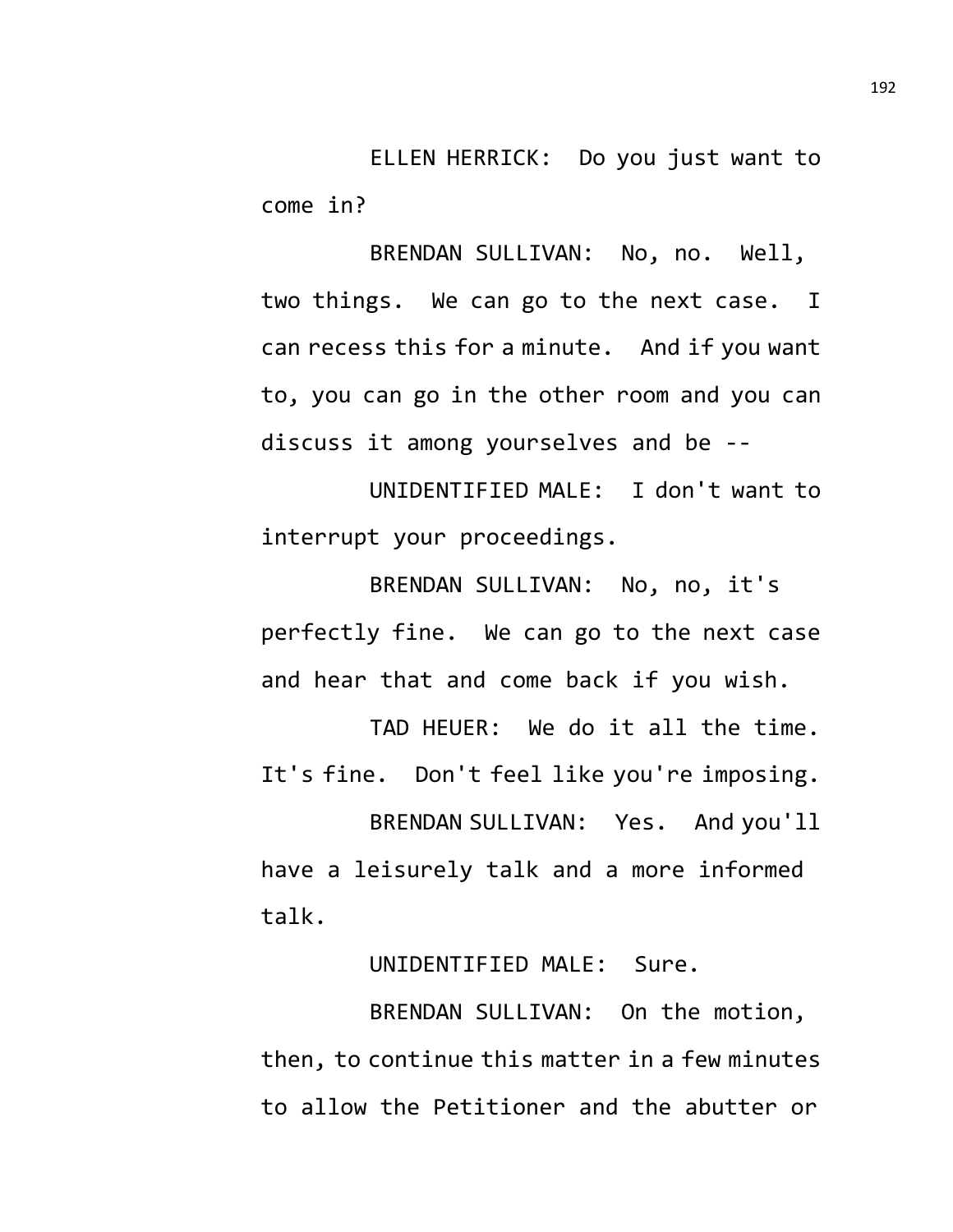someone in the community time to discuss it.

TAD HEUER: It's a motion to recess. BRENDAN SULLIVAN: Right.

CONSTANTINE ALEXANDER: I think the Chair can do it without a vote. You have a right to do it.

BRENDAN SULLIVAN: Okay, so we'll go to the next case and you come back.

(Case Recessed.)

 $(9:45 p.m.)$ 

(Sitting Members: Brendan Sullivan,

Constantine Alexander, Tad Heuer, Slater Anderson, Kevin Casey McAvey.)

BRENDAN SULLIVAN: Let me hear case No. 10272, 1734 Mass. Avenue.

Okay, introduce yourself for the record.

MICHAEL BENTLEY: My name is Michael Bentley, I'm the owner at 1734 Mass. Ave. KATIE BOUCHER: I'm Katie Boucher at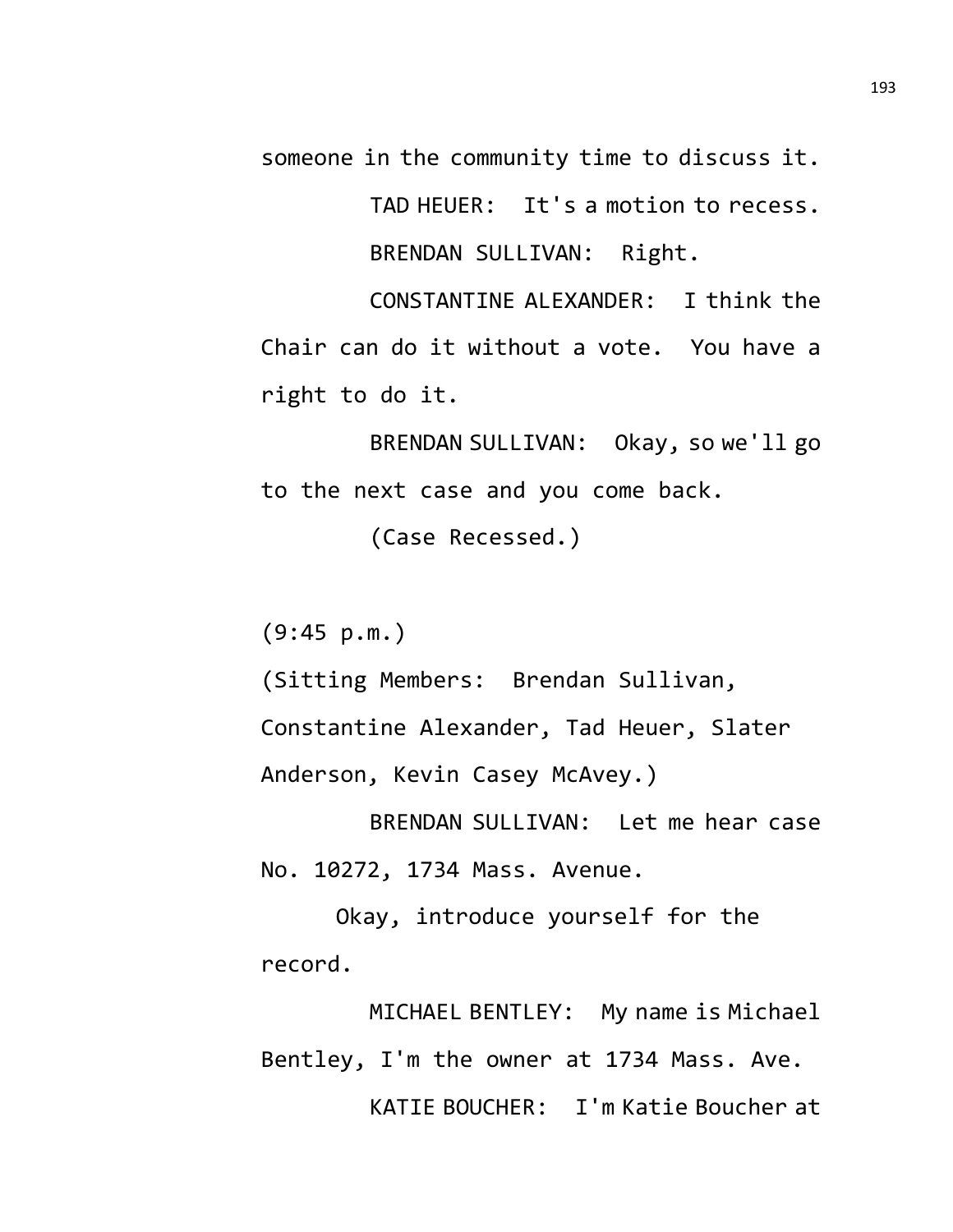Building Science Corporation at 30 Forest Street in Somerville.

MICHAEL BENTLEY: So we're -- I developed in 1997 -- we developed a -- the boarding house into, you know, what we hoped is a low impact office building where a single tenant -- we've been there, outside of the new 1885 house is fine, but the part that we built in 1997 has a lot of building envelope. And if you look at -- it's in your packet, and I will show you -- so basic -- so we've got some, you know, really spectacular -- this is not like.

SLATER ANDERSON: That's textbook stuff.

MICHAEL BENTLEY: But we didn't have to look for this one place. We've got the big elevation that shows you sections that are -- okay. So this is the south elevation. The -- this will be the third time I've built a swamp. So we wanted to re-engineer it.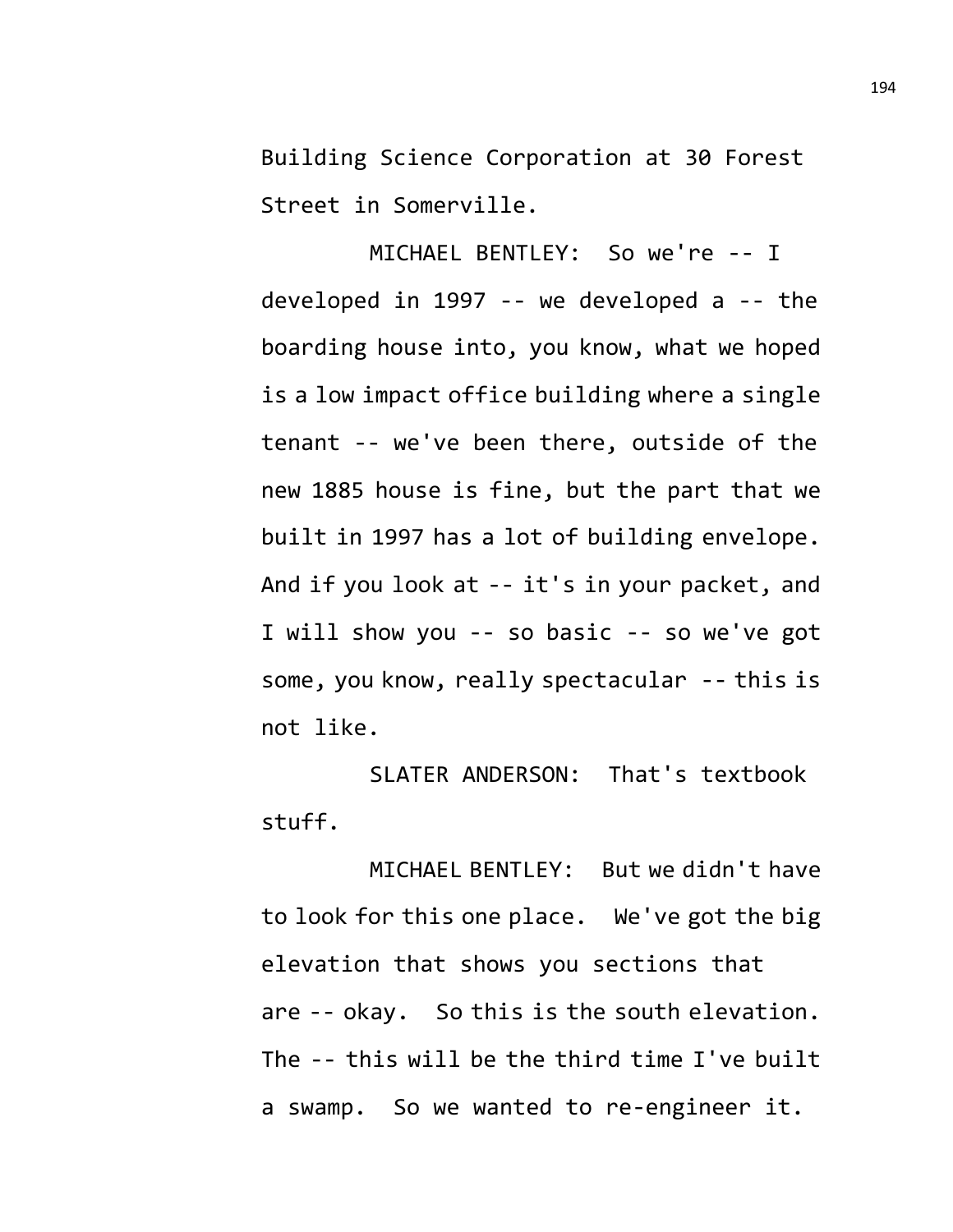You know, get some really high end engineering thinking behind it. The analysis unfortunately as we pull every piece of wood off of it, pull off the rotted material out and basically recreate the wall, using a rain screen design that allows drying and.... This is a perfect time for what -- if it were motivated for other reasons, would be a deep energy retrofit. We're trying to repair a wall so there are lead points that, you know, we're not setting out to do that. We really don't want to be doing this at all, but it's our one chance to do it. To do this means basically applying two inches of hard foam and then some breathing room. And so the stretch codes, which we're not required to meet for this, have lots of carve outs for almost everything. But there's no carve out for Zoning. So we, we talked to Inspectional Services about, you know, what do we do here. And the -- we don't want to start the project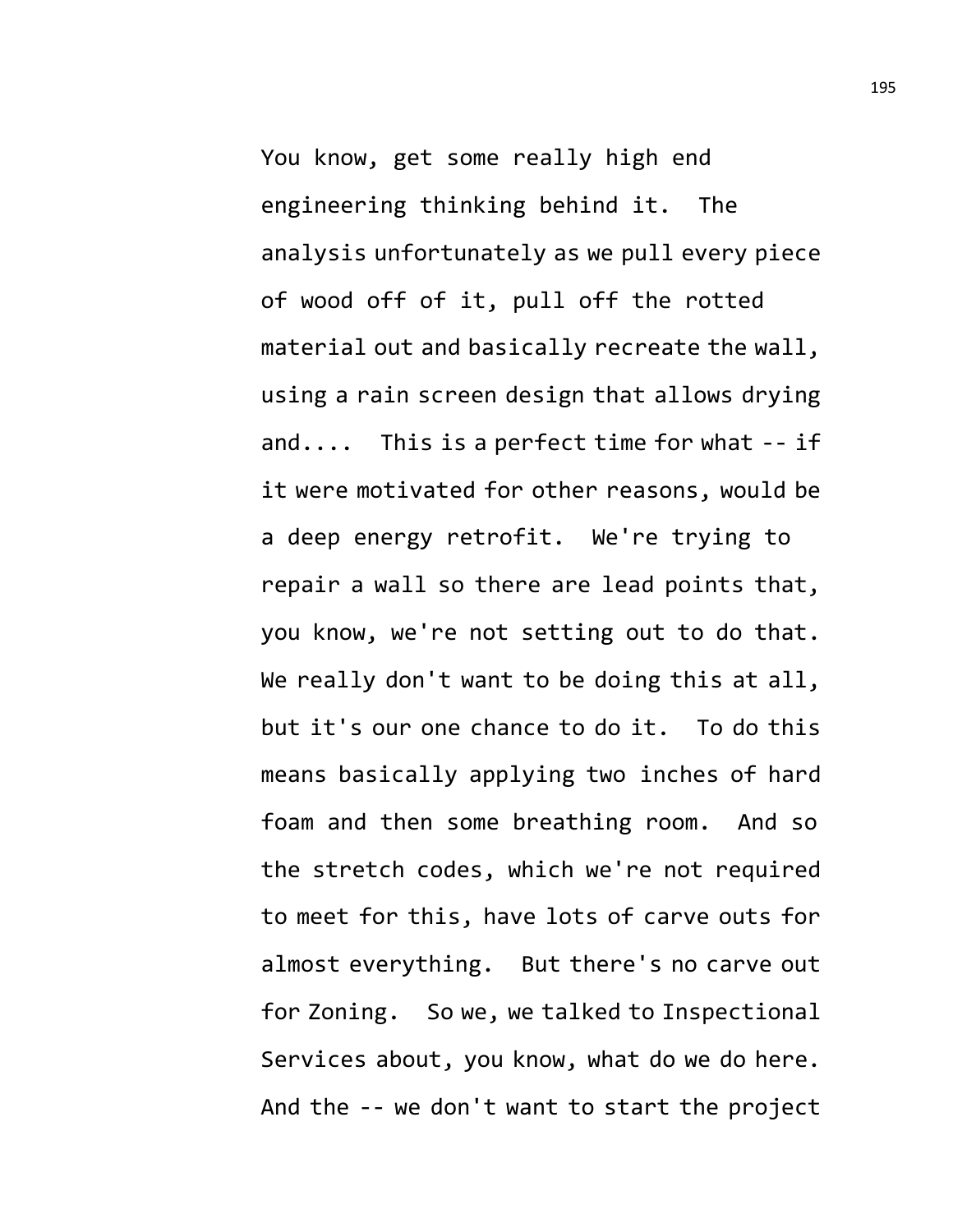until we can really make sure that we can -- there are so many dimensional changes. I mean, we're talking about two inches in a lot of places, but connections with the roof line, corner connections, all these. I mean it's a lot of drawing. So we're asking for an extra, we have a seven-foot setback now. This is a non-conforming wall. So I had a nicer set of dates when we asked for this in City Hall before, but so we're already non-conforming. We want another foot so we do have a six foot setback. Along the way or in the bargaining when we're fooling with this wall, this is the time also to put in windows. This is a windowless staircase, which means there's -- there's a skylight, but basically the lights are on all the time and it's also not very nice. So -- and we want to make this, as much as possible, a main stair for the building because the 1885 stairwell which we preserved through lengthy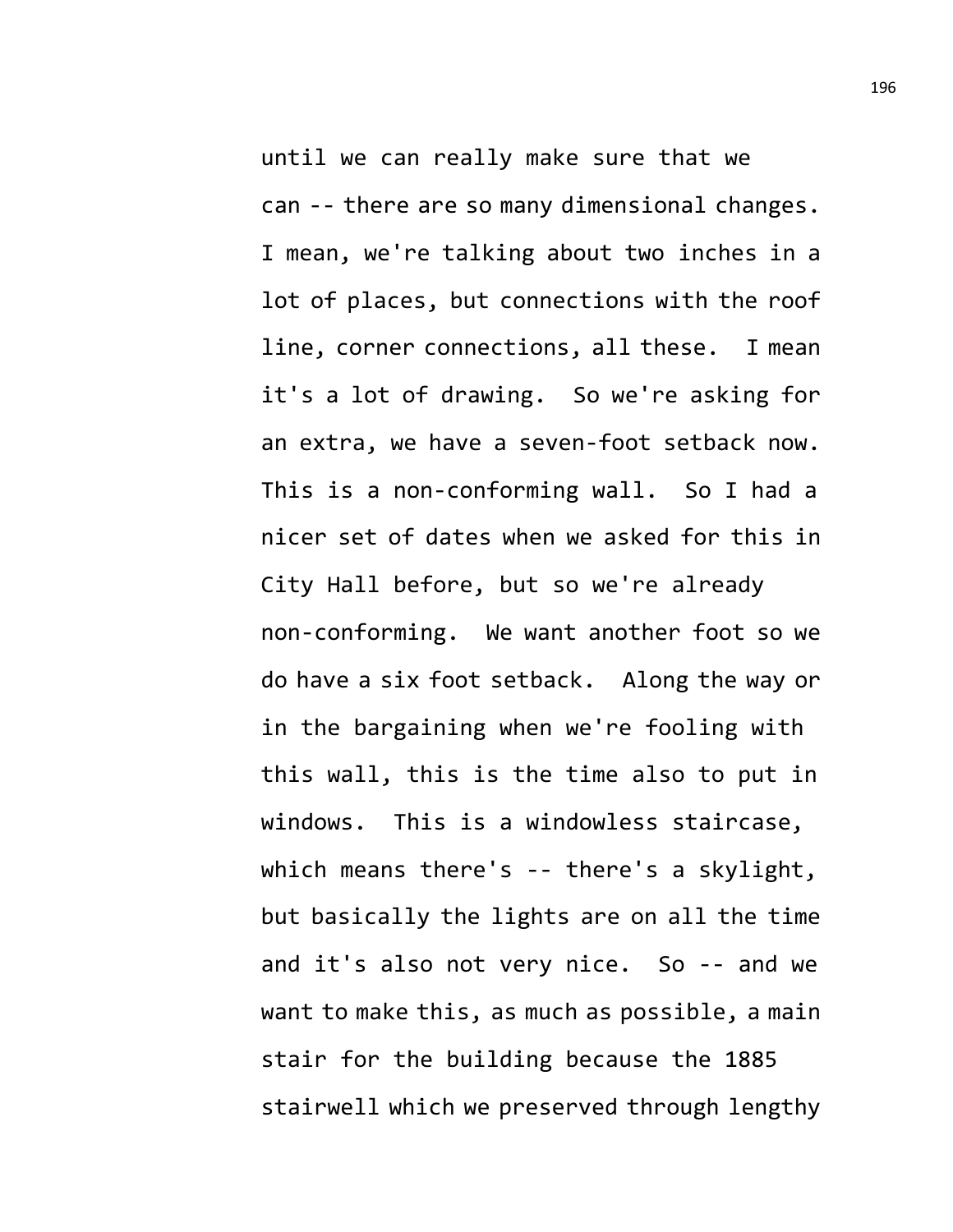negotiations with the fire department and all sorts of fire inspection, but it's not made for 200-pound, 21st century guys pounding up and down all day. It's just -- it's loosening up and so we really need to take a load off of that. So the idea is to make a more attractive staircase. The existing 1885 staircase is beautiful. It's got windows, you know, it's an inviting, beautiful thing. And so, we want to put some fenestration in additionally facing bankers. So we're facing a brick -- windowless brick wall and basically, you know, kind of a side yard that's -- well, it's going to be six feet.

We're also asking for two windows facing the street. Probably, it's one of these things where it may be conforming. It may not be conforming. Most of it will be inside, inside of the zone but there may be a few inches of window depending on what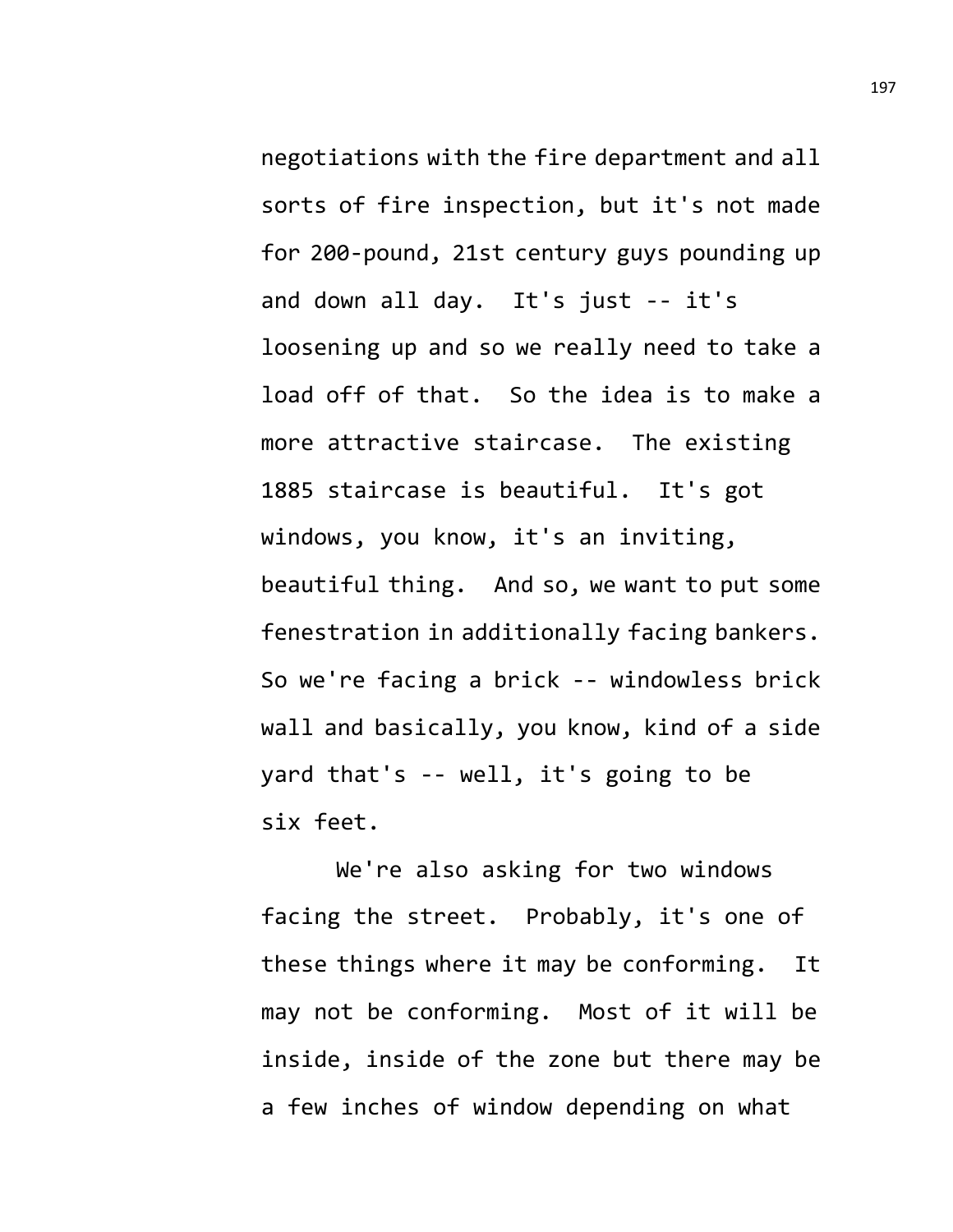problem gets done to structure which brings it closer to corner.

TAD HEUER: As in the front setback you don't need.

MICHAEL BENTLEY: No, but it's still within the 10 feet of the side yard.

TAD HEUER: But facing which way? MICHAEL BENTLEY: It's facing, it's facing the front street.

TAD HEUER: Right. Side intrusion of, side intrusion of a front facing window isn't an intrusion in the side yard setback, am I correct?

MICHAEL BENTLEY: We were insecure because it's not conforming -- sorry.

SEAN O'GRADY: Yes and no. The window wouldn't be, but the nine inches, and now a foot or something definitely would be.

TAD HEUER: Right, but just as to the placement of a window.

SEAN O'GRADY: Well, you can move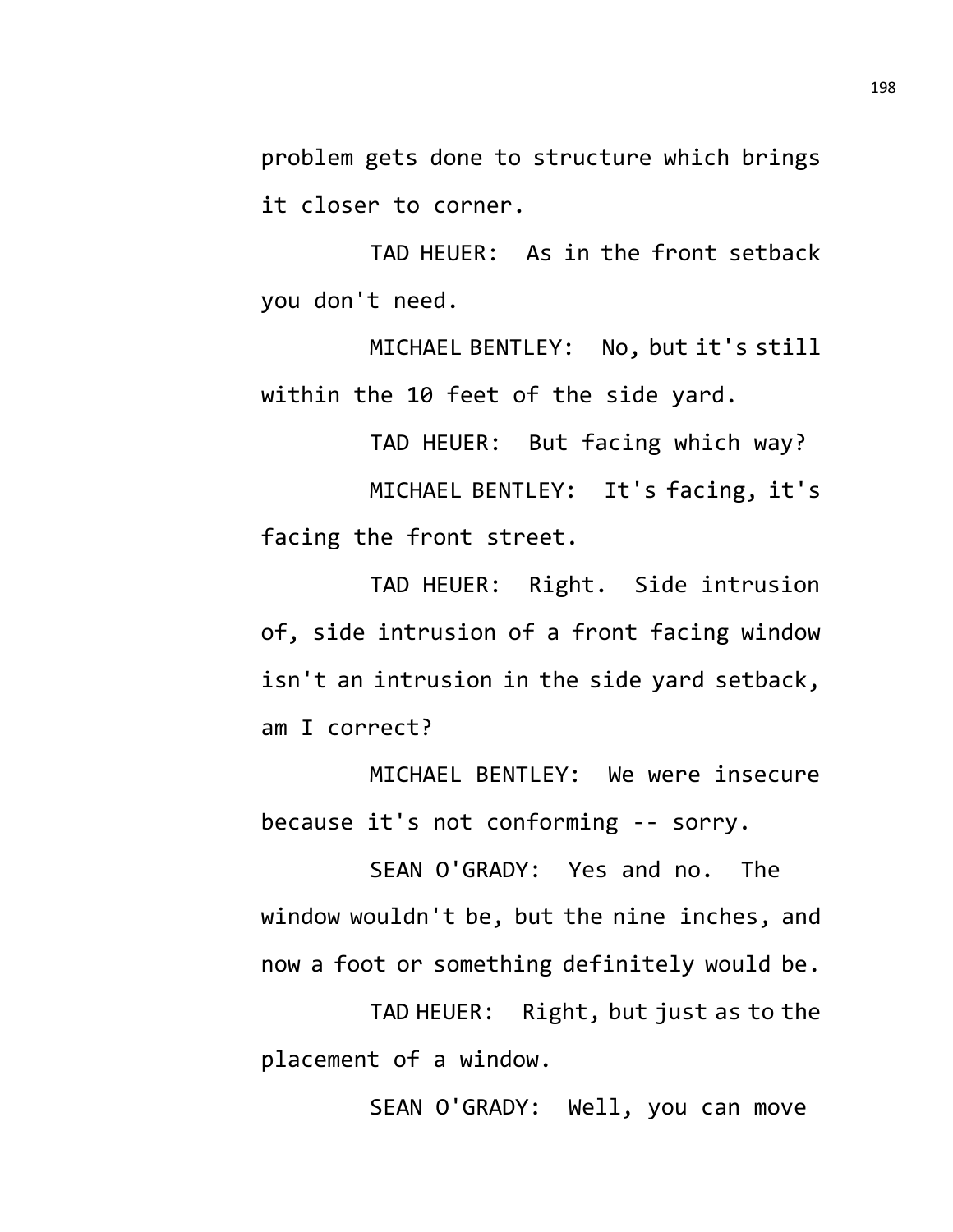the window. I mean, if this is the setback, you can move it this way without doing any disturbance. But you can't go this way. That is we would say if your wall doesn't move and you want to move a window around the wall, and you're a Special Permit.

TAD HEUER: Right.

SEAN O'GRADY: But if you want to move the wall, then no matter where the window goes, it's a Variance.

TAD HEUER: Right. But here you're talking about a window facing front --

MICHAEL BENTLEY: But we're extending, if you give us the foot --

TAD HEUER: Yes.

MICHAEL BENTLEY: -- that wall will grow into this setback that we're asking you.

TAD HEUER: And the window will go into the setback?

MICHAEL BENTLEY: And the edge of the window will be in that area.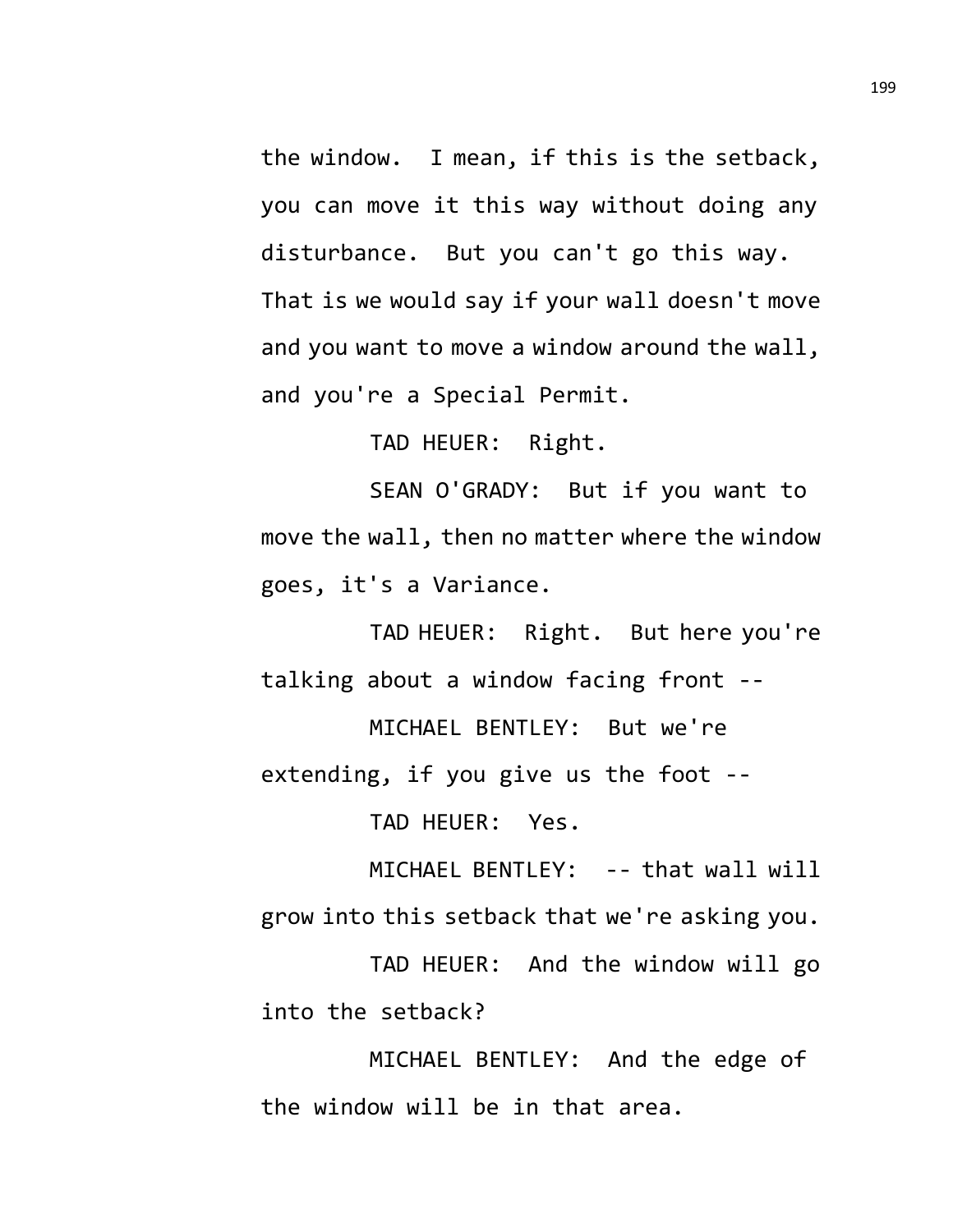TAD HEUER: Right. But do you have a --

MICHAEL BENTLEY: Kate, this is yours.

KATIE BOUCHER: Sure.

TAD HEUER: The front face of the window -- I need to see a picture now and I'll be able to figure it out.

KATIE BOUCHER: So that's the elevation based on Mass. Avenue. And so we've got these two windows. We have a gutter.

BRENDAN SULLIVAN: You may have to speak up. She's trying to pick up your voice.

KATIE BOUCHER: Sure. So these windows here may just need to scoot over closer to the corner.

TAD HEUER: Okay.

KATIE BOUCHER: And so since we are -- we're asking to bump this wall out to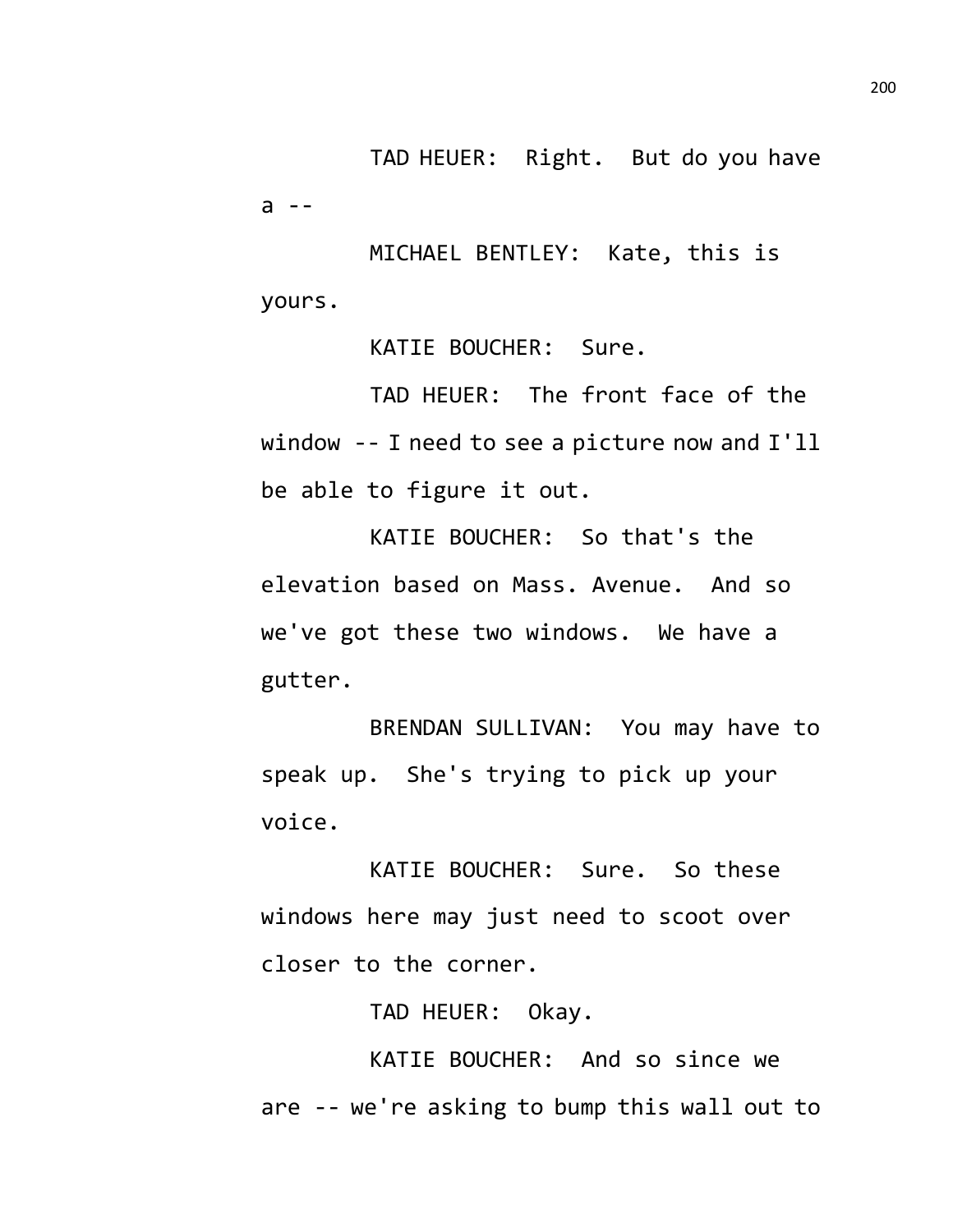add the insulation --

TAD HEUER: Right.

KATIE BOUCHER: If it comes close to that, we just want it to cover these windows should they end up in the problem area.

SEAN O'GRADY: You don't know whether they're going to?

MICHAEL BENTLEY: Well, we --

SEAN O'GRADY: Because you have to build according to go plans so that we can --

KATIE BOUCHER: Yeah, I know. I mean these windows are going here. And most likely -- they're -- we just wanted to add them in because, like, right now here's the line. If we add, you know, two inches, they're not gonna go like a foot over into the wall.

SLATER ANDERSON: Well, the part that I don't  $-$ 

KATIE BOUCHER: We wanted to make sure we understood what we needed to ask for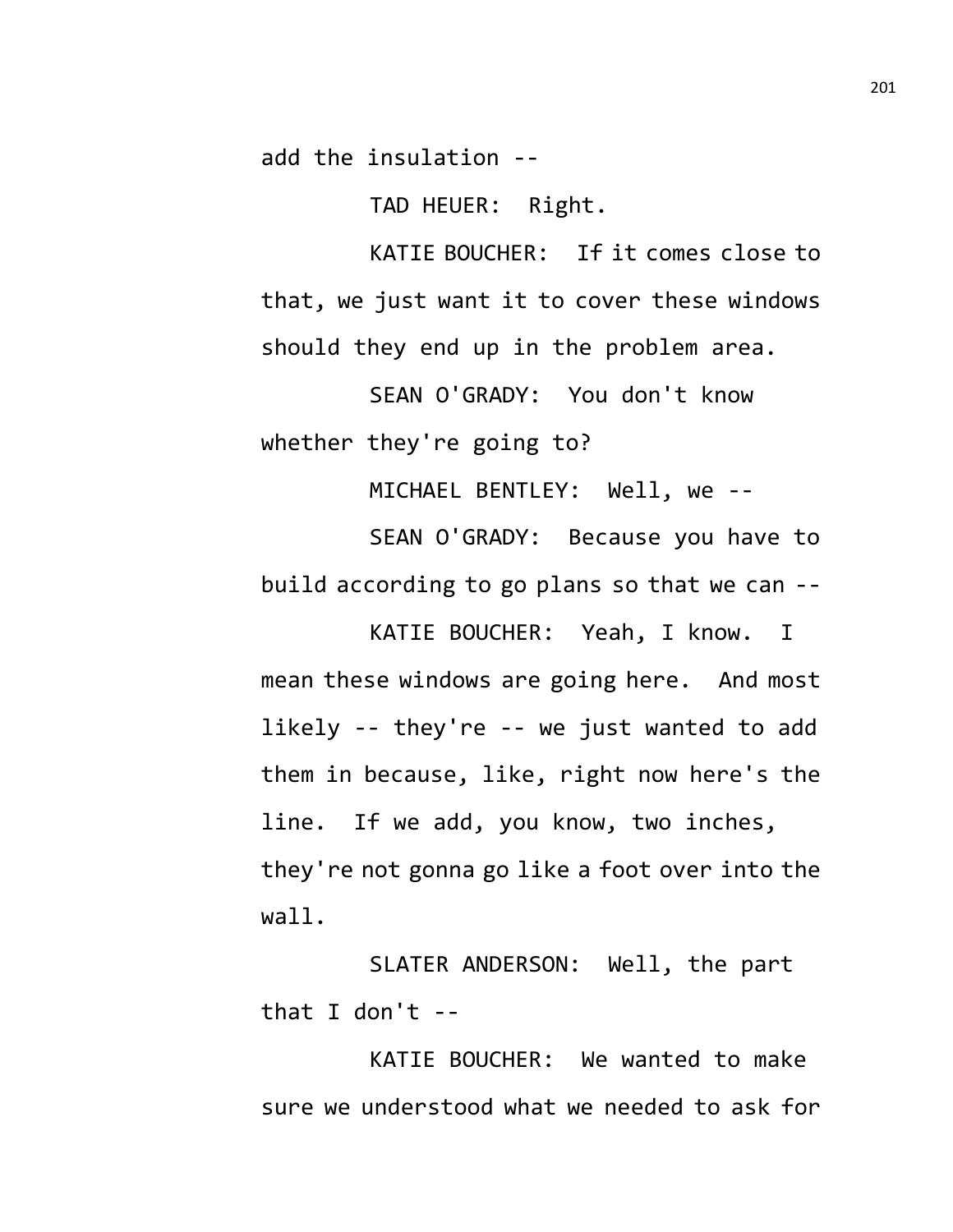to have the additional wall.

SLATER ANDERSON: I think the part that's confusing to -- and I'll speak for myself, but I sense from others, is that you talk about two inches of insulation, but asking for a foot of dimensional relief that -- what's the 10 inches between the insulation?

KATIE BOUCHER: Yeah. So we're adding -- we're also adding like a three-quarter inch furring strip when we add the new siding on.

SLATER ANDERSON: Okay. So we're down to nine and a quarter.

KATIE BOUCHER: If we -- I'll just pull up our dimensional form here real quick, too.

SLATER ANDERSON: The detail drawing that I saw of the construction doesn't reflect -- it has a note on it, an opaque note about -- saying that if granted,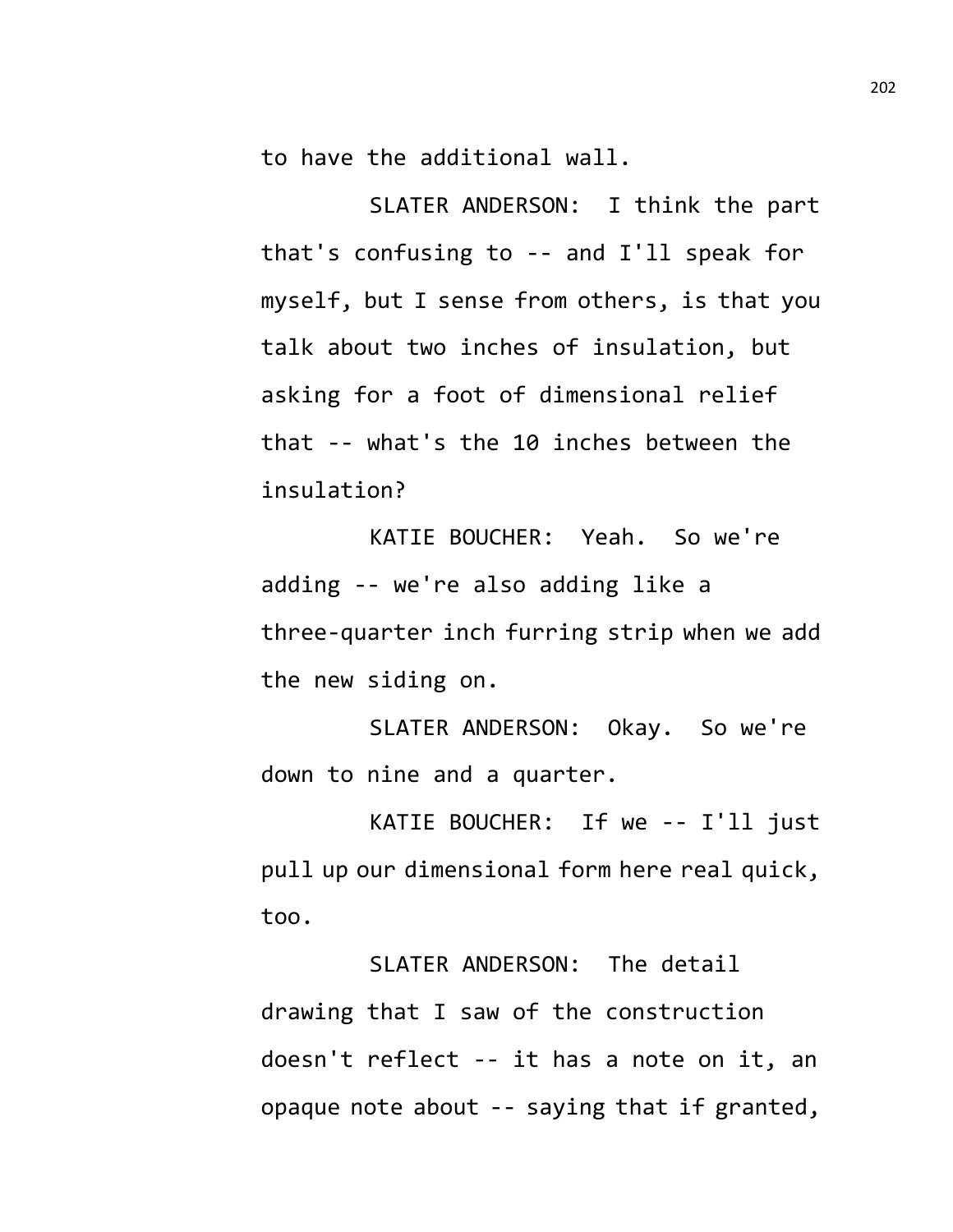we'll add something. But we don't have a detail that shows what's being added; is that correct?

KATIE BOUCHER: It's just -- it's showing the same as here. Just the foam here that I have shown in this detail. It's just two inches of foam and the three-quarter inch furring strip.

CONSTANTINE ALEXANDER: From your plans, I couldn't -- like Slater, I couldn't figure out why you needed relief looking at the plans. It didn't give me any help.

MICHAEL BENTLEY: I mean, it was a bit of a chicken and an egg. We went to Zoning. I'll just start again.

We needed to submit some plans to show Historical what we intended to do. Although we didn't have Zoning relief to do it.

CONSTANTINE ALEXANDER: Right.

MICHAEL BENTLEY: We spoke to Ranjit about the wall. And it was a borderline case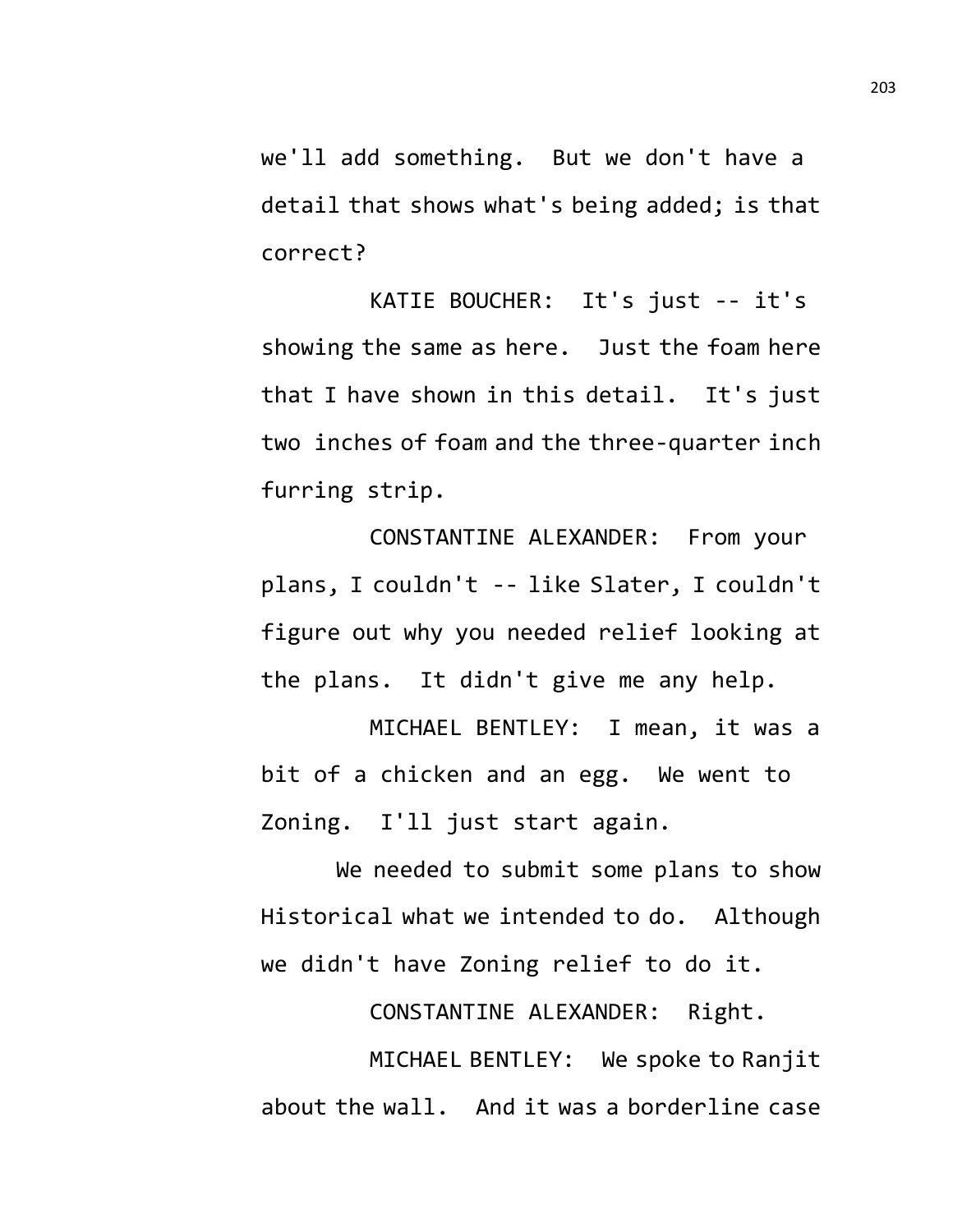of maybe you don't need any relief at all, maybe you do. I don't want to be in an awkward position, you know, I don't want to quote -- basically it was -- there's a process for this. This is right on the line of what -- he was concerned that the, the code as it is would not make it easy for him without having to kind of create a special situation and he felt that it was --

CONSTANTINE ALEXANDER: Can I take a step at a time? You took plans and you went to Historical?

MICHAEL BENTLEY: Yeah.

CONSTANTINE ALEXANDER: And they approved or disprove.

MICHAEL BENTLEY: Yeah.

CONSTANTINE ALEXANDER: Those very plans are the plans that are before us right now?

KATIE BOUCHER: Yeah, these are the same. We have the Certificate of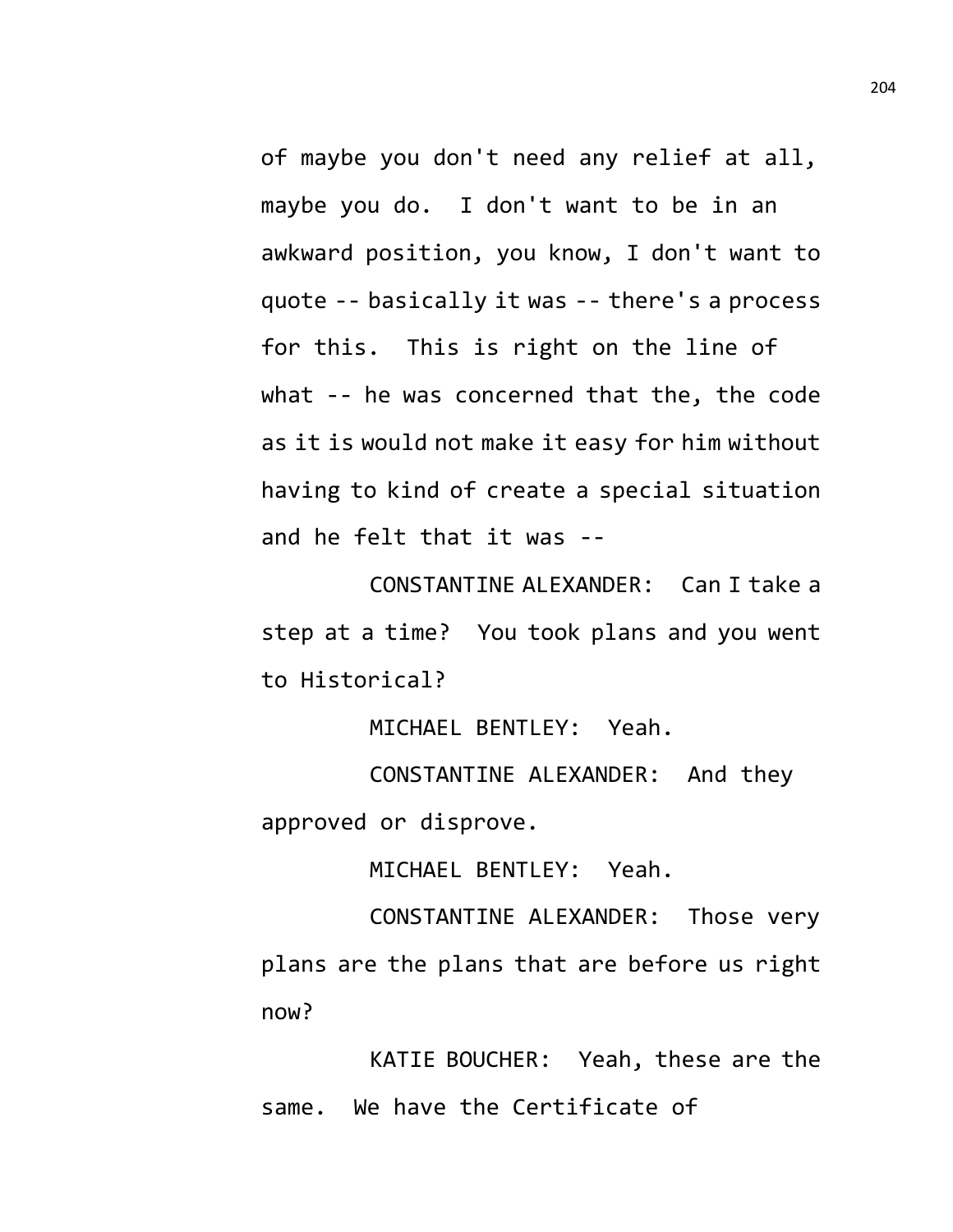Appropriateness.

CONSTANTINE ALEXANDER: Yes, on those plans. And you got the plans you have a Certificate of Appropriateness are the plans you're bringing before us tonight?

KATIE BOUCHER: Yes, that's correct.

CONSTANTINE ALEXANDER: Okay.

And you're here before us tonight because, as I'm hearing, Ranjit thought that this is a borderline case as to whether you needed Zoning relief. And I guess out of excess of caution, you're seeking that Zoning relief.

KATIE BOUCHER: That's right.

MICHAEL BENTLEY: I mean, you know, it didn't feel excessive at the time since we certainly want to build a plan that we submit and we need to get the approval. And the windows came up as in the discussion as -- I mean, we didn't -- well, we actually spent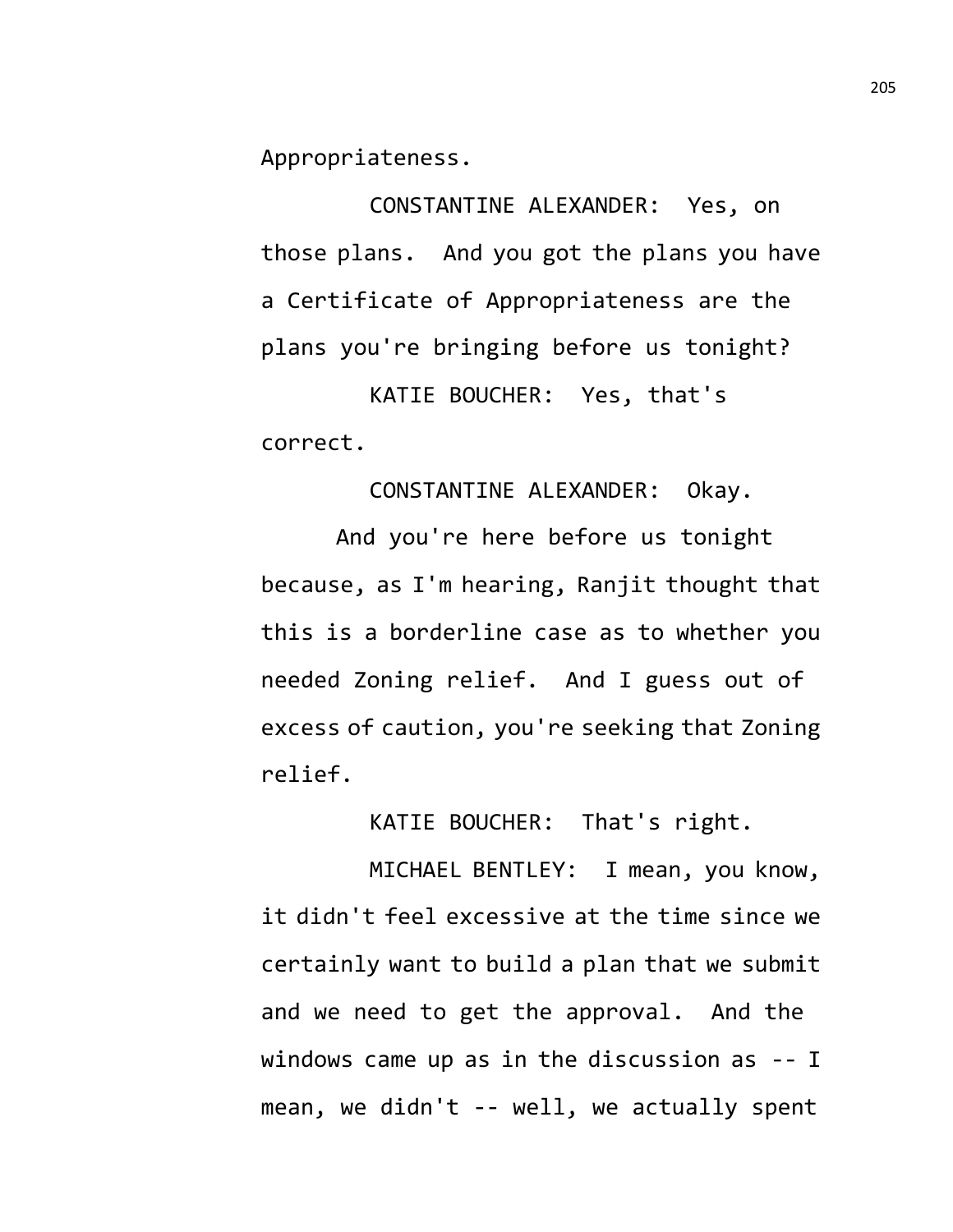about 40 minutes with him. We were in the little room.

TAD HEUER: Right, so there are two issues: There's wall in the setback and there's a window in the setback.

> KATIE BOUCHER: Yes. TAD HEUER: Is that right? KATIE BOUCHER: Yes. TAD HEUER: Okay.

So just going with wall in the setback your options, I think, were to either extend to lose interior space by building your insulation barrier into your -- in toward the center of the wall. Right? So you can keep the same building line and therefore the same setback, lose interior space by taking up interior space by adding your insulation barrier if you wanted to.

> MICHAEL BENTLEY: Um. In that -- TAD HEUER: You could have. MICHAEL BENTLEY: I would say that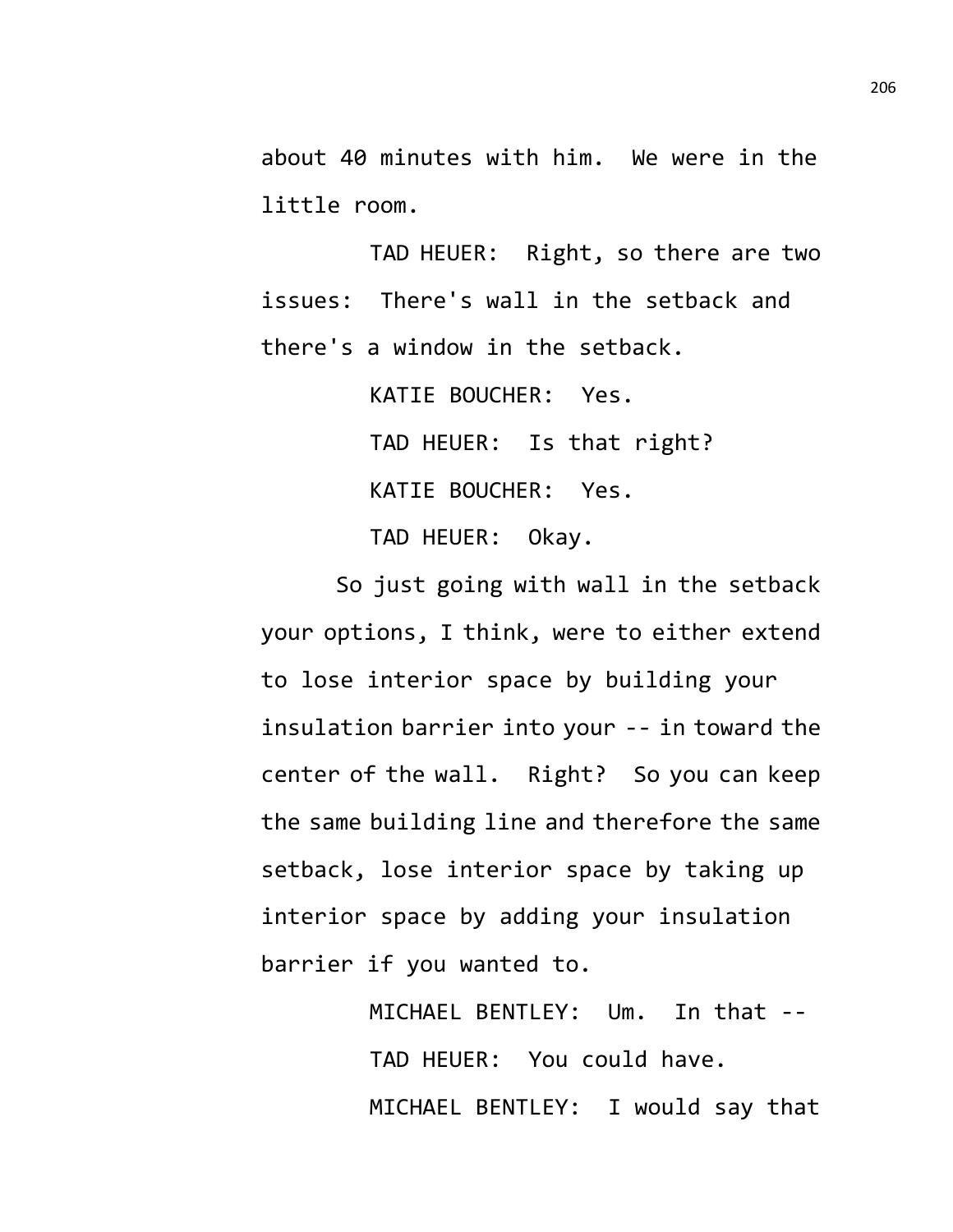in any practical world that would -- I'm not the right person to say that. In that we own the building and we have the right to tear it down, you're correct. But what is, I don't believe -- I mean, how would you describe it? That's not the way this is done.

KATIE BOUCHER: Yeah. I think what -- so are you talking about then --

TAD HEUER: Well, I'm only halfway through so why don't you wait for the other half and maybe --

KATIE BOUCHER: Would it be -- would your proposal just be moving the stud wall in? Is that what you were suggesting?

TAD HEUER: I'm saying you could and you wouldn't need any Zoning relief because you'd be building within your existing expanding into your setback.

KATIE BOUCHER: If we move the stud wall, correct?

TAD HEUER: If you moved the stud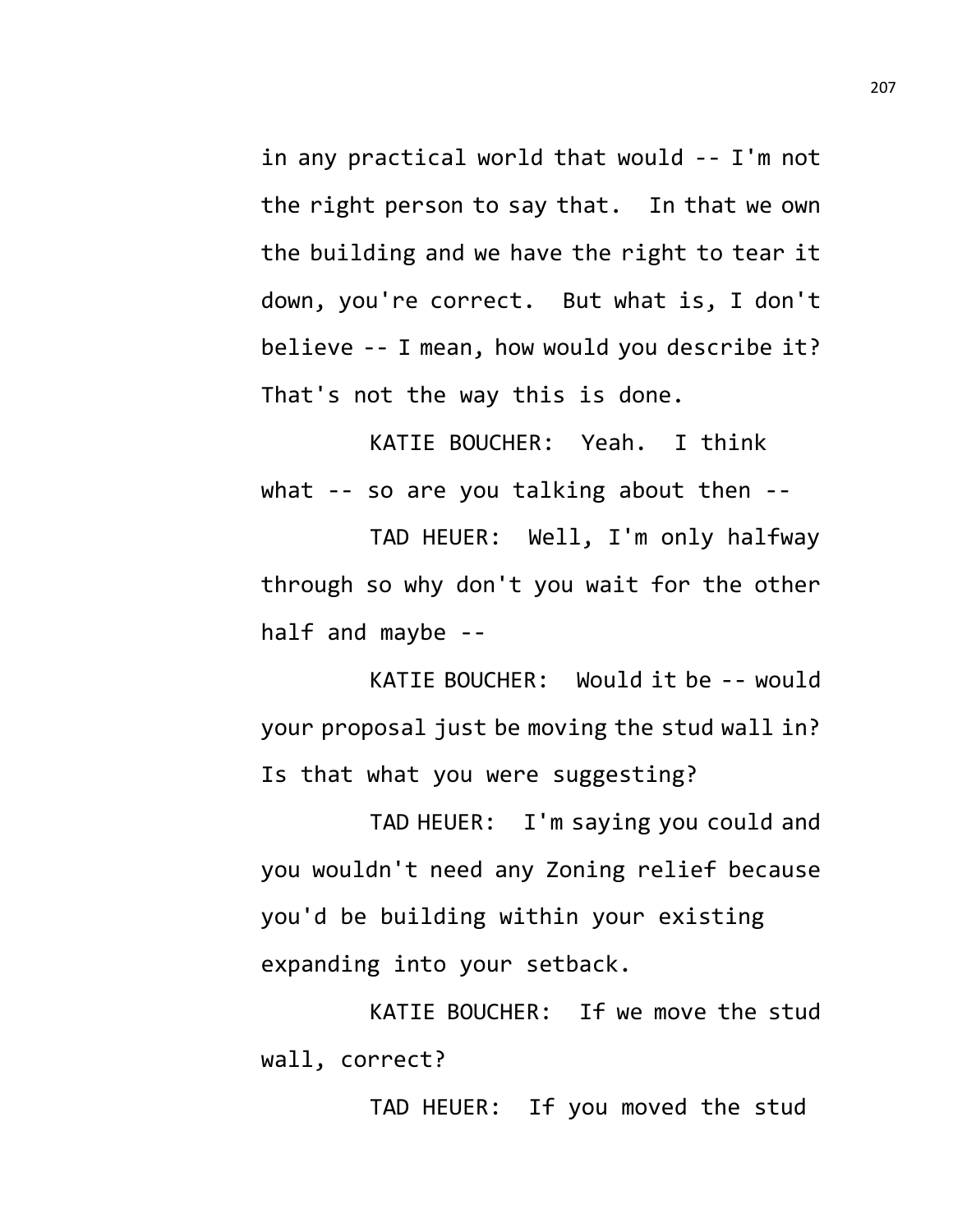wall into the center of the building and took that space. You don't want to do that and I get that. So your option is to go the other way, out into vacant space which is out into the setback. And since you're already violating the setback where the existing wall is, I'm not sure it's to me it's a borderline case. Any further intrusion into the setback will require relief, period. And because you're going an inch, you're going a foot, you're going --

MICHAEL BENTLEY: And that's why we're here.

TAD HEUER: -- three feet you'd be --

SEAN O'GRADY: 22 already says they can have four extra inches.

KATIE BOUCHER: If we're within -- if we don't go passed seven-foot, six.

SEAN O'GRADY: So it's already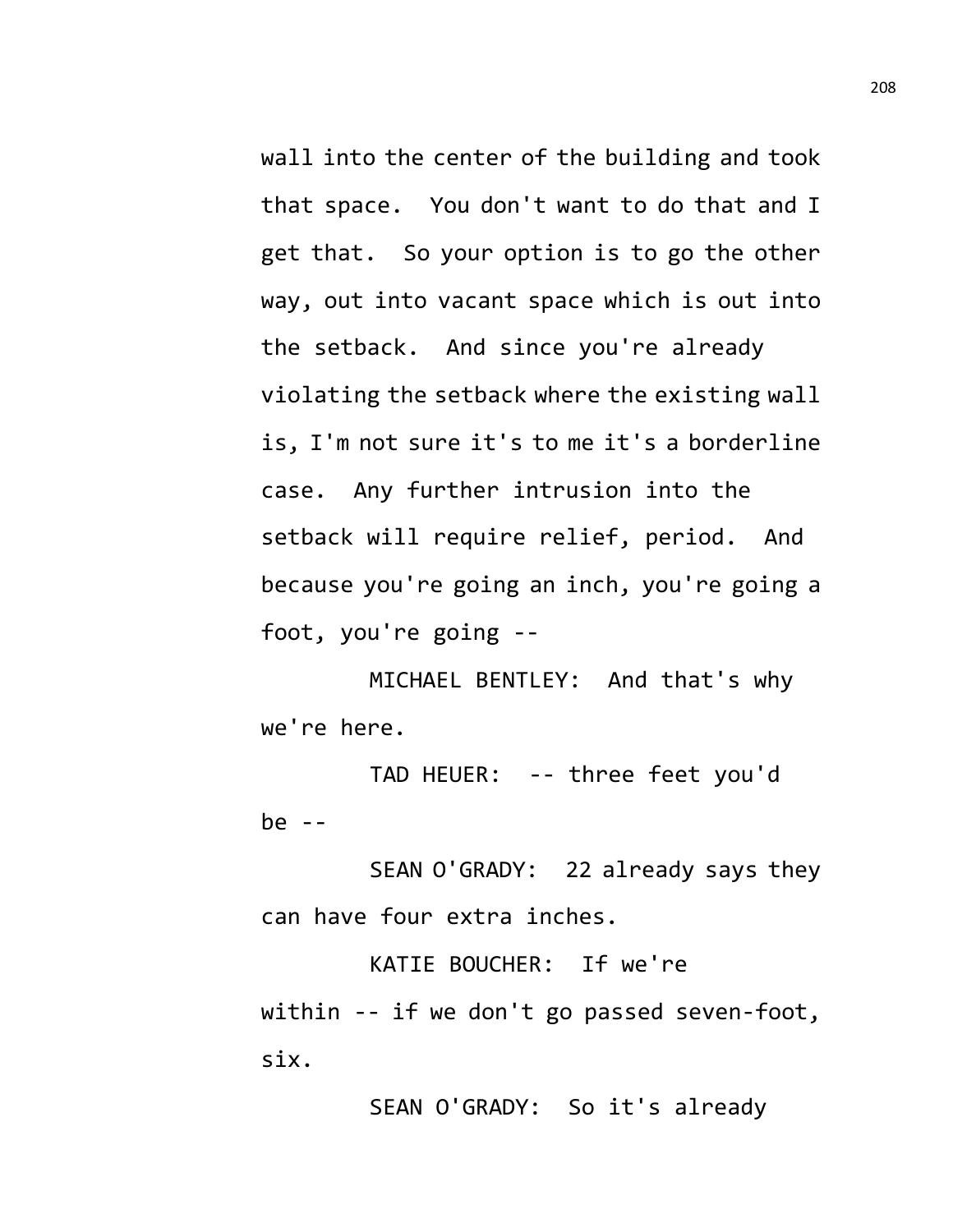invaded that.

BRENDAN SULLIVAN: You cannot be less than seven-foot, two to -- so you're already there.

> TAD HEUER: So you're already there. KATIE BOUCHER: Yeah.

TAD HEUER: Right. So you need relief because you want to invade your setback further with a stretch code material. Solely on the wall question, now that you know you're going to invade and you need a Variance, I think the question that's really being asked is why you -- you can request in inches. You don't need to request in denominated units of feet. Was this simply we're asking for less than a foot but more than no feet and therefore we put down we need a foot? Or was this we actually need 12 inches worth of space from our existing wall, and if so, what fills that 12 inches? KATIE BOUCHER: We don't actually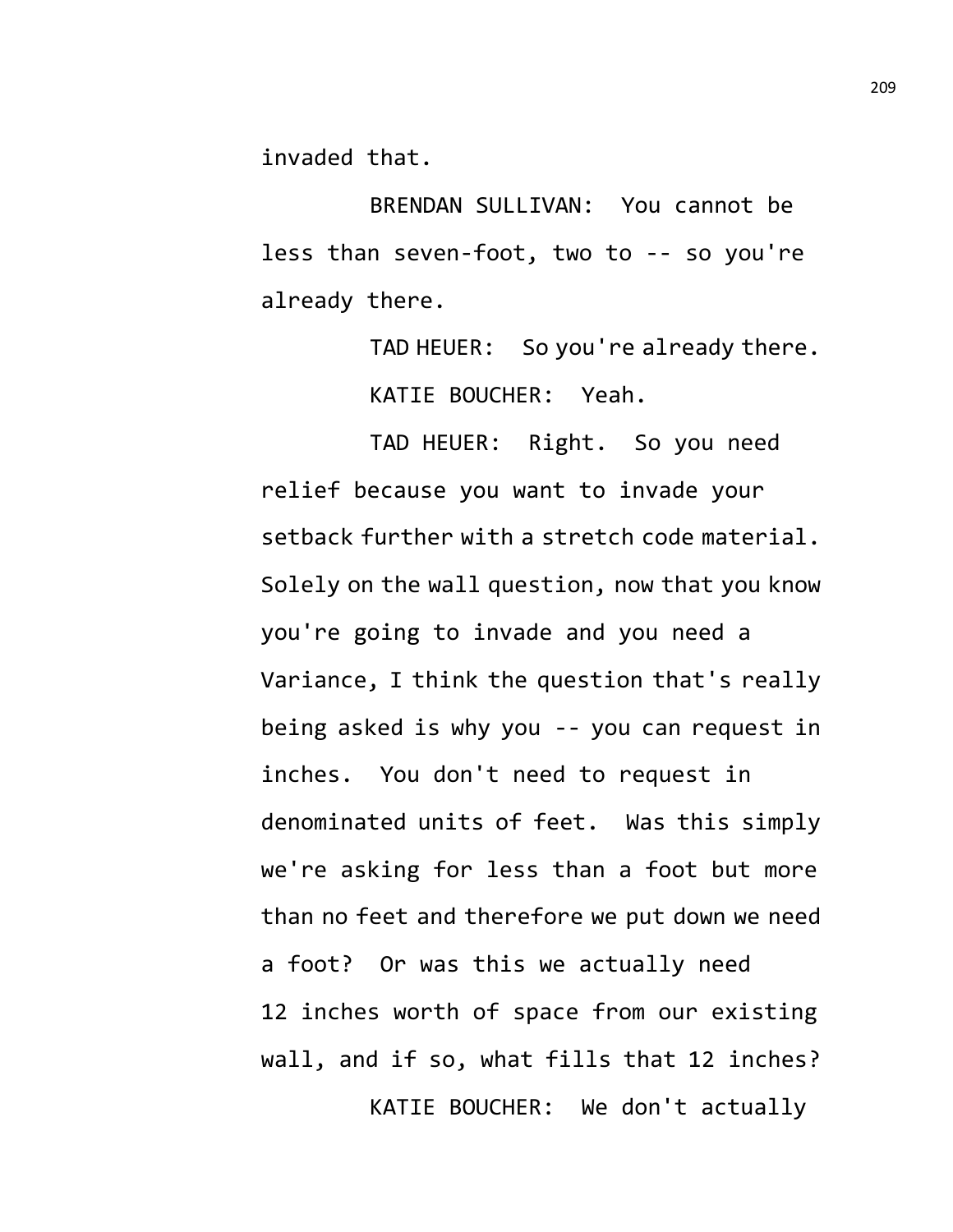need the 12 inches of space.

TAD HEUER: Okay. How much space do you need?

KATIE BOUCHER: We need two and three quarters.

TAD HEUER: Excellent.

MICHAEL BENTLEY: Plus maybe, I would say three-quarters of, say, like give us an quarter of an inch for fun.

> TAD HEUER: Indeed. Right. KATIE BOUCHER: Yeah.

TAD HEUER: Okay. So we're -- a lot of us, I think, when we read this were confused as to why you needed to insulate the wall with a foot. You would be baking something in there.

KATIE BOUCHER: Yes. And one thing to point out, I hope this doesn't confuse things, is on our dimensional application we have our side yard setback as seven feet.

TAD HEUER: Okay.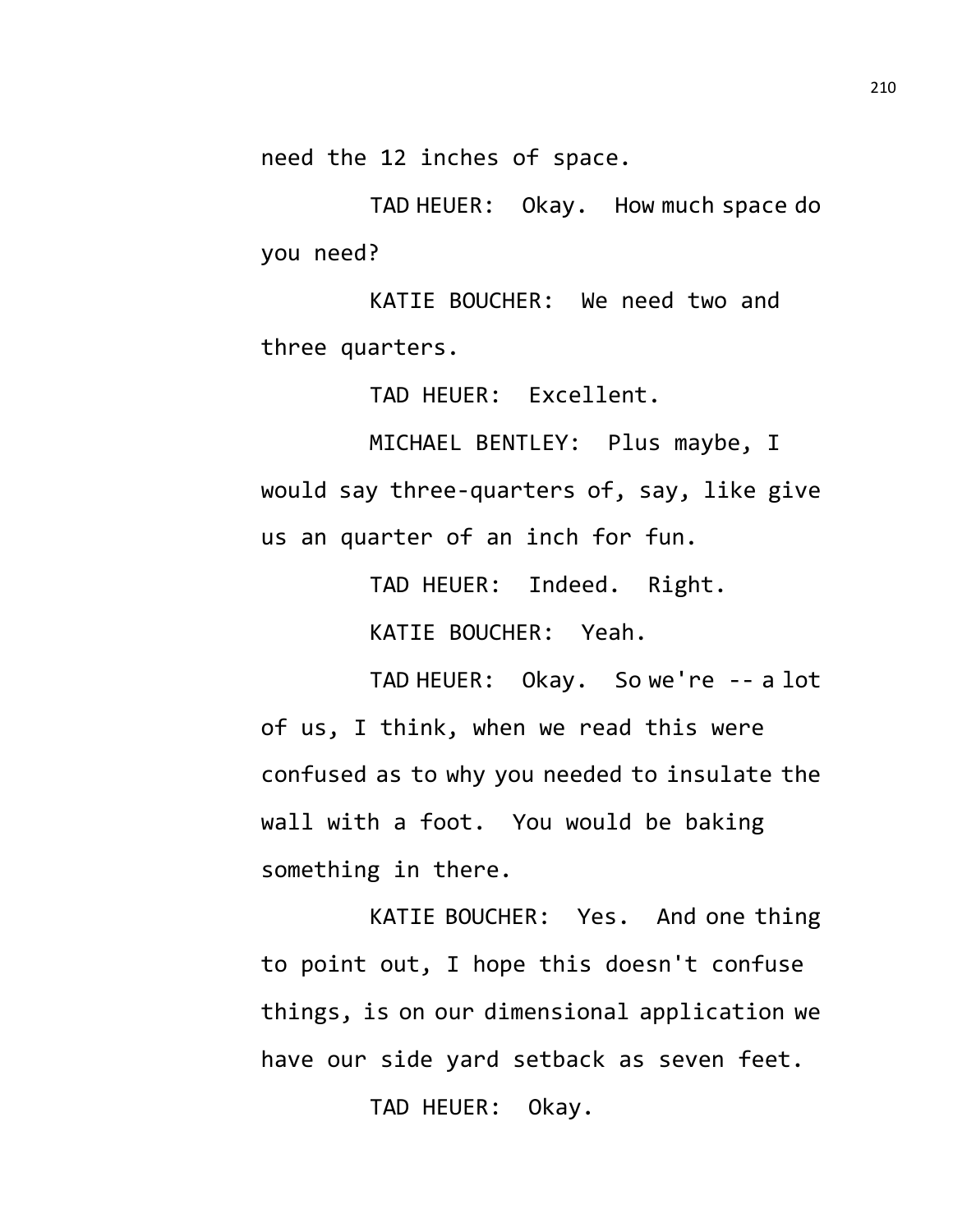MICHAEL BENTLEY: Oh, yeah.

KATIE BOUCHER: So left side seven feet on our plot plan --

TAD HEUER: Yes.

KATIE BOUCHER: -- it says at the corner 6.5 feet.

MICHAEL BENTLEY: So after the --

TAD HEUER: And your plot plan is in this packet?

KATIE BOUCHER: It is. It's at the very end. The second to the last page.

TAD HEUER: Is it numbered?

KATIE BOUCHER: I can just show you this one.

BRENDAN SULLIVAN: Yes.

TAD HEUER: All right. So it shows various --

KATIE BOUCHER: Yeah, 6.6 in this corner and then 6.5 feet among the south side there.

TAD HEUER: Right.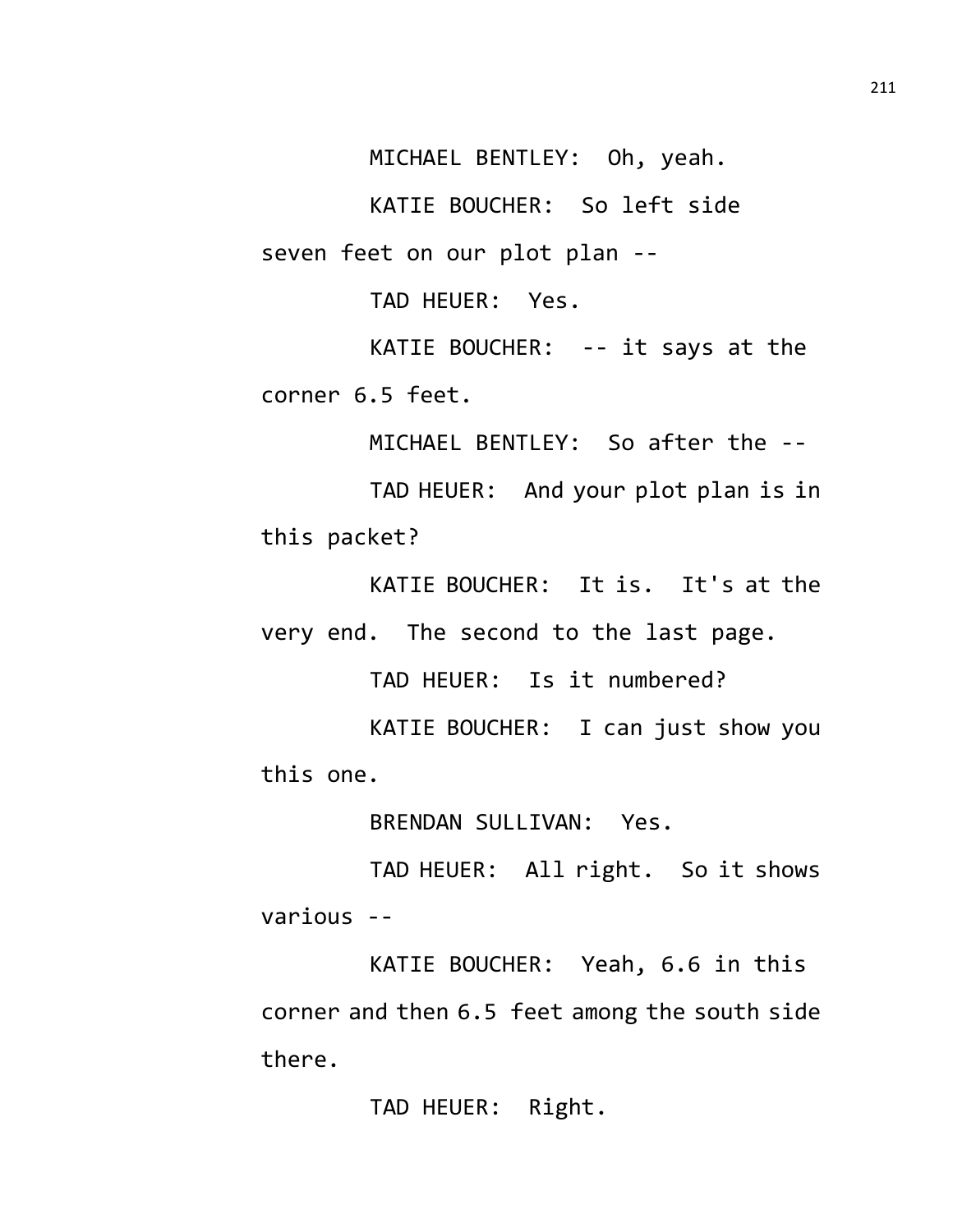MICHAEL BENTLEY: So we have two stamped surveys that we plotted in the last ten years that turned out after we got into this process to disagree with each other by a few inches.

KATIE BOUCHER: So the one from the 1997 and what was on the original -- the 1997 Variance application was requesting a seven-foot setback.

TAD HEUER: Okay.

KATIE BOUCHER: The plot plan that we had done for this Variance says that we're at 6.5. So six-foot, six.

TAD HEUER: Okay.

KATIE BOUCHER: So the Variance was granted for seven. There's a wall that's at six-foot, six. And so we wanted to just -- we asked for the six feet. So knowing that we're now six-foot, six --

> TAD HEUER: Yes. KATIE BOUCHER: And asking then to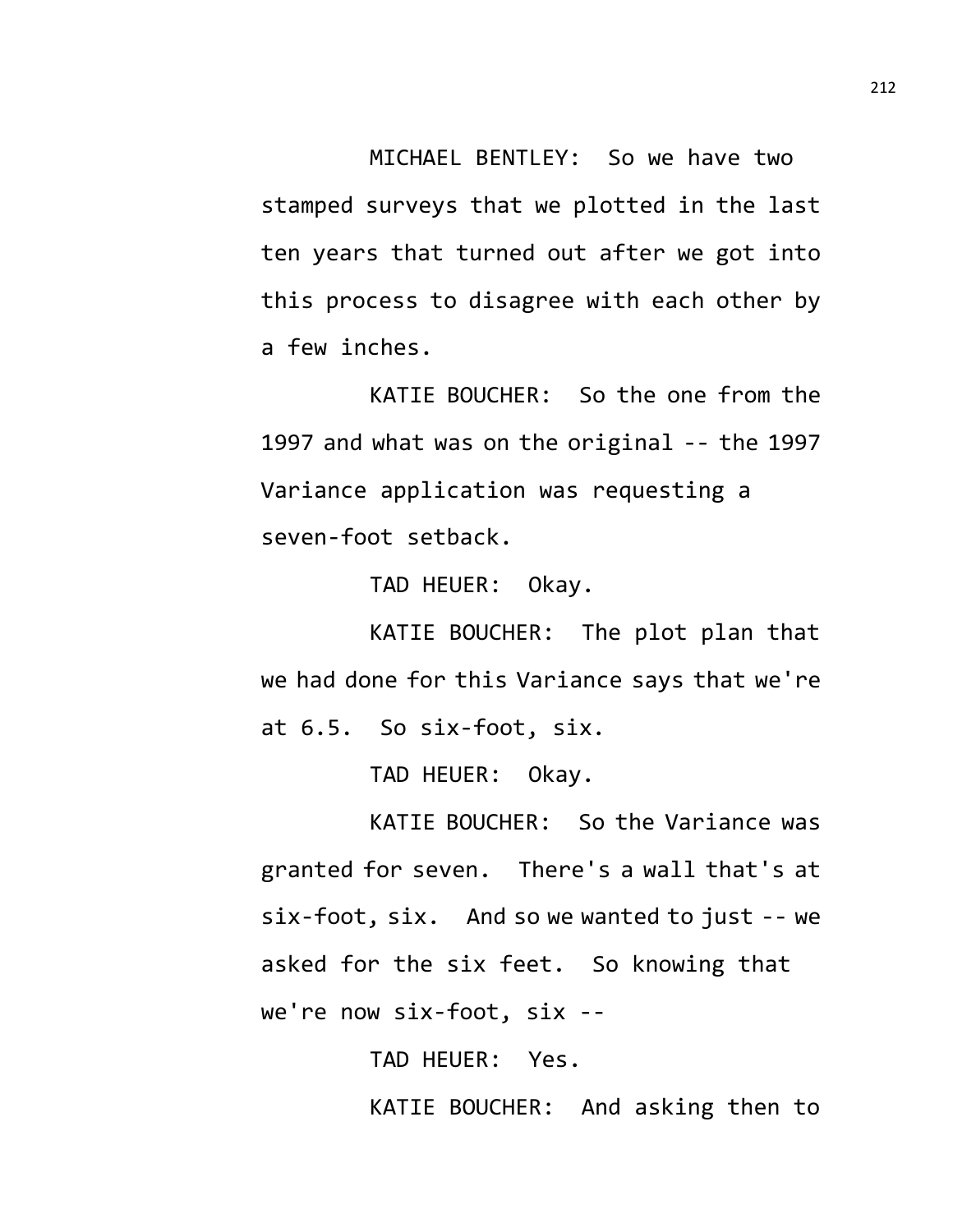go to minus three inches --

TAD HEUER: So you're asking really for an additional four-tenths of a foot that would get you down to six feet at your closest to your left side lot line. You're saying essentially what you're asking for is that almost a two part Variance. It's a Variance to technically amend your old Variance to make sure that the seven is actually a six, six and that's the starting point. And then you're asking for an additional four-tenths to actually do the insulation. And when you do that, you're down to --

KATIE BOUCHER: Three-quarters.

TAD HEUER: Right. Or I'm sorry, you're asking for --

KATIE BOUCHER: Or a quarter. We'd would going three inches, whatever.

MICHAEL BENTLEY: We're asking for -- is that 10 inches that we're asking for?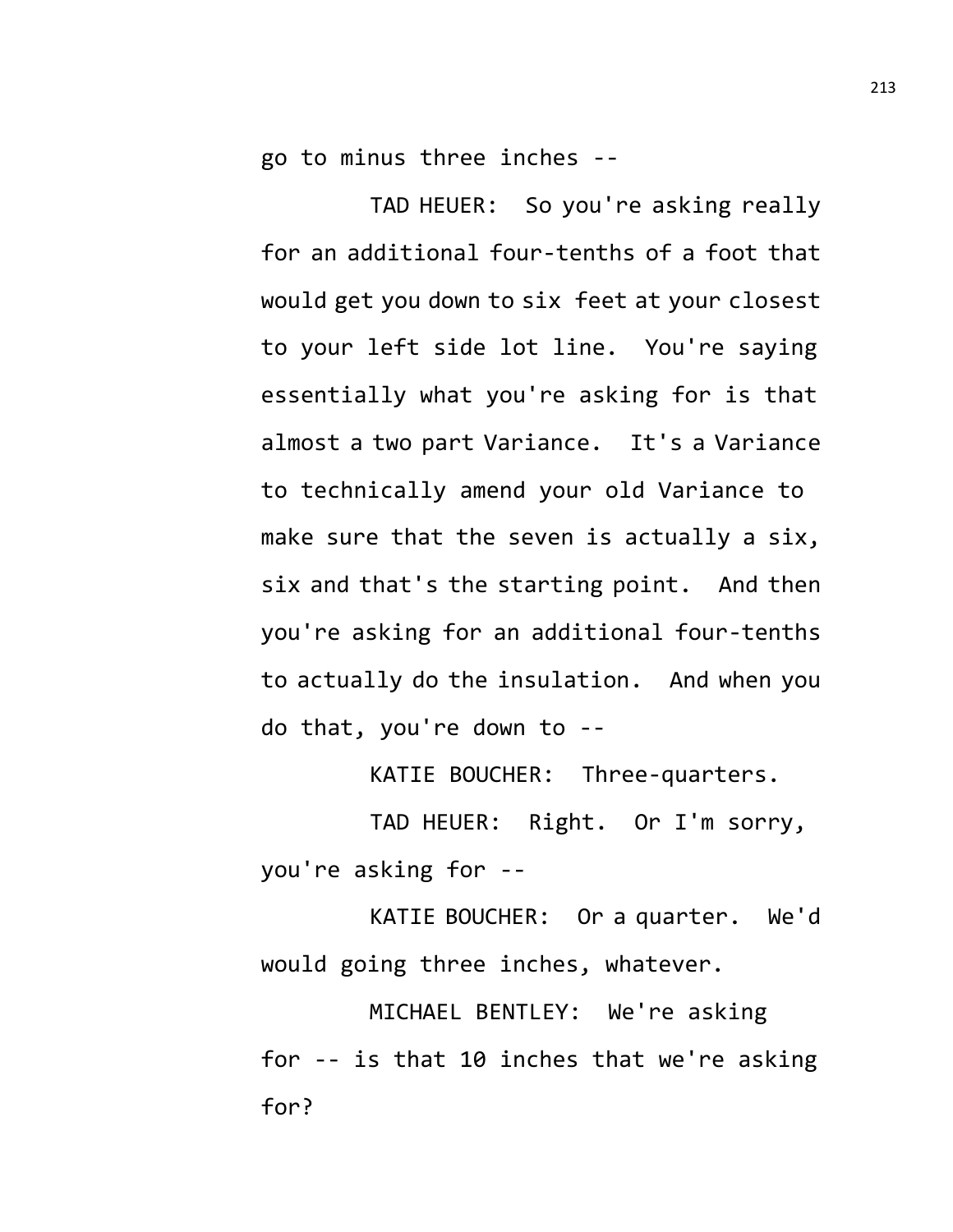SLATER ANDERSON: I see how we're getting close to a foot on one side.

KATIE BOUCHER: I mean, we're just trying to rectify that 1997 Variance with what was applied for so someone didn't see --

TAD HEUER: Right.

SLATER ANDERSON: The building was built in the wrong place basically.

MICHAEL BENTLEY: I think we're actually coming to the bottom of that may take us -- I think we would hire a third surveyor. I mean, this is all along. This gets all --

TAD HEUER: Right.

SEAN O'GRADY: Can I interject?

TAD HEUER: I can say what you're about to say if you like. But go ahead.

SEAN O'GRADY: Yes. The discrepancy, is there discrepancy only on the dimensional form or on the drawings? Because at the end the day --

KATIE BOUCHER: On the dimensional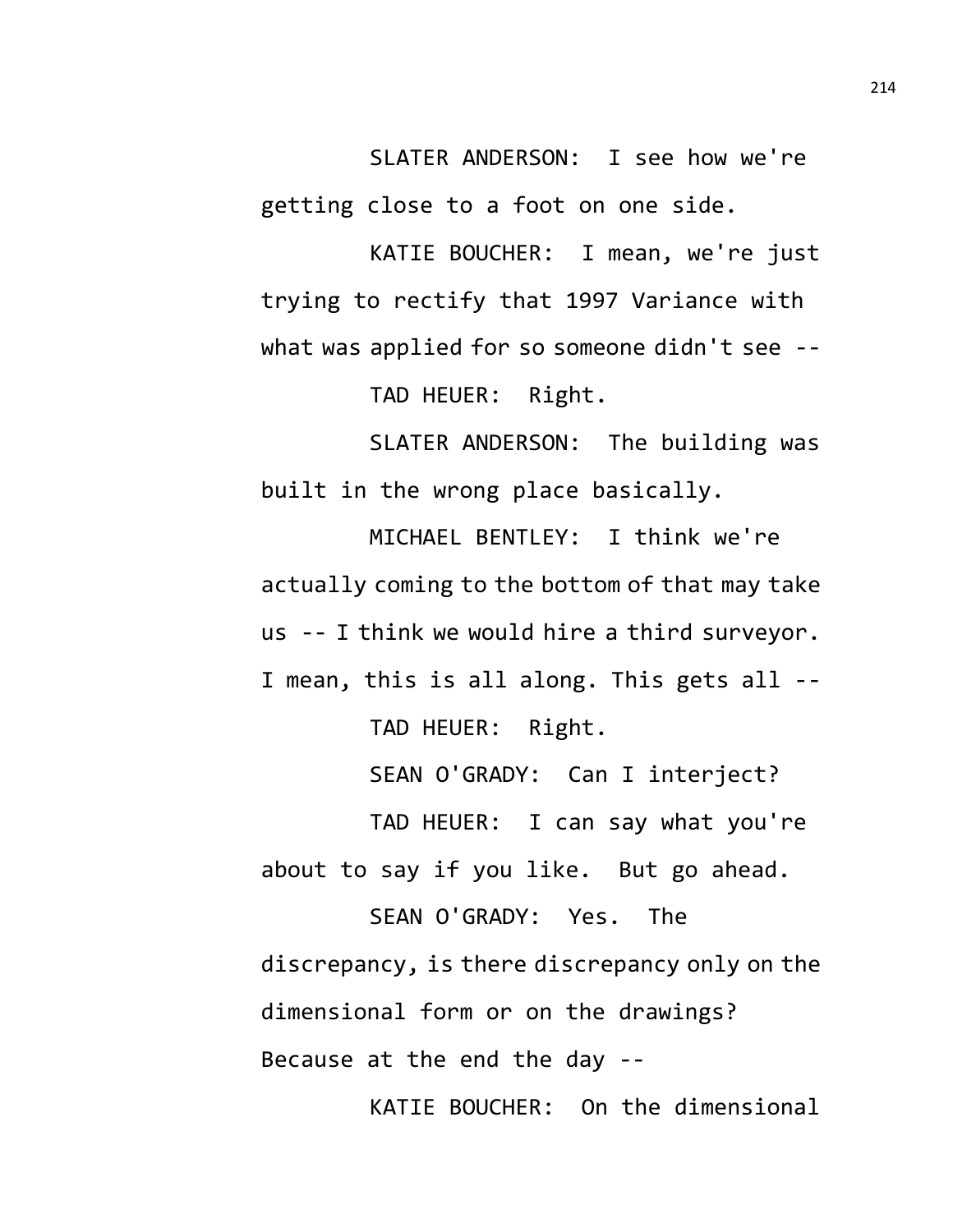form. The drawings -- we have -- the survey that says 6.5 feet is from the corner to the lot line and we're going -- we're asking in our application for six. So we want to --

SEAN O'GRADY: Okay, you have to understand --

KATIE BOUCHER: Yes.

SEAN O'GRADY: I'm hearing two inches of insulation. A foot of this. Six -- two different dimensional forms. The numbers are flying all over.

KATIE BOUCHER: It's -- yep.

SEAN O'GRADY: Just let me say this: When it gets to me to do a Building Permit, inches matter. And if you -- a half a foot and throwing two different surveys, and not sure what thicknesses are and maybe we'll have six inches here.

KATIE BOUCHER: No, I understand that. We know what the -- we know what we're wanting to build.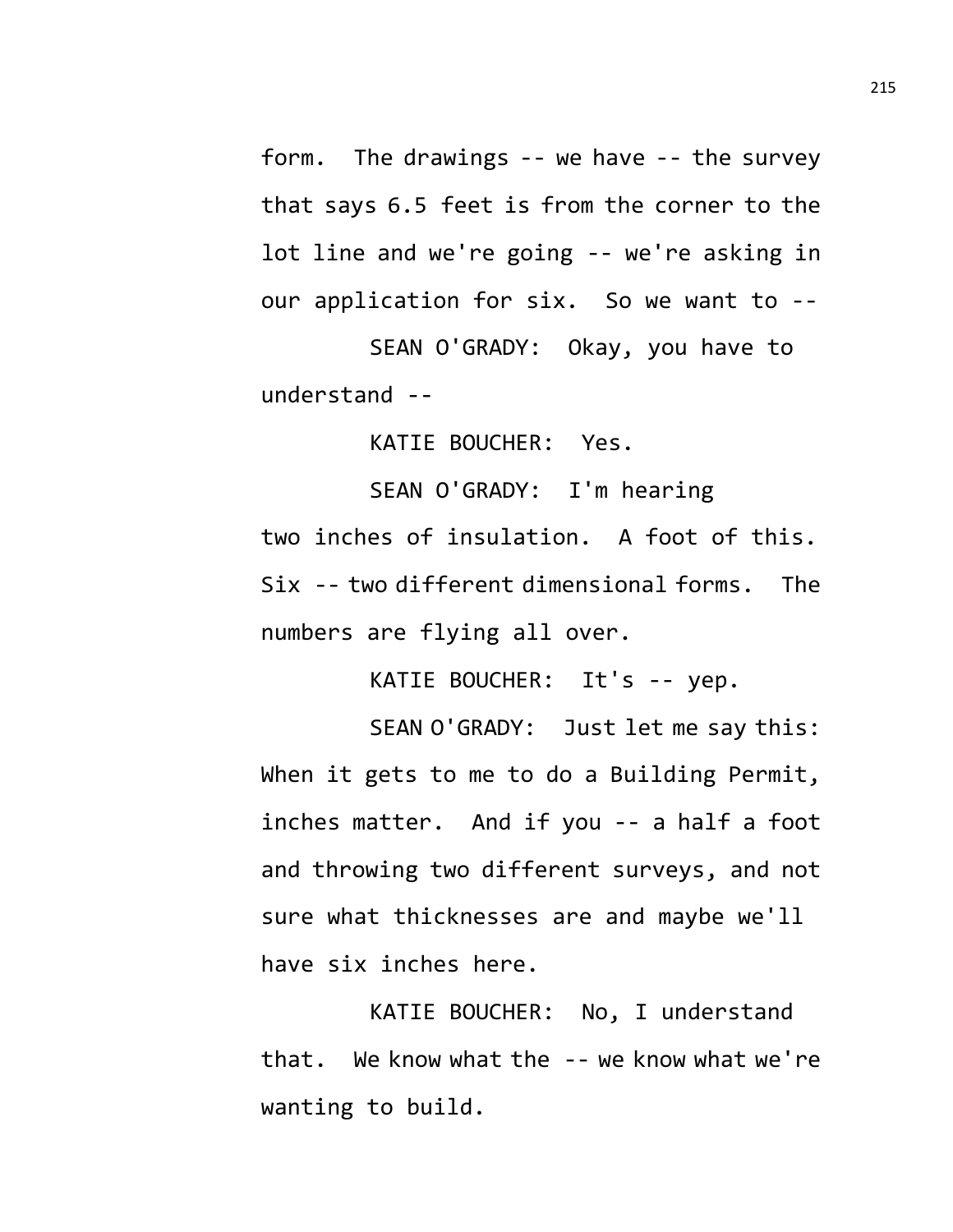SEAN O'GRADY: I don't.

KATIE BOUCHER: And so what we have -- well, what we've shown is what we want to build. We have the detail that shows the wall section. And we have what we're asking for is the six feet. If we want to -- if you're asking that we modify that to be six-foot three and a quarter. Then --

SEAN O'GRADY: No. What I'm saying is if it comes down and the building inspector says to me how far is it supposed to be off of the lot line? And I say well, I'm not sure because I have two different surveys.

KATIE BOUCHER: We're asking for the Variance at six feet.

MICHAEL BENTLEY: But what we're going -- what we're trying to do just to be clear is we're trying to say we applied -- we can't change the facts. We thought we -- you know, the 1997 thing is where it is. We just did a survey. We got six and a half feet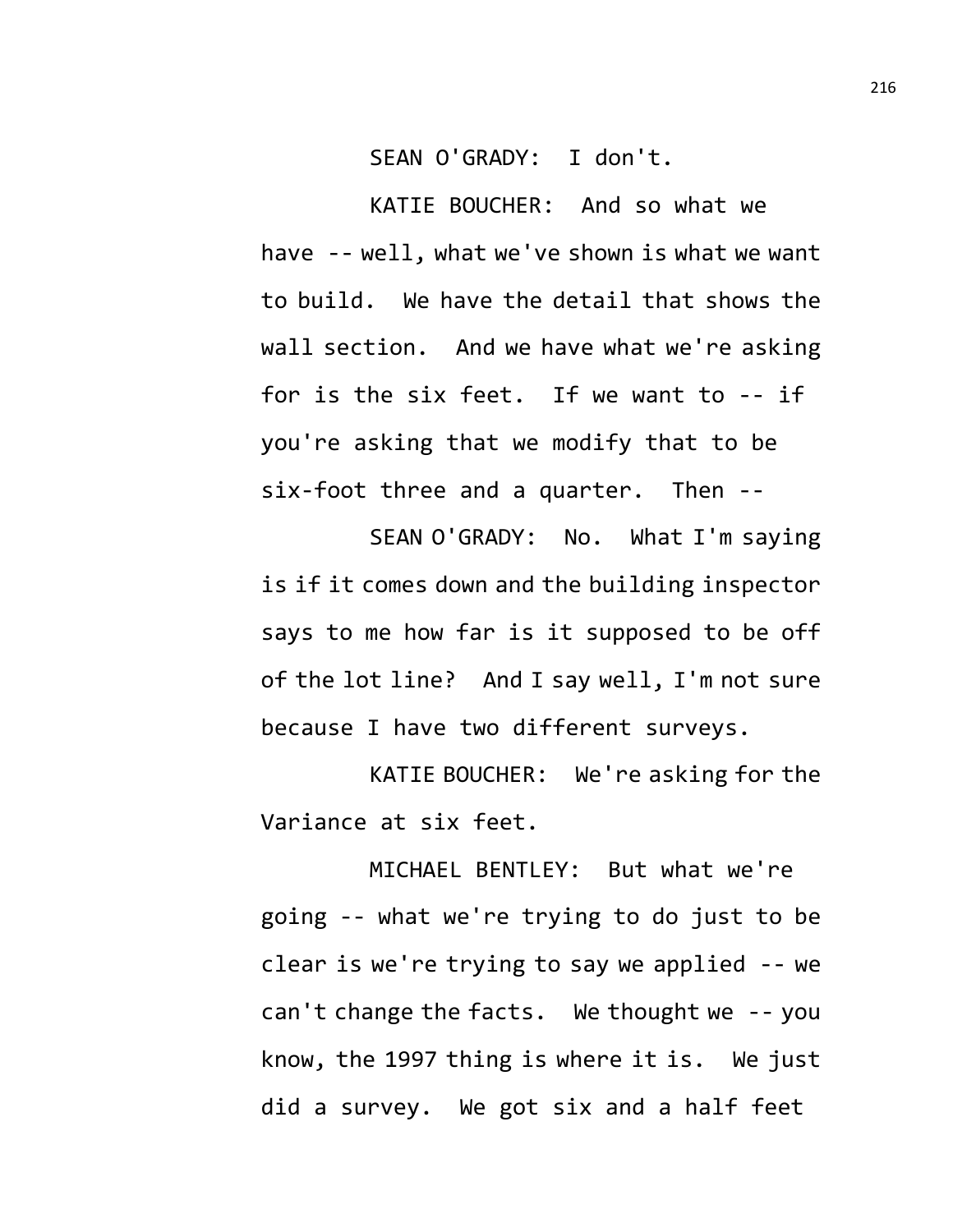according to the most recent survey. So for purposes of your measurement or compliance at this point, we're taking the more challenging, more restrictive survey, we're then measuring -- so which is, which it takes us six inches closer to the line then we want to be.

SEAN O'GRADY: What's happening on the other side of the house?

MICHAEL BENTLEY: We're okay. But can I just -- there are enough people and let's just focus on one thing because I want to stick with your numbers flying around.

So from our application that we originally made that we reconciled where we started with with where we're going; right? I mean, that's part of the format is you have to show where your last application was. So we're from six feet, we subtract six inches because of this discrepancy. Then we're, then we're asking for, I guess, another three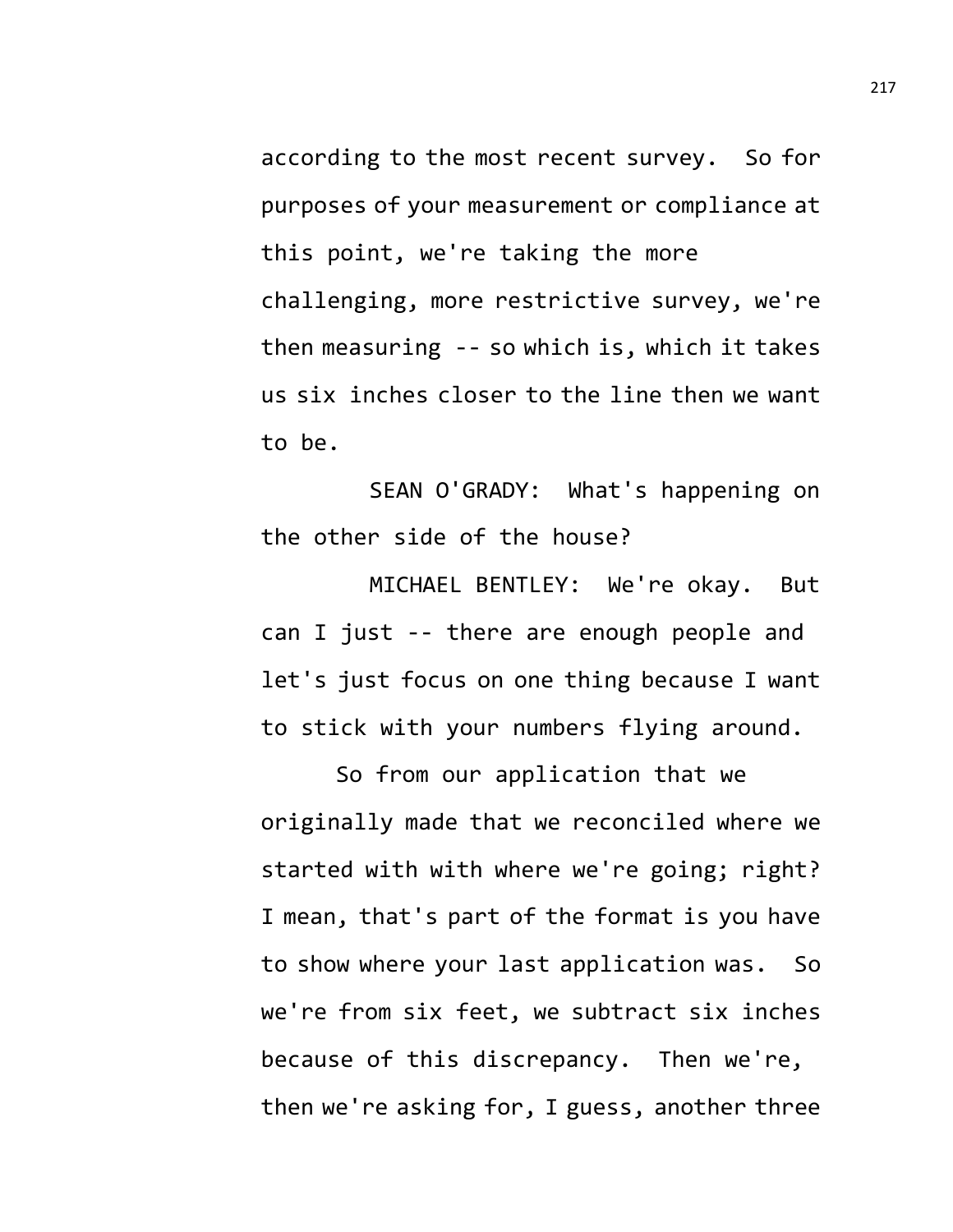inches; is that right, Katie?

KATIE BOUCHER: We're asking for the six feet.

MICHAEL BENTLEY: But I mean just to make three inches --

KATIE BOUCHER: Yes.

MICHAEL BENTLEY: -- for the exterior insulation and the furring strip detail.

KATIE BOUCHER: So we would be at six-foot, three.

MICHAEL BENTLEY: So we've lost nine inches. At that point I think our self-confidence and shakiness or whatever --

SEAN O'GRADY: Did your lot just get six inches wider? Did your house just mover over six inches? Is there more inches on the other side?

KATIE BOUCHER: The original Variance is at seven feet --

SEAN O'GRADY: You're getting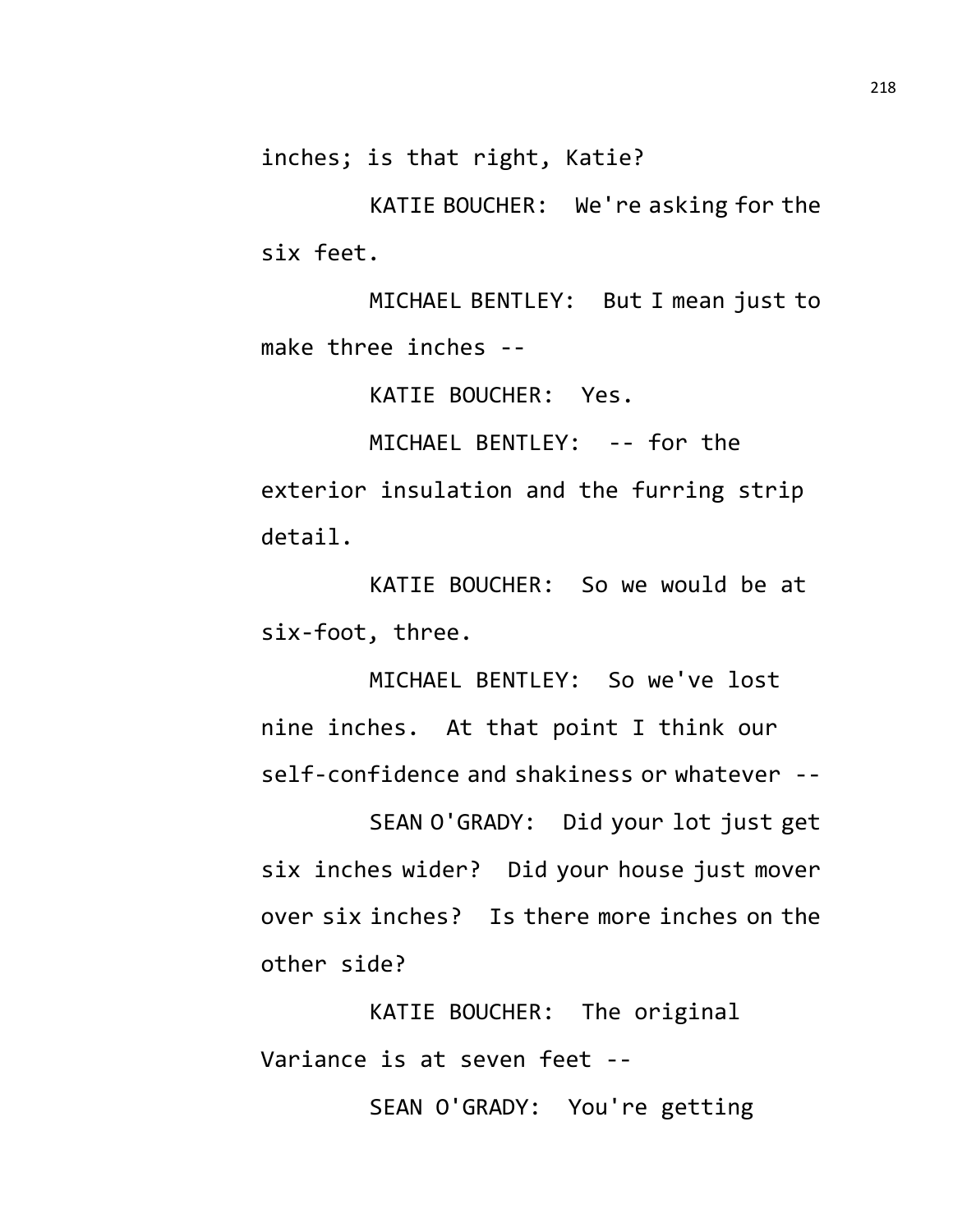another --

BRENDAN SULLIVAN: Survey.

CONSTANTINE ALEXANDER: It seems to me we have two inconsistent surveys. And I think the most recent one is the one you're basing it on.

KATIE BOUCHER: Right.

CONSTANTINE ALEXANDER: So why shouldn't we proceed on the basis of the most -- I think, you're confusing us frankly.

KATIE BOUCHER: Yes.

MICHAEL BENTLEY: Well, we're confused.

CONSTANTINE ALEXANDER: I know you are. But we'll start with the most recent survey which is by a licensed surveyor and start from there. Forget about what it said in the past. We've had cases before where surveyors have made a mistake and a new surveyor comes in and corrects it. So let's start with that premise.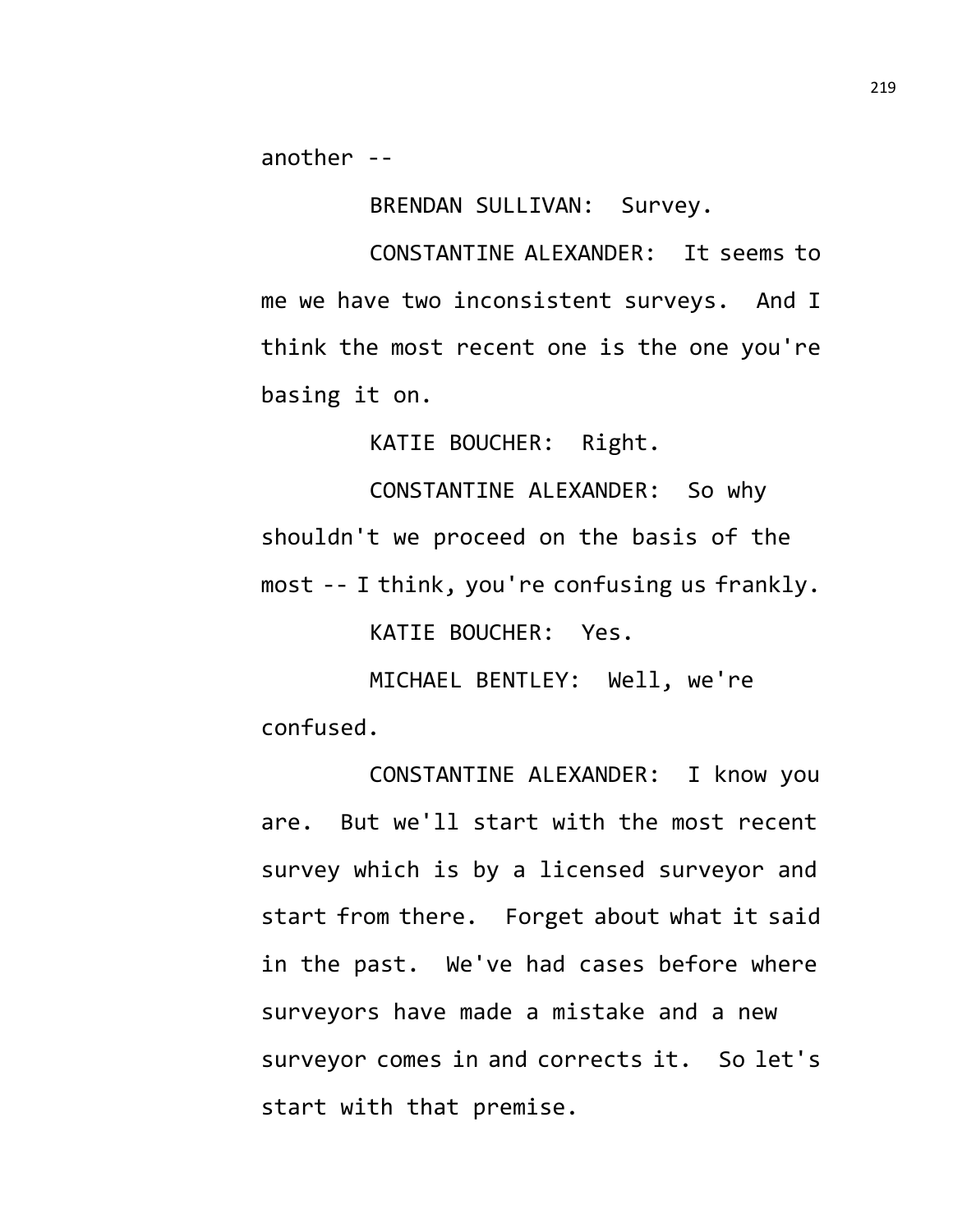MICHAEL BENTLEY: So then from his six and a half feet that we're not, we need another three inches.

CONSTANTINE ALEXANDER: So you're looking for relief for three inches?

MICHAEL BENTLEY: From the six and a half feet.

KEVIN CASEY McAVEY: That would be nine inches.

CONSTANTINE ALEXANDER: You're only going to get three inches closer to the lot line from where you are right now.

KATIE BOUCHER: That's correct.

MICHAEL BENTLEY: Right, exactly.

CONSTANTINE ALEXANDER: And you're allowed for insulation up to four inches closest to the lot line. Why are you here for relief?

TAD HEUER: Because they're under seven feet.

KATIE BOUCHER: Because we're under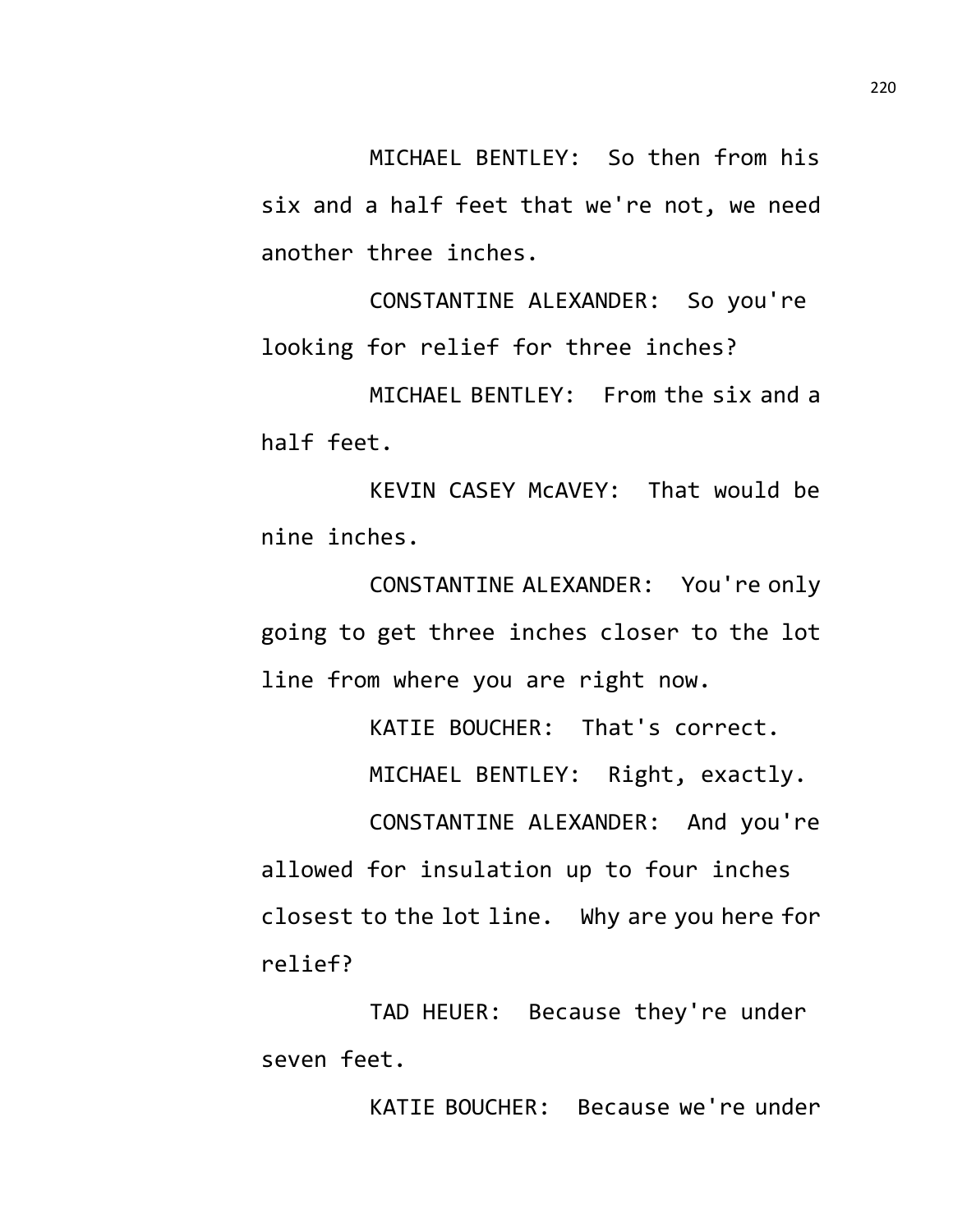seven feet.

SLATER ANDERSON: Well, what's confusing on here is you've got four details on here. Only one of them shows the insulation detail.

KATIE BOUCHER: Right.

SLATER ANDERSON: So what's confusing is you've got these other ones which are -- don't represent the inclusion of the insulation.

KATIE BOUCHER: That one's pending the -- the optional pending BZA approval is how we plotted that title.

SLATER ANDERSON: Understood. What usually happens here is it gets approved according to the plans and these plans don't show the insulation.

KATIE BOUCHER: Right. Well, as Michael mentioned earlier, that with the roof and you take a look at the picture, there's lots of different details on this building,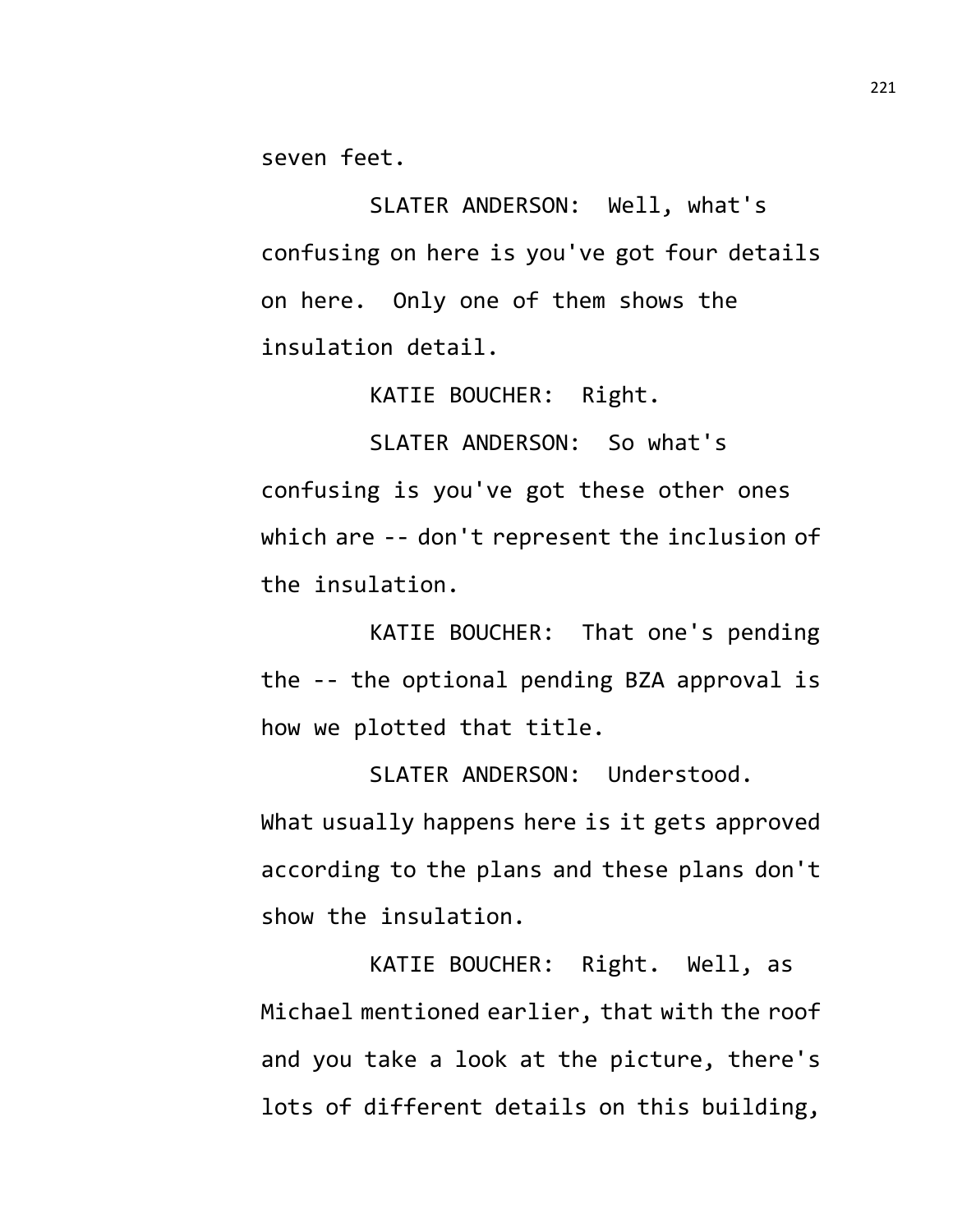and so that we weren't getting into all of the detailing of the foam --

SLATER ANDERSON: Understood.

KATIE BOUCHER: Because of that. Okay.

SLATER ANDERSON: I'll leave it to the Chair to decide how he wants to deal with it. But this was confusing me to me because there was no insulation and there was insulation.

MICHAEL BENTLEY: So, are we straight now just on the wall and the insulation and the survey?

BRENDAN SULLIVAN: Going back to the dimensional form on the existing conditions, left side setback. You're showing seven feet. I'm going to change that to six-foot, six inches.

> TAD HEUER: Six inches. BRENDAN SULLIVAN: Six inches. CONSTANTINE ALEXANDER: That's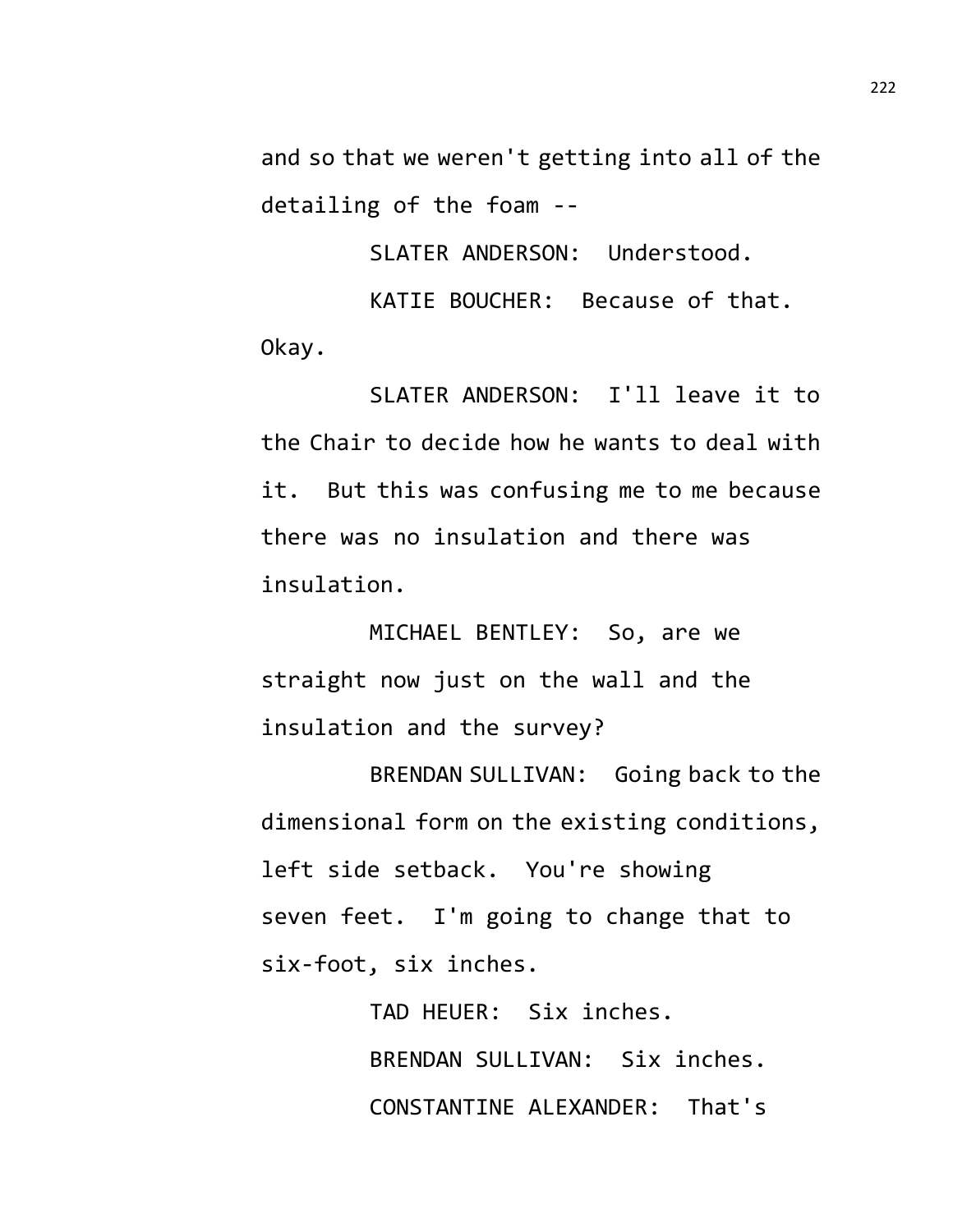exactly the way to do it.

BRENDAN SULLIVAN: And that then clarifies why you're requesting for six feet.

TAD HEUER: No. They're requesting for six-foot, three inches.

BRENDAN SULLIVAN: Right. But I was going to say that's why -- that's where that foot came in.

KATIE BOUCHER: Yes.

BRENDAN SULLIVAN: All right. So what we're going to do, then, is change that to six-foot, three inches.

KATIE BOUCHER: Okay.

CONSTANTINE ALEXANDER: Right.

BRENDAN SULLIVAN: Okay? And that gets you to the finish line.

MICHAEL BENTLEY: It does get us there.

BRENDAN SULLIVAN: And that will correct the dimensional form.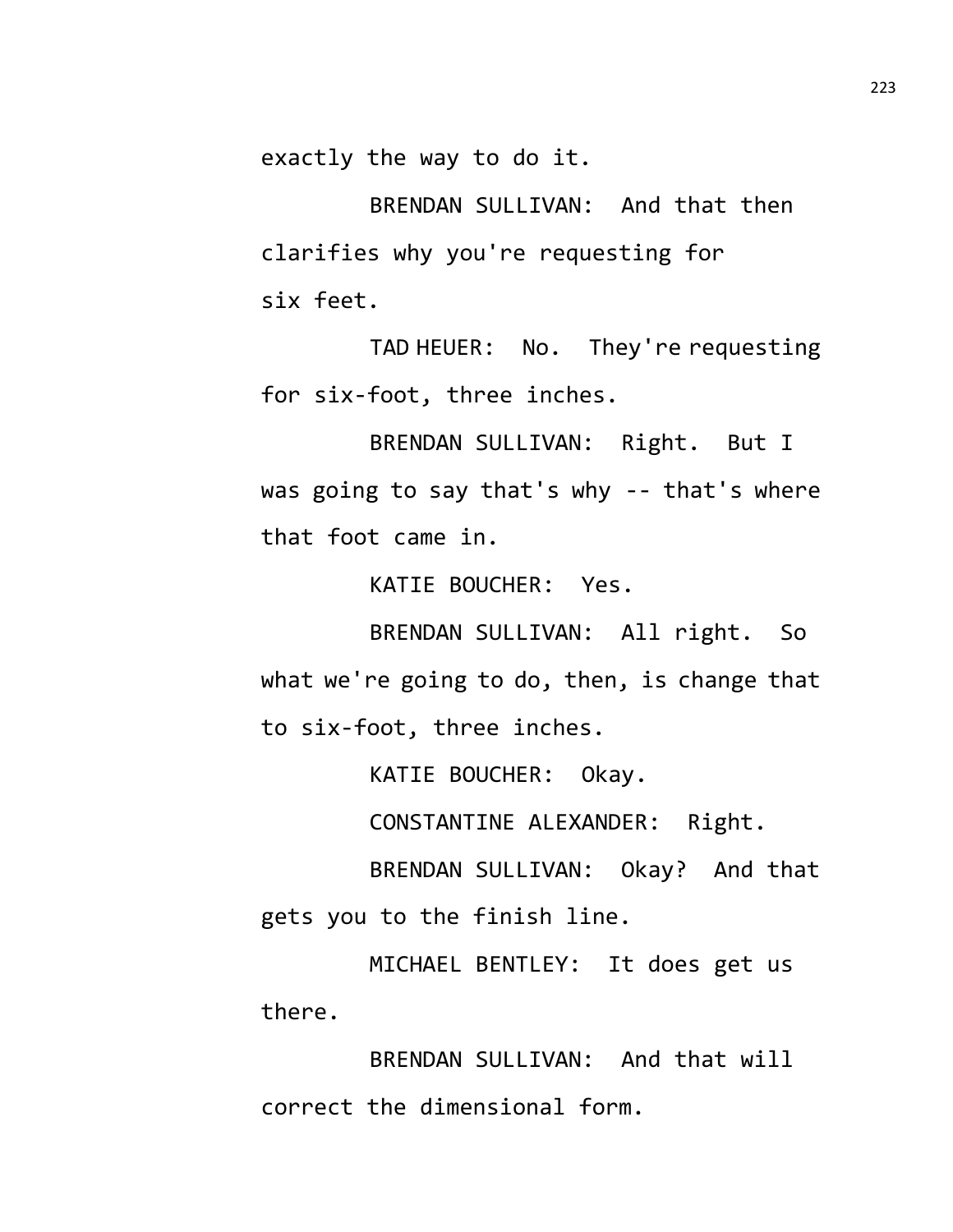TAD HEUER: Right.

So now that we're -- we haven't gotten to the canopy yet but we're going to do the window.

KATIE BOUCHER: Maybe can we stick with the canopy since it's on that south wall? Canopy's a little bit of an --

> TAD HEUER: The canopy's in the -- KATIE BOUCHER: It is.

MICHAEL BENTLEY: Why don't we just -- you've got the window in your head so why don't we stick with the window for right now and we'll come back.

TAD HEUER: So we have the windows. Where's our site plan or our dimensional form?

SEAN O'GRADY: Sorry.

TAD HEUER: So those two windows are on the south side. They're going to be in this new wall that you're putting together and, therefore, they're going to move closer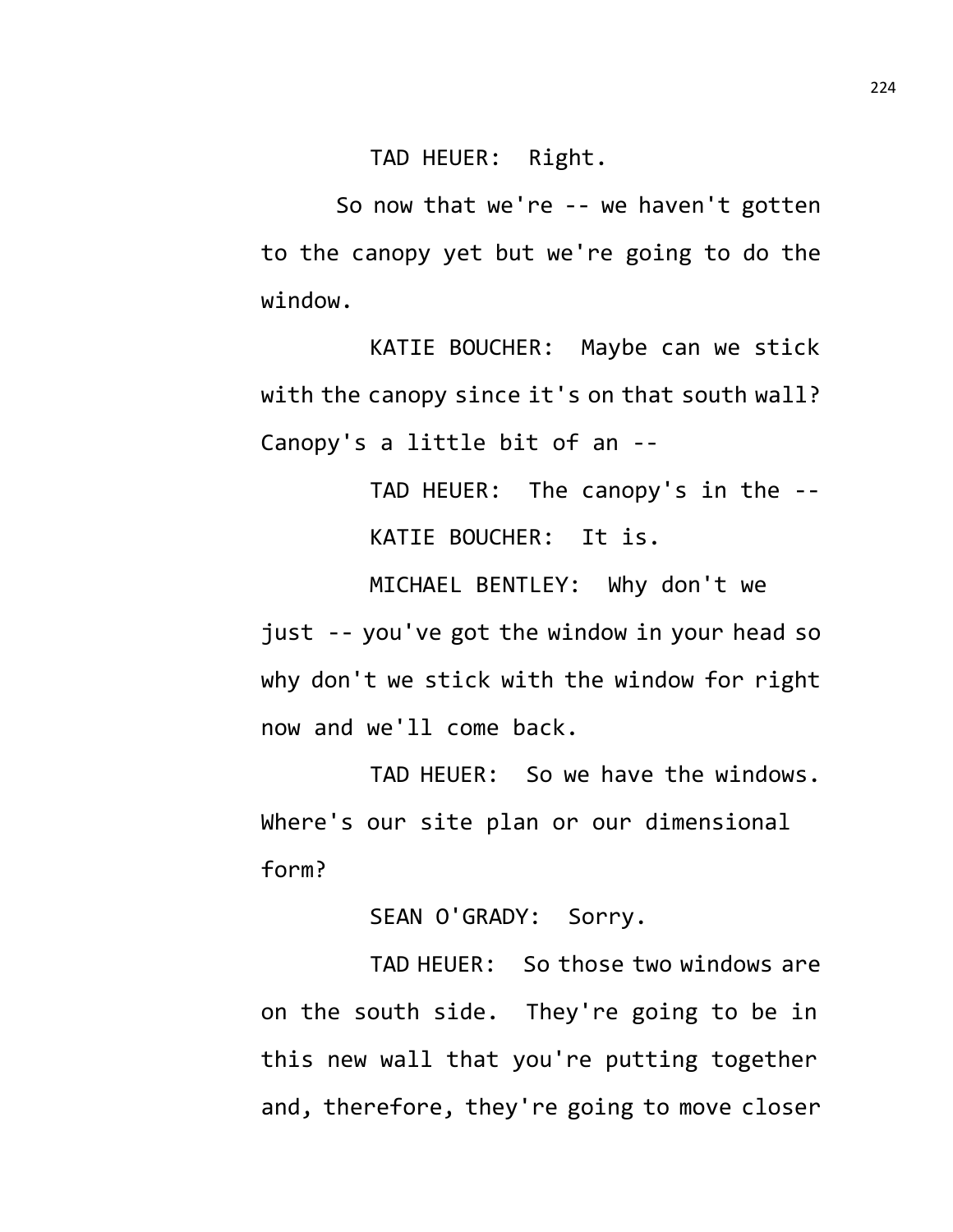to the lot line and, therefore, they're in the setback and --

MICHAEL BENTLEY: They didn't exist at all. Just a flat wall before. There was no open.

TAD HEUER: Okay. So there are new windows in the setback you need relief for.

On the front, where's your --

MICHAEL BENTLEY: Right. This is the east. This is facing Mass. Ave.

TAD HEUER: Right, so on the front elevation, you have two windows.

MICHAEL BENTLEY: Totally new.

TAD HEUER: Totally new.

MICHAEL BENTLEY: Flat wall before.

TAD HEUER: Flat wall before. They are facing front even though the cross section of that window, perpendicular to that window, is a wall face that is in the setback. The glass is not facing into that setback. Even though the physical frame of the window,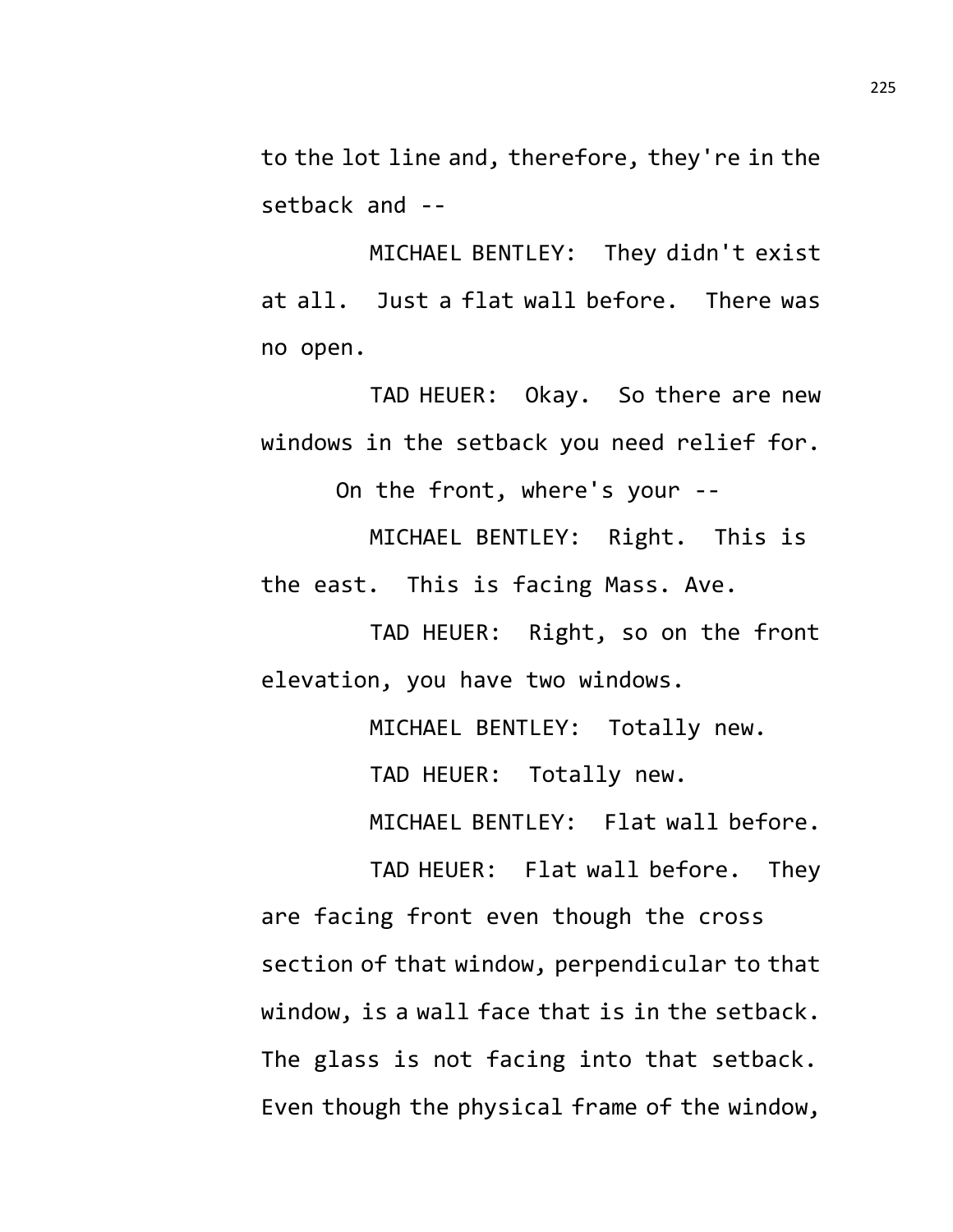that's on the glass, may be sitting perpendicular to the setback and invading it, that does not constitute a setback violation when the glass is entirely facing front; is that right?

SEAN O'GRADY: Well, I guess I would say that that's a moot because as soon as you increase the envelope of the building, then we know -- it's like -- we no longer think about the window. It's just a brand new wall. It's as if they're building an addition, otherwise we just say give us a Special Permit.

TAD HEUER: Right, and I almost think they should be here on a Special Permit. We'll have that discussion at a later point. I think they should be here for a Special Permit for those two windows or nothing at all because they're in the front setback.

SEAN O'GRADY: Well, to the extent that you feel that they should be here for a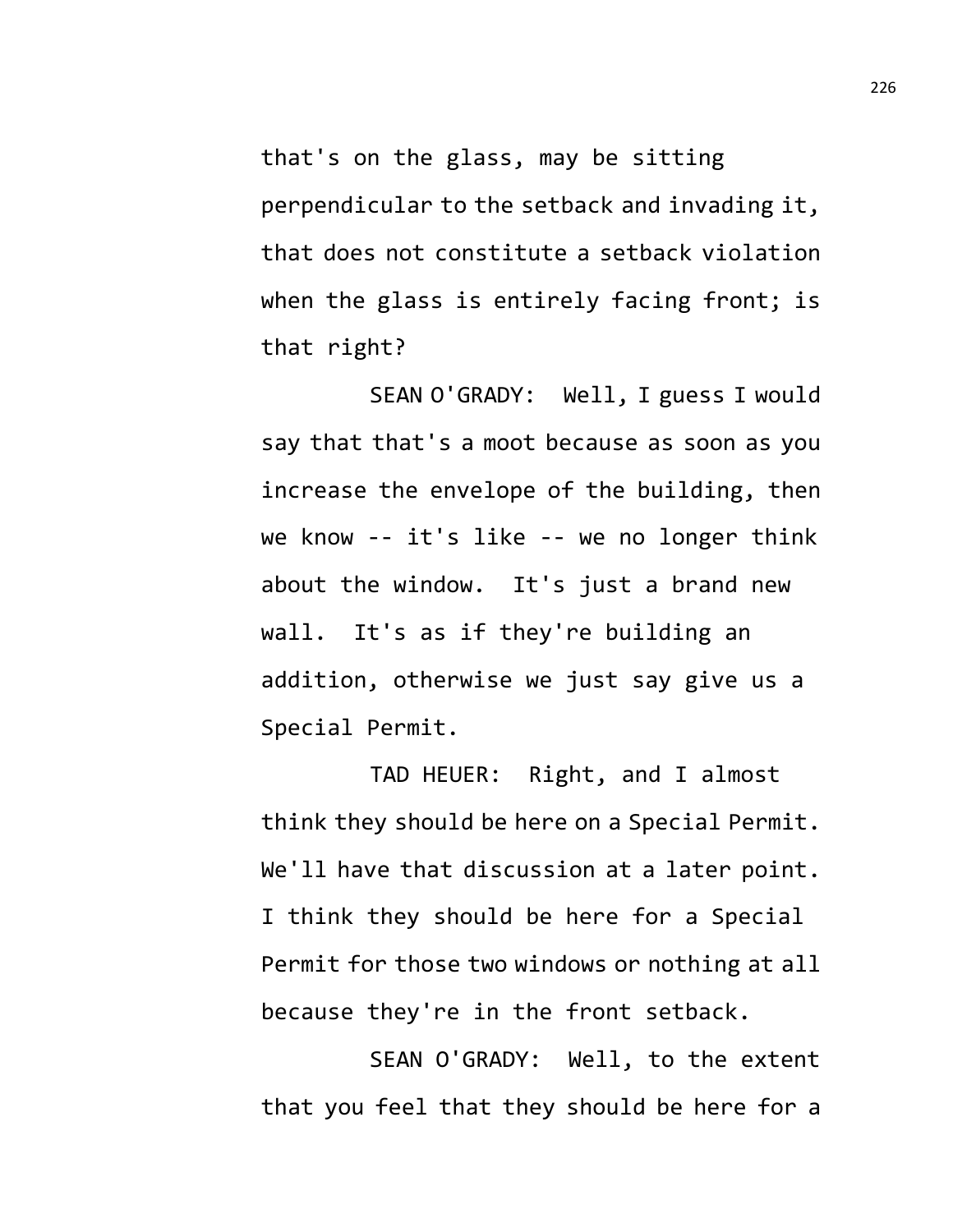Special Permit, then they would be because it would face front.

TAD HEUER: Yes. That would be my -- that's always been my opinion.

BRENDAN SULLIVAN: That the relief being requested should be the relief that's being sought.

TAD HEUER: Well, to the extent that it's being advertised as a Variance for windows, I don't think that those windows are the windows that require relief to be granted. It's certainly not under a Variance standard. I think they're front facing. I think they're glass front -- front facing glass.

BRENDAN SULLIVAN: And the Department's opinion is that the Variance being a higher standard would cover that.

SEAN O'GRADY: I'm going to go with yes. I'm guessing, not trying to speak for Ranjit here.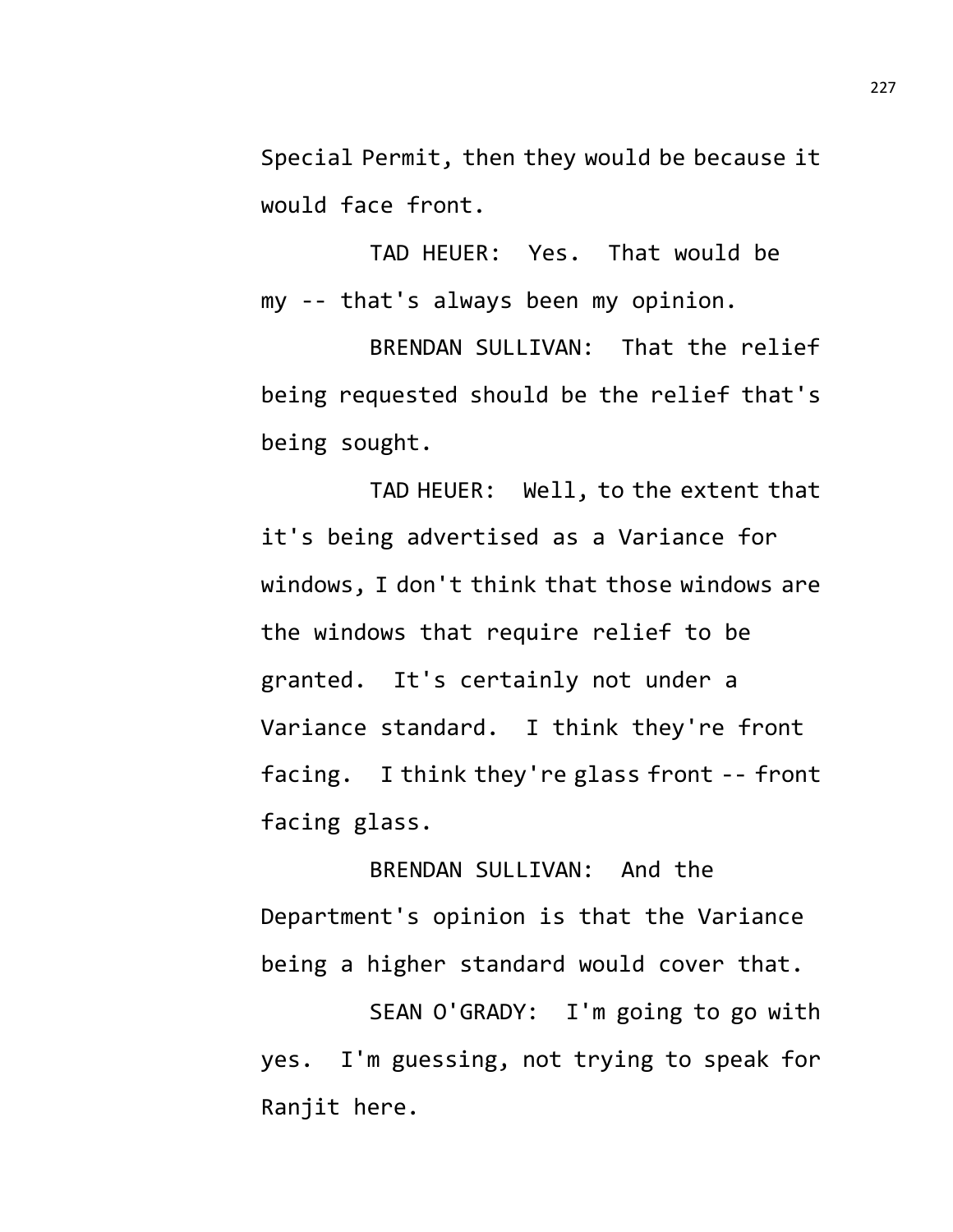BRENDAN SULLIVAN: And I think his feeling is that because you are extending that wall out, that wall requires a Variance and hence a window in that wall would be encompassing. If we approve that wall extension, then we can encompass the windows that are being built on that wall as part of the Variance.

CONSTANTINE ALEXANDER: That's exactly right, Brendan.

TAD HEUER: But it's into a front setback so it would never matter. Let's say you extend your wall and need a Variance into your setback, let's say you bring it all the way up to the street line. Putting a window in that wall regardless of where it physically exists in the cross section --

BRENDAN SULLIVAN: It would be no different than an existing wall which we if we grant windows on both sides of the house, but we don't need to grant them on the front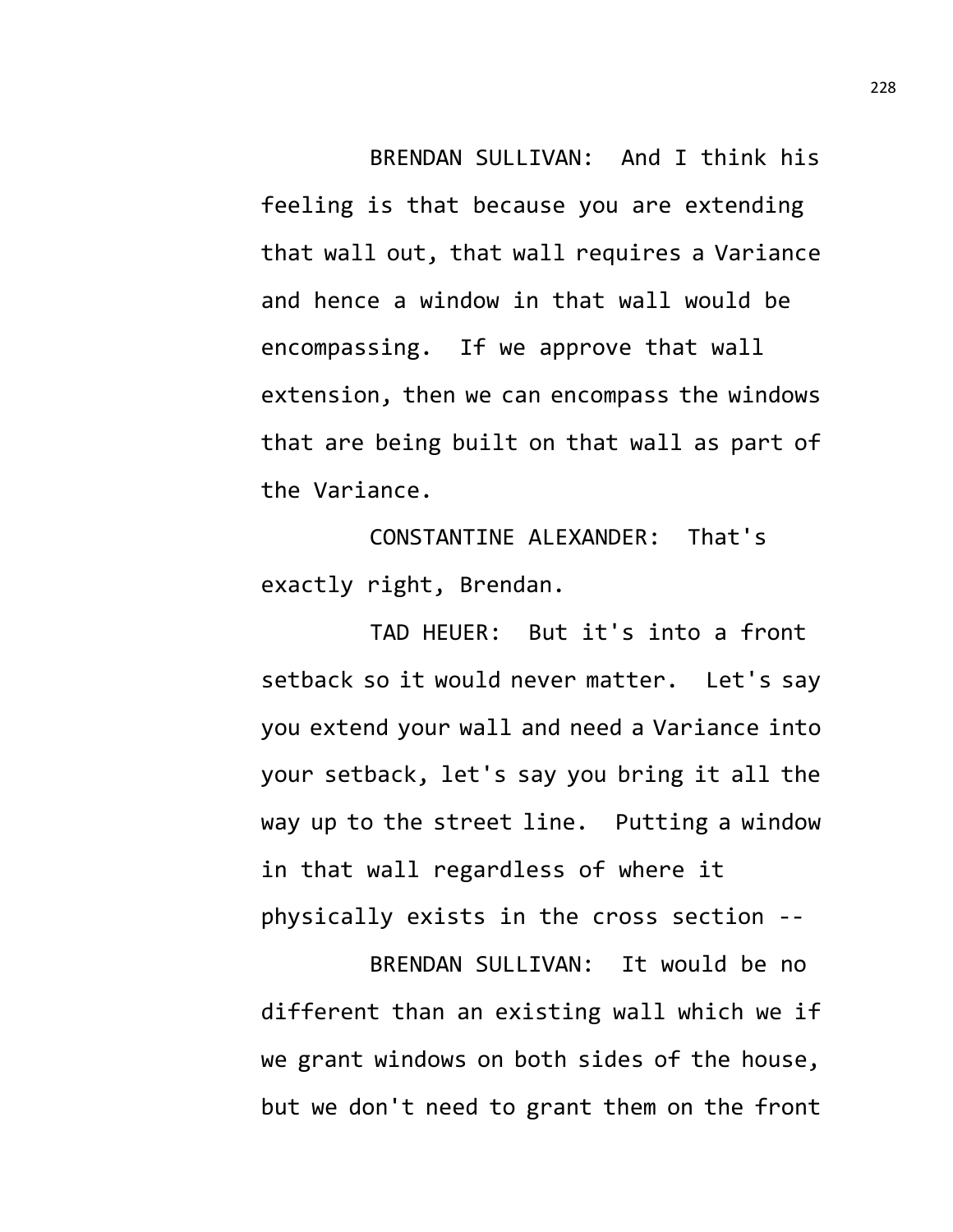side.

TAD HEUER: Absolutely.

BRENDAN SULLIVAN: Okay. So --

MICHAEL BENTLEY: This is well above my level.

BRENDAN SULLIVAN: We can take both windows out of the equation basically.

TAD HEUER: Right.

BRENDAN SULLIVAN: But we'll

approve or discuss the plan in toto and that's one -- okay.

MICHAEL BENTLEY: Just if you're ready to discuss canopy?

TAD HEUER: Yes.

MICHAEL BENTLEY: None of

the -- these -- there is no canopy here. They were flashed but they --

KATIE BOUCHER: There was no existing.

MICHAEL BENTLEY: There was no canopy here in the beginning.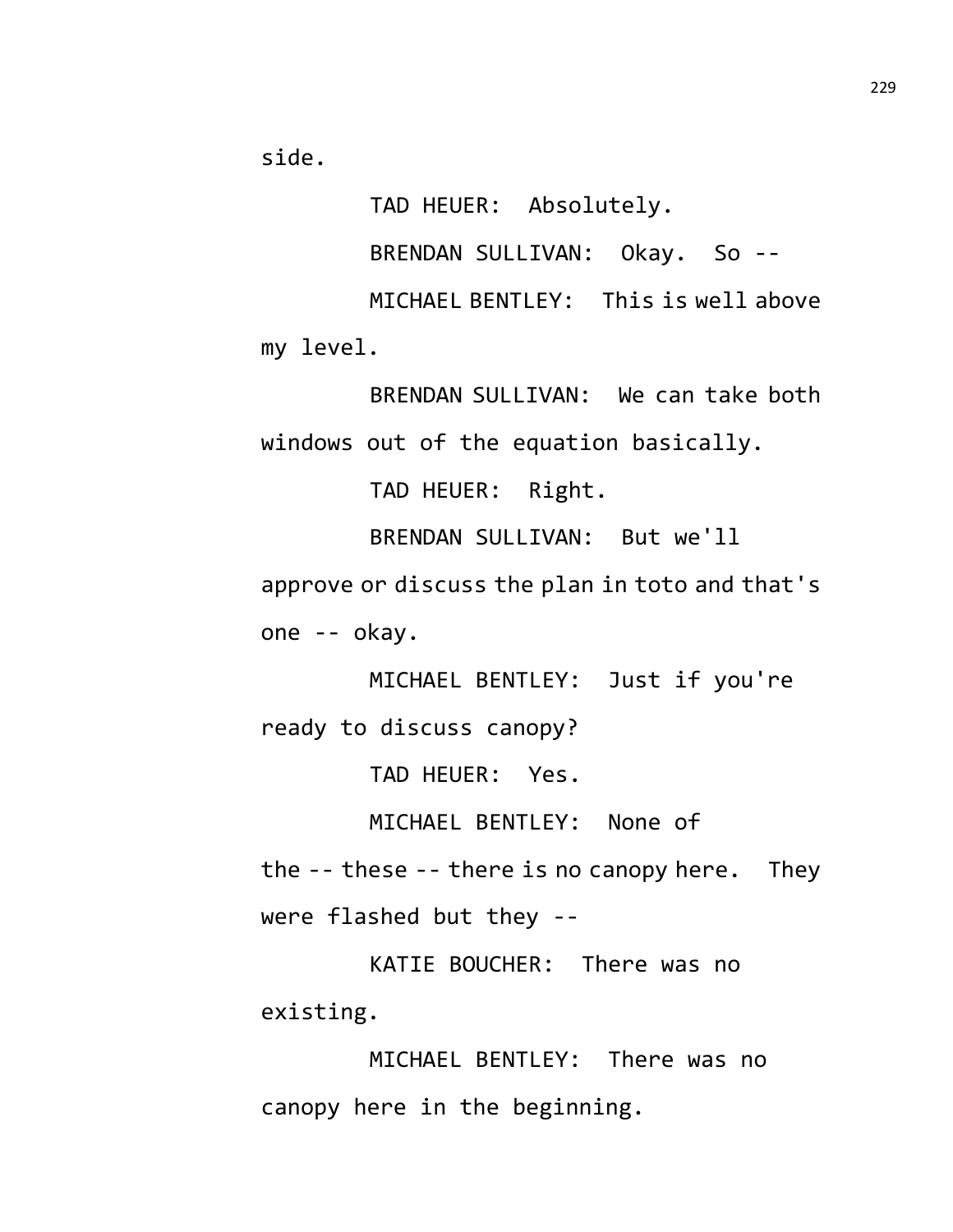TAD HEUER: And those are existing doors?

MICHAEL BENTLEY: Those are -- well, they were the doors that we were -- we got into this thing because they were rotting badly and we were trying to figure out what, you know, we start taking stuff apart and trying to figure out where to connect to and it just became clear that we had a big mess. So the other component is this canopy which comes further in, you know, further into this side yard setback which is clearly a Variance kind of thing.

CONSTANTINE ALEXANDER: Right. How much more? How much does it extend?

KATIE BOUCHER: Three feet.

CONSTANTINE ALEXANDER:

Three feet?

KATIE BOUCHER: From our wall.

CONSTANTINE ALEXANDER: Three feet from the six inches.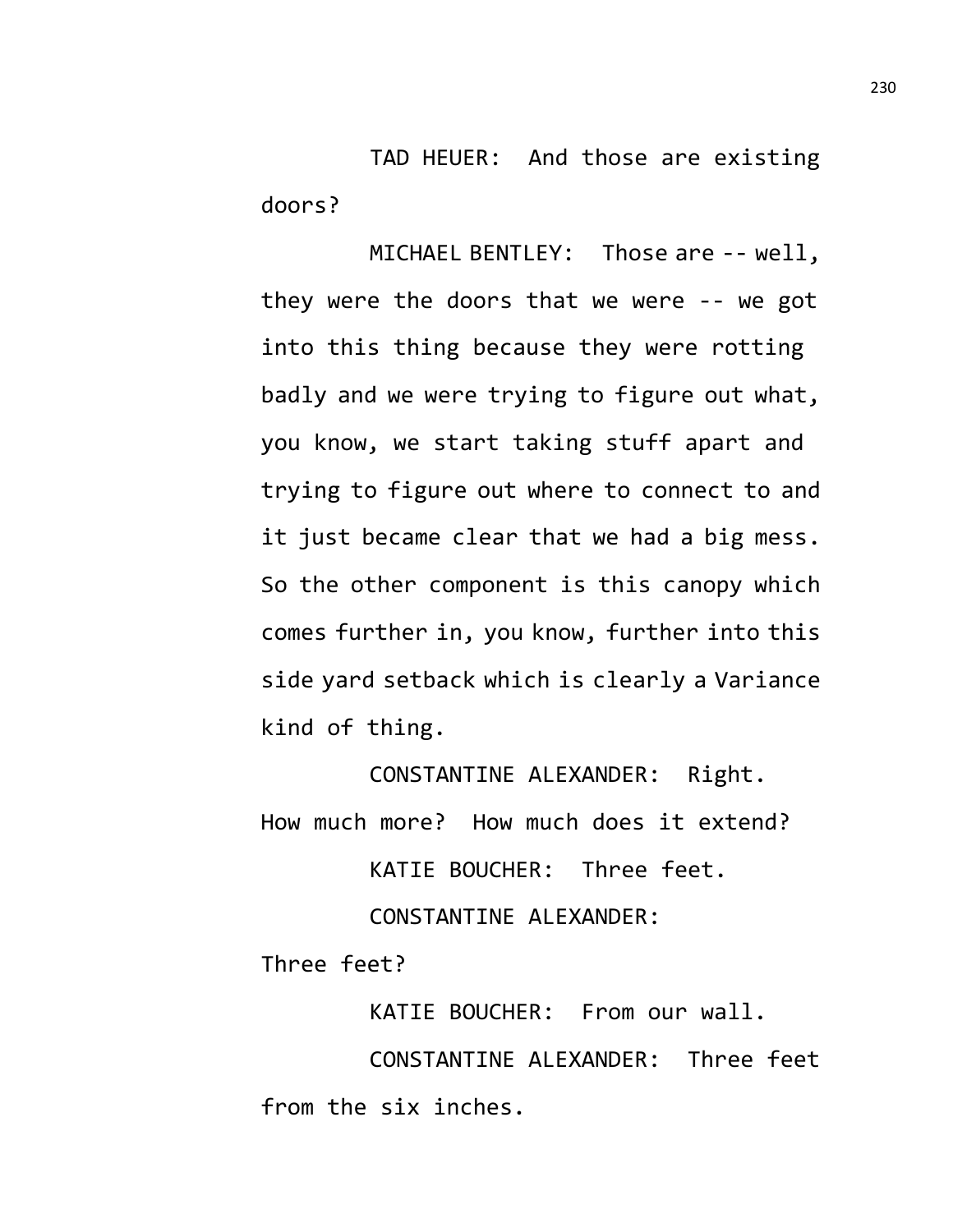KATIE BOUCHER: So from our

six-foot, three we would go to three-foot, three.

MICHAEL BENTLEY: Do we have a plot plan, Katie?

KATIE BOUCHER: Yes.

MICHAEL BENTLEY: Can you get those?

CONSTANTINE ALEXANDER: And the purpose of the canopy is?

MICHAEL BENTLEY: To -- basically there's a step --

CONSTANTINE ALEXANDER: Right.

MICHAEL BENTLEY: -- and there's just doors.

KATIE BOUCHER: One door comes out of the main stair, and the other door comes out of the studio space. So it's just purely a shelter covering for people coming out.

> CONSTANTINE ALEXANDER: A shelter. KATIE BOUCHER: Yeah. MICHAEL BENTLEY: I'm thinking it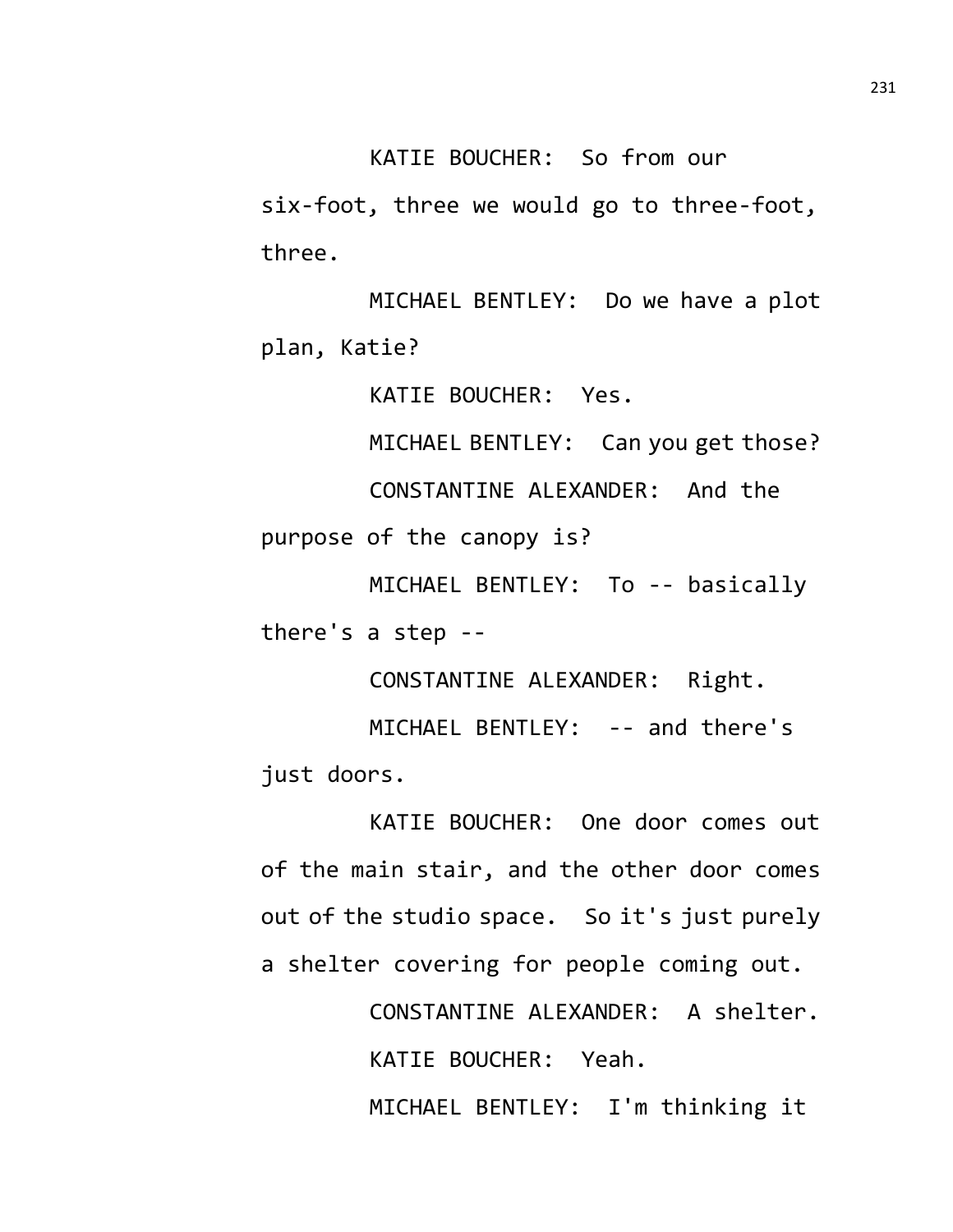might be opposite.

TAD HEUER: And that's going to be a pitched canopy?

KATIE BOUCHER: Yes.

SLATER ANDERSON: And that's just above the doors, right?

KATIE BOUCHER: Yes.

CONSTANTINE ALEXANDER: And we've had this kind of case before where people want to extend into a yard to put overhead and make it easier to get into the building and it needs -- and they need a Variance to do that because they're invading a setback. Here you're increasing your invasion of the setback is what I'm hearing.

BRENDAN SULLIVAN: Okay. Any other questions?

CONSTANTINE ALEXANDER: No. BRENDAN SULLIVAN: Kevin any questions?

KEVIN CASEY McAVEY: No.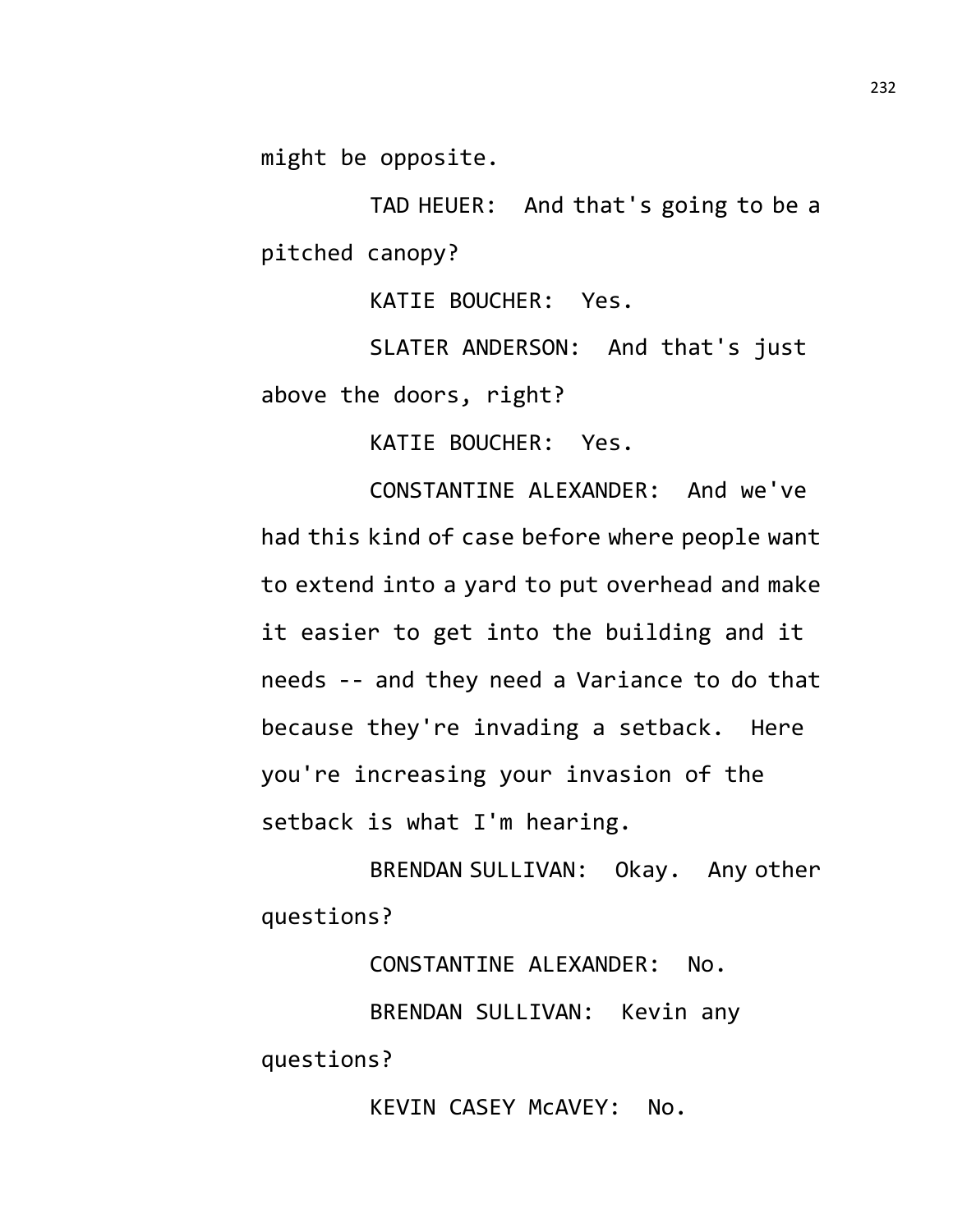BRENDAN SULLIVAN: Slater? Tad?

Let me open it to public comment. Is there anybody here who would like to speak on the matter of 1734 Mass. Avenue?

(No Response.)

BRENDAN SULLIVAN: I see nobody. And there is no correspondence from any abutters or concerned citizens.

You have no letters of support. There is correspondence from the Cambridge Historic Commission which is dated April 24, '12. Has checked preservation restriction or easement as recorded.

And that is the sum substance of their communication and the communication in the file.

Okay, is there anything else to add?

MICHAEL BENTLEY: That's it.

BRENDAN SULLIVAN: No? Let me close the public comment and the presentation part and let the Board discuss it.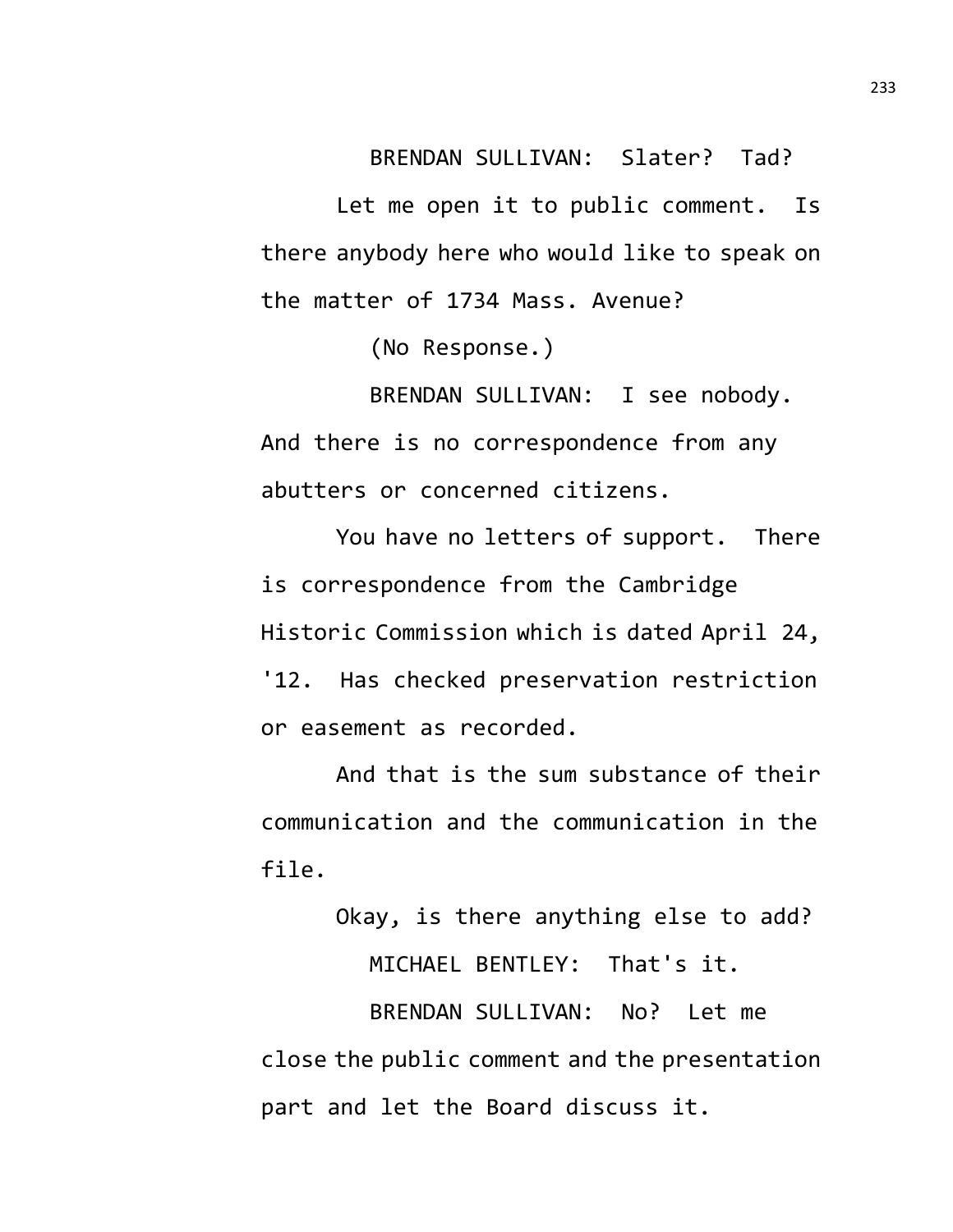Gus, your thoughts.

CONSTANTINE ALEXANDER: It's been painful to get where we are, but I'm in favor of granting relief.

BRENDAN SULLIVAN: Slater.

SLATER ANDERSON: Now that I

understand what --

MICHAEL BENTLEY: I apologize for that.

SLATER ANDERSON: -- we are on the -- I think I'd just be clear on the plans that the insulation is to be, you know, the details are to incorporate I guess the insulation that is shown. But three inches, I'm fine with that.

> BRENDAN SULLIVAN: Okay, Tad. TAD HEUER: I'm fine. BRENDAN SULLIVAN: Kevin.

KEVIN CASEY McAVEY: I just have one question for the Board and maybe even the city. Are these discrepancies and numbers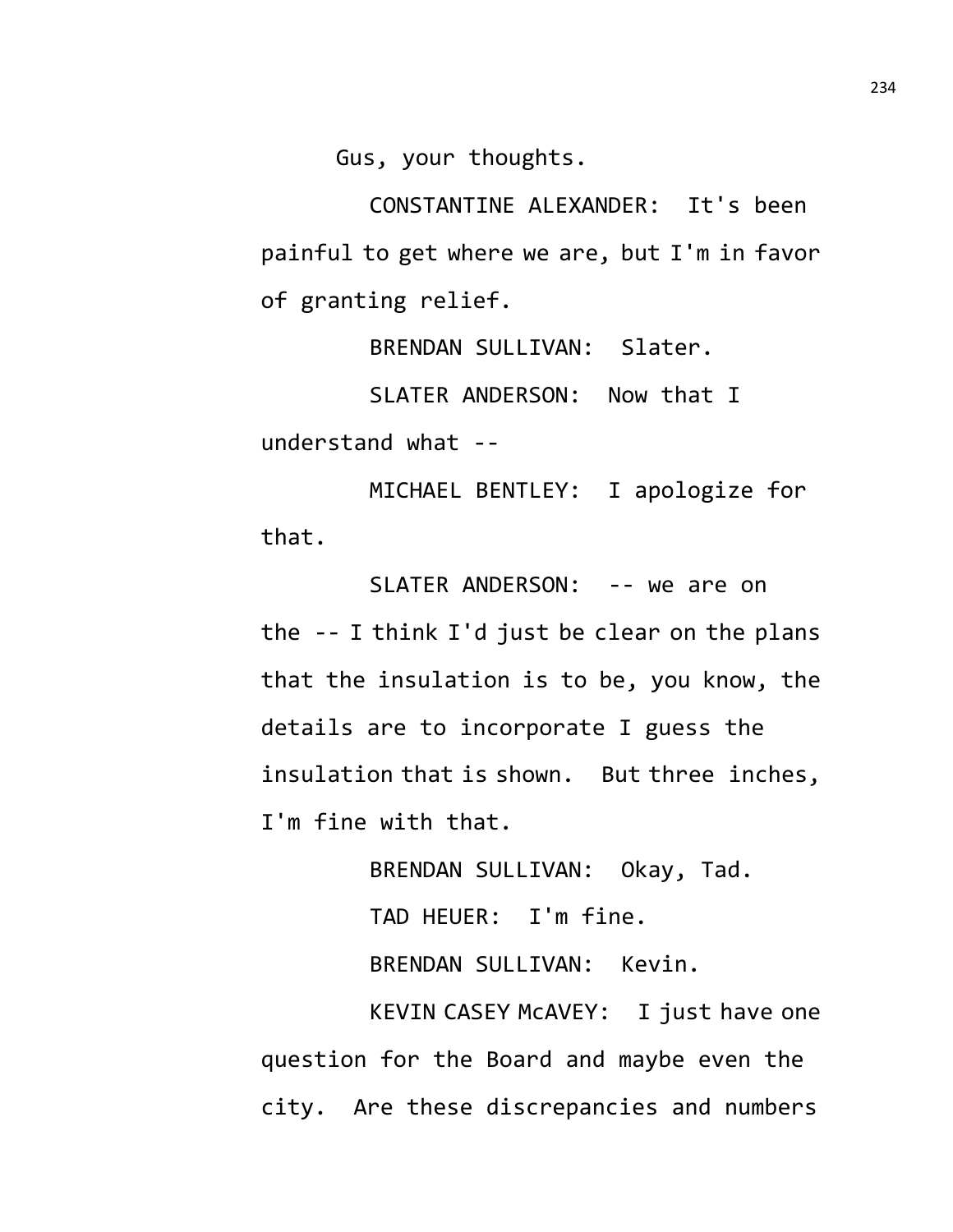going to cause any issues when it actually comes --

SEAN O'GRADY: I -- yes. Yes, they are.

MICHAEL BENTLEY: That's part of what we're trying to handle.

CONSTANTINE ALEXANDER: We understand.

KATIE BOUCHER: The results today are the numbers we have in our dimensions.

BRENDAN SULLIVAN: So we're going to go by the drawings as submitted and the latest plot plan, certified plot plan.

SEAN O'GRADY: And is there another plot plan coming did you say?

KATIE BOUCHER: No.

MICHAEL BENTLEY: Not if this is good enough. I mean, we'll leave it alone.

KATIE BOUCHER: Why are you looking like there's another one coming?

TAD HEUER: So, that's fine. I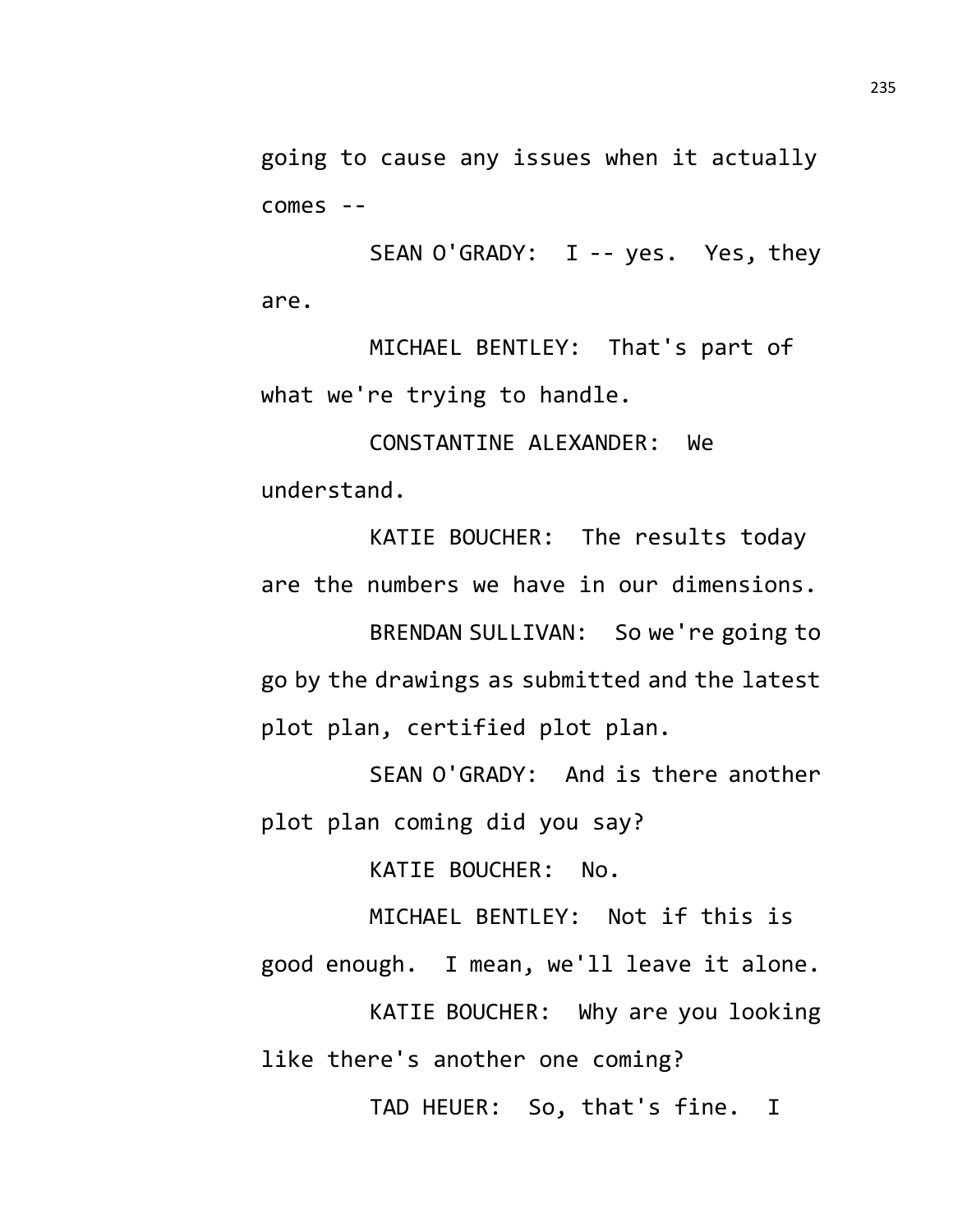think Sean's only point is when he goes out with the tape measure, it better be six-foot, three inches to the extent that you put insulation in six-foot to the six inches to the extent you have, and if it isn't, then we'll have to come back again.

KATIE BOUCHER: There would have to be a survey to locate the property line; right?

TAD HEUER: Right.

KATIE BOUCHER: Because I mean -- BRENDAN SULLIVAN: And probably the surveyor would have to certify as built.

SEAN O'GRADY: Oh, yes.

BRENDAN SULLIVAN: Yes, okay. So the onus is really on the surveyor to get it right.

MICHAEL BENTLEY: And we've got certified -- I mean we did this once and ended up with seven feet to the property line. SLATER ANDERSON: That's an old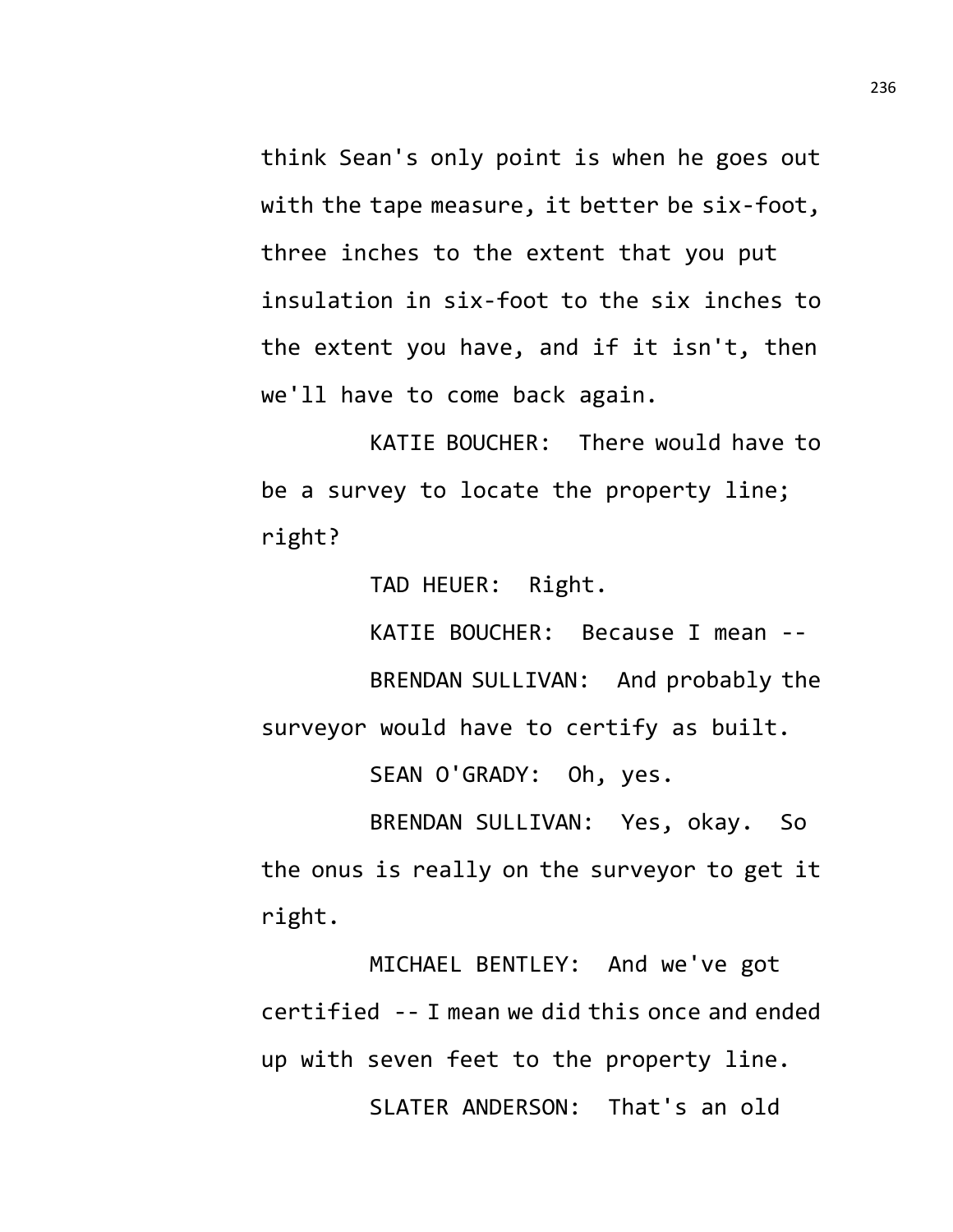survey. We're going with the new survey.

BRENDAN SULLIVAN: I'll make a motion to grant relief from the side yard setback requirement to allow the repairs to the building envelope, to install insulation, to install four new high efficiency windows, and two doorway overhangs as per the application and the drawings submitted.

The Board finds that a literal enforcement of the provisions of the Ordinance would involve a substantial hardship to the Petitioner because it would preclude the Petitioner from making necessary repairs and energy-efficient improvements to the existing building by adding two inches of hard foam insulation to the face of the building, and it would also preclude the Petitioner from installing much needed windows to allow for light and fenestration.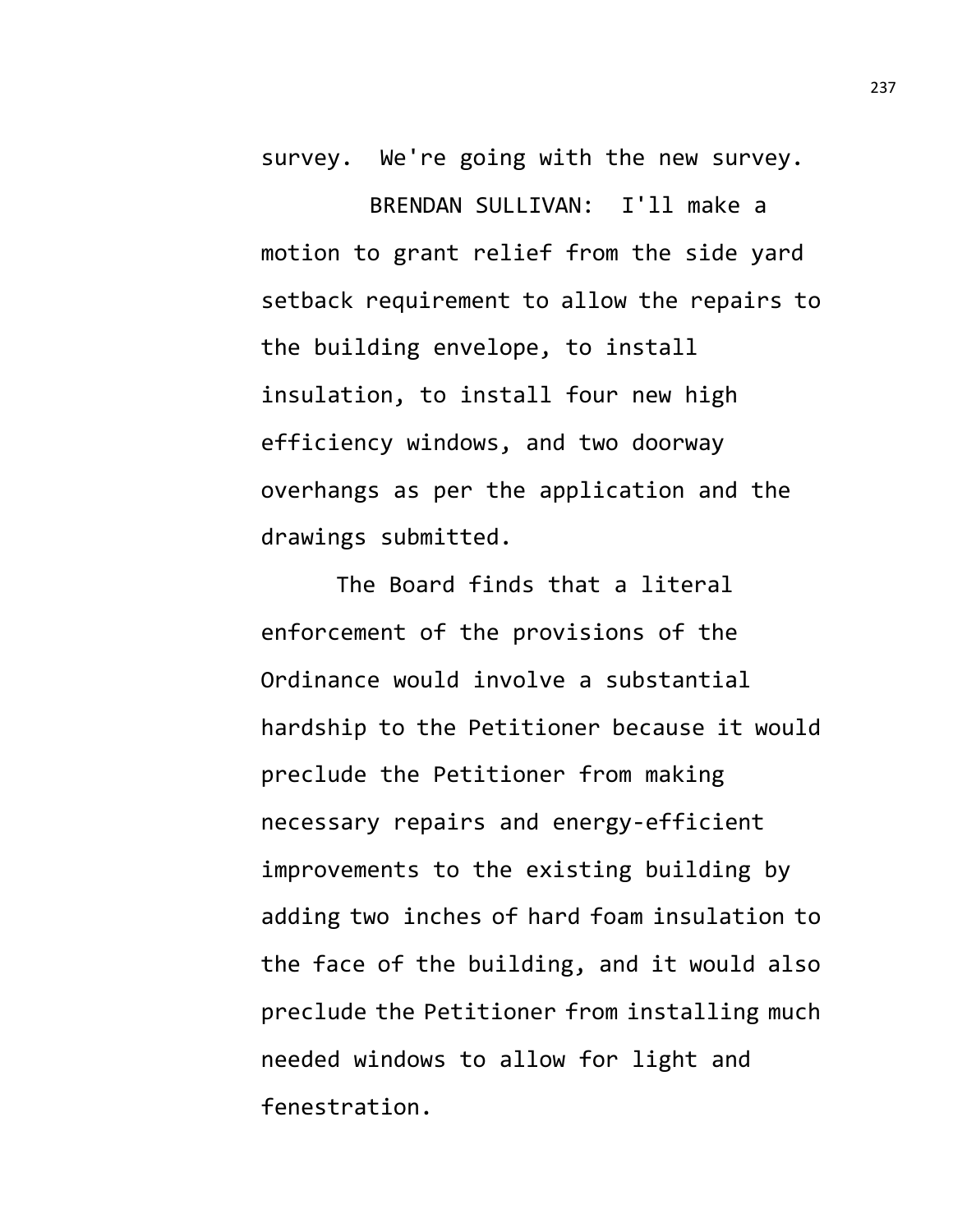The Board finds that the hardship is owing to the existing placement of the building on the lot which is existing, non-conforming in nature. And the need to basically maintain the building in an energy-efficient manner.

The Board finds that desirable relief may be granted without substantial detriment to the public good, and relief may be granted without nullifying or substantially derogating from the intent and purpose of the Ordinance.

This relief is granted on the condition that the work be in compliance with the drawing as submitted and the dimensional form as amended.

All those in favor --

MICHAEL BENTLEY: With your amendments.

> SEAN O'GRADY: Let it go. TAD HEUER: Can we -- this is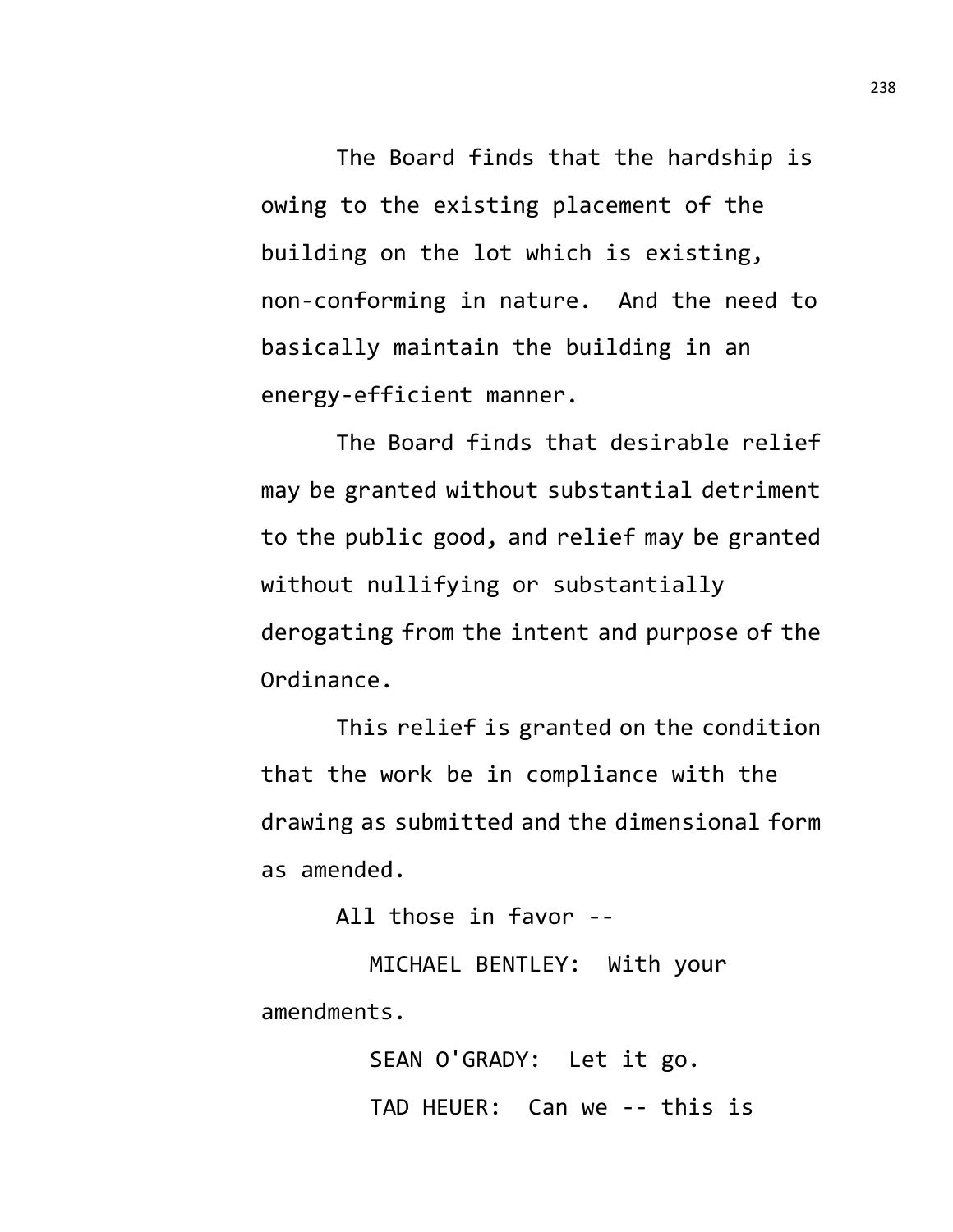unusual. We are -- it is on the condition that the distance from the lot line to the finished structure is six-foot, three inches or more.

CONSTANTINE ALEXANDER: Suppose we're not. Would we deny relief? I mean, I think we're cutting the salami very, very finely here. I mean, if you want to do it, fine. But that's not what's driving this case, a few inches here, a few inches there. We had to understand what's going on, which we do now, and I don't think it makes a difference. But if you want to make that condition, the Board wants to do that, that's fine.

TAD HEUER: Well, inches make a difference because if they didn't, we wouldn't be here at all.

CONSTANTINE ALEXANDER: Yes, I know.

MICHAEL BENTLEY: This isn't a play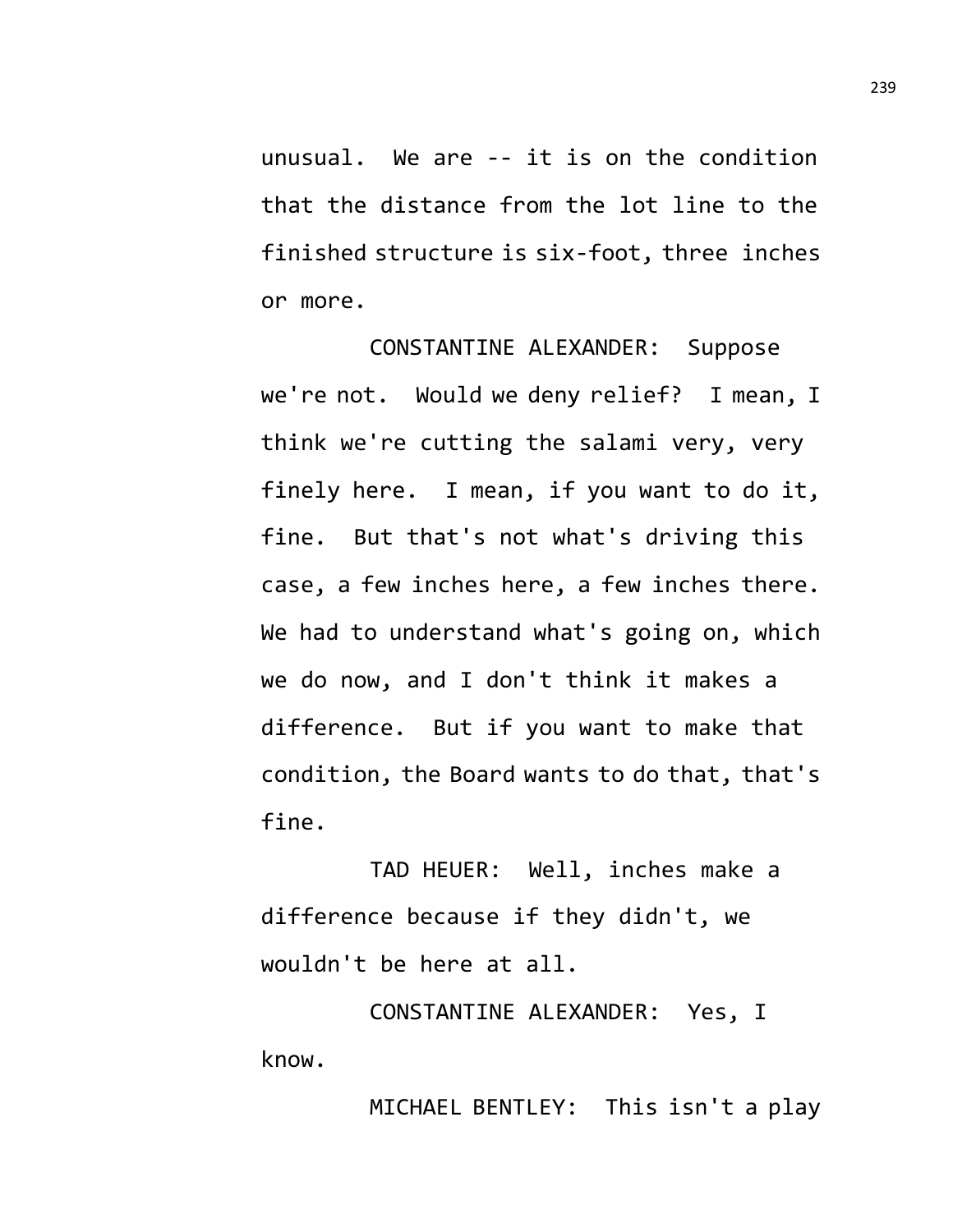for some kind of like a --

KATIE BOUCHER: The building needs repair badly.

MICHAEL BENTLEY: We're not -- we're taking the existing building and adding -- BRENDAN SULLIVAN: Well, I think the bottom line is they're going to have to comply with the proposal, with the plan, and also the dimensional form which has been amended to reflect the presentation and the fact that they're going to be six-foot, three inches. And that if the building department may require them to certify that, that that would be the Building Department's requirement. And the onus would be on the surveyor. And then once we grant the relief as per the plans submitted and the dimensional form, then the onus is on them to build to that.

> TAD HEUER: Yes. BRENDAN SULLIVAN: Okay. SLATER ANDERSON: So just on that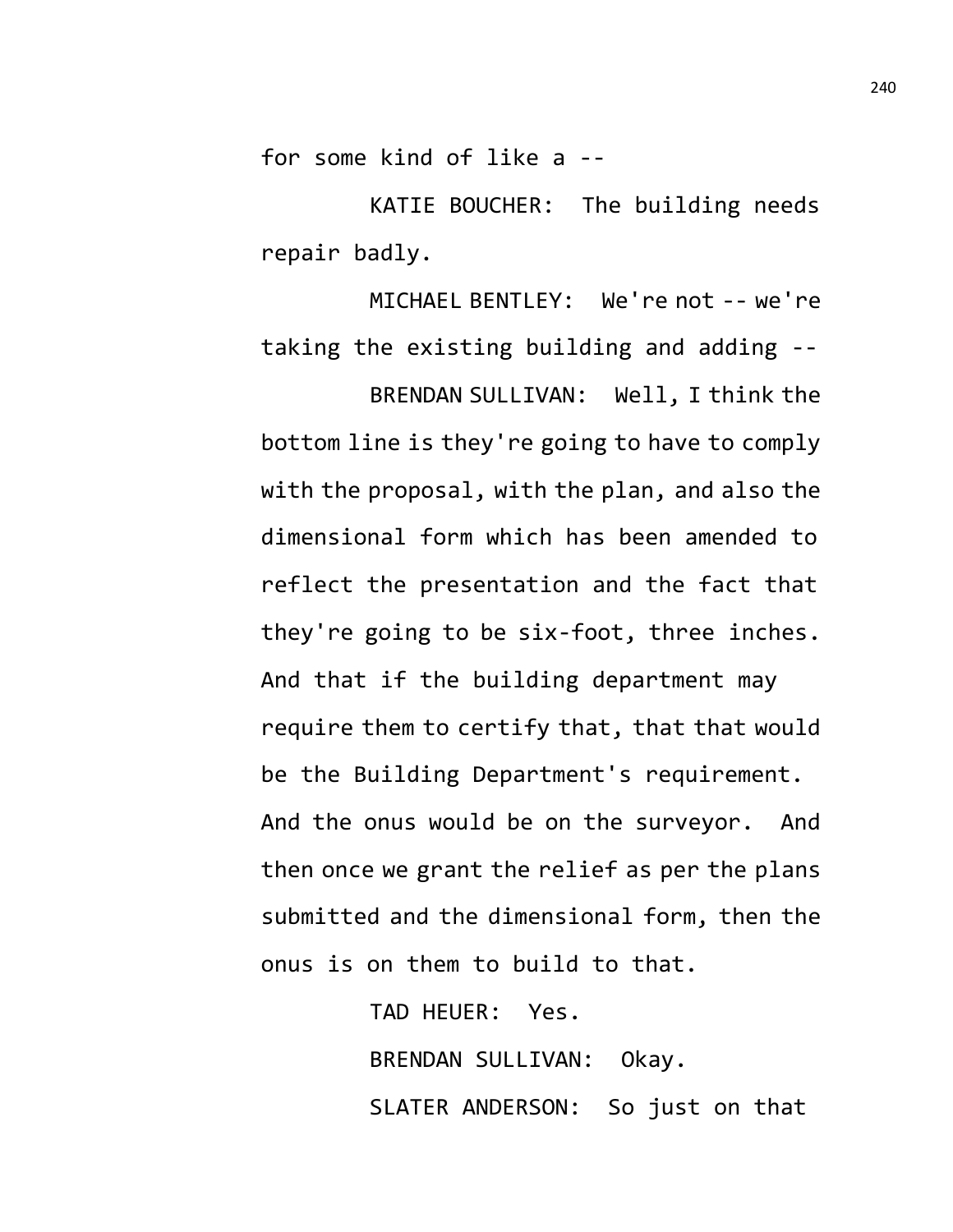detailed plan that the details don't all reflect the three inches of insulation and sheathing that's going to be installed. There's only one detail that shows that for what it's worth.

BRENDAN SULLIVAN: Okay.

TAD HEUER: It's the detail marked Detail 1 is the detail to be -- that has been approved and it is to be approved by the Building Department.

BRENDAN SULLIVAN: Right. At the end they're going to have to say here's the lot line, here's our finished building. We are the dimension of six-foot whatever it is, three inches.

Okay. All those in favor of granting the relief.

(Show of hands.)

BRENDAN SULLIVAN: Five in favor.

(Sullivan, Alexander, Heuer,

Anderson, McAvey.)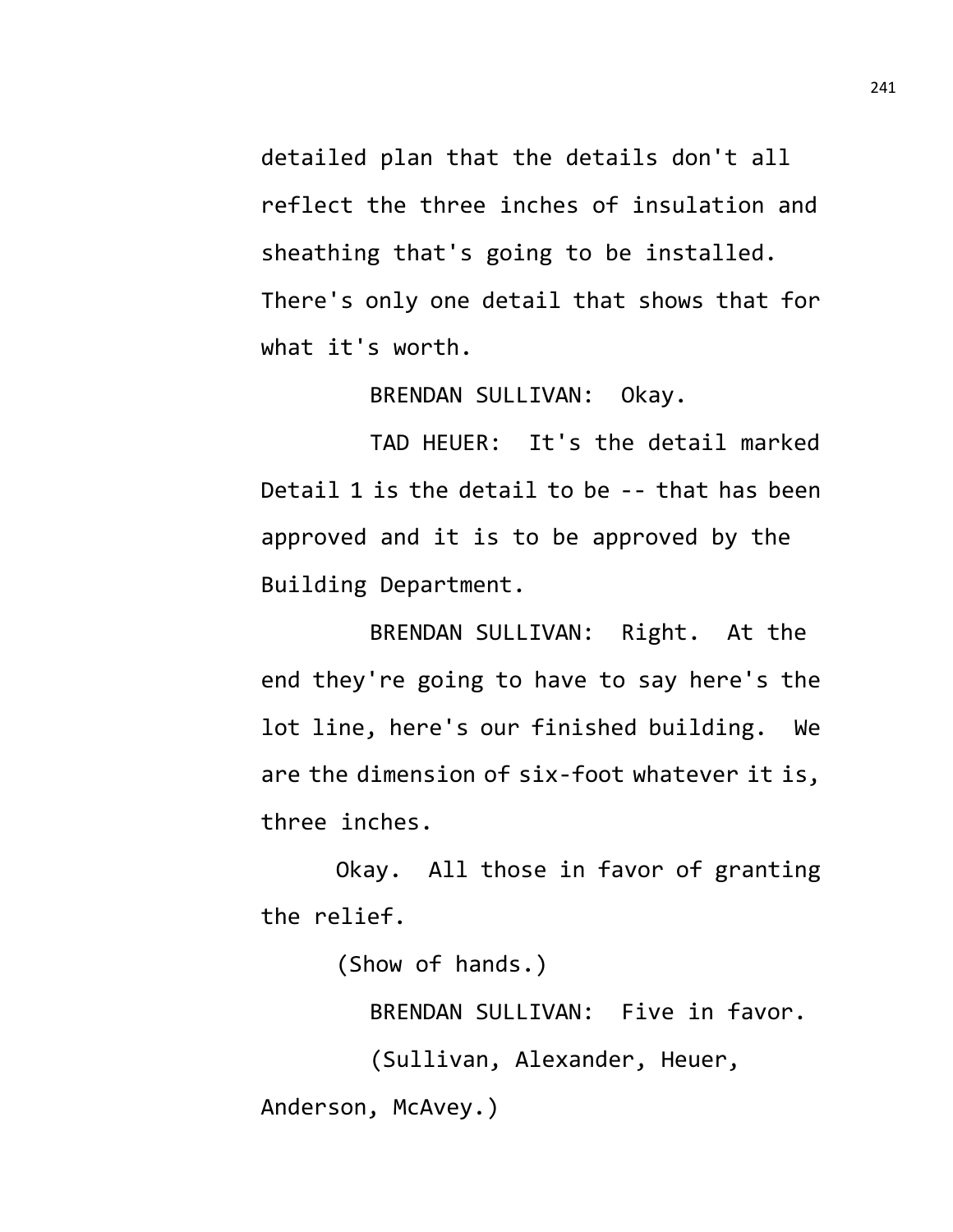much.

(10:20 p.m.) (Sitting Members: Brendan Sullivan,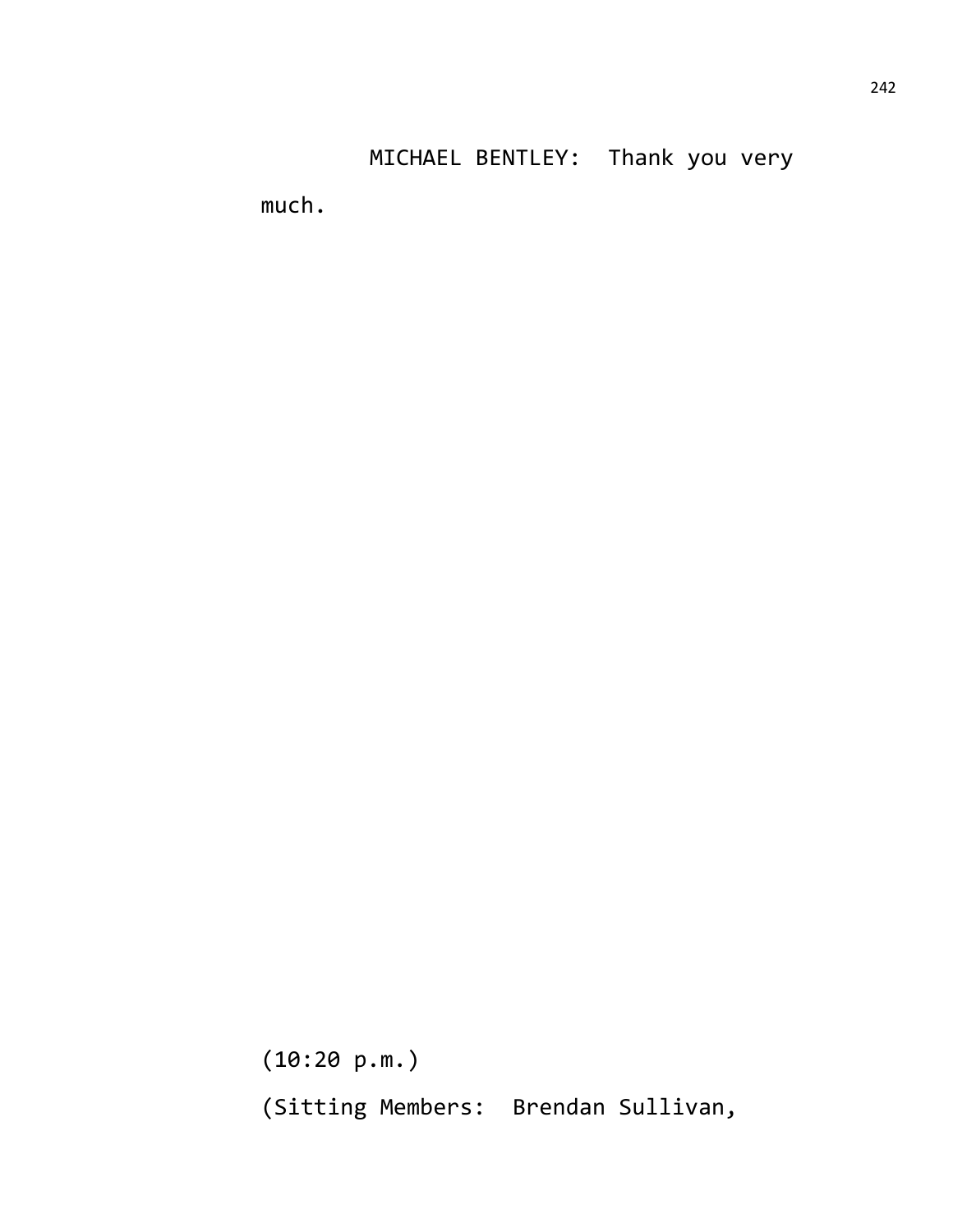Constantine Alexander, Tad Heuer, Slater Anderson, Kevin Casey McAvey.)

BRENDAN SULLIVAN: Okay, Foster Street. We can reconvene. Let me reopen case No. 10271.

There's been a lot of controversy on Foster Street and anything raises eyebrows.

CRAIG BUTTNER: True.

CONSTANTINE ALEXANDER: Could you represent to us what the outcome of your meeting with the neighbors is.

BRENDAN SULLIVAN: You heard some of it.

CRAIG BUTTNER: Yes. They're very nice. They were just curious. They don't live right next-door. They're down the street.

CONSTANTINE ALEXANDER: I know that.

CRAIG BUTTNER: But in general they were just curious because they were walking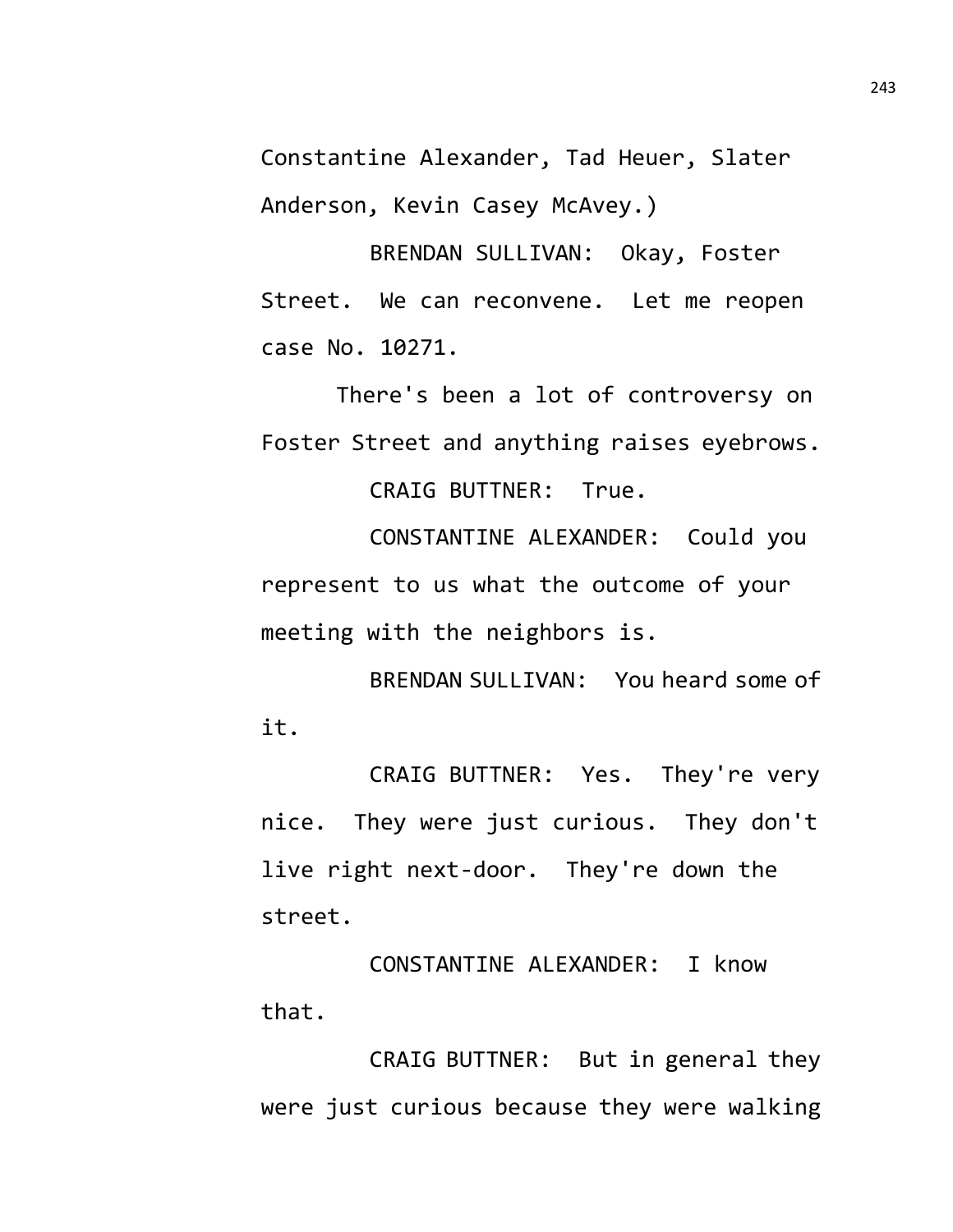by.

CONSTANTINE ALEXANDER: They didn't express to you any opposition?

ELLEN HERRICK: Oh, no.

CRAIG BUTTNER: No, nothing. And when we did go to Historical, the neighbors that are adjacent to the property are very supportive.

TAD HEUER: And there's a fence along your rear line?

CRAIG BUTTNER: Yes.

ELLEN HERRICK: Oh, yeah.

TAD HEUER: How high is that fence roughly?

ELLEN HERRICK: It's that ugly chain link thing?

CRAIG BUTTNER: Yeah. Five, six feet.

> TAD HEUER: And there's a garage. CRAIG BUTTNER: Yep. TAD HEUER: There's a solid wall,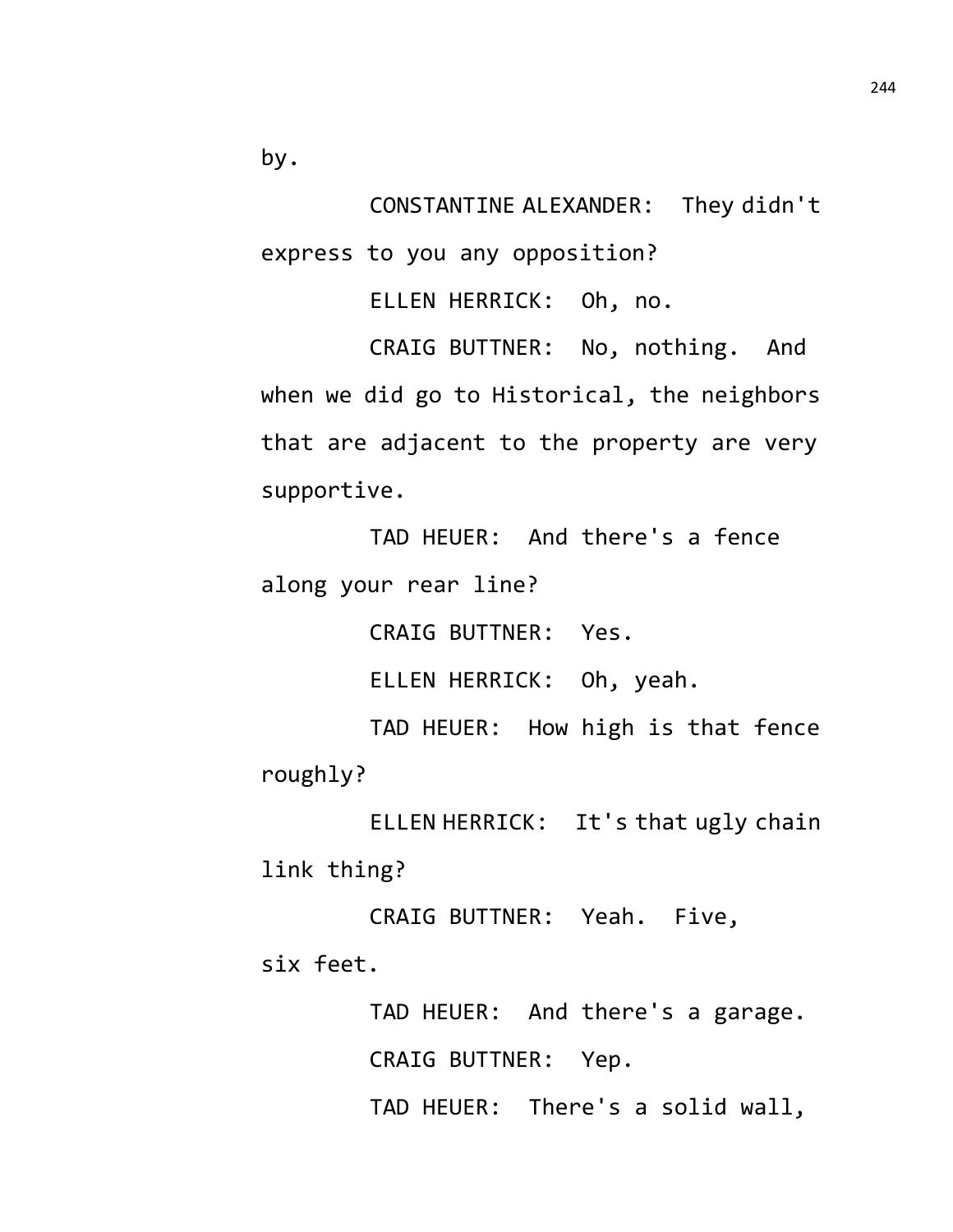the abutter's garage that forms part of that lot line, right?

ELLEN HERRICK: Exactly.

CRAIG BUTTNER: Solid brick construction.

TAD HEUER: And is that on the lot line itself or pretty close to it?

CRAIG BUTTNER: That's this property line and they're right up to it. Close to it.

TAD HEUER: So part of your chain is actually being shielded by the most affected abutter's own structure?

ELLEN HERRICK: Right.

TAD HEUER: And the relief that you need is because you're invading the rear yard setback with the creation of the stairs?

CRAIG BUTTNER: Yeah, the Variance listed is relocating this stair in the rear.

TAD HEUER: Right.

CRAIG BUTTNER: So that's the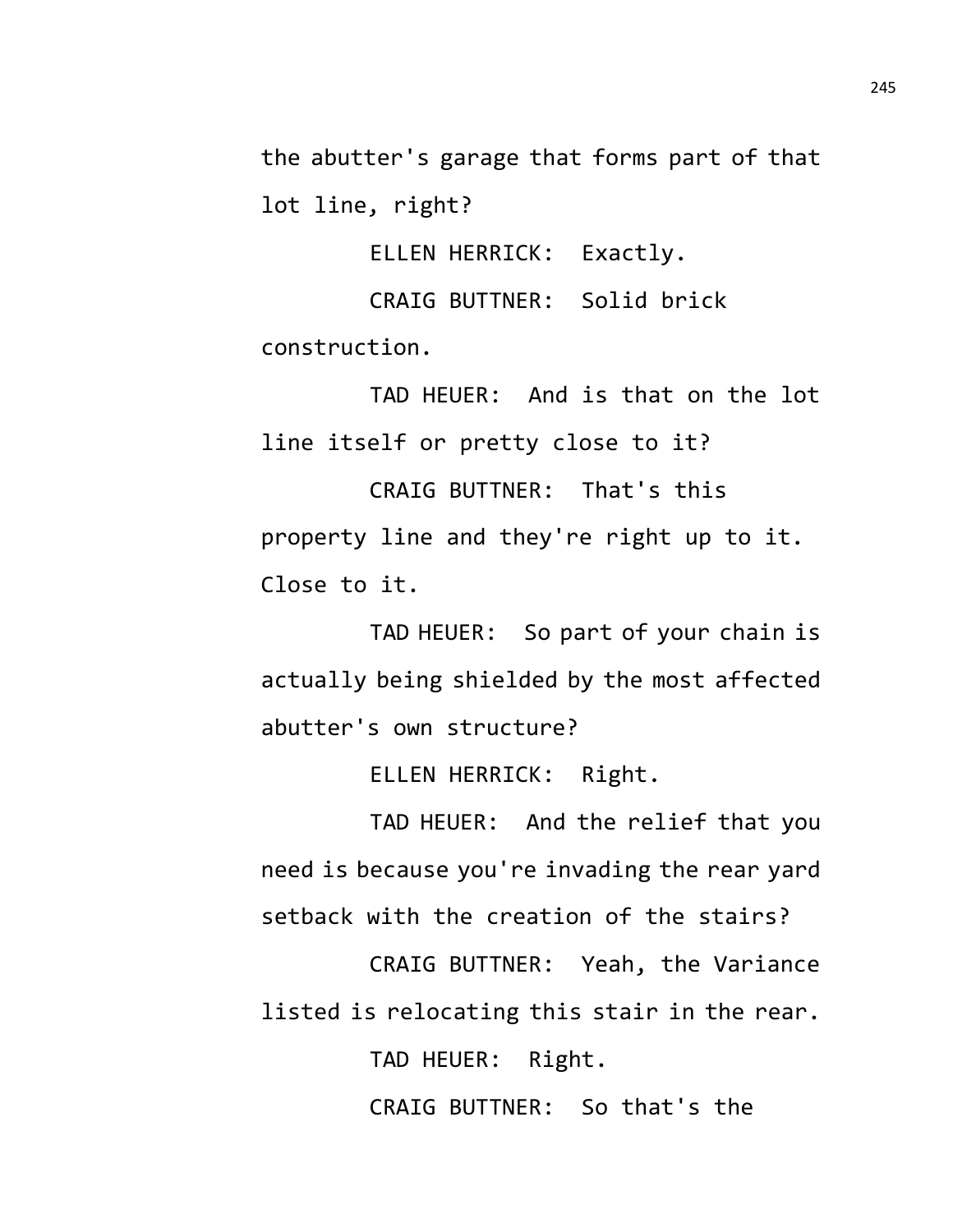Variance part.

TAD HEUER: Right. So it's not necessarily the removal of the existing stairs. The relief you need is the addition of the new stair on the south side; is that right?

CRAIG BUTTNER: Correct.

TAD HEUER: And then all of the windows, are they all in the setbacks? So certainly the ones in the west are.

CRAIG BUTTNER: Yes. It's basically everything within here, all within the setback issue.

TAD HEUER: Okay.

CRAIG BUTTNER: Besides, you know, and can I go side by side and describe what we're doing window by window if that's helpful.

TAD HEUER: If you can do it within 30 seconds, sure.

BRENDAN SULLIVAN: Just talk fast.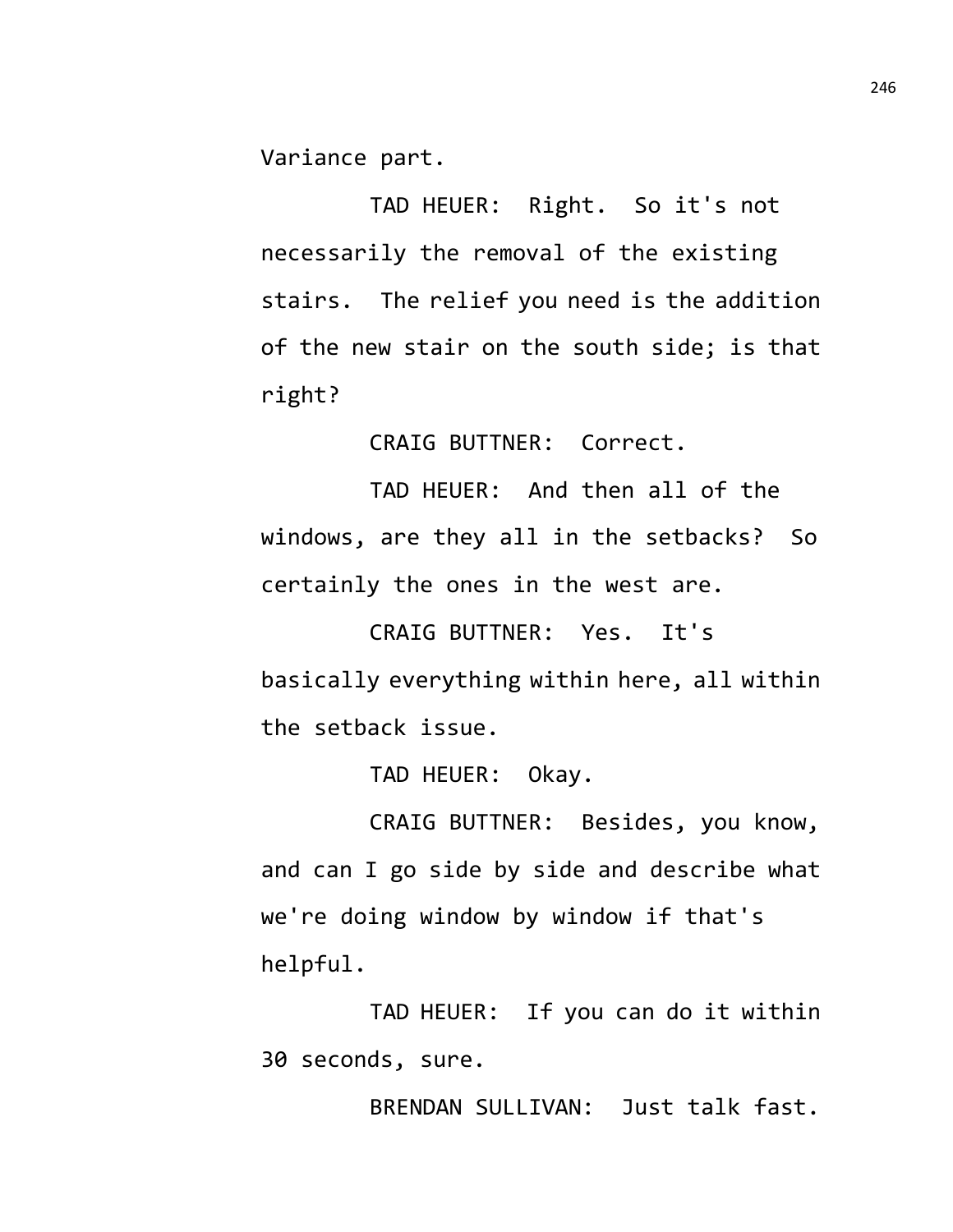## CRAIG BUTTNER: Okay.

We're using -- the window that's there now I'm actually making smaller. There's one window in the back here, we're going to add two because it's the kitchen out this way.

TAD HEUER: That's the south side? CRAIG BUTTNER: Yes. Here as I've mentioned is a glass, just a bay window. That's going -- we're going to add doors to. There was a window here at one point which mirrored this one. It's been covered in.

TAD HEUER: Again on the south side? CRAIG BUTTNER: Yep. We're going to add two here.

And then this door -- this was a door out, and then a larger window. We're adding two very small windows up high. And the neighbors were very happy with that.

TAD HEUER: And that's on the west side?

CRAIG BUTTNER: Yes. Because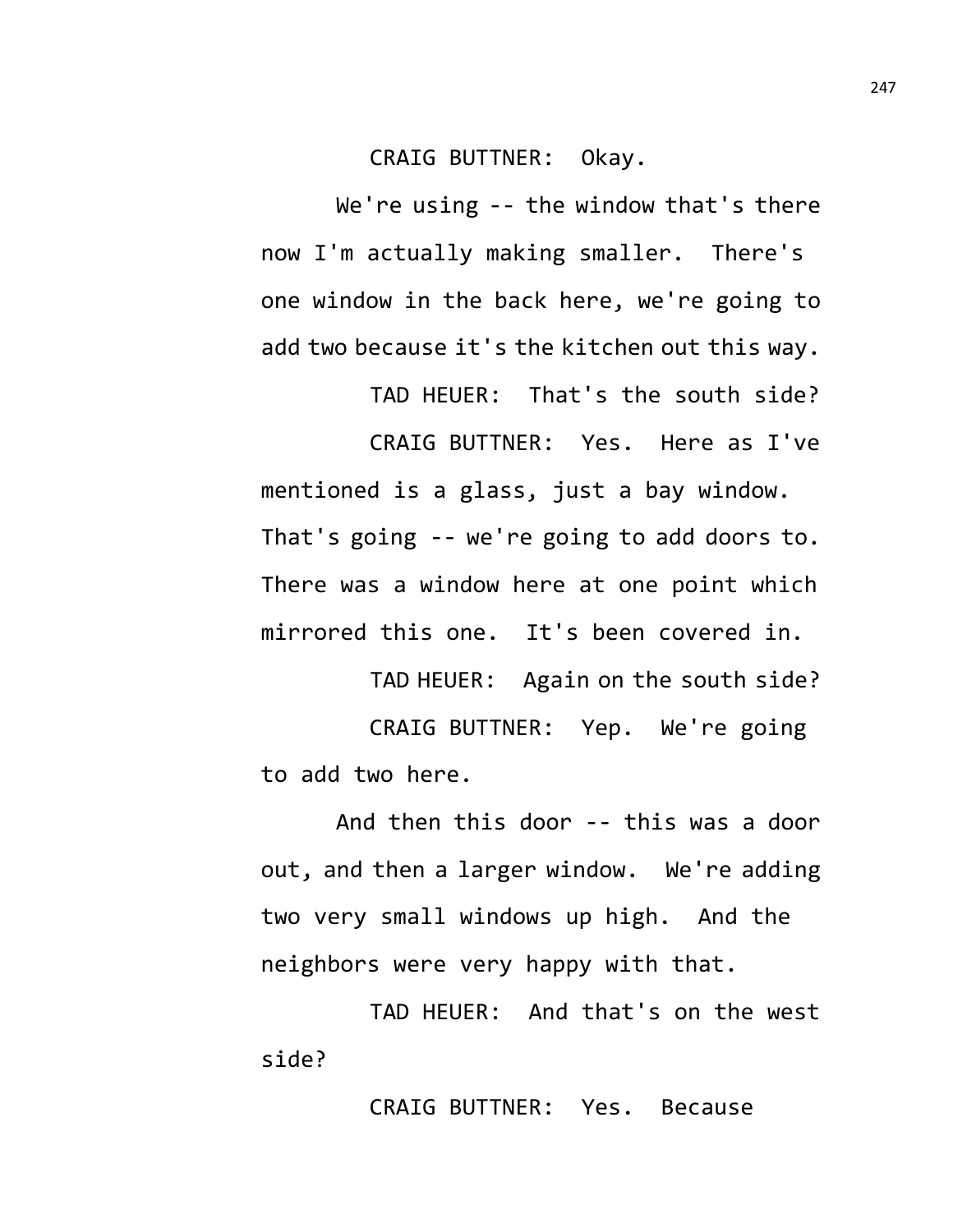that's the one that looks right into their backyard. So their backyard is going to be more private to them then to the Herricks.

BRENDAN SULLIVAN: So it adds sunlight and fenestration to the house -- CRAIG BUTTNER: Yes.

BRENDAN SULLIVAN: -- basically. And obviously you're adding side lights to the front.

CRAIG BUTTNER: And we reviewed all these things with Historical all the way around.

BRENDAN SULLIVAN: Yes. Do you have any correspondence from Historical?

CRAIG BUTTNER: I was hoping it would be in there. It was April 9th was our meeting.

BRENDAN SULLIVAN: That's Half Crown, isn't it?

> CRAIG BUTTNER: Yes. BRENDAN SULLIVAN: I don't see any.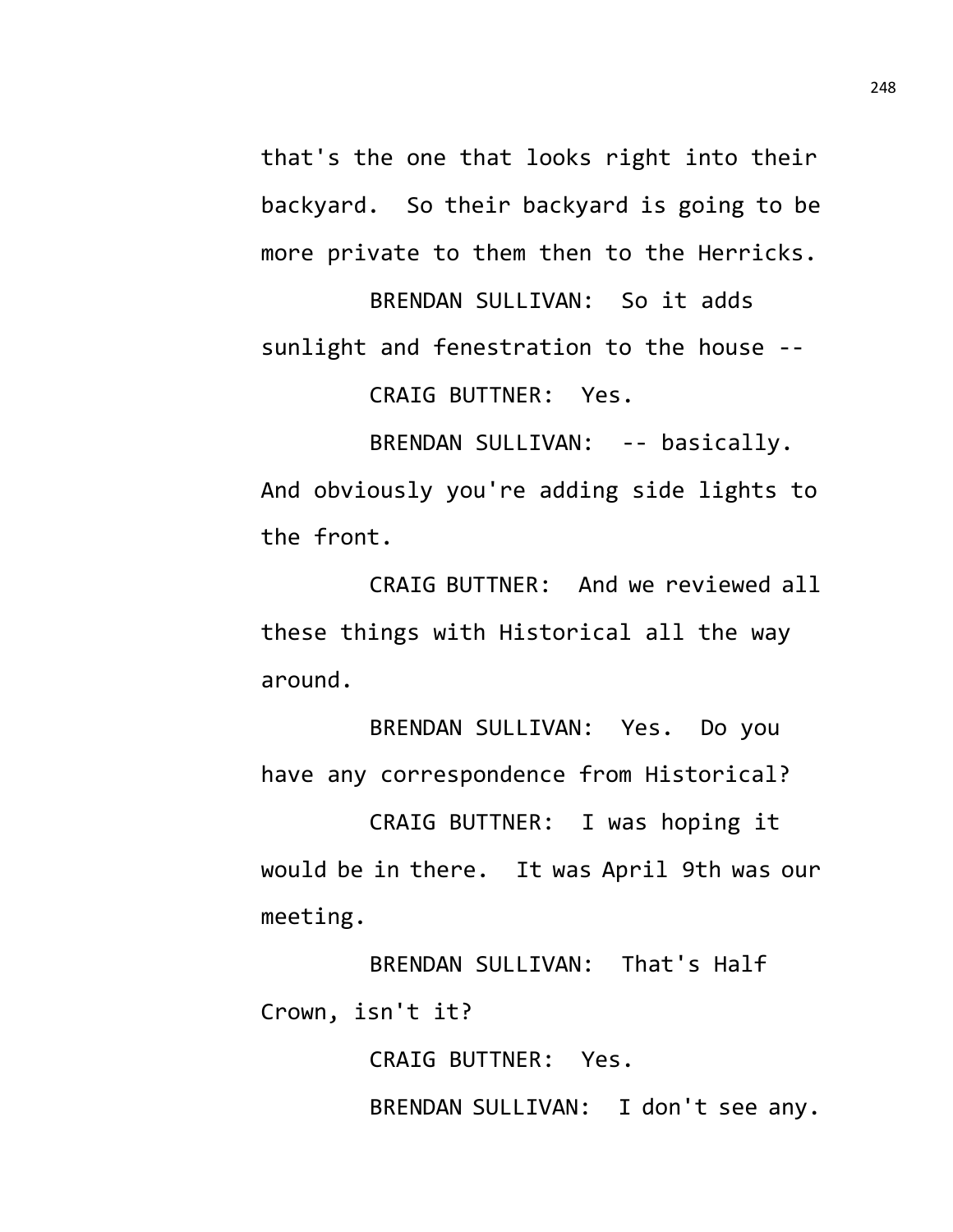CONSTANTINE ALEXANDER: Did they

impose any conditions when they gave you relief? Other than in accordance with the plans you submitted, any other conditions?

CRAIG BUTTNER: No. The only -- they were very supportive of the whole thing. The only issue there were a couple brackets in the front of the house, and we proposed to move them outwards. Or that's basically. That was the resolution.

They're allowing us to push them outwards so we can use a proper size front door.

BRENDAN SULLIVAN: There's nothing from them in the file. Do you have a copy?

CRAIG BUTTNER: I'm not sure if I have one in there.

SLATER ANDERSON: Are you replacing the front door?

CRAIG BUTTNER: Yeah. Right now it's a four-foot door but it's a double so it's pretty cumbersome. I initially pointed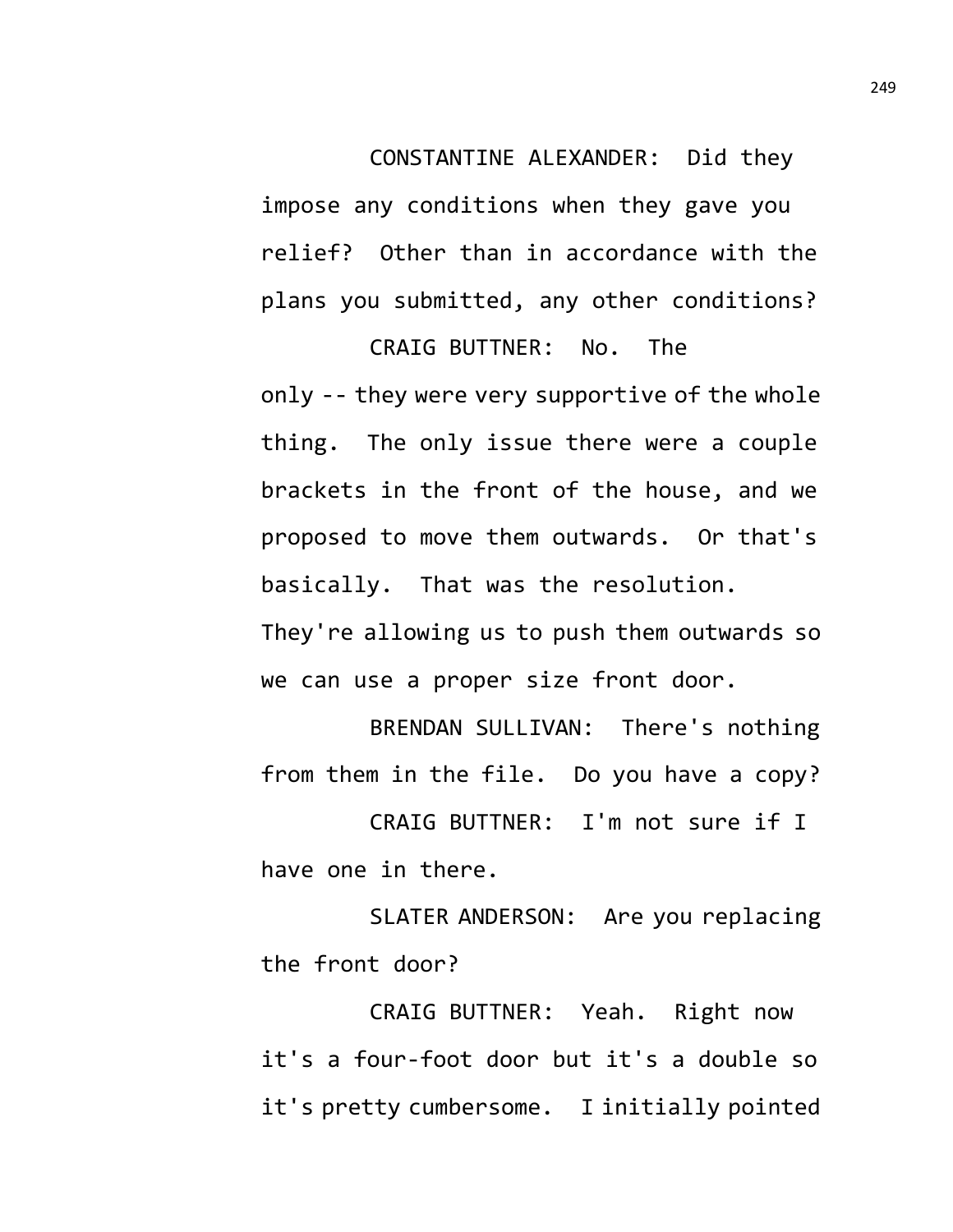out that it wasn't -- although it wasn't the original door to the house. This house was actually a two-family at one point. So it was split so there were two doors.

CONSTANTINE ALEXANDER: Really? It's small house for a two-family.

CRAIG BUTTNER: I know.

BRENDAN SULLIVAN: Workers' cottages.

CONSTANTINE ALEXANDER: Brendan, I think we can proceed on the basis of their representation because we don't the letter in if the file unfortunately. Their representation to us that --

BRENDAN SULLIVAN: And make it part of the file.

CONSTANTINE ALEXANDER: Unless you have a copy that you can give us.

CRAIG BUTTNER: I can give you a copy of the submission we -- I gave to them. BRENDAN SULLIVAN: No, that's okay.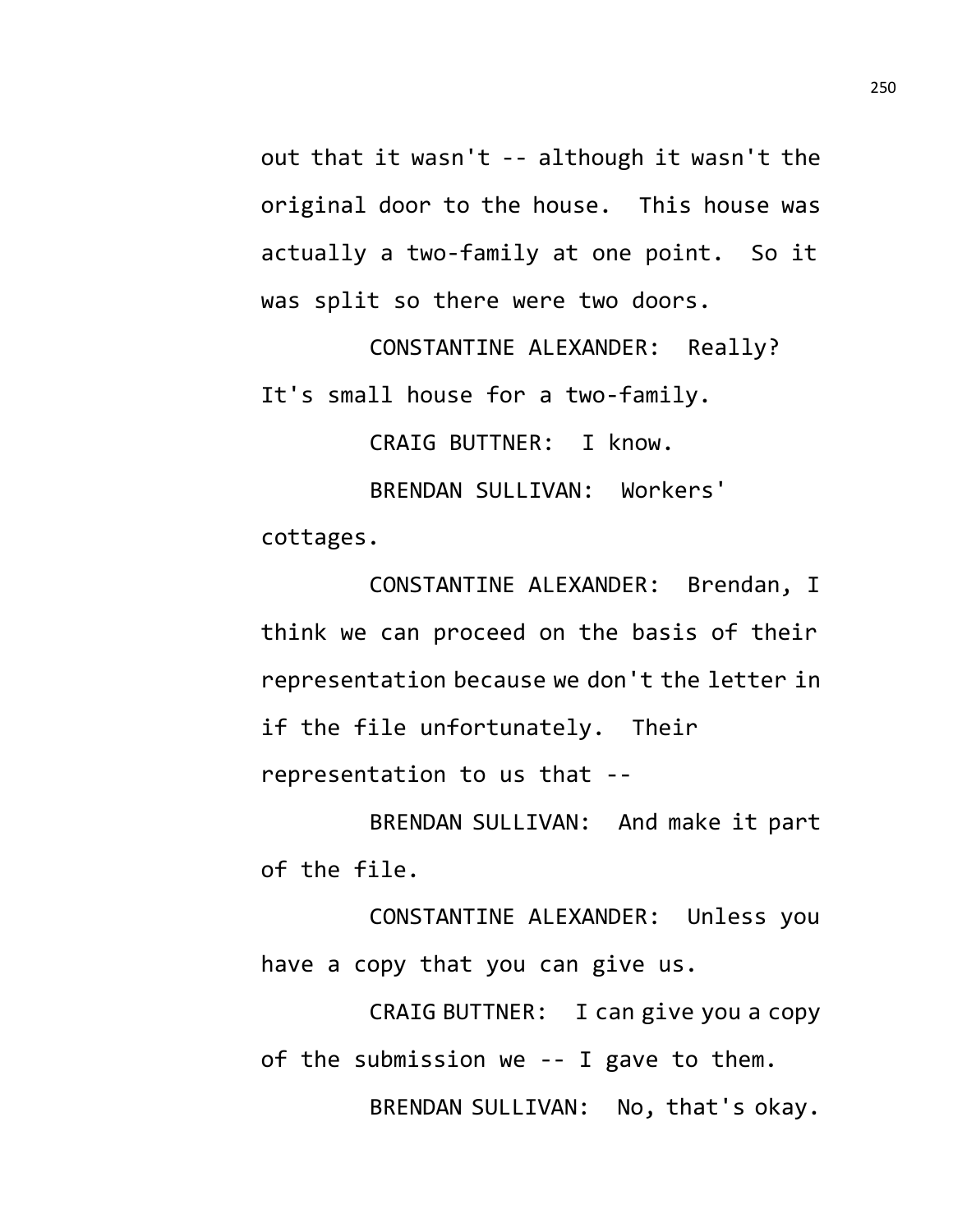We'll get a copy from them and insert it in the file and make it part of the conditions.

CRAIG BUTTNER: I can call them over there in the morning.

BRENDAN SULLIVAN: We can get it from them, they're right upstairs.

Let me open it to public comment. Is there anybody here interested in the matter at 62 Foster Street?

(No Response.)

BRENDAN SULLIVAN: There is nobody in attendance. There is no correspondence in the file.

The presentation is you have spoken to your abutters. You have gone through the process of Historical, which the proposal has been fully vetted, and there seems to be -- appears to be no opposition.

Anything to add? Any other comments?

CONSTANTINE ALEXANDER: No. When we get to the decision, we've got to make a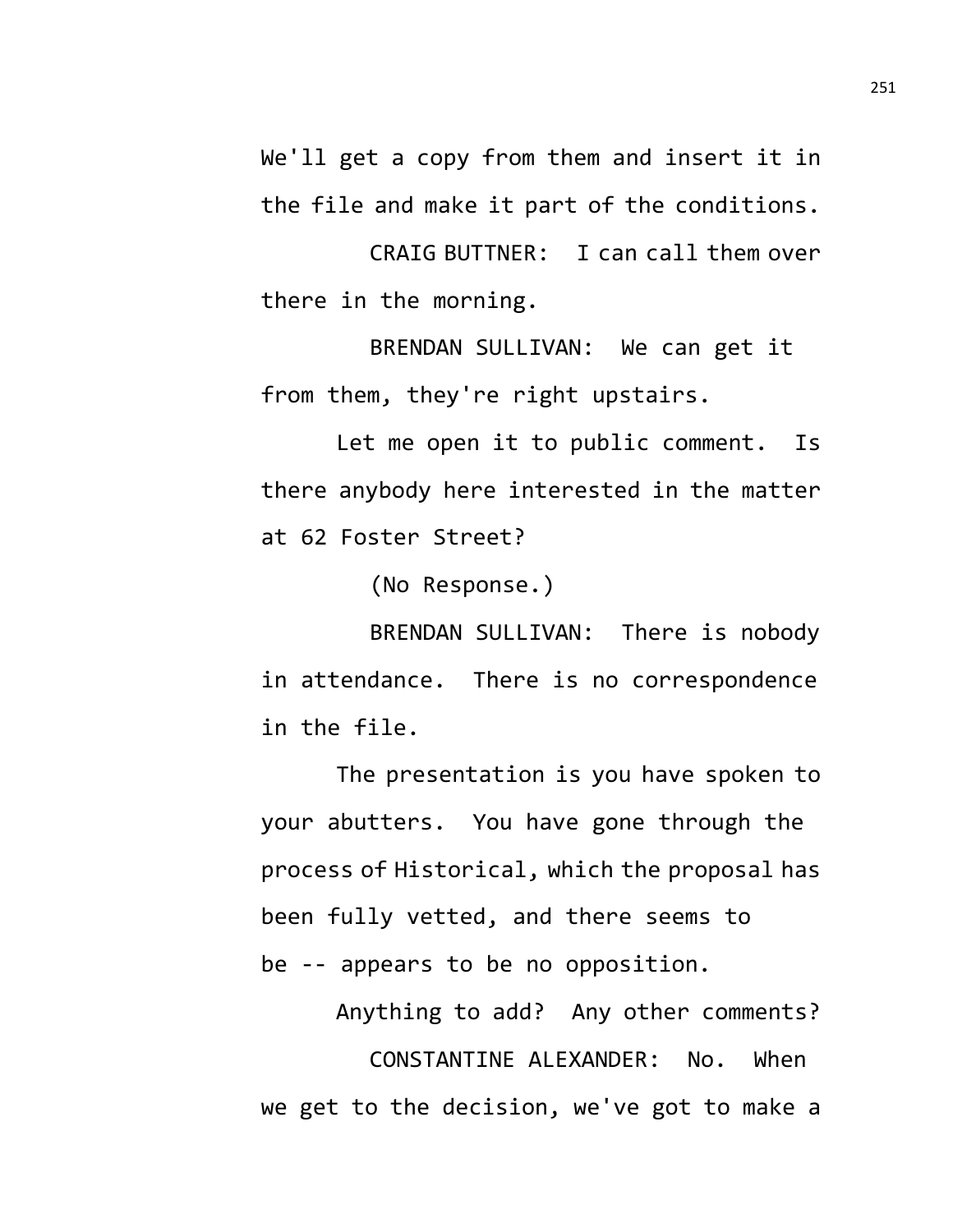special finding under 8.22.2.

BRENDAN SULLIVAN: Right.

CONSTANTINE ALEXANDER: We'll get it at that point.

BRENDAN SULLIVAN: Okay.

Any comments at this point on the matter?

> KEVIN CASEY McAVEY: No. BRENDAN SULLIVAN: Tad? TAD HEUER: No. BRENDAN SULLIVAN: Slater,

anything?

SLATER ANDERSON: No.

BRENDAN SULLIVAN: Okay. Make a motion then?

Let me make a motion, then, on the Variance to grant the relief requested as per the plan submitted to relocate the west entry to the south elevation at the existing bay window location with steps to the grade.

The Board finds that a literal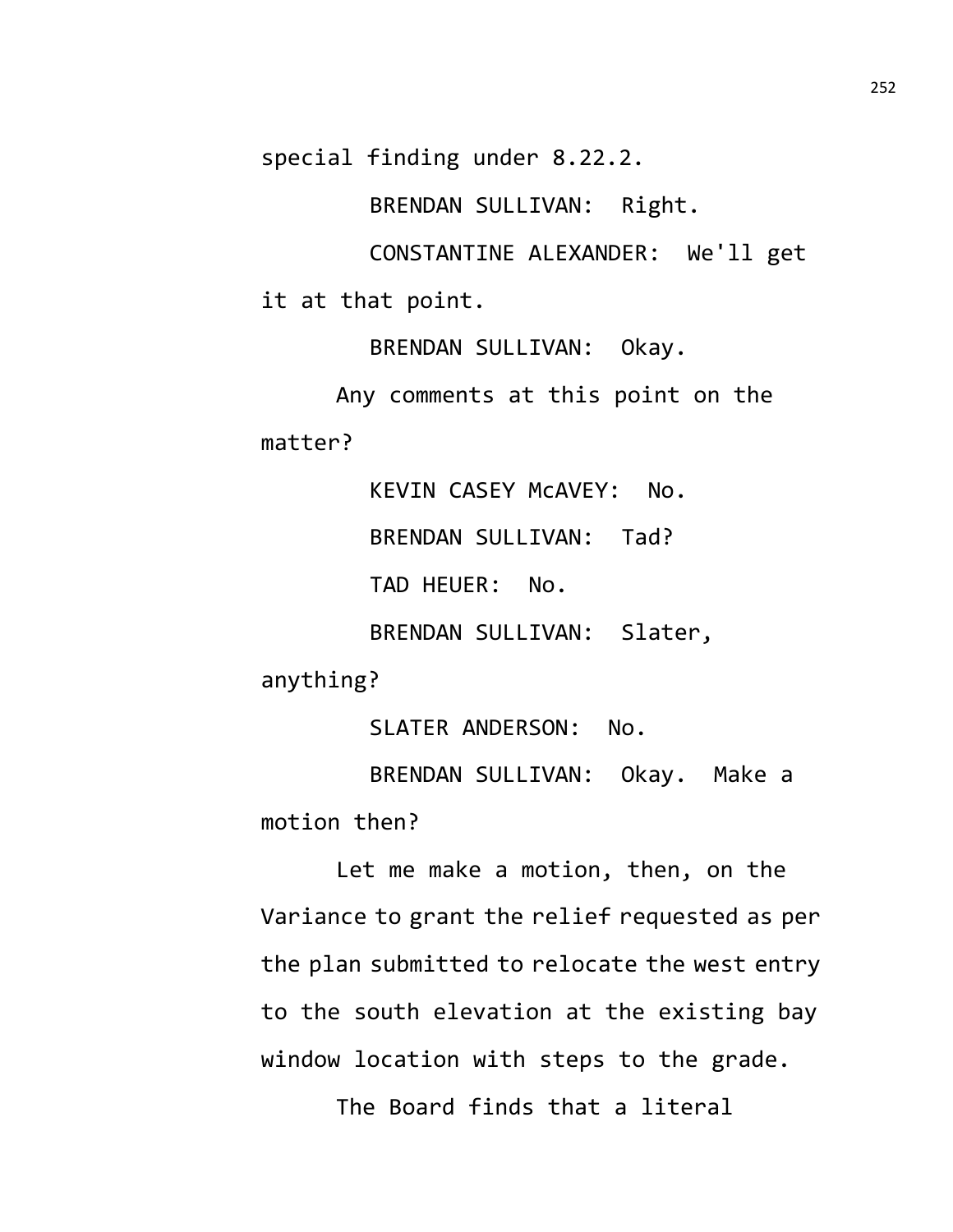enforcement of the provisions of the Ordinance would involve a substantial hardship to the Petitioner because it would preclude the Petitioner from creating an improved use of the structure and a much better entry and exit from the residence.

The hardship is owing to the size and shape of the lot, and the siting of the house thereon which predates the existing Ordinance and is non-conforming in nature.

The Board finds that desirable relief may be granted without substantial detriment to public good and relief may be granted without nullifying or substantially derogating from the intent and purpose of the Ordinance.

Now 8.22.

CONSTANTINE ALEXANDER: That's the Special Permit.

BRENDAN SULLIVAN: So on the motion, then, to grant the Variance.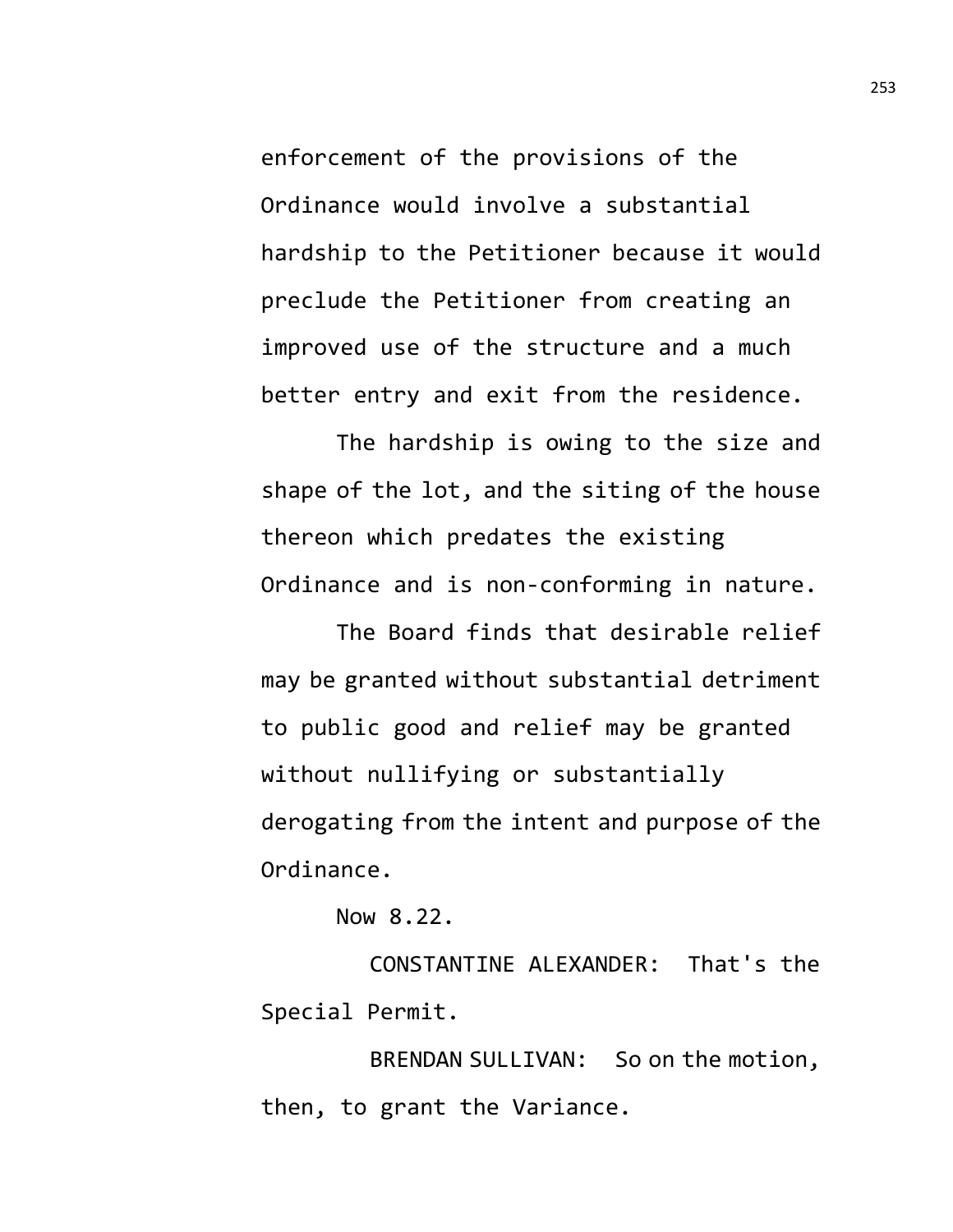(Show of hands).

BRENDAN SULLIVAN: Five in favor of that.

(Sullivan, Alexander, Heuer, Anderson, McAvey.)

BRENDAN SULLIVAN: Now, for the Special Permit to alter the windows on the east, south, and west elevations.

The Board finds that the requirements of the Ordinance can be met.

The Board finds that traffic generated or patterns of access or egress would not cause congestion, hazard, or substantial change in the established neighborhood character.

The Board finds that the Historical Commission has approved the proposed changes.

The Board finds that continued operation of or development of adjacent uses as permitted in the Zoning Ordinance would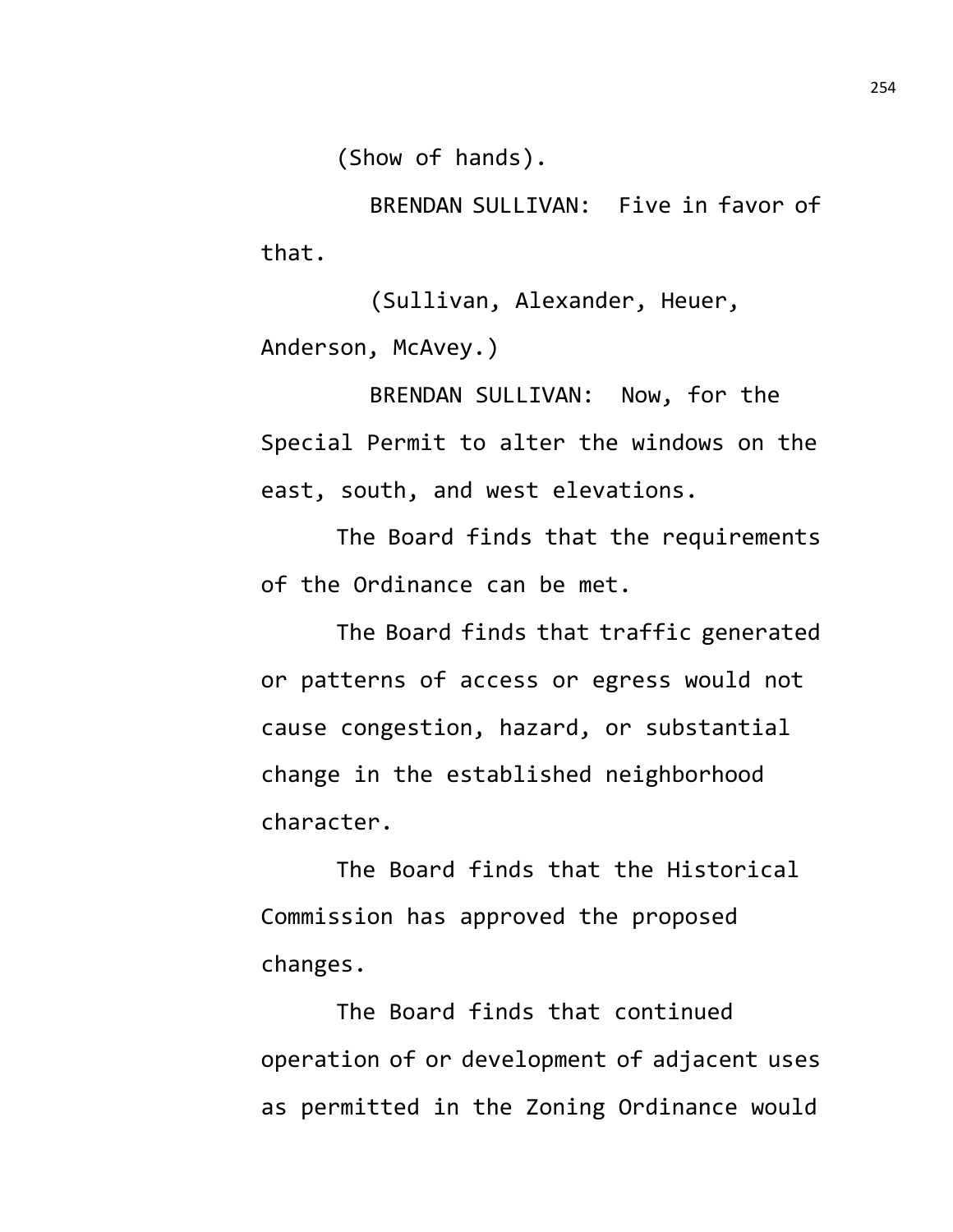not be adversely affected by the nature of the proposed use. And there would not be any nuisance or hazard created to the detriment of the health, safety, or welfare of the occupant of the proposed use or to the citizens of the city.

And the proposed use would not impair the integrity of the district or adjoining districts or otherwise derogate from the intent and purpose of the Ordinance.

8.22.C.

CONSTANTINE ALEXANDER: No. It's right on the early part. We've got to make a finding that what you want to do will not be substantially more detrimental to the neighborhood than the existing non-conforming use. That's in the introductory paragraph to 8.22.2.

BRENDAN SULLIVAN: C.

CONSTANTINE ALEXANDER: Well, C, but the language --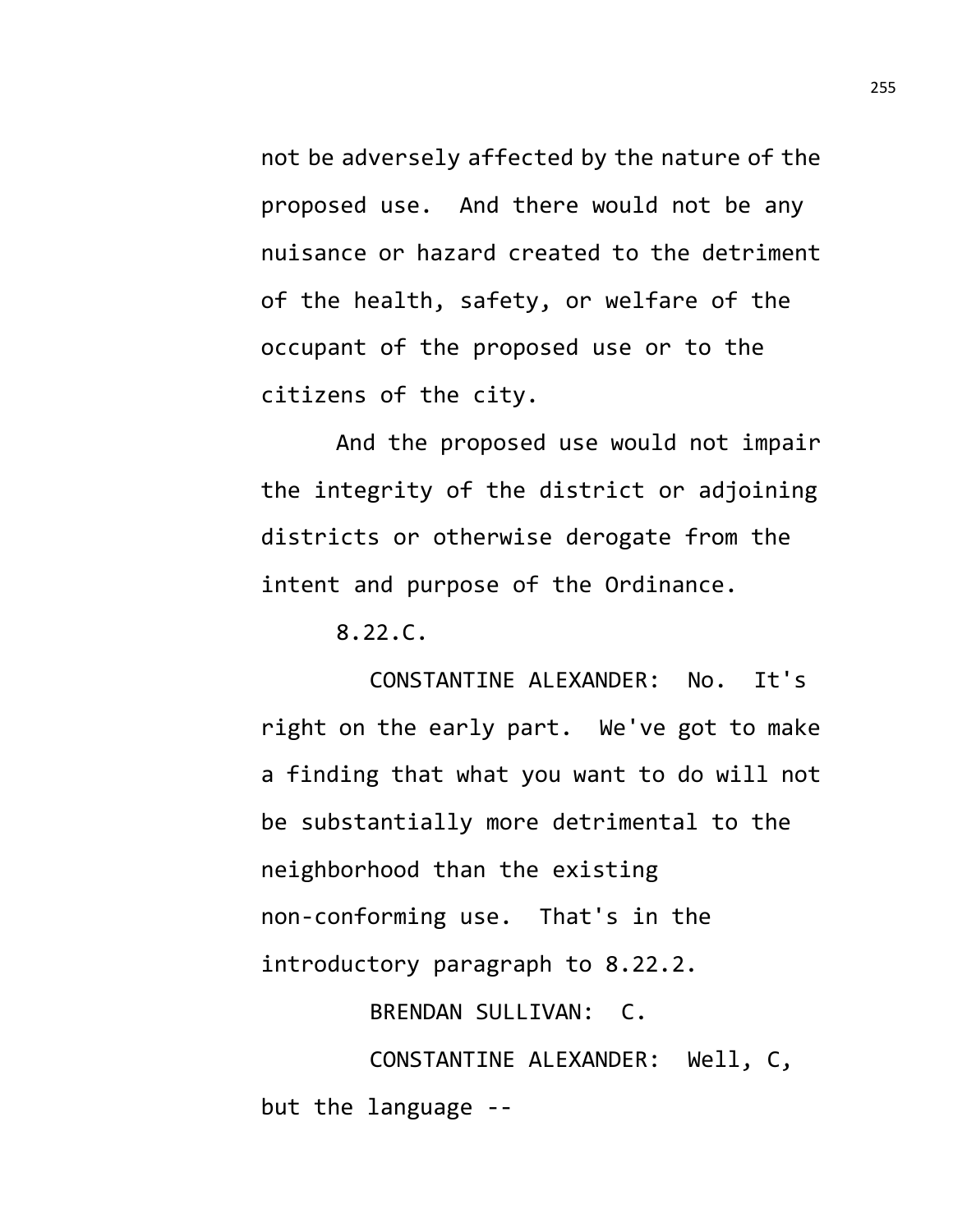BRENDAN SULLIVAN: All right, yes. CONSTANTINE ALEXANDER: It applies to all three.

BRENDAN SULLIVAN: That's the opening. So we also find under 8.22.C that they comply.

CONSTANTINE ALEXANDER: That they will not be substantially more detrimental to the neighborhood than what now exists.

BRENDAN SULLIVAN: Okay.

All those in favor of granting the Special Permit.

(Show of hands.)

BRENDAN SULLIVAN: Five in favor.

CONSTANTINE ALEXANDER: Good luck.

(Sullivan, Alexander, Heuer,

Anderson, McAvey.)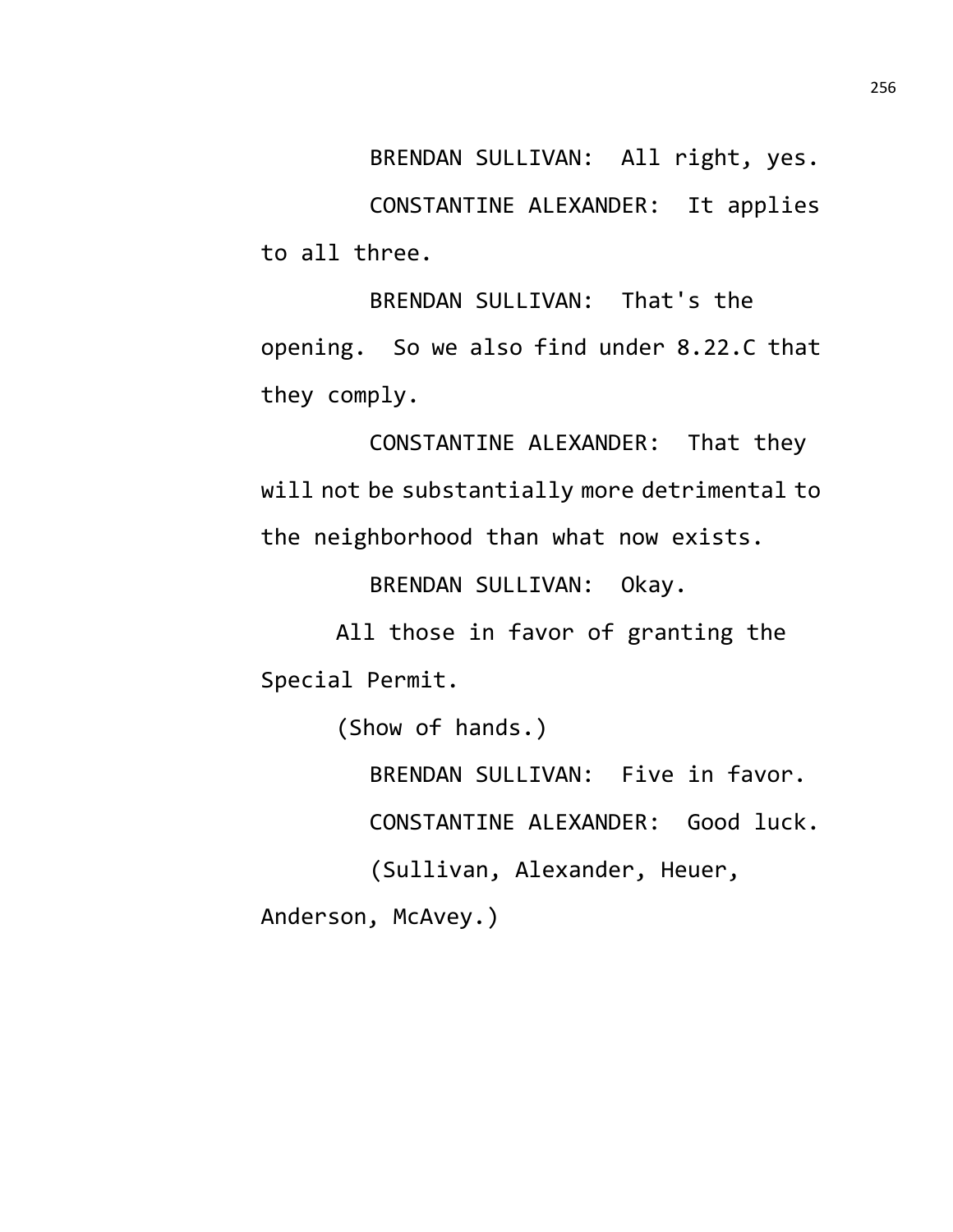(10:30 p.m.)

(Sitting Members: Brendan Sullivan, Constantine Alexander, Tad Heuer, Slater Anderson, Kevin Casey McAvey.)

TAD HEUER: So I would move to reopen case No. 10267, 4 Hancock Park.

CONSTANTINE ALEXANDER: And make the same additional finding that we just made there.

TAD HEUER: I need three votes to reopen.

(Show of hands).

TAD HEUER: Five in favor.

BRENDAN SULLIVAN: Yes.

(Sullivan, Alexander, Heuer,

Anderson, McAvey.)

TAD HEUER: So I would propose that the case No. 10267, 4 Hancock Park now reopened, grant the Special Permit that was granted by this Board be amended to state that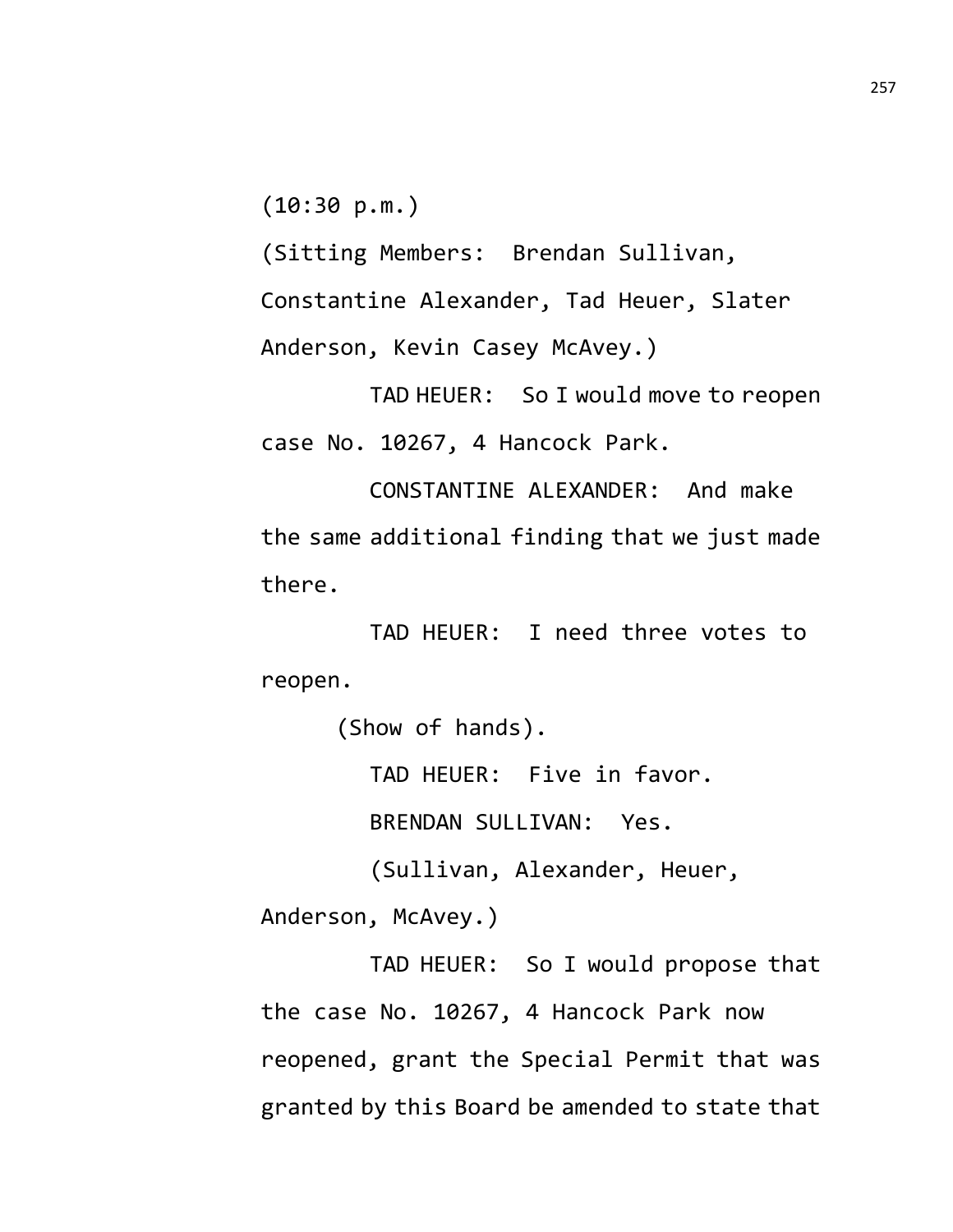the Board makes a finding per Section 8.22.2.C in Section 8.22.2 that the proposal to enlarge the two existing basement windows and add one new basement window with window wells is not substantially more detrimental to the neighborhood --

CONSTANTINE ALEXANDER: To the neighborhood than the existing --

TAD HEUER: -- than the existing non-conforming use that now exists.

All those in favor of making that amendment to the decision.

BRENDAN SULLIVAN: I'd like to be a dissenting vote.

Five in favor.

(Sullivan, Alexander, Heuer,

Anderson, McAvey.)

(Whereupon, at 10:30 p.m., the Board of Zoning Appeal Adjourned.)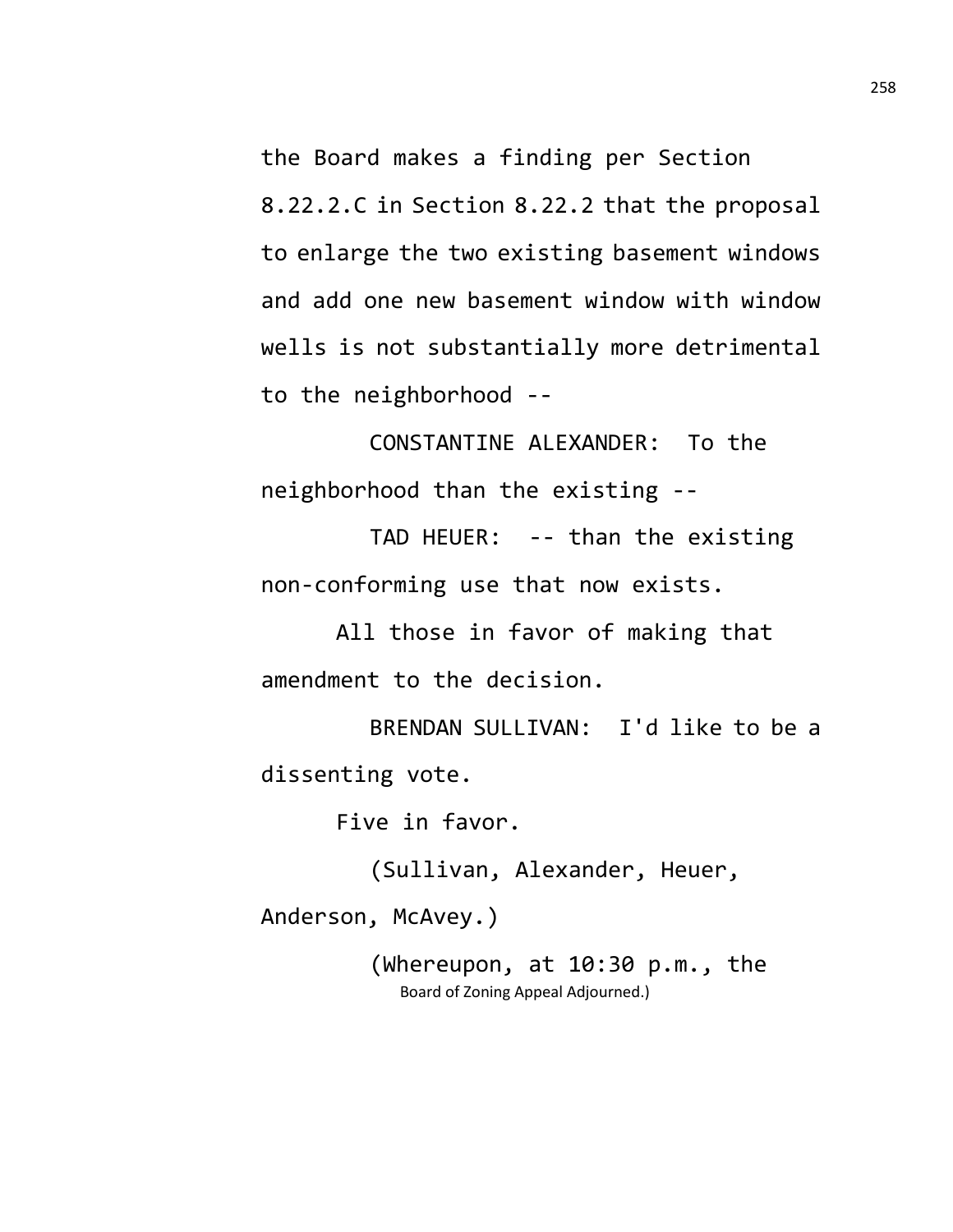### ERRATA SHEET AND SIGNATURE INSTRUCTIONS

The original of the Errata Sheet has been delivered to Inspectional Services.

When the Errata Sheet has been completed and signed, a copy thereof should be delivered to Inspectional Services and the ORIGINAL delivered to Inspectional Services to whom the original transcript was delivered.

#### **INSTRUCTIONS**

After reading this volume of the transcript, indicate any corrections or changes and the reasons therefor on the Errata Sheet supplied to you and sign it. DO NOT make marks or notations on the transcript volume itself.

# REPLACE THIS PAGE OF THE TRANSCRIPT WITH THE COMPLETED AND SIGNED ERRATA SHEET WHEN RECEIVED.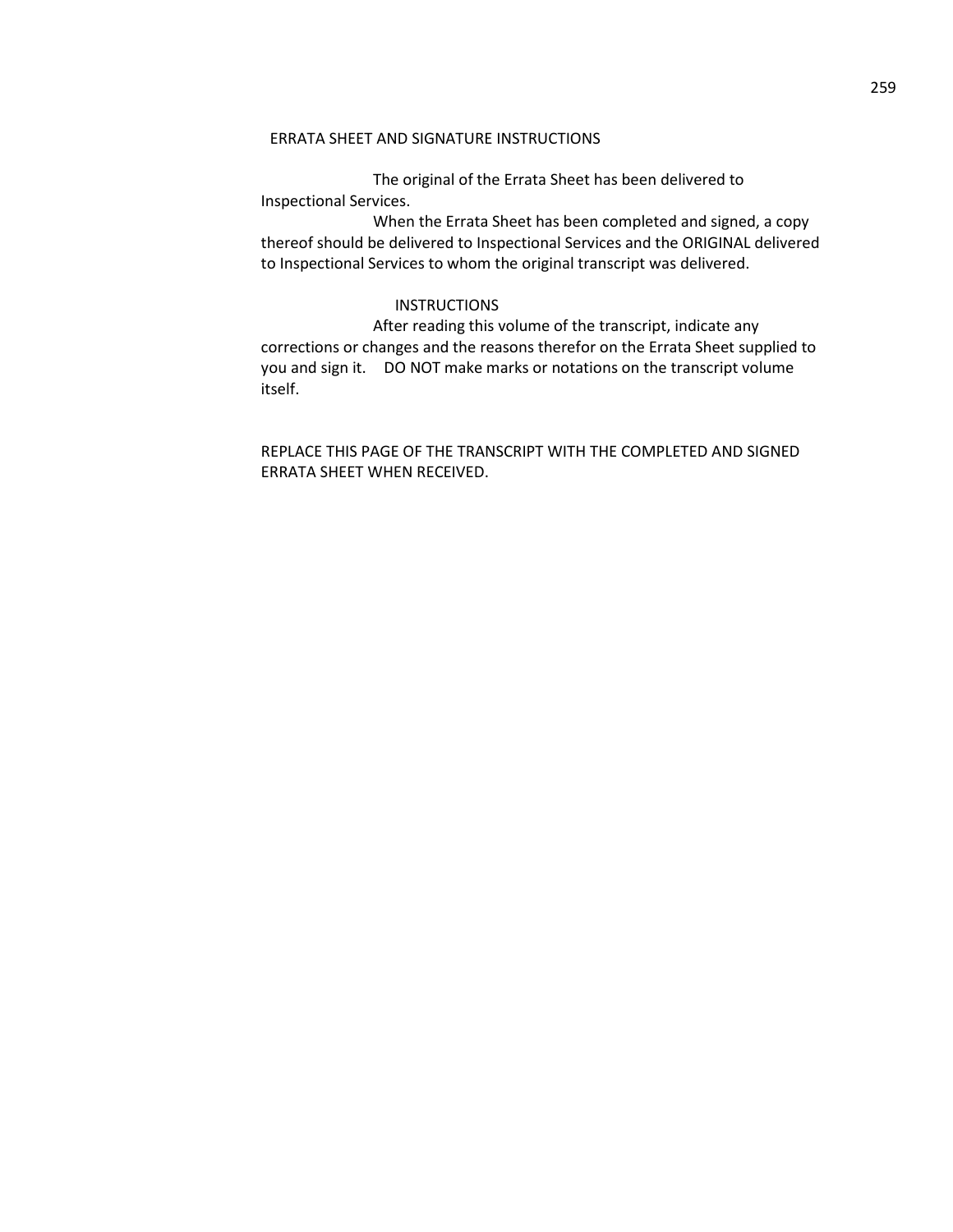ATTACH TO BOARD OF ZONING APPEAL DATE: 06/14/12 REP: CAZ

#### ERRATA SHEET

INSTRUCTIONS: After reading the transcript, note any changes or corrections and the reason therefor on this sheet. DO NOT make any marks or notations on the transcript volume itself. Sign and date this errata sheet. Refer to Page 260 of the transcript for Errata Sheet distribution instructions.

| PAGE | <b>LINE</b> |                            |
|------|-------------|----------------------------|
|      |             | CHANGE: _________________  |
|      |             | REASON:                    |
|      |             | CHANGE: __________________ |
|      |             | REASON:                    |
|      |             | CHANGE: __________________ |
|      |             | REASON:                    |
|      |             | CHANGE: __________________ |
|      |             | REASON: _________________  |
|      |             | CHANGE: __________________ |
|      |             | REASON:                    |
|      |             | CHANGE: _______________    |
|      |             | REASON:                    |
|      |             | CHANGE: ______________     |
|      |             |                            |
|      |             |                            |
|      |             | REASON: ________           |
|      |             | CHANGE: _____________      |
|      |             | REASON:                    |
|      |             |                            |

I have read the foregoing transcript of the Board of Zoning Appeals, and except for any corrections or changes noted above, I hereby subscribe to the transcript as an accurate record of the statements made.